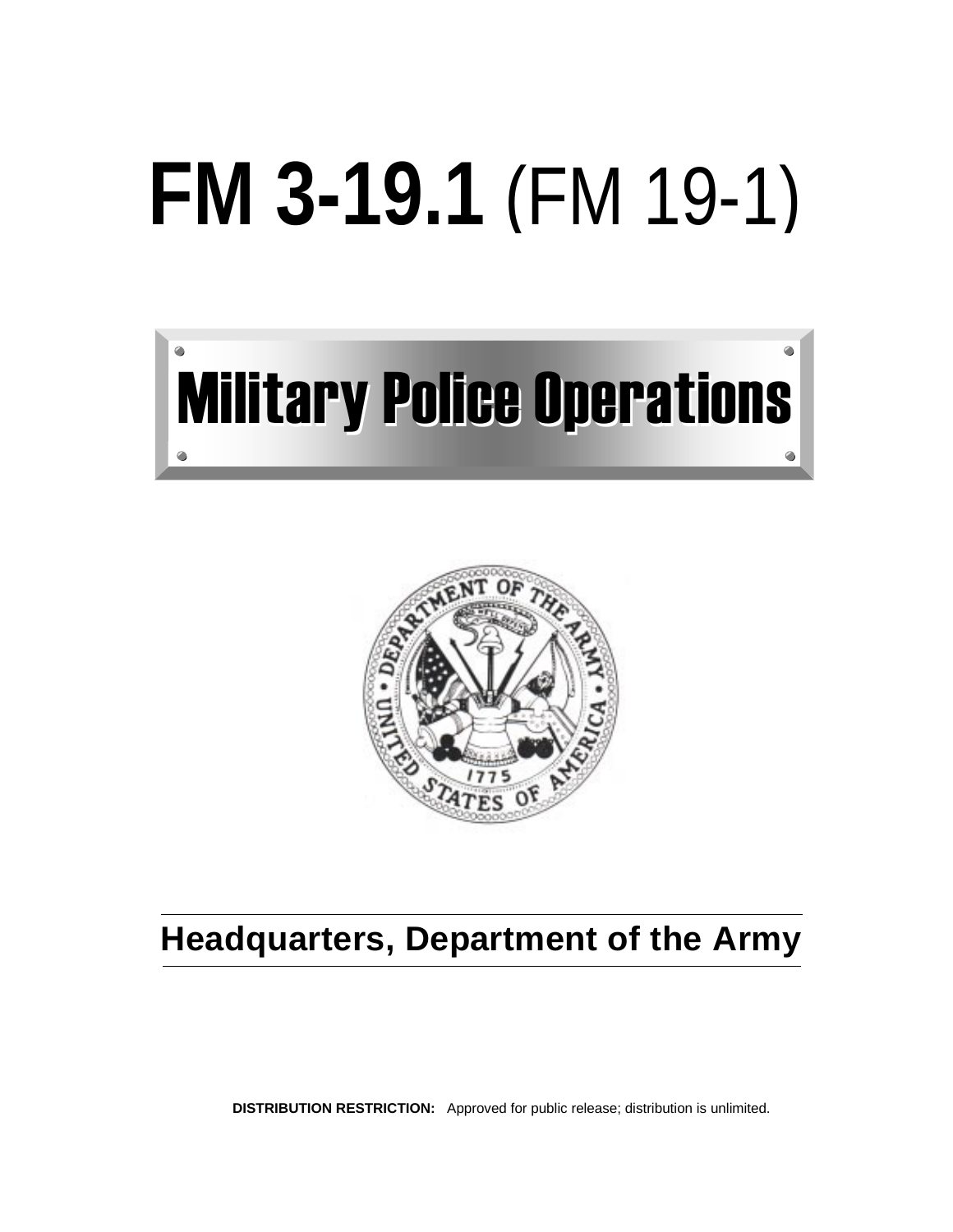## **\*FM 3-19.1** (FM 19.1) **C1**

Change 1 Headquarters and the contract of the contract of the Headquarters and the Headquarters of the Headquarters of the Headquarters of the Headquarters of the Headquarters of the Headquarters of the Headquarters of the Department of the Army Washington, DC, 31 January 2002

# **Military Police Operations**

1. Change FM 3-19.1, 22 March 2001 as follows:

Remove Old Pages Insert New Pages

1-7 and 1-8 1-7 through 1-19 Glossary-5 through Glossary-16 Glossary-5 through Glossary-16

2. A bar ( **l** ) marks new or changed material.

3. File this transmittal sheet in front of the publication.

DISTRIBUTION RESTRICTION: Approved for public release; distribution is unlimited.

By Order of the Secretary of the Army:

 ERIC K. SHINSEKI *General, United States Army Chief of Staff*

*Official:*

Joel B. Huben

JOEL B. HUDSON  *Administrative Assistant to the Secretary of the Army* 0203505

#### DISTRIBUTION:

Active Army, Army National Guard, and US Army Reserve: To be distributed in accordance with the initial distribution number 111046, requirements for FM 3-19.1.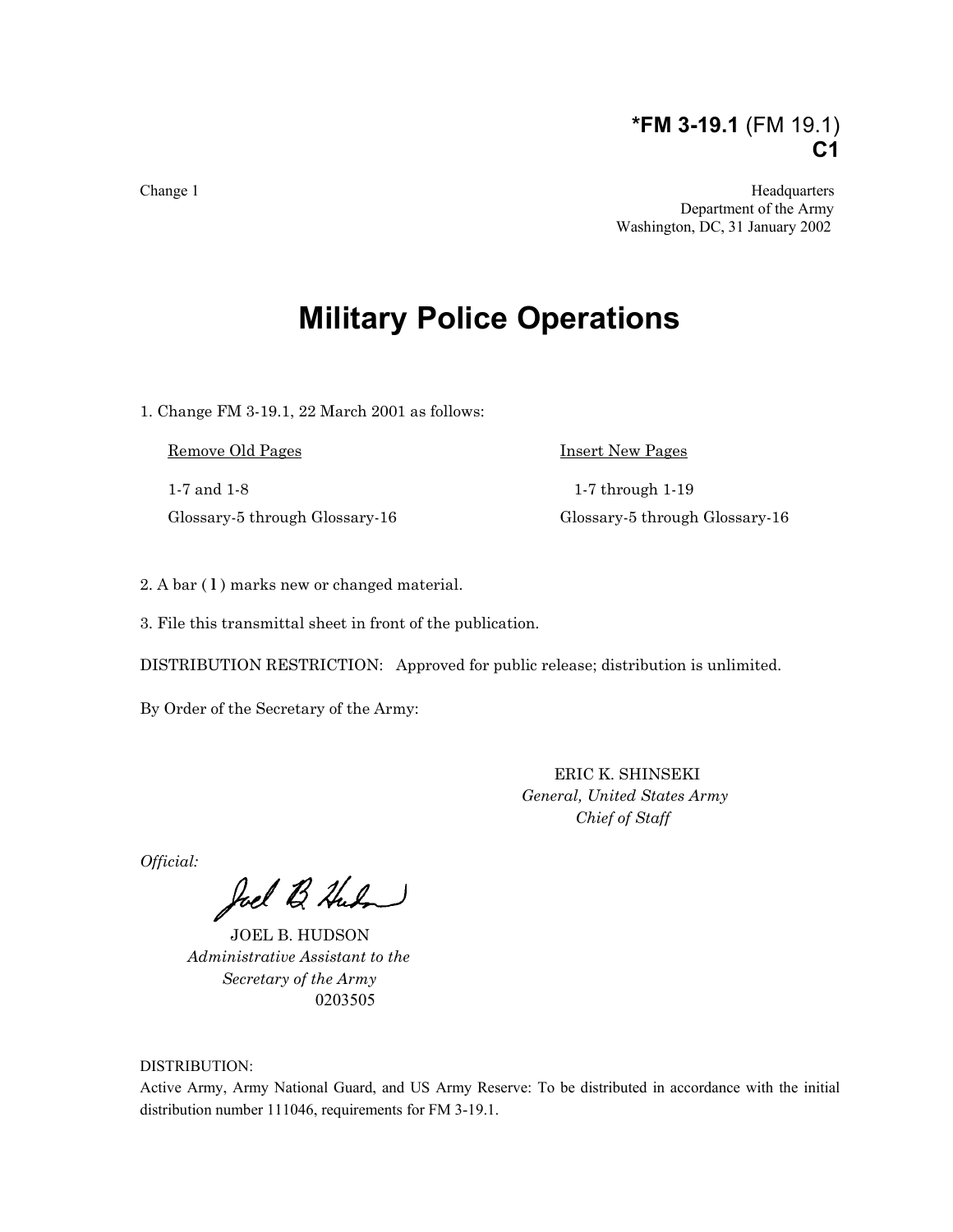## **FM 3-19.1** (FM 19-1) **22 MARCH 2001**

By Order of the Secretary of the Army:

ERIC K. SHINSEKI *General, United States Army Chief of Staff*

*Official:*

Joel B. Huban

JOEL B. HUDSON *Administrative Assistant to the Secretary of the Army* 0103705

## **DISTRIBUTION:**

*Active Army, Army National Guard, and US Army Reserve:* To be distributed in accordance with the initial distribution number 111046, requirements for FM 3-19.1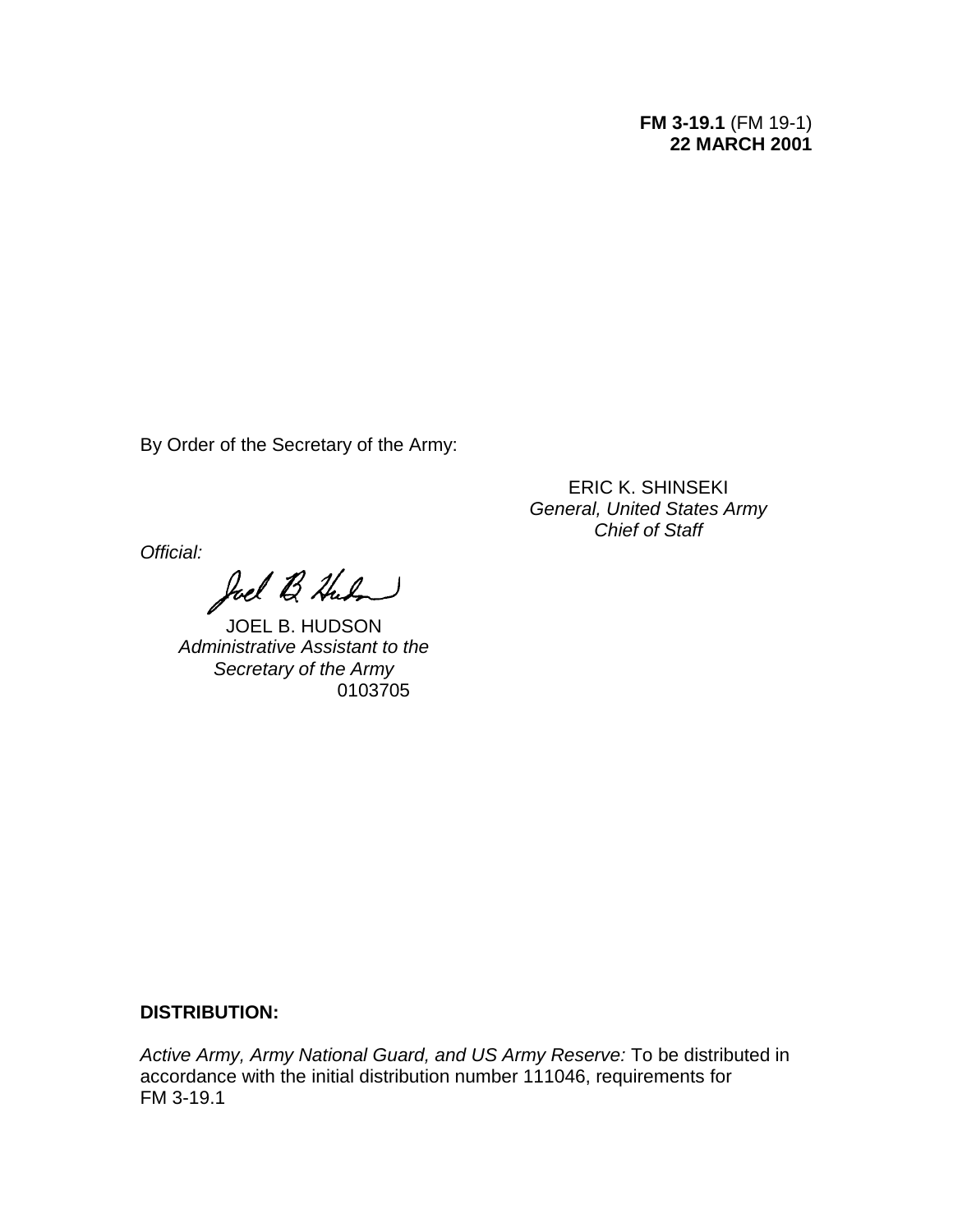Page

**Field Manual** No. 3-19.1

Headquarters Department of the Army Washington, DC, 22 March 2001

# **Military Police Operations**

## **Contents**

| <b>Chapter 1</b> |                                                                      |  |
|------------------|----------------------------------------------------------------------|--|
|                  |                                                                      |  |
|                  |                                                                      |  |
|                  |                                                                      |  |
|                  |                                                                      |  |
|                  |                                                                      |  |
| <b>Chapter 2</b> |                                                                      |  |
|                  |                                                                      |  |
|                  |                                                                      |  |
|                  |                                                                      |  |
|                  |                                                                      |  |
|                  |                                                                      |  |
|                  |                                                                      |  |
|                  |                                                                      |  |
| <b>Chapter 3</b> |                                                                      |  |
|                  |                                                                      |  |
|                  |                                                                      |  |
|                  | Reception, Staging, Onward Movement, and Integration Operations  3-2 |  |
|                  |                                                                      |  |
|                  |                                                                      |  |
|                  |                                                                      |  |
|                  |                                                                      |  |
| <b>Chapter 4</b> |                                                                      |  |
|                  |                                                                      |  |
|                  |                                                                      |  |
|                  |                                                                      |  |
|                  |                                                                      |  |
|                  |                                                                      |  |
|                  |                                                                      |  |

Distribution Restriction: Approved for public release; distribution is unlimited.

\*This publication supersedes FM 19-1, 23 May 1988.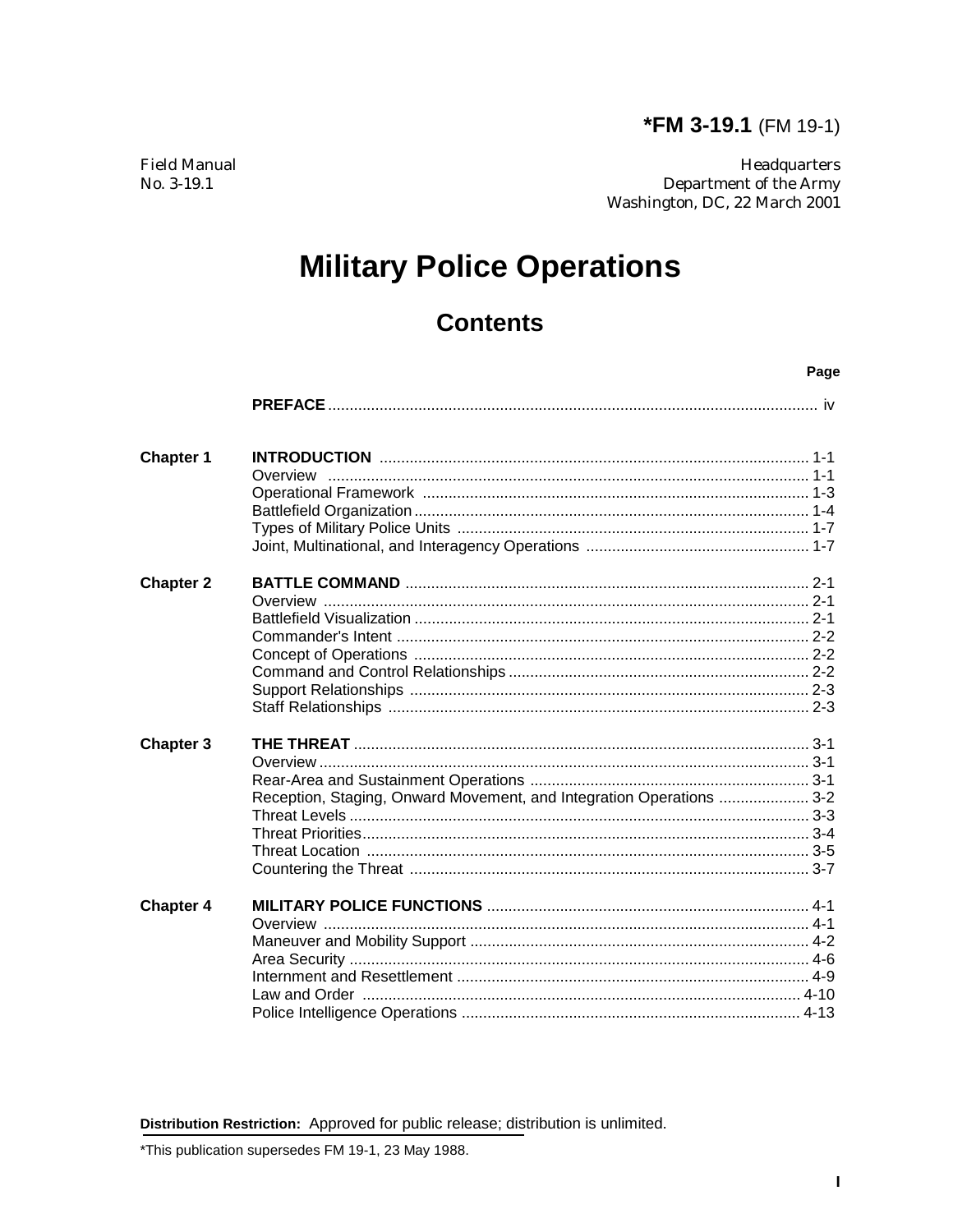|                   | Page                                                            |
|-------------------|-----------------------------------------------------------------|
| <b>Chapter 5</b>  | MILITARY POLICE SUPPORT TO ECHELONS ABOVE CORPS  5-1            |
|                   |                                                                 |
|                   |                                                                 |
| Chapter 6         |                                                                 |
|                   |                                                                 |
|                   |                                                                 |
|                   |                                                                 |
|                   |                                                                 |
|                   |                                                                 |
| <b>Chapter 7</b>  |                                                                 |
|                   |                                                                 |
|                   |                                                                 |
|                   |                                                                 |
|                   |                                                                 |
|                   |                                                                 |
| <b>Chapter 8</b>  | SEPARATE BRIGADES AND INITIAL/INTERIM BRIGADE COMBAT TEAMS  8-1 |
|                   |                                                                 |
|                   |                                                                 |
|                   |                                                                 |
| <b>Chapter 9</b>  | THE UNITED STATES ARMY CRIMINAL INVESTIGATION COMMAND  9-1      |
|                   |                                                                 |
|                   |                                                                 |
|                   |                                                                 |
|                   |                                                                 |
|                   |                                                                 |
|                   |                                                                 |
| Chapter 10        |                                                                 |
|                   |                                                                 |
|                   |                                                                 |
|                   |                                                                 |
|                   |                                                                 |
| <b>Chapter 11</b> |                                                                 |
|                   |                                                                 |
|                   |                                                                 |
|                   |                                                                 |
|                   |                                                                 |
|                   |                                                                 |
| <b>Chapter 12</b> |                                                                 |
|                   |                                                                 |
|                   |                                                                 |
| <b>Appendix A</b> |                                                                 |
| <b>Appendix B</b> |                                                                 |
|                   |                                                                 |
|                   |                                                                 |
|                   |                                                                 |
|                   |                                                                 |
|                   |                                                                 |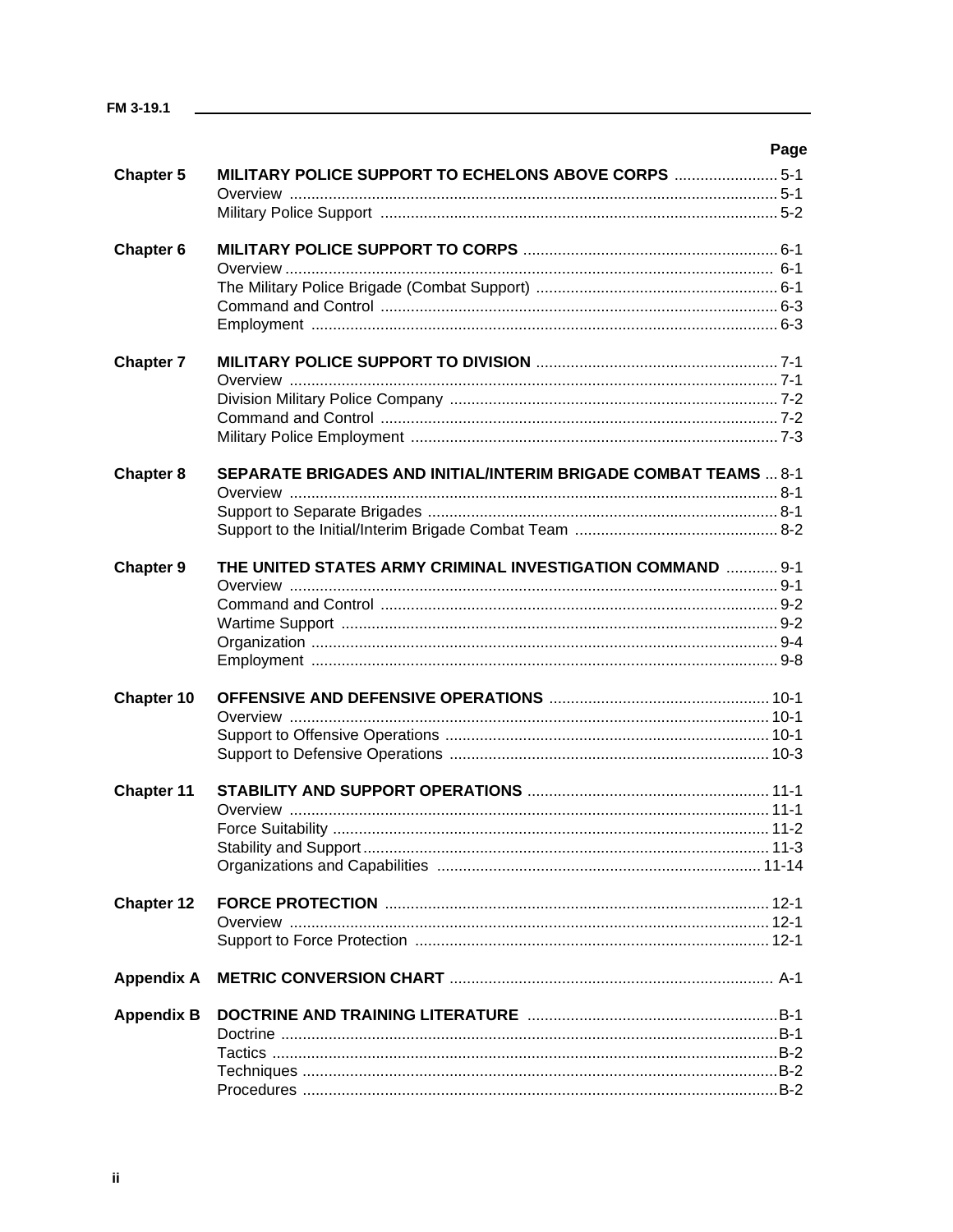## $\frac{1}{2}$  FM 3-19.1

|                   |                                      | Page |
|-------------------|--------------------------------------|------|
|                   |                                      |      |
| <b>Appendix D</b> | <b>AUTOMATED INFORMATION SYSTEMS</b> |      |
|                   |                                      |      |
|                   |                                      |      |
|                   |                                      |      |
| <b>Appendix E</b> |                                      |      |
|                   |                                      |      |
|                   |                                      |      |
|                   |                                      |      |
|                   |                                      |      |
|                   |                                      |      |
|                   |                                      |      |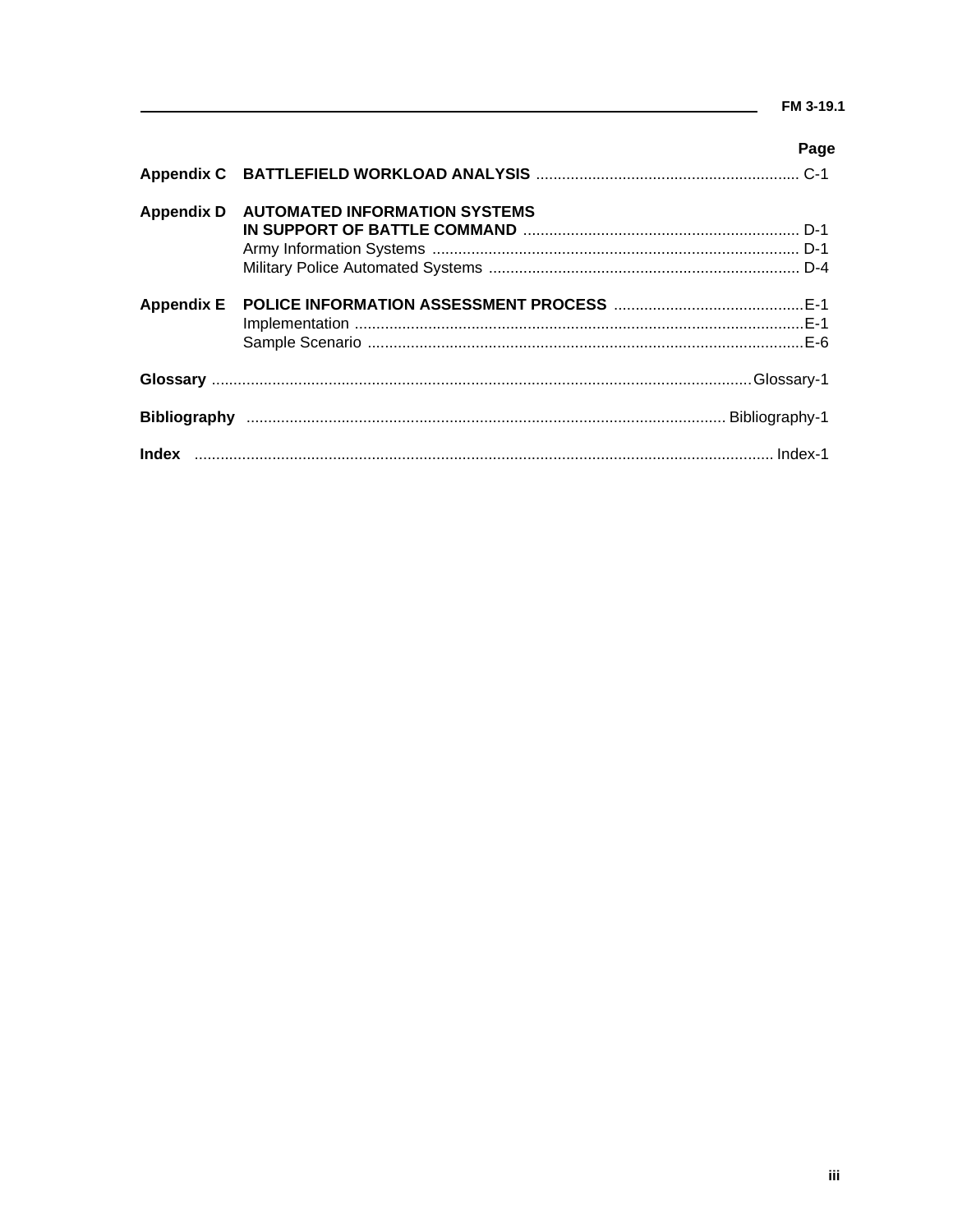## **Preface**

The Military Police (MP) Corps supports the commander across the full spectrum of military operations. This manual is the foundation for all MP doctrine as it relates to this support. It communicates to all levels of leadership and staffs how the MP provide a flexible and lethal force capable of operating across this full spectrum. As the keystone manual, it identifies what the MP train on and how their forces are organized and equipped in support of all Army echelons. Additionally, this manual provides guidance that can be used by United States (US) Army service schools, students, sister services, and federal agencies.

This manual is based on the purpose, organization, responsibilities, and goals of the US Army as set forth in Field Manuals (FMs) 100-1 and 3-0, as well as corps, division, and brigade manuals. Additionally, this manual is fully compatible with current joint, multinational, and interagency doctrine.

Appendix A contains a metric conversion chart.

The proponent of this publication is HQ TRADOC. Send comments and recommendations on Department of the Army (DA) Form 2028 directly to Commandant, US Army Military Police School (USAMPS), ATTN: ATSJ-MP-TD, 401 Engineer Loop, Suite 2060, Fort Leonard Wood, Missouri 65473-8926.

Unless this publication states otherwise, masculine nouns or pronouns do not refer exclusively to men.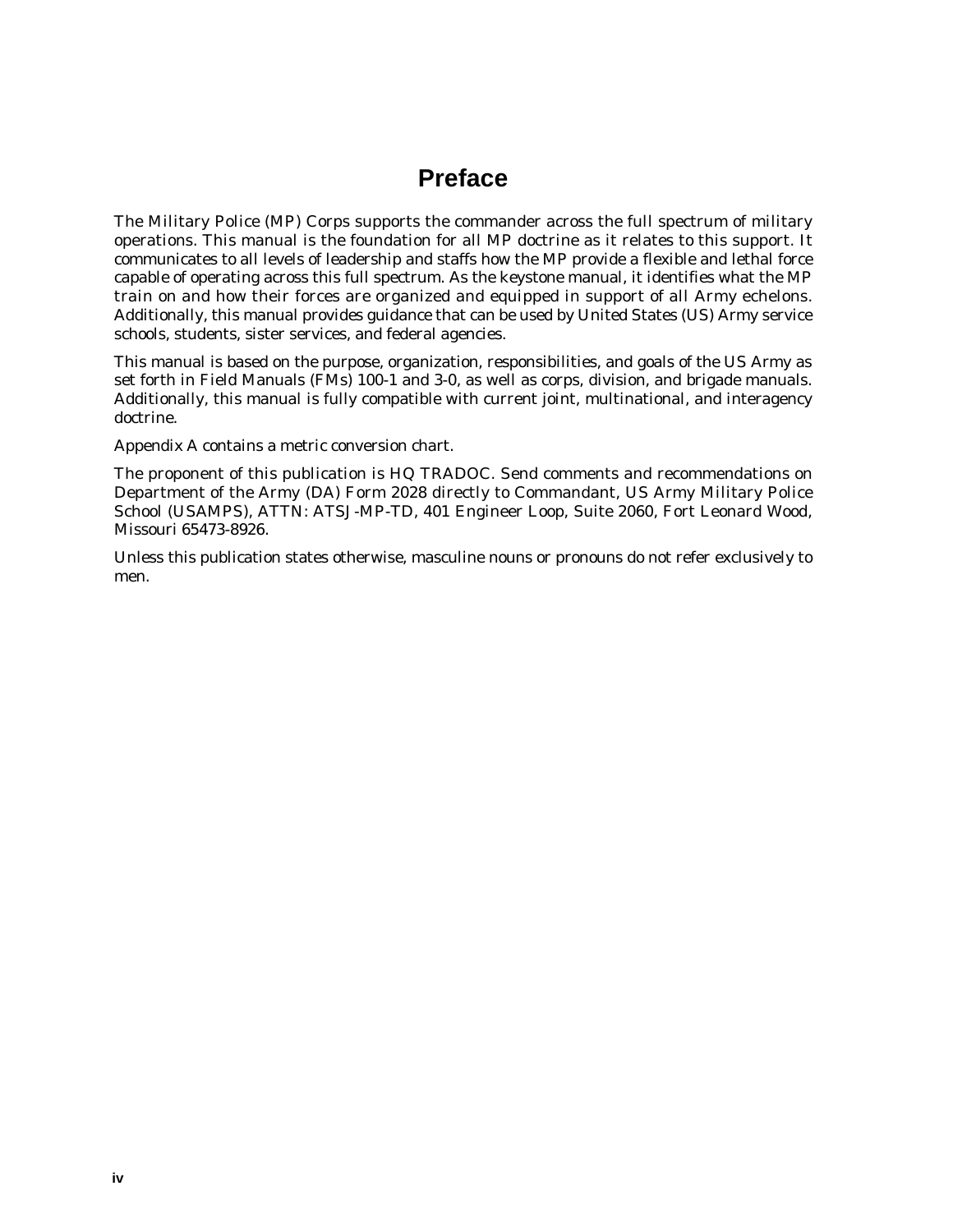## **Chapter 1**

## **Introduction**

*The MP Corps has a strong history evolving over the past five decades. We, as a corps, continue to transform our organizations and doctrine as we have in the past to support the Army in the active defense of the 1970s, the AirLand battle of the 1980s, and now the force-projection doctrine of the 1990s. Our five MP functions clearly articulate the diverse role the MP play across the full spectrum of military operations. We cannot bask in our successes, nor reflect or celebrate. Our charter is to continue our legacy of stellar performance and strive to perfect it.*

## *BG Donald J. Ryder*

When the Army developed the Active Defense strategy in 1976, the US was facing the Cold War scenario of central Europe. Military strategy and doctrine were related to a single, focused threat that revolved around the countries in the Warsaw Pact. We were an outnumbered and technically inferior force facing an armor-dominated European battlefield. The MP Corps supported the Active Defense strategy by tailoring its forces to meet the threat. In 1982, when the AirLand Battle strategy was developed, US forces were still outnumbered, but were no longer technically inferior. Still threat-based and focused on a central European conflict, the AirLand Battle strategy used a relatively fixed framework suited to the echeloned attack of soviet-style forces. It delineated and clarified the levels of war; emphasized closed, concerted operations of airpower and ground forces; balanced the offense and the defense; and highlighted the synchronization of close, deep, and rear operations. MP doctrine kept pace with the Army's AirLand Battle strategy by supporting the battlefield commander through four basic missions—battlefield circulation and control, area security (AS), enemy prisoner of war (EPW), and law and order (L&O).

## **OVERVIEW**

1-1. In October 1983, MP capabilities in the AirLand Battle strategy were tested during operation Urgent Fury in Grenada. The MP performed missions that ranged from assisting the infantry in building-clearance operations to assisting Caribbean peacekeeping forces in restoring L&O. These actions secured the MP's place in the combat-support (CS) role, demonstrating the professional knowledge and flexibility necessary for rapid transition from combat to CS to peacetime missions. The changing battlefield conditions of operation Urgent Fury set the stage for the demand of MP units today.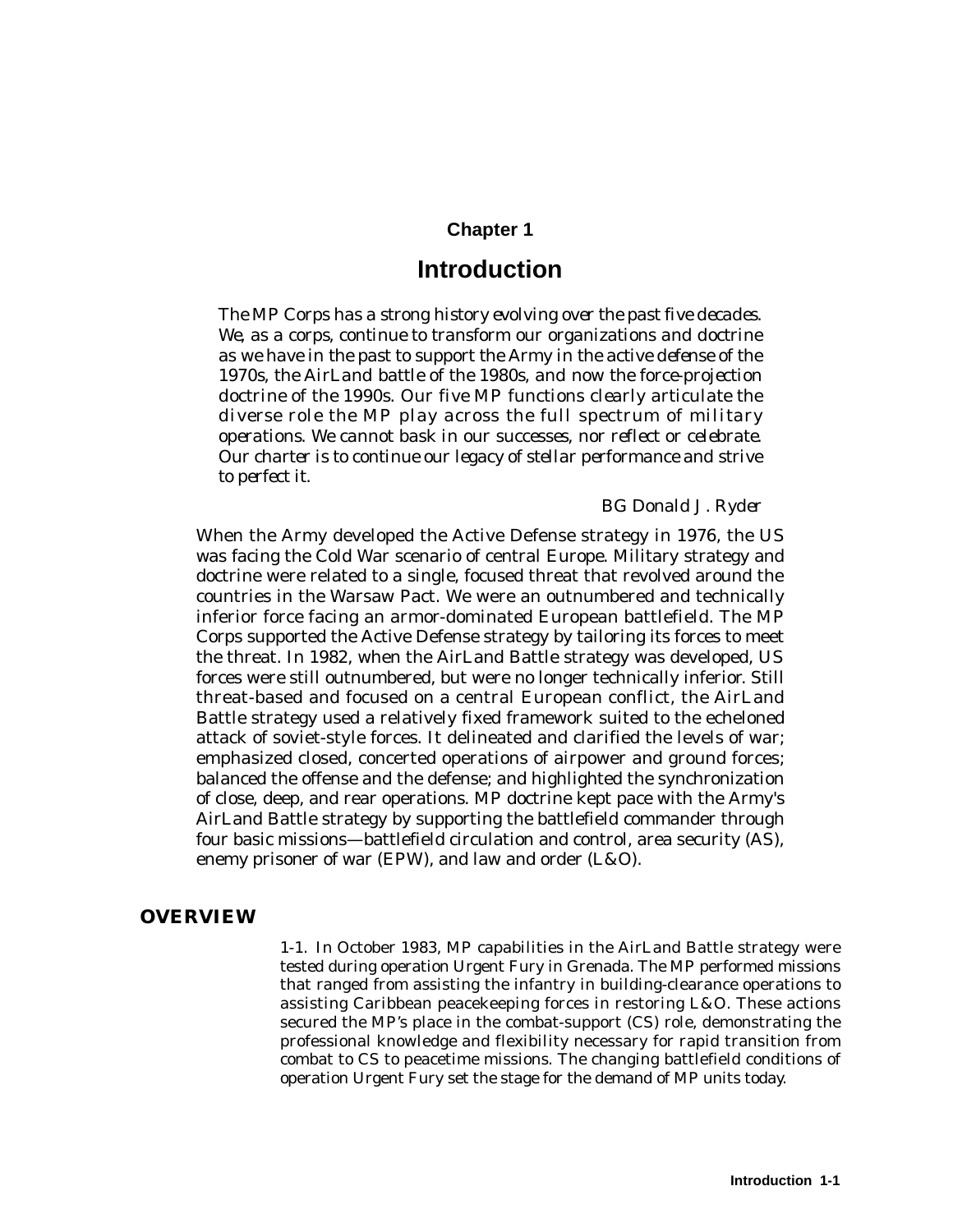1-2. Evolving simultaneously with the changing definition of the modern battlefield, MP performance in Operations Hawkeye, Just Cause, and Desert Shield/Storm galvanized their ability to perform at any point along the operational continuum. With the publication of FM 100-5 in 1993, the Army adopted the doctrine of full-dimensional operations, relying on the art of battle command to apply those principles and to shift the focus from AirLand Battle to force-projection doctrine. This new doctrine was based on recent combat experience in a multipolar world with new technological advances. Already trained and expected to perform in this new strategy, MP support was already in place and fully operational. The MP continued to perform their basic battlefield missions and to refine their capabilities while supporting the battlefield commander as he deployed to contingency operations throughout the world.

1-3. In 1996, the MP Corps went through a doctrinal review process to determine if it was properly articulating its multiple performance capabilities in support of US forces deployed worldwide (see Appendix B). The review process identified the need to restructure and expand the EPW mission to include handling US military prisoners and all dislocated civilians. This new emphasis transformed the EPW mission into the internment and resettlement (I/R) function. The review process also identified the need to shift from missions to functions. In the past, the four battlefield missions adequately described MP capabilities in a mature theater against a predictable, echeloned threat. However, that landscape is no longer valid. Accordingly, the four MP battlefield missions have become the following five MP functions:

- Maneuver and mobility support (MMS).
- AS.
- L&O.
- $\bullet$  I/R.
- Police intelligence operations (PIO).

1-4. These new MP functions are shaped by the following factors:

- The application of stability and support operations where the integration of joint, multinational, and interagency capabilities are common occurrence.
- The lack of traditional linear battlefields, requiring theater commanders in chief (CINCs) to request forces that meet a specific function to accomplish operational requirements.
- The impact of asymmetric threats (such as drug traffickers and terrorist factions) and the effects of man-made and natural disasters.
- The impact of advances in information and communication technologies and specifically in understanding the increased vulnerabilities presented by these technologies.

1-5. Articulating MP capabilities along functional lines benefits the MP and the Army echelon commander as well as the combatant commander. Since there is a multinational, interagency, and sister-service overlap of security services, the importance of including MP leaders and staffs early in the operational planning process cannot be overemphasized. This means before units are designated, unit boundaries are drawn, and unit missions are assigned. Early involvement ensures the proper development of common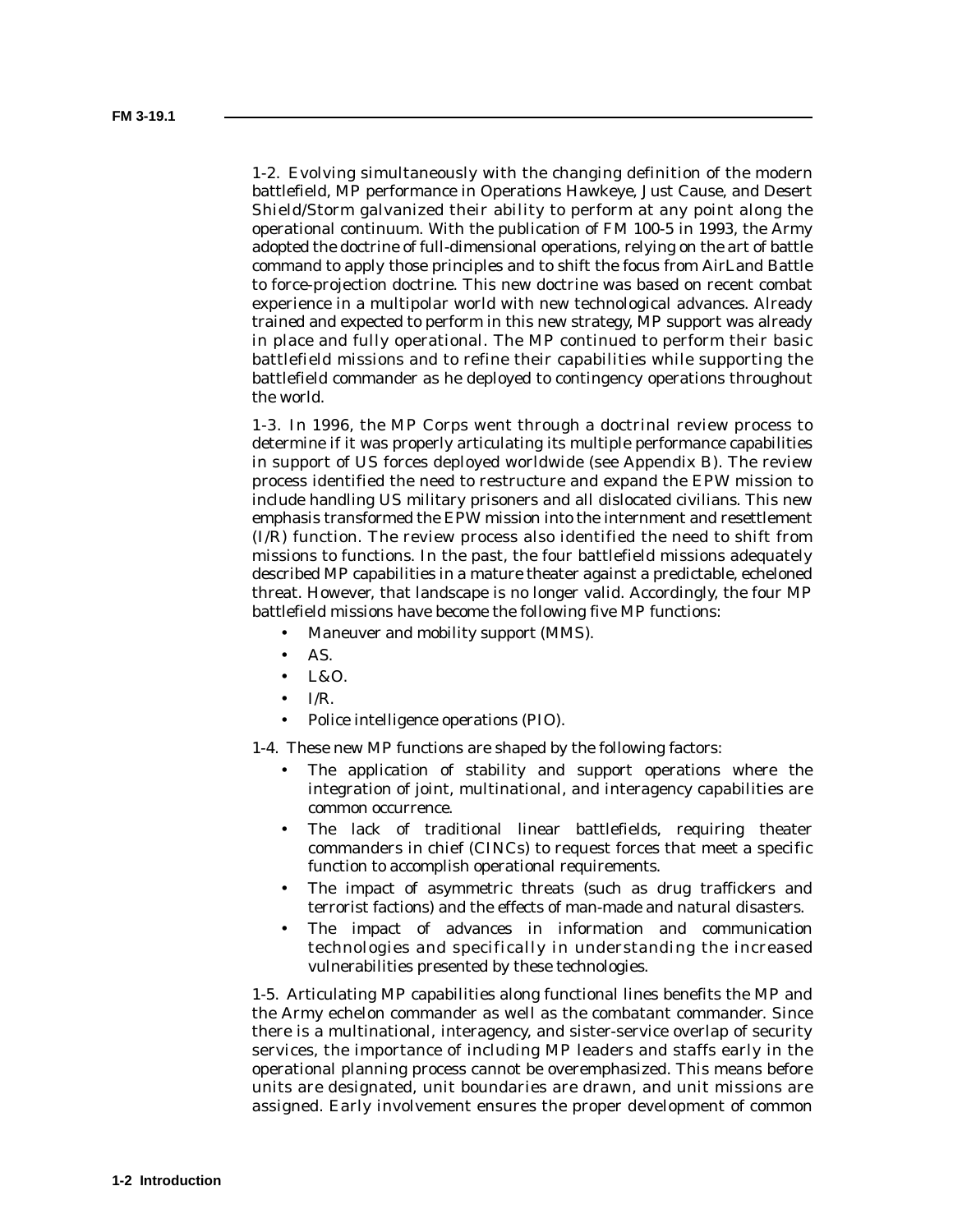security responsibilities, communication and connectivity, liaisons, processes, and the rules of interaction between all forces. The ultimate goal should be the optimal, phased employment of MP forces in support of a commander's operational plan. MP functions not only reflect and capture current capabilities, they define the MP Corps in the twenty-first century.

1-6. As the Army reshapes and focuses its resources on transformation, Force XXI, and other redesign efforts, the MP Corps stands proud and ready to support this progress and reiterate its commitment to assist, protect, and defend.

## **OPERATIONAL FRAMEWORK**

1-7. The operational framework consists of the arrangement of friendly forces and resources in time, space, and purpose with respect to each other, the enemy, or the situation (see Figure 1-1). The operational framework for Army forces (ARFOR) rests within the combatant commander's theater organization. Each combatant commander has an assigned geographical area of responsibility (AOR), also called a theater, within which he has the authority to plan and conduct operations. Within the theater, joint-force commanders at all levels may establish subordinate operational areas such as areas of operation (AOs), joint-operations areas (JOAs) and joint rear areas



**Figure 1-1. Operational Framework**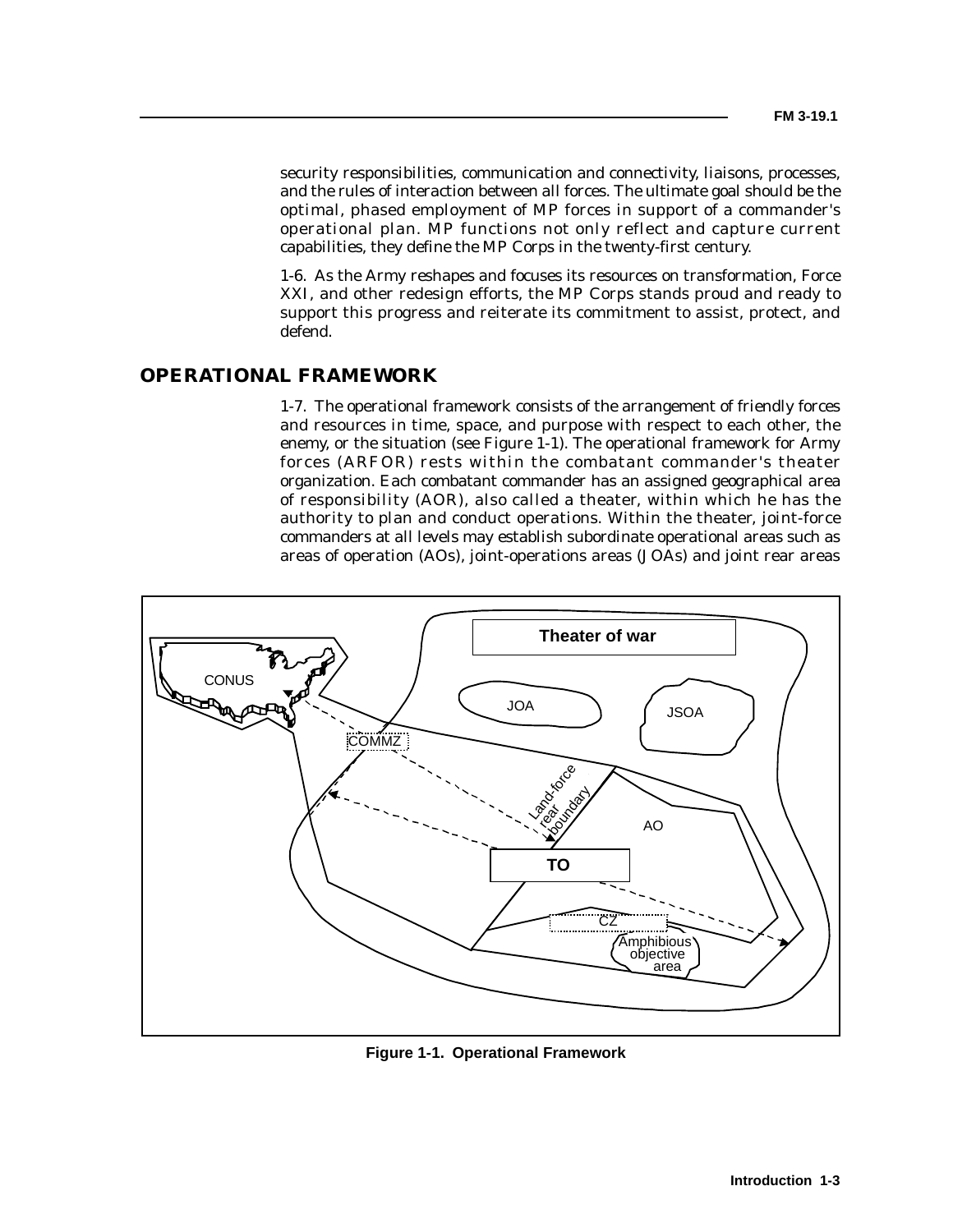(JRAs). The JRAs facilitate the protection and operation of bases, installations, and forces that support combat operations. When warranted, combatant commanders may designate theaters of war, theaters of operations (TOs), combat zones (CZs), and communications zones (COMMZs).

1-8. A theater of war is that area of air, land, or water that is, or may become, directly involved in the conduct of the war. A theater of war may contain more than one TO. It does not normally encompass the geographic combatant commander's entire AOR. A TO is a subarea (defined by a geographic combatant commander) within a theater of war in which specific combat operations are conducted or supported.

1-9. A CZ is the area required by combat forces for conducting operations. It normally extends forward from the land force 's rear boundary. The COMMZ is the rear part of the TO (behind but contiguous to the CZ) that contains the lines of communication (LOC) and provides supply and evacuation support. Other agencies required for the immediate support and maintenance of field forces may also be located in the COMMZ. The COMMZ spans back to the continental US (CONUS) base, to a supporting combatant commander's AOR, or both.

1-10. An AO is an operational area defined by the joint-force commander for land and naval forces. An AO does not typically encompass the entire operational area of the joint-force command (JFC), but it should be large enough for component commanders to accomplish their mission and protect their forces. Army commanders use control measures to describe AOs and to design them to fit the situation and take advantage of the joint force 's capabilities. Commanders typically subdivide the assigned AO by assigning subordinate-unit areas. These subordinate-unit areas may be contiguous or noncontiguous (see Figure 1-2). When friendly forces are contiguous, a boundary separates them. When friendly forces are noncontiguous, the concept of operations links the force 's elements, but the AOs do not share a boundary. The intervening area between noncontiguous AOs remains the responsibility of the higher headquarters.

## **BATTLEFIELD ORGANIZATION**

1-11. Battlefield organization is the arrangement of forces according to purpose, time, and space to accomplish a mission. Battlefield organization has both a purpose- and spatial-based framework. The purpose-based framework centers on decisive, shaping, and sustaining (DSS) operations. Purpose unifies all elements of the battlefield organization by providing the common focus for all actions. However, forces act in time and space to accomplish a purpose. The spatial-based framework includes close, deep, and rear areas. Despite the increasing nonlinear nature of operations, there may be situations where commanders describe DSS operations in spatial terms. Typically, linear operations involve conventional combat and concentrated maneuver forces. Ground forces share boundaries and orient against a similarly organized enemy force. In such situations, commanders direct and focus simultaneous DSS operations in deep, close, and rear areas, respectively (see FM 3-0).

1-12. The MP battlefield organization supports every Army echelon, from the Army service component command (ASCC) and the theater-support command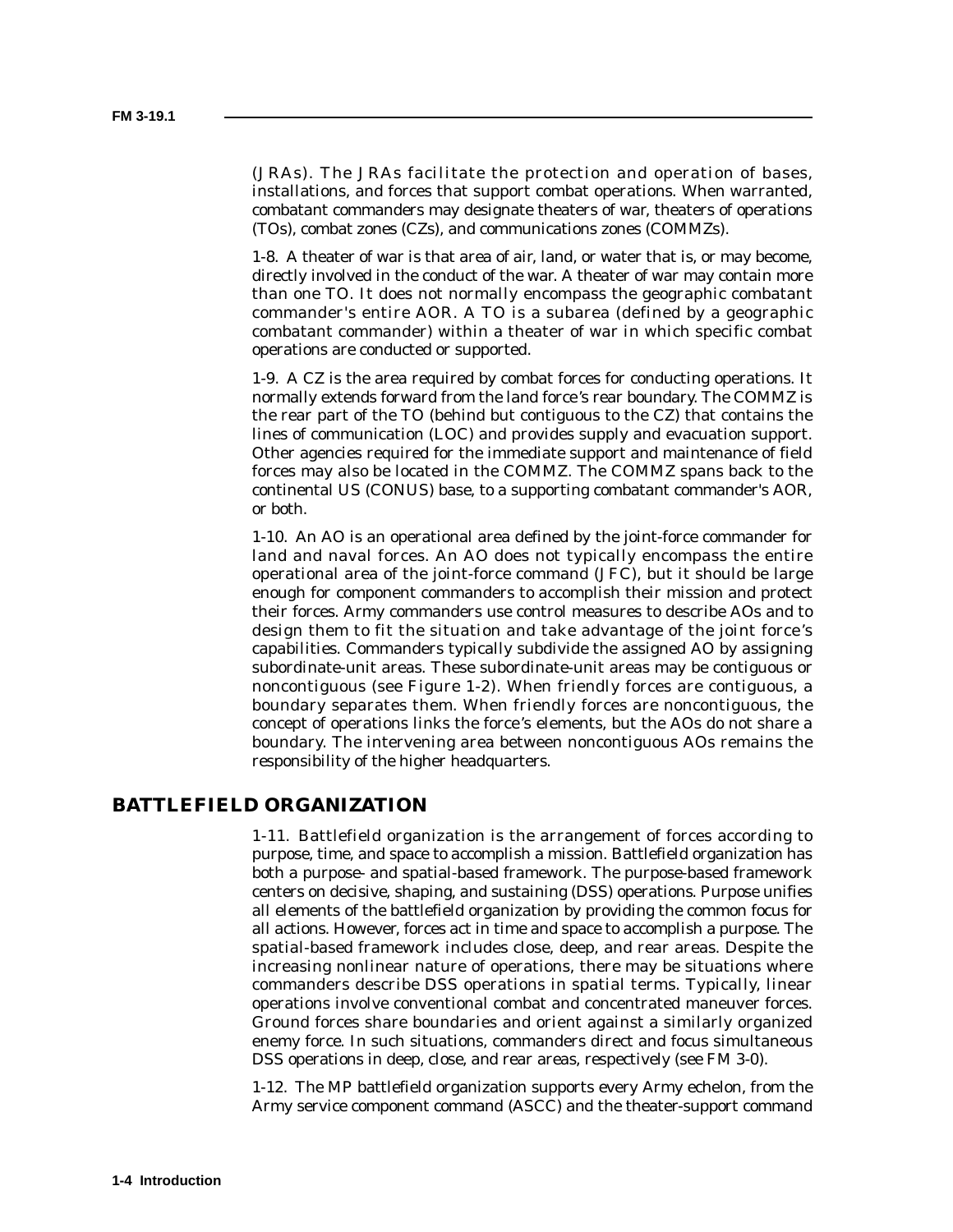

**Figure 1-2. Contiguous and Noncontiguous AOs**

(TSC) to the maneuver brigade. Regardless of the battlefield organization (purpose or spatial based), MP support to the Army commander is based on available resources and mission, enemy, terrain, troops, time available, and civilian considerations (METT-TC).

1-13. MP support throughout the theater of war may include MP units in the JOA and in the TO. If the combatant commander designates a COMMZ and a CZ within his TO, MP support will come from the established MP modified table of organization and equipment (MTOE) at the subordinate-command echelon. MP support to the JOA is also provided based on METT-TC and available MP assets. Typical MP support may include an I/R brigade liaison detachment (BLD), MP brigades and battalions, a division MP company, a military-working-dog (MWD) team, an L&O team, and a customs team. Figure 1-3, page 1-6, depicts a typical MP organization throughout the TO. In the COMMZ, Figure 1-3 depicts the different types of MP units that are assigned to echelons above corps (EAC) (the ASCC or the TSC). In the CZ, Figure 1-3 depicts the different types of MP units that are assigned to corps, division, and the separate brigades.

#### **SUPPORT IN THE COMMZ**

1-14. MP support in the COMMZ is provided by an array of multifunctional MP units. The following MP units provide MP support to EAC:

The MP brigade  $(I/R)$ . The MP brigade  $(I/R)$  may augment the ASCC or the TSC during wartime. Its mission is to provide command, staff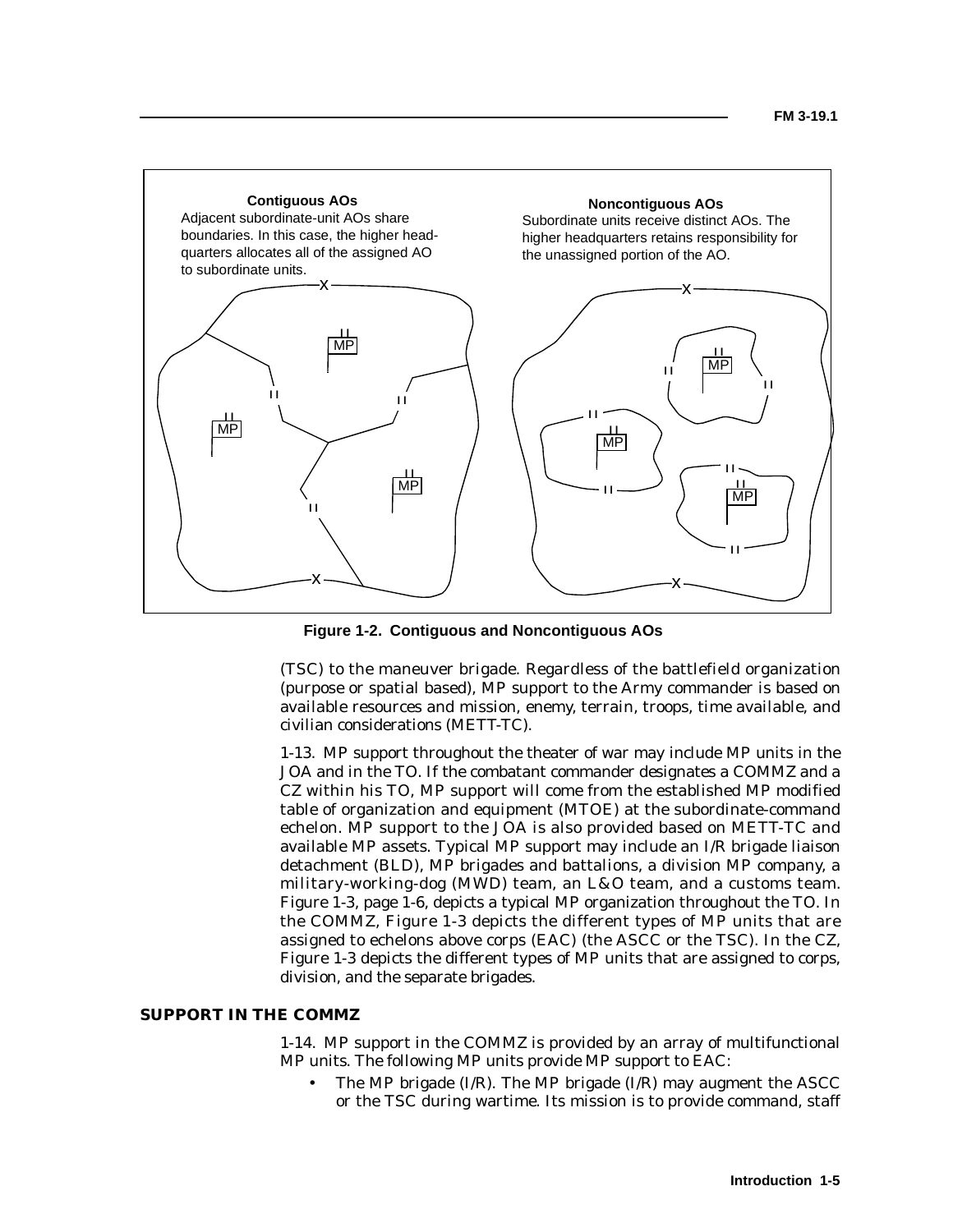

**Figure 1-3. MP Structure in the TO**

planning, and supervision of I/R operations. This includes coordination with joint and host-nation (HN) agencies, civilian police authority, nongovernmental organizations (NGOs), and US federal agencies.

- The MP brigade (CS). The MP brigade (CS) is assigned to the ASCC or the TSC during wartime (based on METT-TC). The MP brigade (CS) is capable of performing all five MP functions.
- The Criminal Investigation Division (CID) group. The CID group is a stovepipe organization that reports directly to the Commander, US Army Criminal Investigation Command (USACIDC). The CID group provides support to the ASCC and subordinate commands (TSC, corps, or division). See Chapter 9 for further discussion of CID support.

1-15. MP support to other EAC subordinate commands is performed only if MP resources are available. See Chapter 5 for further discussion of MP support to EAC.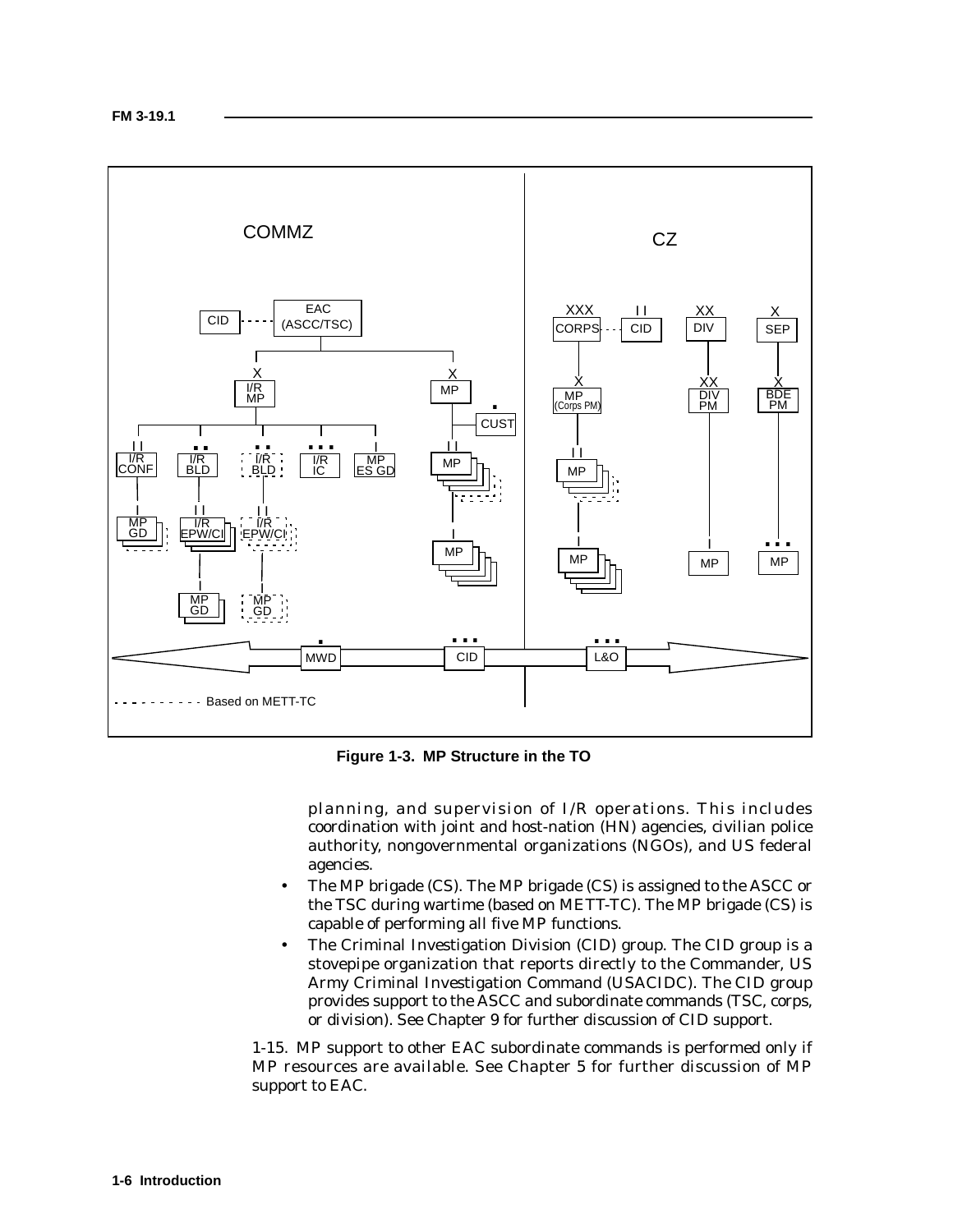#### **SUPPORT IN THE CZ**

1-16. MP support is provided in the CZ to each corps, division, and brigade (separate teams or initial/interim brigade combat teams [IBCTs]). An MP brigade (CS) is assigned to each corps, and the MP brigade commander is the corps's provost marshal (PM). A PM and his section, along with an organic division MP company, are assigned to each division. A PM cell and an MP platoon are organic to a separate brigade. A two-person PM cell is organic to the IBCT. The MP units assigned to corps, divisions, and separate brigades are capable of performing all five MP functions. They provide combat, CS, and combat-service-support (CSS) operations within their command's AO.

### **TYPES OF MILITARY POLICE UNITS**

1-17. Most MP units supporting a TO and a JOA are capable of performing all five MP functions. However, the functions must be prioritized based on METT-TC and the availability of MP assets. Current MP structures are designed and tailored to better support the level of command deployed. For example, at the division level, division MP companies are organized as light, heavy, airborne, or air assault and are organic to their respective divisions. The EAC and corps MP brigades and battalions are equally designed to command and control a force mix of up to six battalions or companies. An MP escort-guard and guard company are designed to transport, guard, and provide security to EPWs, civilian internees (CIs), or dislocated civilians. The MP escort-guard company is assigned to the MP brigade  $(I/R)$ , and the MP guard company is assigned to the MP battalion (I/R).

1-18. MP units can also be tailored and augmented to accomplish multiple, diverse, or specific missions. Customs, L&O, and MWD teams are examples of MP capabilities and flexible responses to a combatant commander's operational requirements. (See Table 1-1, pages 1-9 through 1-19, for a more complete description of MP units. See FM 19-10 and Army Regulation (AR) 190-12 for further information.) The battlefield workload analysis (BWA) is a tool used to determine the number of MP units required to perform some of these multiple missions (see Appendix C).

#### **JOINT, MULTINATIONAL, AND INTERAGENCY OPERATIONS**

1-19. In today's environment, the Army will rarely operate or fight alone. The high probability that the Army will operate in concert with its sister services, in an alliance with the forces of foreign nations, or in support of United Nations (UN) operations (when it is committed) is fully reflected in joint doctrine. In such operations, protecting LOC, key facilities, and command and control  $(C^2)$  centers will be a shared responsibility. Under this framework, MP units can expect to share the AO with joint, combined, multinational, or interagency resources. MP forces must be prepared to conduct a number of full-spectrum operations with a variety of government and nongovernmental agencies, other services, allied nations, and international agencies.

1-20. Corps and division commanders and staffs must plan (in advance) the transition from a single-service headquarters with joint representation to a joint headquarters capable of functioning as a joint task force (JTF)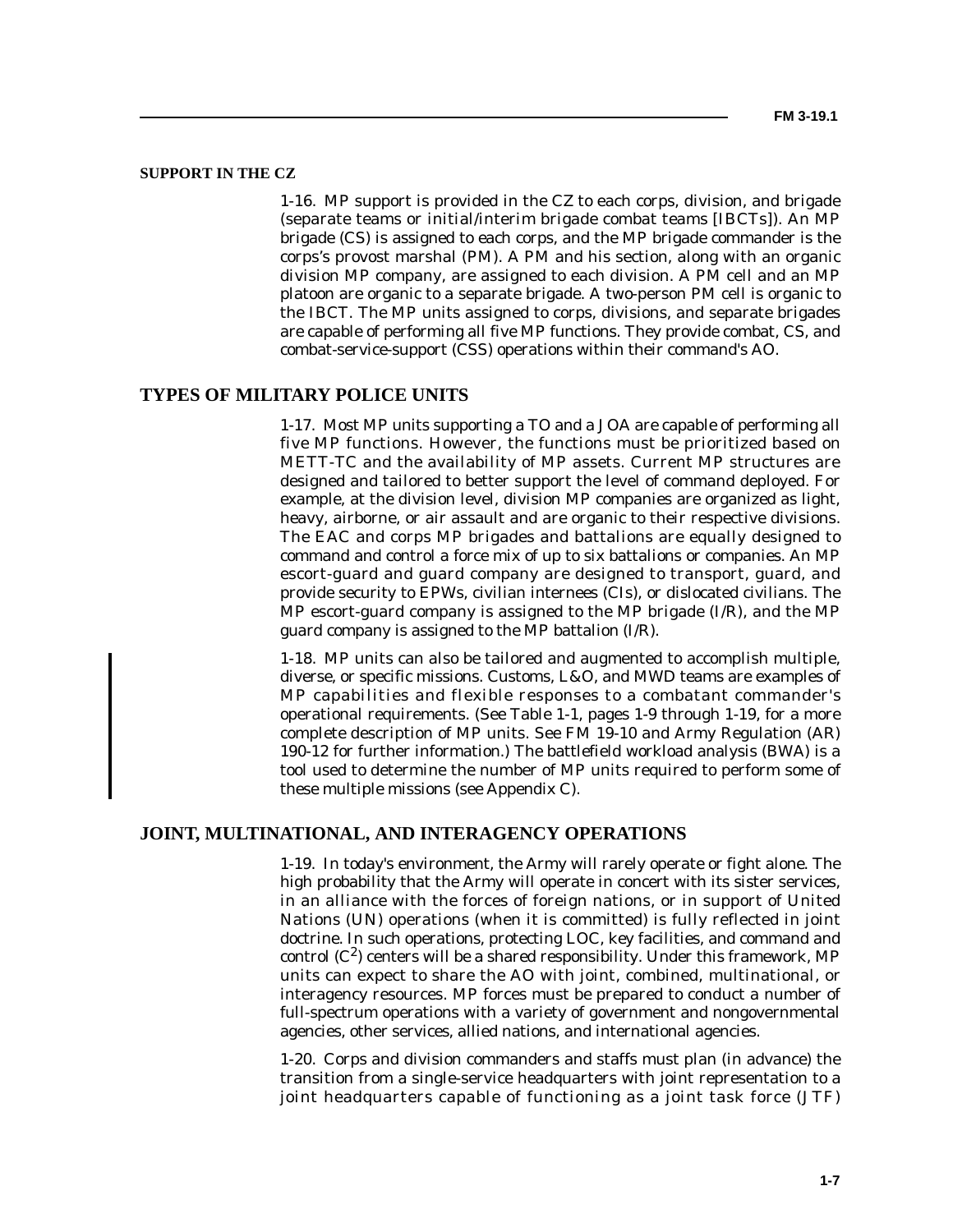headquarters. When tasked to form a JTF headquarters, the corps or division must ensure that all of the staff sections and agencies have joint representation (see FMs 100-15 and 71-100). To this end, MP planners must ensure that the JTF is augmented with the appropriate MP forces and with the appropriate echeloned  $C^2$ .

1-21. Regardless of the force mix, the MP provide the force with unparalleled, multifunctional capabilities. Among these capabilities is the MP's ability to generate firepower or to handle populations such as EPWs/CIs, dislocated civilians, and refugees. Additionally, MP expertise in investigations and law enforcement enhances the capabilities of other joint, multinational, and interagency police and security forces.

1-22. MP security plans must reflect the joint synergy derived from combining the multiple and diverse capabilities of all participants. To capitalize upon that synergy, MP leaders must keep an open line of communication and coordination to offset the challenges presented by interoperability. Some of these interoperability challenges include—

- Differing political objectives.
- Differing capabilities.
- Cultural/language differences.
- Legal and policy constraints.
- Media impacts.
- Compromise of sensitive processes, procedures, and equipment.
- $C^2$ .
- Communications (digital- and analog-equipment differences).

1-23. MP plans must also accommodate differences in planning capabilities, as well as differences in doctrine, training, and equipment. The intent is to match security missions with force capabilities. MP leaders must understand that operations will often involve multinational teams. While US forces routinely task-organize, this may be more difficult to accomplish with some multinational security forces. This kind of orchestration requires employing standardized procedures, communications, equipment, and liaison within the constraints of operations security (OPSEC).

1-24. Coordination is the key to mission accomplishment in multinational and interagency operations. A military coordination center or a civil-military operations center (CMOC) may meet this coordination requirement. The CMOC provides access for nonmilitary agencies desiring military (to include MP/CID) assistance and coordination. These nonmilitary agencies may include—

- Government organizations (GOs).
- NGOs.
- International organizations (IOs).
- International humanitarian organizations (IHOs).
- HN authorities and agencies.

1-25. The introduction of US Army MP forces in any joint, multinational, or interagency operation is based on METT-TC and the capabilities they bring to the operation. Effective integration of MP forces with other security forces reduces redundant functions, clarifies responsibilities, and conserves resources.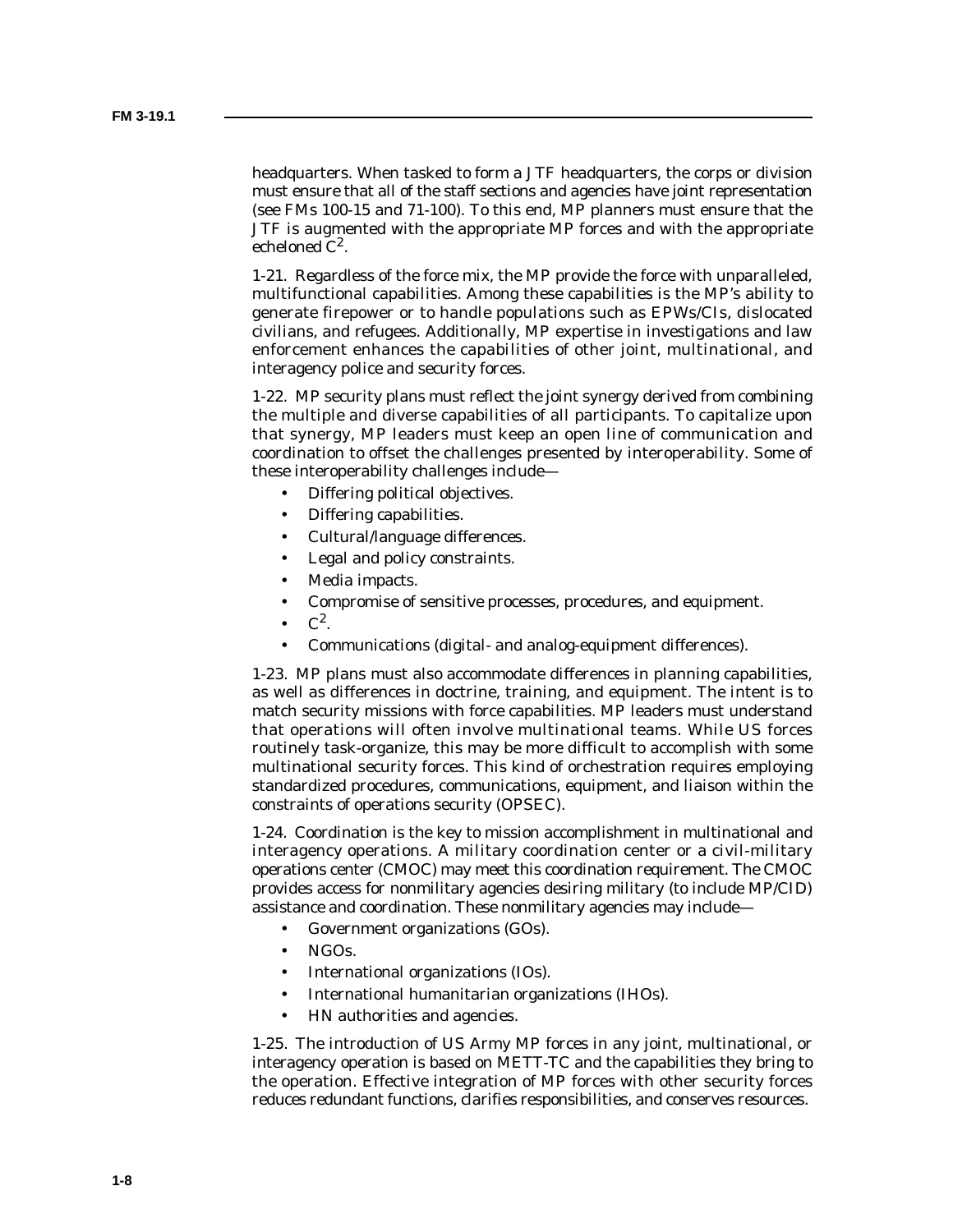| <b>MP Unit</b>                                                  | <b>Mission</b>                 | <b>Action Elements</b>                                                                                                                                                                                                                                                                                         | <b>Support Role</b>                                                                                                                  | <b>Capabilities (Include But Are Not Limited to</b><br>[See TOEs for Details])                                                                                                                                                                                                                                                                                                                                                                                  | <b>Augmentation Needed</b><br>for Mission<br><b>Accomplishment</b>                                                                                                                                                                                                                                          |
|-----------------------------------------------------------------|--------------------------------|----------------------------------------------------------------------------------------------------------------------------------------------------------------------------------------------------------------------------------------------------------------------------------------------------------------|--------------------------------------------------------------------------------------------------------------------------------------|-----------------------------------------------------------------------------------------------------------------------------------------------------------------------------------------------------------------------------------------------------------------------------------------------------------------------------------------------------------------------------------------------------------------------------------------------------------------|-------------------------------------------------------------------------------------------------------------------------------------------------------------------------------------------------------------------------------------------------------------------------------------------------------------|
|                                                                 |                                |                                                                                                                                                                                                                                                                                                                | <b>DIVISION MP UNITS</b>                                                                                                             |                                                                                                                                                                                                                                                                                                                                                                                                                                                                 |                                                                                                                                                                                                                                                                                                             |
| MP Company<br>(Airborne<br>Division)                            | Perform the 5<br>MP functions. | A PM cell and 4 platoons.<br>Each platoon has 3 squads and<br>each squad has 2 three-man<br>teams.<br>Total: 24 three-man teams.                                                                                                                                                                               | 1 platoon deploys<br>with each division<br>brigade and<br>provides DS during<br>the assault phase.<br>Then platoons<br>revert to GS. | During the assault phase, 6 mounted, mobile or<br>fixed-position teams deploy to provide DS for each<br>brigade and 6 teams deploy to provide GS near the<br>division main CP<br>OR.<br>after the assault phase, 1 division EPW collection<br>point (6 teams) and 18 mounted, mobile patrols or<br>fixed-position teams provide GS<br>OR<br>24 mounted, mobile or fixed-position teams are used<br>in any combination.                                          | The division band to pro-<br>vide close-in security for<br>the division CP or to<br>quard EPWs<br><b>AND</b><br>the corps CS MP to con-<br>duct combat operations<br>within the division rear<br>and provide sustained<br>MMS, area security, spe-<br>cial operations support,<br>and escort for evacuating |
| MP Company<br>(Light Infantry<br>Division)                      | Perform the 5<br>MP functions. | A PM cell and 3 platoons.<br>Each platoon has 3 squads and<br>each squad has 2 three-man<br>teams.<br>Total: 18 three-man teams                                                                                                                                                                                | Provide GS for all<br>units in the AO.                                                                                               | Provide screening security for the division main CP<br>(6 teams), the division EPW collection point (6<br>teams), and 6 mounted, mobile or fixed-position<br>teams.                                                                                                                                                                                                                                                                                             | EPWs/CIs between divi-<br>sion collection points and<br>to the corps holding area<br><b>AND</b><br>the corps L&O MP and                                                                                                                                                                                     |
| MP Company<br>(Heavy Divi-<br>$sion$ <sup>*</sup><br>*19333F000 | Perform the 5<br>MP functions. | A PM cell and 2 division support<br>platoons. Each platoon has 3<br>squads and each squad has a<br>squad leader and 3 three-man<br>teams<br><b>AND</b><br>3 forward support platoons. Each<br>platoon has 2 squads and each<br>squad has a squad leader and 3<br>three-man teams.<br>Total: 36 three-man teams | 2 platoons provide<br>GS and 3 platoons<br>provide DS.                                                                               | Provide screening security for the division main CP<br>(6 teams), the division EPW collection point (6<br>teams), and 6 mounted, mobile or fixed-position<br>teams<br>AND EITHER<br>3 DS platoons providing their brigade with either 1<br>forward EPW collection point (3 teams) and 3<br>mounted, mobile or fixed-position teams or 6 teams<br>in any combination<br>OR.<br>18 mounted, mobile or fixed-position teams are used<br>in any combination.        | CID to conduct sus-<br>tained L&O operations<br>and criminal investiga-<br>tions<br><b>AND</b><br>division/corps transporta-<br>tion assets for evacuation<br>of EPWs<br><b>NOTE: Both heavy</b><br>division companies<br>require corps CS MP<br>augmentation for each                                      |
| MP Company<br>(Heavy Divi-<br>sion)*<br>*19333L000              | Perform the 5<br>MP functions. | A PM cell and 5 platoons. Each<br>platoon has 2 squads and each<br>squad has 3 three-man teams.<br>Total: 36 three-man teams                                                                                                                                                                                   | 3 platoons provide<br>GS and 3 platoons<br>provide DS.                                                                               | Provide screening security for the division main CP<br>(6 teams), the division EPW collection point (6<br>teams), and 6 mounted, mobile or fixed-position<br>teams<br><b>AND EITHER</b><br>3 DS platoons providing their brigade with either 1<br>forward EPW collection point (3 teams) and 3<br>mounted, mobile or fixed-position teams or 6 teams<br>in any combination<br>OR.<br>18 mounted, mobile or fixed-position teams are used<br>in any combination. | forward support<br>platoon (1 corps MP<br>squad per forward<br>support platoon).                                                                                                                                                                                                                            |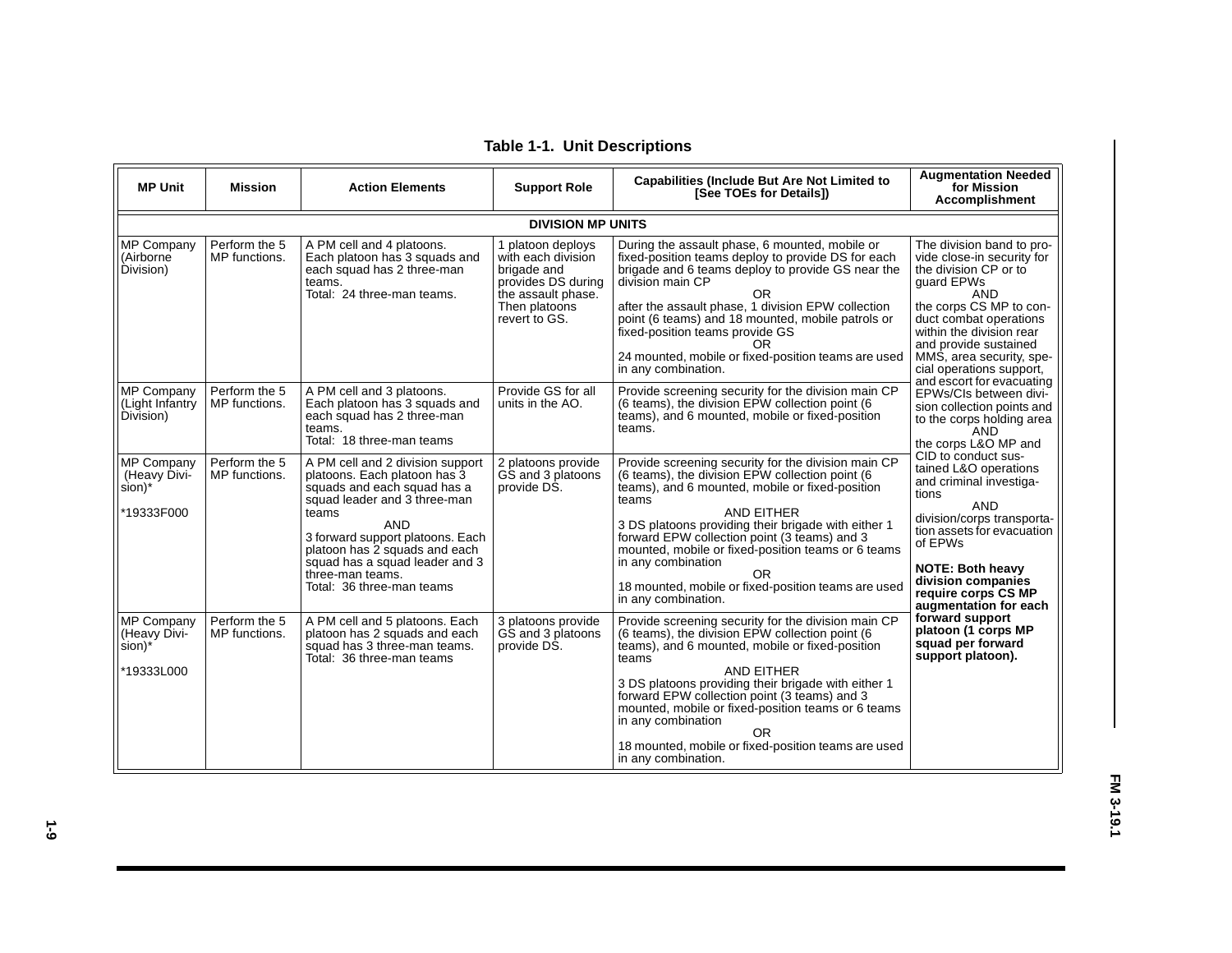|                                                            |                                                                                                              |                                                                                                                              |                                                                                                                                                            | Table 1-1. Unit Descriptions (continued)                                                                                                                                                                                     |                                                                                                                                                   |
|------------------------------------------------------------|--------------------------------------------------------------------------------------------------------------|------------------------------------------------------------------------------------------------------------------------------|------------------------------------------------------------------------------------------------------------------------------------------------------------|------------------------------------------------------------------------------------------------------------------------------------------------------------------------------------------------------------------------------|---------------------------------------------------------------------------------------------------------------------------------------------------|
| <b>MP Unit</b>                                             | <b>Mission</b>                                                                                               | <b>Action Elements</b>                                                                                                       | <b>Support Role</b>                                                                                                                                        | <b>Capabilities (Include But Are Not Limited to</b><br>[See TOEs for Details])                                                                                                                                               | <b>Augmentation Needed</b><br>for Mission<br><b>Accomplishment</b>                                                                                |
| <b>MP Company</b><br>(Air Assault<br>Division)             | Perform the 5<br>MP functions.                                                                               | A PM cell and 4 platoons. Each<br>platoon has 3 squads and each<br>squad has 2 three-man teams.<br>Total: 24 three-man teams | Provide GS for all<br>units in the AO.                                                                                                                     | 24 mounted, mobile or fixed-position teams are used<br>in any combination.                                                                                                                                                   | (See augmentation<br>needs on previous page.)                                                                                                     |
|                                                            |                                                                                                              |                                                                                                                              | <b>MP COMBAT SUPPORT UNITS</b>                                                                                                                             |                                                                                                                                                                                                                              |                                                                                                                                                   |
| <b>HHC MP</b><br><b>Brigade</b>                            | Provide C2 and<br>coordinate the<br>combat, CS,<br>and CSS of all<br>MP elements<br>assigned or<br>attached. | Command and staff elements<br>and long-range planning section                                                                | Provide command.<br>control, planning,<br>and supervision for<br>up to 6 MP<br>battalions and other<br>assigned or<br>attached<br>subordinate HQ.          | Provide continuous command, control, coordination,<br>planning, and supervision for subordinate units.                                                                                                                       | None                                                                                                                                              |
| HHD MP Bat-<br>talion<br>(Combat<br>Support)               | Provide C2 and<br>coordinate the<br>combat, CS,<br>and CSS of all<br>MP elements<br>assigned or<br>attached. | Command and staff elements<br>plus a support element                                                                         | Provide command.<br>control, planning,<br>and supervision for<br>up to $6^{\circ}$ MP<br>companies and<br>other assigned or<br>attached<br>subordinate HQ. | Provide continuous command, control, coordination,<br>planning, and supervision for subordinate units.                                                                                                                       | None                                                                                                                                              |
| <b>MP Company</b><br>(Combat<br>Support)                   | Perform the 5<br>MP functions.                                                                               | 4 platoons with 3 squads. Each<br>squad has a squad leader and 3<br>three-man teams.<br>Total: 36 three-man teams            | Provide GS for all<br>units in the AO.                                                                                                                     | Provide security for a unified or combined HQ or<br>higher HQ or 1 main CP and 1 tactical CP<br>OR.<br>operate 1 EPW holding area (9 teams) and 27<br>mounted, mobile or fixed-position teams for use in<br>any combination. | Corps band assets to<br>quard EPWs<br><b>AND</b><br>corps transportation for<br>evacuation of EPWs<br>AND<br>external MP to escort<br><b>EPWs</b> |
| <b>MP Company</b><br>(Combat <sup>:</sup><br>Support)      | Perform the 5<br>MP functions.                                                                               | 4 platoons with 3 squads. Each<br>squad has a squad leader and 3<br>three-man teams.                                         | Provide GS for all<br>units in the AO.                                                                                                                     | Provide security for a unified or combined HQ or<br>higher HQ or 1 main CP and 1 tactical CP<br>0R                                                                                                                           | Corps band assets to<br>quard EPWs<br><b>AND</b>                                                                                                  |
|                                                            |                                                                                                              | Total: 36 three-man teams                                                                                                    |                                                                                                                                                            | operate 1 EPW holding area (9 teams) and 27<br>mounted, mobile or fixed-position teams for use in<br>any combination.                                                                                                        | corps transportation for<br>evacuation of EPWs<br>AND<br>external MP to escort<br><b>EPWs</b>                                                     |
| MP Company<br>Arctic Support<br>Augmentation<br>Detachment | Augment MP<br>units when<br>operating in an<br>arctic<br>environment.                                        | 1 mechanic (63B10)                                                                                                           | Provide mobility<br>support to MP units.                                                                                                                   | Provide support as designated by the commander.                                                                                                                                                                              | None                                                                                                                                              |
| MP Detach-<br>ment<br>(C2)                                 | Provide<br>command and<br>administrative<br>personnel for<br>MP law<br>enforcement<br>teams.                 | 19503LA has a platoon HQS;<br>3 individuals.<br>19503LD has a commander and<br>support personnel; 8 individuals.             | Provide L&O.<br>19503LA provides<br>platoon-level C2.<br>19503LD provides<br>company-level<br>command, control,<br>and support.                            | Commands and controls law enforcement teams,<br>investigations teams, MWD teams, and physical-<br>security teams.                                                                                                            | None                                                                                                                                              |

**Table 1-1. Unit Descriptions (continued)**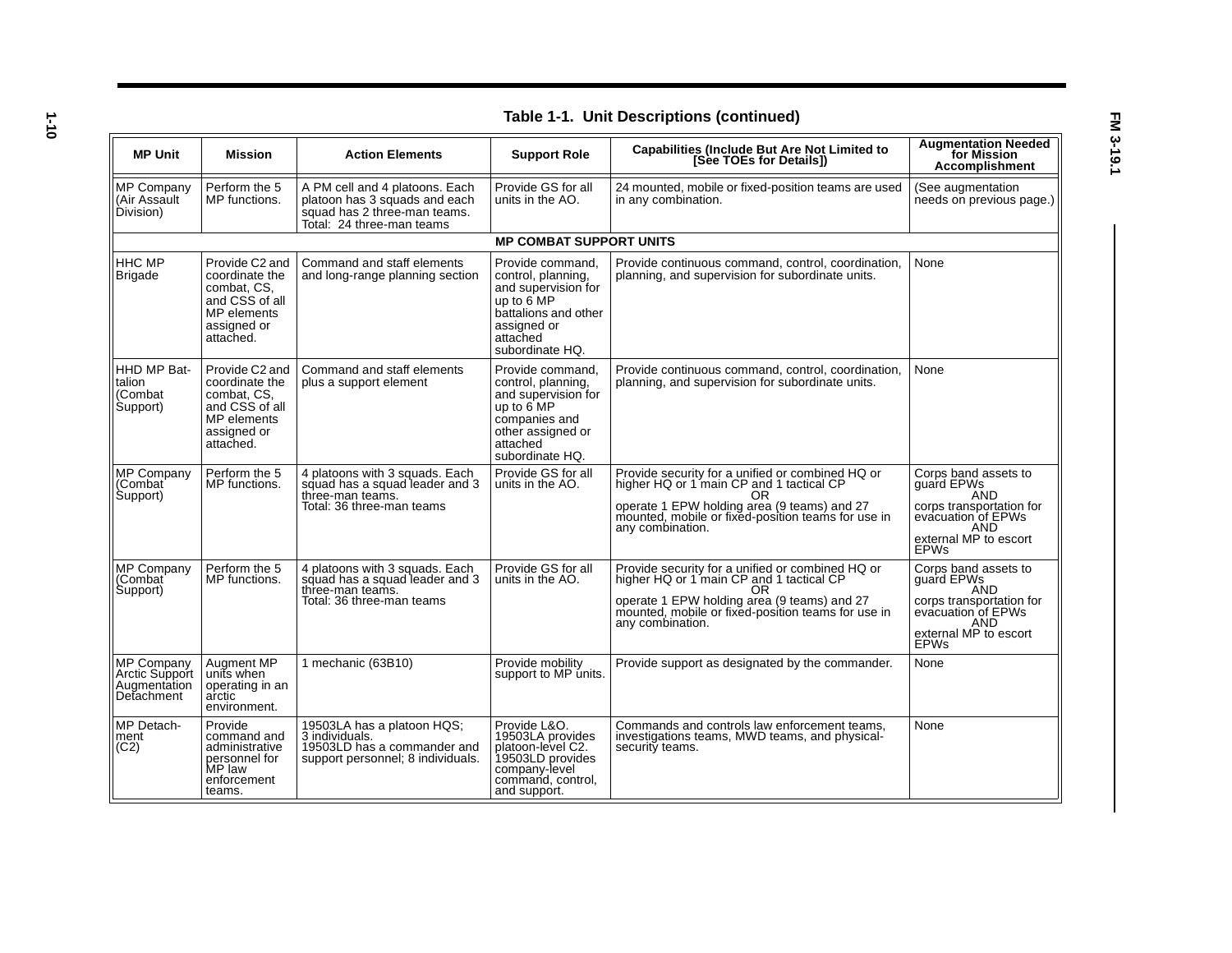| <b>MP Unit</b>                                          | <b>Mission</b>                                                                                                                      | <b>Action Elements</b>                                                                                                                                      | <b>Support Role</b>                     | <b>Capabilities (Include But Are Not Limited to</b><br>[See TOEs for Details])                                                                                                                                                                                                                                                                                                                                                           | <b>Augmentation Needed</b><br>for Mission<br><b>Accomplishment</b>                                           |
|---------------------------------------------------------|-------------------------------------------------------------------------------------------------------------------------------------|-------------------------------------------------------------------------------------------------------------------------------------------------------------|-----------------------------------------|------------------------------------------------------------------------------------------------------------------------------------------------------------------------------------------------------------------------------------------------------------------------------------------------------------------------------------------------------------------------------------------------------------------------------------------|--------------------------------------------------------------------------------------------------------------|
| <b>MP</b><br>Detachment<br>(Old Guard)                  | Perform the 5<br>MP functions.                                                                                                      | 4 squads. Each squad has 3<br>three-man teams.<br>Total: 12 teams                                                                                           | Support the HHC<br>old guard battalion. | Provide support as directed by the commander.                                                                                                                                                                                                                                                                                                                                                                                            | None                                                                                                         |
|                                                         |                                                                                                                                     |                                                                                                                                                             | <b>MP LAW AND ORDER (L&amp;O) UNITS</b> |                                                                                                                                                                                                                                                                                                                                                                                                                                          |                                                                                                              |
| MP HQ Team                                              | Provide C2.<br>personnel<br>administration,<br>and logistical<br>support to<br>attached L&O<br>augmentation<br>teams.               | Commander and support person-<br>nel                                                                                                                        | Provide L&O.                            | Provide C2, personnel administration, and logistical<br>support to attached L&O augmentation teams.                                                                                                                                                                                                                                                                                                                                      | None                                                                                                         |
| <b>MP</b><br>Operations<br>Team                         | Provide<br>mission<br>supervision,<br>staff planning.<br>and technical<br>supervision<br>required to<br>support the<br>L&O mission. | L&O operations officer and oper-<br>ations staff                                                                                                            | Provide L&O.                            | Provide overall mission supervision, planning,<br>employment, and coordination of support. Provide<br>technical supervision and administrative support of<br>MPI, TAI, and force protection MP. Provide an<br>evidence custodian/police intelligence NCO to be<br>responsible for confiscated property used in criminal<br>offenses and to receive and collect the initial analysis<br>of criminal/operational information/intelligence. | None                                                                                                         |
| MP Desk or<br>Desk and<br>Record Team                   | Serve as the<br>primary control<br>point for L&O-<br>related<br>incidents and<br>operations<br>initiated by MP<br>patrols.          | 2 three-man teams                                                                                                                                           | Provide L&O.                            | Receive/record complaints, dispatch investigative<br>persons, maintain control of offenders/detained<br>persons, maintain the status of investigations,<br>prepare reports, and provide criminal data to the<br>police intelligence NCO for analysis.                                                                                                                                                                                    | None                                                                                                         |
| <b>MP</b> Traffic<br>Accident<br>Investigations<br>Team | Provide the<br>technical<br>capability to<br>investigate<br>traffic<br>accidents.                                                   | 1 two- or three-man team:<br>19517AD00 has 1 two-man team.<br>19523LE00 has 1 three-man<br>team.                                                            | Provide L&O.                            | Augment MP capabilities to enforce MSR<br>regulations; man checkpoints, roadblocks, and<br>dismount points; patrol traffic areas; and perform<br>traffic escort duties.                                                                                                                                                                                                                                                                  | The 19517AD00 accident<br>investigation team is<br>dependent on the<br>supported unit for<br>transportation. |
| <b>MP</b><br>Investigation<br>Team                      | Provide the<br>technical<br>capability to<br>investigate<br>criminal<br>incidents and<br>conduct<br>surveillance<br>operations.     | One, two, or three-man teams:<br>19517AE has 1 two-man team.<br>19533LA has 1 one-man team.<br>19533LB has 1 one-man team.<br>19533LC has 1 three-man team. | Provide L&O.                            | Investigate criminal incidents, conduct surveillance,<br>work with HN military and civilian police, and collect<br>criminal and operational intelligence.<br>19533LA00 provides supervision for the teams.<br>19533LB00 provides investigative support for popu-<br>lations of not less than 700 troops.<br>19533LC00 provides investigative support for<br>populations of not less than 2,100 troops.                                   | Dependent on the<br>supported unit for<br>transportation                                                     |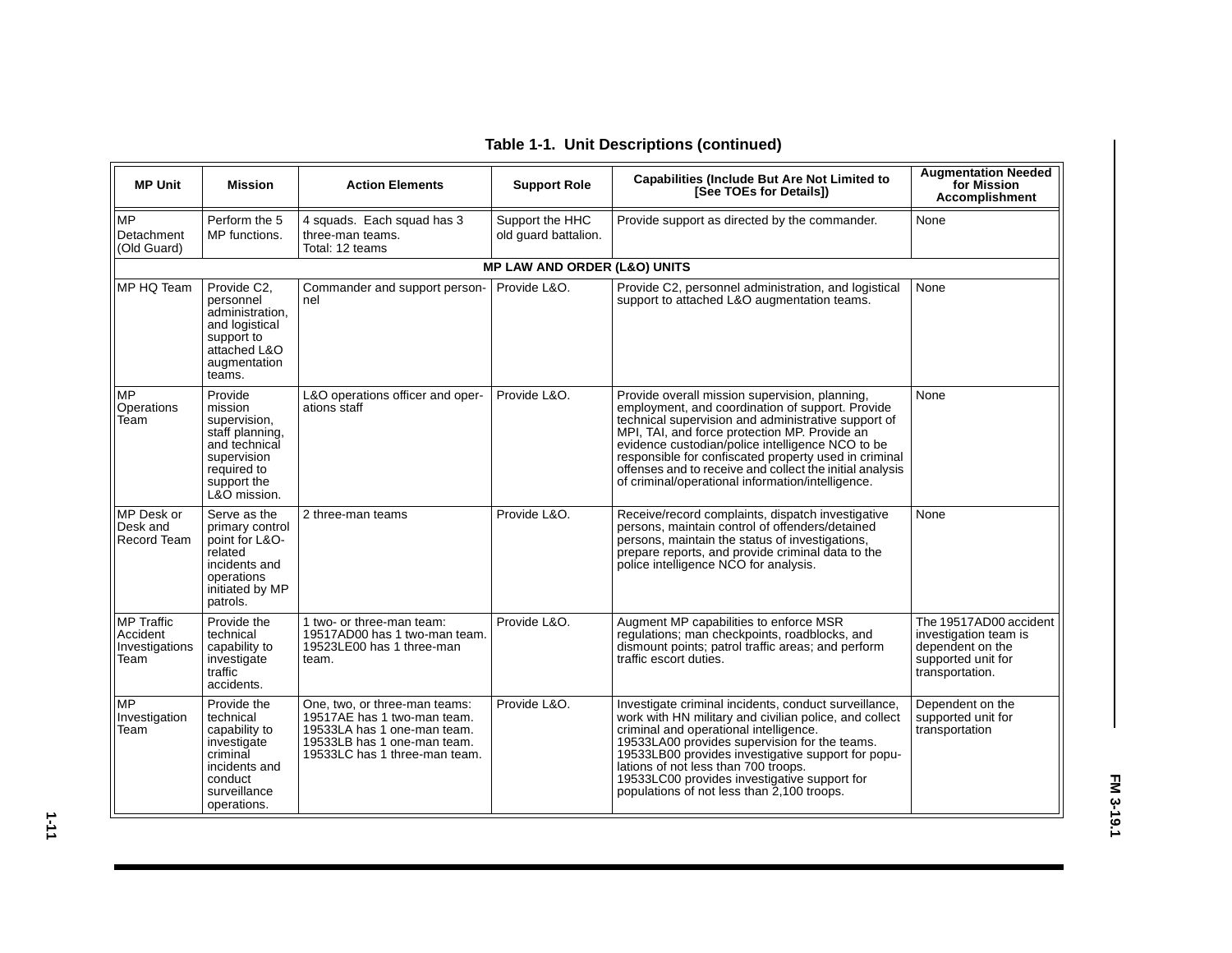**1-12**

| <b>Table 1-1. Unit Descriptions (continued)</b>                            |                                                                                                                                              |                                                                                                                              |                                   |                                                                                                                                                                                                                                                                                                                                                                                                                                                                 |                                                                                                              |  |  |
|----------------------------------------------------------------------------|----------------------------------------------------------------------------------------------------------------------------------------------|------------------------------------------------------------------------------------------------------------------------------|-----------------------------------|-----------------------------------------------------------------------------------------------------------------------------------------------------------------------------------------------------------------------------------------------------------------------------------------------------------------------------------------------------------------------------------------------------------------------------------------------------------------|--------------------------------------------------------------------------------------------------------------|--|--|
| <b>MP Unit</b>                                                             | Mission                                                                                                                                      | <b>Action Elements</b>                                                                                                       | Support Role                      | Capabilities (Include But Are Not Limited to<br>[See TOEs for Details])                                                                                                                                                                                                                                                                                                                                                                                         | <b>Augmentation Needed</b><br>for Mission<br>Accomplishment                                                  |  |  |
| <b>MP</b> Force<br>Protection and<br>Physical-<br>Security<br><b>Teams</b> | Provide the<br>expertise and<br>technical<br>capability to<br>assist units in<br>safeguarding<br>personnel,<br>equipment, and<br>facilities. | One, two, or three-man teams:<br>19517AF has 1 two-man team.<br>19593LA has 1 three-man team.<br>19593LB has 1 one-man team. | Provide L&O and<br>area security. | Conduct vulnerability assessments and identify and<br>prioritize critical facilities and key terrain within the<br>AO. Identify mission-essential activities that are<br>vulnerable to criminal acts or disruptive activities.<br>Ensure that activities are inspected to determine if<br>safeguards are adequate. Assist base/base cluster<br>commanders with the development of internal<br>defense plans.                                                    | The 19517AF is<br>dependent on the<br>19517AB operations<br>team for transportation.                         |  |  |
| MP Detach-<br>ment<br>(Patrol<br>Supervision<br>Team)                      | Provide<br>supervision for<br>3 MP teams.                                                                                                    | 1 MP NCO                                                                                                                     | Provide L&O.                      | Plan, direct, and supervise the employment of<br>assigned or attached MP teams.                                                                                                                                                                                                                                                                                                                                                                                 | Dependent on the<br>supported unit for<br>transportation                                                     |  |  |
| MP Detach-<br>ment<br>(Motor and<br>Dismounted<br>Patrol Team)             | Perform L&O<br>operations.                                                                                                                   | 1 three-man team                                                                                                             | Provide L&O.                      | Protect designated personnel or facilities. Perform<br>route and area reconnaissance, enforce MSR<br>regulations, provide refugee and straggler control,<br>and disseminate information. Perform peacekeeping<br>operations to maintain surveillance over an area,<br>observe activities, and report findings. Preserve or<br>establish L&O. Apprehend absentees or deserters<br>(US military personnel) in conjunction with civil law<br>enforcement agencies. | The dismounted patrol<br>team is dependent on the<br>supported unit for<br>transportation, when<br>required. |  |  |
| MP Detach-<br>ment<br>(Registration<br>Team)                               | Perform vehicle<br>and firearm<br>registration.                                                                                              | 1 three-man team                                                                                                             | Provide L&O.                      | Service up to 10,000 personnel for registration of<br>individuals, vehicles, and firearms on a closed post<br>or area. Issue credentials prescribing limits of<br>circulation and privileges. Process up to 50<br>personnel daily for fingerprints and photography<br>services.                                                                                                                                                                                 | Dependent on the<br>supported unit for<br>transportation                                                     |  |  |
| <b>Senior Military</b><br>Customs<br>Inspector<br>Supervisor               | Perform<br>technical<br>supervision,<br>staff planning,<br>and<br>coordination for<br>customs<br>inspection<br>teams.                        | 1 MP NCO                                                                                                                     | Provide L&O.                      | Supervise two senior military customs teams to<br>ensure that personnel, equipment, and material<br>meet customs, immigration, Department of Agricul-<br>ture, and other federal agency requirements for units<br>and personnel redeploying to the US.                                                                                                                                                                                                          | None                                                                                                         |  |  |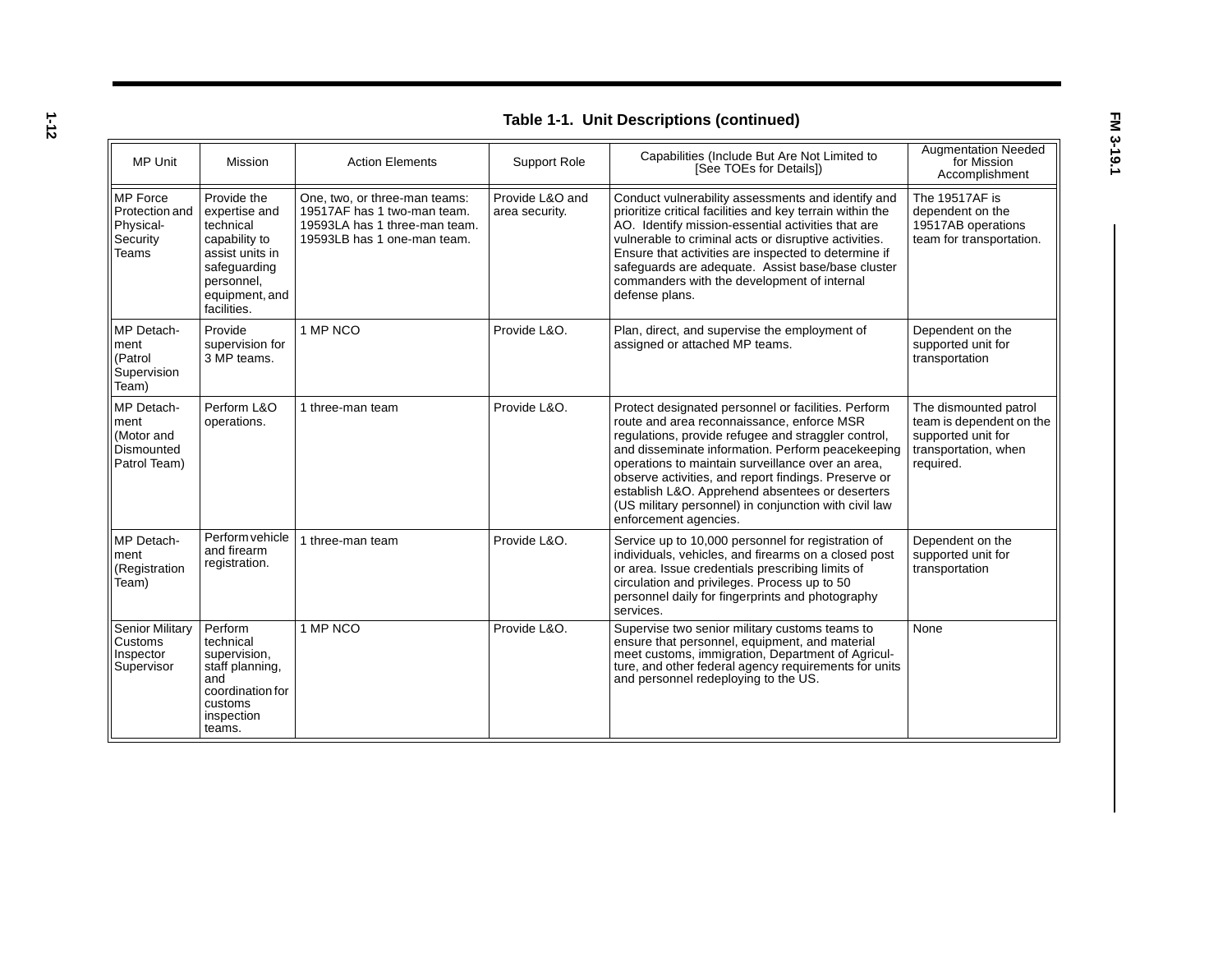| <b>MP Unit</b>                                            | <b>Mission</b>                                                                                                                                                                                                                                                                            | <b>Action Elements</b>                                                                                                     | <b>Support Role</b>                                           | <b>Capabilities (Include But Are Not Limited to</b><br>[See TOEs for Details])                                                                                                                                                                                                                                                                                                                                                                                                                                                                                            | <b>Augmentation Needed</b><br>for Mission<br><b>Accomplishment</b>                                                                                                    |
|-----------------------------------------------------------|-------------------------------------------------------------------------------------------------------------------------------------------------------------------------------------------------------------------------------------------------------------------------------------------|----------------------------------------------------------------------------------------------------------------------------|---------------------------------------------------------------|---------------------------------------------------------------------------------------------------------------------------------------------------------------------------------------------------------------------------------------------------------------------------------------------------------------------------------------------------------------------------------------------------------------------------------------------------------------------------------------------------------------------------------------------------------------------------|-----------------------------------------------------------------------------------------------------------------------------------------------------------------------|
| <b>Senior Military</b><br>Customs<br>Inspection<br>Team   | Conduct<br>customs<br>inspections and<br>train and<br>supervise<br>redeploying<br>unit personnel<br>to augment US<br>customs<br>inspectors.                                                                                                                                               | 1 five-man team                                                                                                            | Provide L&O.                                                  | Conduct inspections and advise redeploying units.<br>Train selected individuals from the redeploying unit<br>to augment US customs efforts.<br>NOTE: One team supports one port of embarkation.                                                                                                                                                                                                                                                                                                                                                                           | The redeploying unit<br>undergoing customs<br>inspection, to augment<br>US Customs efforts. The<br>number of personnel is<br>proportional to the size of<br>the unit. |
|                                                           |                                                                                                                                                                                                                                                                                           |                                                                                                                            | MILITARY WORKING DOG (MWD) UNITS                              |                                                                                                                                                                                                                                                                                                                                                                                                                                                                                                                                                                           |                                                                                                                                                                       |
| <b>MWD Kennel</b><br>Master Team                          | Supervise<br>MWD teams.                                                                                                                                                                                                                                                                   | One- or two-man team.<br>19537AA has 1 two-man team.<br>19583LG has 1 one-man team.                                        | Provide L&O, area<br>security, and I/R<br>operations support. | Supervise, plan, and coordinate MWD operations<br>and support requirements. Provide MWD handler/<br>canine proficiency certification.                                                                                                                                                                                                                                                                                                                                                                                                                                     | None                                                                                                                                                                  |
| <b>MWD</b><br>Explosive,<br>Narcotics, and<br>Patrol Team | Detect<br>explosives and<br>controlled<br>substances<br>and search for.<br>detect, and<br>control<br>personnel in<br>support of<br>crime scene<br>searches.<br>Provide<br>personal<br>protection,<br>MOUT, health<br>and welfare<br>inspections,<br>and I/R and<br>customs<br>operations. | One-man/one-dog team.<br>The 19537A000-series TOEs<br>have 3 teams each.<br>The 19583L000-series TOEs<br>have 1 team each. | Provide L&O, area<br>security, and I/R<br>support.            | The 19537A-series dog teams are capable of provid-<br>ing a 24-hour explosive, narcotics, and tracking han-<br>dler/dog requirement or three concurrent short-<br>duration missions each requiring 1 handler/dog<br>team. The duration of the missions will vary based<br>on the climate, the environment, and the individual<br>dog's ability. The 19583L-series dog teams provide<br>short- duration missions based on the dog's ability.<br>Explosive and narcotics teams provide MWD patrol<br>support when not employed with explosive and nar-<br>cotics detection. | None                                                                                                                                                                  |
|                                                           |                                                                                                                                                                                                                                                                                           |                                                                                                                            |                                                               | MILITARY POLICE INTERNMENT/RESETTLEMENT (I/R) UNITS                                                                                                                                                                                                                                                                                                                                                                                                                                                                                                                       |                                                                                                                                                                       |
| <b>MP Command</b><br>(I/R)                                | Provide<br>command.<br>control, staff<br>planning, and<br>supervision of<br>I/R operations<br>performed by<br>all assigned or<br>attached<br>elements.                                                                                                                                    | Command and staff elements                                                                                                 | Provide I/R<br>operations support.                            | Provide command, control, and staff planning for 2 or<br>more MP brigades.                                                                                                                                                                                                                                                                                                                                                                                                                                                                                                | <b>MP IRIC</b><br><b>AND</b><br>MP EPW evacuation<br>detachment                                                                                                       |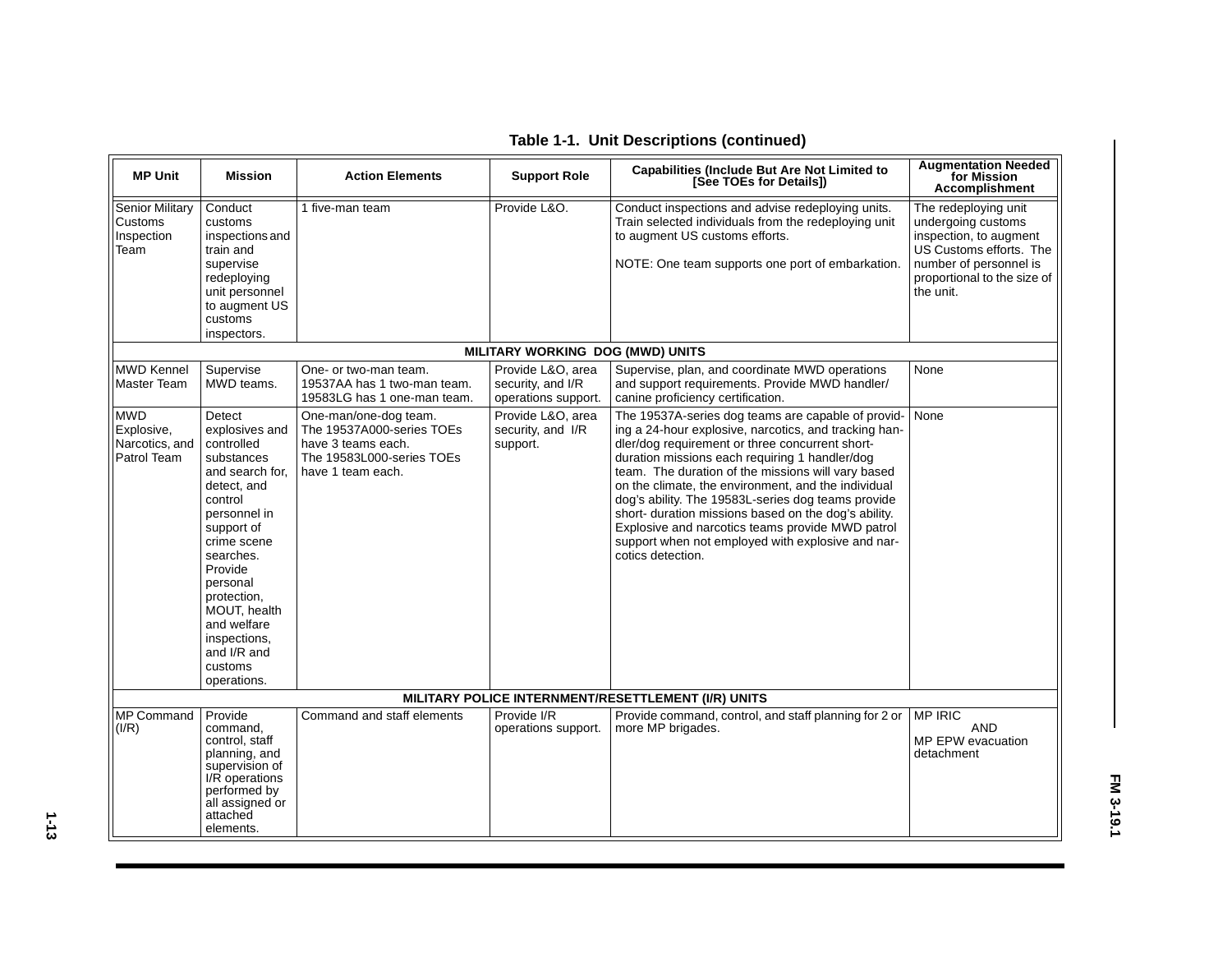**1-14**

| <b>Table 1-1. Unit Descriptions (continued)</b> |                                                                                                                                                 |                            |                                    |                                                                                                                                                                                                                                                                                                                                                                                                                                                                                                                                                                                                     |                                                                                                                                                                                                                                                                                                                                                                                                                                                                        |  |
|-------------------------------------------------|-------------------------------------------------------------------------------------------------------------------------------------------------|----------------------------|------------------------------------|-----------------------------------------------------------------------------------------------------------------------------------------------------------------------------------------------------------------------------------------------------------------------------------------------------------------------------------------------------------------------------------------------------------------------------------------------------------------------------------------------------------------------------------------------------------------------------------------------------|------------------------------------------------------------------------------------------------------------------------------------------------------------------------------------------------------------------------------------------------------------------------------------------------------------------------------------------------------------------------------------------------------------------------------------------------------------------------|--|
| <b>MP Unit</b>                                  | <b>Mission</b>                                                                                                                                  | <b>Action Elements</b>     | <b>Support Role</b>                | <b>Capabilities (Include But Are Not Limited to</b><br>[See TOEs for Details])                                                                                                                                                                                                                                                                                                                                                                                                                                                                                                                      | <b>Augmentation Needed</b><br>for Mission<br><b>Accomplishment</b>                                                                                                                                                                                                                                                                                                                                                                                                     |  |
| MP Brigade (I/R)                                | Provide<br>command.<br>control, and<br>staff planning<br>for $I/R$<br>operations<br>performed by<br>all assigned or<br>attached MP<br>elements. | Command and staff elements | Provide I/R<br>operations support. | Provide command, control, and staff planning for 2<br>to 7 MP I/R battalions or up to 21 MP I/R battalions<br>when augmented by 7 brigade liaison detachments<br>(BLDs). Plan and provide staff supervision of I/R<br>collection and evacuation operations. Coordinate<br>with HN military territorial organizations and civilian<br>police authorities, nongovernment organizations,<br>private volunteer organizations, and US federal<br>agencies on I/R matters. Provide coordination and<br>support for out-of-theater evacuation of EPWs, if<br>required. Support posthostilities operations. | <b>MP IRIC</b><br><b>AND</b><br>MP EPW evacuation<br>detachment<br><b>AND</b><br>MP I/R BLD (TOE<br>19453LD00)<br><b>NOTE: The BLD</b><br>expands the staff<br>planning and<br>coordination<br>capabilities on a ratio<br>of 1 BLD to 3 MP I/R<br>battalions.                                                                                                                                                                                                          |  |
| MP Battalion (I/R)                              | Provide<br>command, staff<br>planning,<br>administration,<br>and logistical<br>support for the<br>operation of an<br>I/R facility.              | Command and staff elements | Provide I/R<br>operations support. | Operate an internment facility for either EPWs/CIs<br>or DCs or a confinement facility for US prisoners.<br>(Never more that one category at the same time.)                                                                                                                                                                                                                                                                                                                                                                                                                                        | MP detachment (I/R)<br>(EPW/CI) for EPW/CI/DC<br>internment missions<br><b>AND</b><br>MP detachment (I/R)<br>(confinement) for US<br>prisoner confinement<br>missions<br><b>AND</b><br>MP company (EG) for<br>security of the evacua-<br>tion and/or movement of<br>US prisoners or EPWs/<br>CIs/DCs<br><b>AND</b><br>MP company (guard) for<br>prisoner guard services<br><b>AND</b><br>Corps/EAC<br>transportation assets for<br>movement of EPWs/Cls/<br><b>DCs</b> |  |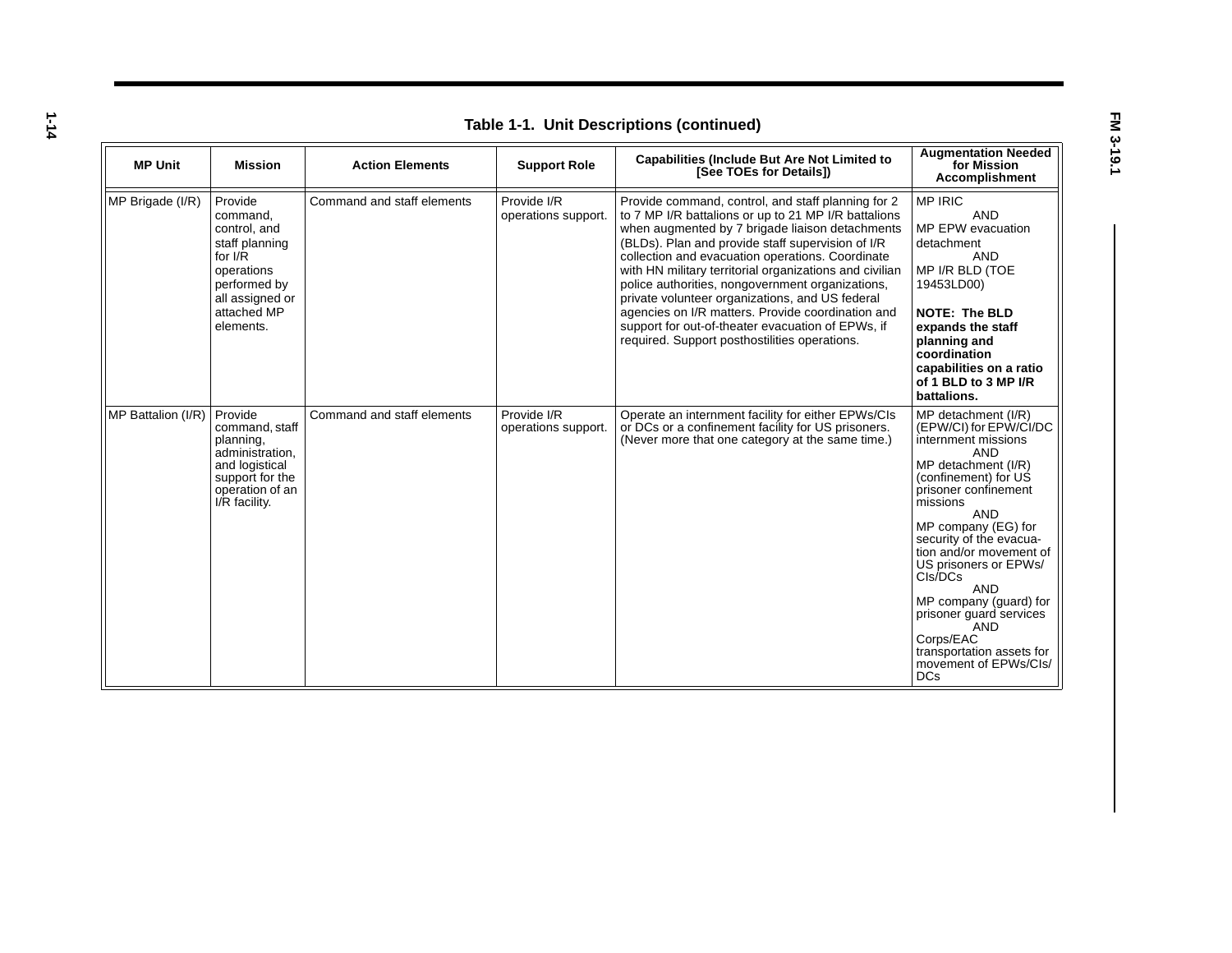| <b>MP Unit</b>                         | <b>Mission</b>                                                                                                                                                                                                                   | <b>Action Elements</b>                                                                                                                           | <b>Support Role</b>                                                                                                                 | <b>Capabilities (Include But Are Not Limited to</b><br>[See TOEs for Details])                                                                                                                                                                                                                                                                                                                                                                                                                                                                                                     | <b>Augmentation Needed</b><br>for Mission<br><b>Accomplishment</b> |
|----------------------------------------|----------------------------------------------------------------------------------------------------------------------------------------------------------------------------------------------------------------------------------|--------------------------------------------------------------------------------------------------------------------------------------------------|-------------------------------------------------------------------------------------------------------------------------------------|------------------------------------------------------------------------------------------------------------------------------------------------------------------------------------------------------------------------------------------------------------------------------------------------------------------------------------------------------------------------------------------------------------------------------------------------------------------------------------------------------------------------------------------------------------------------------------|--------------------------------------------------------------------|
| MP Detach-<br>ment $(I/R)$<br>(EPW/CI) | Augment the MP<br>battalion (I/R) to<br>provide<br>supervision,<br>administration,<br>combat health<br>support, and<br>logistical support<br>for operating an<br>internment<br>facility interning<br>EPWs/Cls or<br>housing DCs. | 2 compound control sections<br>(2 three-man teams), a work<br>project section (1 two-man team),<br>a personnel section, and a supply<br>section. | Provide I/R<br>operations support.                                                                                                  | Provide command, control, and supervision of up to<br>1,000 EPWs/CIs or 2,000 DCs. Provide supply and<br>subsistence support (to include supervision of food<br>preparation) for up to 1,000 EPWs/CIs or 2,000 DCs.<br>Direct the activities related to assigning and<br>supervising work projects for EPWs/CIs. Augment<br>the MP I/R battalion in processing and maintaining<br>records for up to 1,000 EPWs/CIs or 2,000 DCs.                                                                                                                                                   | MP company (guard) for<br>prisoner quard services                  |
| <b>MP Company</b><br>(Escort<br>Guard) | Provide<br>supervisory and<br>security<br>personnel for<br>evacuating and/<br>or moving<br>EPWs/Cls.                                                                                                                             | 4 platoons with 3 squads each.<br>Each squad has a squad leader<br>and 3 three-man teams.<br>Total: 36 teams                                     | Provide I/R<br>operations support.                                                                                                  | Provide security for the movement of the following<br>numbers of POWs or CIs by the methods indicated:<br>Marching - 1,000 to 1,500.<br>Vehicle - 1,500 to 2,000.<br>Rail - 2,000 to 3,000.<br>Air - 2,125 to 2,406.                                                                                                                                                                                                                                                                                                                                                               | Corps/EAC<br>transportation assets for<br>movement of EPWs/Cls     |
| <b>MP Company</b><br>(Guard)           | Provide guards<br>for EPWs/Cls or<br>US prisoners,<br>installations, and<br>facilities.                                                                                                                                          | 3 platoons with 3 squads each.<br>Each squad has a squad leader<br>and 2 five-man teams<br>Total: 18 teams.                                      | Provide I/R<br>operations support.                                                                                                  | Provide security for a confinement facility containing<br>up to 500 US military prisoners. Provide guards for<br>securing 1 EPW/CI compound containing up to<br>2,000 EPWs/Cls or 4,000 DCs. Provide security<br>guards for 3 railway terminals, each having up to 8<br>tracks. (Includes EPW/CI rail movement operations<br>and protection of sensitive material within the<br>terminal.) Provide guards for 1 military installation or<br>facility up to 240,000 square yards in size, containing<br>sensitive material. (This unit can provide guards for<br>material transit.) | None                                                               |
| MP I/R<br>Processing<br>Squad          | Process EPWs/<br>CIs.                                                                                                                                                                                                            | 1 squad leader and 1 eight-man<br>processing squad                                                                                               | Provide I/R<br>operations support.<br>Augment the I/R<br>battalion processing<br>capability to meet<br>operational<br>requirements. | Provide processing capabilities of about 8 EPWs/CIs<br>per hour.                                                                                                                                                                                                                                                                                                                                                                                                                                                                                                                   | None                                                               |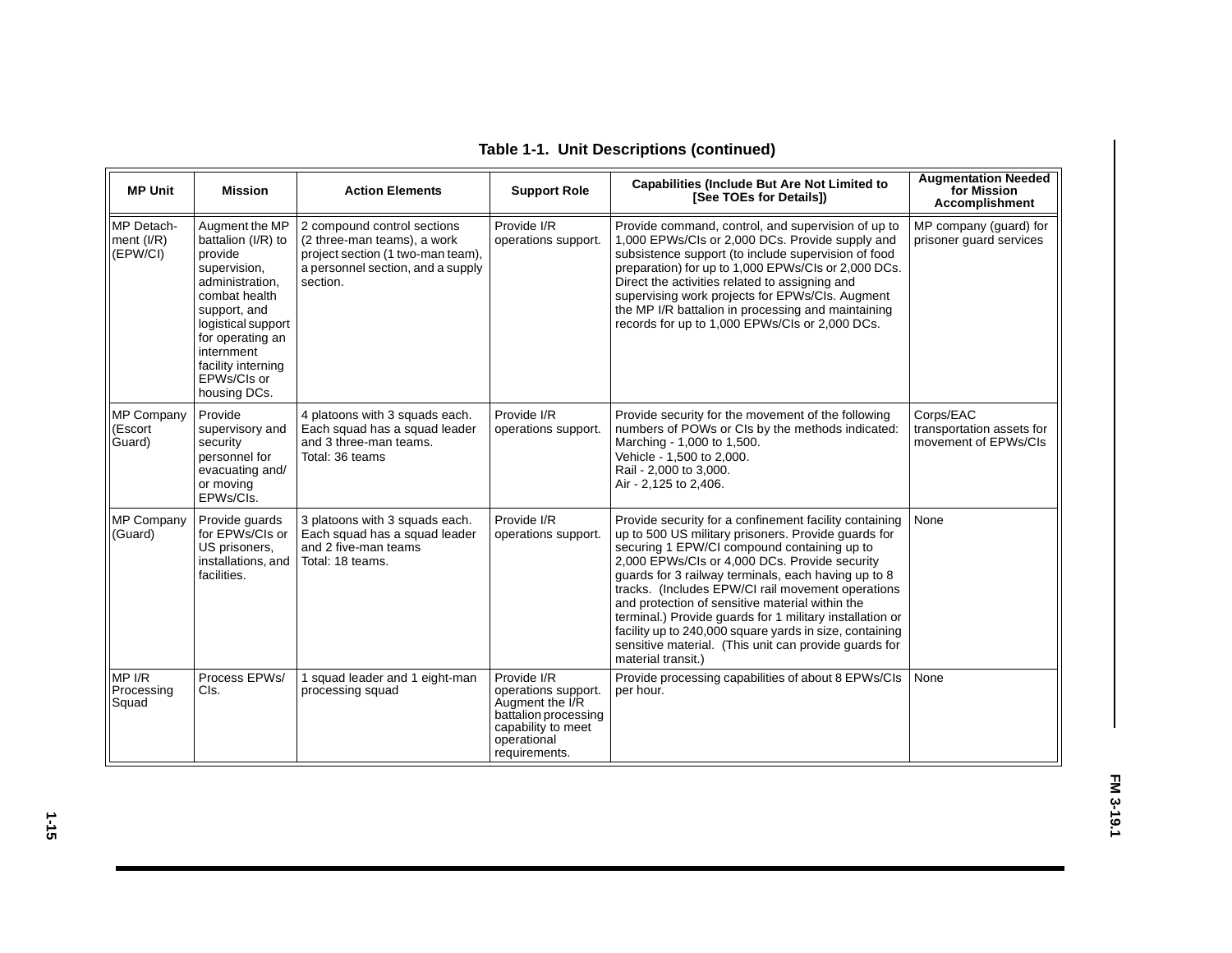| ٠                       |
|-------------------------|
| ____                    |
| I<br>I<br>M.<br>۹<br>×. |

| <b>Table 1-1. Unit Descriptions (continued)</b> |                                                                                                                                             |                                                                                                   |                                    |                                                                                                                                                                                                                                                                                                                                                                                                                                                                       |                                                                    |
|-------------------------------------------------|---------------------------------------------------------------------------------------------------------------------------------------------|---------------------------------------------------------------------------------------------------|------------------------------------|-----------------------------------------------------------------------------------------------------------------------------------------------------------------------------------------------------------------------------------------------------------------------------------------------------------------------------------------------------------------------------------------------------------------------------------------------------------------------|--------------------------------------------------------------------|
| <b>MP Unit</b>                                  | <b>Mission</b>                                                                                                                              | <b>Action Elements</b>                                                                            | <b>Support Role</b>                | <b>Capabilities (Include But Are Not Limited to</b><br>[See TOEs for Details])                                                                                                                                                                                                                                                                                                                                                                                        | <b>Augmentation Needed</b><br>for Mission<br><b>Accomplishment</b> |
| I/R Brigade<br>Liaison                          | Expand the MP<br>brigade (I/R) or<br>ASCC C2<br>capabilities.                                                                               | Liaison officer and support staff                                                                 | Provide I/R<br>operations support  | When assigned to the MP I/R brigade, provide staff<br>augmentation that expands the brigade's staff<br>planning, coordination, and C2 capabilities for 3 MP<br>I/R battalions. When assigned to the ASCC, provide<br>I/R staff augmentation and a liaison link with allied/<br>HN forces to ensure that the care and handling of US<br>captured EPWs/CIs is in compliance with the<br>Geneva Conventions.                                                             | None                                                               |
| I/R Camp<br>Liaison Team                        | Provide<br>continuous<br>accountability<br>of EPWs/CIs<br>captured by US<br>forces and<br>transferred to<br>an allied/HN for<br>internment. | Liaison officer and support staff                                                                 | Provide I/R<br>operations support. | Provide advice, as requested, to commanders and<br>staffs of allied/HN-operated internment facilities.<br>Verify arrival, forward records, and provide<br>continuous accountability for US captured EPWs/CIs<br>interned in allied/HN facilities. Monitor prisoner<br>treatment to ensure compliance with the Geneva<br>Conventions. Receive/certify allied/HN requests for<br>reimbursement of expenses associated with<br>interning EPWs/CIs captured by US forces. | None                                                               |
| I/R Processing<br>Liaison Team                  | Process and<br>verify the trans-<br>fer of EPWs/<br>CIs captured<br>by US forces to<br>a allied/HN<br>facility.                             | Liaison officer and support staff                                                                 | Provide I/R<br>operations support. | Provide processing and transfer capability for US-<br>captured prisoners to an allied/HN EPW/CI facility.                                                                                                                                                                                                                                                                                                                                                             | None                                                               |
| МP<br>Detachment<br>(EPW<br>Evacuation)         | Provide<br>evacuation<br>support of<br>EPW <sub>s</sub> .                                                                                   | EPW coordination officer and<br>staff plus 10 one-man POD/POE<br>teams and 3 two-man POE<br>teams | Provide I/R<br>operations support. | Coordinate administrative, logistical, and<br>transportation support for up to 7 PODs and 6 POEs<br>used for out-of-theater EPW evacuation and the<br>escort guard personnel that support the movements.<br>Coordinate for theater security at PODs/POEs and<br>intermediate refuel points.                                                                                                                                                                           | Responsible POD/POE<br>security forces                             |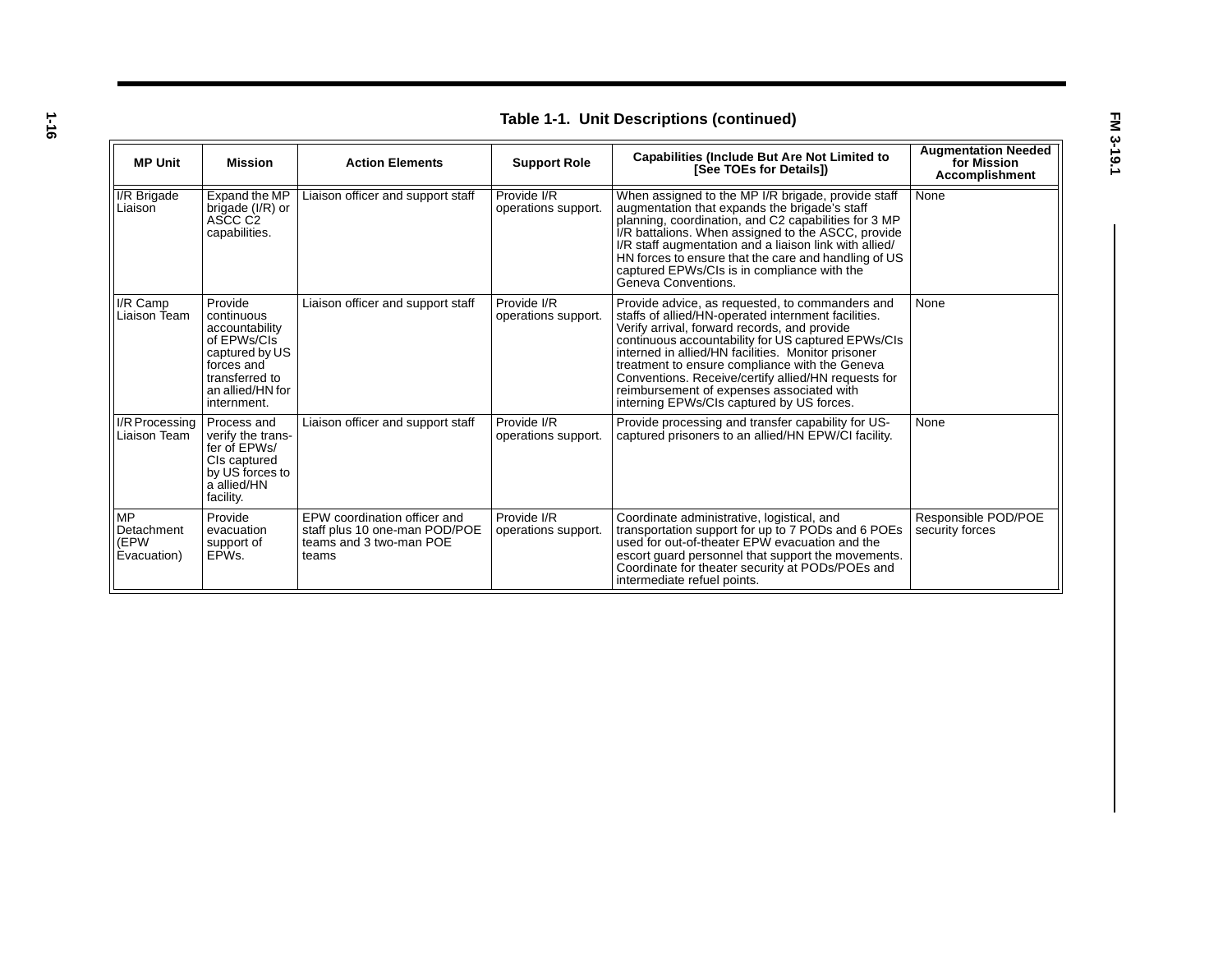| <b>MP Unit</b>                                                                          | <b>Mission</b>                                                                                                                                                                                                                                                  | <b>Action Elements</b>                                  | <b>Support Role</b>                                                                                                                                                                                                                 | <b>Capabilities (Include But Are Not Limited to</b><br>[See TOEs for Details])                                                                                                                                                                                                                                                                                                                                                                                                                                                                                                                                                                                                        | <b>Augmentation Needed</b><br>for Mission<br><b>Accomplishment</b>                                                                                     |
|-----------------------------------------------------------------------------------------|-----------------------------------------------------------------------------------------------------------------------------------------------------------------------------------------------------------------------------------------------------------------|---------------------------------------------------------|-------------------------------------------------------------------------------------------------------------------------------------------------------------------------------------------------------------------------------------|---------------------------------------------------------------------------------------------------------------------------------------------------------------------------------------------------------------------------------------------------------------------------------------------------------------------------------------------------------------------------------------------------------------------------------------------------------------------------------------------------------------------------------------------------------------------------------------------------------------------------------------------------------------------------------------|--------------------------------------------------------------------------------------------------------------------------------------------------------|
| <b>MP</b><br>Detachment<br>(Internment)<br>Resettlement<br>Information<br>Cener [IRIC]) | Provide a US<br>central agency<br>in each theater<br>of war to<br>receive,<br>process.<br>maintain,<br>disseminate.<br>and transmit<br>the required<br>information and<br>data relating to<br>EPWs.<br>American<br>POWs. Cls.<br>and DCs within<br>the theater. | Command and staff personnel                             | Provide I/R<br>operations support.<br>Serve as the single<br>source for collection<br>and storage of<br>EPW/CI information<br>in theater. Forward<br>information to the<br>National Prisoner of<br>War Information<br>Center at DA. | Collect, process, and disseminate (to authorized<br>agencies) information regarding interned personnel<br>detained in theater and those released to the<br>custody of allied/HN authorities within theater.<br>Receive, document, and disseminate to the theater<br>commander information received regarding<br>American POWs, CIs, and foreign nationals who are<br>captured, missing, or otherwise detained. Receive,<br>store, and dispose of personal property belonging to<br>interned personnel who have died, escaped, or been<br>repatriated and any property belonging to enemy<br>soldiers killed in action that is not disposed of<br>through grave registration channels. | None                                                                                                                                                   |
| <b>MP</b><br>Detachment<br>(I/R)<br>(Confine-<br>ment)                                  | Augment an<br>MP battalion<br>$(I/R)$ in<br>operating a<br>confinement<br>facility. Provide<br>supervision,<br>administration.<br>combat health<br>support, and<br>logistical<br>support of US<br>military<br>prisoners.                                        | Corrections officer and confine-<br>ment facility staff | Provide I/R<br>operations support.                                                                                                                                                                                                  | Provides a control team for the command, control,<br>and supervision of US military prisoners and a disci-<br>plinary guard team to supervise custodial personnel<br>for a maximum custody of 500 prisoners. Provide<br>administration, health service, supply, and food ser-<br>vice personnel to augment the battalion in providing<br>these services for internees. (The food service per-<br>sonnel supervise and train US military prisoners<br>working in the internee dining facility.)                                                                                                                                                                                        | MP battalion (I/R) for<br>command, staff, plan-<br>ning, and operational<br>support<br><b>AND</b><br>MP company (quard) for<br>prisoner quard services |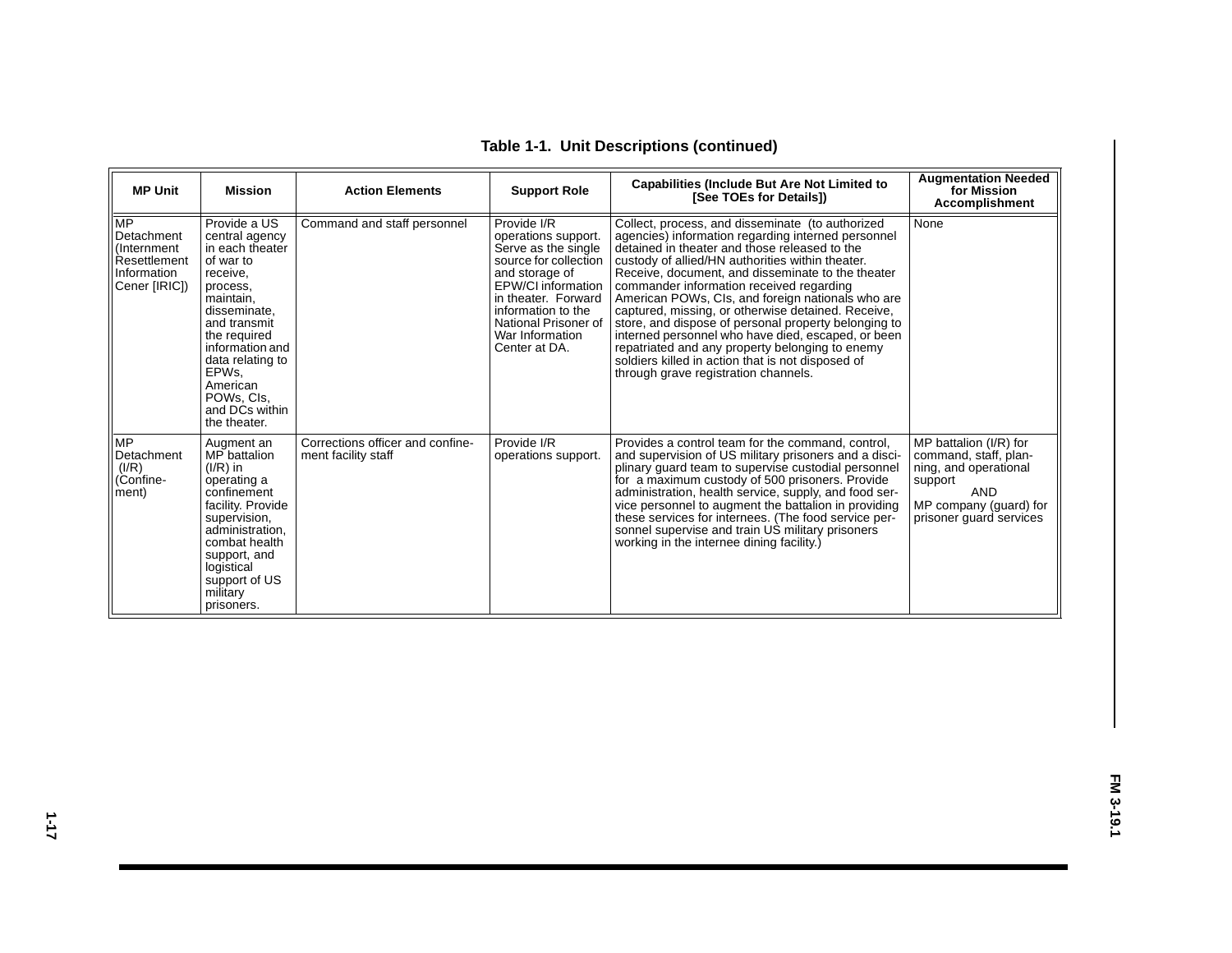| <b>Augmentation Needed</b><br><b>Capabilities (Include But Are Not Limited to</b> |                                                                                                                                                    |                              |                                    |                                                                                                                                                                                      |                                                                                                                                                                                                                                                                                                                                                                       |
|-----------------------------------------------------------------------------------|----------------------------------------------------------------------------------------------------------------------------------------------------|------------------------------|------------------------------------|--------------------------------------------------------------------------------------------------------------------------------------------------------------------------------------|-----------------------------------------------------------------------------------------------------------------------------------------------------------------------------------------------------------------------------------------------------------------------------------------------------------------------------------------------------------------------|
| <b>MP Unit</b>                                                                    | <b>Mission</b>                                                                                                                                     | <b>Action Elements</b>       | <b>Support Role</b>                | [See TOEs for Details])                                                                                                                                                              | for Mission<br><b>Accomplishment</b>                                                                                                                                                                                                                                                                                                                                  |
| <b>MP</b><br>Confinement<br>Facility<br>Detachment                                | Provide C2.<br>staff planning,<br>administration.<br>and logistical<br>support for a<br>confinement<br>facility for US<br>military prison-<br>ers. | Commander and facility staff | Provide I/R<br>operations support. | Provide command, control, and administrative<br>support for a confinement facility.                                                                                                  | MP guard company to<br>provide exterior perime-<br>ter security and required<br>guard support to the con-<br>finement facility<br><b>AND</b><br>MP correctional team<br>supervisor<br>(TOE19553LE) to pro-<br>vide supervision of the<br>quard force<br><b>AND</b><br>MP correctional team<br>work supervisor (TOE<br>19553LF) to provide<br>supervision of prisoners |
| <b>MP</b><br>Correctional<br>Team<br>Supervisor                                   | Provide<br>correctional<br>supervision of<br>prisoner work<br>quard forces<br>within a<br>confinement<br>facility.                                 | 2 two-man teams              | Provide I/R<br>operations support. | Provide correctional supervision to guard force<br>personnel and US military prisoners within a<br>modular-configured confinement facility.                                          | None                                                                                                                                                                                                                                                                                                                                                                  |
| <b>MP</b><br>Correctional<br>Team Work<br>Supervisor                              | Provide direct<br>control and<br>supervision of<br>military<br>prisoners within<br>a confinement<br>facility.                                      | 1 two-man team               | Provide I/R<br>operation support.  | Provide correctional control, supervisory functions,<br>and escort duties for military prisoners within a<br>modular-configured confinement facility.                                | None                                                                                                                                                                                                                                                                                                                                                                  |
|                                                                                   |                                                                                                                                                    |                              |                                    | MILITARY POLICE CRIMINAL INVESTIGATION (CID) UNITS                                                                                                                                   |                                                                                                                                                                                                                                                                                                                                                                       |
| <b>MP Group</b><br>(CID)                                                          | Provide<br>command,<br>control, staff<br>planning, and<br>supervision for<br>all CID<br>elements within<br>the theater.                            | Command and staff elements   | Provide L&O.                       | Provide command, control, staff planning, and super-<br>vision over all CID elements within the theater.<br>NOTE: The Criminal Investigation Command is a<br>stovepipe organization. | None                                                                                                                                                                                                                                                                                                                                                                  |

|  | Table 1-1. Unit Descriptions (continued) |  |
|--|------------------------------------------|--|
|--|------------------------------------------|--|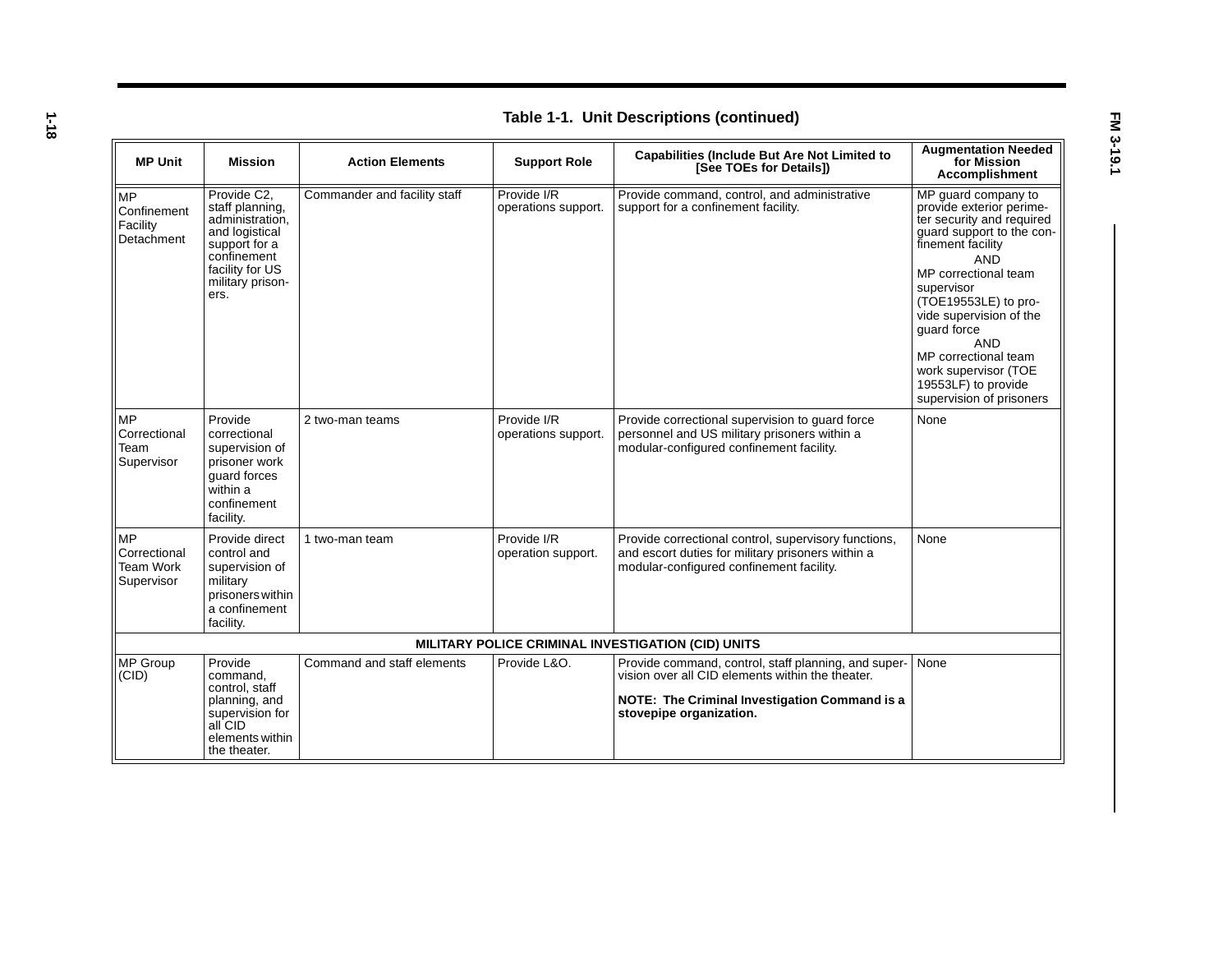| <b>MP Unit</b>                           | <b>Mission</b>                                                                                                                                                                 | <b>Action Elements</b>                                                                                                                                                                                         | <b>Support Role</b> | <b>Capabilities (Include But Are Not Limited to</b><br>[See TOEs for Details])                                           | <b>Augmentation Needed</b><br>for Mission<br>Accomplishment |
|------------------------------------------|--------------------------------------------------------------------------------------------------------------------------------------------------------------------------------|----------------------------------------------------------------------------------------------------------------------------------------------------------------------------------------------------------------|---------------------|--------------------------------------------------------------------------------------------------------------------------|-------------------------------------------------------------|
| <b>MP</b> Battalion<br>(CID)             | Provide<br>command,<br>control, staff<br>planning, and<br>supervision for<br>all assigned or<br>attached CID<br>elements.                                                      | Command and staff elements                                                                                                                                                                                     | Provide L&O.        | Provides command, control, staff planning, and<br>supervision over all assigned and attached CID<br>elements.            | None                                                        |
| <b>MP</b><br>Detachment<br>(CID) HQ Cell | Provide C2.<br>evidence<br>custody<br>control, and<br>investigative<br>administration<br>support.<br>Coordinate for<br>personnel<br>administration<br>and logistic<br>support. | Commander and support staff                                                                                                                                                                                    | Provide L&O.        | Provide C2 of assigned CID SA sections and/or<br>teams performing all CID operations in their area of<br>responsibility. | None                                                        |
| <b>MP</b> Detach-<br>ment (CID)          | Provide<br>criminal<br>investigative<br>support to<br>Army<br>commanders at<br>all echelons.                                                                                   | 2-man teams. The number of<br>teams varies by organization and<br>is as follows:<br>DSE heavy - 4<br>DSE light - 3<br>Section A - 4<br>Section B - 4<br>Supervisory team - 1<br>Senior team - 1<br>SA team - 1 | Provide L&O.        | Supervise and conduct criminal investigations.                                                                           | When directed, MP CS,<br>L&O, and MWD support               |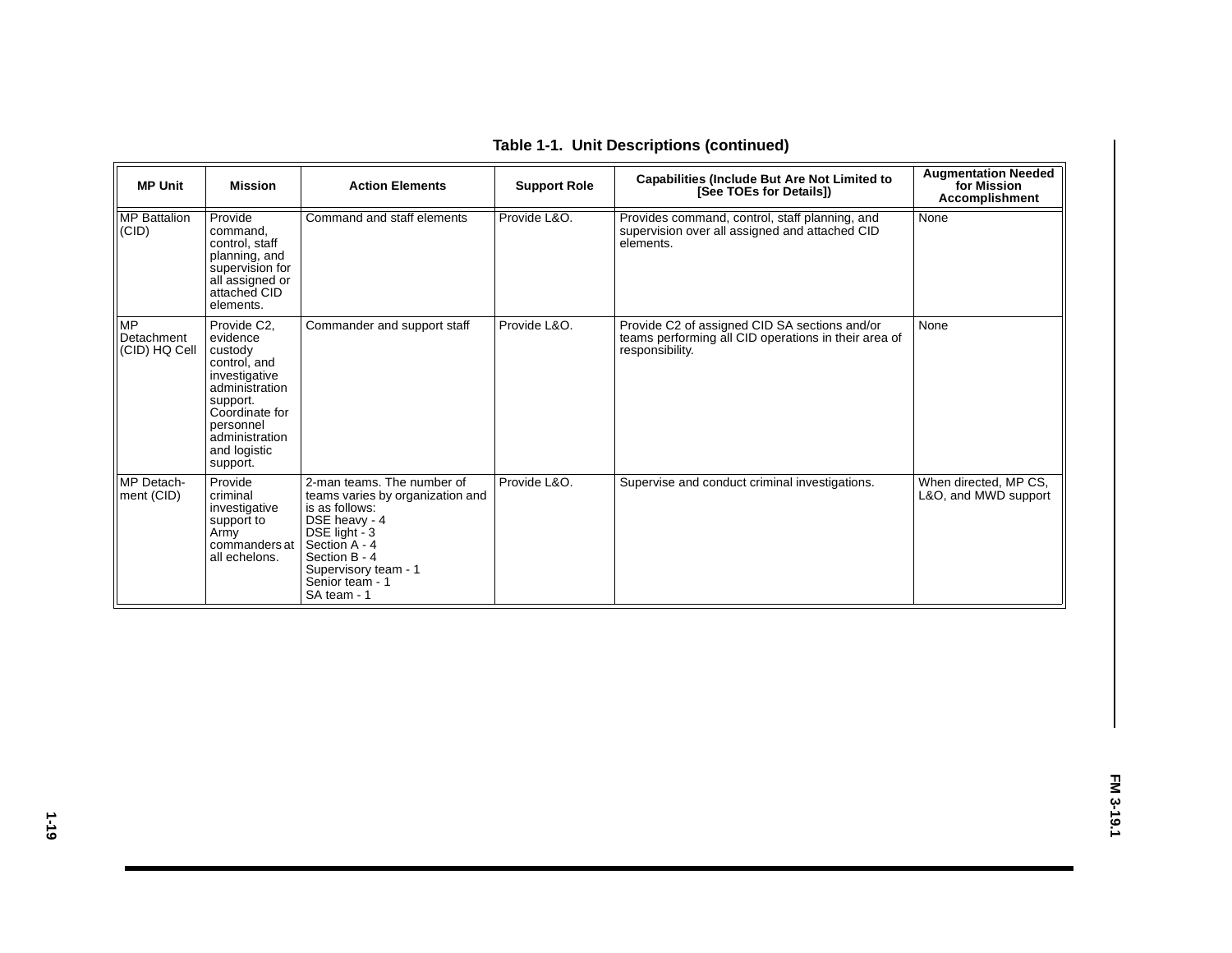## **Chapter 2**

## **Battle Command**

*Command is the authority a commander in military service lawfully exercises over subordinates by virtue of rank and assignment. Leaders possessing command authority strive to use it with firmness, care, and skill.*

*FM 101-5-1*

Battle command is the exercise of command in an operation against a hostile, thinking opponent. Battle command includes visualizing the current state and the desired end state, then formulating concepts of operations to get from one state to the other at the least cost. In addition to visualizing and formulating concepts, battle command encompasses assigning missions; prioritizing and allocating resources; selecting the critical time and place to act; and knowing how and when to make adjustments in the fight. Battle command enables MP commanders to lead, prioritize, and allocate assets required in support of the Army commander. MP commanders must observe, orient, decide, and act on their decisions quickly. Information is the key element in the battle-command process; therefore, the commander must have accurate and timely information upon which to base his decisions.

#### **OVERVIEW**

2-1. The battle command of MP units is typically decentralized due to the nature of their CS functions, METT-TC, and the needs of the Army commander. This places the burden of sound, timely decision making to the lowest levels. MP leaders must develop a keen sense of situational awareness and visualization, and they must constantly track the actions of supported units.

#### **BATTLEFIELD VISUALIZATION**

2-2. The ability to visualize the battlefield is a critical element of battle command. Battlefield visualization is an essential leadership attribute and is critical to accomplishing the mission. It is learned and attained through training, practice, experience, technical and tactical knowledge, and available battle-command technologies. It results when the MP commander understands the higher commander's intent, his assigned mission, the enemy, and the friendly force 's capabilities and limitations. See Appendix D for further information on command technologies.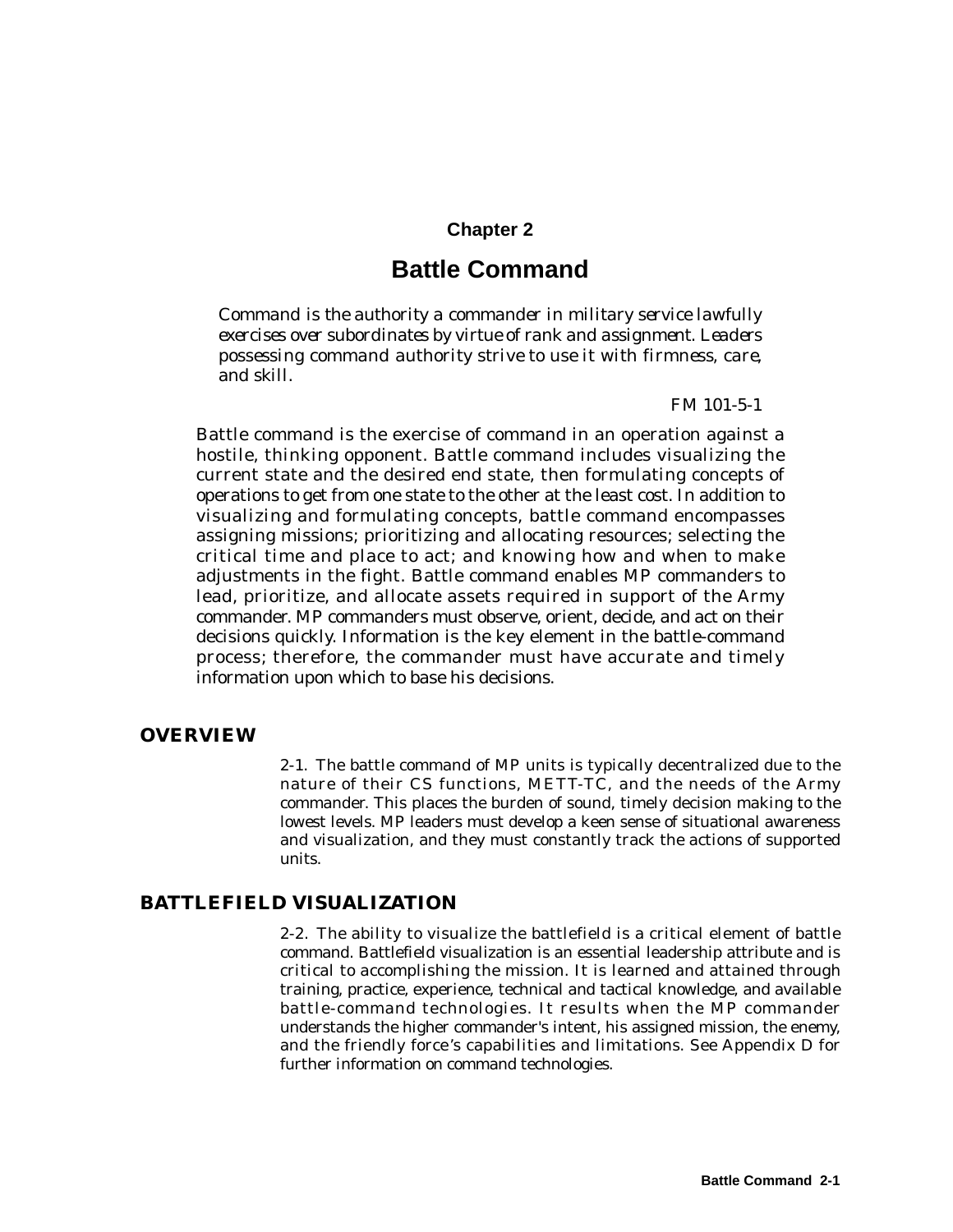2-3. Battlefield visualization includes the MP commander's view of what his forces will do and the resources needed to do the mission. He envisions a sequence of actions that will cause his MP forces to perform at the desired end state. Ultimately, the MP commander's battlefield vision evolves into his intent and helps him develop his concept of operations.

## **COMMANDER'S INTENT**

2-4. The commander's intent is a key part of Army orders. It is a clear, concise statement of what the force must do to succeed with respect to the enemy, the terrain, and the desired end state. It provides the link between the mission and the concept of operations by stating key tasks. These tasks, along with the mission, are the basis for subordinates to exercise initiative when unanticipated opportunities arise or when the original concept of operations no longer applies. MP leaders at all echelons must ensure that the mission and the commander's intent are understood two echelons down (see FM 101-5).

## **CONCEPT OF OPERATIONS**

2-5. The commander's intent does not include the method by which the MP units will accomplish the mission. This method is called the commander's concept of operations. It must—

- Convey the commander's vision of how to accomplish the mission in a manner that allows his subordinates maximum initiative.
- Build around intelligence gathering and the precise employment of MP resources.
- Provide the basis for task organization, scheme of maneuver, terrain organization, tasks to subordinates, and synchronization.

## **COMMAND AND CONTROL RELATIONSHIPS**

2-6. MP units are assigned to, attached to, or placed under the operational control (OPCON) of MP or other units they support. OPCON is the authority to perform command functions over subordinate forces. This includes organizing and employing commands and forces, assigning tasks, designing objectives, and giving authoritative direction necessary to accomplish the mission. MP  $C^2$  relationships may be changed briefly to provide better support for a specific operation or to meet the needs of the supported commander. MP units may be placed under the OPCON of another unit commander for shortterm operations. The MP unit remains in this relationship only as long as it is needed for that operation.

MP support to the Bosnian municipal elections consisted of one division and two corps MP companies. These MP assets, attached to Task Force (TF) Eagle, were task-organized from different sources. The division MP company and the PM cell were organic to TF Eagle's mechanized infantry division headquarters, but the two corps MP units were from US Army Forces Command (FORSCOM) MP battalions in CONUS.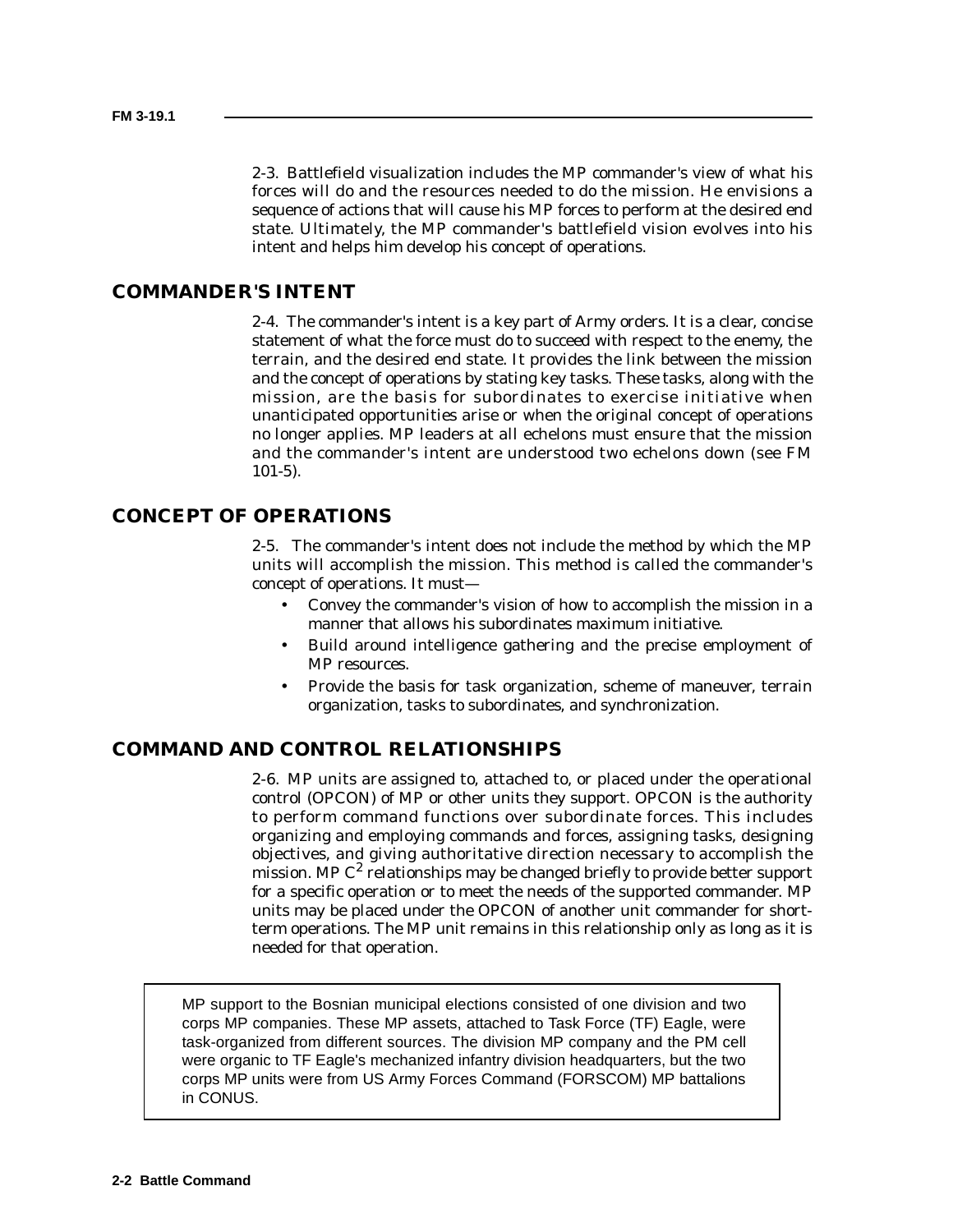## **SUPPORT RELATIONSHIPS**

2-7. MP units on the battlefield provide two types of support—general support (GS) and direct support (DS). Corps and EAC MP units provide GS to their respective corps/EAC subordinate commands. Light, airborne, and airassault MP companies provide GS to their respective divisions. Heavy-division MP companies provide GS to the division rear and DS to the division's subordinate brigades.

## **STAFF RELATIONSHIPS**

2-8. The PM for each level of command is that command's advisor on MP combat, CS, and CSS operations. The PM—

- Advises the commander and staff about MP abilities/capabilities.
- Supervises the preparation of plans and dictates policies.
- Coordinates MP operations.
- Assists and supervises the interaction of supporting and supported units.
- Reviews current MP operations.
- Coordinates with allied forces and HN military and civil police.
- Ensures that MP plans and operations supporting the commander's tactical plan are carried out.
- Recommends when and where to concentrate the command's MP assets.
- Supervises or monitors MP support in the command's AO.

2-9. The PM works daily with the commander and staff officers who employ MP resources and whose AORs influence MP support. The PM works closely with the coordinating staff at the appropriate command level to coordinate MP support. He ensures that MP planning is practical and flexible, that plans are coordinated with staff sections and subordinate commands, and that plans reflect manpower and resources needed by MP. (This includes the need for  $C^2$ , fire support, equipment, and supplies. It also includes construction, communication, transportation, and aviation support.) As new information is received, the PM reviews, updates, and modifies the plans. He ensures that the echelon commander gets the necessary MP support.

2-10. In the absence of specific directions or orders, the PM plans the use of MP assets. He evaluates the current operations and projects the future courses of action (COAs). He bases his plans on assumptions consistent with the commander's intent and a thorough knowledge of the situation and mission. The PM considers—

- METT-TC.
- Current estimates developed by the intelligence preparation of the battlefield (IPB) and the police information assessment process (PIAP).
- The environment within the AO. This includes the climate, the terrain, and obstacles. It also includes the legal authority and status of the force; the width, depth, size, and location of built-up areas; and the attitudes and abilities of the local populace.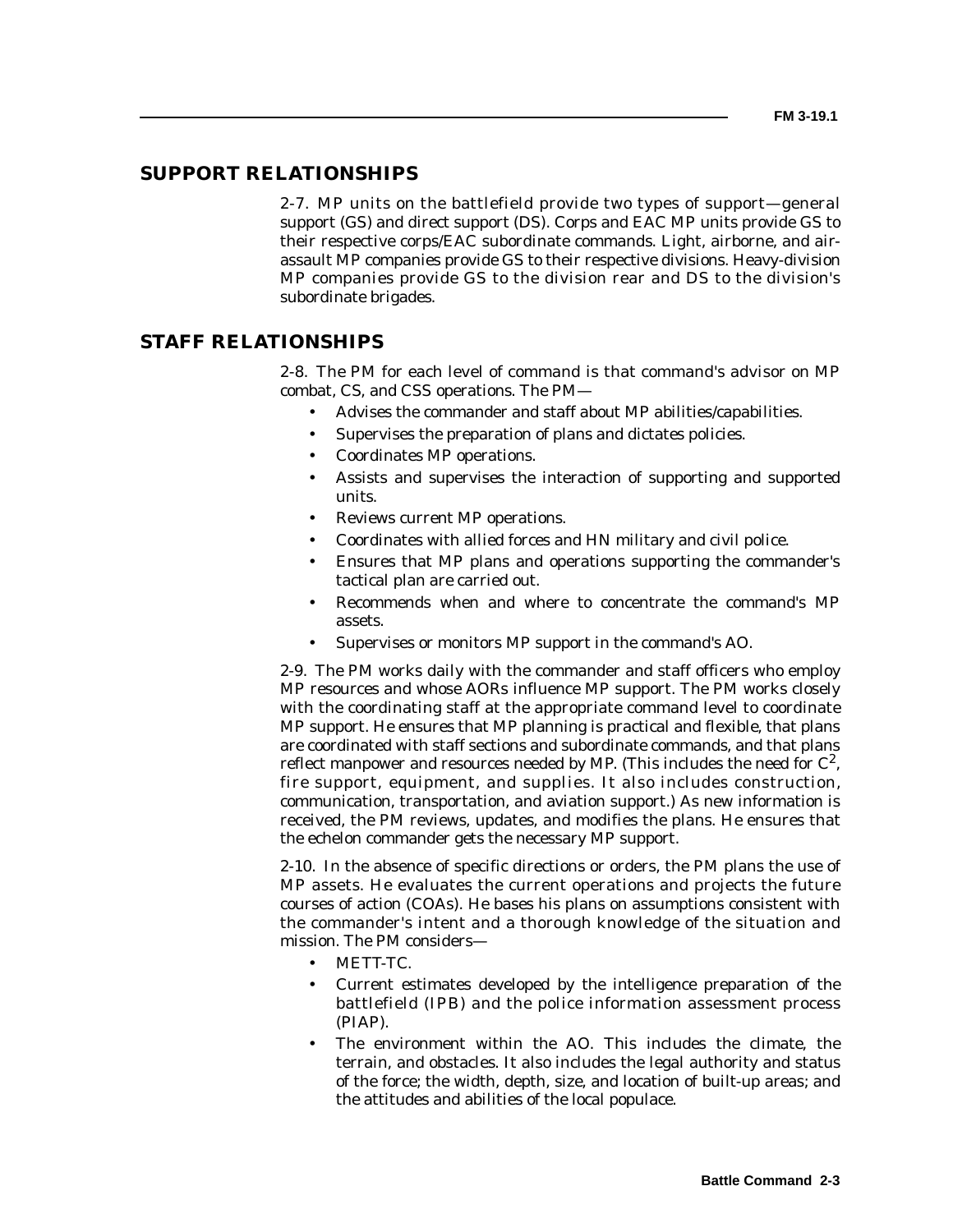- The types of units operating in the area (to include joint, combined, multinational, and interagency units) and the missions and capabilities of these units. This knowledge is imperative to understand their capability to counter threats in their area.
- The specific missions of MP units in the area and the impact that reararea security operations will have on the ability of these units to perform other functions.
- Personnel, vehicles, and equipment in the MP units.

2-11. Coordination and communication between the PM and Army commanders is essential. Such actions ensure timely and efficient MP support to all levels of command during any operation. The informal, technical chain of coordination is an open line of communication between PMs at different echelons. The informal chain of coordination fosters cooperation and help among the MP elements at each echelon. For instance, when the division PM needs more assets to accomplish added missions, he initiates coordination with the corps PM. If the corps PM can provide support, the division PM formalizes his request for assistance through the division Assistant Chief of Staff, G3 (Operations and Plans) (G3).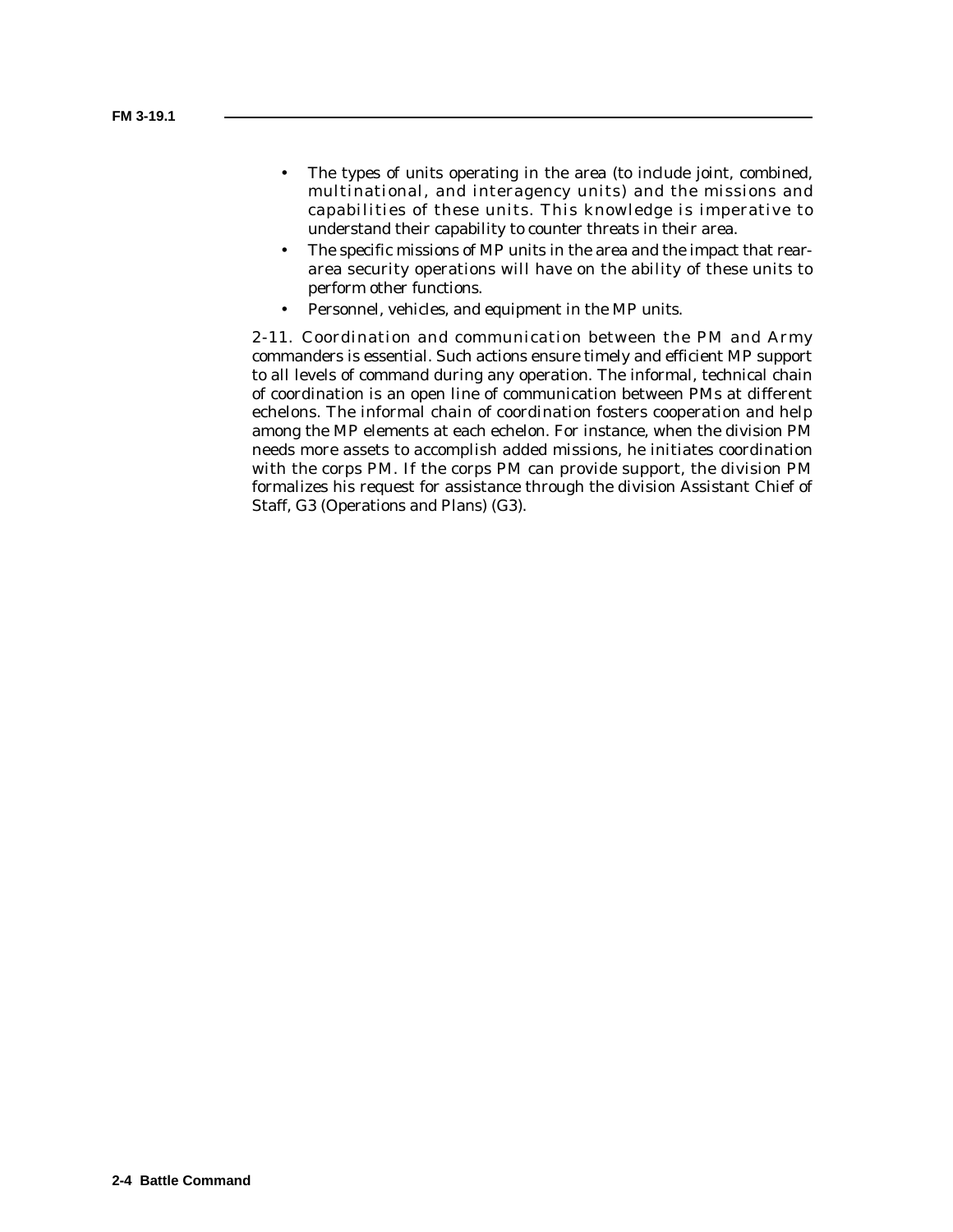## **Chapter 3**

## **The Threat**

*In the 40-odd years of the Cold War, in many locations around the world, the Army performed a deterrent role as part of the containment strategy. In other places, at other times, the Army fulfilled the Nation's expectation in operations too small to be called "wars," although no less dangerous. To the soldier on the ground, Operations Urgent Fury in Grenada and Just Cause in Panama were indistinguishable from combat operations of their forefathers. Operations Provide Comfort in Iraq and Restore Hope in Somalia, although peace operations, also proved to be dangerous.*

*FM 100-1*

The end of the Cold War has reduced, but not eliminated, the most immediate threat to the security of the US and other western nations. However, the absence of a dominant, identifiable threat has produced a far more complex and confusing strategic environment than the one that was present during the Cold War. Forward-deployed and CONUS-based ARFOR and civilians are and will continue to be engaged in a range of military actions. These actions stem from deterring conflicts to conducting peacetime engagement operations to providing support to civil agencies at home and abroad.

## **OVERVIEW**

3-1. During the past decade, the US has deployed forces in multiple operations that have included crisis response in combat situations as well as participation in noncombat activities. The Army's presence in South Korea, Saudi Arabia, and Kuwait and its deployments to Somalia, Haiti, Bosnia, and Kosovo are clear indicators that the military must be prepared to face not only the traditional threat, but also a nontraditional, nonecheloned enemy. To support Army commanders successfully, MP leaders must understand the nature and complexity of these threats and how they can potentially affect the desired strategic, operational, and tactical end states.

## **REAR-AREA AND SUSTAINMENT OPERATIONS**

3-2. The rear area for any particular command is the area extending forward from its rear boundary to the rear of the area assigned to the next lower level of command. This area is provided primarily for the performance of support functions. Operations in the rear area assure freedom of action and continuity of operations, sustainment, and  $C^2$ . Sustainment operations are those that enable shaping and decisive operations by assuring freedom of action and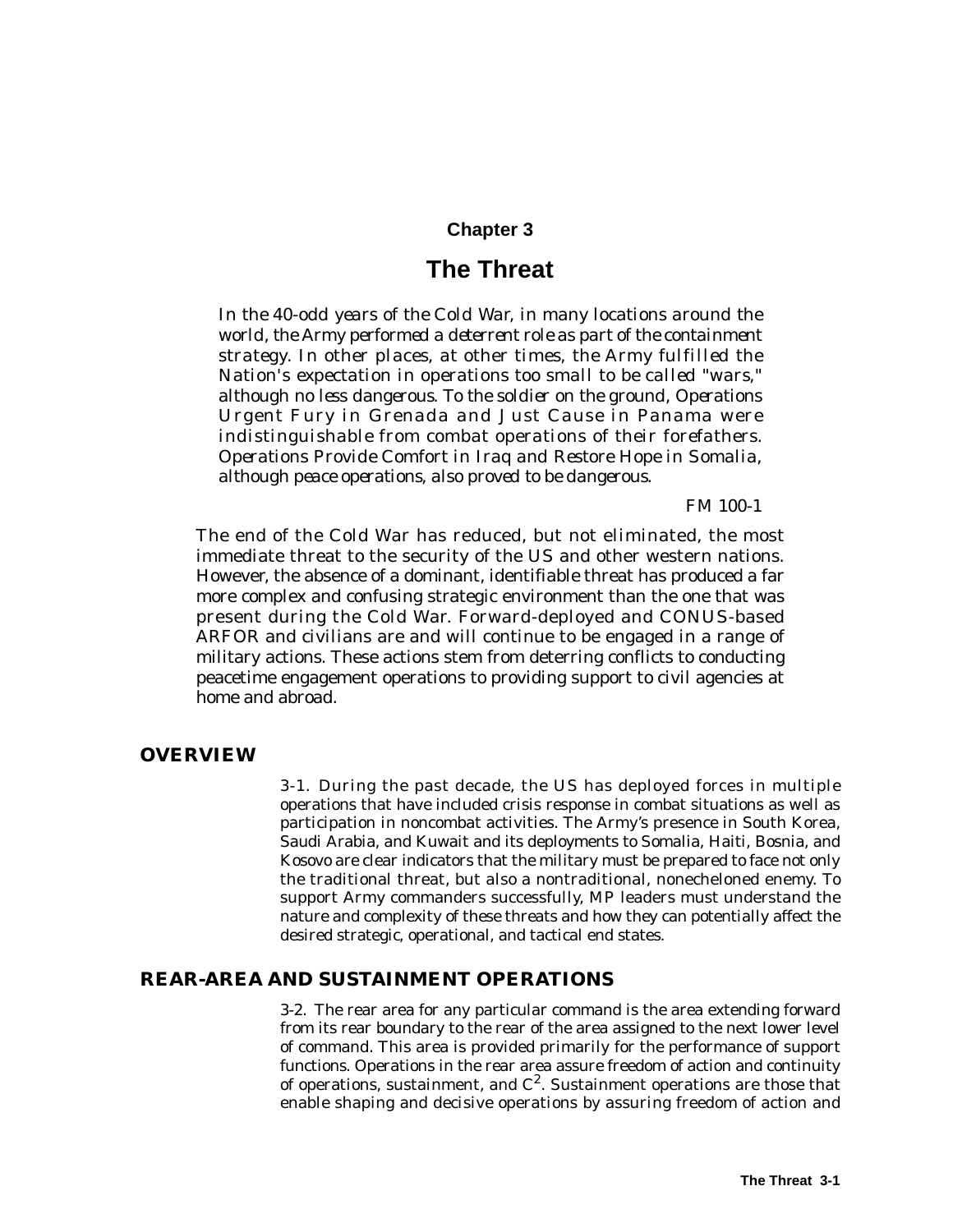continuity of operations, CSS, and  $C^2$  (see FM 3-0). Sustainment operations include the following elements:

- CSS.
- Rear-area and base security.
- Movement control.
- Terrain management.
- Infrastructure development.

3-3. During the Cold War, the danger to rear areas included forces that would be deployed in support of major soviet-style operations. The adversaries using the soviet model could be expected to engage in intense combat activity in their enemy's rear area. Their forces were prepared to penetrate into the enemy's rear and to attack and destroy its reserve forces and rear-area installations. To protect the rear areas, the MP were among the first mobile fighting forces available to the battlefield commander and thus, a source of combat power. Today, the Army commander uses the MP's flexibility and their modular-force training, adaptability, and mobility to serve as a combat multiplier throughout his entire AO. During sustainment operations, the MP perform all functions to ensure freedom of maneuver in support of the overall operational effort.

3-4. Failure to protect our forces during sustainment operations normally results in failure of the entire operation. Sustainment operations determine how fast ARFOR reconstitute and how far they can exploit success. The likelihood of MP units encountering the enemy and engaging in direct combat (not only in the rear area, but also during sustainment operations) cannot be underestimated.

3-5. Threats to rear-area and sustainment operations exist throughout the full spectrum of military operations. These threats may be related or independently engaged, but their effects are frequently cumulative. Threats to rear-area and sustainment operations are usually theater-dependent and are not limited to those outlined in this manual. Joint Publication (JP) 3-10 further discusses the threat in the rear area. Although JP 3-10 defines the threat in the context of a JRA, MP leaders can expect the same level of activity anywhere that US forces are deployed.

## **RECEPTION, STAGING, ONWARD MOVEMENT, AND INTEGRATION OPERATIONS**

3-6. Reception, staging, onward movement, and integration (RSOI) operations consist of essential and interrelated processes in the AO that transform arriving personnel and materiel into forces capable of meeting operational requirements. During RSOI operations, the threat encountered will depend mostly on the type of entry, the nature of the operation, and the enemy. During major contingencies, forces deploy from power-projection platforms within the US or forward bases. The PM must plan MP support during the initial stages of the deployment to ensure the protection of follow-on forces and the detection of potential threats (see FM 100-17-3).

3-7. MP support to RSOI operations includes, but is not limited to—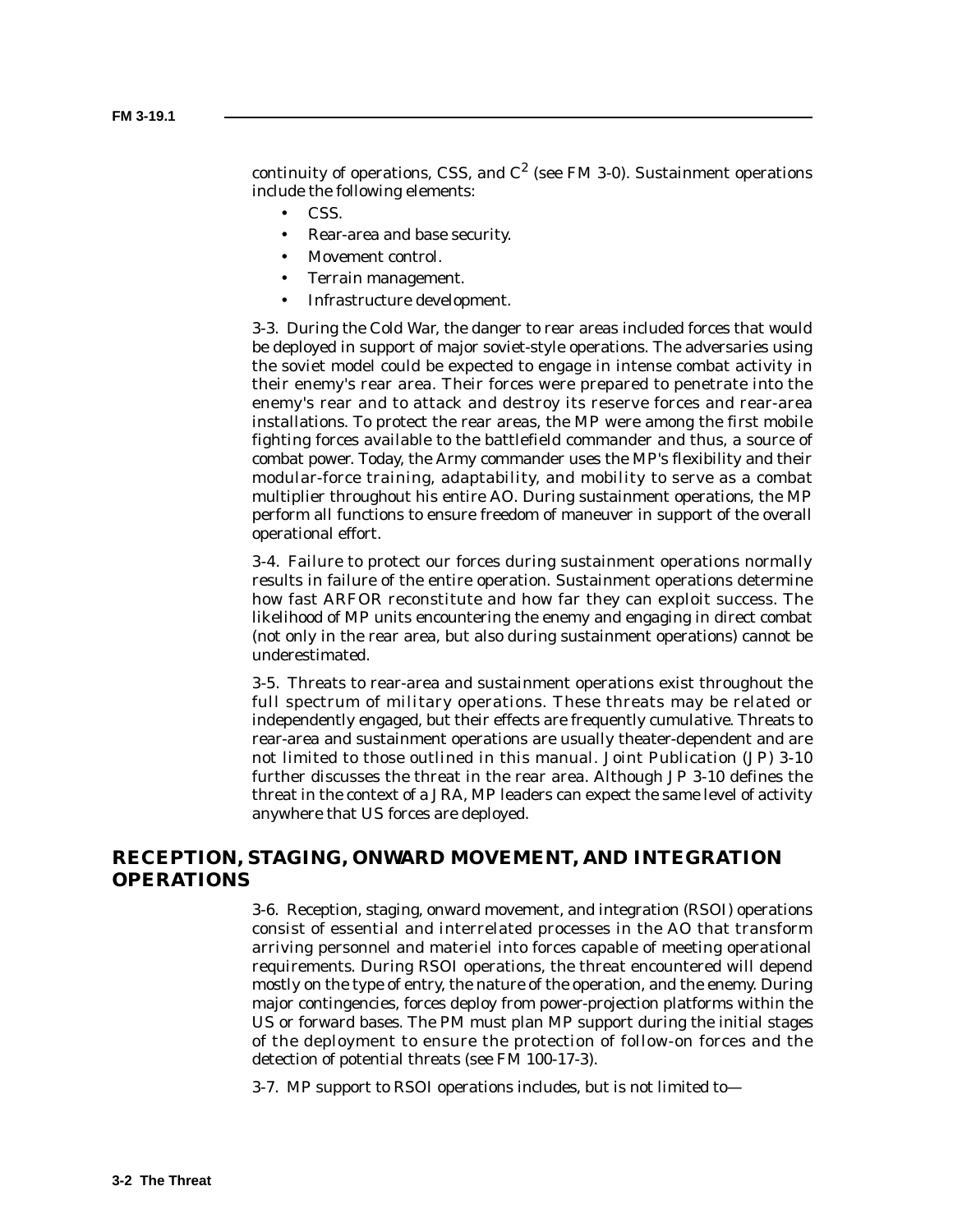- Conducting AS operations to counter or prevent enemy actions against marshalling and staging areas.
- Conducting convoy, airport, and rail security operations.
- Conducting populace- and resource-control operations.
- Conducting other physical-security and force-protection measures.
- Conducting other MP functions (as determined by the PM).

#### **THREAT LEVELS**

3-8. The threat is divided into three levels. These levels provide a general description and categorization of threat activities, identify the defense requirements to counter them, and establish a common reference for planning guidelines. MP leaders must understand that this does not imply that threat activities will occur in a specific sequence or that there is a necessary interrelationship between each level.

#### **LEVEL I**

- 3-9. Level I threats include the following types of individuals or activities:
	- **Enemy-controlled agents.** Enemy-controlled agents are a potential threat throughout the rear area. Their primary missions include espionage, sabotage, subversion, and criminal activities. Their activities span the range of military operations and may increase during both war and military operations other than war (MOOTW). These activities may include assassinating or kidnapping key military or civilian personnel or guiding special-purpose individuals or teams to targets in the rear area.
	- **Enemy sympathizers.** Civilians sympathetic to the enemy may become significant threats to US and multinational operations. They may be the most difficult to neutralize because they are normally not part of an established enemy-agent network, and their actions will be random and unpredictable. During war and MOOTW, indigenous groups sympathetic to the enemy or those simply opposed to the US can be expected to provide assistance, information, and shelter to guerrilla and enemy unconventional or special-purpose forces operating in the rear area.
	- **Terrorism.** Terrorists are among the most difficult threats to neutralize and destroy. Their actions span the full spectrum of military operations.
	- **Civil disturbances.** Civil disturbances, such as demonstrations and riots, may pose a direct or indirect threat to military operations. Although this threat may not be of great impact during war, it may significantly change and affect MOOTW.

#### **LEVEL II**

3-10. Level II threats include the following types of forces:

• **Guerilla forces.** Irregular and predominantly indigenous forces conducting guerrilla warfare can pose a serious threat to military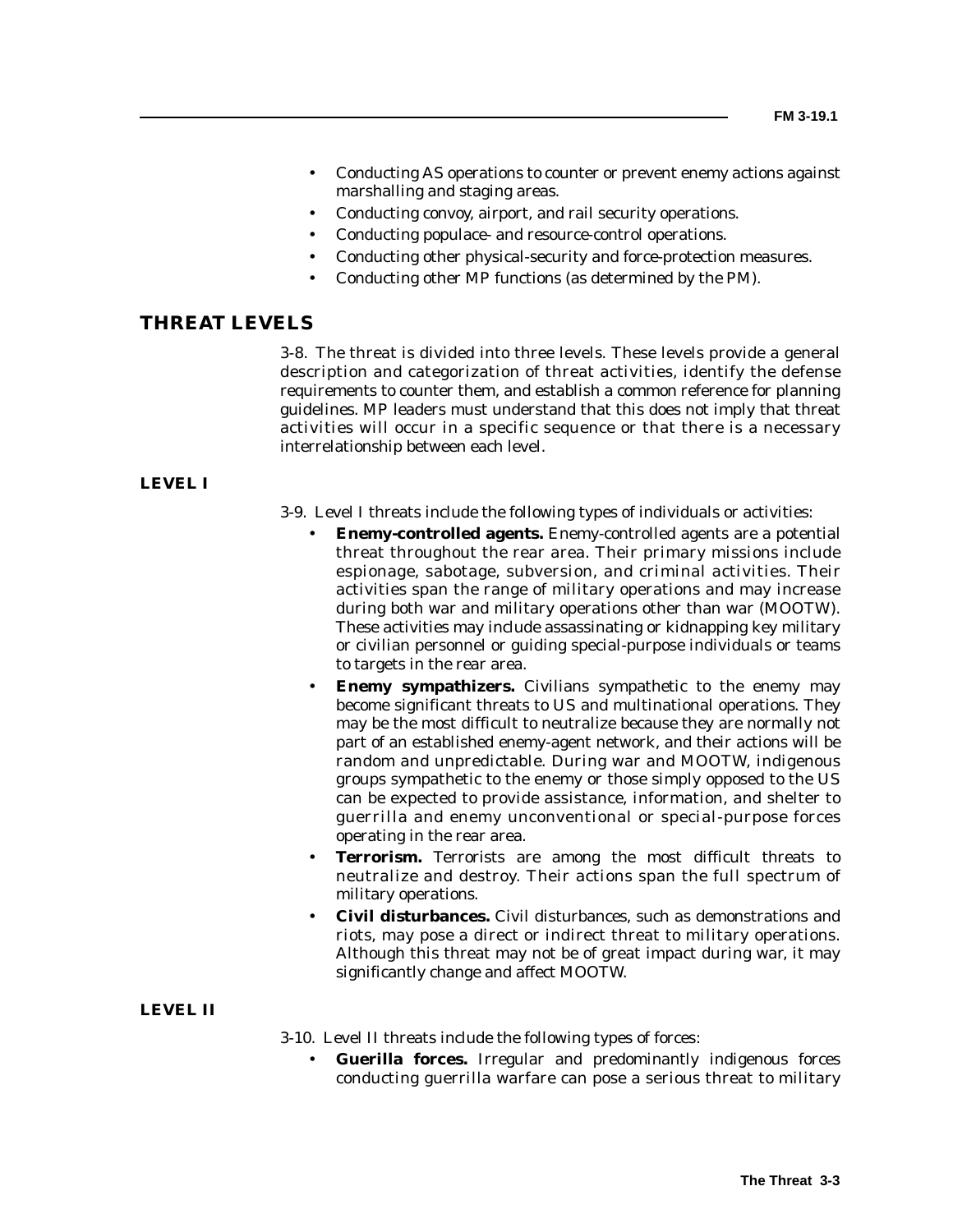forces and civilians. They can cause significant disruptions to the orderly conduct of the local government and services.

- **Unconventional forces.** Special-operations forces (SOF) are highly trained in unconventional-warfare techniques. They are normally inserted surreptitiously into the rear area before the onset of an armed conflict. They establish and activate espionage networks, collect intelligence, carry out specific sabotage missions, develop target lists, and conduct damage assessments of targets struck.
- **Small tactical units.** Specially organized reconnaissance elements are capable of conducting raids and ambushes in addition to their primary reconnaissance and intelligence-gathering missions. Small (size or capability), bypassed conventional units, as well as other potential threat forces, are also capable of conducting raids and ambushes to disrupt operations.

#### **LEVEL III**

3-11. Level III threats are made up of conventional forces. Potential threat forces are capable of projecting combat power rapidly by land, air, or sea deep into the rear area. Specific examples include airborne, heliborne, and amphibious operations; large, combined-arms, ground-forces operations; and bypassed units and infiltration operations involving large numbers of individuals or small groups infiltrated into the rear area, regrouped at predetermined times and locations, and committed against priority targets. Level III forces may use a combination of the following tactics as a precursor to a full-scale offensive operation:

- Air or missile attack. Threat forces may be capable of launching an air or missile attack throughout the rear area. It is often difficult to distinguish quickly between a limited or full-scale attack before impact; therefore, protective measures will normally be based on the maximum threat capability.
- **Nuclear, biological, and chemical (NBC) attack.** Commanders must be aware that NBC munitions may be used in conjunction with air, missile, or other conventional-force attacks. The NBC weapons could also be used at Level I or II by terrorists or unconventional forces in order to accomplish their political or military objectives.

#### **THREAT-LEVEL MATRIX**

3-12. Table 3-1 lists the threat levels and their likely appropriate responses. The threat levels listed are based on the type of threat. The table should not be construed as restricting the response options to any particular threat.

## **THREAT PRIORITIES**

3-13. The threat will attempt to perform the following operations against targets in the rear area:

- Detect and identify targets.
- Destroy or neutralize operational weapons-system capabilities.
- Delay or disrupt the timely movement of forces and supplies.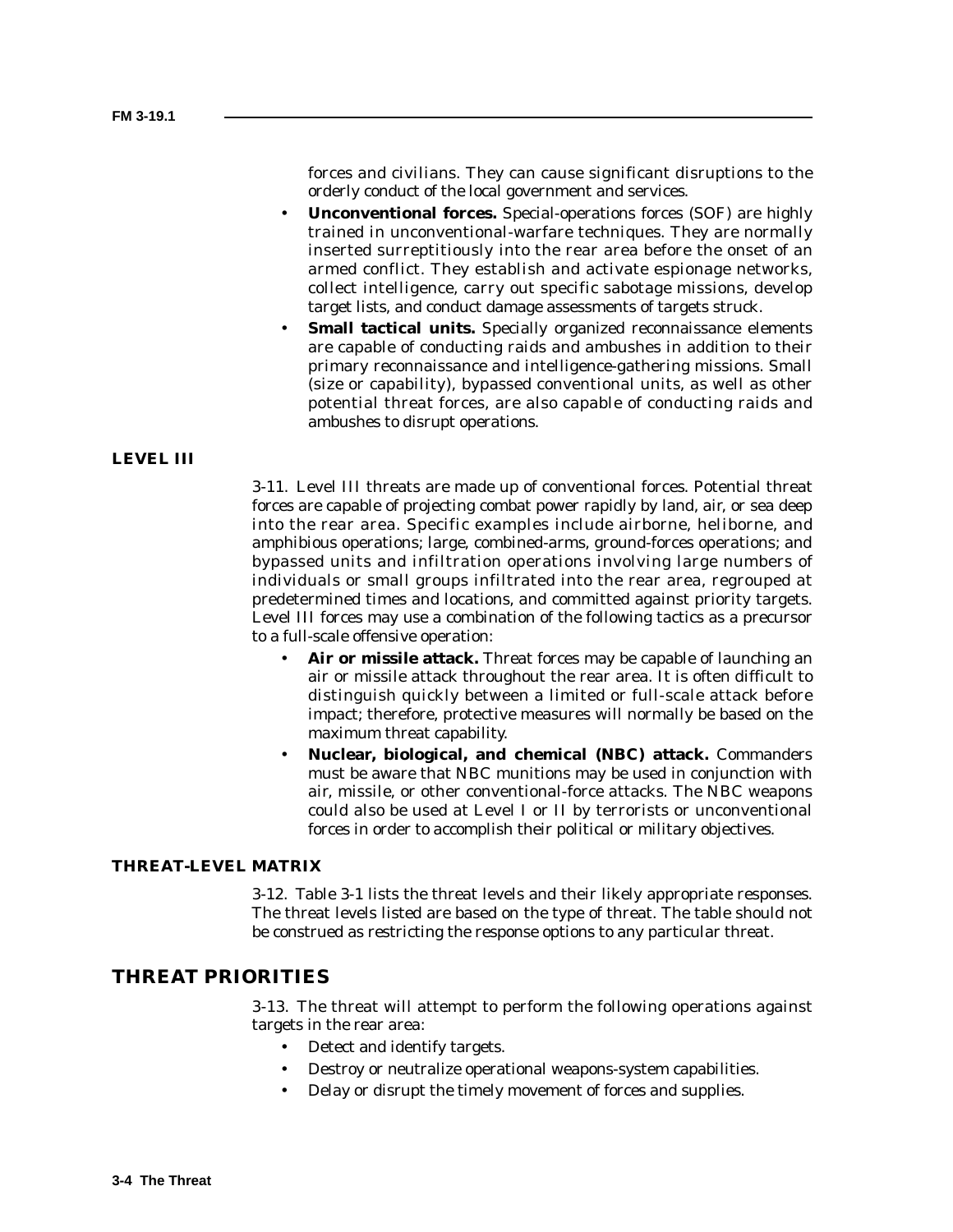| <b>Threat Level</b> | <b>Example</b>                                                                                                                | <b>Response</b>                                                       |
|---------------------|-------------------------------------------------------------------------------------------------------------------------------|-----------------------------------------------------------------------|
|                     | Agents, saboteurs,<br>sympathizers, and terrorists                                                                            | Unit, base, and base-cluster self-<br>defense measures                |
| Ш                   | Small tactical units,<br>unconventional-warfare forces,<br>guerrillas, and bypassed enemy<br>forces                           | Self-defense measures and<br>response forces with supporting<br>fires |
| Ш                   | Large tactical-force operations<br>(including airborne, heliborne,<br>amphibious, infiltration, and<br>bypassed enemy forces) | Timely commitment of a TCF                                            |

**Table 3-1. Threat Levels**

- Weaken the friendly force's  $C^2$  network.
- Disrupt support to combat forces.
- Set the stage for future enemy operations.
- Create panic and confusion throughout the rear area.

3-14. Typical examples of enemy priority targets include the following:

- NBC-weapons storage sites and delivery systems.
- Key command, control, communications, computers, and intelligence (C4I) facilities.
- Air-defense artillery (ADA) sites.
- Airfields and air bases.
- Port facilities.
- Main supply routes (MSRs) and MSR checkpoints.
- Key LOC.
- Reserve assembly areas (AAs).
- Troop barracks.
- Critical civilian and logistics facilities.

## **THREAT LOCATION**

3-15. The fact that the Cold War has ended does not imply that our traditional threat has ended. North Korea and Iraq are constant reminders of this fact. For the near future, Army commanders will fight units with Cold-War-era equipment and tactics. The Army trains and is prepared to fight an enemy capable of interfering with our freedom of maneuver throughout the battlefield. On an extended battlefield with asymmetric threats, the danger to high-value assets (HVAs) (including CSS,  $C^2$ , communication nodes, and MSRs) only increases. The idea that the danger to the rear area decreases as you travel farther away from the forward edge of the battle area (FEBA) is not true. Threat intensity does not depend on geographical location; it depends on what operations the enemy believes must be initiated (and to what degree) to achieve its objective in the rear area. Military commanders depend on the MP to delay and defeat threats in their AO with a mobile reaction force.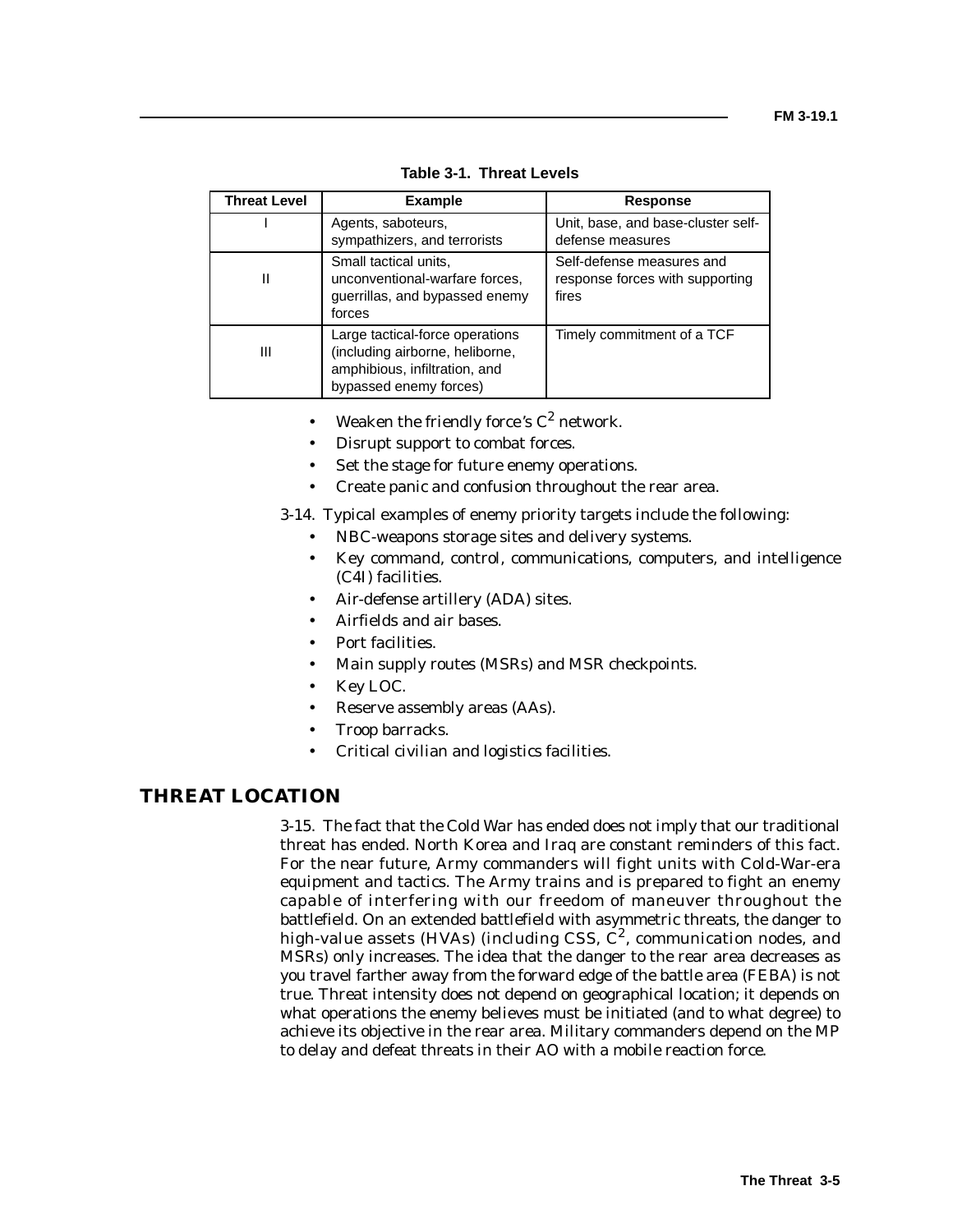#### **COMMUNICATIONS ZONE**

3-16. The nature of the COMMZ will encourage Level I and II threats to concentrate along the LOC and other areas of military significance. MP units will encounter an enemy that is capable of disrupting operations throughout the COMMZ while employing terrorist activities, enemy-controlled agent activities, enemy sympathizers, and saboteurs. If the enemy is Level III capable, MP leaders must expect infiltrations and air, missile, or NBC attacks as a precursor to a major Level III operation.

### **CORPS REAR AREA**

3-17. The activities in Levels I and II will be similar in composition and density as in the COMMZ, but they will target key corps units, key facilities, and corps sustainment capabilities. The threat activities, especially at smaller unit levels, may even precede hostilities. MP leaders must be alert and prepared to encounter unconventional forces conducting diversionary or sabotage operations and small combat units conducting raids, ambushes, or reconnaissance operations or collecting special warfare intelligence. With the fast tempo of offensive operations, MP leaders must also be alert and prepared to encounter bypassed forces that can disrupt operations in the corps rear area.

#### **DIVISION REAR AREA**

3-18. The division rear area (DRA) contains many types of CS and CSS units and conducts many complex operations. As in the COMMZ and the corps rear area, the full spectrum of Level I, II, and III activities may occur in the DRA. The main target will be the division's HVA (including key  $C^2$  facilities; airfields; artillery, aviation, and air-defense assets; LOC; and essential CSS units). The threat may conduct diversionary attacks, sabotages, raids, ambushes, and reconnaissance operations to affect the commander's freedom of maneuver and the continuity of operations. Unlike corps MP, the likelihood of division MP encountering bypassed enemy forces is expected. Failure to delay or defeat these forces will impact division operations.

#### **OTHER TYPES OF THREATS**

3-19. As US forces are deployed throughout the world, they will have to face nontraditional, asymmetric threats (other than those listed in Table 3-1, page 3-5) that may be geographically specific. As part of situational awareness, and in coordination with military intelligence (MI) and CID personnel, MP leaders must evaluate and assess the impact of these threats in their AO. A TO is vulnerable to any or a combination of the following threats:

- National or international organized crime.
- Narcotics traffickers.
- Narcotics terrorists.
- Extremist groups.
- Paramilitary groups.
- Ethnic or religious disputes.
- Trade in illegal weapons or strategic materials.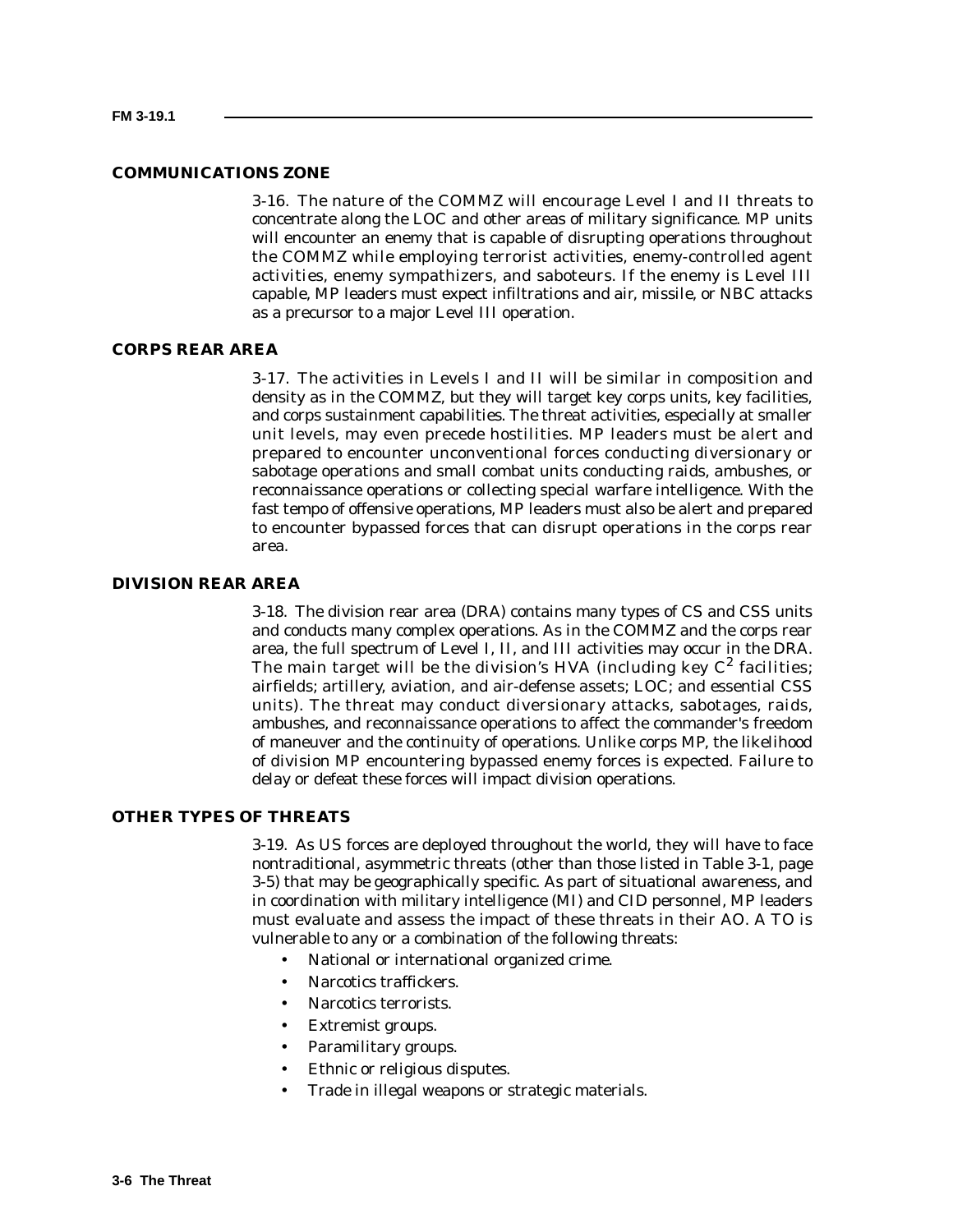3-20. MP leaders must be aware that other threats exist and that they have the same potential as the Level I and II threats to disrupt operations in reararea or sustainment operations. In some instances, the above threats' capabilities or the massing of personnel may have the same potential threat as a Level III threat.

# **COUNTERING THE THREAT**

3-21. The disruption of rear-area and sustainment operations directly affects military efforts. Three types of forces may be used to counter the threat in these areas—a base/base-cluster self-defense force, a response force, or a tactical combat force (TCF).

#### **BASE/BASE-CLUSTER SELF-DEFENSE FORCE**

3-22. A base cluster is established when the appropriate echelon rearoperations cell or command post (CP) places geographically contiguous or noncontiguous bases under the control of a headquarters. The base cluster becomes the next higher tactical  $C^2$  headquarters of those bases. The rearoperations cell or the rear CP may also establish a base cluster for a corps support group (CSG), an area support group (ASG), or other CSS units operating in the corps or division rear areas.

3-23. US ARFOR have the inherent responsibility to contribute as many forces as possible for base defense and local security for themselves and their facilities, installations, and activities. Each base and base-cluster commander must develop a defense plan to detect, defeat, and minimize the effects of Level I and limited Level II threat attacks on his base or base cluster (including NBC attacks). To maximize the unit's mission accomplishment, defense plans must be flexible and allow for differing degrees of security based on the probability of threat activity. Defense plans are given to MP units operating near the base or base cluster. The base commander most often employs a series of defense measures providing internal and perimeter security. His internal reaction forces use organic weapons to neutralize and defeat most low-level threat activity. Although not fully equipped to engage major conventional or unconventional enemy forces that may confront him, a base commander must deploy his personnel to defend themselves until MP, HN, local police, or combat forces (if available) can respond.

#### **RESPONSE FORCE**

3-24. A response force is summoned when the base or base cluster is faced with threat forces that are beyond their self-defense capability. If the MP are the designated response force, they must—

- Coordinate with the supported bases or base-cluster commanders to conduct a joint IPB.
- Review base and base-cluster self-defense plans.
- Exchange signal-operating-instructions (SOI) information.
- Identify MP contingency plans to counter likely enemy activities.
- Integrate ADA, engineer, chemical, field-artillery (FA), Army-aviation, and close-air-support (CAS) fire support into their plans (if available).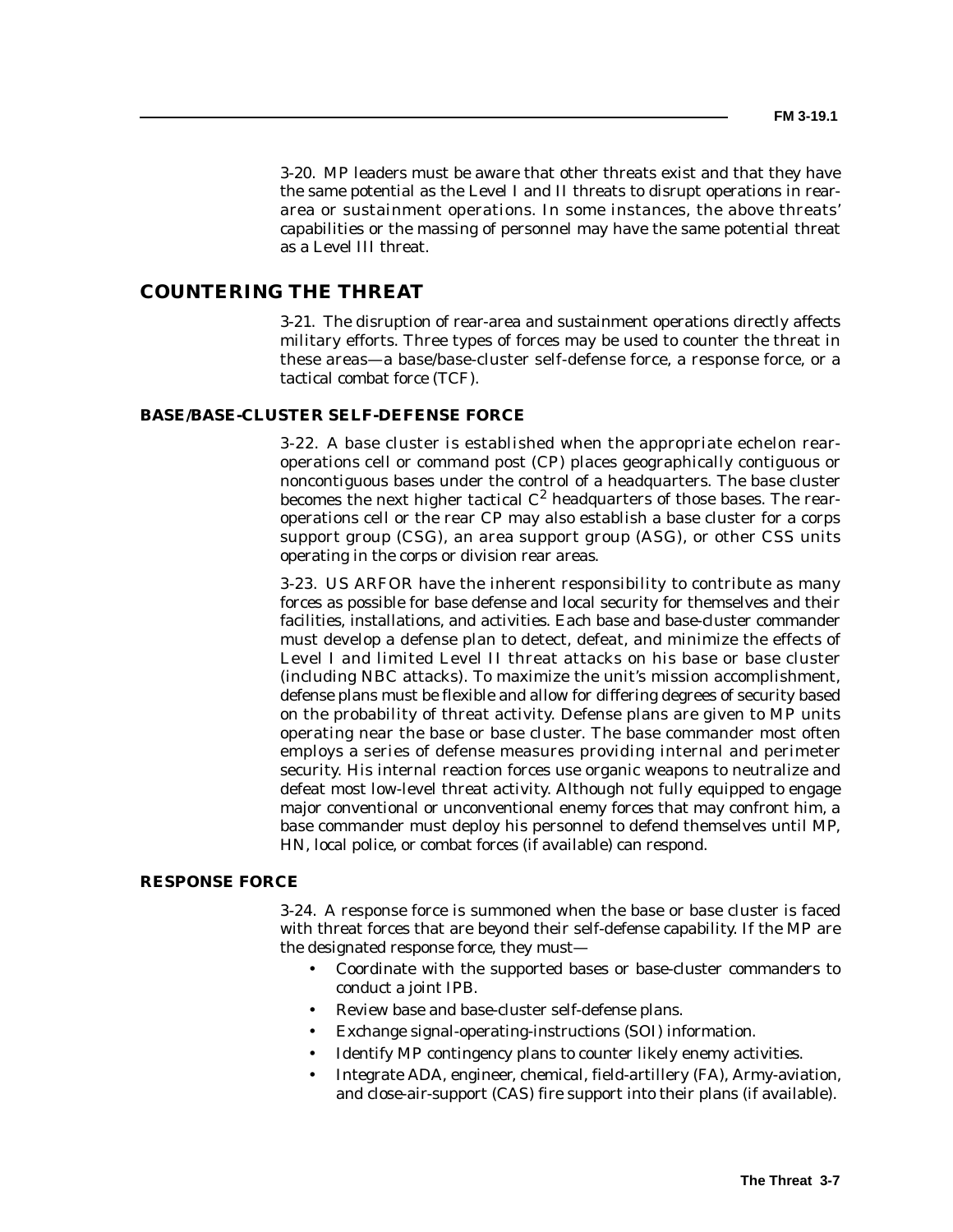3-25. MP units help the base or base cluster return to its primary mission by defeating Level II threats. MP units closely watch likely avenues of enemy approach, possible landing zones (LZs), drop zones (DZs),  $C^2$  facilities, and other key installations. They accomplish this through the MMS, AS, and PIO functions.

3-26. If MP units are not the designated response force, they may become the initial response force for units within their AO. When this occurs, they block, delay or, if possible, destroy enemy elements within their capability. If the attack is by a larger or more capable force, they will maintain contact and continue to develop the situation or delay until the appropriate response force appears or the battlefield commander commits the TCF.

## **TACTICAL COMBAT FORCE**

3-27. When the MP response force encounters or engages threats beyond its ability to defeat, it immediately notifies the higher headquarters. The battlefield commander will then evaluate the situation and commit the TCF to defeat the Level III threat. The TCF is normally a combined-arms organization tailored by the corps or division G3, based on METT-TC. The TCF normally receives fire, aviation, or other support needed to fight and defeat the threat. Once the TCF is identified and before it is committed to battle, it will conduct direct coordination with the MP or other response forces regarding the exchange of reconnaissance information, battle-handoff procedures, and contingency plans for TCF operations. Once the TCF is committed, the MP unit performing as the response force becomes OPCON to the TCF commander.

## **MP AS THE TCF**

3-28. The MP brigade or battalion is capable of conducting TCF missions only when properly augmented. MP augmentation may be in the form of fires, small combat units, aviation assets, or CAS. The specific type of augmentation is METT-TC dependent. Additionally, the MP  $C^2$  headquarters must receive the respective liaison officers to ensure that augmentation forces are synchronized and employed according to their capabilities. The MP commander's situational awareness and battlefield visualization are key elements to TCF operations. Once designated as the TCF, the MP unit commander establishes liaison with the appropriate rear CP to obtain—

- The current rear-area IPB.
- The friendly unit disposition.
- Defense plans.
- Priorities for protection.
- The fire-support plan.

3-29. Based on the above information, the MP commander conducts his own IPB and develops a concept of operations. He then forwards it to the appropriate higher echelon for coordination and approval.

3-30. The MP's ability to employ organic MP assets as part of the TCF is limited by the following factors: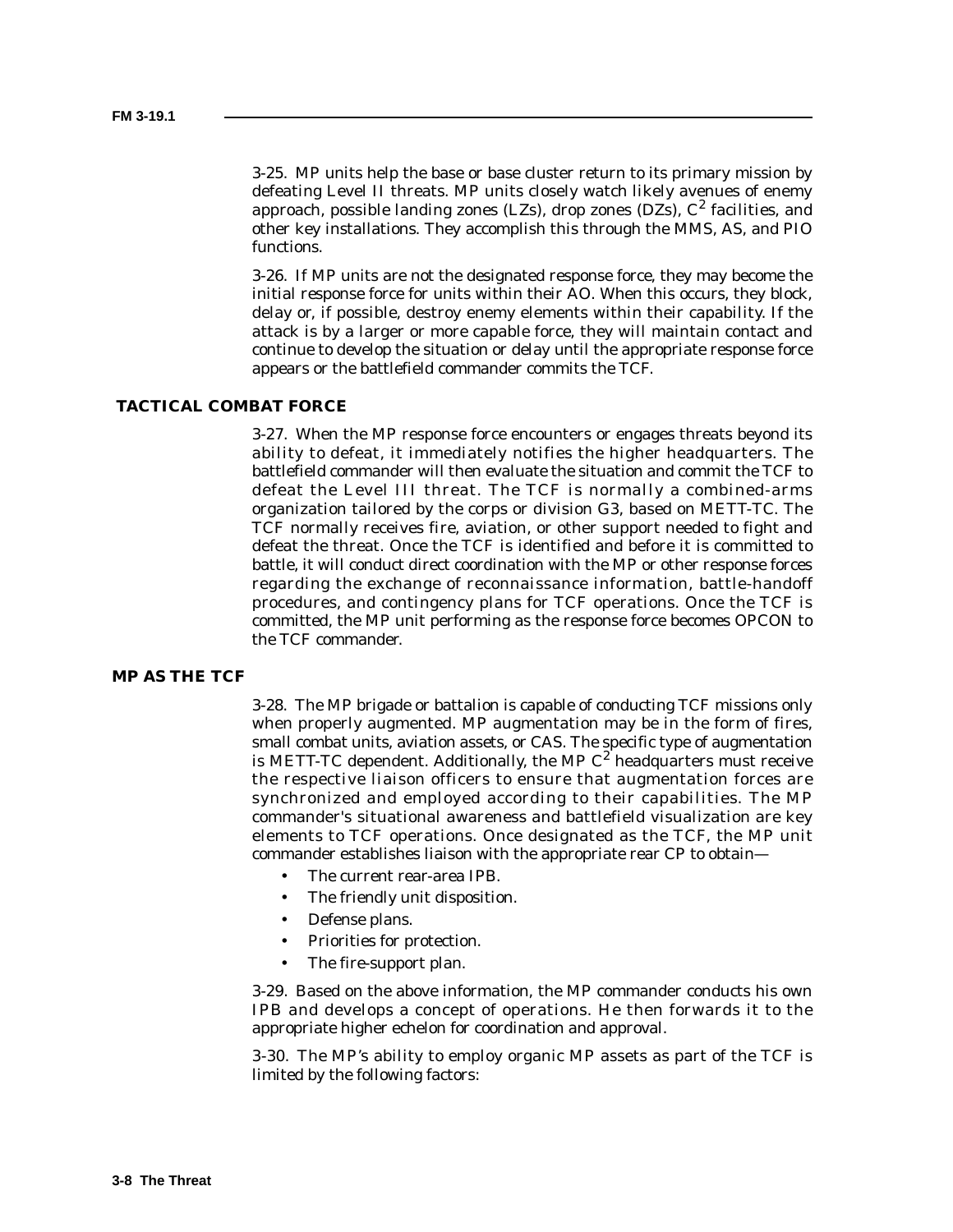- **MP availability.** Normally, all MP assets available are committed at all times. The specific function and scope that MP units perform during the operation are determined by the Army commander's needs, the intensity of the conflict, and the availability of MP resources. The commander, with advice from the MP leader, must decide which MP operations must be scaled back, delayed, or shifted before the MP unit can be designated as part of the TCF.
- **MP dispersion.** MP units are normally displaced over a large geographical area. Technological capabilities and mobility allow them to operate over great distances. In today's battlefield, a typical MP company employment covers between 1,000 and 1,200 square kilometers and performs numerous missions in support of all five functions. The distance between elements, the reprioritization and movement of other MP units, the difficult terrain, poor roads, and bad weather may slow down the MP's commitment as a TCF.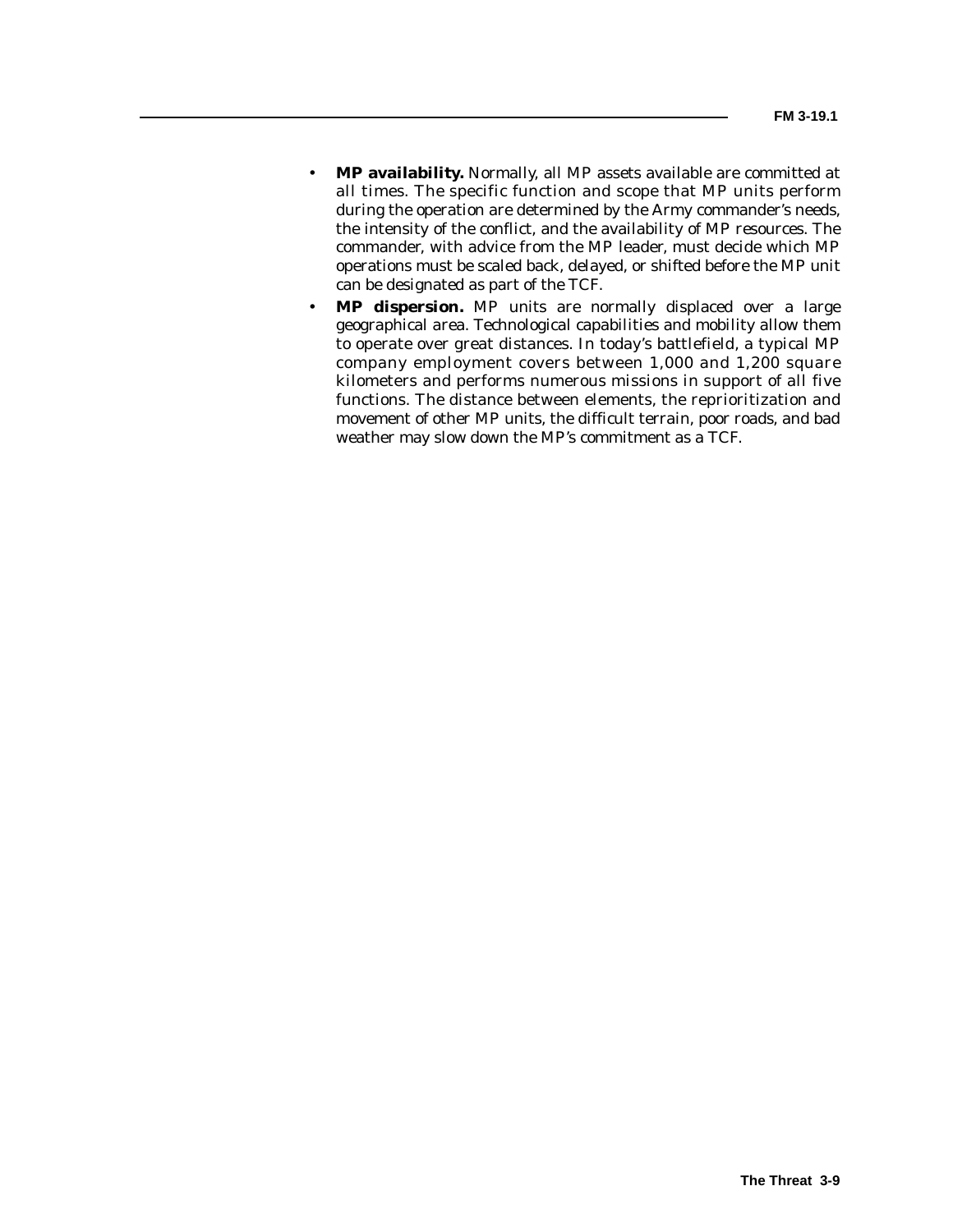# **Chapter 4**

# **Military Police Functions**

*Military police support the Army commander's mission to win the battle. They help the commander shape the battlefield so that he can conduct decisive operations to destroy enemy forces, large or small, wherever and whenever the Army is sent to war.*

## *MAJ(P) Anthony Cruz*

The MP Corps supports shaping and sustainment operations while performing its five basic functions as a flexible, economy-of-force organization. Through these functions, MP units are able to provide the commander with an array of CS operations across the full spectrum of military operations (see Table 4-1).

|                                   | <b>Functions</b>                                                                                                                                                                              |                                                                                                                                                                                                        |                                                                                                                                                                                   |                                                                                                                |                                                                                                                          |
|-----------------------------------|-----------------------------------------------------------------------------------------------------------------------------------------------------------------------------------------------|--------------------------------------------------------------------------------------------------------------------------------------------------------------------------------------------------------|-----------------------------------------------------------------------------------------------------------------------------------------------------------------------------------|----------------------------------------------------------------------------------------------------------------|--------------------------------------------------------------------------------------------------------------------------|
|                                   | <b>MMS</b>                                                                                                                                                                                    | AS                                                                                                                                                                                                     | <b>PIO</b>                                                                                                                                                                        | <b>L&amp;O</b>                                                                                                 | I/R                                                                                                                      |
| <b>Subtasks</b>                   | Support to river-<br>crossing and<br>breaching<br>operations and<br>passage of lines<br>Straggler and<br>dislocated-<br>civilian control<br>Route R&S<br><b>MSR</b> regulation<br>enforcement | Recon<br>operations<br>ADC<br>Base/air-base<br>defense<br>Response-force/<br>TCF operations<br>Critical site,<br>asset, and HRP<br>security<br>Force protection/<br>physical security<br>Antiterrorism | <b>IPB</b> support<br><b>PIAP</b><br>Active and<br>passive roles<br>Information<br>collection and<br>dissemination<br>Joint,<br>interagency, and<br>multinational<br>coordination | Law<br>enforcement<br>Criminal<br>investigations<br><b>US Customs</b><br>operations<br>Related L&O<br>training | EPW/CI<br>handling<br>US military<br>prisoner<br>handling<br>Populace and<br>resource control<br>Dislocated<br>civilians |
| NOTE: Subtasks not all-inclusive. |                                                                                                                                                                                               |                                                                                                                                                                                                        |                                                                                                                                                                                   |                                                                                                                |                                                                                                                          |

**Table 4-1. MP Functions**

## **OVERVIEW**

4-1. MP assets are limited. Specific functions are performed at any given time and are determined by the supported commander's need, the intensity of the conflict, and the availability of MP resources. The supported commander, through the command's PM, sets the priorities for MP operations.

4-2. The PM (based on METT-TC and the available assets) continuously evaluates the trade-off between the MP support that the commander requires and the MP support that can be provided. To meet the priorities set by the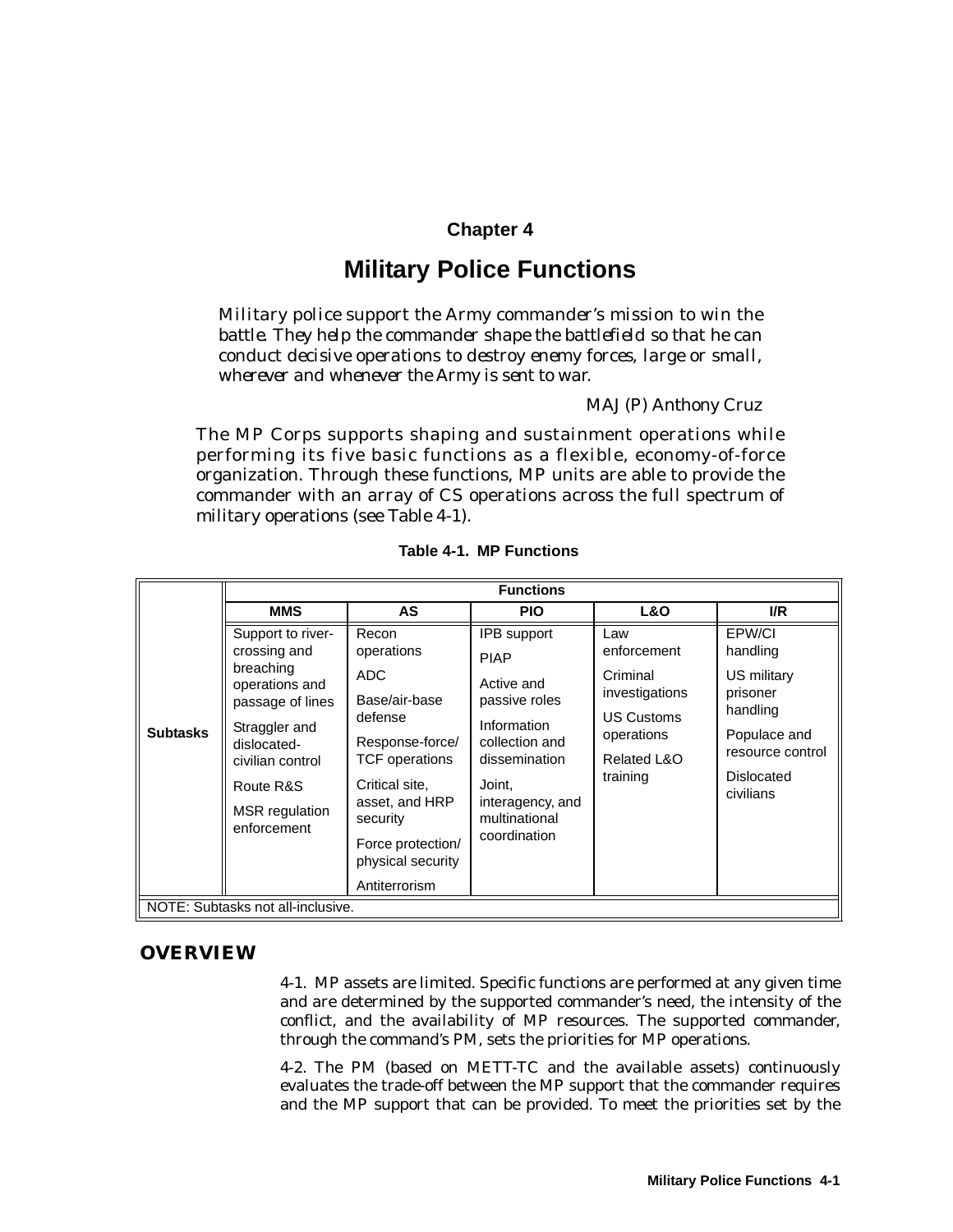commander's tactical plan, the PM recommends the allocation and employment of MP assets for MP combat, CS, and CSS operations.

## **MANEUVER AND MOBILITY SUPPORT**

4-3. The MMS function involves numerous measures and actions necessary to support the commander's freedom of movement in his AOR. The MP expedite the forward and lateral movement of combat resources and ensure that commanders get forces, supplies, and equipment when and where they are needed. This is particularly important in the modern battlefield where there is a greater geographical dispersal of forces and lengthened LOC.

4-4. The MP maintain the security and viability of the strategic and tactical LOC to ensure that the commander can deploy and employ his forces. The MP support the commander and help expedite military traffic by operating trafficcontrol posts (TCPs), defilades, or mobile patrols; erecting route signs on MSRs or alternate supply routes (ASRs); or conducting a reconnaissance for bypassed or additional routes. The MP move all units quickly and smoothly with the least amount of interference possible.

4-5. As part of the MMS function, the MP support river-crossing operations, breaching operations, and a passage of lines. They also provide straggler control, dislocated-civilian control, route reconnaissance and surveillance (R&S), and MSR regulation enforcement.

#### **RIVER-CROSSING OPERATIONS**

4-6. US forces conduct river-crossing operations to move a large force across a river obstacle with a minimum loss of momentum. The MP play a vital role by assisting the force commander in crossing the river as quickly and efficiently as possible. The crossing is usually planned and conducted by the headquarters directing the crossing. As such, a division crossing operation is conducted by a corps. Whether a brigade or division is crossing, the division MP company may also cross to provide uninterrupted support to the division. In these instances, there is a total reliance on the corps MP to support the crossing. The same is true for breaching operations and a passage of lines.

4-7. MP support for river-crossing operations reduces the crossing time and promotes the efficient movement of vehicles. It reduces congestion, speeds the crossing, and enables the maneuver commander to continue his momentum toward his primary objective. The MP establishes staging and holding areas and TCPs to control movement to and from these areas (according to the traffic-control plan). The MP may be called on to provide security for crossing forces at the crossing sites. In most cases, the MP TCPs and engineer regulation points (ERPs) are located on both sides of the river to improve communications and coordination between the units.

4-8. MP employment for river crossing is influenced by METT-TC. The number and placement of MP assets supporting a river-crossing operation varies with the size of the crossing force, the direction of the crossing (forward or retrograde), and the degree of enemy resistance expected or encountered.

4-9. The MP operating inside the crossing areas are OPCON to the crossingarea commander for the duration of the operation. The MP operating outside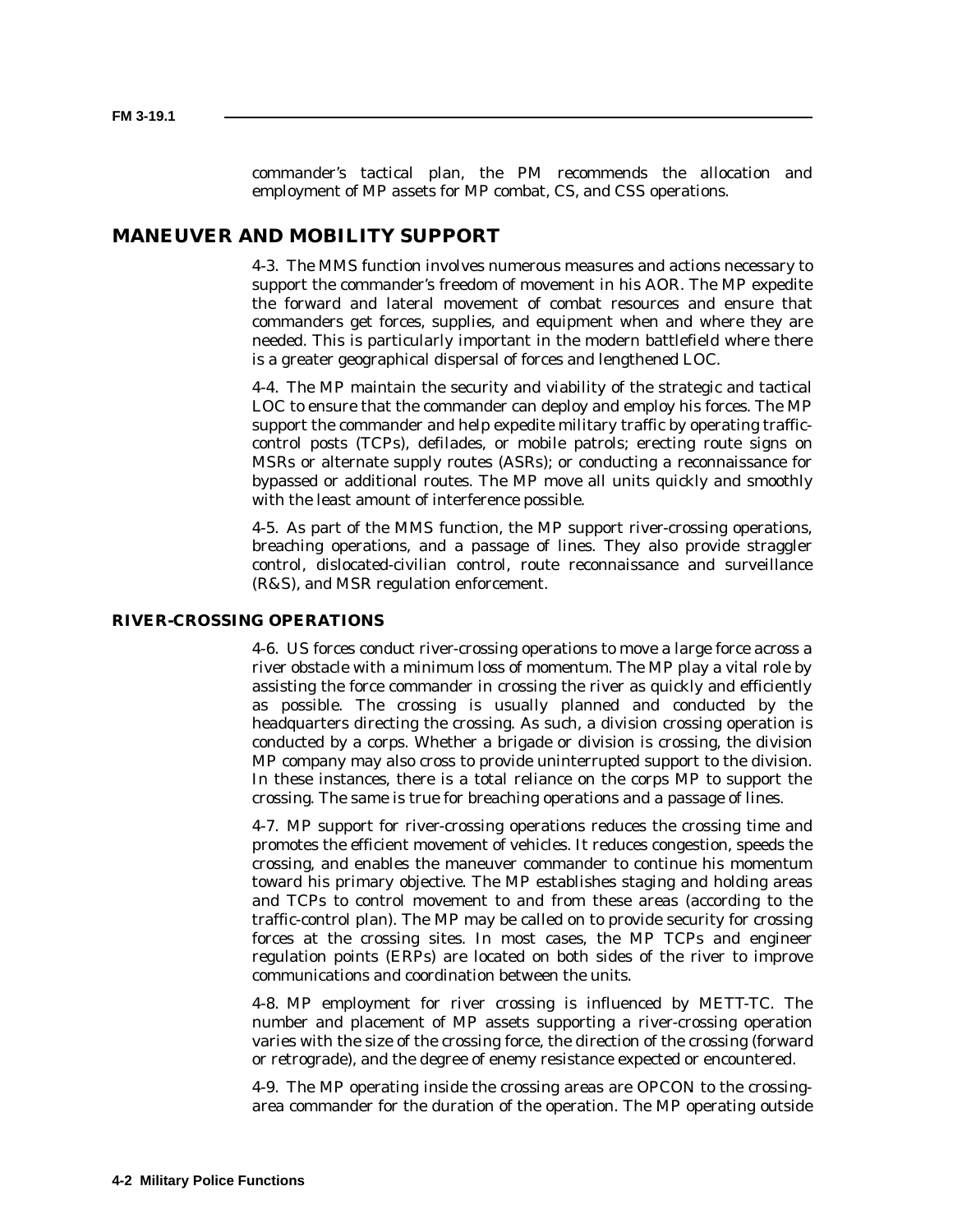of the crossing area are under the command of their appropriate echelon commander.

4-10. The main thrust of MP support to river-crossing operations is within the immediate river-crossing site. The MP direct units to their proper locations (such as holding areas and staging areas) and ensure that units move through the area within the time listed on the movement schedule. This is a highly critical aspect of river crossing because the number of crossing sites is limited. MP assets are placed where they can stress MMS operations on MSRs leading into the crossing area.

4-11. The MP also provide AS to allow crossing forces to cross the river without losing momentum or forces. On both near and far sides, the MP are used to recon the crossing unit's flanks and rear to enhance security (see FM 19-4).

## **BREACHING OPERATIONS**

4-12. Breaching operations are conducted to allow forces to maneuver through obstacles. Obstacle breaching is the employment of a combination of tactics and techniques to advance an attacking force to the farside of an obstacle that may be covered by fire. It is perhaps the most difficult combat task a force can encounter. Breaching operations begin when friendly forces detect an obstacle, and they end when the battle handover has occurred between the follow-on forces and a unit conducting the breaching operation (see FM 90-13-1).

4-13. The MP support breaching operations in numerous ways. MP assets are employed based on METT-TC, the available resources, and the commander's priorities. As a minimum, MP support may include, but is not limited to—

- Establishing TCPs along routes leading to or departing from the breaching site.
- Establishing holding areas.
- Establishing TCPs at the breaching site.
- Assisting engineers with temporary route signs.
- Establishing straggler-control operations.
- Conducting AS operations.

4-14. The most critical MP support is provided at the breaching site. The MP provide the commander with a means to control traffic flow to appropriate lanes. When multiple lanes branch off of a single far-recognition marker, the MP assist in directing the formation through various lanes. They also assist in modifying the traffic flow when lanes have been closed for maintenance or expansion. The MP conduct close coordination with the crossing-force commander and the TF commander executing the breaching operation. The MP enable the commander to make last-minute changes in traffic flow, thereby giving him increased flexibility to react to the enemy situation.

#### **PASSAGE OF LINES**

4-15. A passage of lines is an operation in which a force moves forward or rearward through another force 's combat positions with the intention of moving into or out of contact with the enemy. The passage of lines is a high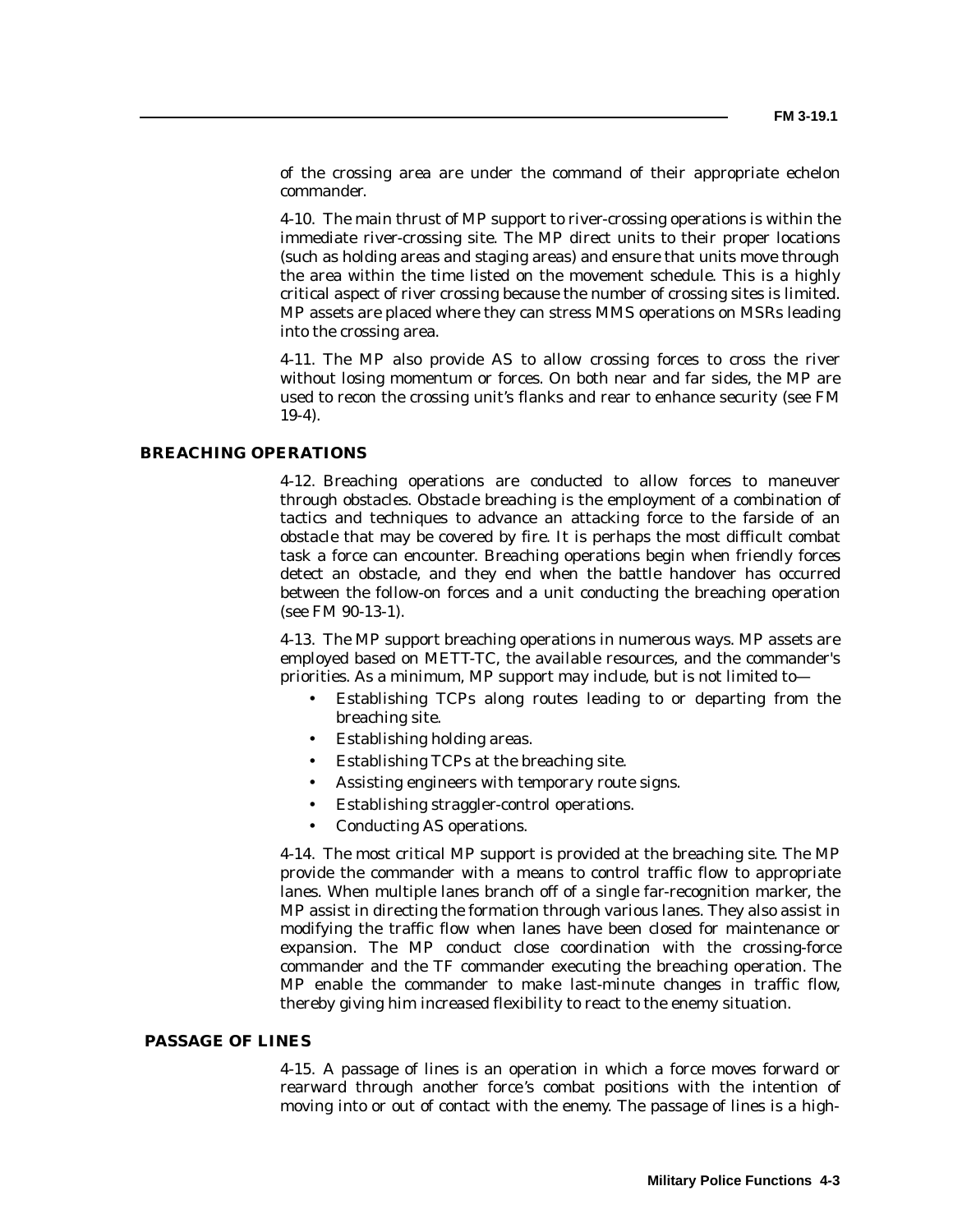risk military operation that requires close coordination between the passing unit, the stationary unit, and the MP providing the support.

4-16. The MP help reduce confusion and congestion during a passage of lines. They provide security in areas surrounding passage points and passage lanes to ensure that the passing unit has priority for using routes to and through the areas. The headquarters directing the operations sets the route 's priority. The MP can support a forward, rearward, or lateral passage of lines. Before the actual operation, the MP in the AO conduct an area or zone reconnaissance to become familiar with the routes to, through, and beyond the area of passage. This enables the MP to extend the commander's  $C^2$  by providing directions at passage points and by guiding the units through the passing lanes. Maintaining unit integrity and reducing incidents of stragglers is vital to maintaining the passing unit's momentum in a forward passage of lines. The MP perform aggressive straggler- and dislocated-civilian-control operations to prevent possible infiltration of the enemy.

4-17. A passage of lines is usually planned and coordinated by the headquarters directing the passage. A division's passage of lines is planned and coordinated by the corps headquarters. The detailed plans are made and coordinated between the divisions involved. Close coordination between the division and corps PMs is essential. An MP unit may be the unit involved in passing through the lines of another unit. When conducting a delay of a Level II threat, the MP are likely to conduct a passage of lines with the TCF. To avoid fratricide, close coordination between the MP response-force commander and the TCF is imperative (see FM 19-4).

#### **STRAGGLER CONTROL**

4-18. Mobile patrols, TCPs, and checkpoint teams return stragglers to military control as part of their operations. Most stragglers are simply persons who become separated from their command by events in the CZ or while moving through the COMMZ. If a straggler is ill, wounded, or in shock, an MP must give him first aid and, if needed, call for medical evacuation (MEDEVAC). If a straggler is uninjured, an MP directs him to his parent unit or to a replacement unit (as command policies dictate). The MP ensure that stragglers attempting to avoid return to their units are escorted back to their command (as a minimum).

4-19. The MP set up special posts for straggler control following NBC attacks or major enemy breakthroughs that result in large numbers of lost, dazed, and confused military personnel. Mobile MP teams operate between posts, and they also direct or collect stragglers. Straggler collection points may be needed if many stragglers are present in a combat theater. If allied forces are present in the theater, each nation establishes a collection point for its own personnel. MP teams are aware of each allied location and are prepared to assist allied soldiers in returning to their respective command. The MP use available transportation assets to transfer stragglers from TCPs and checkpoints to a straggler collection point. At the collection point, they are screened and sorted for removal to a medical facility or returned to their units to reconstitute the tactical commander's combat force.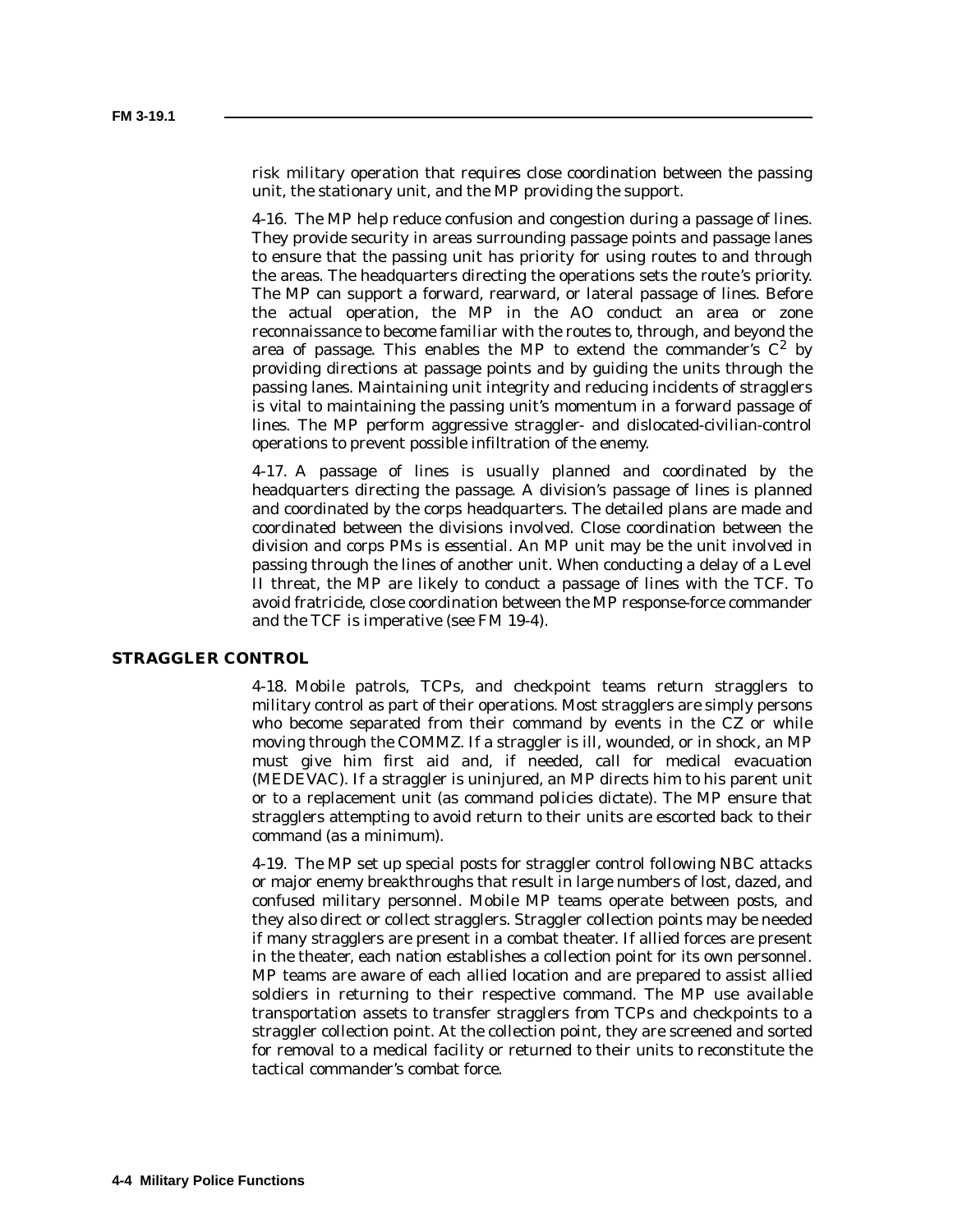4-20. The MP report information about stragglers with whom they come in contact. This information is compiled by the MP headquarters and forwarded through appropriate channels to the higher command. Information given by stragglers that is of immediate tactical value is reported without delay.

# **DISLOCATED-CIVILIAN CONTROL**

4-21. The MP expediting traffic on MSRs may encounter dislocated civilians that could hinder military traffic. The MP assist and divert dislocated civilians from MSRs and other areas to I/R facilities. They may also deny the movement of civilians whose location, direction of movement, or actions may be a threat to themselves or to the combat operation. The HN government is responsible for identifying routes for the safe movement of dislocated civilians out of an AO. If needed, the MP assist the civil-affairs unit and the HN in redirecting dislocated civilians to alternate routes established by the HN government.

4-22. The US forces do not assume control of dislocated civilians unless requested to do so by the HN or unless operating in an environment with a hostile government. When the senior US commander assumes responsibility, the MP coordinate with civil affairs to set up TCPs at critical points along the route to direct dislocated civilians to secondary roadways and areas not used by military forces. As required, MWD teams may be used as a show of force or as a deterrent to assist with uncooperative personnel.

### **ROUTE R&S**

4-23. The MP conduct hasty and deliberate route reconnaissances to obtain information on a route and nearby terrain from which the enemy can influence troop movement. A route reconnaissance focuses on continually monitoring the condition of MSRs, ASRs, and other areas. MP patrols look for restricting terrain, effects of weather on the route, damage to the route, NBC contamination, and enemy presence or absence. When enemy activity is spotted, the MP report it, maintain surveillance, and develop the situation. To gather information for proposed traffic plans, they look at the type and number of available routes; and they check load classifications, route widths, obstructions, and restrictions.

#### **MSR REGULATION ENFORCEMENT**

4-24. The MP undertake MSR regulation enforcement to keep the routes free for DSS operations. MP units support the command's MSR regulation measures as stated in the traffic-regulation plan (TRP). The TRP contains specific measures to ensure the smooth and efficient use of the road network. It assigns military route numbers and names, the direction of travel, highway regulation points, and preplanned MP TCPs. Most importantly to the MP, it gives the route 's control classification. The MP ensure that classified routes are used only by authorized traffic. Vehicles traveling on roads too narrow for their passage or on roads unable to support their weight can obstruct the route.

4-25. To expedite traffic on MSRs, the MP operate special circulation control measures such as—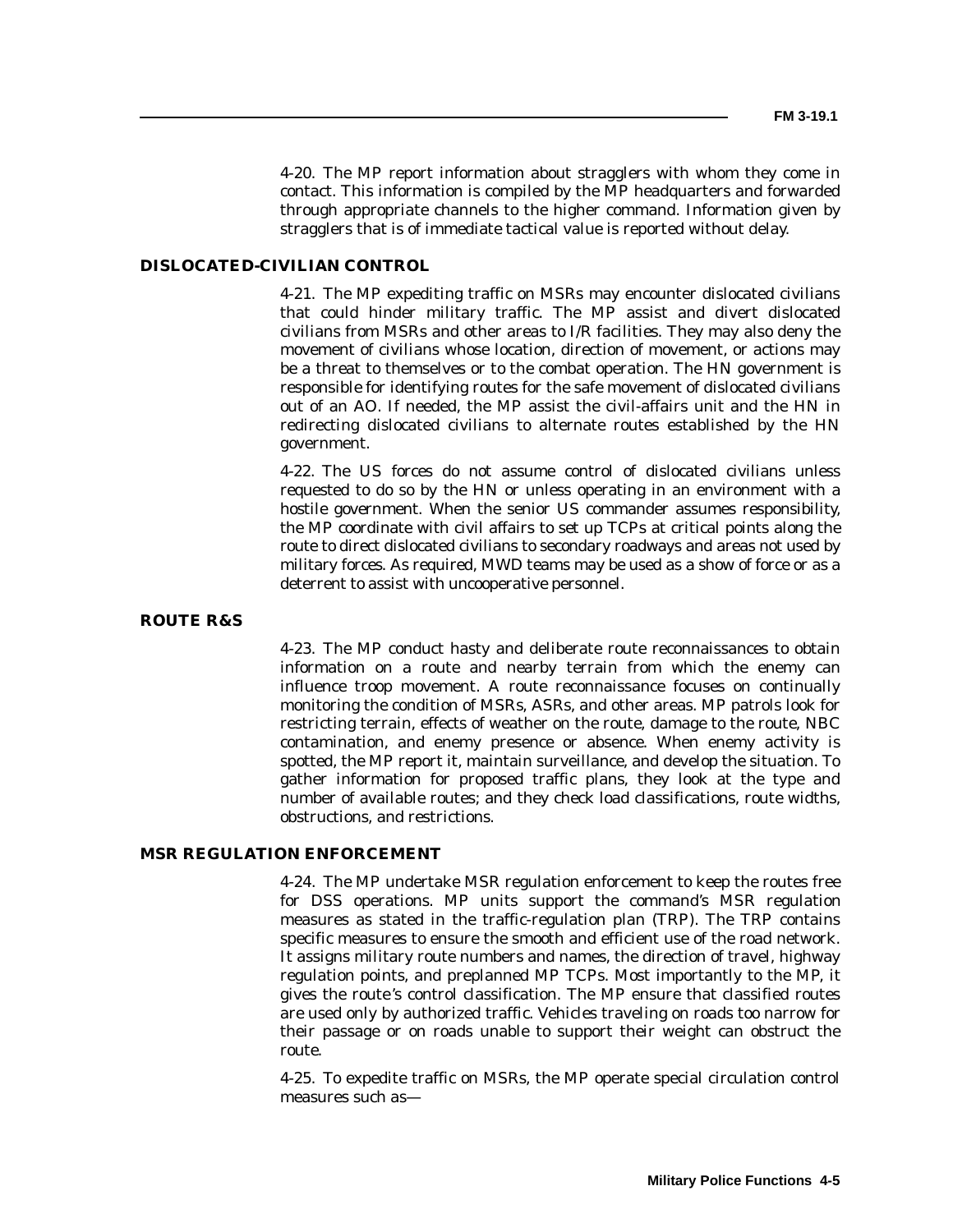- Temporary route signing.
- Static posts such as TCPs, roadblocks, checkpoints, holding areas, and defilades at critical points.
- Mobile teams patrolling between static posts and monitoring traffic and road conditions.

4-26. They also gather information on friendly and enemy activities and help stranded vehicles and crews. The MP also place temporary route signs to warn of hazards or to guide drivers unfamiliar with the route. Using these measures, the MP exercise jurisdiction over the road network in the AO and coordinate with the HN (whenever possible) to expedite movement on MSRs.

## **AREA SECURITY**

4-27. The MP perform the AS function to protect the force and to enhance the freedom of units to conduct their assigned missions. The MP who provide AS play a key role in supporting forces in rear-area and sustainment operations. The MP are a response force that delays and defeats enemy attempts to disrupt or demoralize military operations in the AO. The MP's mobility makes it possible for them to detect the threat as they aggressively patrol the AO, MSRs, key terrain, and critical assets. The MP's organic communications enable them to advise the appropriate headquarters, bases, base clusters, and moving units of impending enemy activities. With organic firepower, the MP are capable of engaging in decisive operations against a Level II threat and delaying (shaping) a Level III threat until commitment of the TCF.

4-28. Throughout all aspects of the AS function, the MP perform counteractions to protect the force and to prevent or defeat a Level II threat operating within the MP's AO. MP countermeasures may include implementing vulnerability assessments, developing procedures to detect terrorist actions before they occur, hardening likely targets, and conducting offensive operations to destroy the enemy. The MP use checkpoints and roadblocks to control the movement of vehicles, personnel, and materiel and to prevent illegal actions that may aid the enemy. The use of these control measures serves as a deterrence to terrorist activities, saboteurs, and other threats. However, at the same time, checkpoints and roadblocks expose the MP to these potential threats. To counter this fact, the MP may upgrade or harden vehicles and defensive positions.

4-29. The MP provide combat power to protect the  $C^2$  headquarters, equipment, and services essential for mission success. The MP provide the battlefield commander with a light, mobile fighting force that can move, shoot, and communicate against any threat. Major subtasks associated with the AS function include reconnaissance operations; area damage control (ADC); base/ air-base defense; response-force operations; and critical site, asset, and highrisk personnel (HRP) security.

## **RECONNAISSANCE OPERATIONS**

4-30. As part of their AS mission, the MP serve as the eyes and ears of the battlefield commander by seeking out the enemy and reporting information obtained by recon patrols. The MP conduct area and zone reconnaissances,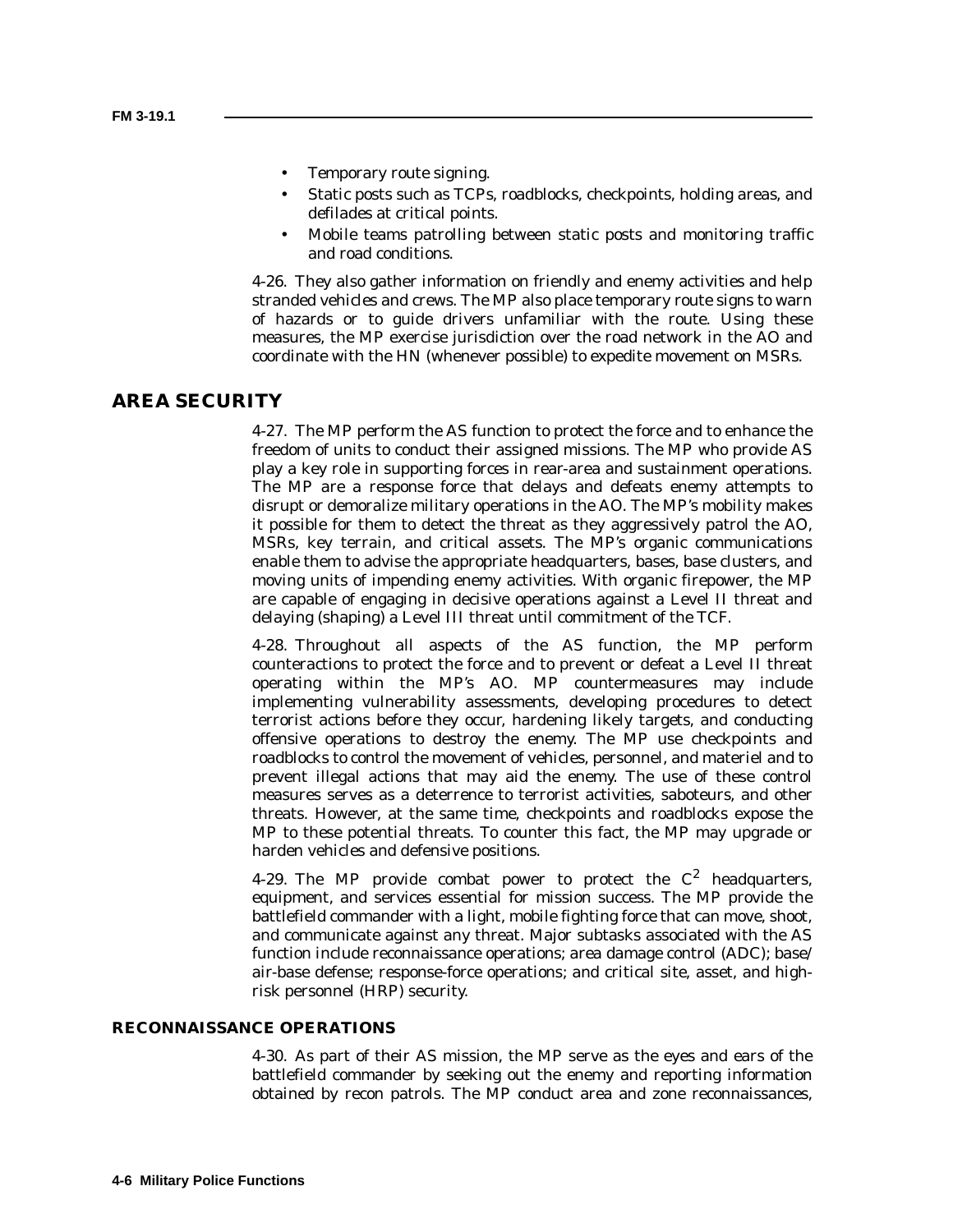screening, surveillance, and countersurveillance to gain information to help guard against unexpected enemy attacks in the AO. The MP monitor likely avenues of approach and potential LZs and DZs. They become familiar with towns and other populated areas, ridgelines, woods, and other terrain features from which the enemy can influence movements along road networks. The MP pay close attention to areas near facilities designated critical by the commander. These areas include key MSR bridges and tunnels, depots, terminals, logistics-support bases, ammunition supply points (ASPs), communications centers/nodes, and  $C^2$  headquarters. The MWD teams provide explosive detection and personnel detection/tracking capabilities that enhance reconnaissance operations (especially in urban terrain).

### **AREA DAMAGE CONTROL**

4-31. MP units take measures to support ADC before, during, and after hostile actions or natural and man-made disasters. The ADC actions integrate CS and CSS functions for many units. Engineers, medical personnel, and Army aviators work closely to ensure quick relief operations. The MP provide MSR regulation enforcement, refugee control, and some local security when required. As with reconnaissance operations, the MP may use MWD explosive-and personnel-detection capabilities to augment all MP missions in rear-area and sustainment operations.

#### **BASE/AIR-BASE DEFENSE**

4-32. The MP are the base and base-cluster commanders' links for detection, early warning, and employment against enemy attacks. The information gathered is dispersed throughout the rear area to help apprise the commander of enemy activities near bases. Base defense is the cornerstone of rear-area security. When the threat exceeds the base/base-cluster capability, the base/ base-cluster commander requests MP assistance through the appropriate  $C^2$ element.

4-33. Air-base defense requires special MP coordination with the US Air Force (USAF). The MP treat air bases like any other base or base cluster. A USAF air base may house the base-cluster commander, or it may be a cluster by itself. The MP are responsible for the air base 's external defense. Its internal defense is primarily the responsibility of the Air Force 's security forces. The security force provides in-depth defense for weapons, weapons systems, command centers, personnel, and other priority resources established by the base commander.

4-34. The security force is trained and equipped to detect, delay, and deny Level I and II threats. If a Level III threat is present, the security force is tasked with delaying actions; however, the HN, a sister service, or other support must be employed to defeat this threat. If the security force requires assistance to defeat a Level II threat, it may rely on MP response forces or another response force to assist in the defense. If available, the MP response force will react to the air-base defense, just as it would for any other base or base cluster within the MP's AO. However, the key to successful MP employment depends on the critical exchange of information before and during the MP employment. Good communications, an understanding of the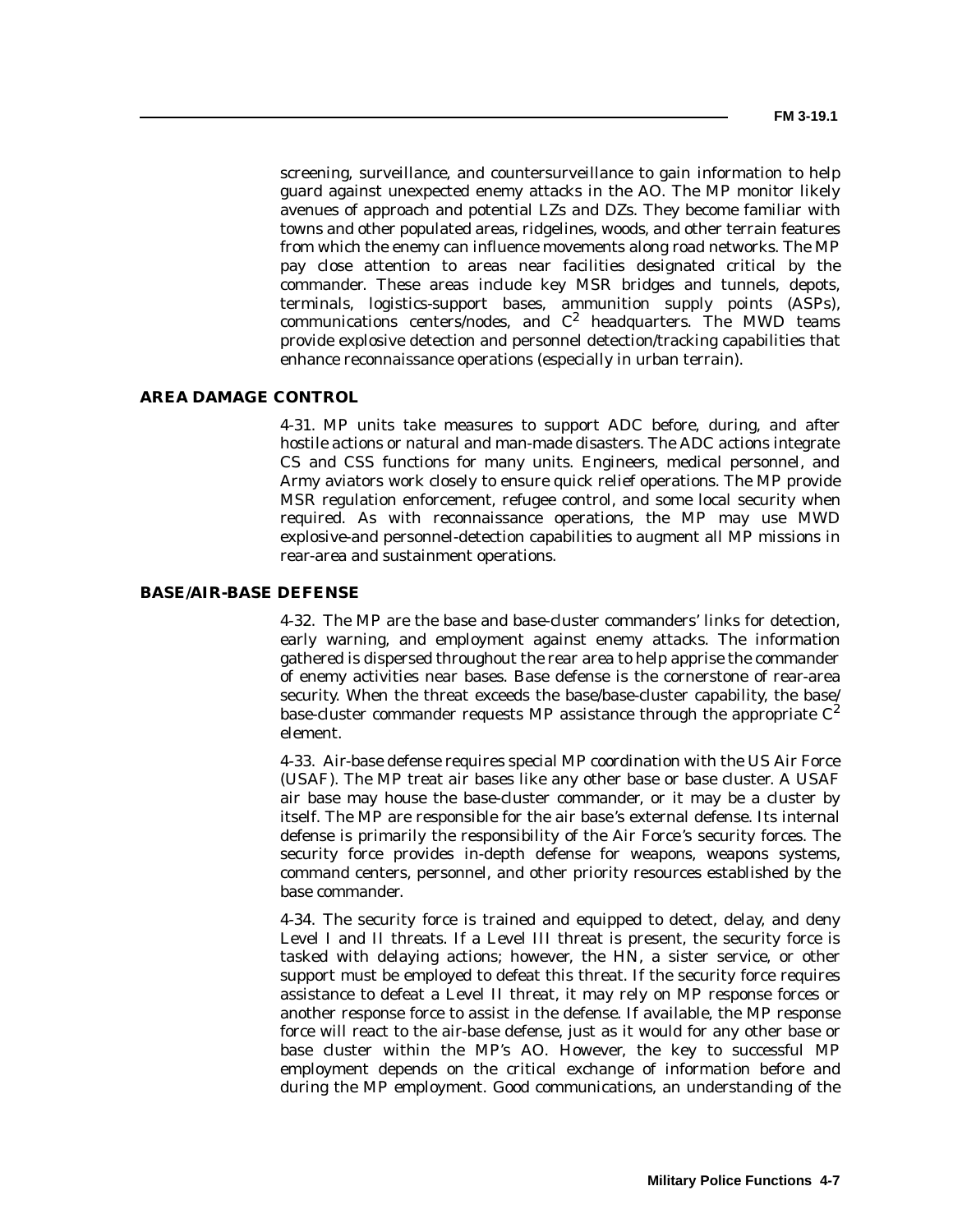defense plan, and liaison operations are vital in preventing responding forces from entering a situation that could result in fratricide.

#### **RESPONSE-FORCE OPERATIONS**

4-35. The MP are the base and base-cluster commanders' response force against enemy attacks in rear-area or sustainment operations. The MP gather information about the enemy while performing missions throughout the AO. This information provides commanders with enemy activity near bases. When needed, the MP provide a mobile response force to respond to bases under attack and to destroy the enemy. A base commander's defense plan is the cornerstone for protecting rear-area and sustainment operations. The base commander is responsible for defeating all Level I threats. When this threat exceeds his capabilities, he requests MP support. The MP located near bases or patrolling or conducting AS operations consolidate their forces, respond as quickly as possible, and conduct combat operations to destroy the enemy. If needed, the MP conduct a battle handover to the TCF.

4-36. MP forces performing as a response force are capable of conducting the following offensive operations:

- A movement to contact.
- A hasty ambush.
- A hasty attack.
- A delay.
- A call for fire.
- A repel attack against critical sites.
- A defense of critical sites.

4-37. To conduct these missions, the MP consolidate into squads or platoons to delay, defeat, or defend against the threat. See FMs 71-3 and 71-100 for more information on battle-handover operations.

### **CRITICAL SITE, ASSET, AND HRP SECURITY**

4-38. The MP perform their AS function across the entire designated AO. When the MP provide security around a critical site or asset, they usually provide a mobile security screen, taking advantage of its weapons and communications platforms. This standoff protection detects and defeats the threat before it can move within direct-fire range of the facilities. The MP may be tasked to provide detail security to key facilities, assets, and personnel.

4-39. The MP provide security to major CPs and other facilities within the AO. Their employment maximizes mobility, lethality, and communications capabilities as a security screen. They may be required to establish local AS measures (such as checkpoints and listening/observation posts) to further protect these facilities. The MP provide internal access-control points to critical facilities, and they act as a response force. When the critical CP relocates, the MP provide in-transit security. Other types of critical site security include ASPs; deep-water ports; petroleum, oil, and lubricants (POL) terminals and pipelines; trains and railways; and air bases.

4-40. The MP may provide convoy security for top-priority units transporting especially critical supplies to combat forces. MP assets should be employed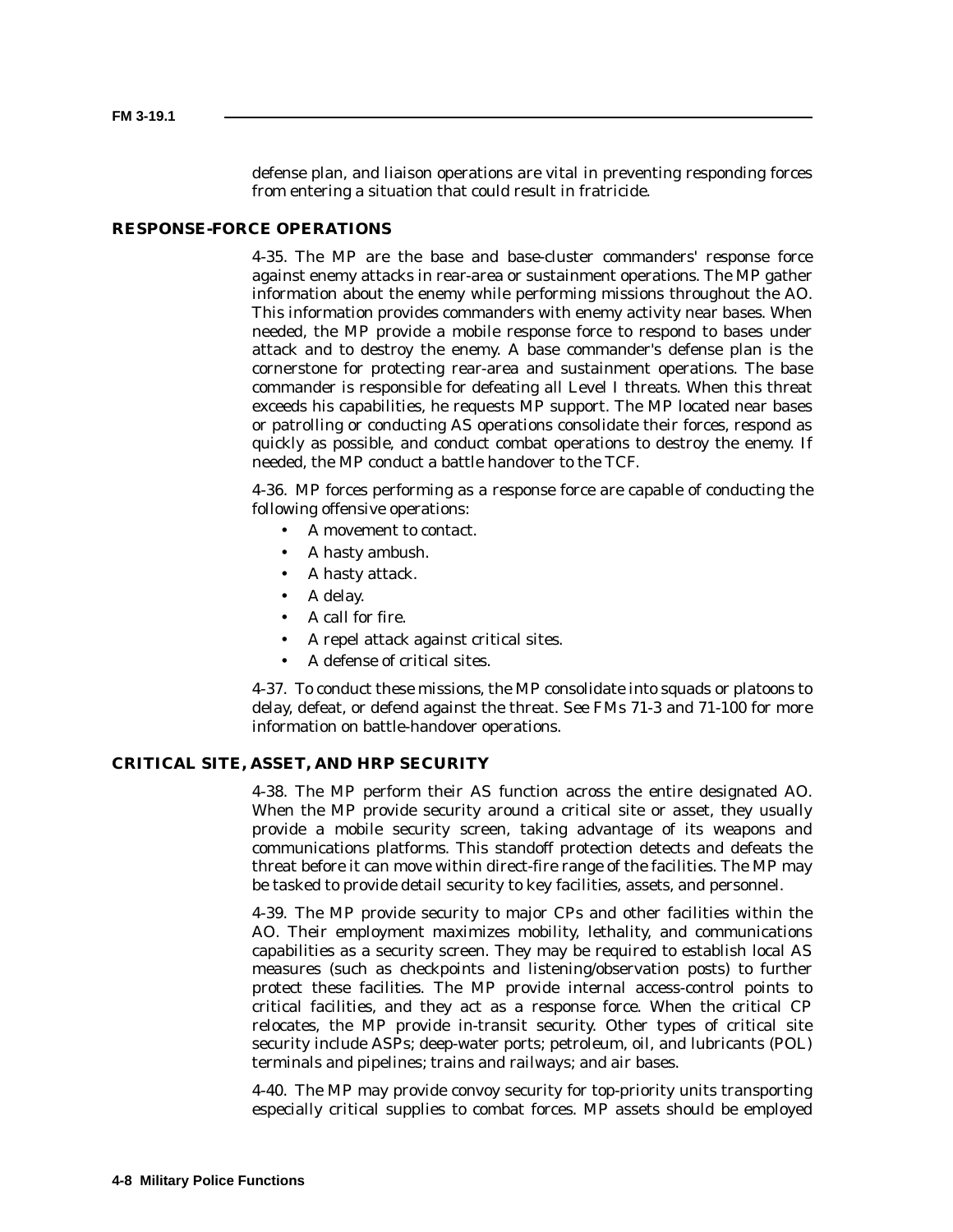primarily on aggressive patrolling, route, area, and zone reconnaissance measures that would create a safe and secure environment for all types of vehicular and unit movement.

4-41. The MP and the CID provide protective services to designated key personnel by providing access control to restricted areas within CPs, providing in-transit security, or providing static security measures around the clock. The MP coordinate with the CID when close-in protection of key personnel is needed. The MP and the CID also provide training for personal-protection countermeasures. The MWD teams may be employed to enhance MP and CID detection and protection capabilities.

## **INTERNMENT AND RESETTLEMENT**

4-42. The Army is the Department of Defense 's (DOD's) executive agent for all EPW/CI operations. Additionally, the Army is DOD's executive agent for longterm confinement of US military prisoners. Within the Army and through the combatant commander, the MP are tasked with coordinating shelter, protection, accountability, and sustainment for EPWs/CIs. The I/R function addresses MP roles when dealing with EPWs/CIs, dislocated civilians, and US military prisoners.

4-43. The I/R function is of humane as well as tactical importance. In any conflict involving US forces, safe and humane treatment of EPWs/CIs is required by international law. Military actions on the modern battlefield will result in many EPWs/CIs. Entire units of enemy forces, separated and disorganized by the shock of intensive combat, may be captured. This can place a tremendous challenge on tactical forces and can significantly reduce the capturing unit's combat effectiveness. The MP support the battlefield commander by relieving him of the problem of handling EPWs/CIs with combat forces. The MP perform their I/R function of collecting, evacuating, and securing EPWs throughout the AO. In this process, the MP coordinate with MI to collect information that may be used in current or future operations.

4-44. Although the CS MP unit initially handles EPWs/CIs, modular MP (I/R) battalions with assigned MP guard companies and supporting MWD teams are equipped and trained to handle this mission for the long term. A properly configured modular MP (I/R) battalion can support, safeguard, account for, guard, and provide humane treatment for up to 4,000 EPWs/CIs; 8,000 dislocated civilians; or 1,500 US military prisoners.

### **EPW/CI HANDLING**

4-45. The MP are tasked with collecting EPWs/CIs from combat units as far forward as possible. The MP operate collection points and holding areas to temporarily secure EPWs/CIs until they can be evacuated to the next higher echelon's holding area. The MP escort-guard company assigned to the MP brigade (I/R) evacuate the EPWs/CIs from the corps's holding area to the COMMZ's internment facilities. The MP safeguard and maintain accountability, protect, and provide humane treatment for all personnel under their care.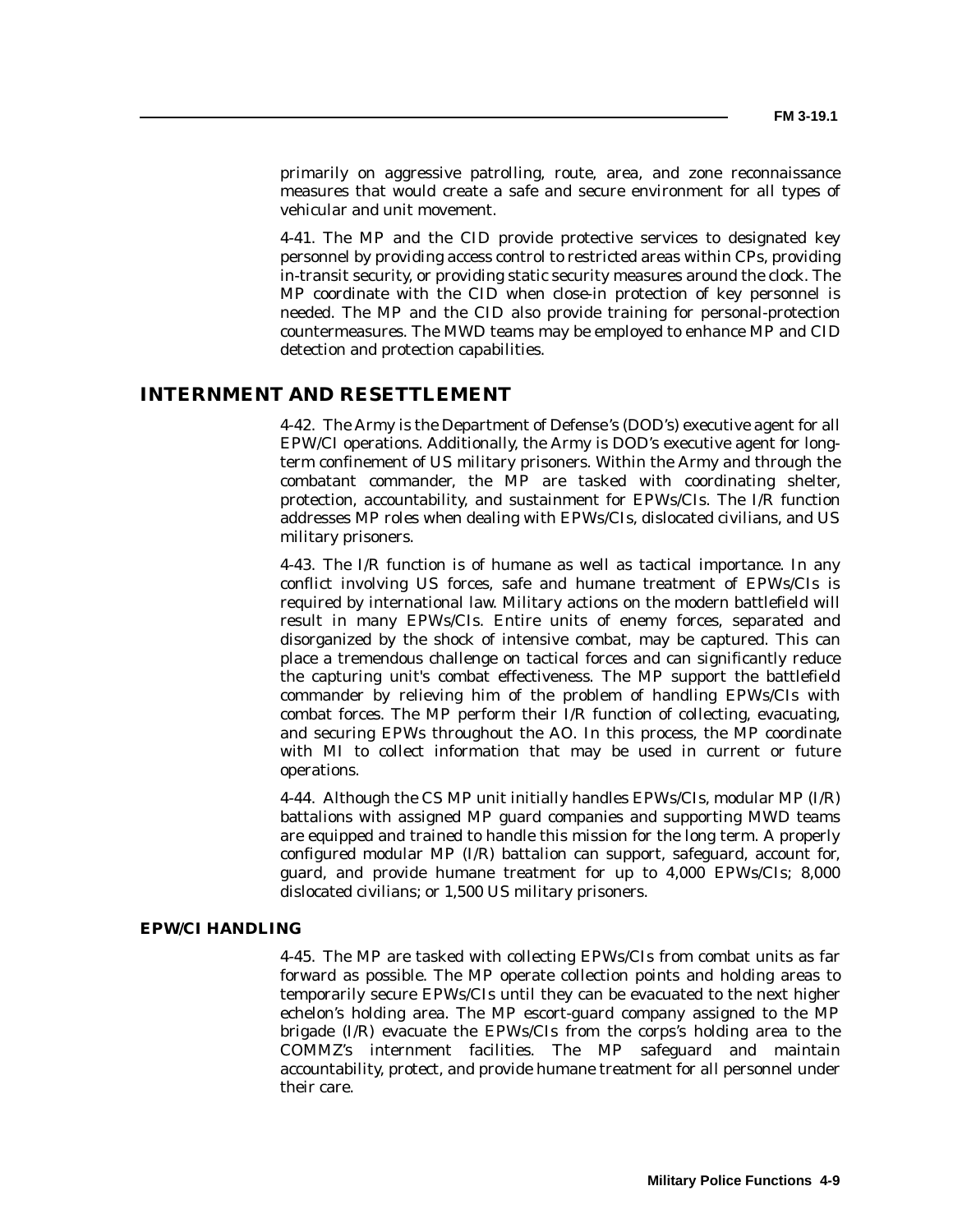4-46. In a mature TO, MP (I/R) units process EPWs/CIs collected by MP teams and other units in the CZ. MP guard companies assigned to the MP (I/R) units guard EPWs/CIs at designated camps (see FM 19-40).

## **POPULACE AND RESOURCE CONTROL**

4-47. Populace and resource control (PRC) denies adversaries or insurgents access to the general population and resources. The MP supports civil-affairs personnel and the tactical commander in planning and conducting PRC programs employed during all military operations. These programs may consist of curfews, movement restrictions, resettling dislocated civilians, licensing, ration control, regulation enforcement, amnesty programs, inspecting facilities, and guarding humanitarian-assistance distributions. The MP also direct dislocated civilians to resettlement camps where they are cared for while NGOs work to coordinate their relocation.

4-48. The MP's security capability, acceptability, and interface with the populace make them suitable as the primary forces of choice in these operations. The MP I/R units are specifically designed to fill this need (see FM 41-10).

#### **US MILITARY PRISONERS CONFINEMENT**

4-49. The MP detain, sustain, protect, and evacuate US military prisoners. Whenever possible, soldiers awaiting trial remain in their units, unless reasonable grounds exist to believe that they will not appear at the trial, the pretrial hearing, or the investigation or that they will engage in serious criminal misconduct. Under either of these two pretrial confinement instances, the commander must also reasonably believe that a less severe form of restraint (such as conditions of liberty, restriction in lieu of apprehension, or apprehension) are inadequate. When these circumstances exist and other legal requirements are met, US military personnel may be placed in pretrial confinement under the MP's direct control. Convicted military prisoners are moved as soon as possible to confinement facilities outside of the AO.

4-50. MP confinement operations parallel (but are separate from) the MP's EPW/CI operations. No member of the US armed forces may be placed in confinement in immediate association with an EPW or other foreign nationals who are not members of the US armed forces. A confinement facility is maintained within the TO only if distance or the lack of transportation requires such a facility. When military prisoners are retained in theater, temporary field detention facilities may be established in the CZ and a field confinement facility in the COMMZ (see FM 19-40 and AR 190-47).

## **LAW AND ORDER**

4-51. The L&O function consists of those measures necessary to enforce laws, directives, and punitive regulations. The MP's L&O function extends the battlefield commander's  $C^2$ . The MP, in close coordination with the CID, work to suppress the chance for criminal behavior throughout the AO. By coordinating and maintaining liaison with other DOD, HN, joint, and multinational agencies, the MP at all levels coordinate actions to remove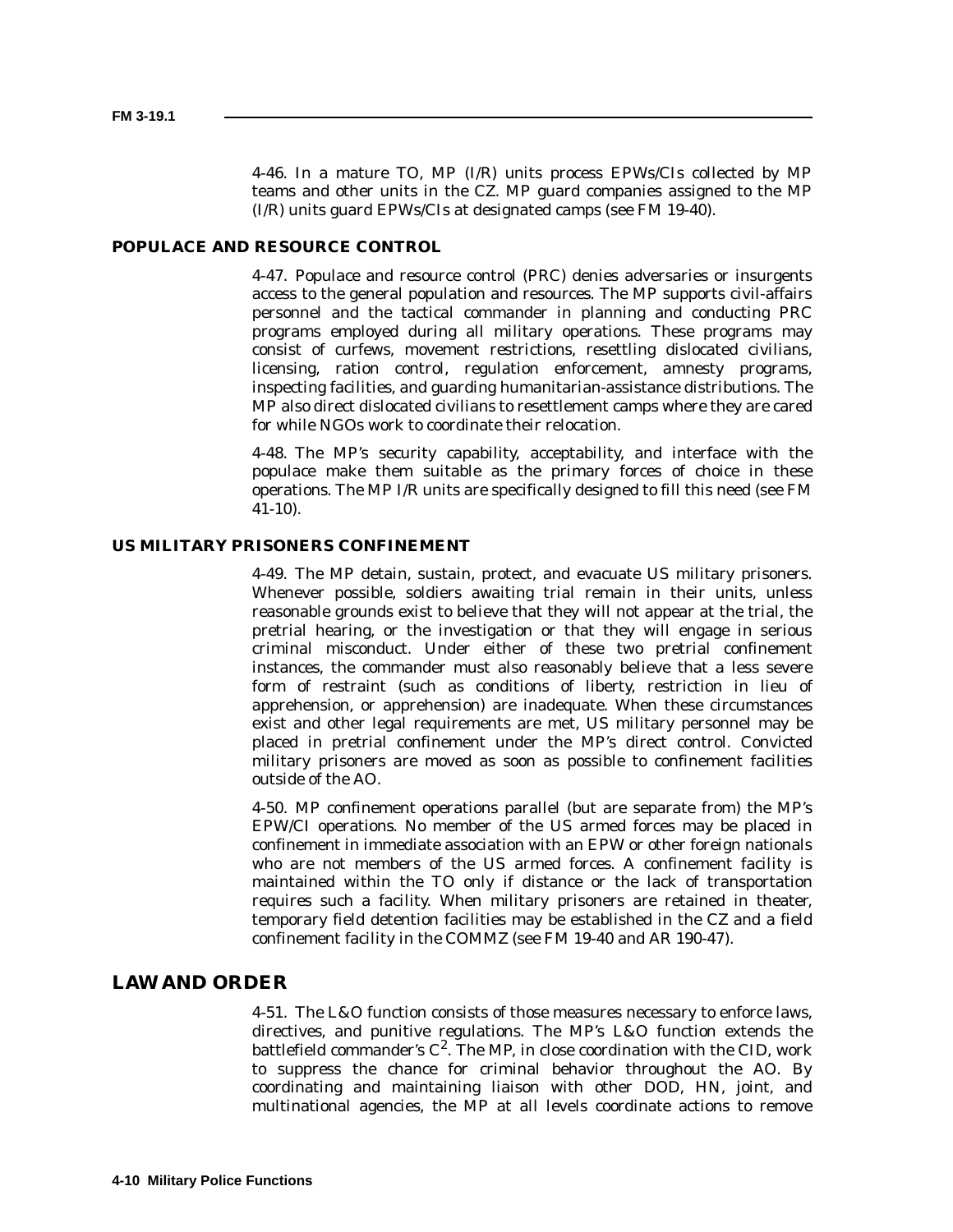conditions that may promote crime or that have the potential to affect the combat force. Crime-prevention measures and selective enforcement measures are also performed as part of other functions. For example, the MP investigate traffic accidents and regulate traffic as part of the MMS function. The L&O function includes major areas such as law enforcement, criminal investigations, and support to US Customs operations. The primary units conducting L&O are the L&O detachments, customs teams, and CID units. Both the MWD team and the MP company (CS) also support the L&O function.

## **LAW ENFORCEMENT**

4-52. Law-enforcement operations assist the battlefield commander in preserving his force. The MP dedicate assets to conduct law-enforcement operations based on the commander's needs. Since MP L&O and CID assets may be limited during the initial stages of any operation, the PM depends on the supported commander's development of an effective crime-prevention program and uses established investigative tools (such as inquiries and AR 15-6 investigations) to enforce rules. This will allow the PM to employ limited MP assets to perform other functions. Law-enforcement operations include responding to civil disturbances, conducting raids, investigating traffic accidents, conducting vehicle searches, supporting the commander's forceprotection program, and providing support to HN and civil-enforcement agencies. Law enforcement also includes employing special-reaction teams (SRTs), marksman/observer (M/O) teams, and MWD teams.

4-53. The Army conducts counterdrug-support operations that generally fall within several DOD counterdrug-mission categories. The MP support the Army's role rather than directly participating in civil law-enforcement activities (such as searches, seizures, and arrests). When tasked, the MP provide training to law-enforcement agencies in common soldier skills, physical security, and tactical planning and operations. US Code (USC) Title 18, Posse Comitatus Act, Section 1385 prohibits the use of DOD assets to enforce civilian law (federal and state) except in cases and under circumstances expressly authorized by the Constitution or by an act of Congress.

4-54. In multinational operations, the MP may assist with the creation of multinational police units. Circumstances that may support the establishment of these police forces include existing or negotiated terms of international agreements or security-assistance programs, a multinational operational agreement, or appropriate military directives. The MP provide the capability to train foreign MP and/or reconstitute indigenous constabulary forces as part of stability and support operations. The MP can provide the initial mentoring to these forces and provide temporary, emergency lawenforcement capabilities until the foreign military or civilian police forces are functional (see FM 100-8).

#### **CRIMINAL INVESTIGATIONS**

4-55. The MP investigate offenses against US forces or property committed by persons subject to military law. Investigations against minor crimes (such as low-value, personal-property thefts or simple assaults) are normally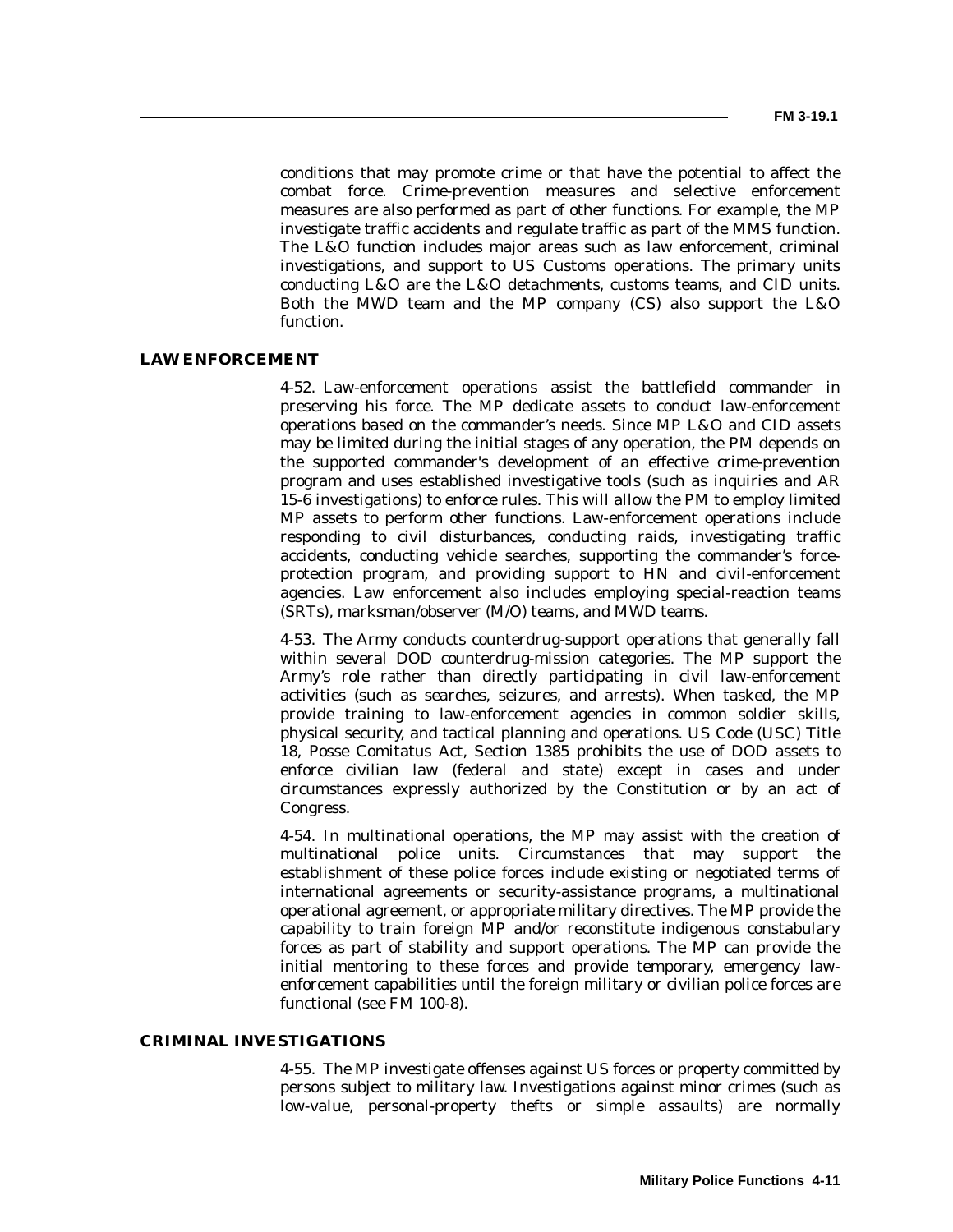investigated by the MP's L&O detachment. Investigations against major incidents involving wrongful death, serious bodily injury, and war crimes are referred to special agents of the USACIDC. The USACIDC conducts death investigations in the absence of HN agreements or in conjunction with the HN. The USACIDC special agents are authorized to investigate any alleged criminal conduct in which there is an Army interest unless prohibited by law or higher authority.

4-56. The USACIDC's investigative authority and investigative responsibility outside of the US are determined by international treaty or agreement (including status of forces agreements [SOFAs]), the policies of the HN government, the US ambassador, and AR 195-2. In the absence of such provisions, the following guidelines apply:

- On Army-controlled installations, the USACIDC has the authority to investigate alleged crimes.
- Outside of an Army-controlled installation, the USACIDC may investigate after coordinating with HN authorities.

4-57. In all environments, the USACIDC has the responsibility to investigate all felony crimes involving Army personnel, DA civilians and agencies, and companies working for the Army. The USACIDC investigates war crimes and crimes involving personal and government property affecting the Army's mission (logistics security [LOGSEC]). Other investigations (such as those based on international treaties, SOFAs, and joint investigations with the HN) may be undertaken if requested by the supported commander in support of the overall Army mission. See Chapter 9 for a complete discussion of the USACIDC.

#### **US CUSTOMS OPERATIONS**

4-58. The MP support the US Customs Service (USCS), the US Department of Agriculture (USDA), other federal agencies, joint staffs, and commanders who enforce the laws and regulations of the US concerning customs, agriculture, and immigration border clearances. Support to the USCS also includes assistance to federal agencies to eliminate the illegal traffic of controlled substances and other contraband through Army channels. MP support to customs operations are normally performed by specially trained MP customs teams. Although other MP units are not trained in all facets of customs operations, they may assist MP customs teams, the USCS or the USDA, and other federal agencies in the enforcement of applicable laws and regulations. When tasked, the MP/CID supports the investigation of violations of US Codes, DOD or DA regulations, and applicable provisions of SOFAs.

4-59. The MP report violations of customs laws, regulations, inspections, and investigative results to the installation's PM, the supported commander, and affected units. During redeployment from outside the continental US (OCONUS) to CONUS installations, the MP support the USCS or USDA efforts to ensure that personnel, equipment, and materiel meet customs, immigration, and agriculture requirements as stated by all applicable laws and regulations. As with other functions, MWD teams may be employed in support of customs operations for the detection of explosives or narcotics.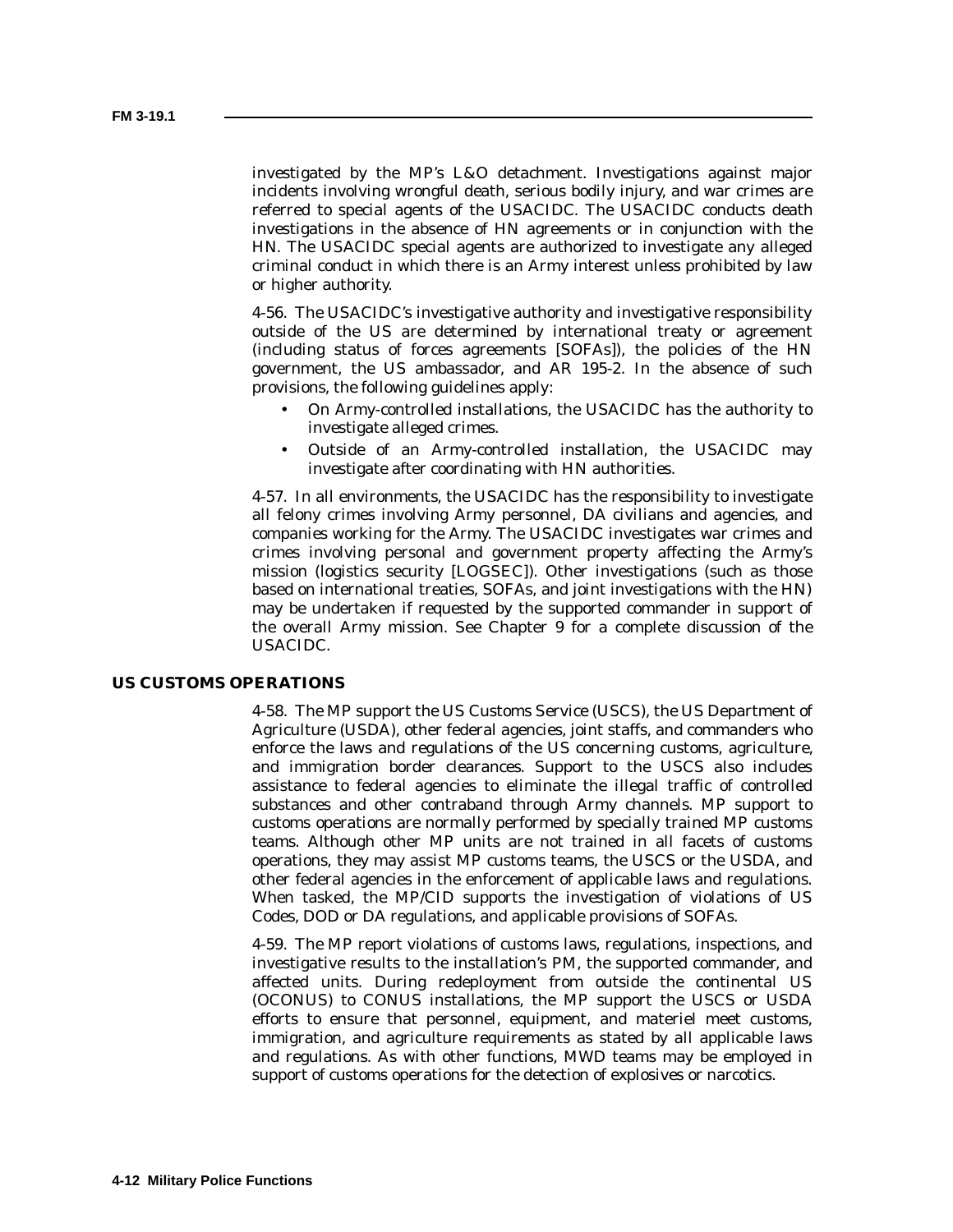During operation Just Cause, an MP platoon temporarily assumed the customs mission at the main terminal of the Torrijos International Airport located just outside of Panama City. Their mission supported the air evacuation of foreignnational civilians and the redeployment of some of the initial-entry US forces.

# **POLICE INTELLIGENCE OPERATIONS**

4-60. The PIO function supports, enhances, and contributes to the commander's protection program, situational awareness, and battlefield visualization by portraying relevant threat information that may affect his operational and tactical environments. This threat information—whether it is police, criminal, or combat information—is gathered while conducting MP functions. The PIO function—

- Demonstrates the MP's/CID's capability to collect relevant threat information actively or passively.
- Ensures that all information collected while conducting MMS, AS, I/R, and L&O functions continues to be reported through the proper channels so that it can be analyzed by the Intelligence Officer (US Army) (S2) or the Assistant Chief of Staff, G2 (Intelligence) (G2) with support from the appropriate MP echelon.
- Coordinates with USACIDC elements to employ data developed by the USACIDC's programs. These programs include—
	- The Combating Terrorism Program as outlined in AR 525-13 and CIDR 195-1.
	- The Criminal Intelligence Program (CIP).
	- Personal-security vulnerability assessments (PSVAs).
	- A crime threat analysis.
	- Logistics-security threat assessments (LSTAs).

## **NOTE: The MP/CID must ensure that criminal information is released according to existing controls and restraints.**

• Maintains constant liaison and communication with the higher echelon S2/G2; psychological-operations (PSYOP) units; HN police and other law-enforcement agencies; joint, combined, interagency, and multinational forces; the staff judge advocate (SJA); the CMOC; civilaffairs teams; and the force-protection officer.

4-61. The MP brigade commander, the battalion commander, and the PM are responsible for the PIO function. As such, each one must determine the best way to employ the available staff resources to monitor the execution of the PIO function within his command.

### **IPB PROCESS AND PIO FUNCTION**

4-62. The IPB is a systematic, continuous process for analyzing the threat and environment in a specific geographic area. It is designed to support staff estimates and military decision making. Applying the IPB process helps the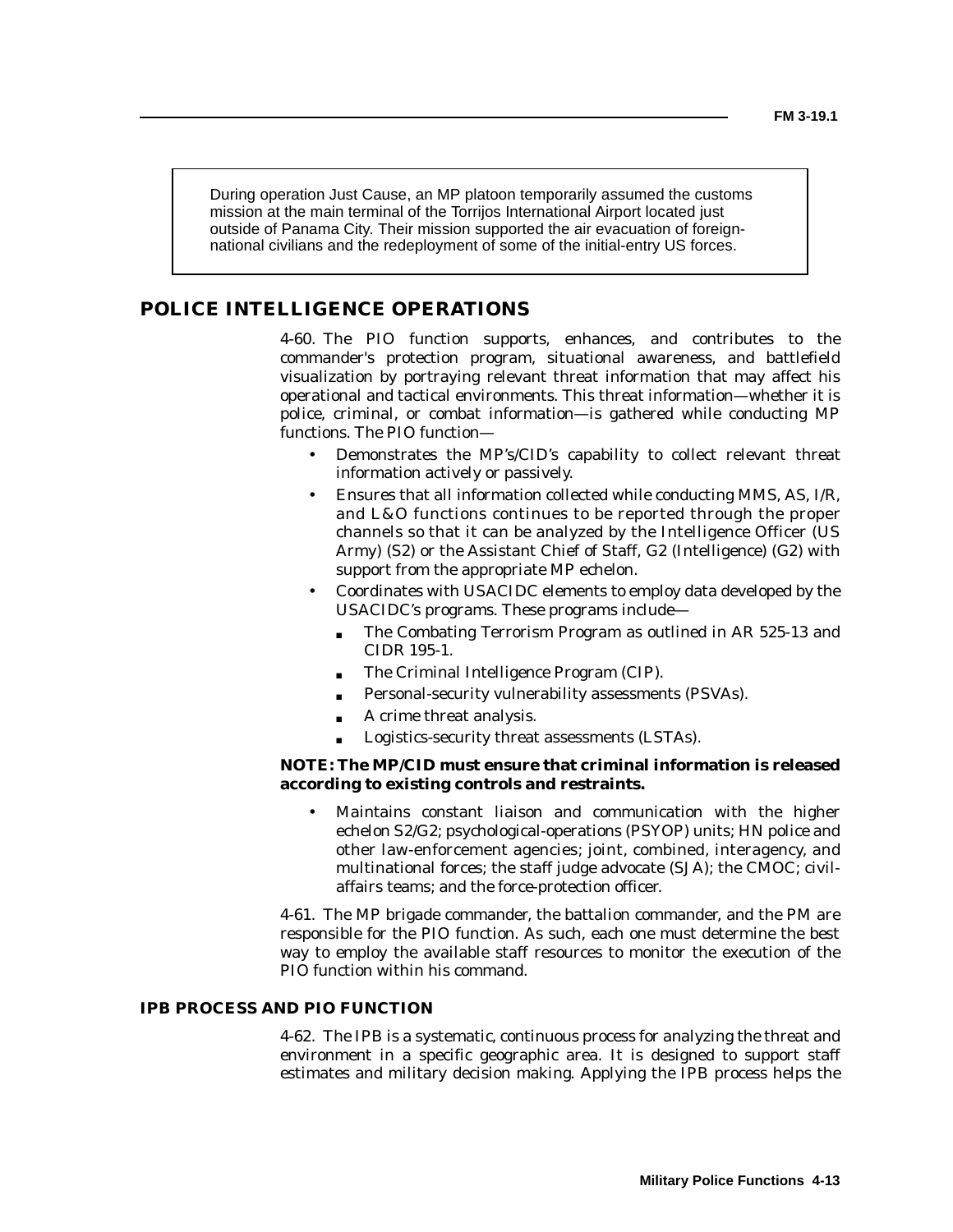commander selectively apply and maximize his combat power at critical points in time and space on the battlefield by—

- Determining the threat's likely COA.
- Describing the environment the unit is operating within and the environmental effects on the unit.

4-63. The IPB process consists of the following four steps:

- **Define the battlefield environment.** The S2/G2 identifies the battlefield characteristics that will influence friendly and threat operations, establishes the limits of the area of interest (AOI), and identifies gaps in current intelligence holdings.
- **Describe the battlefield effects.** The S2/G2 evaluates the environmental effects with which both sides must contend. The S2/G2 identifies the limitations and opportunities that the environment offers on the potential operations of friendly and threat forces. This evaluation process focuses on the general capabilities of each force until COAs are developed later in the IPB process. This environmental assessment always includes an examination of terrain and weather, but it may also include discussions of characteristics of geography and infrastructure and their effects on friendly and threat operations.
- **Evaluate the threat.** The S2/G2 and his staff analyze the command's intelligence holdings to determine how the threat normally organizes for combat and conducts operations under similar circumstances. When facing a well-known threat, the S2/G2 can rely on historical databases and threat models. When operating against a new or less known threat, he may need to develop his intelligence databases and threat models concurrently.
- **Determine the threat's COA.** Given what the threat normally prefers to do and the effects of the specific environment in which he is operating, his likely objectives and the COAs available to him are determined. The S2/G2 develops enemy COA models that depict the threat's available COAs. He also prepares event templates and matrices that focus intelligence and identify which COA the enemy will execute (see FM 34-130).

4-64. Although the S2/G2 has the staff responsibility for the command's IPB, he is not the only one who conducts or needs to understand and use the IPB. Every Army commander and staff member must understand and apply the IPB process during the staff planning process. The MP on the battlefield are no exception. The MP employ the IPB process as their first step in developing and implementing the PIO function within their commands.

4-65. During the IPB process, the S2/G2 uses all available databases, intelligence sources/products, and related MI disciplines to analyze the threat and the environment. The PIO function supports this process by providing the S2/G2 with collected police, criminal, and combat information that can directly and significantly contribute to the success of the MI effort. In addition to the combat information, the PIO function provides additional information on possible criminal threats and COAs that may support the S2's/G2's IPB process and that can be used by the commander to upgrade the forceprotection posture.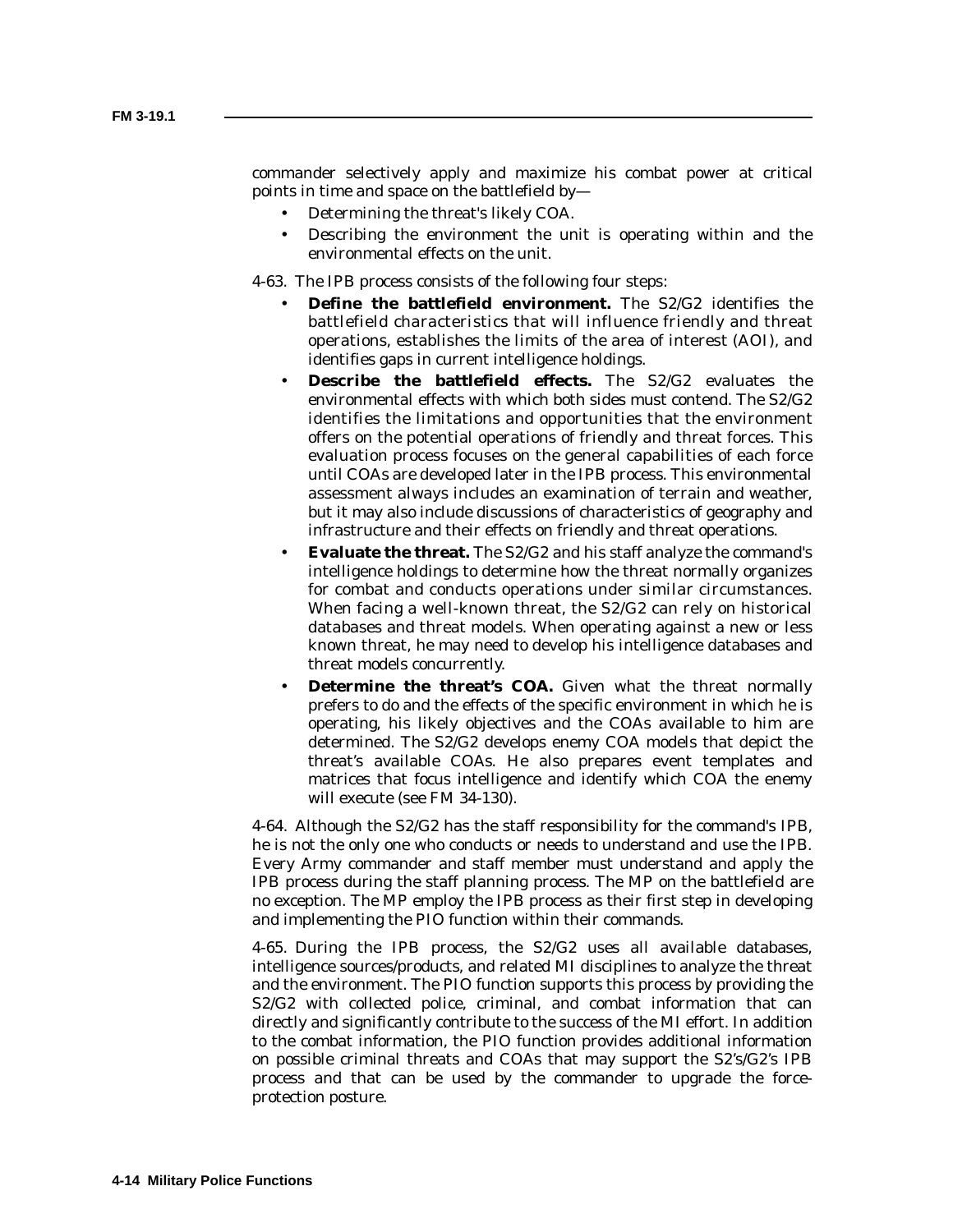#### **POLICE INFORMATION ASSESSMENT PROCESS**

4-66. Like the S2/G2 uses the IPB process to continuously analyze the threat and the environment in a specific geographical area, MP leaders use the PIAP as a tool to continuously collect, organize, interpret, and gain access to police/ criminal information in support of the IPB process. Criminal trends may have an impact on the tactical scenario, and the PIAP is a method used to consider this threat and its impact on friendly forces. MP leaders cannot use the PIAP as a substitute for the IPB process—the PIAP complements the IPB (see Appendix E).

#### **PASSIVE MODE PIO**

4-67. Every MP conducts the PIO function in a passive mode during their normal day-to-day operations and across the full spectrum of military operations. In the passive mode, PIO are not a stand-alone function; as such, they cannot be separated from other MP functions.

4-68. During the performance of MMS, AS, I/R, and L&O functions, the MP develop and exchange information with other organizations in the AO. The MP obtain information through contact with civilians, NGOs, IHOs, local and HN police, multinational police, and other security forces. If the MP receive, observe, or encounter information (police, criminal, or combat) while performing these functions, they will immediately submit a report to relay information up the chain of command. This report may be in the form of a size, activity, location, unit, time, and equipment (SALUTE) report; a spot report (SPOTREP); or another appropriate report. When the higher echelon (brigade, battalion, or PM) receives this information, it is simultaneously integrated into the ongoing IPB/PIAP and forwarded to the higher echelon S2/G2 (see Figure 4-1, page 4-16).

4-69. If police/criminal information is obtained, the MP—

- Update the previous police/criminal estimates provided to the S2/G2.
- Identify new or potential criminal threats or trends in the AO.
- Consider recommending that the supported commander upgrade the force-protection level.
- Notify adjacent units of the potential criminal threat that may affect their forces.
- Consider reprioritizing MP support to the identified threat area.
- Share information with HN/local police and other agencies.

4-70. If combat information is obtained, the MP—

- Forward the information to the higher headquarters S2/G2.
- Forward the information to the MP chain of command, integrate it into the MP's IPB process and, if necessary, take appropriate action.
- Notify the adjacent unit of the potential threat that may affect their forces.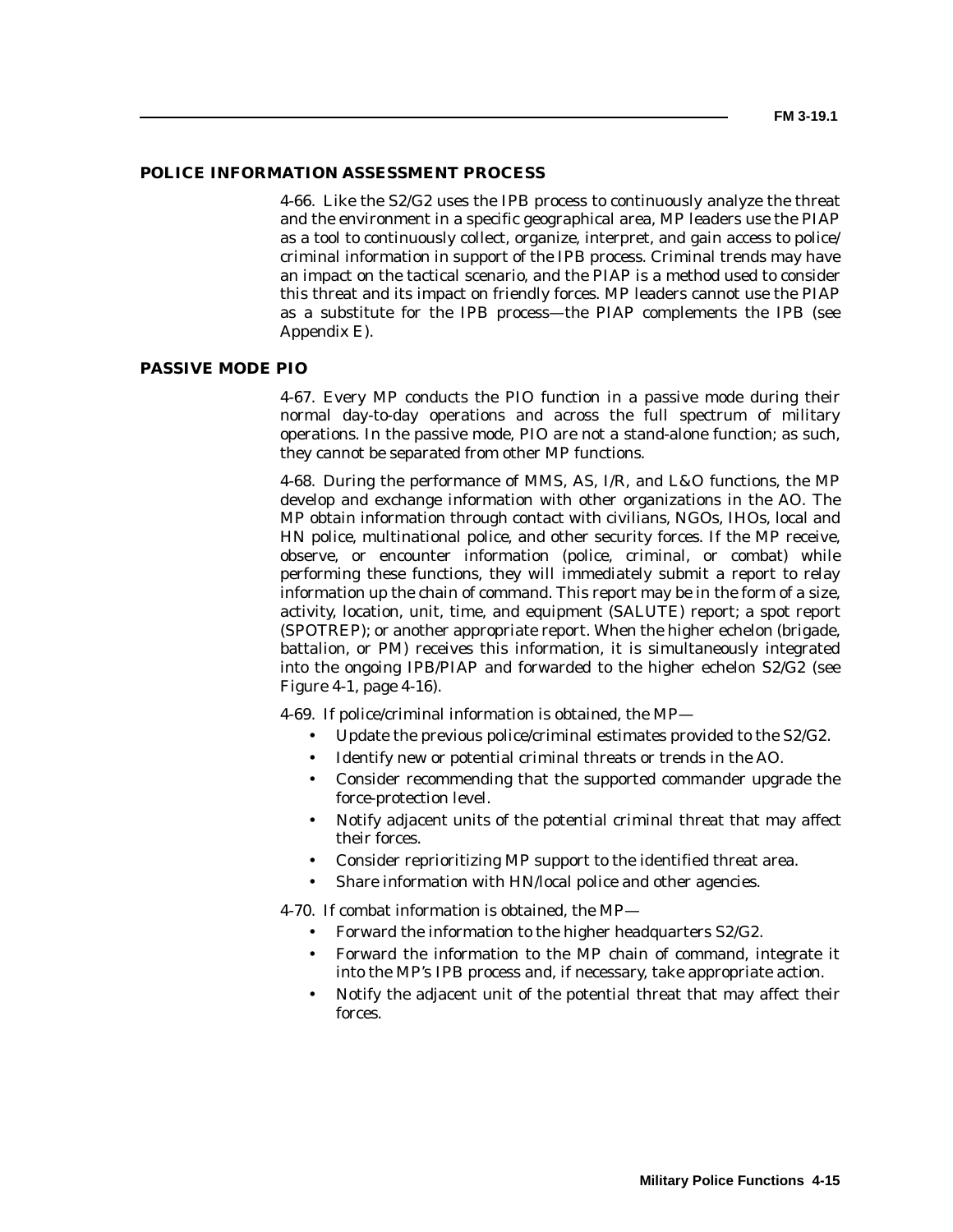

**Figure 4-1. PIO—Passive Mode**

During Operation Uphold Democracy, an MP team was conducting a TCP as part of a cordon and search operation in Port-au-Prince, Haiti. While performing the task, two civilians approached the MP team informing them of criminal activity in the neighborhood. During the interview, the MP team prepared a sketch of a house and surrounding areas. The team also obtained information describing the criminals and their weapons. Recognizing that the criminal activity was in fact the actions of a political/mercenary group named FRAP, the MP team radioed the platoon leader and forwarded the field interview to higher headquarters. Two days later, a unit from the 10th Mountain Division raided the house, capturing weapons, ammunition, and equipment.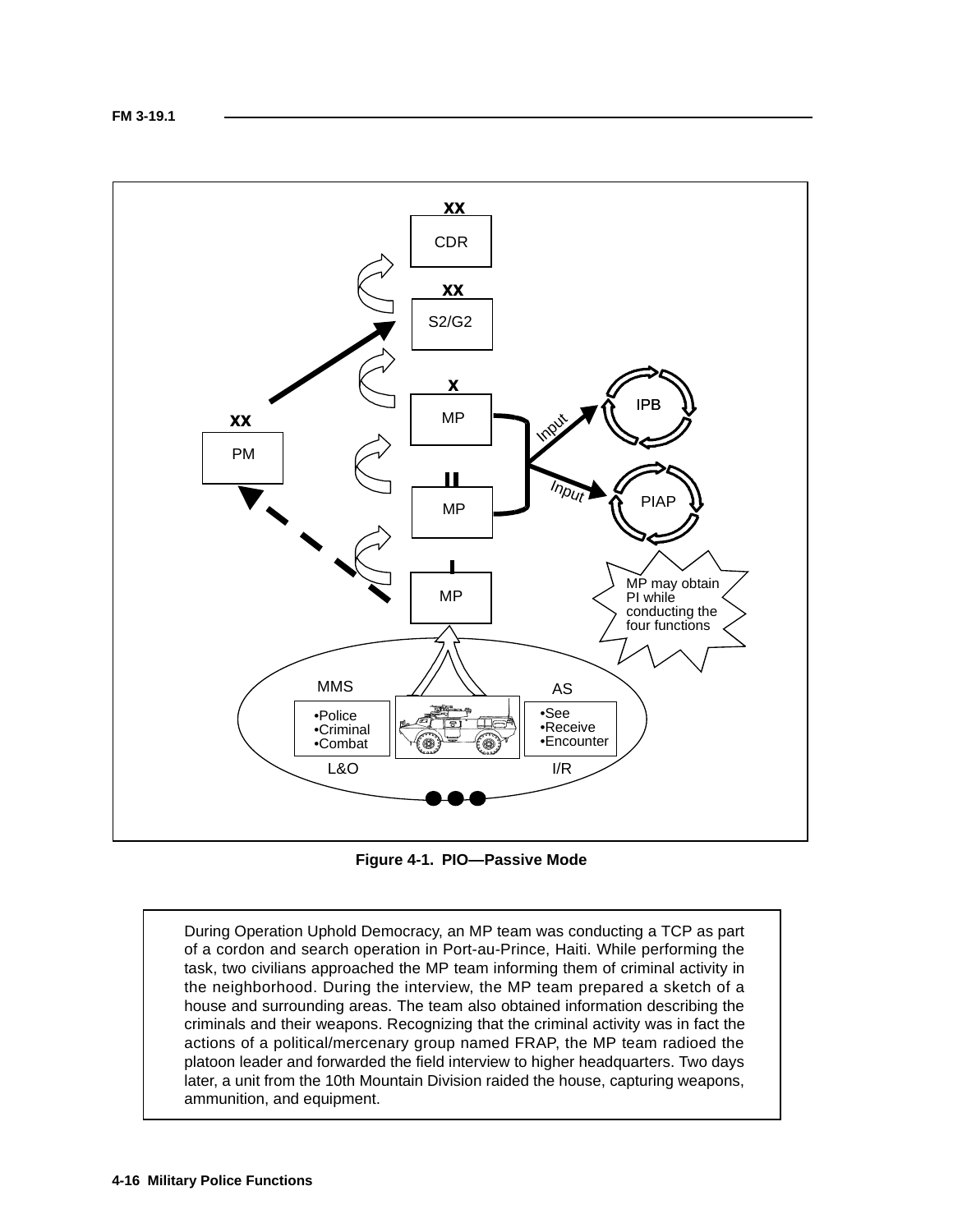4-71. The preceding vignette demonstrates the MP performing the PIO function in the passive mode. The MP team received the information while conducting a TCP and submitted it through the appropriate chain of command, which resulted in an action taken. This example stresses the importance of submitting information up the chain of command regardless of whether it may be police, criminal, or combat information.

#### **ACTIVE MODE PIO**

4-72. The MP perform the PIO function in the active mode and across the full spectrum of military operations when directed by higher headquarters. In this mode, the MP conduct specific MMS, AS, I/R, and L&O missions with the intent to collect information actively in support of the S2's/G2's IPB process or the PIAP.

4-73. When the S2/G2 identifies a gap in the command's knowledge of the threat and the current threat situation, it may be recommended to be included as priority intelligence requirements (PIR). The S2/G2 will then develop a collection plan to assist him in filling this gap. Part of his collection strategy is to select the best collectors available to cover each intelligence requirement. After a thorough analysis (which includes availability, capability, and performance history), the collection manager identifies which collection asset can best be used in response to a given requirement, and the Operations and Training Officer (US Army) (S3)/G3 tasks the asset. If the S2/G2 determines that the MP is the right force to serve as collectors, the S3/G3 will go through the appropriate request channels and task the PM. The S2/G2 will then provide the PM with a specific guideline and a prioritized collection requirement (see FM 34-2).

4-74. On receipt of the mission, the PM will conduct a mission analysis to decide which specific MP function (MMS, AS, I/R, or L&O) is needed to satisfy the S2's/G2's requirement. Once the analysis is completed and the appropriate function selected, the PM will then task subordinate units with the collection mission. Once the mission is completed, the PM may receive another collection tasking or continue with previous MP tasks.

4-75. When the MP commander or the PM conducts the PIAP, he may also encounter a police/criminal information gap. This gap may become the MP commander's police/criminal information requirements (PCIR). If the gap cannot be filled with available data from the S2/G2, the CID, the HN, and other agencies, the MP commander/PM may task subordinate MP units or request CID assistance to support the collection effort. On receipt of the mission, the MP will then conduct a mission analysis and decide which specific MP function (MMS, AS, I/R, or L&O) is needed to satisfy the PM requirement. Once the mission is completed, the MP may receive another collection tasking or continue with previous MP tasks (see Figure 4-2, page 4-18).

4-76. Since any soldier on the battlefield can report police or criminal information, the MP commander or the PM must constantly coordinate and communicate with the S2/G2, PSYOP, and other agencies to obtain information that could be of MP/CID interest. This constant coordination is a key factor for ensuring that the MP/CID has visibility over the police/criminal information that is reported through non-MP channels.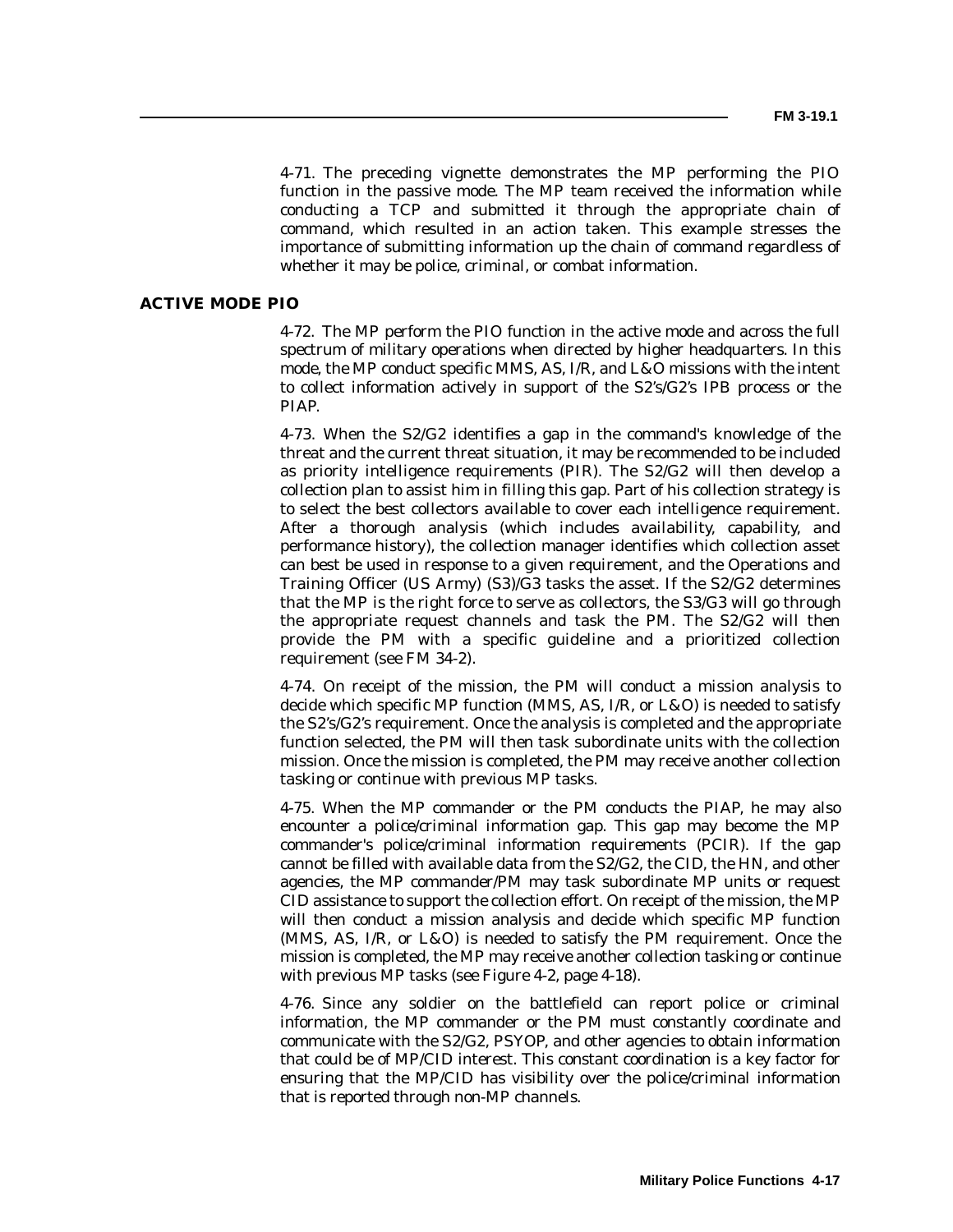

**Figure 4-2. PIO—Active Mode**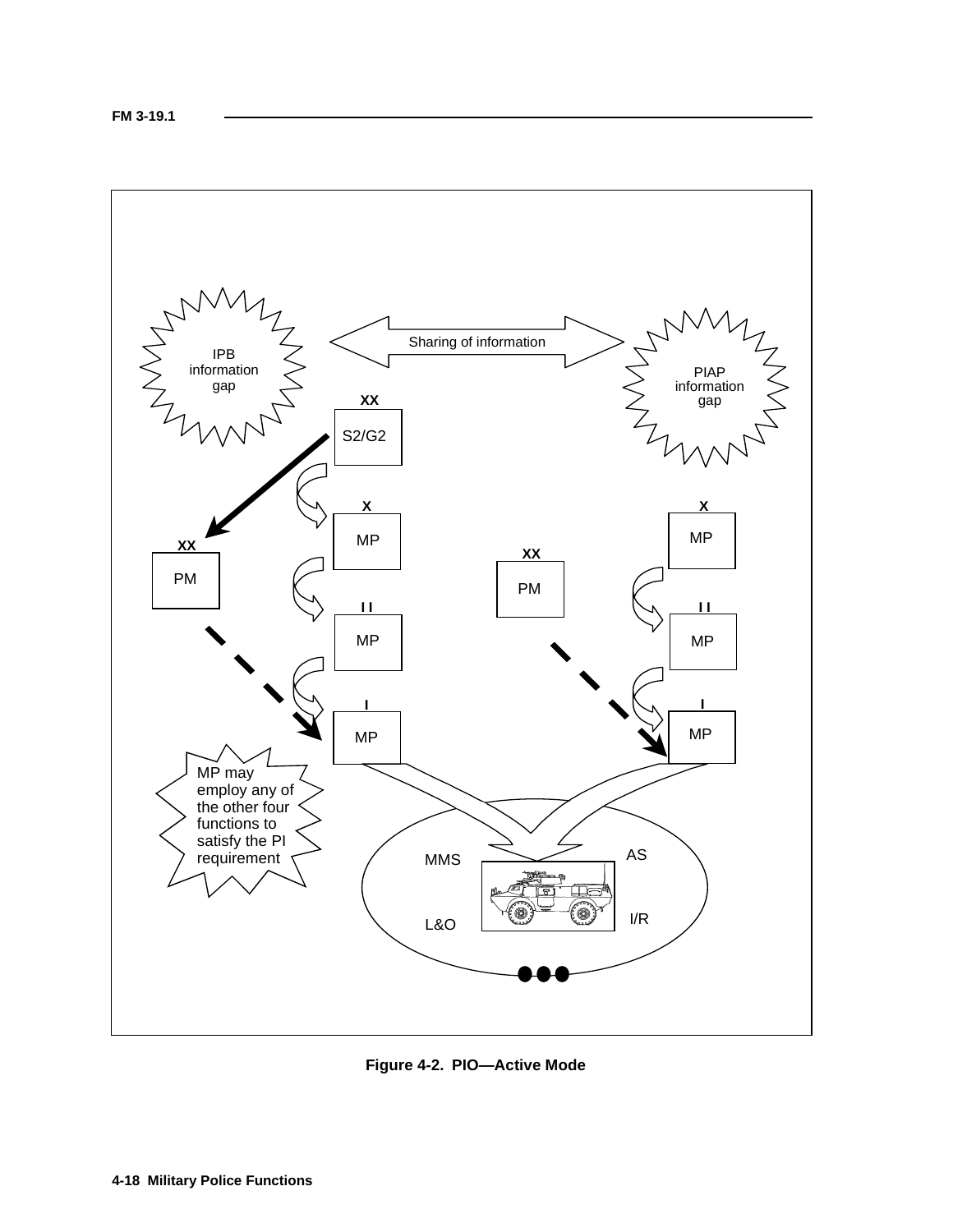# **Chapter 5**

# **Military Police Support to Echelons Above Corps**

*MP units supporting EAC perform combat, CS, and CSS operations. Like the MP supporting corps and divisions, MP units supporting EAC units perform the five MP functions based on available assets and the supported commander's needs.*

## *USAMPS*

MP support to EAC includes support to the ASCC and the TSC. The ASCC is responsible for Army Title 10 requirements in support of a combatant commander. This support includes recruitment, organization, supply, equipment, training, servicing, mobilizing, demobilizing, administration, and maintenance functions.

## **OVERVIEW**

5-1. The ASCC may also be responsible for significant DOD- and combatantcommander-designated Army support to other services. As the senior Army commander in the AOR, the ASCC commander tailors and designates ARFOR to accomplish operational-level tasks while conducting major land operations. The ASCC's operational responsibilities include—

- Recommending the proper employment of Army-component forces to the joint-force commander or to the subunified commander.
- Accomplishing operational missions as assigned.
- Selecting and nominating specific Army units for assignment to subordinate theater forces.
- Informing the combatant commander of the Army's CSS effects on operational capabilities.
- Providing data to the supporting operations plans (OPLANs) as requested.
- Ensuring signal interoperability.

5-2. The ASCC provides administrative and logistics (A/L) services to assigned ARFOR and to those of subordinate JFCs. When appropriate, the ASCC delegates the authority for support tasks to a single subordinate Army headquarters. In major operations, the TSC (along with other EAC support commands) would be the ASCC's lead organization for planning, coordinating, executing, or providing required support functions (see FM 100-10).

5-3. The TSC is the senior Army support organization in a theater. Its commander reports to the ASCC or ARFOR commander. The TSC normally operates at the operational level of CSS with links to the strategic and tactical levels. Unity of command is the critical element that the TSC brings to the fight. The TSC is a multifunctional organization that centralizes the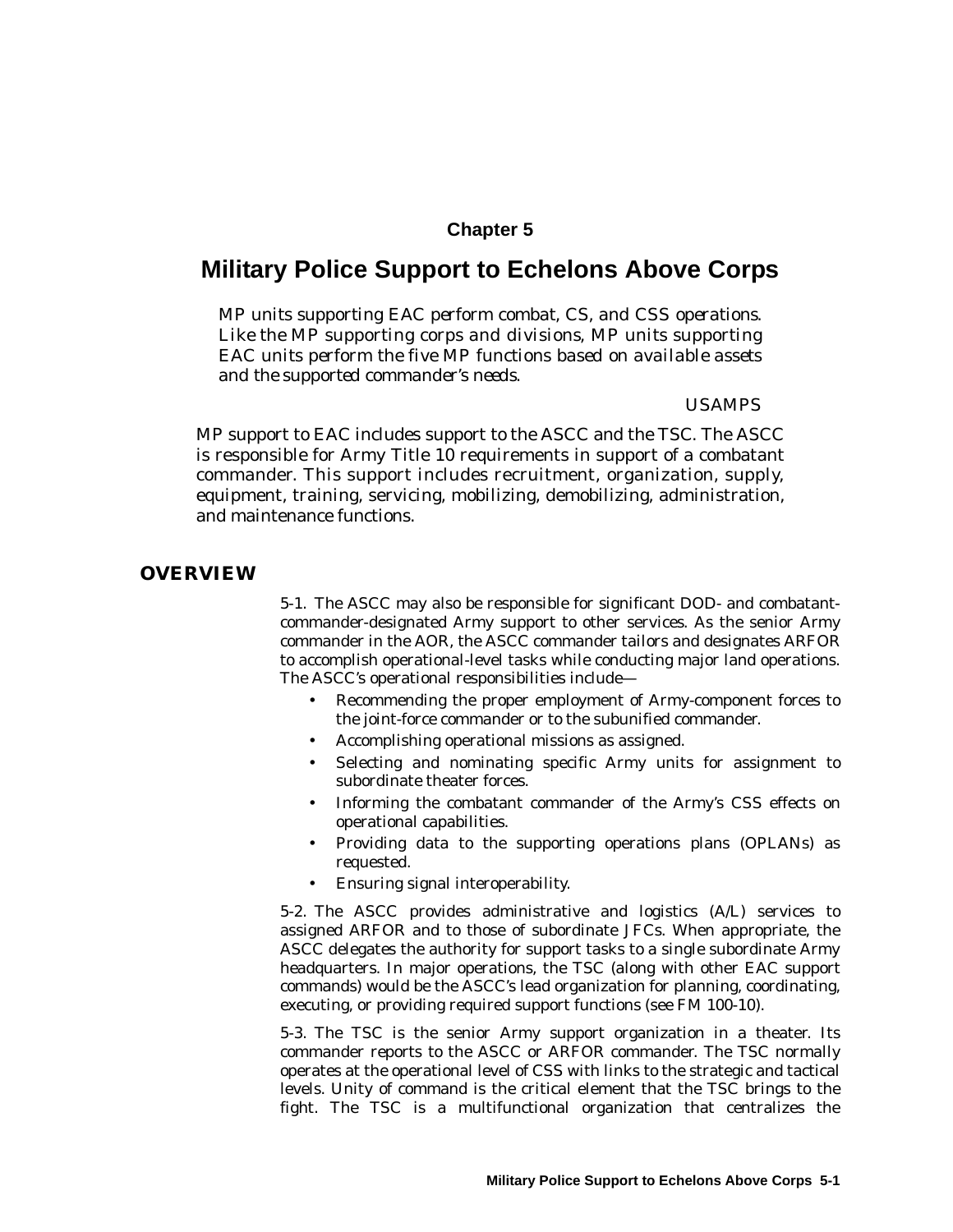command, control, and supervision of support functions at EAC as directed by the ASCC or ARFOR commander. The TSC's mission is to maximize throughput and follow-on sustainment, including all CSS functions, of ARFOR and other designated supported elements. The TSC is capable of synchronizing logistics and other support operations for the ASCC. It provides area support to EAC units in the COMMZ and sustainment support to tactical forces. This support may include supply, procurement, property disposal, maintenance, transportation, field services, health services, civil-military affairs, MP support, engineer support, religious support, finance support, and personnel and administrative services.

5-4. Units and commands requiring support coordinate with the TSC supportoperations staff to secure their initial support, to reestablish support, or to resolve support problems. In a fully developed theater, the TSC coordinates with a corps support command (COSCOM) for support of combat forces, although direct coordination with a division support command (DISCOM) is sometimes necessary. The TSC, augmented by a rear operations center, is also responsible for security operations as directed by the ASCC/ARFOR commander (see FM 63-4).

## **MILITARY POLICE SUPPORT**

5-5. MP support to EAC units is provided through an array of multifunctional MP units. The nature of the operation, METT-TC, and the requirements of the supported commander will determine which type of MP unit is appropriate to augment, assign, attach, or place under OPCON to an EAC unit. The types of MP units that support EAC include CS, I/R, CID, and L&O teams (such as MWD or customs teams).

### **THE MP BRIGADE (CS)**

5-6. The MP brigade (CS) provides MMS and AS to extended LOC within the COMMZ. These supply corridors include ports, inland waterways, railways, pipelines, airfields, MSRs, and MSR critical points. The MP support the users of the COMMZ's LOC by aggressively patrolling the area along the LOC. They play an important role in securing rear areas by performing combat operations against the threat. When properly augmented, the MP brigade headquarters may serve as the TSC's/ASCC's TCF headquarters. The MP provide MMS on the COMMZ MSRs leading into the corps's rear area. The MP implement the plans of HN and US staff elements to control the forward movement of combat resources along the LOC.

5-7. If resources are available, the MP brigade (CS) provides escorts to move US noncombatants (if present) from AA points to theater embarkation terminals. Until the MP brigade (I/R) arrives in theater, the CS MP units also perform EPW, confinement, and other operations normally performed by the MP I/R units.

5-8. The organization of an MP brigade (CS) supporting EAC includes the following:

- A brigade headquarters and headquarters company (HHC).
- Up to six MP battalions (each with up to six companies).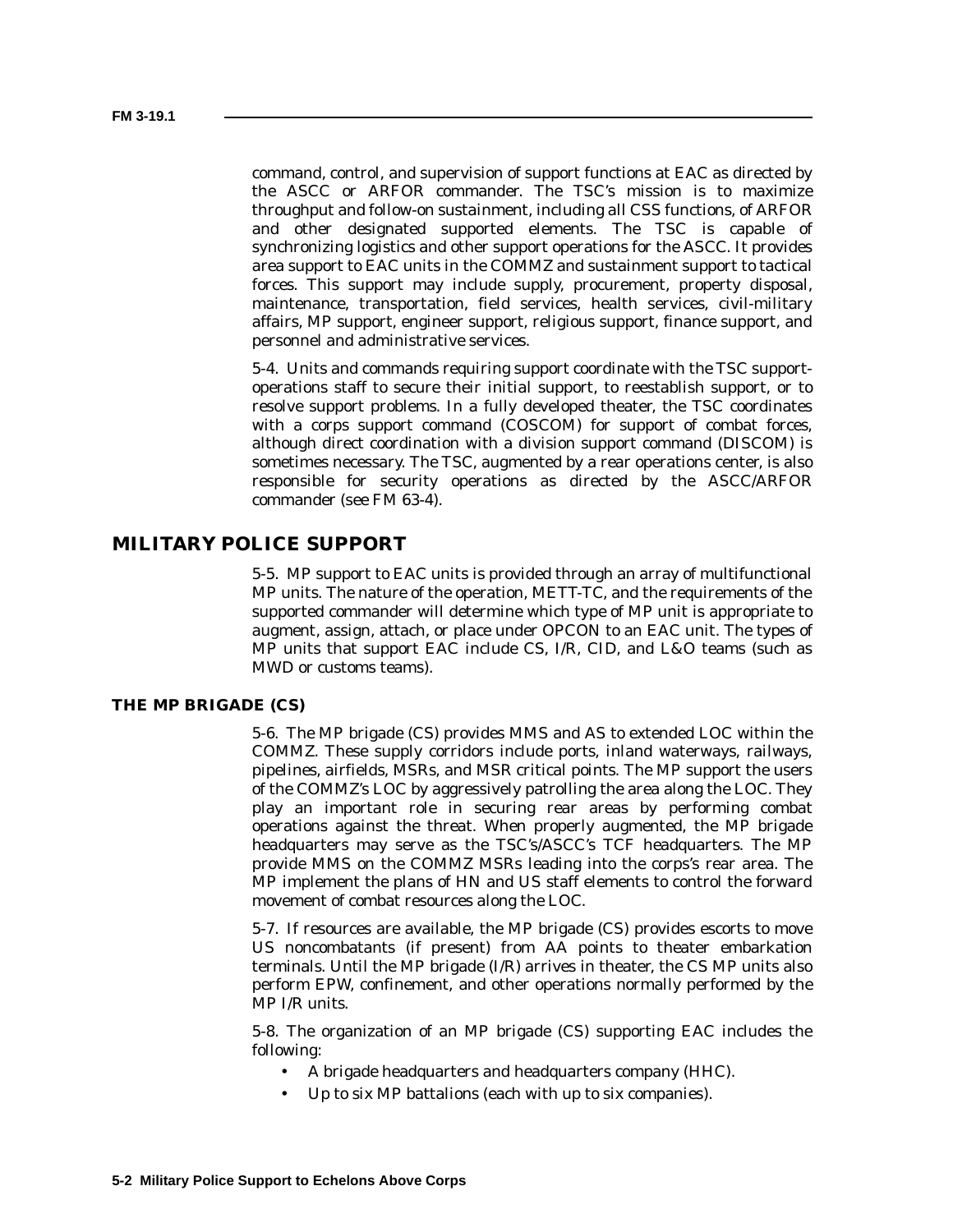• Numerous L&O detachments and MWD teams.

5-9. Additionally, the ASCC's PM or commander may attach or direct OPCON of customs teams to the MP brigade (CS). Battalion and company organization in the MP brigade is the same as that in the corps MP brigade; however, METT-TC determines the number of battalions and companies. The MP brigade (CS) has additional MP companies to provide security for EAC-specific units/activities such as—

- A unified command.
- An ASCC and TSC headquarters.
- LOC seaports, airfields, and railways.
- EAC ammunition storage areas.
- EAC petroleum terminals and pipelines.

5-10. While the corps MP brigade (CS) MWD teams are employed in a GS role, the MP brigade (CS) MWD teams are employed to augment seaport security and to conduct inspections of postal items to detect explosive materiel and narcotics.

5-11. The  $C^2$  within the MP brigade (CS) is consistent with that in any Army brigade. The MP brigade commander works directly for the EAC commander, the battalion commander works for the brigade commander, and the company commander works for the battalion commander. However, this usual  $C^2$ relationship may be altered briefly (based on METT-TC) to enhance the overall EAC combat capability for responding to a Level II threat. For example, MP units operating within an ASG's AO may be under the OPCON of the ASG's rear-area operations center (RAOC), which directly tasks MP units responding to Level II threats. The same is true for placing MP units under the OPCON of the EAC's TCF headquarters for responding to Level III threats. Any conflict in mission priorities is resolved through MP  $C^2$  channels.

5-12. The MP brigade commander is both the MP brigade commander and the EAC's PM. He employs his assets according to METT-TC and the commander's concept of operations. Factors affecting his employment of MP assets include the—

- Nature of the operation (joint, combined, or multinational).
- HN's ability to provide MP-related support (such as port security).
- Custody and location of EPWs/CIs during internment operations until I/R units arrive in theater.
- Number of kilometers of the MSR in relationship to movement-control requirements.
- Number and kinds of critical facilities.
- Number of HRP requiring close-in security.
- HN's ability to control the civilian populace, refugees, and dislocated civilians.
- Supply distribution strategy.
- Risk acceptance and threat in the AO.
- Communications requirements (such as using teams as relays).

5-13. Whenever possible, the MP brigade 's AO coincides with the territorial responsibility of the supported command. The MP brigade commander assigns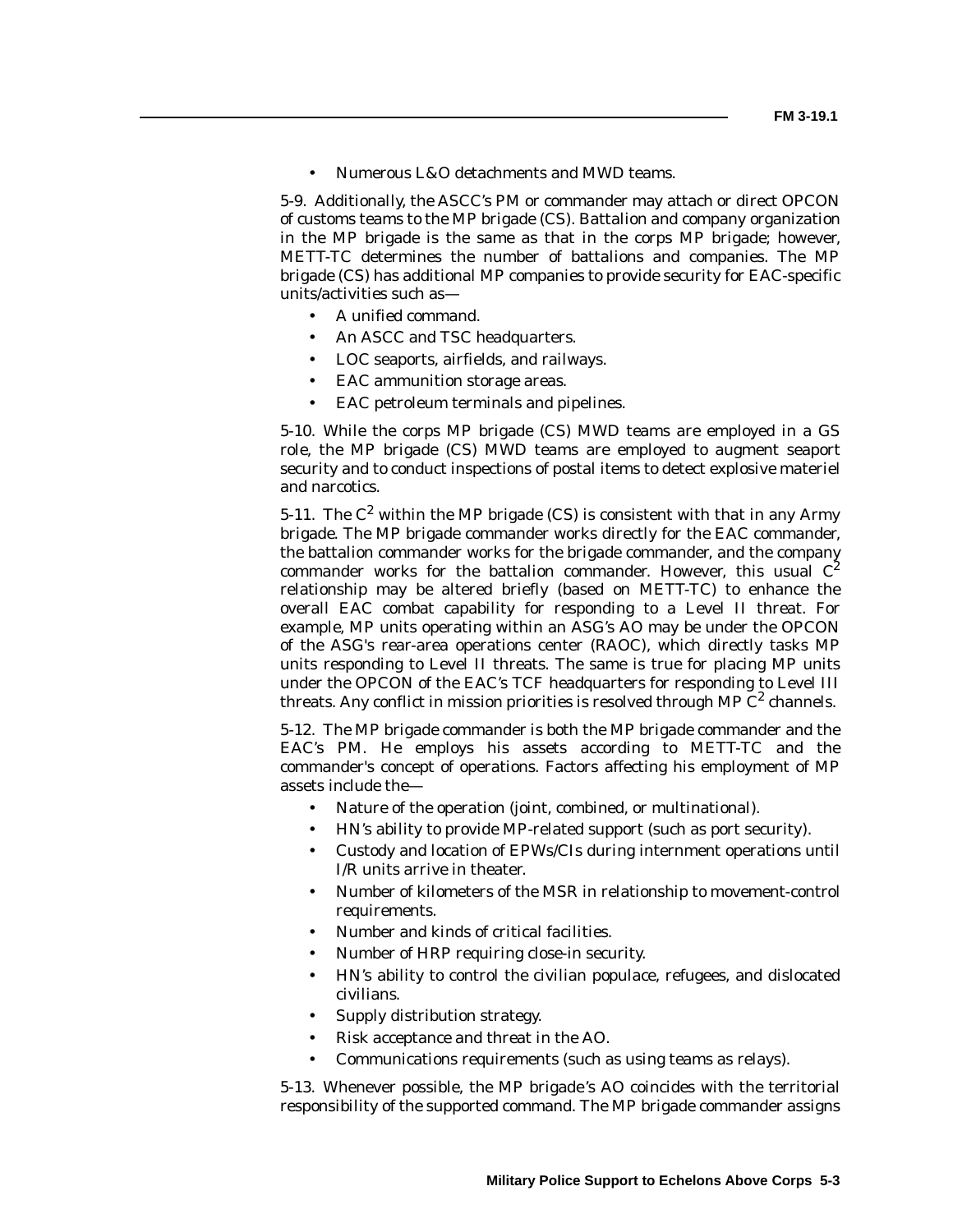the MP battalion's AO by the above factors as well as by METT-TC. For example, the AOR for an MP battalion may be a large population center of larger geographical areas in which CSS complexes and MSRs are located. But as employment factors and the commander's needs change, so will the MP's AOR. The MP brigade commander must move and tailor his forces to meet the current and projected mission requirements. Unlike many other EAC assets, MP units require 100 percent mobility to shift AOs frequently and rapidly. The following vignette depicts the required MP flexibility to support EAC operations:

During Operation Desert Shield/Storm, MP units were supporting and moving units throughout their AOs at a such an extraordinary rate that many of them had to relocate their headquarters multiple times just to keep pace with their changing AO.

> 5-14. Most EAC MP assets are employed along LOC and around areas of high troop concentration. Few EAC MP are dedicated to support fixed commitments (such as ports, air bases, and headquarters [discussed in paragraph 5-8]). When supporting fixed commitments, MP units provide a mobile security screen, and they man static positions when directed or when based on METT-TC. The MP brigade (CS) may have to plan for and actually perform the evacuation and internment of EPWs/CIs and the confinement of US military prisoners until the MP brigade (I/R) arrives.

## **THE MP BRIGADE (I/R)**

5-15. US policy requires that all persons held in Army custody be accorded humane care and treatment from the moment of custody to their final release. The policy applies to detained or interned civilians as well as to EPWs and confined US military personnel. This policy is equally binding on all US troops (see FM 19-40).

5-16. The ASCC or the TSC supports US laws, regulations, policies, and international agreements by providing personnel, administrative, morale, internment, resettlement, and confinement services for the TO. The TSC's MP brigade (I/R) in the TO provides this support. However, since most I/R units are in the reserve components, the initial I/R operations (as mentioned above) may have to be conducted by the MP brigade (CS). Once the I/R unit arrives in the AO, it is responsible for—

- Providing firm but humane control of EPWs/CIs and dislocated civilians.
- Coordinating with HN personnel, military territorial organizations, civilian police authorities, NGOs, private volunteer organizations, and US federal agencies on matters pertaining to I/R operations.
- Performing  $C^2$  operations for all I/R units.
- Controlling, employing, and releasing EPWs/CIs as set forth by the Geneva convention and other international laws and by the UN and other governmental bodies.
- Handling US military prisoners.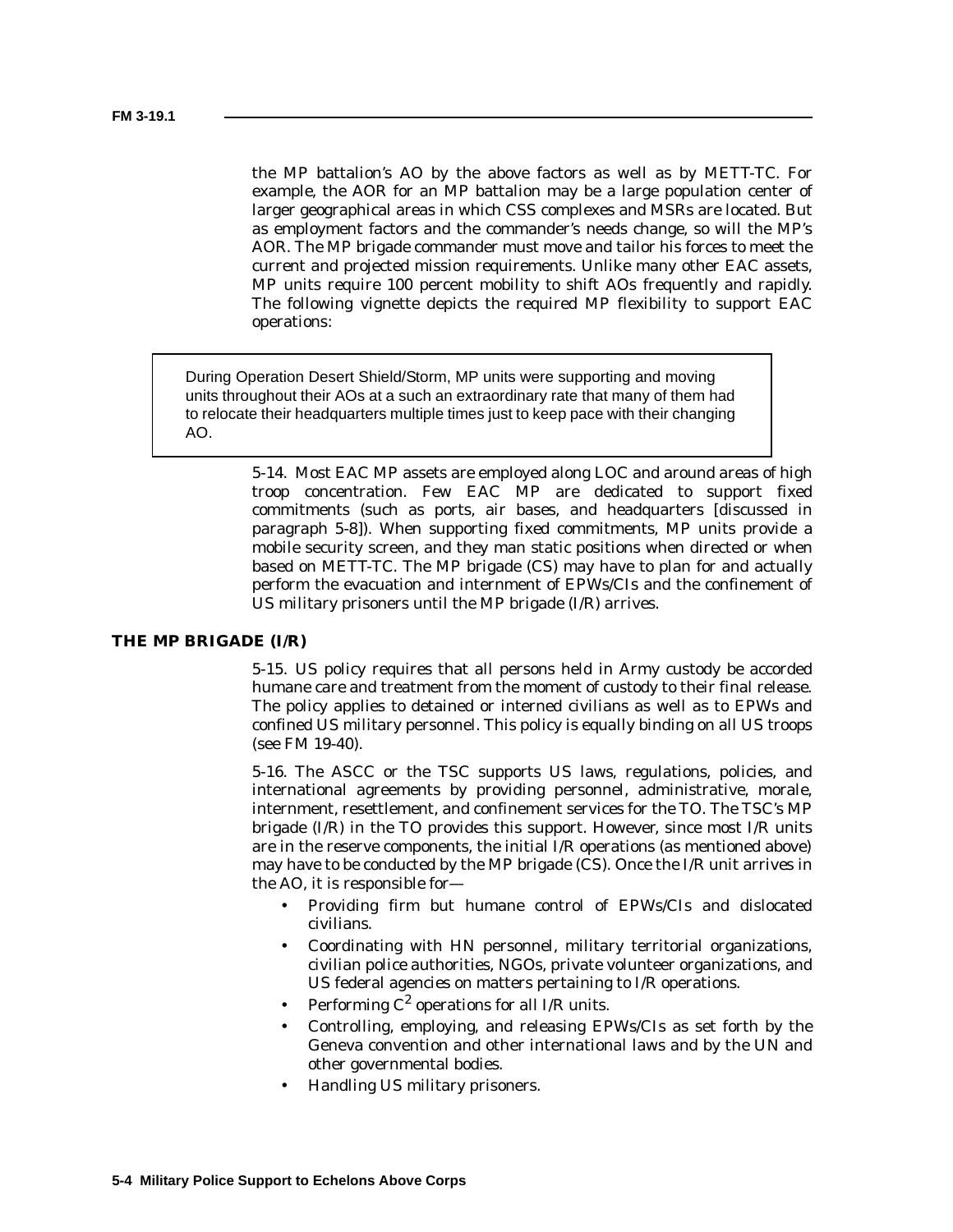5-17. In a mature theater in which large numbers of EPWs are captured, the EPWs' requirements may exceed the capacity of the MP brigade (I/R). In this instance, an I/R command is established. An MP command (I/R) has two or more MP brigades (I/R) and will normally be assigned to the ASCC. When the MP command (I/R) assumes OPCON of the MP brigades (I/R) from the lower echelon, it assumes that echelon's I/R mission.

5-18. If the US decides to transfer captured EPWs/CIs to the HN or to another nation, the US must ensure that the nation is a party to the Geneva convention and is willing and able to comply with the convention. In this case, the number and type of I/R MP units required for processing and retaining EPWs/CIs before the transfer is based on agreements and on METT-TC. Additionally, the MP brigade  $(I/R)$  is assigned  $I/R$  teams that are located at the processing and transfer points and at the HN or third-country EPW camps. The MP brigade (I/R) liaison team will supervise these dispersed teams to ensure that the HN or the third country provides adequate care and security of US-captured EPWs/CIs and that accountability is maintained according to the Geneva convention.

5-19. The MP brigade (I/R) HHC is the  $C^2$  element for the brigade's assets. It consists of the following elements:

- A brigade command section.
- A company headquarters.
- An Adjutant (US Army) (S1).
- An S2.
- An S3.
- A Supply Officer (US Army) (S4).
- A Civil-Affairs Officer (US Army) (S5).
- A Communications Officer (US Army) (S6).
- Finance and accounting.
- Medical operations.
- Public affairs.
- A unit ministry team.
- An SJA.
- An inspector-general (IG) section.

5-20. Other brigade assets may include the following:

- An MP I/R BLD.
- An I/R information center.
- An MP escort-guard company.
- An MP I/R battalion headquarters.
- MP I/R (EPW/CI) detachments.
- MP I/R (confinement) detachments.
- MP guard companies.
- MWD teams.
- Processing squads, processing liaison teams, camp liaison teams, and evacuation teams (all as required to support EPW transfer or to conduct an out-of-theater evacuation).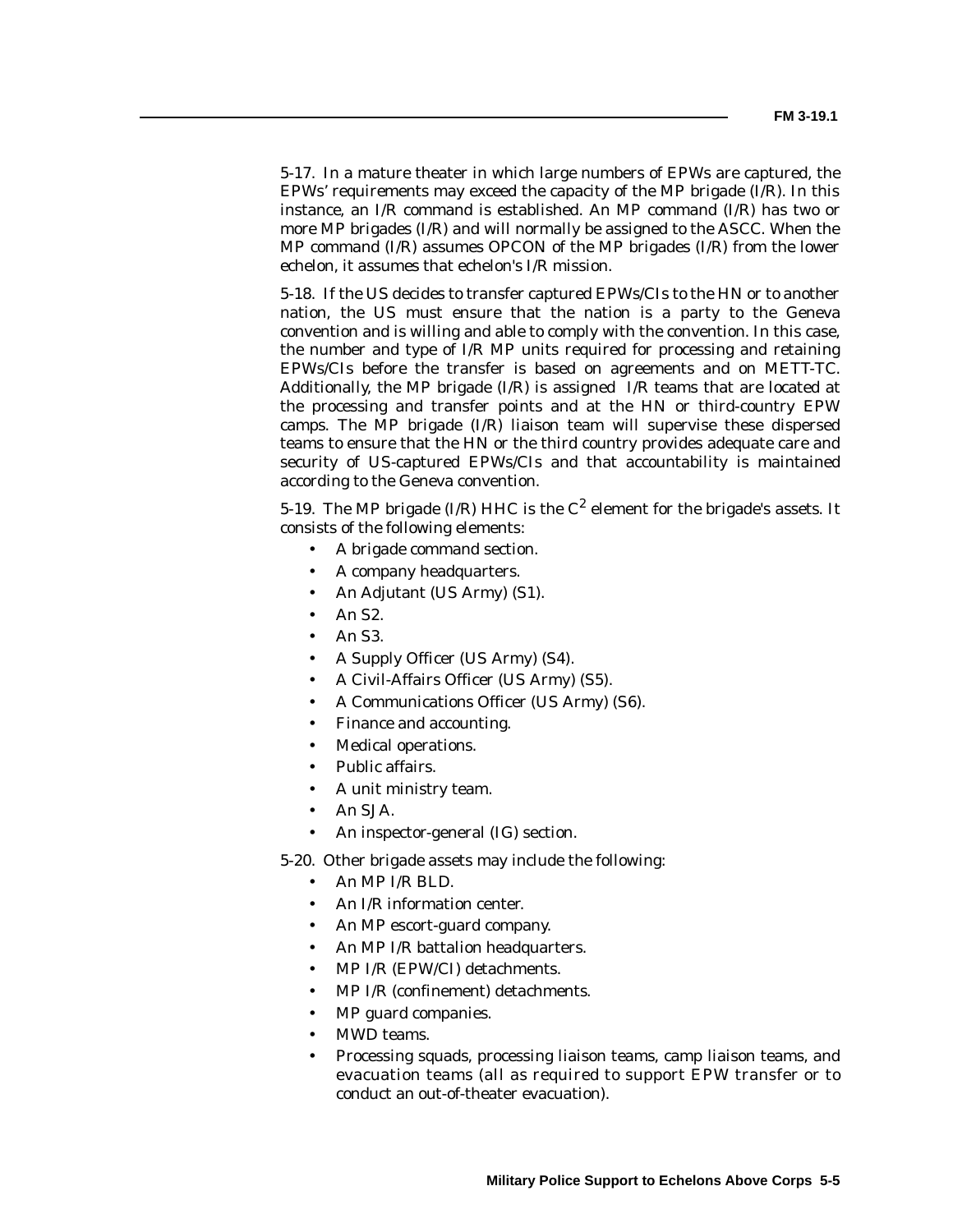5-21. The MP brigade (I/R) subordinate units are employed most often in the COMMZ near CSS facilities and are placed near sea, air, and rail terminals. They receive, process, and intern EPWs/CIs; confine US military prisoners; or assist in the resettlement of refugees or dislocated civilians.

5-22. The MP brigade (I/R) escort-guard company supports the evacuation of EPWs/CIs from the CZ. The company has a company headquarters and four platoons. The escort-guard company requires sufficient mobility to transport MP personnel to the CZ and to operate mobile teams while escorting the EPWs/CIs. The MP go forward to the corps's holding area to take custody of the EPWs/CIs. They may go forward to division collecting points, if distances and resources permit. Using any means of available transportation, the MP ensure that the EPWs/CIs are quickly evacuated to MP battalions (I/R) in the COMMZ. Close coordination with the EAC and corps movement-control centers and the corps MP brigade is required to ensure that transportation assets returning to the COMMZ are employed to evacuate EPWs/CIs from the corps's holding area. Walking wounded EPWs/CIs are evacuated by the same means as other EPWs/CIs, while litter patients are evacuated through medical channels. Guarding EPWs/CIs while in the MEDEVAC channels and during their hospitalization is not an MP mission; therefore, there is not an MP force structure to support this mission. In most instances, the impact of having the MP perform this mission causes trade-offs in missions for which they are responsible.

5-23. The theater MP brigade (I/R) and out-of-theater MP brigade (I/R) subordinate units will evacuate EPWs to internment sites within CONUS (if directed). The theater brigade structure is based on the projected capture rate over time and available out-of-theater transportation assets (frequency and capacity). The out-of-theater brigade structure is based on the total EPW/CI population, the number of internment sites, transportation nodes, and escort requirements. Theater escort-guard MP move the EPWs/CIs to the seaport and aerial port of embarkation (SPOE/APOE). The escort-guard MP assigned to the out-of-theater brigade escort the EPWs/CIs from the theater ports of embarkation (POEs) to the out-of-theater internment sites. The out-of-theater brigade is assigned an I/R evacuation detachment, which is employed at and coordinates the evacuation from the theater POEs, through the out-of-theater ports of debarkation (PODs), to the out-of-theater facilities.

#### **THE MP BATTALION (I/R)**

5-24. The MP battalion (I/R) is a modular organization and can be configured to operate internment facilities for EPWs/CIs, confine US military prisoners, or resettle dislocated civilians. When performing EPW/CI internment operations, the MP brigade  $(I/R)$  has up to 7 MP battalions  $(I/R)$ ; when augmented with the appropriate number of BLDs, it has up to 21 MP battalions (I/R). The ASCC, the TSC, and the MP brigade (I/R) must consider that the requirement to establish an MP battalion (I/R) internment facility is resource intensive. Therefore, MP I/R units, other supporting units, supplies, and equipment for the EPWs/CIs should arrive in theater ahead of the projected EPW/CI arrival at the internment facilities. Early arrival should be based on the time required to establish fully operational facilities (construct and man) and resupply operations before the EPWs/CIs arrive.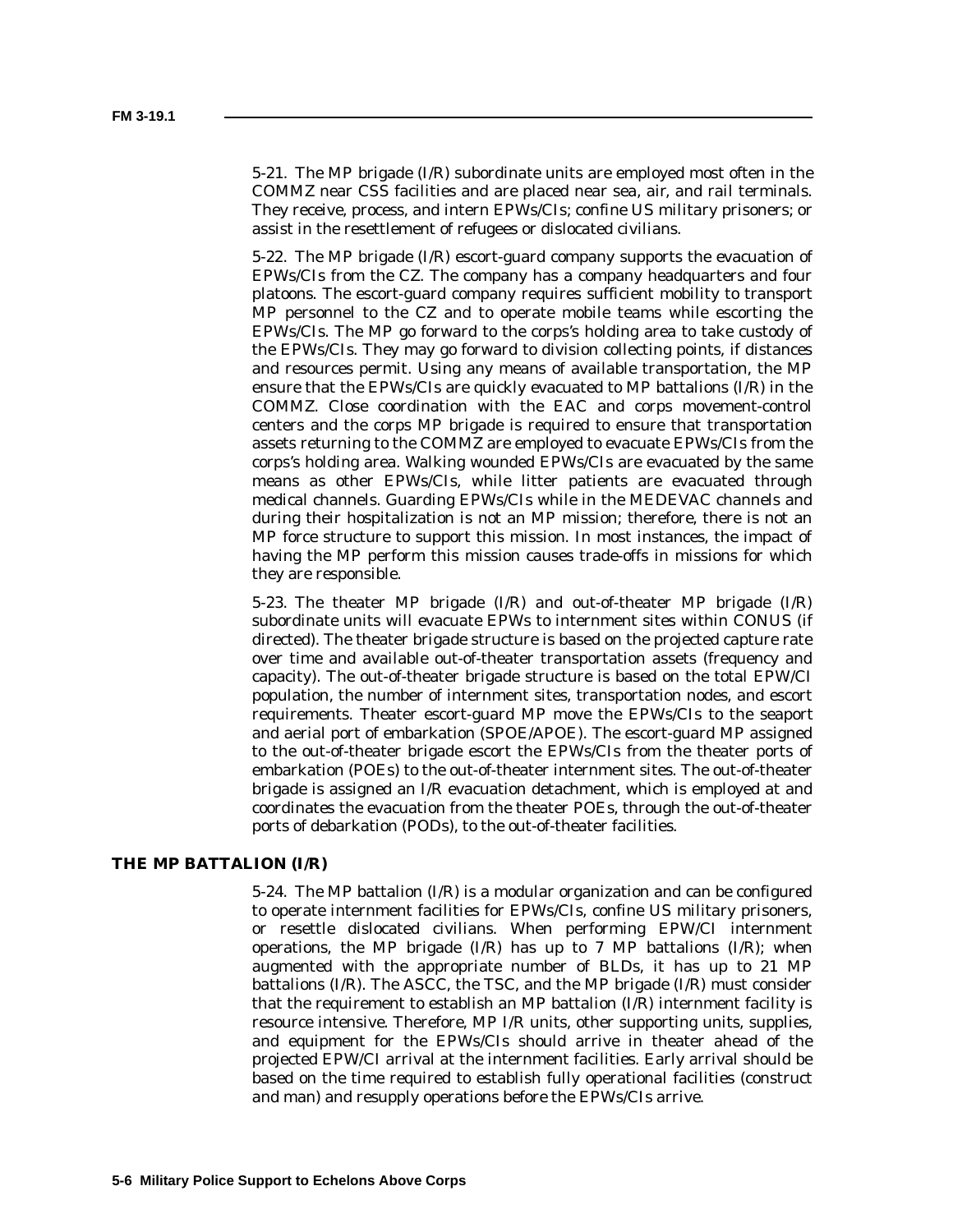5-25. The MP battalion (I/R) has a command section, a company headquarters, and various staff sections. The staff sections provide the core battalion-level capabilities to conduct internment operations. The modulated design expands as the EPW/CI population increases. The battalion is assigned up to four detachments, two guard companies and, if needed, a processing squad. When fully operational, an MP battalion (I/R) operates an enclosure capable of interning 4,000 EPWs/CIs. The battalion mission centers on eight 500-man compounds. The battalion operates the compounds in close proximity to maximize its resources for the security and internment of the EPWs/CIs. This includes the resources needed to employ EPWs/CIs as a labor force according to the provisions of the Geneva convention.

5-26. Each MP detachment (I/R) (EPW/CI) operates two 500-man compounds and provides augmentation to the battalion staff sections to support 1,000 EPWs/CIs. Each guard company is capable of providing security for 2,000 EPWs/CIs. The guard company has a company headquarters and three platoons. The guard company requires sufficient mobility and communications to support routine battalion missions. While minimum mobility and communications is required to support EPW/CI internment operations, on-site guard personnel must often move considerable distances guarding labor groups performing work projects throughout the COMMZ.

5-27. The MP (EPW/CI) processing squad is capable of processing eight EPWs/CIs per hour and includes interpreters to support the processing. If processing squads are required to augment MP battalions (I/R), the operational requirements will be based on METT-TC.

### **MP-Battalion Resettlement Operations**

5-28. The basic organization used for EPW/CI internment is used for resettlement operations. The primary mission-focus change is from guarding EPWs/CIs to protecting and controlling dislocated civilians. As such, an MP battalion (I/R) with four detachments and two guard companies is capable of supporting 8,000 dislocated civilians. However, the MP battalion (I/R) may require augmentation to conduct L&O operations associated with the resettlement. Augmentation may include the full scope of PM functions (operations, investigations, physical security, MP-station operations, and patrols) and civil affairs.

#### **MP-Battalion Confinement Operations**

5-29. When configured with the MP detachment (I/R) (confinement), the MP battalion (I/R) is capable of confining US military prisoners. The MP detachment (I/R) (confinement) provides trained corrections and support personnel required for confinement operations. As with the EPW/CI configuration, the modular confinement structure expands as the US prisoner population increases. With three confinement detachments and three guard companies, the MP battalion  $(I/R)$  has a maximum capacity of handling 1,500 US prisoners. Generally, only one MP brigade battalion (I/R) is configured for confinement, but the actual number will depend on the number of US prisoners requiring confinement within a theater. While theater policy for confinement operations remains with the ASCC commander, it is the MP brigade (I/R) that executes the mission.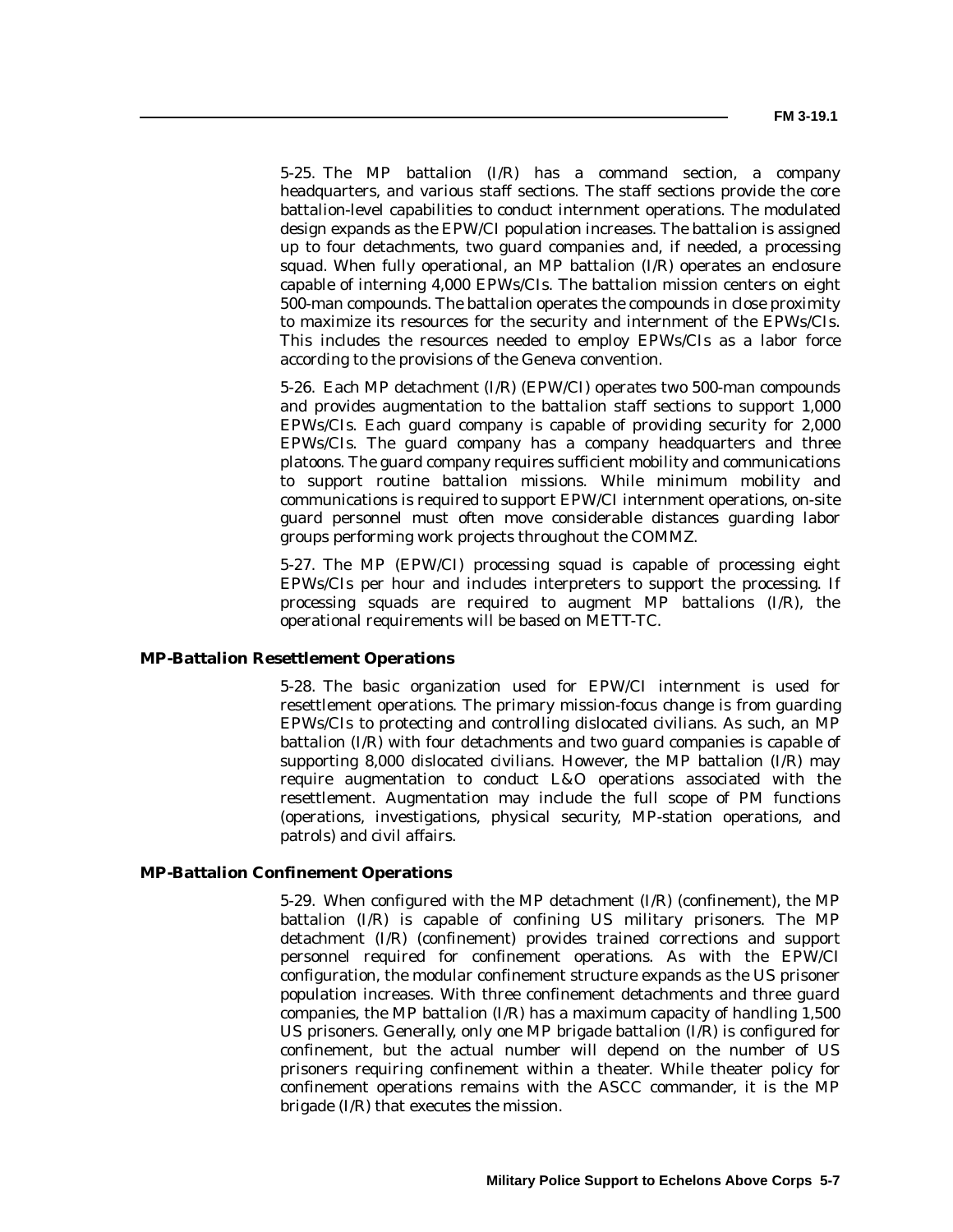5-30. When possible, soldiers awaiting trial remain in their units unless reasonable grounds exist to believe that they will not appear at the trial, the pretrial hearing, or the investigation or that they will engage in serious criminal misconduct. Under either of these two pretrial confinement instances, the commander must also reasonably believe that a less severe form of restraint (such as conditions of liberty, restriction in lieu of apprehension, or apprehension) is inadequate. When these circumstances exist and other legal requirements are met, US military personnel may be placed in pretrial confinement under the MP's direct control. Commanders may choose to establish field confinement facilities within their AO. However, corps and division MP companies have the expertise to operate only a field detention facility for a limited period of time. These units cannot operate a confinement facility and have neither the resources nor the capability to operate such a facility on an extended basis. Therefore, all confinement is consolidated in the COMMZ whenever possible.

5-31. All assets of the MP battalion (I/R) (confinement) are employed to detain, confine, sustain, and protect US prisoners. As with the battalions conducting EPW/CI and resettlement operations, the battalion conducting confinement operations is generally located in the rear of the COMMZ, near logistics and transportation support. This allows US prisoners to be moved as quickly as possible from the corps's area to the COMMZ's confinement facility. Movements of US prisoners from the COMMZ to CONUS will be according to DA policy.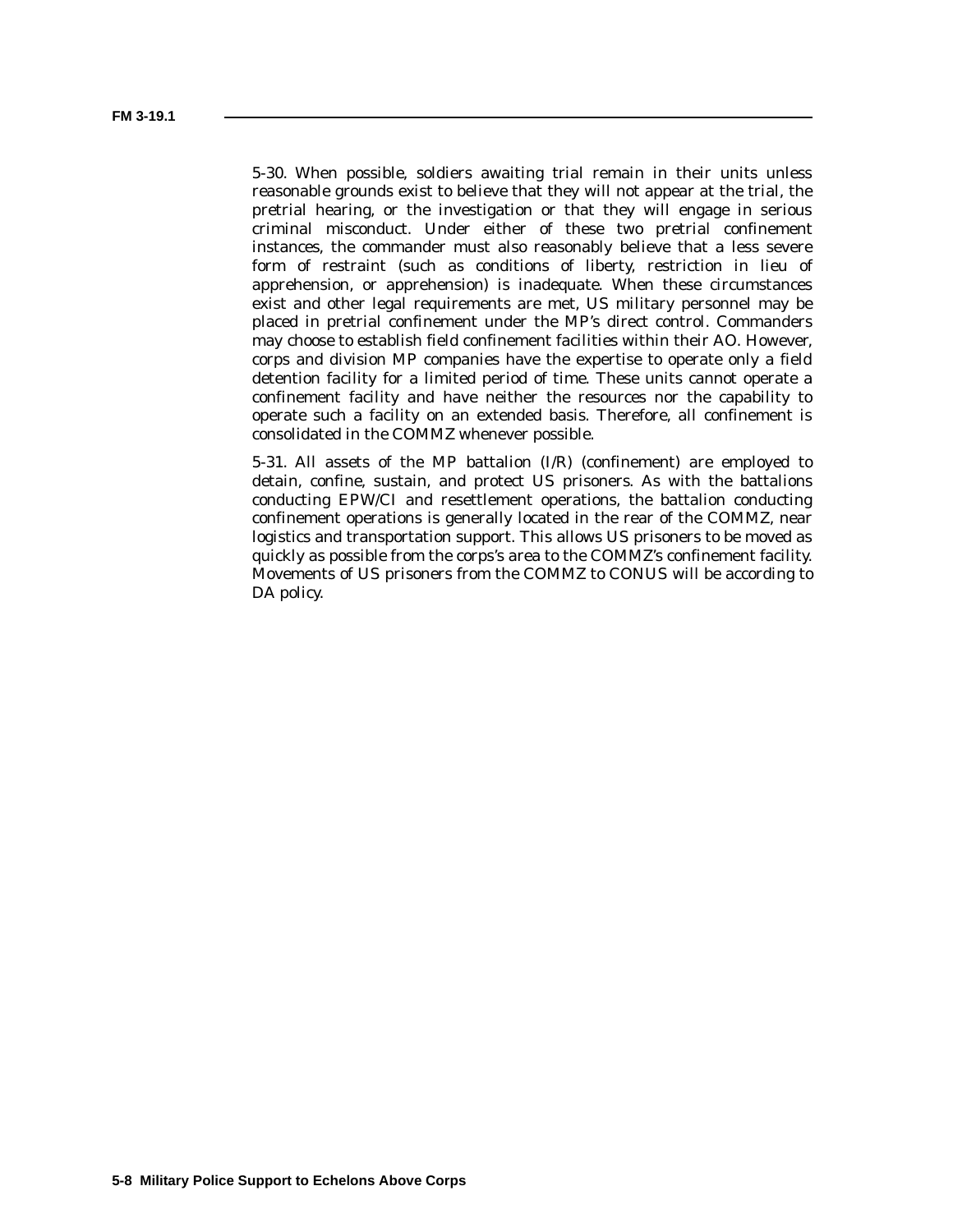# **Chapter 6**

# **Military Police Support to Corps**

*Corps MP support their command by performing the MP functions critical to the success of their tactical commander's concept of operations.*

## *USAMPS*

Corps are the largest tactical units in the US Army. They are the instruments by which higher echelons conduct operations at the operational level. Higher headquarters tailor corps for the theater and the mission for which they are deployed. They contain organic combat, CS, and CSS capabilities to sustain operations for a considerable period of time. Corps are capable of operating in a joint and multinational environment, providing  $C^2$  for up to five divisions and covering up to 35,000 square kilometers.

## **OVERVIEW**

6-1. MP support to a corps is provided by an MP brigade (CS) assigned to each corps. The MP brigade provides combat, CS, and CSS throughout the corps's AO. However, subordinate MP units are not assigned to subordinate corps units. Instead, the MP brigade commander gives them an AO based on the corps commander's concept of operations. When possible, MP battalion AOs coincide with those of the CSG RAOCs.

6-2. The corps MP provide combat power within the command's rear area. They perform combat operations to counter Level II forces and to support the defeat of Level III forces. When properly augmented, the MP brigade may serve as the corps's TCF. The corps MP also provide a critical link between MP operations in the division and in the COMMZ. The corps MP support division commanders by helping the division MP conduct sustainment operations. The corps MP coordinate with the division MP for mutual support.

## **THE MILITARY POLICE BRIGADE (COMBAT SUPPORT)**

6-3. The MP brigade (CS) supporting a corps contains a brigade headquarters, up to six MP battalions (CS), numerous L&O detachments, and MWD teams. Each MP battalion (CS) has up to six MP companies (CS). As with the EAC's MP brigade (CS), the number of battalions and companies is determined by METT-TC. The corps MP brigade (CS) has additional companies to support each division and to provide security for the corps and COSCOM headquarters and corps ammunition storage areas (see Figure 6-1, page 6-2).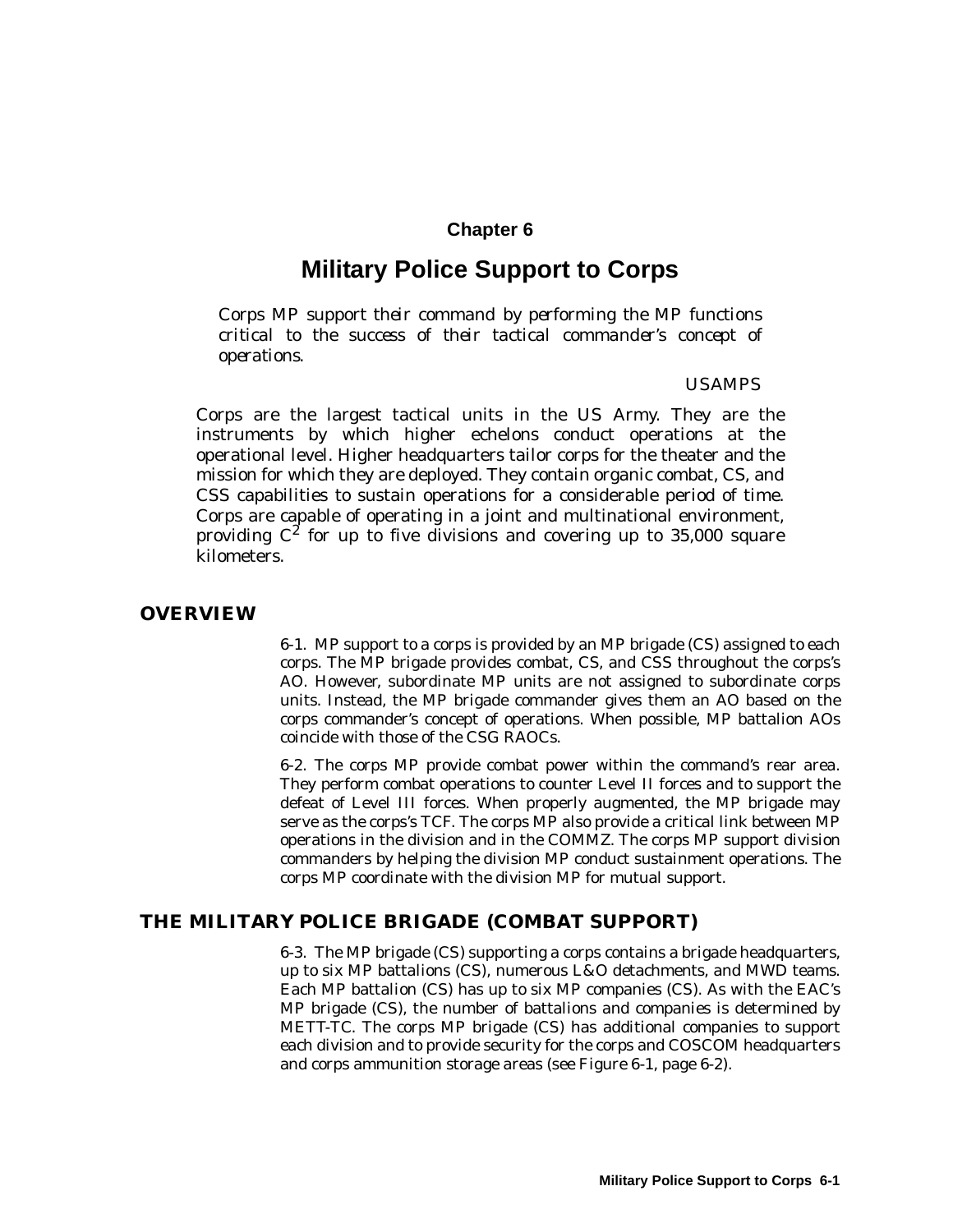

**Figure 6-1. Military Police and USACIDC Organizations**

6-4. The MP brigade HHC provides  $C^2$  and A/L support to the brigade. The brigade HHC consists of a company headquarters and a brigade headquarters that contains the commander's immediate staff. The staff officers supervise the brigade 's major organizational elements, including the—

- S1, S2, S3, S4, and S5.
- MP long-range plans (LRP) section.
- Communications section.
- SJA.
- IG.
- Public affairs.
- Unit ministry team (UMT).

6-5. The MP brigade (CS) command sergeant major (CSM) requires mobility and communications capabilities to execute his duties and responsibilities. The MP LRP section works with the corps G3 plans element, operating out of the corps main CP.

6-6. The MP battalion headquarters and headquarters detachment (HHD) provides  $C^2$  for MP CS companies and any other assigned or attached MP elements. The battalion HHD consists of a detachment headquarters and a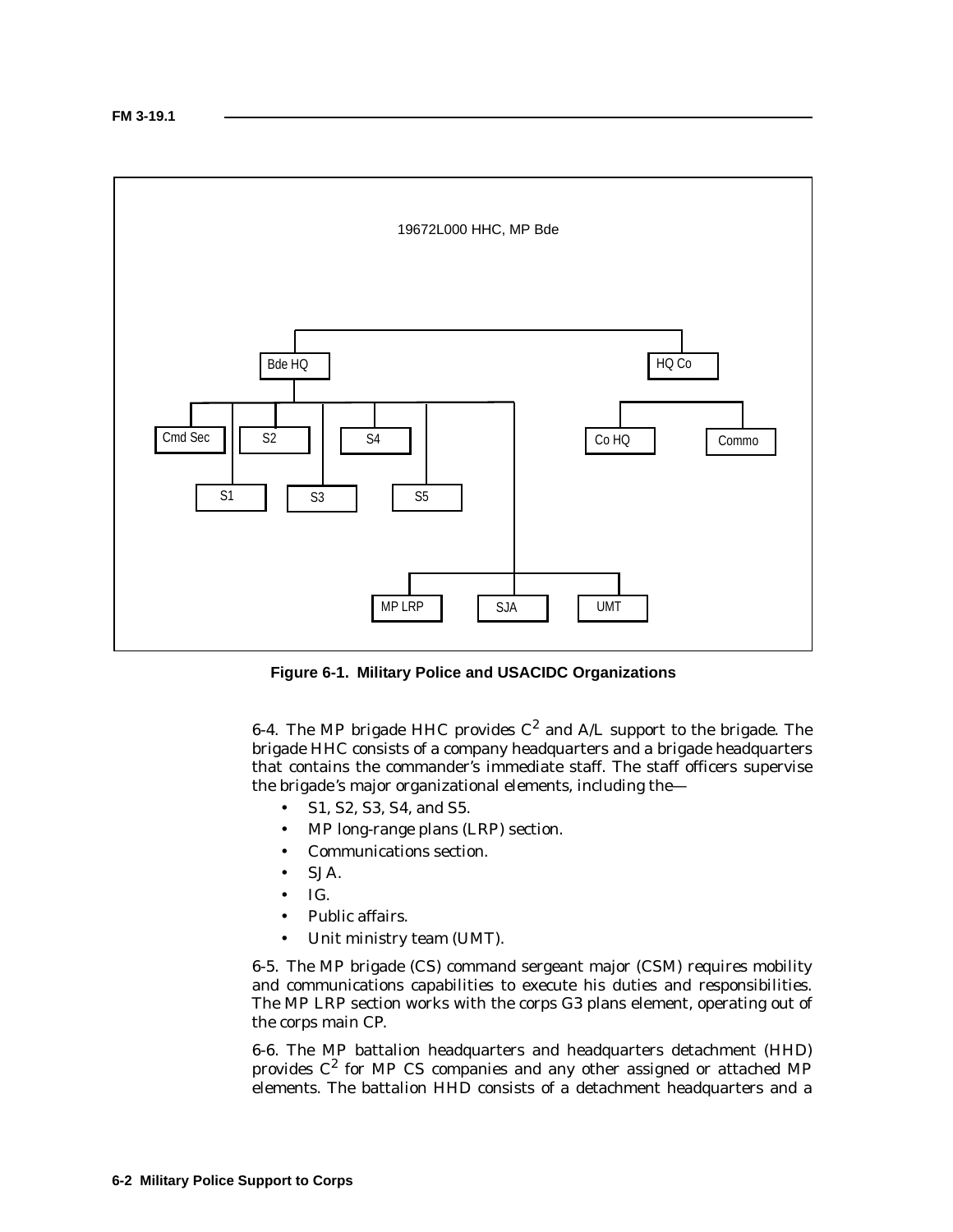battalion headquarters that contains the battalion commander's staff. The staff officers supervise the major organizational elements, including the—

- S1, S2, S3, and S4.
- Communications and support sections.
- UMT.

6-7. As with the MP brigade (CS), the battalion CSM requires mobility and communications. The support section is vital to an MP battalion commander's ability to sustain his widely dispersed assigned or attached units during the performance of all five MP functions, primarily the MMS and AS functions.

6-8. The MP company (CS) provides support to an assigned AO. The company has a company headquarters, an MP operations center, a combat-medic section, and four platoons. The company headquarters provides maintenance, supply, communications, mess, and medical support to the unit. An MP operations center supports the unit's operation, conducting and planning for all five MP functions. The MP operations center includes three MP teams as the company-level response force.

6-9. The MP L&O detachments provide support to an assigned AO. The headquarters provides A/L support. The operation team plans and supervises desk operations, the traffic-accident and MP-investigation teams, and the force-protection teams. As with the EAC MP brigade (CS) detachments, requirements are based on the population supported and on METT-TC.

6-10. The number of assigned MWD teams is significantly less than those assigned to the EAC MP (CS) or (I/R) brigades. A kennel master, five explosive/patrol teams, and four narcotics/patrol teams are normally assigned to the corps MP brigade (CS). They are employed based on METT-TC.

## **COMMAND AND CONTROL**

6-11. The  $C^2$  in a corps MP brigade (CS) is consistent with that of any Army brigade. The MP brigade commander commands the brigade and all attached personnel. Battalion commanders work for the brigade commander. The MP company commanders receive their orders and work for their respective battalion commanders and direct their platoon leaders according to mission requirements.

6-12. When corps MP assets are sent to augment the division PM or the MP company, they are placed under the OPCON of the division PM for as long as the unit is needed in the division area. This command relationship is applicable to company-size organizations and smaller. If an MP battalion (or larger MP unit) augments the division, then the division PM will not exercise OPCON of that MP unit. The MP battalion will be placed OPCON as designated by the division commander but not under the division PM. One L&O detachment is normally attached to the supported division and placed OPCON to the division PM. However, MP leaders at each level establish an MP  $C^2$  relationship based on METT-TC and the supported commander's needs.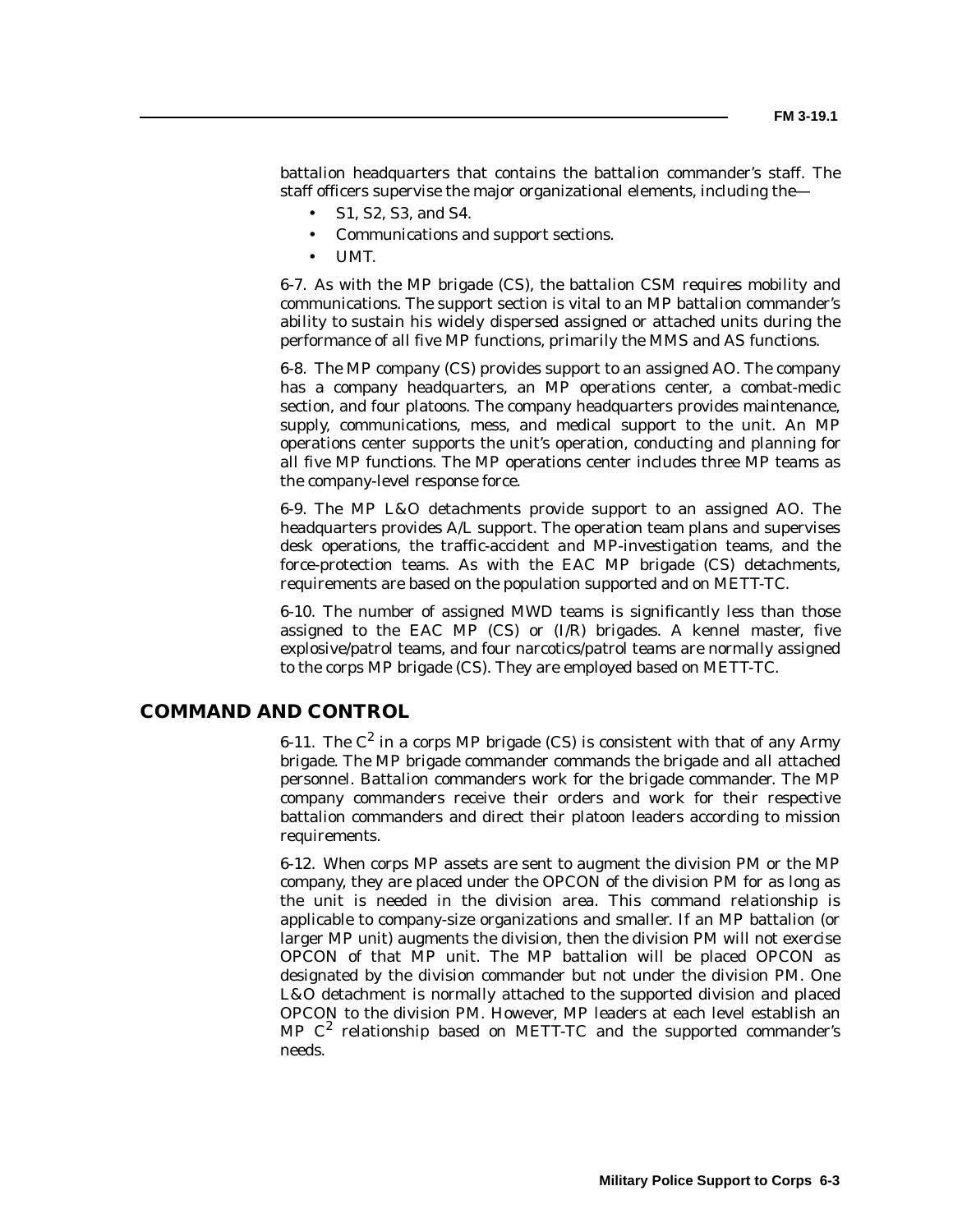## **EMPLOYMENT**

6-13. Each corps MP brigade commander employs his assets according to METT-TC, the needs of the forces operating in his AO, and the priorities of the corps commander. Few MP assets in the corps area are employed to support fixed commitments. Instead, based on a broad consideration of the enemy and friendly situations, the corps MP are employed to support friendly forces engaged in combat, CS, and CSS operations. Since MP forces are dispersed throughout the corps area, the concentration of US forces, the location and vulnerability of critical sites, and the number of kilometers of the MSR to be controlled influence the designation of MP assets in the AO.

6-14. The MP brigade commander establishes his MP concept of operations based on the corps commander's concept of operations. His successful employment of MP assets depends on his foreseeing where the battle will be rather than where the battle is. Based on the rear-area IPB and PIAP, the MP brigade commander allocates and shifts resources to ensure the accomplishment of priority missions. This ensures the continuous support and forward sustainment of combat units and the safety of CSS units operating in the corps rear and sustainment areas.

6-15. To support the MP brigade commander's planning, the MP at brigade headquarters operate from several locations. Most of the staff locates in the vicinity of the corps rear CP where they can interface with the corps staff responsible for planning and executing rear operations. The control element of the brigade headquarters must be located where it can command and control its subordinate units. The brigade commander and his staff decide the best place to locate this element. The planning element of the headquarters locates near the corps main CP where it can interface with the corps commander's coordinating, special, and personal staffs. From there they monitor MP operations, integrate MP support with the corps plans cell for future operations, and learn the enemy situation through the G2's threat analysis almost immediately. The detailed information on rear-area activities and operations provided by the corps staff enhances the accuracy of the MP LRP.

6-16. The brigade S3 section provides the day-to-day planning and execution of an MP mission. The section provides a responsive CP that can relocate frequently throughout the AO. The S3 will normally provide liaison personnel to the corps rear CP, selected COSCOM units, interagencies, or other headquarters (based on mission requirements). When possible, battalion AOs coincide with the AOs of the CSG RAOCs. The MP brigade commander usually tailors battalions' AO boundaries to ensure responsive and flexible support across the corps's AO. He pays particular attention to the LOC behind the most heavily committed division and the critical bases and facilities in that area. He also ensures that the MP are available to respond quickly to combat operations throughout the entire corps rear area or during sustainment operations.

6-17. The MP brigade commander, coordinating with his battalion commanders, locates the MP companies where they can provide combat and CS power throughout the corps's AO. He bases his decision on the—

• Number and composition of urban areas.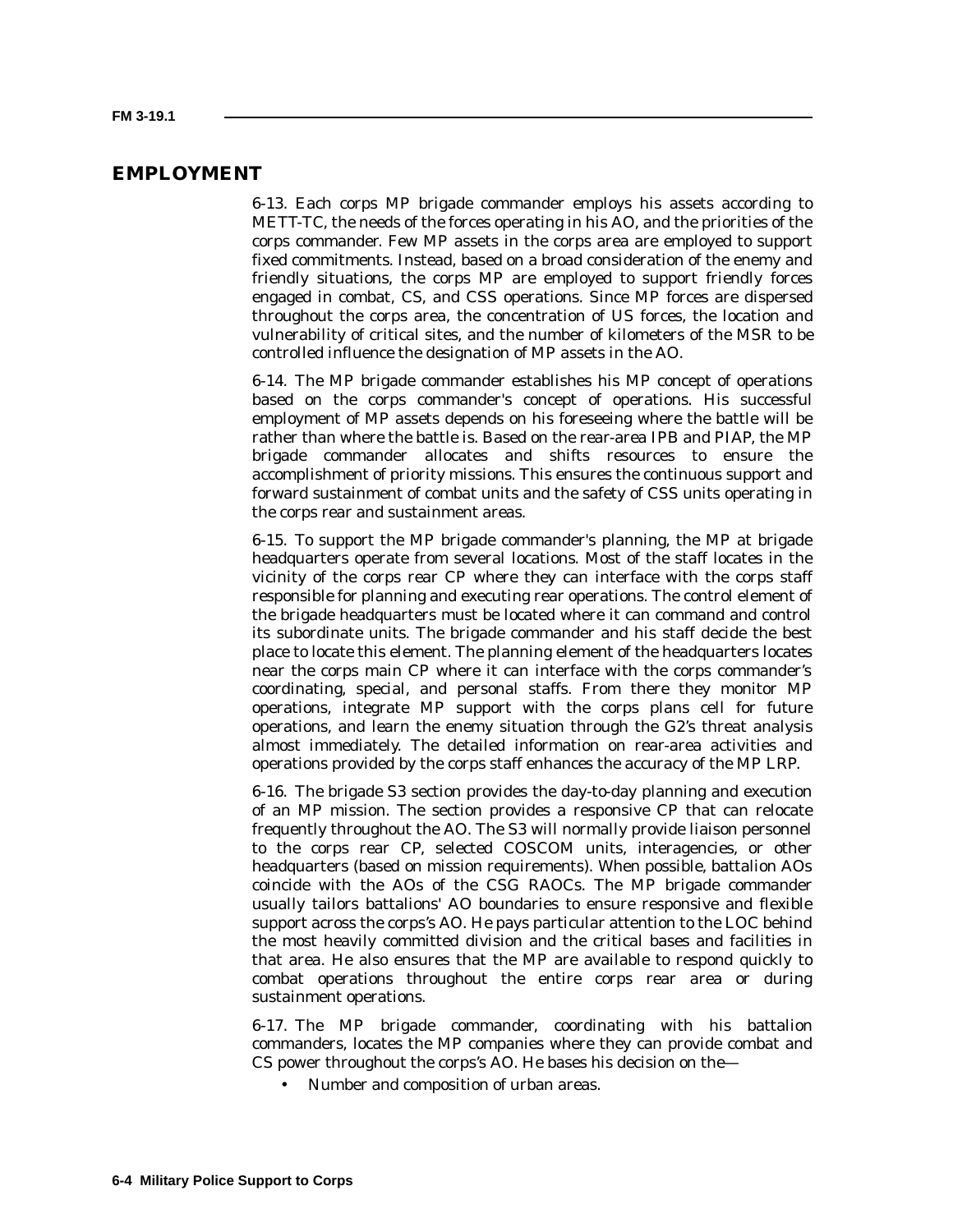- Location of CS and CSS units.
- Location of critical facilities (such as the headquarters, ammunition storage areas, and airfields).
- Expected threat.
- Level and frequency of support needed by the commander.
- Current and projected tactical situation.
- MSR network, including choke points and critical bridges and tunnels.
- Number of supported divisions and requirements.

6-18. The prioritization of MP missions is especially crucial during the early stages of the deployment when it is unlikely that an MP brigade commander will have a full complement of CS companies. Augmenting the division MP company with corps MP assets may not be possible at that time. Until it is, the MP brigade commander must locate corps MP assets to help meet the needs of the division while fulfilling the needs of the corps.

6-19. Like the brigade commander, battalion commanders plan the employment of their companies and platoons using METT-TC. Certain corps needs are constant. One MP company is allocated to provide security for the COSCOM, and one MP company is allocated to provide security for the corps's main CP. One platoon from that company may be used to secure the corps tactical CP or the jump CP. One or more platoons will also help secure the corps's rear CP. The number of MP assets allocated for a corps-level EPW/CI holding area and escort is based on METT-TC. However, a minimum of one platoon is dedicated to operate the corps's EPW/CI holding area and a minimum of one platoon per division is allocated for evacuating EPWs/CIs from division collection points. Additional MP assets may be allocated to provide security for the corps's ammunition storage area and ASPs supporting the divisions. The MP battalion commander places his companies where—

- MP assets support the brigade commander's concept of operations.
- The MP can support troop concentration, bases and base clusters, road networks, and critical areas.
- The MP can aggressively patrol critical terrain and monitor LZs and DZs to detect or deny enemy interference.
- The MP can respond to Level II threats.
- The MP can support the movement of combat resources throughout the AO.
- The MP can remove EPWs/CIs from division collection points.
- The MP can influence stragglers, refugees, and dislocated civilians.

6-20. Battalion commanders may choose to place a company behind the division rear boundary. This can help to ease the coordination between the corps MP and the division MP.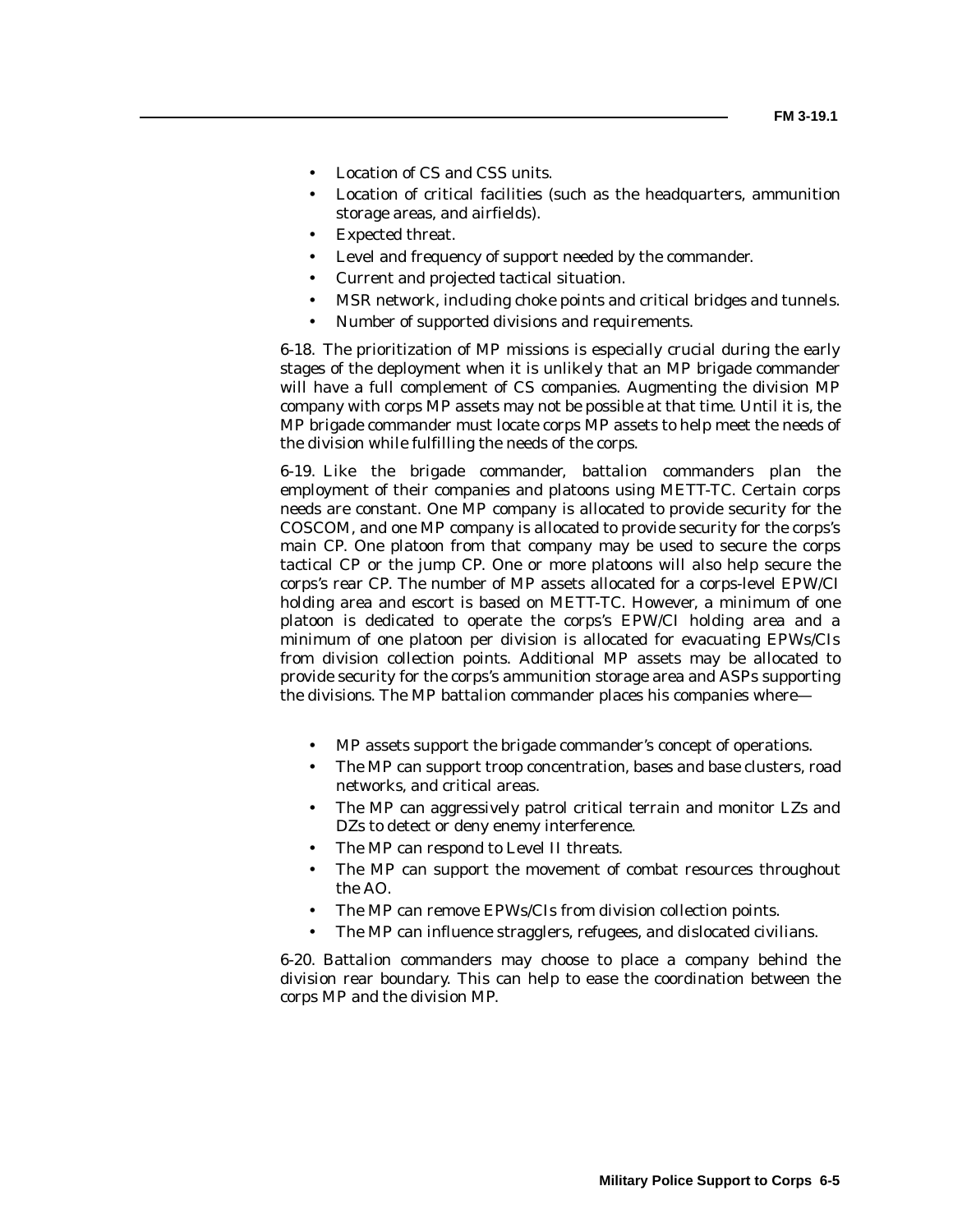# **Chapter 7**

# **Military Police Support to Division**

*Division MP provide essential support to the forward tactical commander. The MP provide a flexible, mobile, and lethal force ready to be employed in combat or CS operations.*

#### *USAMPS*

The division is a large Army organization that trains and fights as a tactical team. Largely self-sustaining, it is capable of independent operations. The division is a unit of maneuver organized with varying numbers and types of combat, CS, and CSS units. Divisions fall mainly into two categories—heavy or light. The first category includes heavy divisions, their variants, and the Division XXI digitized heavy division. The second category includes the light infantry, airborne, and air-assault divisions. Each division can conduct operations over a wide range of environments. The success of Army operations depends on the success of its divisions.

## **OVERVIEW**

7-1. In corps operations, divisions are normally comprised of three maneuver brigades, each with up to nine maneuver battalions, artillery battalions, aviation battalions, and supporting CS and CSS units. Divisions perform a wide range of tactical missions and are self-sustaining for limited periods of time. The corps augments divisions as the mission requires. All divisions must be able to deploy and conduct offensive, defensive, stability, and support operations. Airborne and air-assault divisions must be able to conduct forced-entry operations. Divisions may be part of a JTF or serve as the ARFOR headquarters.

7-2. MP support to a division is provided by an organic MP company that includes the PM and his staff (assigned to each division) and is augmented by the corps MP brigade. The division MP company provides support in the DRA and in the maneuver brigade rear area. It is fully mobile in order to relocate frequently under short notice. While division MP companies are capable of performing all five MP functions, they must be augmented by corps MP/CID to fully perform all five MP functions throughout the division's battle space. The division PM must receive at least one corps MP company for GS missions in the DRA, one L&O detachment for L&O missions, and one CID detachment for criminal investigations and LOGSEC. In a mature theater (or based on METT-TC), the division PM can expect two corps MP companies. In addition, the division PM may request a corps MP battalion headquarters to provide  $C^2$ to corps MP units operating in the DRA or to perform missions as a TCF. Because the need for MP support exceeds division organic assets (and many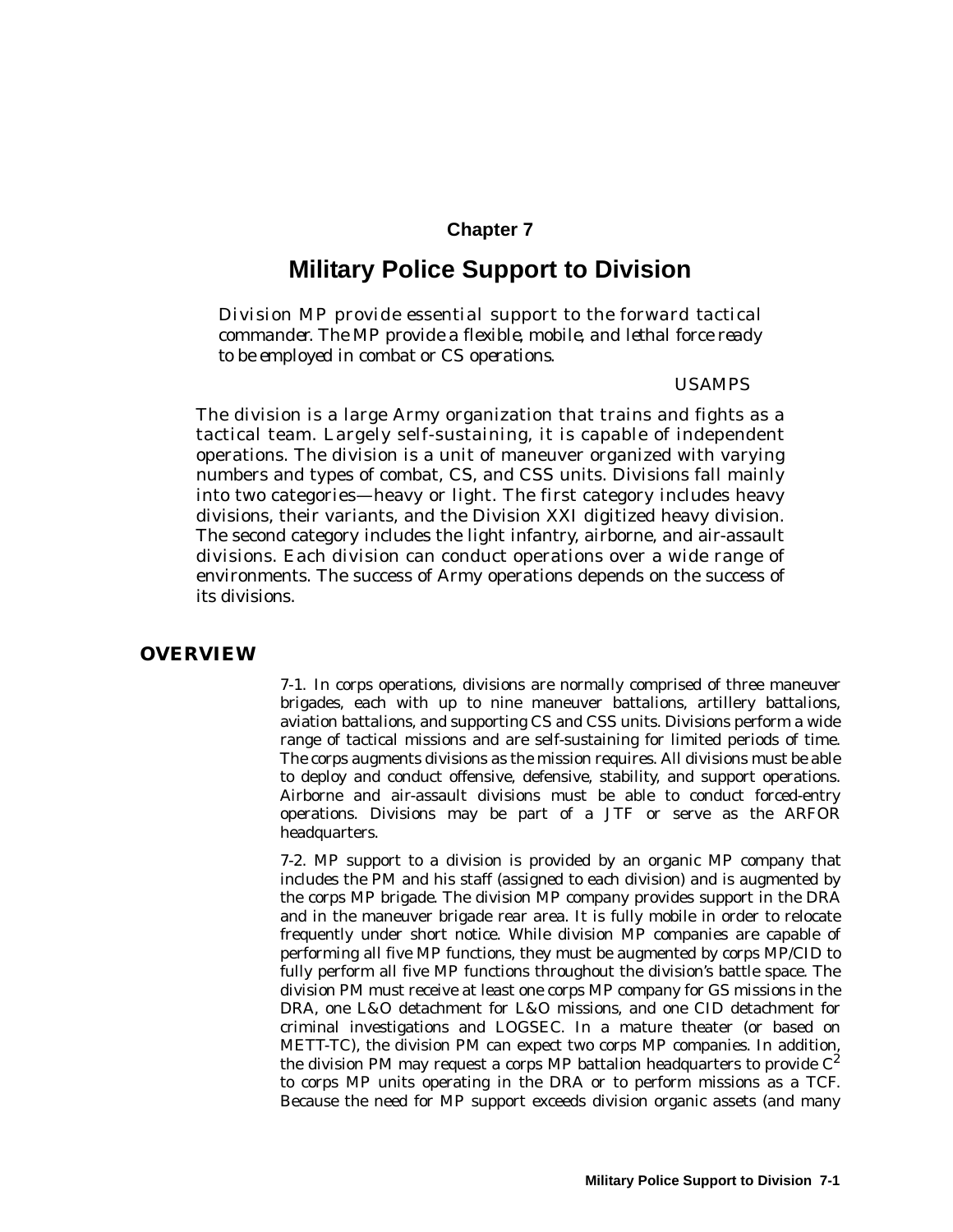times exceeds augmenting corps MP assets), careful planning of MP employment is essential.

## **DIVISION MILITARY POLICE COMPANY**

7-3. The organization of the division MP company is set by specific tables of organization and equipment (TOE) and is designed to support a specific type of division. Regardless of the type of division, the assets in a division MP company enable a PM and his supporting staff to supervise the performance of all five MP functions. The PM coordinates the employment of the MP assets in the division's AO through his PM section. The division MP company contains a headquarters, a PM section, a medic section, and three to six platoons.

# **COMMAND AND CONTROL**

7-4. The  $C^2$  of the division MP company extends downward from the tactical commander to the division PM. The division PM is the division commander's special staff officer. Under normal circumstances, he works for the chief of staff. The division PM has OPCON of the division MP company and MP assets that have been provided by the corps. The division PM plans and employs all of the organic, assigned, or attached MP according to METT-TC. He anticipates the support needs of the division commander and plans the employment to meet his needs. After learning the division commander's concept of operations and estimating the situation, the division PM decides which MP functions are critical to accomplish the commander's mission. He then recommends the allocation of resources, tasks his assets, and establishes the priority of support.

7-5. When the division MP company is augmented by corps MP platoons, the platoons are placed under the direction of the division MP company commander, who assigns an AO to each platoon. When corps MP assets augmenting the division make up a company, the company is attached to the division. The company then comes under the OPCON of the PM, who assigns it an AO. The augmenting corps MP company is usually given an AO from the division rear boundary forward. However, this assignment is flexible and based on the division commander's needs as set forth by the division PM. The four platoons of that corps MP company perform all five MP functions in that AO. Additionally, the corps MP brigade (CS) L&O detachment supporting a division is attached to the division and OPCON to the division PM.

7-6. The division MP company commander directs the employment of company assets. Through his company headquarters, he provides administrative, maintenance, and logistical support to the PM section and to the company's platoons that are dispersed throughout the division's AO. These sections are mobile to support the platoons without delay despite the extended distances that may be separating them. The company commander is also mobile. He travels the extended distances from one platoon area to another when checking on the status of his soldiers and resolving the problems affecting mission accomplishment. The division HHC provides mess support. Personnel administration is handled by the company headquarters and the DISCOM. The number and kind of assets in a division MP company and the configuration of its platoons and squads are determined by the type of division to which the company is assigned.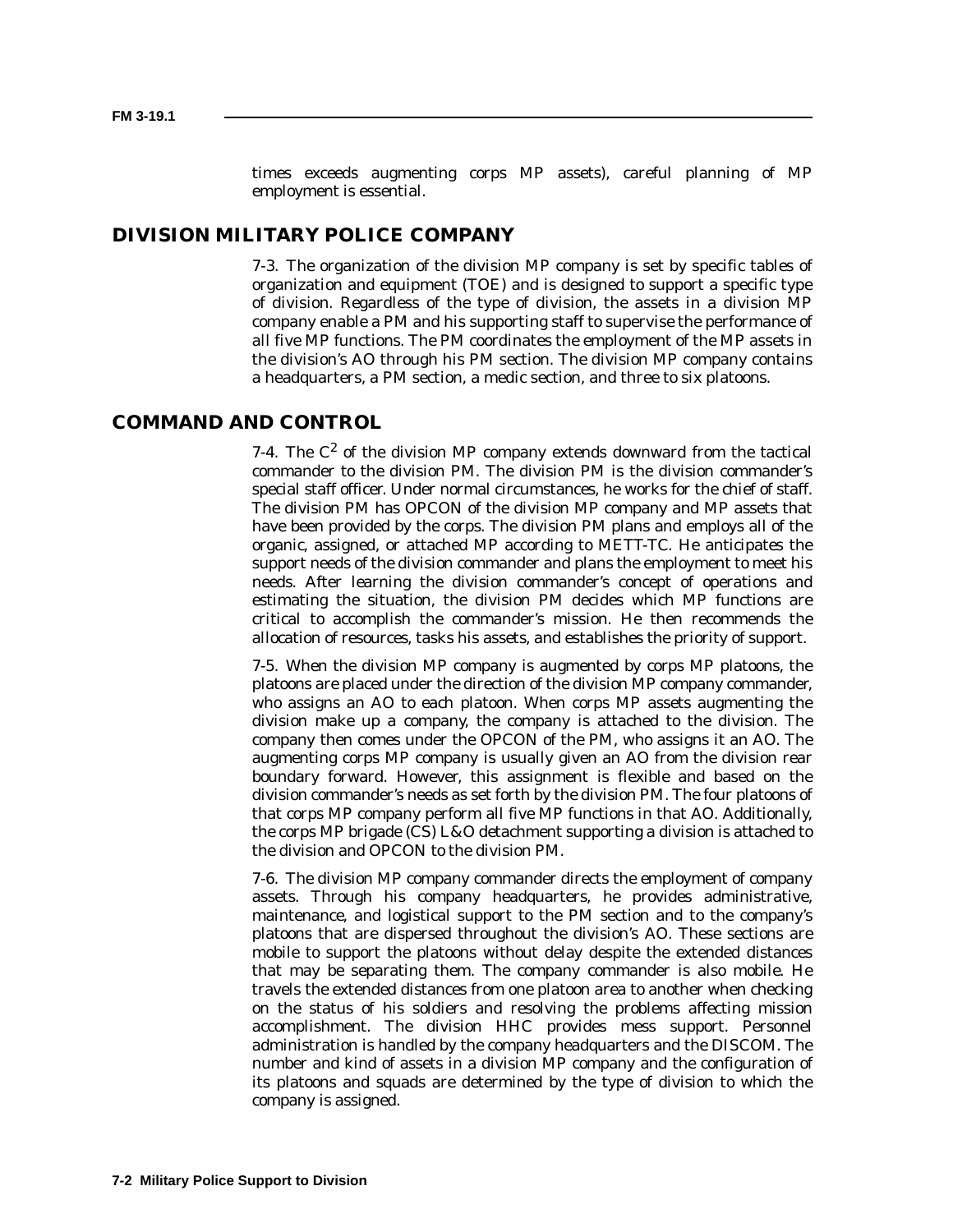## **NOTE: See the consolidated TOE update that is published yearly for complete details (base and objective) for all MP TOEs.**

7-7. At the direction of the division commander, the division band may be available to perform its secondary mission of supporting MP operations. When the intensity of the conflict prevents the band from performing its musical mission, the division commander may direct it to augment the MP company. The band, normally employed as a unit under the direction of the bandmaster, is under the OPCON of the MP company commander while augmenting the MP. When tasked to augment MP assets, band members may be employed to augment MP security at the division main CP or to augment perimeter security at the division EPW/CI collection point. The band is released to perform its primary mission as soon as the tactical situation permits.

## **MILITARY POLICE EMPLOYMENT**

7-8. The employment of division MP companies differs somewhat with the type of division to which they are assigned. In heavy divisions, the division MP companies provide GS to the DRA and DS to the division's maneuver brigades. When the platoon is providing DS to a maneuver brigade, the MP platoon leader coordinates all logistical support with the supported brigade. A platoon's DS relationship is seldom interrupted. However, METT-TC may require weighing MP support to the maneuver brigade tasked as the main effort or employing all platoons in a division MP company to function as a unit (such as during division-size river-crossing operations or deliberate breaching operations). In light divisions, the MP provide only GS to the DRA or during sustainment operations. Support exceptions are addressed under MP support to airborne and air-assault divisions, discussed later in this chapter.

7-9. In the division (where flexible support of an austere force is crucial), the division PM must have a clear understanding of situational awareness. To obtain current information for projecting MP needs in the division area, he must be mobile and be able to conduct split-cell operations. The assets available to the PM include the division MP company and at least one corps MP company. Corps augmentation is required for sustained operations and for special operations such as river crossings, dealing with dislocated civilians, and refugee internment or resettlement. The division PM coordinates with the corps PM and the MP brigade or CID commanders for—

- Evacuating and guarding EPWs/CIs from division to corps.
- Providing law-enforcement assistance to HN forces in the division's AO.
- Providing corps augmentation for the division's AO, convoy security, LOC security, AS, R&S, L&O, and other missions. These other missions may include augmentation for security of the division main CP, ASPs, and other critical facilities.
- Integrating, sharing, and exchanging police intelligence between corps and division MP elements.
- Providing CID support.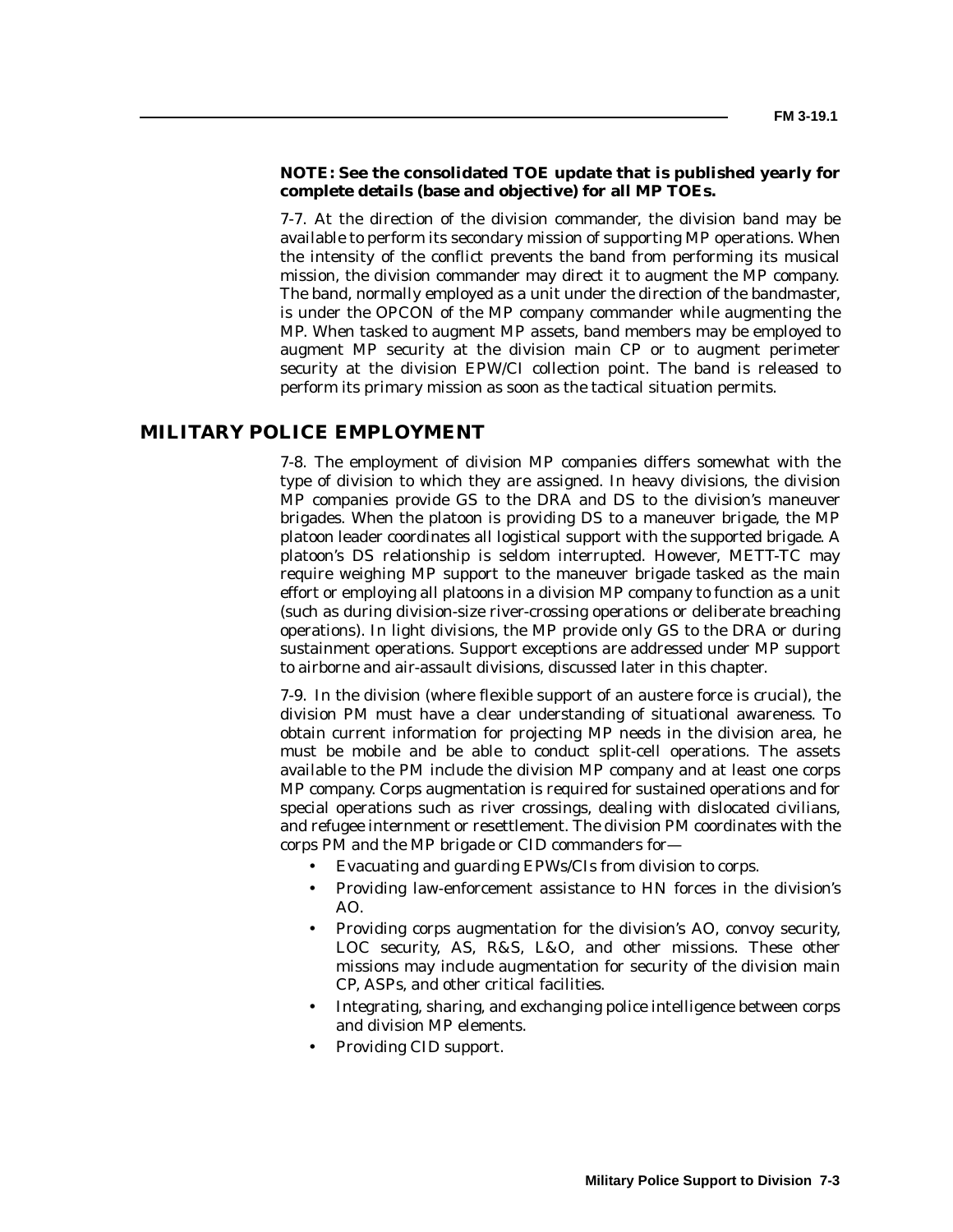#### **SUPPORT TO THE HEAVY DIVISION**

7-10. The Army's armored and mechanized infantry divisions (normally referred to as heavy divisions) provide mobile, armor-protected firepower that is normally employed for their mobility, survivability, lethality, and psychological effect (shock) on the enemy. These divisions destroy enemy armored and mechanized forces, and they can seize land areas and secure key terrain. Because of their strategic lift requirements, heavy divisions are slow to deploy from home staging bases into an AO. They have high consumption rates of supplies and have limited use in restrictive terrain. These capabilities and limitations are key factors in planning effective and efficient MP support throughout the division's AO.

7-11. In the heavy divisions, the PM section is organized to support split-cell operations at the main and rear CPs. The PM must be mobile to ensure that he is fully aware of the current status of critical MP operations. Therefore, the deputy PM (DPM) locates in one of the PM cells and—

- Handles the section's routine operations.
- Monitors ongoing division operations and MP support.
- Helps provide long-range planning and interface with the primary division staff.
- Forwards PM taskings to the division MP company commander.

7-12. The DPM and the operations sergeant normally set up operations at the division main CP where they can coordinate requirements with the division staff personnel. The company headquarters is initially located near the division rear CP in the division support area (DSA). Once augmentation arrives from the corps, the headquarters relocates with one of its GS platoons operating behind the brigade rear boundary. However, this location could be changed based on METT-TC, the supported commander's needs, and the company commander's idea of where he can exercise better  $C^2$  for his unit.

7-13. The Army of Excellence (AOE) heavy division MP company has six platoons. Three platoons provide support to each maneuver brigade and are designated as DS. The other three platoons are designated as GS platoons. One MP platoon provides security for the division main CP; one provides security for the division's EPW central collection point; and one performs other MP operations within the division rear.

7-14. The GS MP platoons' AOs are configured based on METT-TC and the availability of MP augmentation from the corps. The DS MP platoons' AOs coincide with the supported maneuver brigade 's boundary. Each platoon headquarters locates within its brigade 's support area or any other area where it can best provide and receive support. To accomplish its mission, each DS platoon requires a minimum of two squads, each with three teams. One squad operates the EPW/CI collection point. The other squads perform MMS and AS operations. All MP platoons are capable of performing all five MP functions. However, performance of these functions is prioritized based on METT-TC and the division commander's concept of operations. The division PM, the company commander, and METT-TC dictate how these platoons should be tasked-organized to accomplish the mission.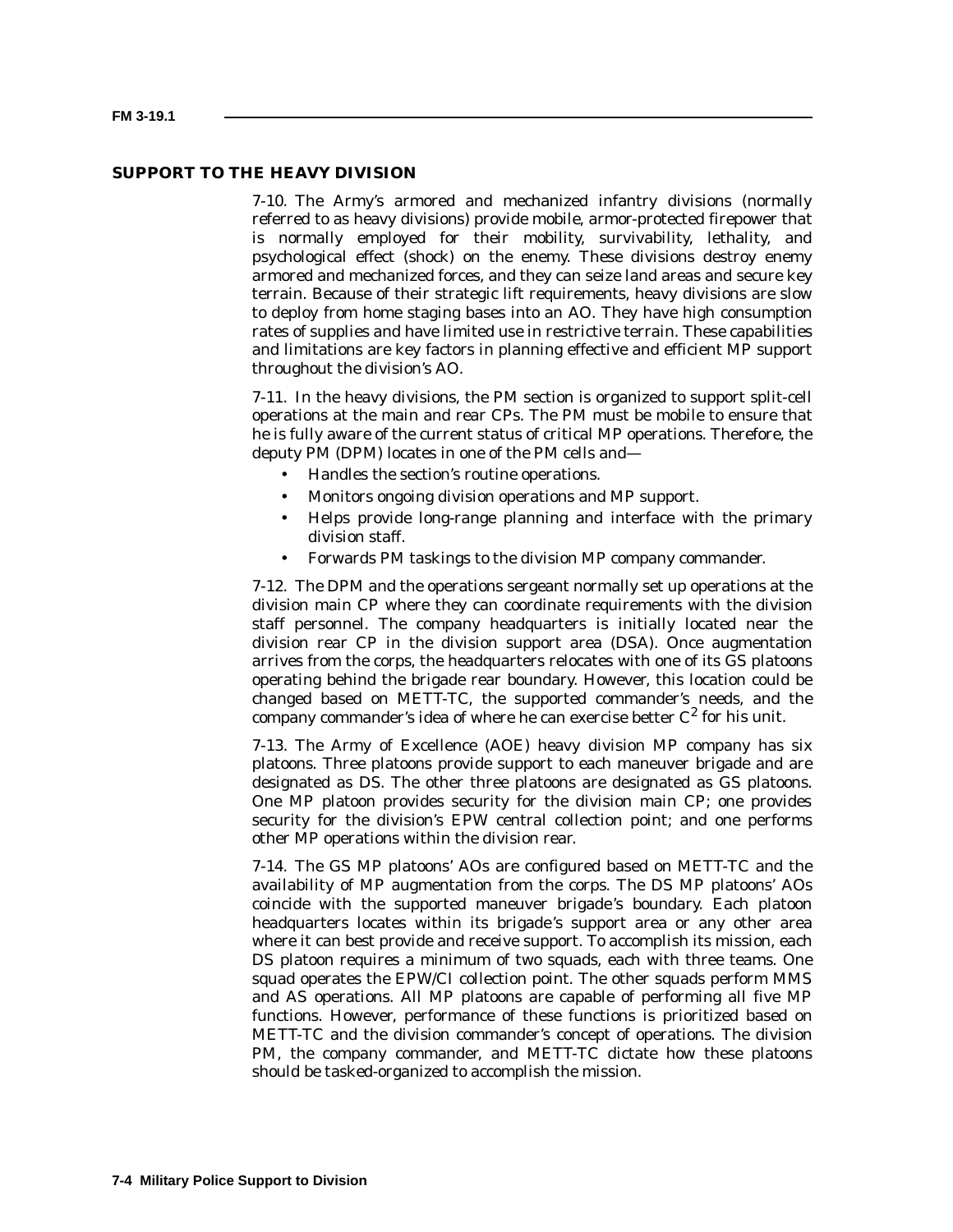#### **SUPPORT TO THE LIGHT INFANTRY DIVISION**

7-15. The AOE light infantry division (LID) is one of the most rapidly and strategically deployable divisions. It fights as part of a larger force in war or conducts missions as part of a joint force in MOOTW. Its  $C^2$  structure readily accepts any augmentation forces, permitting task-organizing for any situation. The augmentation required for the division is largely determined by METT-TC. The division's capabilities allow it to exploit the advantages of restricted terrain and limited visibility. It achieves mass through the combined effects of synchronized small-unit operations and fires rather than through the physical concentration of forces on the battlefield. These characteristics are key factors in planning and employing MP assets in support of the LID.

7-16. The LID MP companies are capable of performing all five MP functions. However, their performance of these functions is prioritized based on METT-TC and the division commander's concept of operations. Contrary to the heavy division MP company, the LID MP companies are much smaller. The constrained size of the LID MP companies makes corps MP augmentation crucial to the sustainment of MP operations. Additionally, the LID MP company is the only MP unit with the capability of antiaircraft support through the use of shoulder-fired air-defense weapons.

7-17. The company has three GS platoons to support the division. No platoons are provided to the maneuver brigade. One platoon is normally located in the vicinity of the division main CP so that its resources can help support CP security. Another platoon locates in the DSA and operates the division EPW/ CI collection point. The last platoon has an AO configured according to METT-TC and the commander's priority of MP missions. Each GS MP platoon has a headquarters and three squads, each with two teams. The PM section is located in the vicinity of the division main CP. The exact location is based on the current operational status and on METT-TC.

## **SUPPORT TO THE AIRBORNE DIVISION**

7-18. The AOE airborne division can rapidly deploy anywhere in the world to seize and secure vital objectives. It conducts parachute assaults to capture initial lodgments, executes large-scale tactical raids, secures intermediate staging bases (ISBs) or forward operating bases (FOBs) for ground and air operations, and rescues US nationals besieged overseas. It can also serve as a strategic or theater reserve as well as a reinforcement for forward-presence forces. The airborne division can assault deep into the enemy's rear area to secure terrain or to interdict enemy supply and withdrawal routes. It can seize and repair airfields to provide a FOB and airheads for follow-on air-landed forces. It is capable of all other missions assigned to LIDs. The airborne division does not have sufficient armored protection to defeat heavier armored formations at close range. Therefore, engagements with enemy armored formations require special considerations. Antitank weapons in the division compensate for, but do not completely offset, this deficit.

7-19. Airborne divisions conduct operations in two phases—assault and defense. The division accomplishes the assault phase in three stages. First,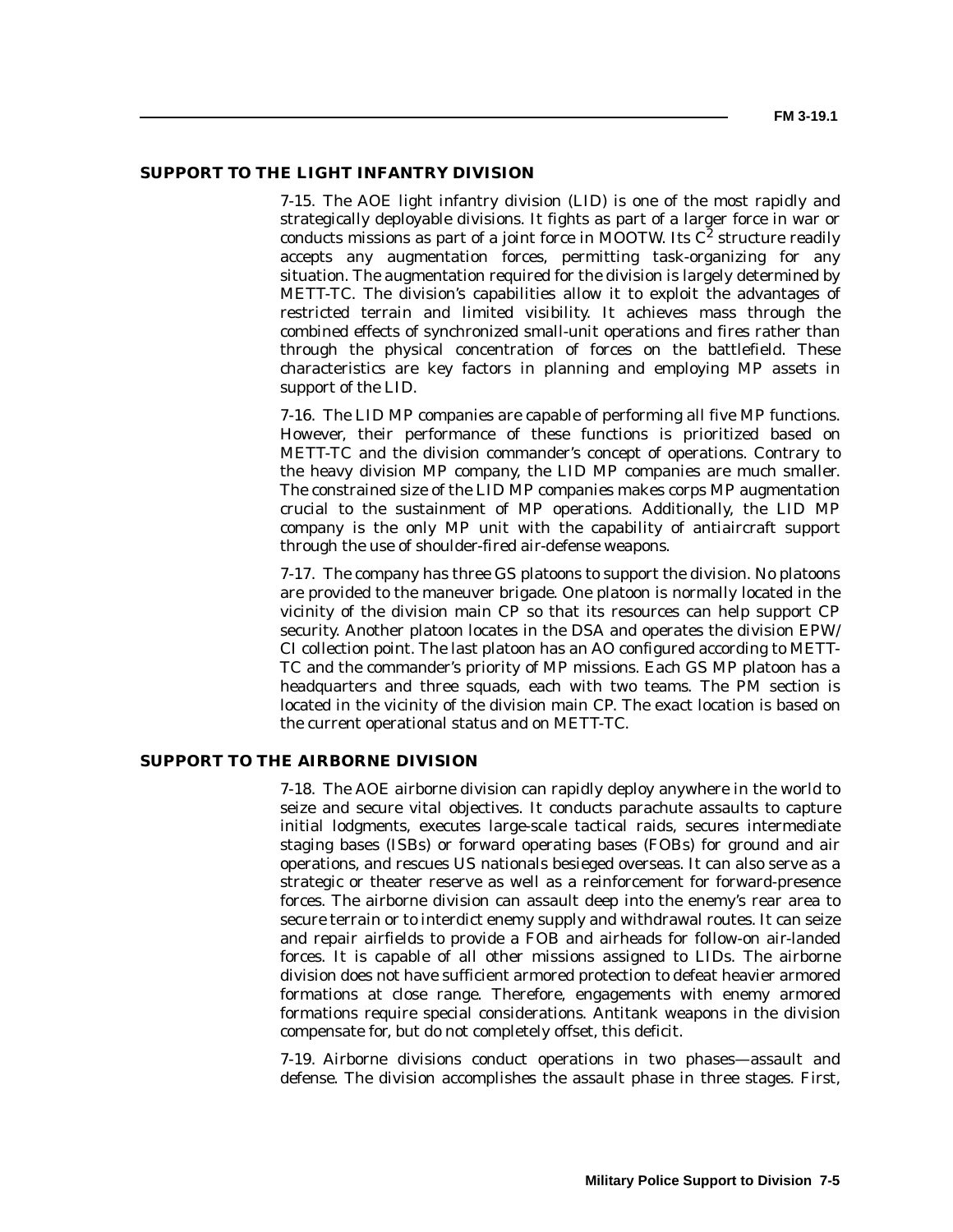they deploy; second, they establish the airhead; and third, they extend the logistics base and build their force.

7-20. Like other division MP companies, those assigned to the airborne division are employed to support their division commander's concept of operations. The airborne MP company has four platoons, each having three squads with two teams. Normally, the company headquarters and one of the platoon headquarters colocates with the PM section. The division PM's exact location depends on METT-TC. During the assault phase, the airborne division MP company provides DS to the assault brigade. The remaining platoons provide MMS and AS in the vicinity of the division main CP.

7-21. The nature of airborne operations makes the capture of EPWs likely. Therefore, during the first stage of the assault phase, the priority of MP support is given to EPW operations. After assembling the DZ or LZ, the MP collect EPWs captured during the assault. Combat elements are relieved of EPWs as far forward as possible. In airborne operations, EPWs are held for later movement to a central collection point. During the first stage of the assault, the MP perform limited straggler and refugee control and undertake AS operations, when possible.

7-22. MP support is reevaluated after the airhead is established in the second stage of the assault. The PM takes in consideration personnel and equipment flow, roadways, and security requirements to shift MP support priorities. As the entire operation matures, MP support may expand to include all five MP functions.

#### **SUPPORT TO THE AIR-ASSAULT DIVISION**

7-23. The air-assault division executes tactical missions at operational depths to achieve strategic results. It is capable of launching brigade-size air assaults of nearly 4,000 soldiers from either an ISB or a tactical assembly area (TAA). Within 6 hours, this air-assault task force (AATF) can attack an opposing force, occupy and defend key terrain, or establish a FOB (out to 150 kilometers) from which even deeper operations can be executed. Air-assault operations are terrain independent, but they rely on suitable weather and a detailed attrition/assessment of enemy capability—particularly air-defense assets along air corridors and in the objective area. The air assault is preceded by detailed, lethal and nonlethal condition settings, culminating in a comprehensive condition check before execution.

7-24. As the corps AATF unit, the brigade combat team (BCT) task-organizes and habitually trains with both aviation lift and attack (Apache) battalions. An air-assault division MP company has four platoons, each having three squads with two teams. To facilitate operations, air-assault division MP platoons are habitually aligned with each of the three AOE BCTs; however, as with aviation assets, the MP are task-organized to support the main effort's BCT/AATF. When conducting these operations, two MP platoons may be tasked to provide support; one is available to posture and participate in the air assault, and the other conducts AS and MMS operations at the pickup zone (PZ). This second MP platoon may further provide MMS and accompany a ground-assault convoy (GAC) to the objective, or it may remain at the PZ to receive EPWs returning on aircraft from the objective area. The mission of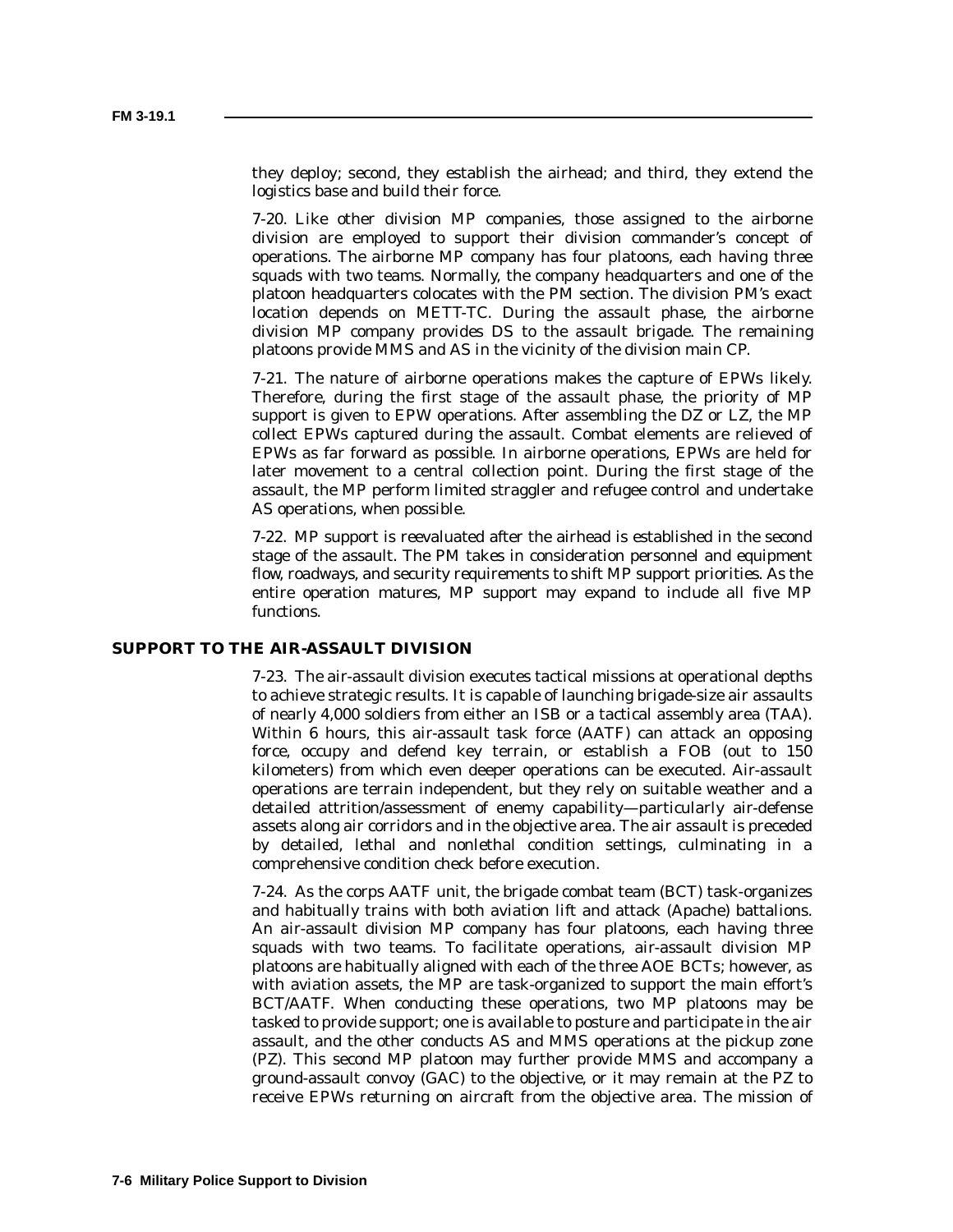conducting MMS along this vulnerable ground LOC is particularly critical if the AATF objective is a FOB from which further division operations will expand.

7-25. MP participation in the actual air assault competes for heavy lift with FA and air-defense systems, as well as with vital Class V resupply. However, the lethality and versatility of the MP bode well for their employment, and two MP platoons are available to support the brigade air assault as the division's center of gravity.

7-26. When possible, habitually aligned platoons remain with their brigades, and corps assets perform GS missions. However, when no corps assets are available and two division platoons are employed as stated above, the two remaining platoons conduct division EPW collection-point operations and other MP functions based on METT-TC. Normally, the EPW platoon and the MP company headquarters colocate in the DSA. As required (and based on METT-TC), airflow planning includes EPW/CI evacuation from the AATF/ FOB collection point back to the DSA. The PM section operates from the division rear CP to facilitate I/R operations and to coordinate MMS and AS with key logistical staff. Due to potentially extreme distances on the airassault battlefield, the DPM normally locates with the division main CP to serve as a key G3 battle-staff member and to coordinate PIO with the G2.

### **SUPPORT TO DIVISION XXI (HEAVY DIVISION)**

7-27. Division XXI represents a significant change in the manner in which division operations are conducted. These changes are brought on by information-age capabilities; an increased integration of service components into an effective battle team; more lethal, survivable, and agile systems; and more capable soldiers and leaders. The Division XXI operates in a larger battle space and at a higher tempo than the AOE division. The division is evolutionary in design, but revolutionary in its use of information technology. It improves the Army's deployability while enhancing its ability to dominate in decisive fights. The following are characteristics of the Division XXI operational environment:

- **Multidimensional.** The division will operate in an extended battle space that goes beyond the traditional physical dimension of width, depth, and height. It includes portions of the electromagnetic spectrum; and it extends beyond the physical boundaries of the division through its communication and digital connectivity to other Army, joint, and coalition elements, even reaching back to CONUS.
- **Precise.** Precision operations go beyond a precision strike to include every aspect of military operations from deployment through combat and through redeployment or transition to other operations. Precision in decisive operations is enabled by three emerging capabilities. First, digitization provides soldiers and leaders at each echelon the information required for making decisions. Second, a full suite of strategic, operational, and tactical sensors linked to analytical teams fuses combat information into situational awareness across the battle space. Third, simulations enable Army elements to be tailored and operations to be planned, war-gamed, and rehearsed—yielding precision execution.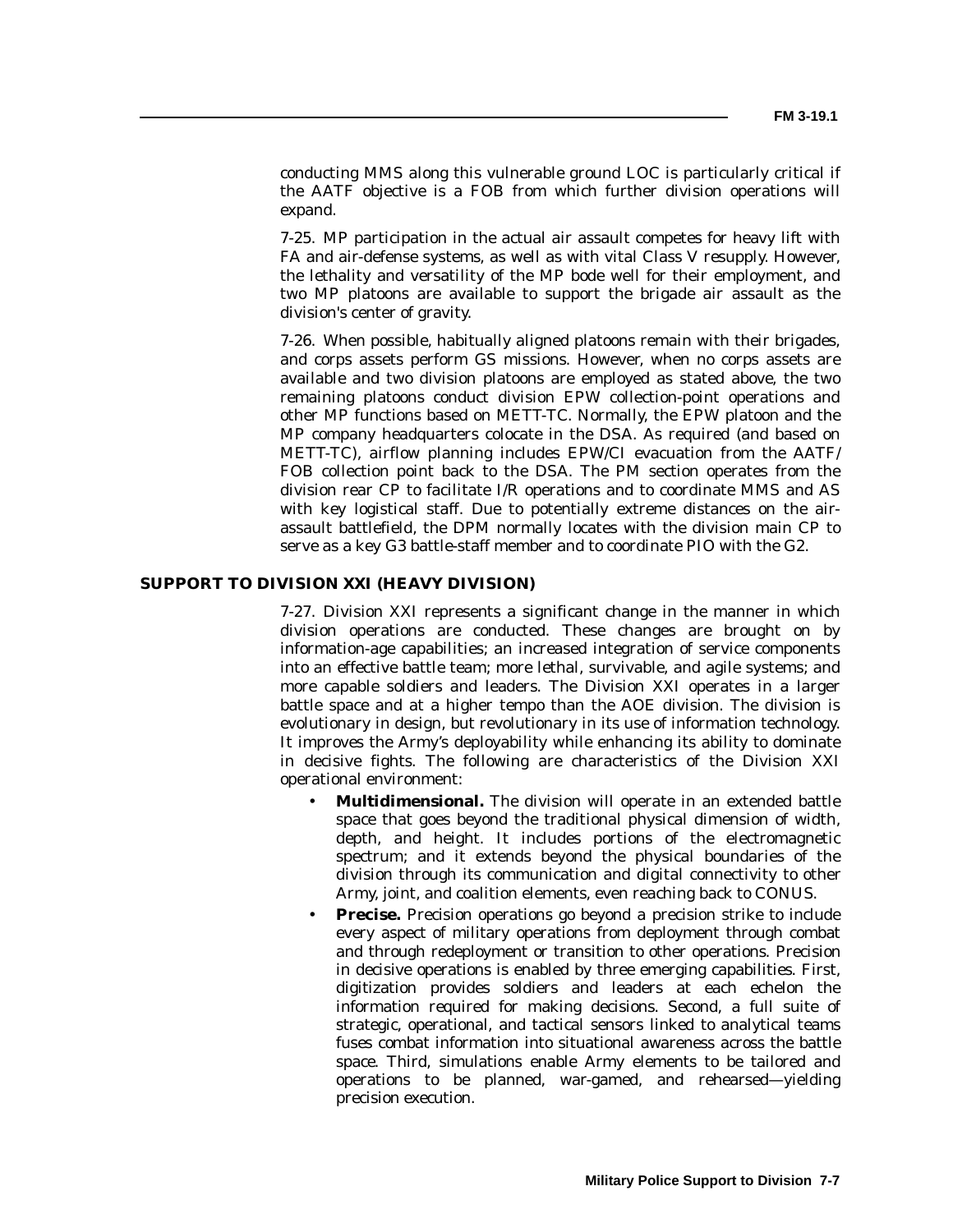- **Nonlinear.** Nonlinear operations do not seek a battle-space grid of close, deep, and rear operations. Instead, the battle space is fluid, changing as METT-TC changes through the duration of mission preparation and execution. Another dimension of this characteristic is the synchronization of near-simultaneous operations to achieve nonlinear effects across the battle space.
- **Distributed.** Division operations are distributed or executed where and when required to achieve decisive effects concentrated at a decisive point. Dispersion empowers subordinates to operate independently within the commander's intent, leading to synergistic effects that exceed the effects of a centralized headquarters.
- **Simultaneous.** The concept of decentralization operations that are multidimensional, precise, distributed, and nonlinear yields the capability to conduct simultaneous operations across the battle space. Simultaneous operations seize the initiative and present the enemy leadership with multiple crises and no effective responses. Rather than a single, concentrated attack, the division executes a series of attacks (lethal and nonlethal) as simultaneously as possible.
- **Integrated.** Division operations are fully integrated with joint, multinational, and nongovernmental partners. Integrated operations enable the Army to leverage the full suite of capabilities that the services bring to the battle space.

7-28. The Division XXI heavy division is one of total integration—not rounding up or down. Reserve-component soldiers assigned to the division are an integral part of the division mission and task accomplishment. The division cannot operate without them. The division is focused on massing effects on the enemy—enabled by a new foundation of information technology and distributed logistics. The division is built around the pattern of "conduct decisive operations," accomplished by either fires or maneuver. The design performs complementary battle-space shaping in concert with the overall corps plan. Its long-range assets are not typically held in reserve nor just employed in the close fight; they are used to best support the corps and division commanders' plans of operations.

7-29. Although the basic structure of the division has not changed—three maneuver brigades, a division artillery, and a DISCOM—the internal structure and operational construction have changed in a near revolutionary way. The  $C^2$  structure and the basic organizational structure are very similar to the divisions discussed above. However, by integrating the capabilities of digital technology and by using enhanced situational awareness, it is better able to execute combat operations.

7-30. The maneuver brigades have their own scouts—a brigade reconnaissance troop (BRT); therefore, they no longer rely exclusively on the battalion scouts. The maneuver battalions are reduced to three companies with a total number of 45 combat platforms. The division artillery has three Multiple-Launch Rocket System (MLRS) batteries per battalion. The cavalry squadron is under the aviation brigade's  $C^2$  but retains and performs the division's traditional cavalry mission. Figure 7-1 depicts the organizational structure of Division XXI.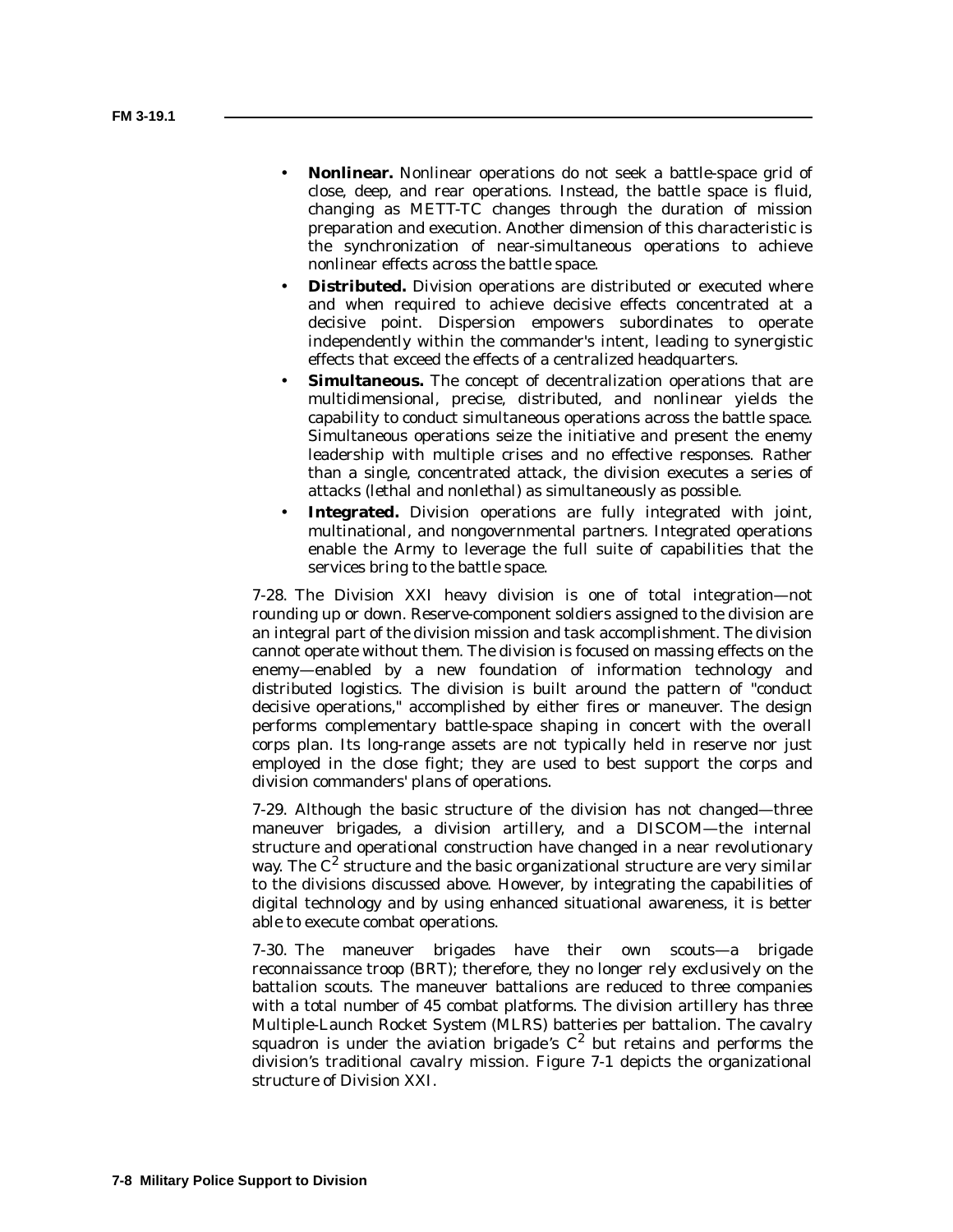

**Figure 7-1. Division XXI Structure**

7-31. The division's CSS is centralized. Instead of each unit having its own organic CSS personnel, they are now centralized in CSS units. The CSS assets are reorganized and reassigned to the DISCOM. Forward-support companies (FSCs) are habitually associated with each maneuver battalion and forwardsupport battalions (FSBs) will support each maneuver brigade. This operational structure enables distribution-based rather than supply-based logistics concepts to support the division. The overall logistics footprint for the division is now reduced and the division has organic self-sufficiency to operate unsupported for up to 30 hours.

7-32. A major difference between the AOE fix-forward doctrine and the Division XXI maintenance support is the change in the actual repair site. Division XXI maintenance units directly supporting a given customer will diagnose faults and will replace components forward in the battlefield and will repair rearward. Units will be manned with maintenance personnel capable of performing DS and limited GS maintenance.

7-33. The division operates in a battle space two and a half times larger than an AOE division, and it will usually fight as part of a corps or a JTF. The division conducts offensive, defensive, stability, and support operations in cooperation with other elements of the corps/JTF to gain tactical or operational results significant to the joint-force commander's campaign goals.

7-34. Although the division is a heavy division, MP support is somewhat different from that of an AOE heavy division. The PM (based on METT-TC) establishes operations where MP assets can best be commanded. At the same time, overall MP operations can be synchronized to support operations within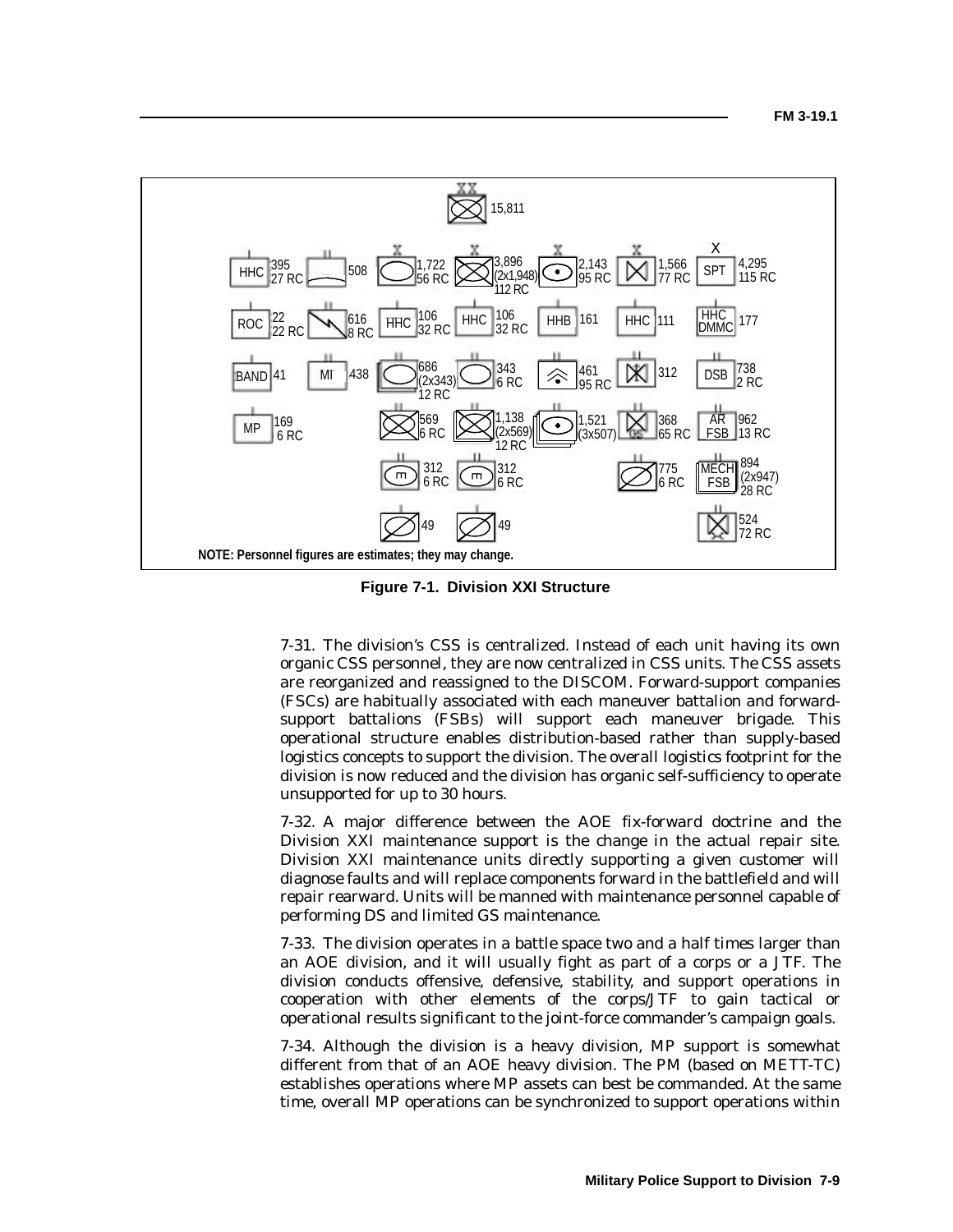the division rear and the division commander's intent can be effectively supported. To this end, the PM conducts split-cell operations within the division main CP. Normally, the PM section is distributed between the security-operations cell (SOC) and the mobility/survivability (M/S) cell. The DPM (who works out of the M/S cell) is also part of the division planning team. He ensures that MP operations are integrated into division plans according to the PM's intent. The DPM attends coordination meetings and assumes coordination responsibility with the rest of the division staff when the PM relocates away from the division main CP.

7-35. The PM, as a staff officer, is involved with every aspect of planning and with the military decision-making process (MDMP). He uses the Force XXI Battle Command—Brigade and Below (FBCB2)  $C^2$  system to understand the battlefield. He understands the mission and the commander's intent and priorities. The PM has complete situational awareness, establishes an effective staff relationship with the G3, and recommends the best way to employ MP resources.

7-36. The Division XXI heavy division MP company has five platoons. Although tasked-organized based on METT-TC and the commander's needs, three MP platoons provide DS for each maneuver brigade. The DS platoon requires a minimum of three squads (each having three teams) to accomplish the mission. The other MP platoons are normally employed forward in sector, providing AS and force protection for the division main and tactical (TAC) CPs and for other HVAs in the vicinity of the maneuver brigade rear boundary. As with the AOE heavy division, the Division XXI heavy division requires augmentation with at least one corps MP company for CS missions in the DRA and can expect two companies in a mature theater (based on METT-TC) as the main effort. In addition, the division may request an MP battalion headquarters to command and control CS MP operations in the rear or to conduct TCF operations.

7-37. While the division MP company is capable of performing all five MP functions, it must be augmented by the corps MP to fully perform all of these functions throughout a mature division's battle space. The PM prioritizes MP functions (based on the supported commander's needs), conducts a mission analysis, and requests needed corps assets through the division G3. Corps MP companies, L&O detachments, and CID assets are needed for sustainment operations. When corps MP companies and L&O detachments are attached to the division, they are placed under OPCON of the PM. The PM will then assign an AO and missions based on METT-TC.

7-38. The PM supports the division's distribution-based logistics concept by conducting aggressive R&S operations that secure the LOC. Since the main effort is to secure the LOC, traditional MMS missions (such as convoy security and escorts) are performed by exception. Through the allocation of increased MP to conduct LOC R&S operations aggressively, the division is able to detect and destroy threat forces before they interrupt operations in rear-area or sustainment operations.

7-39. Digitization gives the division the situational awareness that allows it to cover much larger distances and to move much faster. The systems that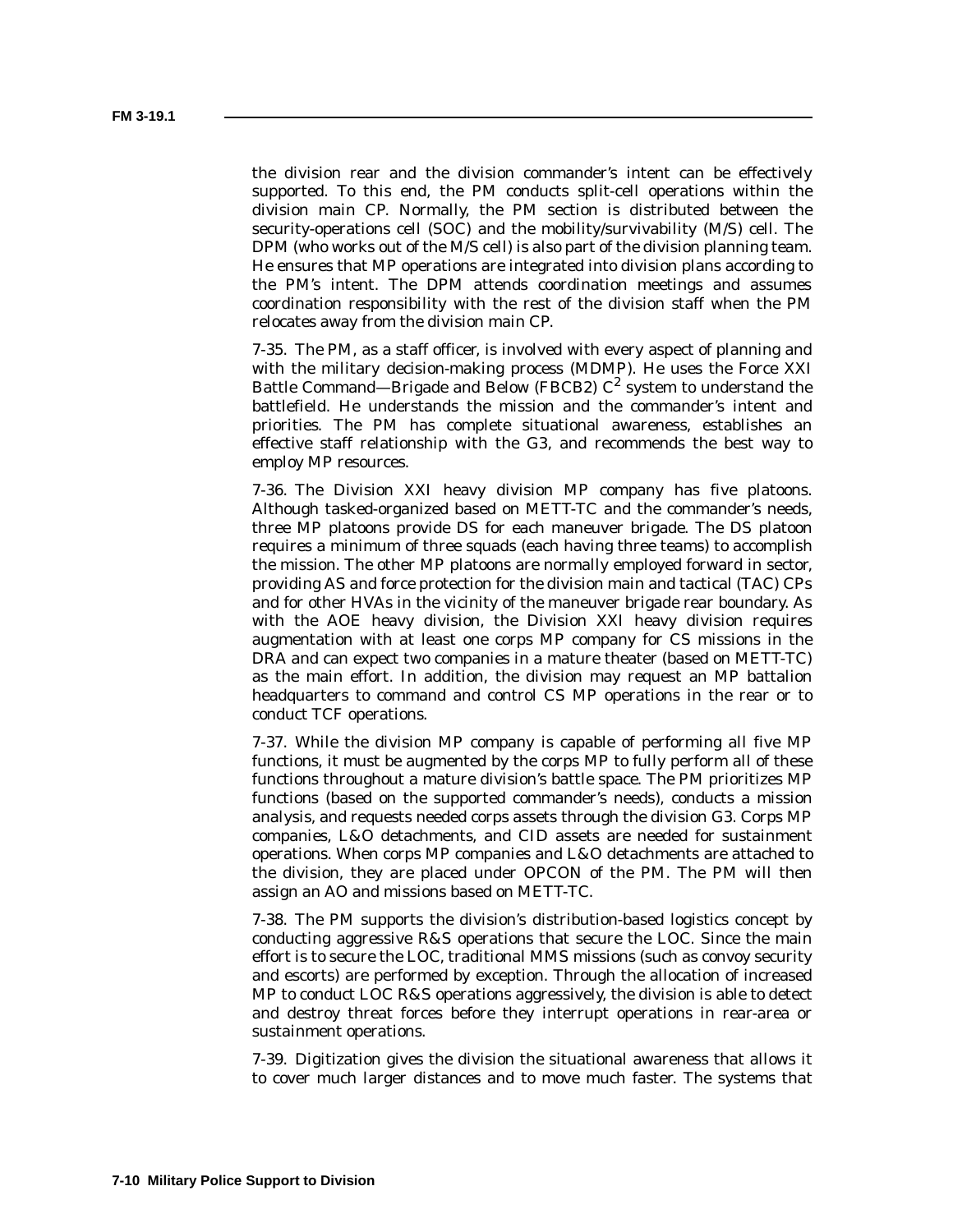provide this digitization are generally unprotected HVAs on the battlefield, which require aggressive AS and force-protection operations.

7-40. The EPW operations are much more fluid, sometimes requiring the division GS MP to move forward and assume brigade collection points, thus allowing DS platoons to move forward with their brigades. Similarly, corps MP may be required to move forward and assume the division's central collection points as the division's rear boundary is pushed forward to shorten the LOC.

7-41. As with all AOE divisions, until corps L&O and CID detachments augment the division, L&O operations are on an exception basis. The MP collect intelligence during every facet of mission execution. The PM develops police intelligence in the division main CP through coordination with the SOC, the G2, the Assistant Chief of Staff, G5 (Civil Affairs) (G5), and the Assistant Chief of Staff, G6 (Communications) (G6).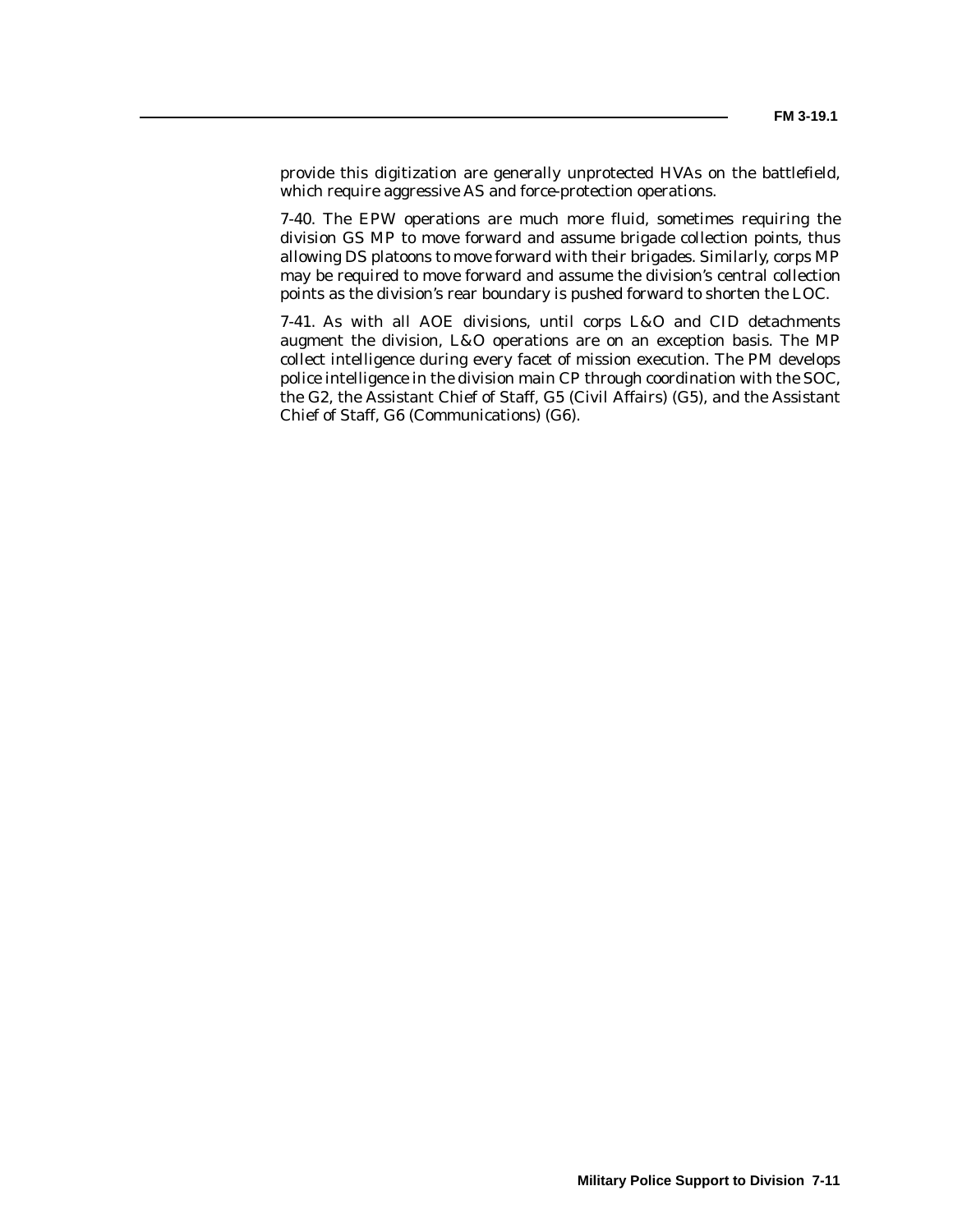# **Chapter 8**

# **Separate Brigades and Initial/Interim Brigade Combat Teams**

*The MP support separate brigades and IBCTs designed to provide the brigade commander with MP assets that can serve as a force multiplier and that can be employed as an economy of force. The brigade MP platoon is as lethal, flexible, and capable as any other platoon in the MP Corps.*

#### *USAMPS*

The Army uses separate brigades to inject a small but powerful force where it is needed. It must be able to fight and win while operating on its own for a sustained period of time. It must be able to defend itself on a 360 degree front in war or MOOTW. While there are some variations of separate brigades, it is the heavy separate brigade that is most commonly found within the force.

## **OVERVIEW**

8-1. The Army's IBCT is a full-spectrum, wheeled combat force. It is employed in all operational environments against all projected future threats. However, it is designed and optimized primarily for employment in small-scale contingency operations in complex and urban terrain, confronting low-end and midrange threats that may employ both conventional and asymmetric capabilities. The IBCT deploys very rapidly, executes early entry, and conducts effective combat operations immediately on arrival to prevent, contain, stabilize, or resolve a conflict through shaping and decisive operations. The IBCT participates in war (with augmentation) as a subordinate maneuver component within a division or a corps and in a variety of possible roles. The IBCT also participates (with appropriate augmentation) in stability and support operations as an initial-entry force or as a guarantor to provide security for stability forces by means of its extensive capabilities.

# **SUPPORT TO SEPARATE BRIGADES**

8-2. MP support to separate brigades is provided by a four-squad MP platoon organic to the brigade HHC. A separate PM cell within the brigade HHC serves as the  $C^2$  element for the platoon (see Figure 8-1, page 8-2). Support to the platoon and the PM section for maintenance, supply, mess, and communications is provided by the brigade HHC. Since the platoon and PM section have no organic support, the MP leadership must perform close coordination for this support. However, the MP platoon must compete with other brigade HHC assets for priority of repair for weapons, vehicles, and communications equipment.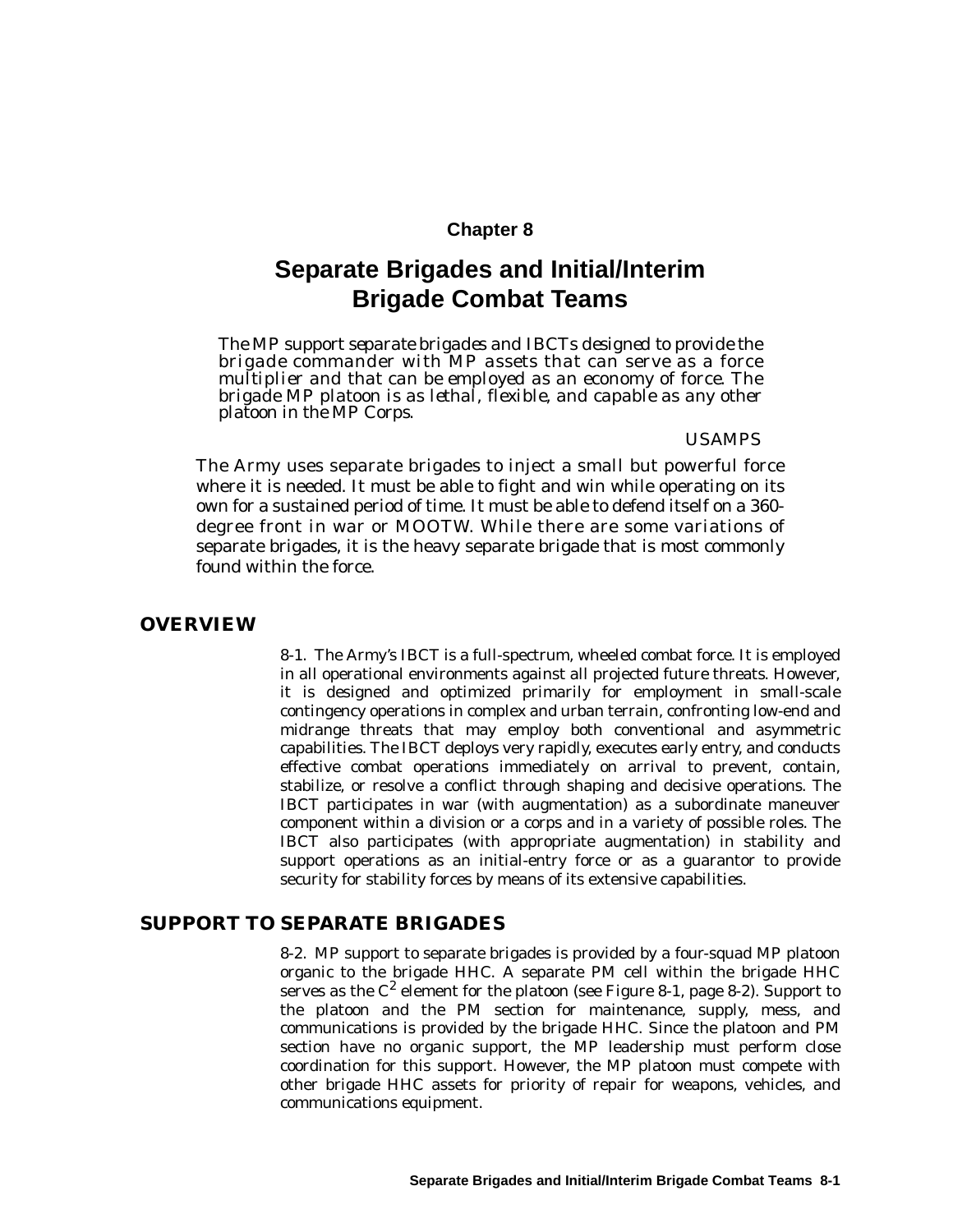

**Figure 8-1. MP Support to a Separate Brigade**

8-3. The  $C^2$  of an MP unit supporting separate brigades also extends down from the tactical commander. The separate brigade PM has OPCON of brigade MP assets the same way the division PM has OPCON of division MP assets. This includes any MP assets that may have been provided from the corps. The PM advises the commander of a separate brigade on matters pertaining to MP operations. The platoon leader directs the execution of his platoon's mission based on the priorities set forth by the PM and the supported commander. Since the separate brigade 's organic MP platoon is more robust than an MP platoon supporting a division maneuver brigade, METT-TC will determine the requirement for augmentation. However, corps L&O and CID augmentation is required.

8-4. The separate brigade 's MP platoon is capable of performing all five MP functions. However, its resources are quite limited. Although the MP squads are employed according to METT-TC, the platoon supporting the separate brigade may have—

- One squad operating in the EPW collection point.
- One squad providing a mobile security screen and providing AS around the brigade 's main CP.
- Two squads conducting MMS and AS throughout the brigade 's rear area.

# **SUPPORT TO THE INITIAL/INTERIM BRIGADE COMBAT TEAM**

8-5. The IBCT is a divisional brigade. It is designed to optimize its organizational effectiveness and to balance the traditional domains of lethality, mobility, and survivability with the domains required for responsiveness, deployability, sustainability, and a reduced in-theater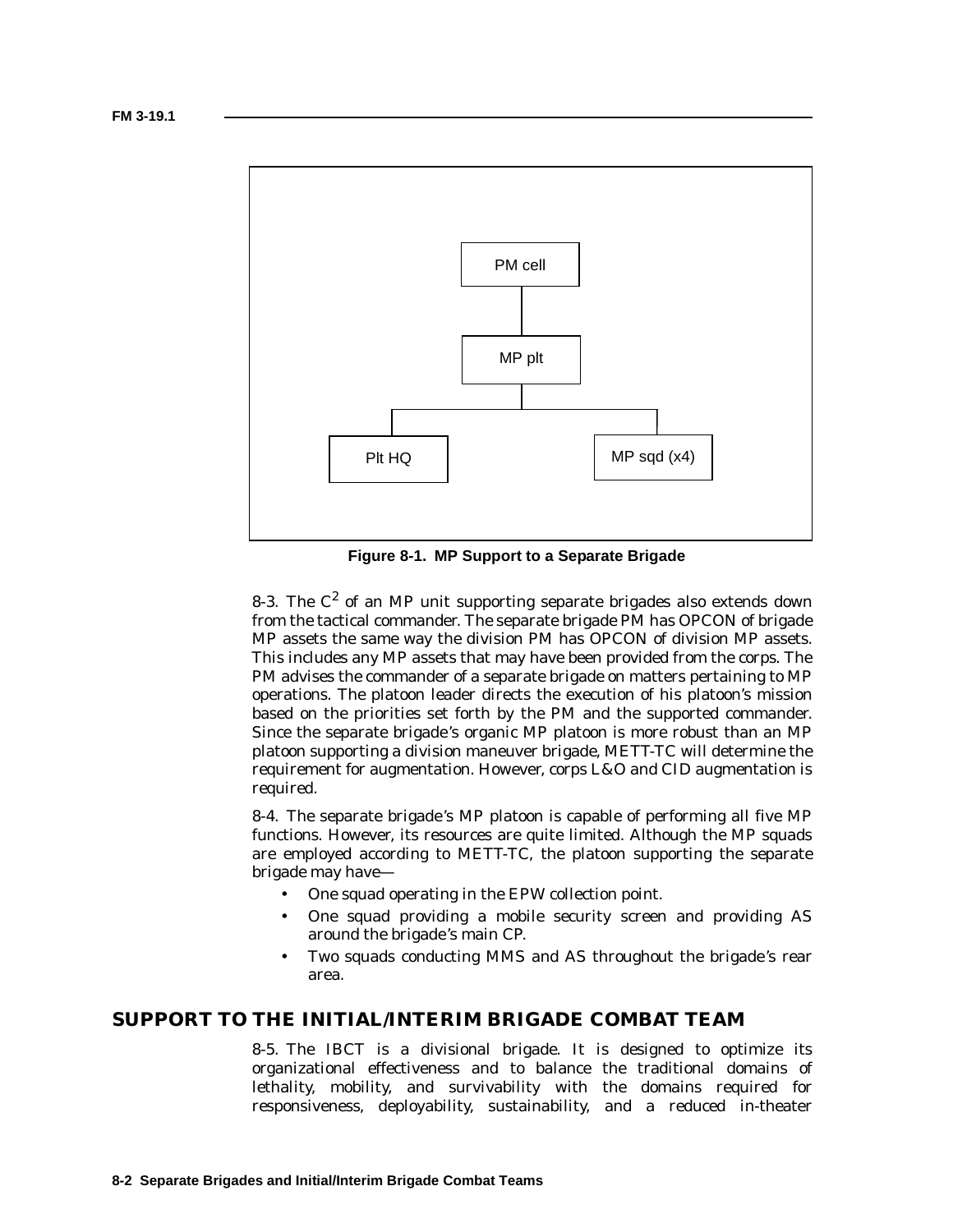footprint. Its two core qualities are its high mobility (strategic, operational, and tactical) and its ability to achieve decisive action through a dismounted infantry assault. The major fighting components are its motorized infantry battalions. The IBCT has a unique reconnaissance, surveillance, and target acquisition (RSTA) squadron to enhance situational understanding.

8-6. To achieve a rapid deployment threshold, the brigade 's design capitalizes on the widespread use of common vehicular platforms—particularly a highly mobile, medium-weight, combat/CS platform coupled with the minimization of the personnel and logistical footprint on theater. Encompassing a personnel strength of about 3,500 and preconfigured in ready-to-fight combined-arms packages, the entire IBCT can deploy within 96 hours of "first aircraft wheels up" and begin operations immediately upon arrival at the APOD. In essence, the APOD is the TAA. The IBCT cannot conduct forced-entry operations, but it provides the JFC with an improved capability to arrive immediately behind forced-entry forces and begin operations to shape the battle space and to execute decisive action to expedite decisions. Once committed, the IBCT can sustain operations for up to 180 days without relief.

8-7. The IBCT's organization is expandable either through augmentation or scalability (according to METT-TC) in any given contingency. The IBCT is scalable in terms of its ability to accept like-type additional forces to expand core tasks and functions already resident within the IBCT (for example, adding additional infantry or RSTA organizations). The IBCT is also capable of accepting augmentation consisting of units or elements that execute tasks or functions not resident within the IBCT (for example, adding armor, airdefense, MP, or aviation assets). In both cases, added units execute their normal mission-essential task list (METL) tasks and, therefore, will not require extensive training to deploy and operate with the IBCT. In both cases, the IBCT includes the command, control, and communications  $(C<sup>3</sup>)$ capabilities necessary to permit the rapid integration of additional enabling capabilities, particularly for operations outside the scope of small-scale contingency operations (such as stability operations, support operations, and war).

8-8. The IBCT organization excludes other unit-based capabilities often provided in a division slice. However, for each missing capability, the brigade headquarters includes staff cells capable of conducting rudimentary planning and analyses to ensure that all functional-area considerations are incorporated in route planning and preparation for operations. The first MP elements in support of the IBCT are at the brigade headquarters level.

8-9. The MP planning cell is composed of a two-person (a major [MAJ] and a sergeant first class [SFC]) planning cell located within the HHC's maneuversupport cell and under the direct staff supervision of the brigade S3. The role of the MP planning cell is significantly different from that of a traditional division PM or a separate brigade PM. The main difference is in the IBCT's lack of organic or habitual MP assets. However, the absence of organic MP assets makes the job of the MP planning cell that much more critical. The MP planning cell must—

• Understand the organization, capabilities, and limitations of the IBCT.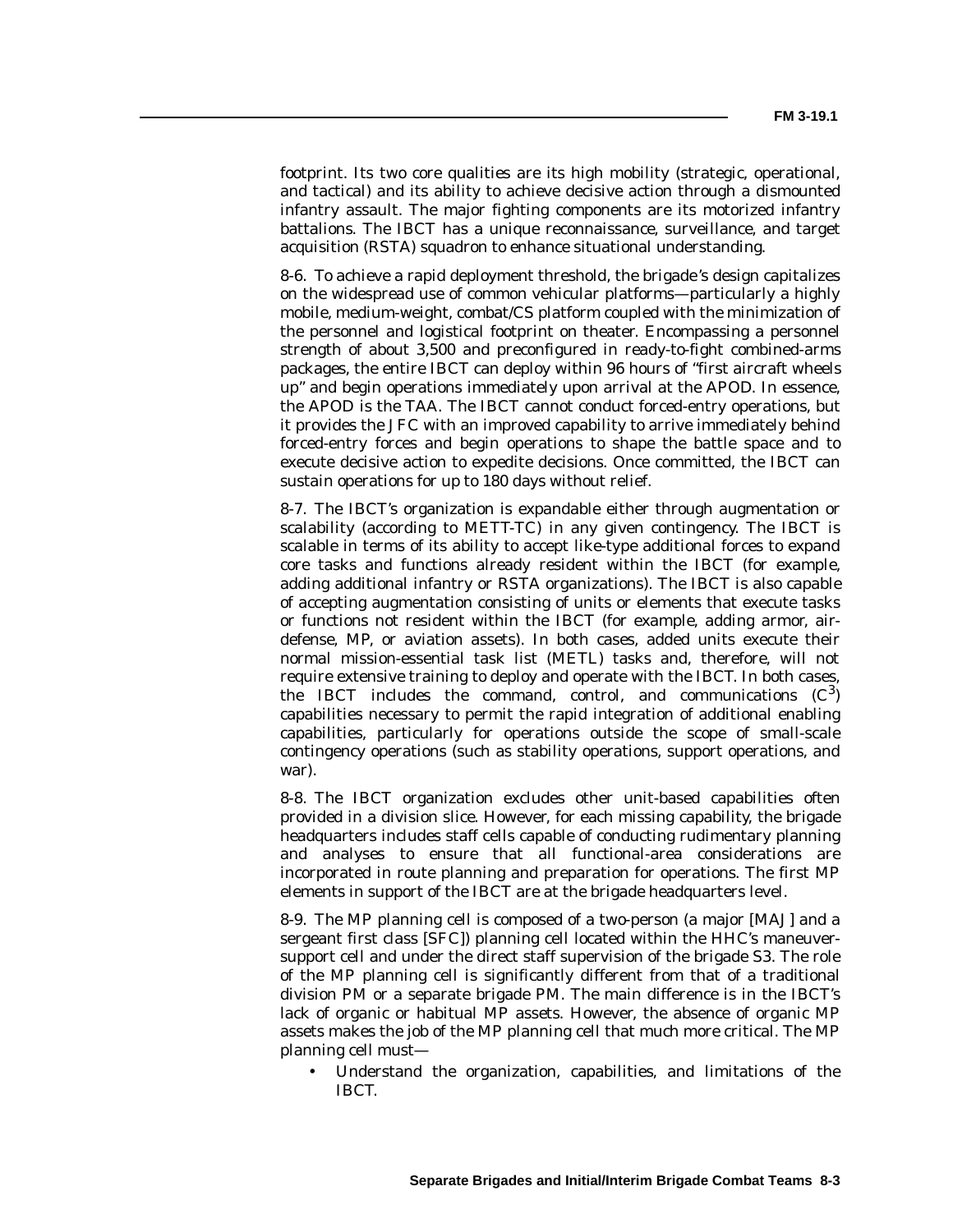- Conduct effective liaison with higher headquarters PM elements.
- Become an effective planner and anticipator of MP requirements.
- Prepare MP staff estimates and employment recommendations.
- Plan for MP deployment via air, sea, rail, or land.
- Task-organize MP units effectively and efficiently.
- Assume  $C^2$  of incoming MP forces or, if operating under a division or corps, relinguish  $C^2$  to the division/corps PM or battalion commander (if appropriate for effective employment of MP forces).

8-10. Depending on METT-TC, the brigade may be augmented by MP elements ranging from a platoon to a battalion. In any case, the MP planning cell then becomes a staff planner and coordinator of functional matters pertaining to—

- Force protection, physical security, and vulnerability countermeasures.
- Operations for collecting, processing, and evacuating (possibly) EPWs, CIs, and detainees.
- US military prisoner operations.
- Operations for processing and controlling dislocated civilians and refugees.
- Customs and counterdrug operations.
- Criminal investigations and CID-/MP-investigator support.
- PIO and establishing links with HN police agencies and other international/interagency law-enforcement agencies.
- MMS, AS, and L&O operations.
- Coordination of MP or CID division/echelons above division (EAD) augmentation forces, MWD teams (explosives, narcotics, and patrol), L&O detachments, and MP I/R units through the division, corps, and major Army command (MACOM) PMs.
- Training guidance to other US forces required to perform MP functions in the absence of MP forces.

8-11. Since the IBCT is a divisional brigade, the division PM and the IBCT MP planning cell play an important role in developing an optimum MP force package to support the brigade commander's concept of operations. Despite the brigade 's early-entry timelines, the MP planning cell must consider and plan for MP augmentation forces as early as possible to free valuable combat resources. Small-scale contingency operations that result in numerous EPWs, civilian detainees, and refugees will hamper momentum and freedom of maneuver.

8-12. Once the initial brigade receives MP augmentation (see Figure 8-2), the MP priority of effort during the offense will focus on ensuring that routes remain unencumbered and secure for movement of ground combat, CS, and CSS forces. The MP's priority of effort during the defense will focus on conducting AS and counterreconnaissance along the LOC,  $C^2$  centers, and CSS bases. The MP may conduct response-force operations or become part of the TCF.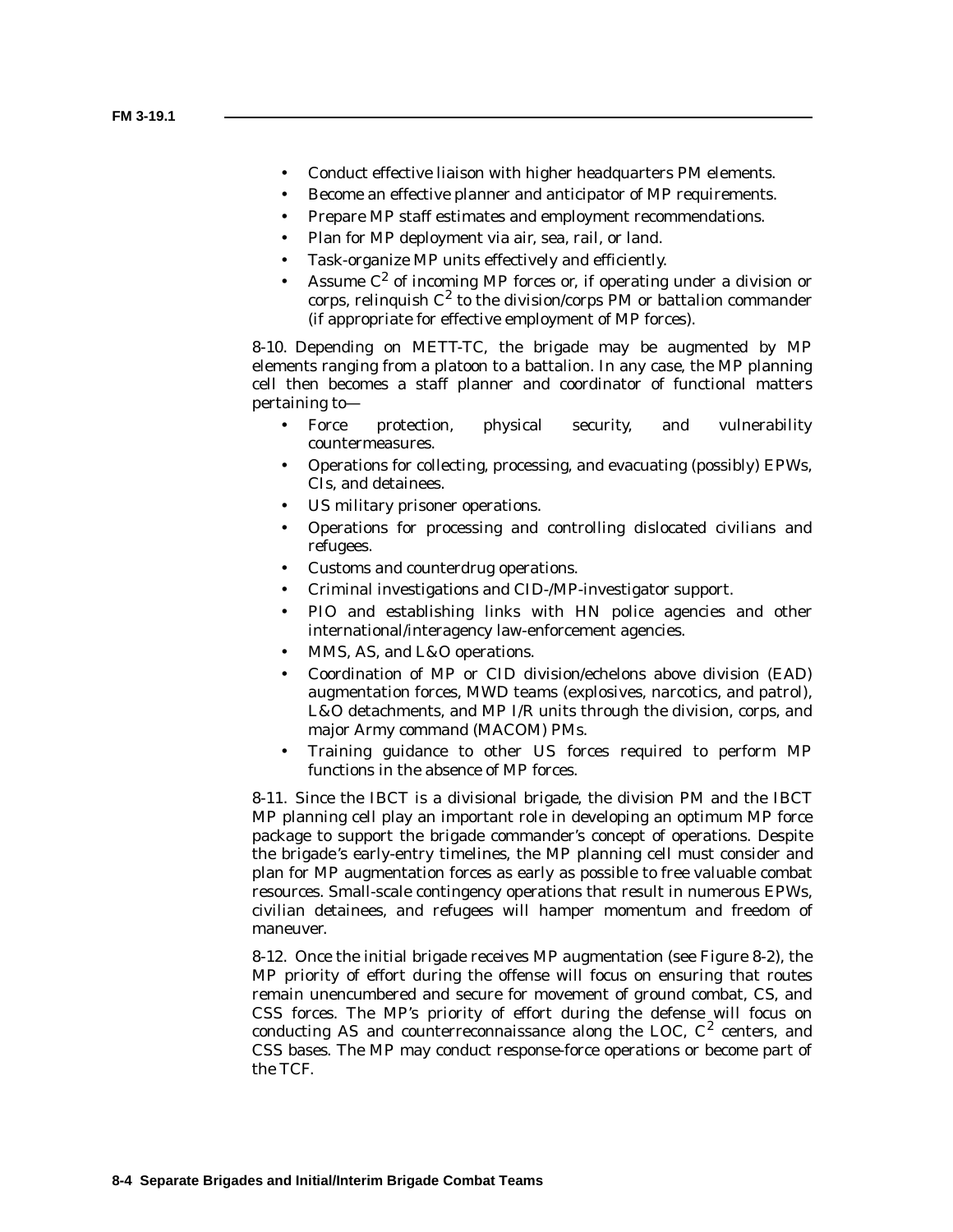

**Figure 8-2. MP Support to the IBCT**

8-13. Stability and support operations present some unique challenges. The IBCT may be deployed to a geographical area that is politically unstable, that lacks civil control, or that is in complete turmoil. The MP planning cell plans for and coordinates MP support according to available resources and the supported commander's needs. In this scenario (and based on METT-TC), an MP battalion TF could be required to deal with the challenges of—

- A significant number of refugees or dislocated civilians.
- AS or force-protection issues.
- MMS operations.
- Black-market and criminal investigations.
- Restoration of order.
- Civil unrest.
- Intervention of private and nongovernmental organizations.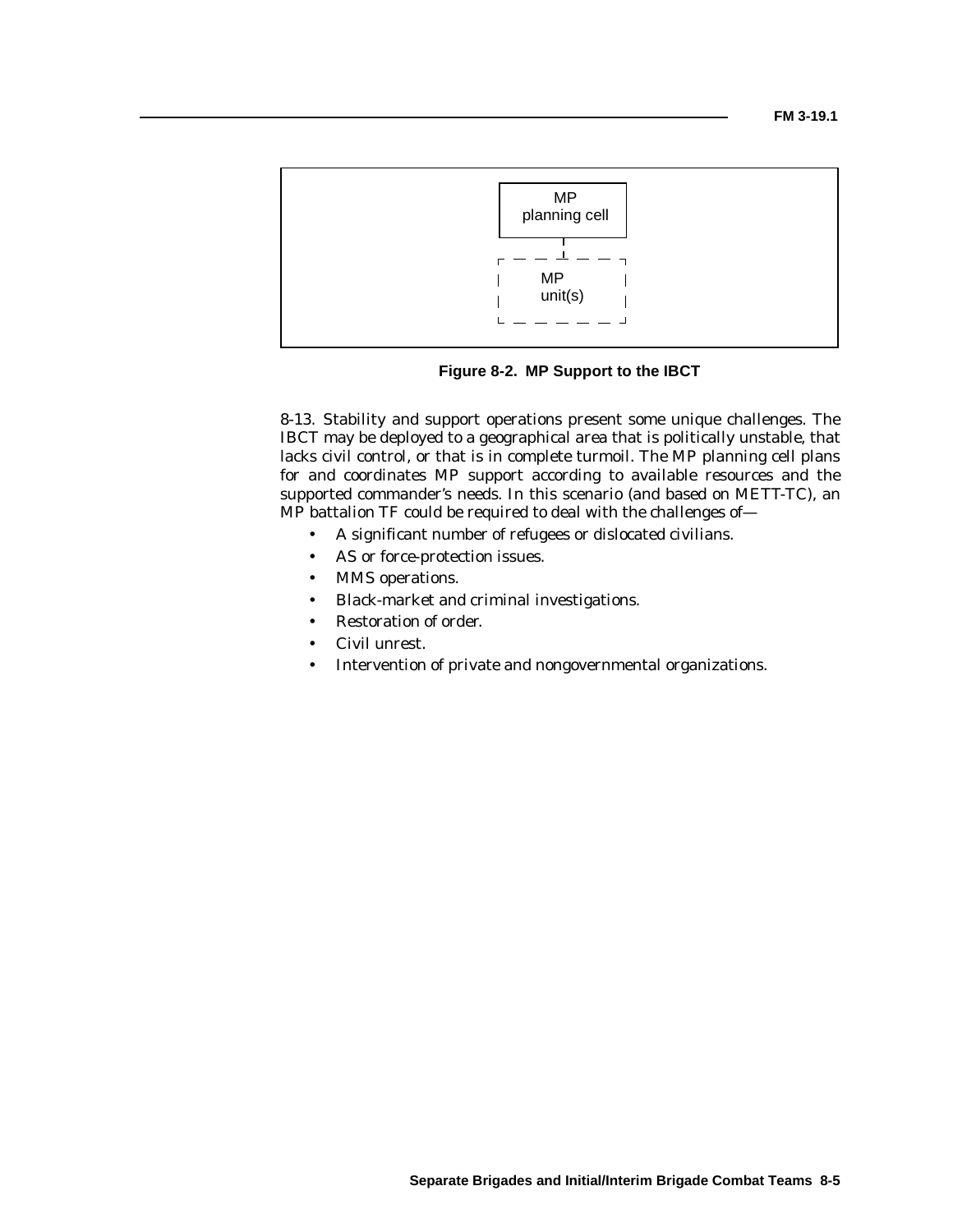# **Chapter 9**

# **The United States Army Criminal Investigation Command**

*The history of the USACIDC goes back to World War I, when General John J. Pershing organized the CID in France. Today, the USACIDC is the Army's sole agent responsible for investigating felony crimes on and off the battlefield. The USACIDC provides investigative support to commanders at all echelons.*

### *USACIDC*

The USACIDC investigates offenses committed against US forces or property, or those committed by military personnel or civilians serving with US forces or where there is a military interest. The USACIDC agents investigate violations of international agreements on land warfare. They conduct special investigations at the direction of the USACIDC's commanding general  $(CG)$  or a higher authority. In general, the USACIDC's missions include—

- Investigating and deterring serious crimes.
- Conducting sensitive/serious investigations.
- Collecting, analyzing, processing, and disseminating criminal intelligence (CRIMINTEL).
- Conducting protective-service operations for designated personnel.
- Providing forensic-laboratory support.
- Maintaining Army criminal records.
- Enhancing the commander's crime-prevention and force-protection programs.
- Performing LOGSEC operations.

## **OVERVIEW**

9-1. The USACIDC's operations help the commander maintain discipline and order by preventing or investigating crimes that reduce a unit's ability to fight. During the investigation of serious crimes, the USACIDC concentrates its efforts on investigating serious crimes such as wrongful deaths, controlledsubstance offenses, theft, fraud, sex crimes, and assaults. The USACIDC also conducts sensitive and special investigations involving matters pertaining to senior Army officials and those associated with classified programs.

9-2. The USACIDC agents collect, analyze, process, and disseminate criminal intelligence/information relating to crime within or directed toward the Army. Specific information relating to modus operandi, crime techniques, investigative leads, gang violence, and terrorism is shared with the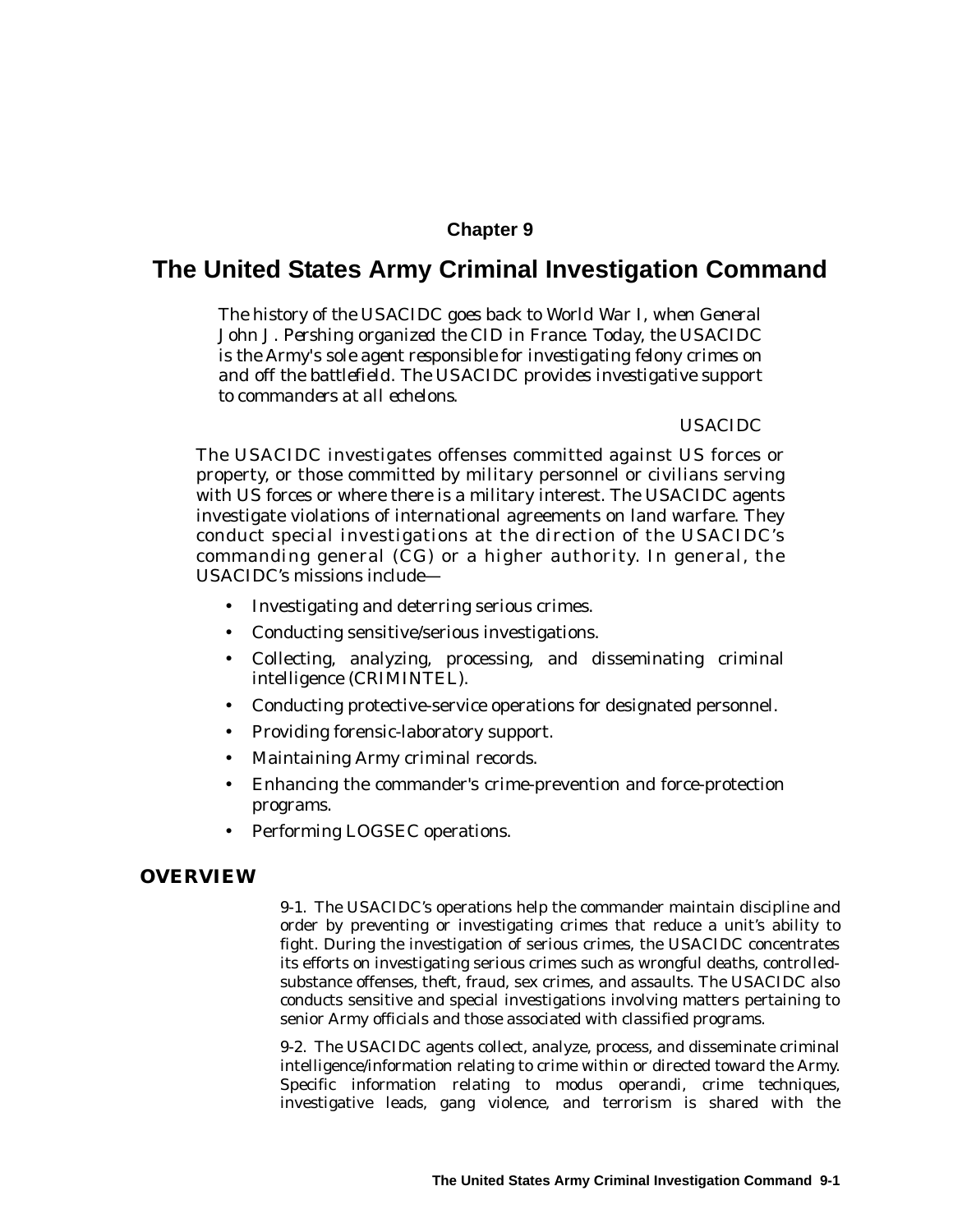appropriate intelligence and law-enforcement agencies. Conversely, USACIDC agents solicit and receive crime-related information from the MP and from local, national, and foreign law-enforcement and intelligence agencies. Special agents identify and evaluate crime-conducive conditions and indicators of potential attacks against Army property, facilities, or personnel. They then provide reports to the appropriate commander.

# **COMMAND AND CONTROL**

9-3. The USACIDC is a centralized (stovepipe) MACOM whose special agents in the field report through the USACIDC's chain of command (detachment to battalion to group) to the CG, who in turn reports directly to the Army Chief of Staff and the Secretary of the Army (see Figure 9-1).

9-4. As an independent MACOM, the USACIDC's tactical units are not under the  $C^2$  of supported organizations. The USACIDC's elements may be temporarily attached to a supported commander when required to accomplish a nonstandard mission. Reassignment, promotion, accreditation, and disciplinary actions are retained by the USACIDC. Attachments will be coordinated with the appropriate USACIDC headquarters planning the specific mission and approved by the CG, USACIDC. Additionally, although there is no formal staff relationship, USACIDC commanders advise their supported commanders on criminal-investigation matters. This enhances the quality, reliability of information, support, and trust between USACIDC elements and their supported commanders.

## **WARTIME SUPPORT**

9-5. The USACIDC supports each echelon of command from the division to the ASCC. The theater USACIDC structure is comprised of a  $C^2$  headquarters



**Figure 9-1. USACIDC Chain of Command**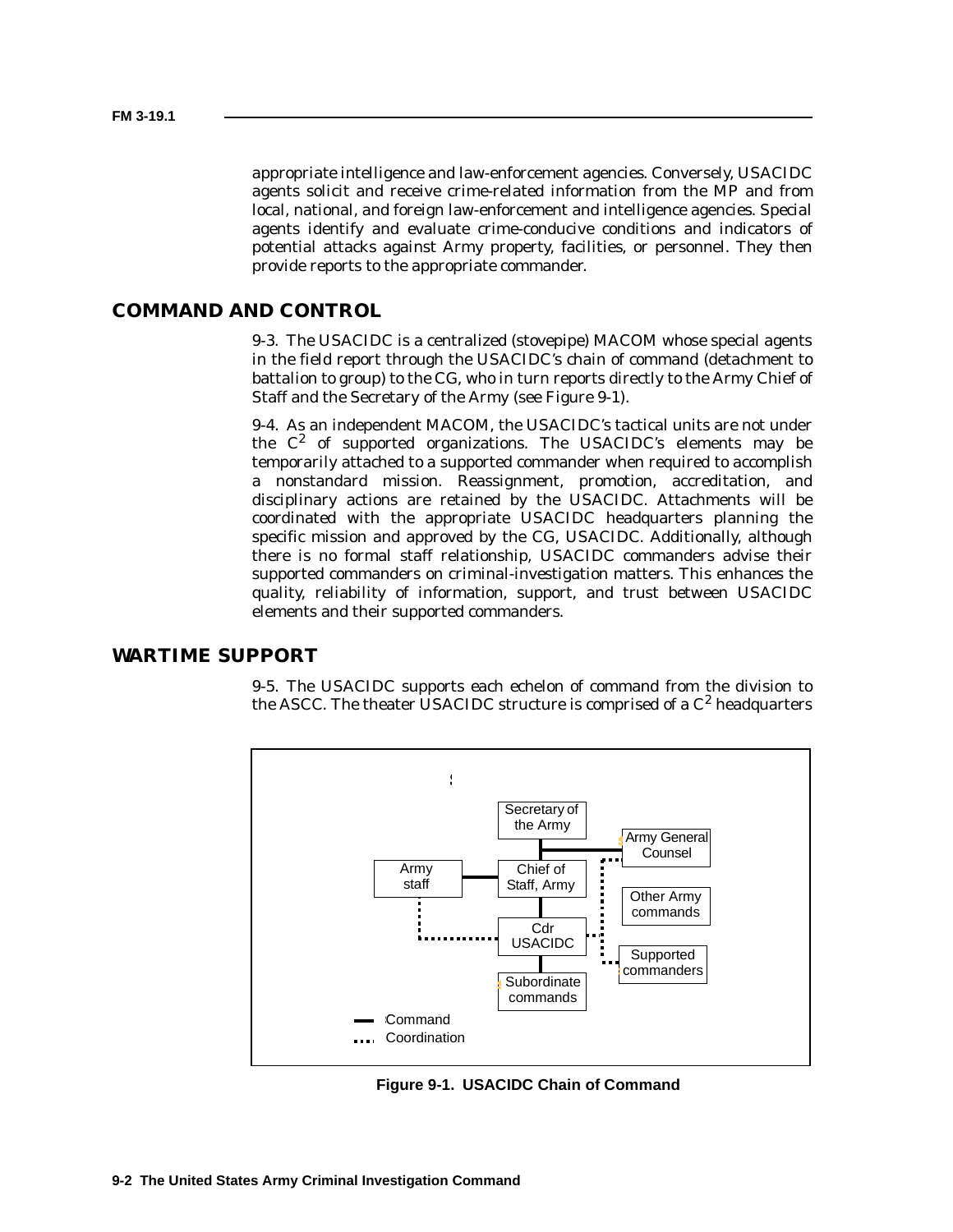and mobile, modular, and tailorable investigative detachments. The USACIDC supports combatant commanders with the following functions:

- **LOGSEC.** Tracking and protecting materials and equipment from the manufacturer to the soldier on the battlefield.
- **CRIMINTEL.** Collecting, consolidating, analyzing, and disseminating intelligence associated with criminal and terrorists activities targeted at Army interests.
- **Criminal investigations.** Investigating war crimes and, in some cases, crimes against coalition forces and HN personnel.
- **Protective-service operations.** As in peacetime, protecting key personnel anywhere on the battlefield.

9-6. The USACIDC's LOGSEC function protects the Army's supply pipeline against criminal activities from the manufacturer, through logistics channels, all the way to the frontline soldier. It involves preventing, detecting, and investigating criminal and terrorist activities such as supply diversion, destruction, and sabotage or product substitution. The USACIDC's LOGSEC operations assess LOGSEC, identify weaknesses, and provide a prioritization of threats so that commanders can implement preventive measures to reduce the vulnerability of the logistics pipeline. Whenever possible, the USACIDC will initiate actions to recover logistical losses and return them to Army control.

The Army let a \$22 million contract for the manufacture of its mobile kitchen trailer (MKT)-90 mobile field kitchens in 1990. These kitchens were distributed to Army units worldwide, including those units serving in Saudi Arabia during Operation Desert Shield/Desert Storm. After distribution of the MKT was well underway, a US government quality-assurance representative received information from the manufacturer's employees indicating that the kitchens were not built to contract specifications. This information led to an investigation by the USACIDC's major fraud procurement unit (MFPU). The investigation revealed that inferior material and manufacturing processes were substituted, which allowed the contractor to realize an additional \$228,000 in profit. The US Army Environmental Hygiene Agency determined that the MKT-90 had serious sanitation defects and posed a safety hazard to troops using and being fed from these kitchens. The problem with the MKT was identified and expeditiously resolved to ensure the safety of soldiers in the field. The primary subject was indicted by a grand jury and subsequently pled guilty to one count of major fraud. He was found guilty, sentenced to 10 months confinement, and ordered to pay restitution.

> 9-7. The USACIDC's CRIMINTEL collection efforts focus on the identification and prevention of terrorist and nonterrorist crimes against US and allied military personnel, facilities, and other interests. Upon collecting this information, agents recommend countermeasures to combat subversive activities through coordination with MI, the PM, rear-area operations officers, and HN military and civil intelligence agencies. Additionally, when directed, the USACIDC becomes the lead US military investigative agency at theater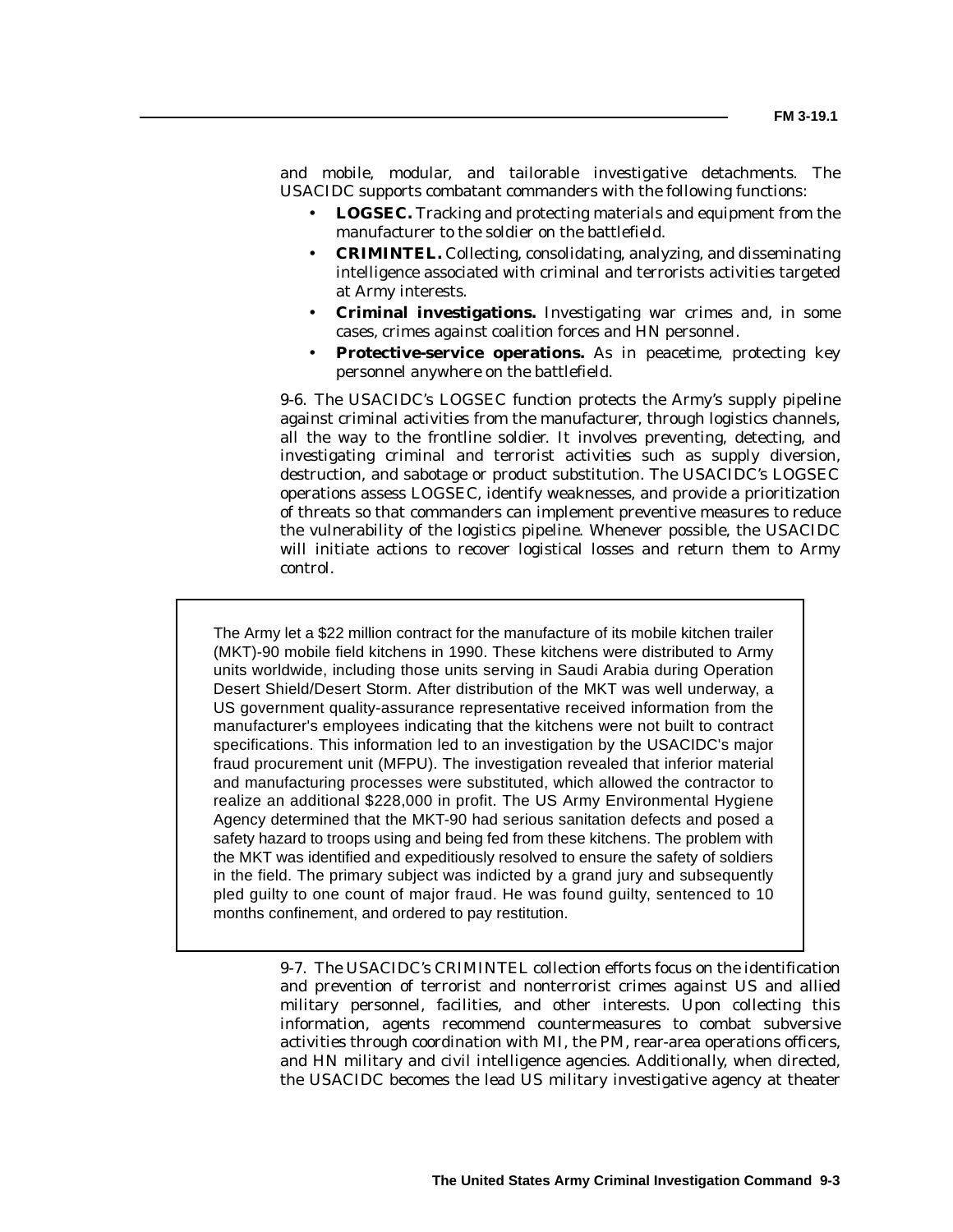level. When this happens, it is tasked with leading the prevention-of-terrorism effort from all services, not just the Army component.

The MI analysts, the MP, and US Army criminal investigators deployed in Kosovo formed a combined all-source information center. This center provided threat assessments to units assigned to TF Falcon. Fifty-five percent of these assessments referenced some form of criminal activity. These intelligence products provided commanders with reliable information concerning potential incidents or criminal activity. With nearly 7,000 US soldiers deployed within the region, these assessments were absolutely crucial for the force-protection planning effort.

The fusion cell within the information center developed intelligence products from national, theater, and operational sources. Due to the significant threat posed by criminal elements in the region, two CID military agents and two CID civilian analysts were attached to the fusion cell to facilitate the police-intelligence function. The CID personnel, in cooperation with MP soldiers, played a key role by linking CRIMINTEL to specific groups and events. The CRIMINTEL collection effort was specifically targeted on weapons, drugs, organized crime, and the identification of smuggling routes. The identification of smuggling routes resulted in a significant increase in the number of weapons being confiscated. The timely transfer of CRIMINTEL products to tactical units enabled a rapid response to serious confrontations, increased confiscation of arms and ammunition, and improved stability in TF Falcon's AO.

- 9-8. During war and MOOTW, the criminal-investigation effort includes—
	- War crimes and, when directed, crimes against coalition forces and HN personnel.
	- Major felony crimes committed by US personnel or EPWs/CIs and, when directed, crimes committed by foreign nationals in which there is an Army interest.
	- Criminal acts by indigenous personnel, factions, and ad hoc groups.
	- Special/sensitive investigations, hostage negotiations, polygraph operations, and force-protection operations.
	- CRIMINTEL operations.

9-9. The USACIDC detachments provide enhanced coverage and protection for designated key and essential leaders during war and MOOTW. The protection requirement for senior JTFs and Army commanders may be significantly greater during MOOTW than during peacetime or war as the propensity of asymmetrical threats (such as criminal and terrorist groups) operating in the AO also increases.

# **ORGANIZATION**

9-10. The USACIDC is organized with an array of multifunctional units. As with many other Army organizations, its force is in a transition process. During peacetime, the USACIDC groups provide brigade-level area support for worldwide Army operations. The group provides  $C^2$ , staff planning, and administrative support for USACIDC elements assigned to an AOR or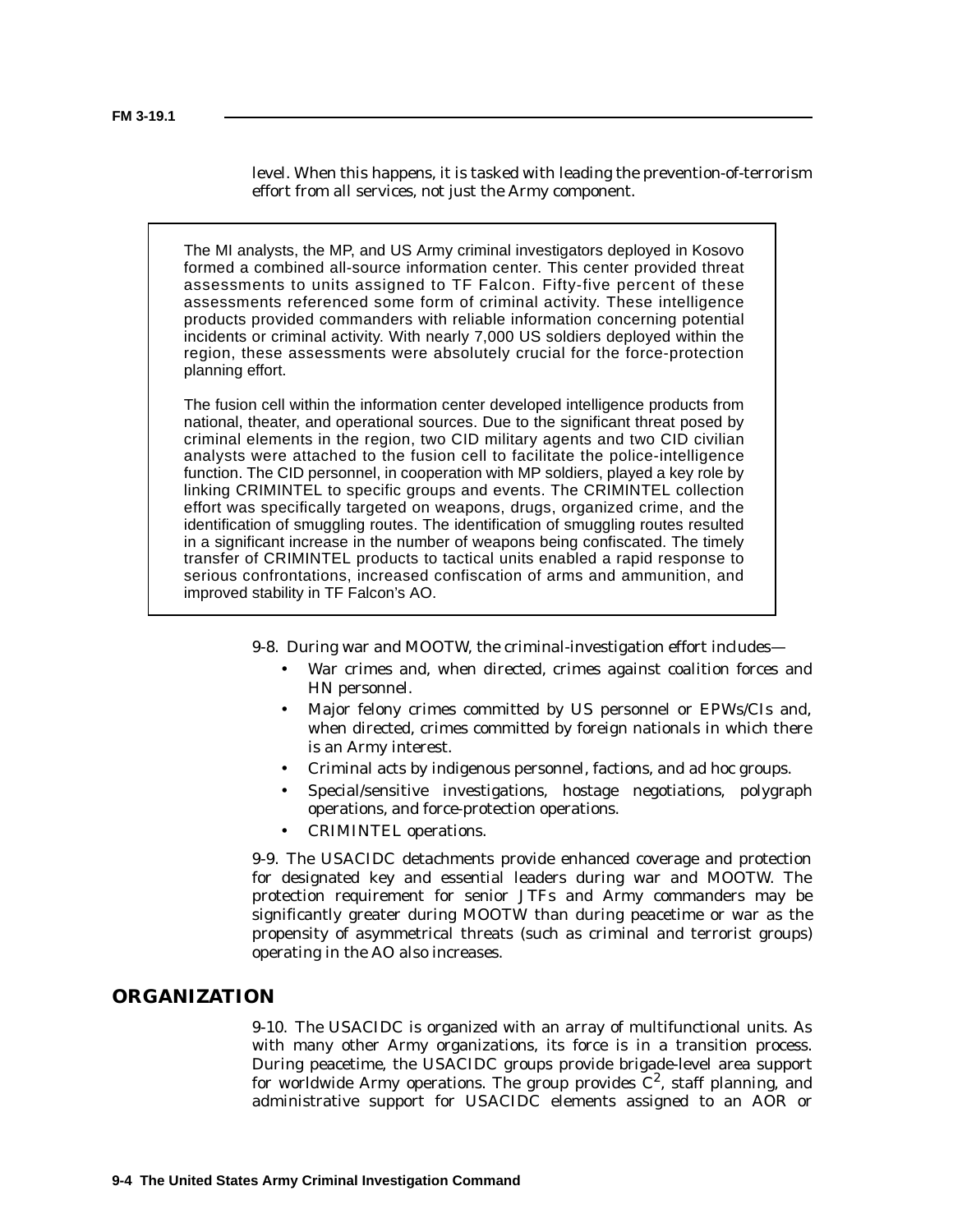deployed to a contingency operation. During war, a group provides the same capabilities in support of an ASCC and provides  $C^2$  for all USACIDC units in the theater. Regardless of the operational environment, the group ensures the connectivity between all USACIDC units. It establishes and maintains links with supported units and interagency, joint, multinational, allied, and HN authorities on matters pertaining to Army and USACIDC operations. The group headquarters has a command section, a detachment headquarters, an S1, an S2, an S3, an S4, an SJA, and a communications section. It provides  $C^2$ for up to six subordinate battalions. Major differences in the AOE and Force XXI groups are in an increase of support and mission personnel and the movement of all polygraph support down to battalion level.

9-11. During peacetime, the USACIDC battalions provide area support for worldwide Army operations. They provide  $C^2$ , staff planning, forensic-science support, CRIMINTEL, polygraph support, technical guidance and supervision of USACIDC operations, and administrative support for USACIDC elements assigned to an AOR or deployed to a contingency operation. During war, the USACIDC battalion provides the same capabilities in support of each corps and TSC. Under AOE designs, one battalion supports each corps and TSC. Under the Force XXI design, up to two battalions support each TSC. Like the groups, each USACIDC battalion ensures connectivity and establishes and maintains links with other units/agencies within its AOR. The battalion headquarters consists of a command section, a detachment headquarters, an S1, an S2, an S3, an S4, and a communications section. It provides  $C^2$  to five USACIDC detachments on a sustained basis. Its span of control can accommodate up to seven detachments for a short period of time. Major differences in the new battalion are the addition of a CSM, an S6 officer, a detachment commander and support personnel, and CRIMINTEL and forensic personnel.

9-12. The USACIDC investigative team is the smallest operational investigative element. Each team consists of two special agents (a warrant officer and a noncommissioned officer [NCO]). METT-TC requirements dictate that these teams have the capability to operate independently from the detachment headquarters. The investigative teams are the building block for both AOE and Force XXI USACIDC detachments. Both designs provide levels of flexibility to task-organize without splitting units apart. The detachment (with its complement of teams) performs the full range of criminalinvestigative functions in all operational environments, but it has limited CRIMINTEL and LOGSEC management capabilities and no forensic or polygraph capability. Each detachment includes a headquarters section and up to eight investigative teams. METT-TC requirements dictate that these teams have the capability to operate independently from the detachment headquarters. The major differences between the AOE and Force XXI detachments' design begin with replacing the heavy and light division support elements (DSEs), the corps-area support element (CASE), the TSC-area support element, (TASE), and the port-area support element (PASE) designs with a modular design consisting of a standardized headquarters element and two special-agent sections. Each section consists of four investigative teams. Personnel administration, supply, and the bulk of administrative support found in the AOE organizations have been consolidated at battalion.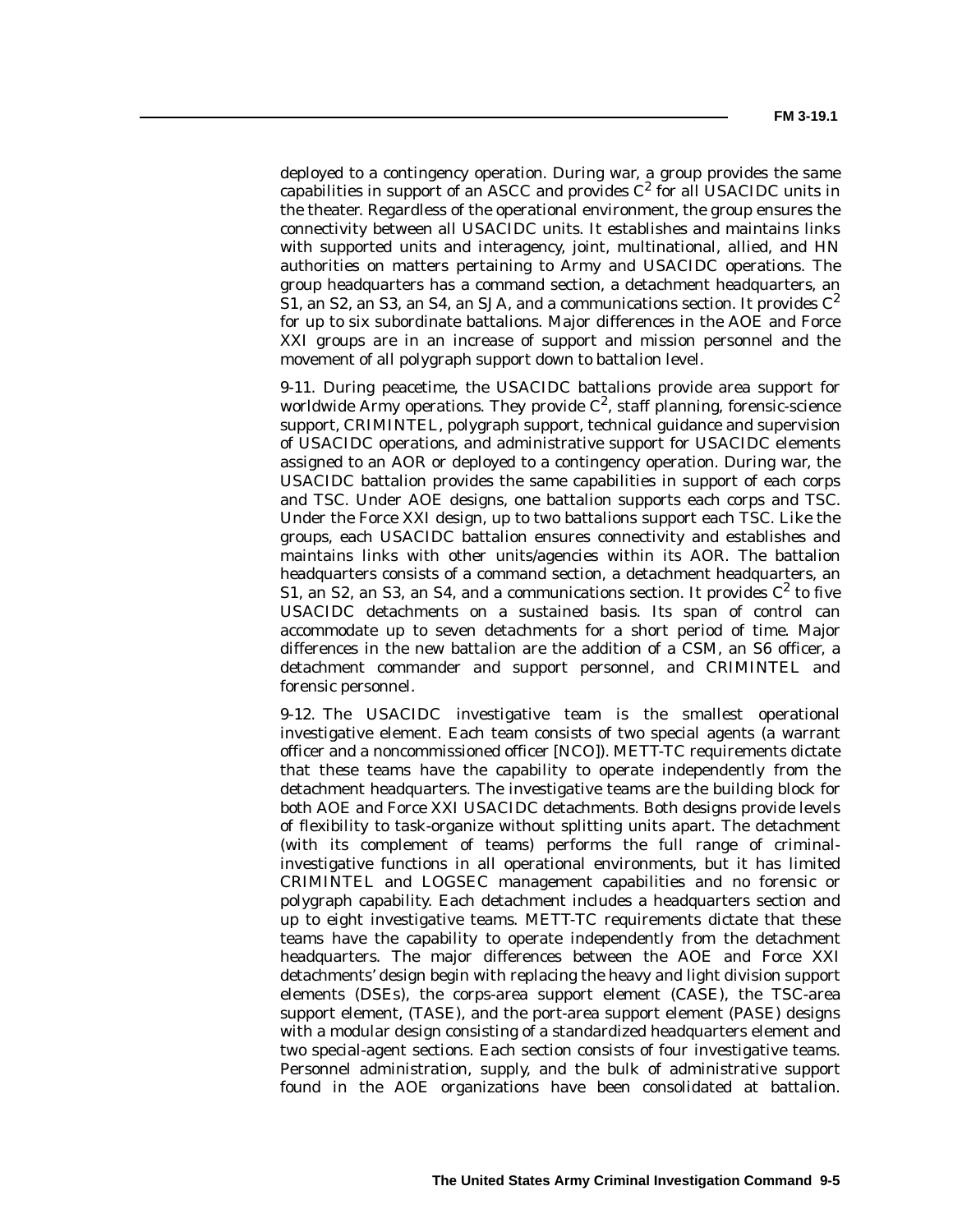Additionally, the Force XXI detachment is commanded by a special-agent warrant officer.

9-13. Both the AOE and the Force XXI units retain the Army's standard dependencies upon other units for support requirements (religious, health services, finance, photographic processing, and so forth). The new USACIDC TOEs have enhanced A/L support capabilities. However, the new units still retain the AOE support requirement for food services and emergency Class III/V resupply from CS MP brigades, battalions, and companies.

## **THE FIELD INVESTIGATIVE UNIT**

9-14. Sensitive investigations are normally conducted by the field investigative unit (FIU). The FIU is a one-of-a-kind organization within the DOD that enables the Secretary of the Army to conduct sensitive investigations requiring access to special information or programs that are highly classified. The FIU works closely with the Army IG, the Judge Advocate General of the Army, and the Army General Counsel to support commanders in the special-operations and intelligence communities and in the area of classified acquisition programs. The FIU may also be assigned investigations involving senior Army personnel or those of special interest to the Army leadership.

#### **THE COMPUTER-CRIME INVESTIGATION UNIT**

9-15. The computer-crime investigative unit (CCIU) deals with intrusions involving classified networks or multijurisdictional offenses. The CCIU works closely with MI and federal law-enforcement agencies to coordinate military actions, nonmilitary-affiliated offenders, and foreign-intelligence services. In addition, it provides technical assistance to CID elements that are conducting computer-related investigations.

#### **THE PROTECTIVE-SERVICE UNIT**

9-16. The protective-service unit (PSU) provides worldwide protective services to designated personnel to protect them from assassination, kidnapping, injury, or embarrassment. The PSU plans, coordinates, and executes executive protection for—

- The Secretary of Defense.
- The Deputy Secretary of Defense.
- The Chairman of the Joint Chiefs of Staff.
- The Vice Chairman of the Joint Chiefs of Staff.
- The Secretary of the Army.
- The Army Chief of Staff.
- The Army Vice Chief of Staff.
- Others (as directed).

9-17. During war and MOOTW, the USACIDC routinely provides protectiveservice support to senior Army ground commanders and, in some cases, to JTF commanders. The USACIDC agents also provide training to the MP details providing protective services to senior field commanders.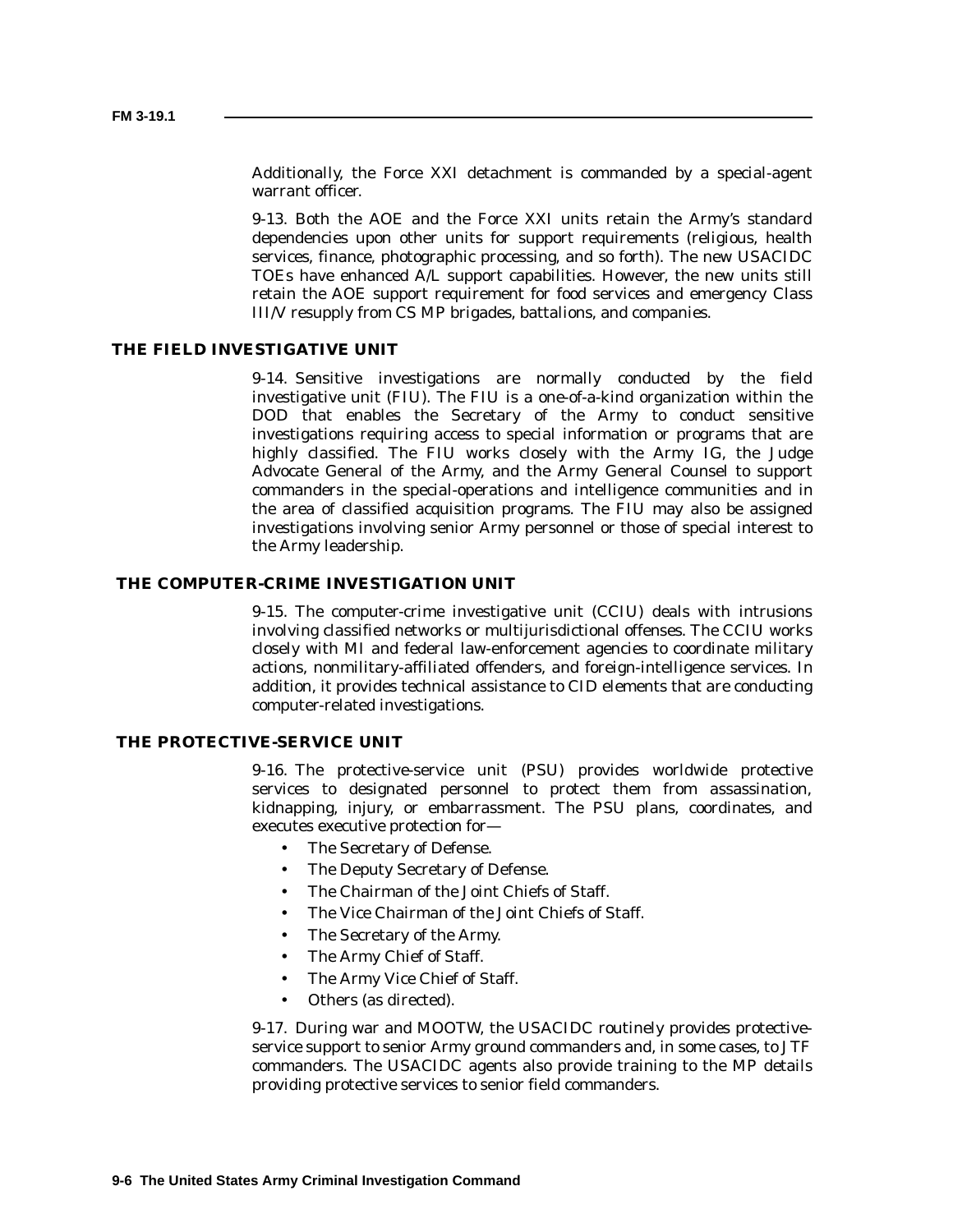The President of the US hosted the North Atlantic Treaty Organization's (NATO's) 50th summit anniversary celebration in Washington, DC during the period of 22 to 26 April 1999. The President invited 28 heads of state or prime ministers, 48 foreign ministers, 88 ministers and chiefs of defense, and the chairman of the military committee to the summit. During the conference, the principal guests resided in 23 hotels in Washington, DC. The responsibility for providing protection for the ministers, chiefs of defense, and the chairman for the military committee was given to the USACIDC's PSU. In preparation for this mission, additional training on protective-service operations and evasive driving techniques was given to over 200 reserve agents. These individual mobilization augmentees, troop program units, and other USACIDC agents were critical to the successful execution of this mission.

## **US ARMY CRIMINAL-INVESTIGATIONS LABORATORY**

9-18. Forensic-laboratory support is provided by the US Army Criminal-Investigations Laboratory (USACIL) that is currently located at Fort Gillem, Georgia. The USACIL is a nationally accredited forensic laboratory that provides all three services with dedicated, highly responsive, deployable, state-of-the-art scientific and forensic investigative support. The six forensic divisions of the USACIL include the following:

- Chemistry (serology, drugs, trace, and deoxyribonucleic-acid [DNA] testing).
- Questioned documents (alterations and comparisons of handwriting, typing, and printing).
- Firearms and tool marks (weapons and obliterated numbers).
- Photography (evidence, charts and photos for court).
- Latent prints.
- Computer forensics.

9-19. The USACIL collects, receives, and examines evidence and prepares reports of findings. It also provides expert-witness testimony at court-martials.

# **US CRIME RECORDS CENTER**

9-20. The US Crime Records Center (CRC) maintains the Army's criminal records. It maintains more than two million MP reports and USACIDC reports of investigations. These records are retained for at least 40 years before being destroyed. During their retention, the records are actively maintained and frequently researched.

During the course of an investigative search, civilian police authorities seized 19 hand grenades. A routine search of stolen property and criminal index files failed to identify the grenades as having been stolen from a nearby military installation. However, a search of the CRC files identified a USACIDC investigation relating to the theft of a case of grenades that occurred 20 years earlier. Further investigation revealed that the lot number of the recovered grenades was identical to that of the stolen grenades. The investigative leads resulting from the CRC file search contributed to the resolution of both cases.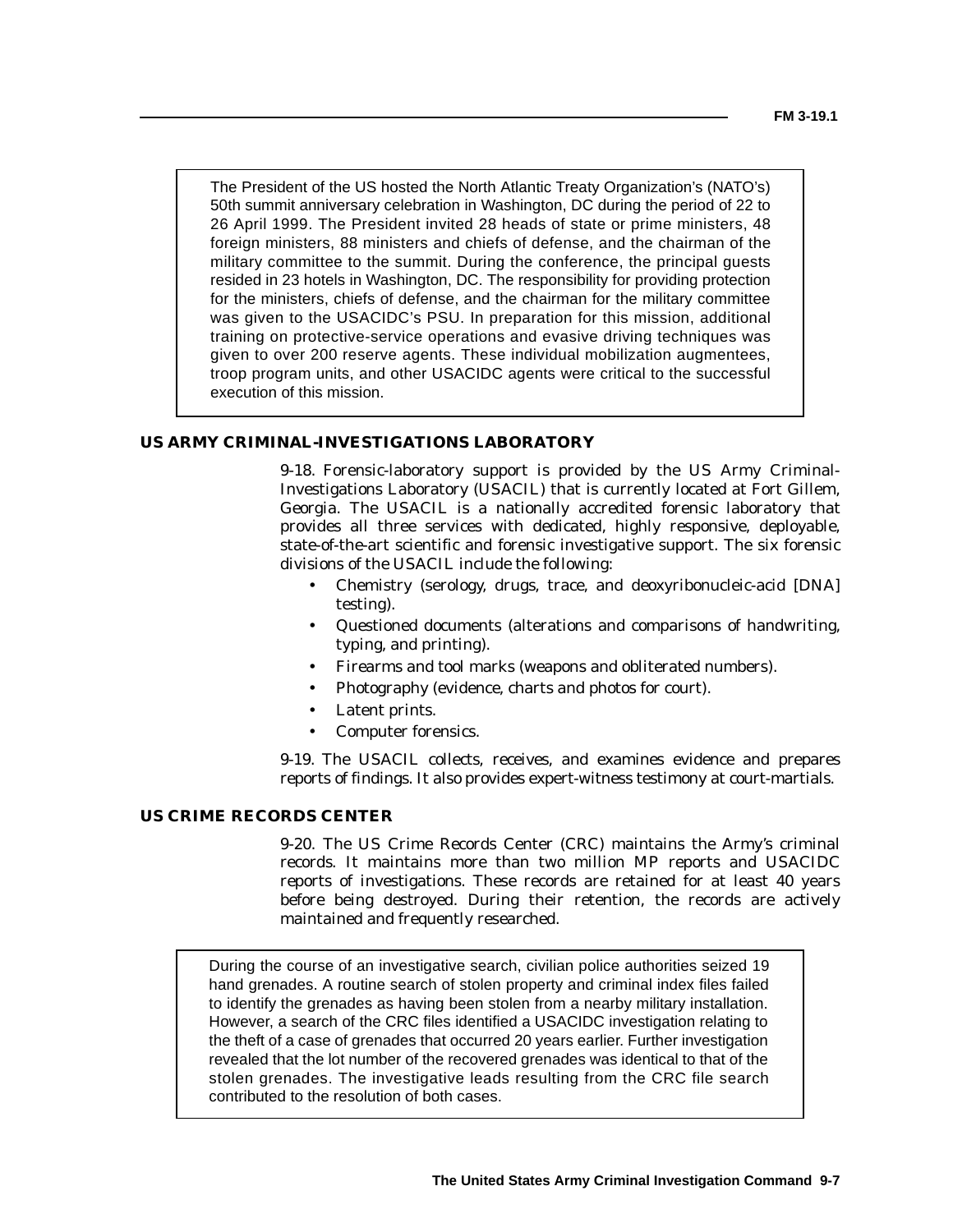9-21. The CRC conducts more than 10,000 criminal-history name checks each month to identify victims and perpetrators of criminal offenses. The checks are requested not only by USACIDC agents, but also by other military and civilian law-enforcement officials. The CRC is also the Army's agent for Freedom of Information Act (FOIA) and Privacy Act requests relating to criminal investigations and MP reports. The CRC also manages the Army's polygraph programs and their support to Army installations around the world.

## **EMPLOYMENT**

9-22. Whenever possible, USACIDC units are colocated with the MP. This provides unified MP support across the battlefield, and it facilitates logistical support (primarily mess) provided by MP units. However, the USACIDC maintains its vertical  $C^2$ . Based on METT-TC, the MP group (CID) will colocate with the supported ASCC and the MP battalions (CID) supporting the corps and EAC will colocate with the MP brigade (CS). When feasible, MP detachments (CID) will colocate with MP battalions/companies and division MP companies. Figure 9-2 illustrates a typical battlefield array for AOE organizations, and Figure 9-3 illustrates a Force XXI array.

9-23. Since USACIDC detachments are austere organizations with little organic A/L capability, they rely on the battalion for unit-level maintenance, supply, and personnel support. However, detachments must often operate independently when performing criminal-investigation functions throughout the AOR. During these times of long-distance separation, detachments must seek A/L support from the supported unit.



Figure 9-2 **Figure 9-2. AOE Battlefield Array**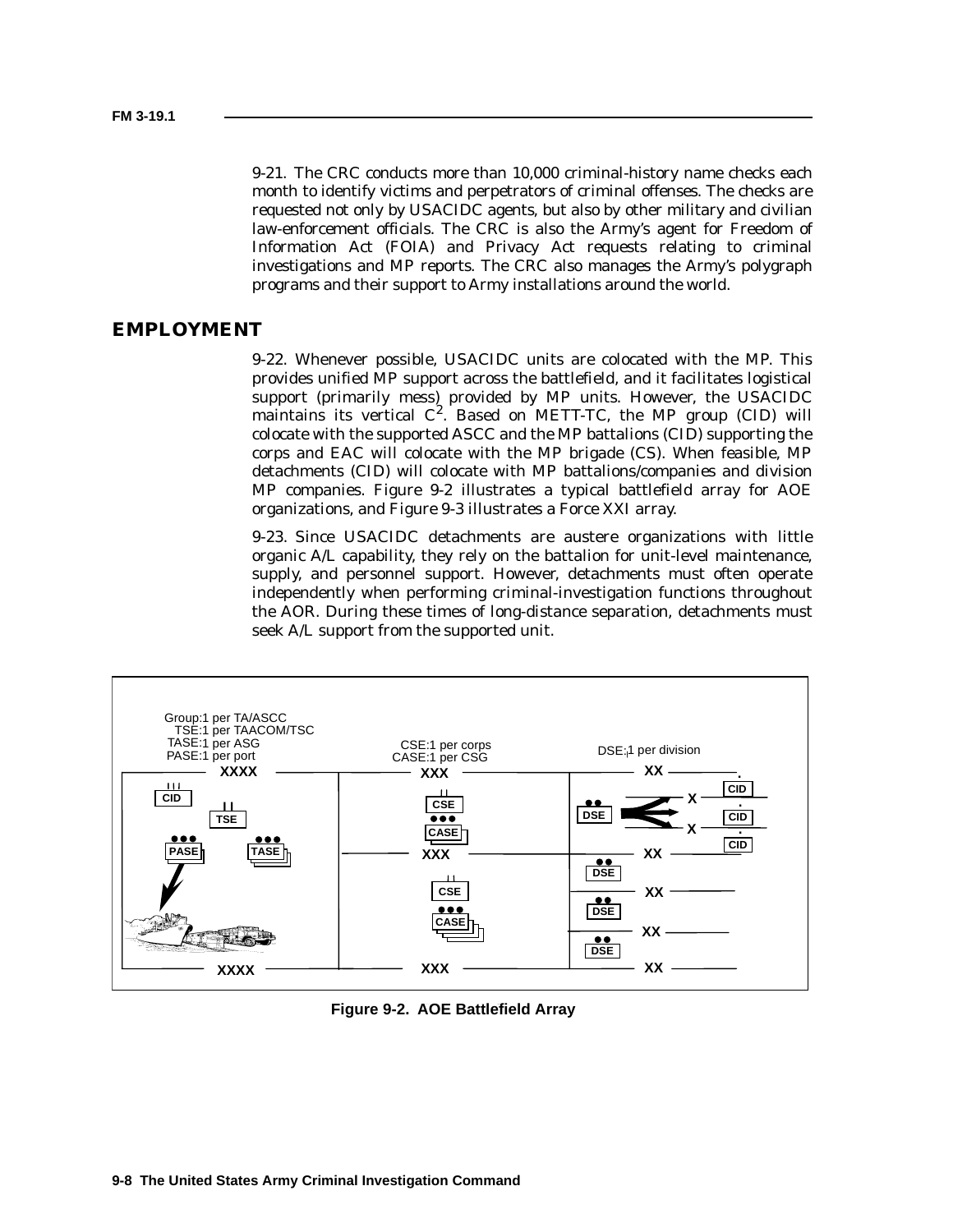

Figure 9-3 **Figure 9-3. Force XXI Battlefield Array**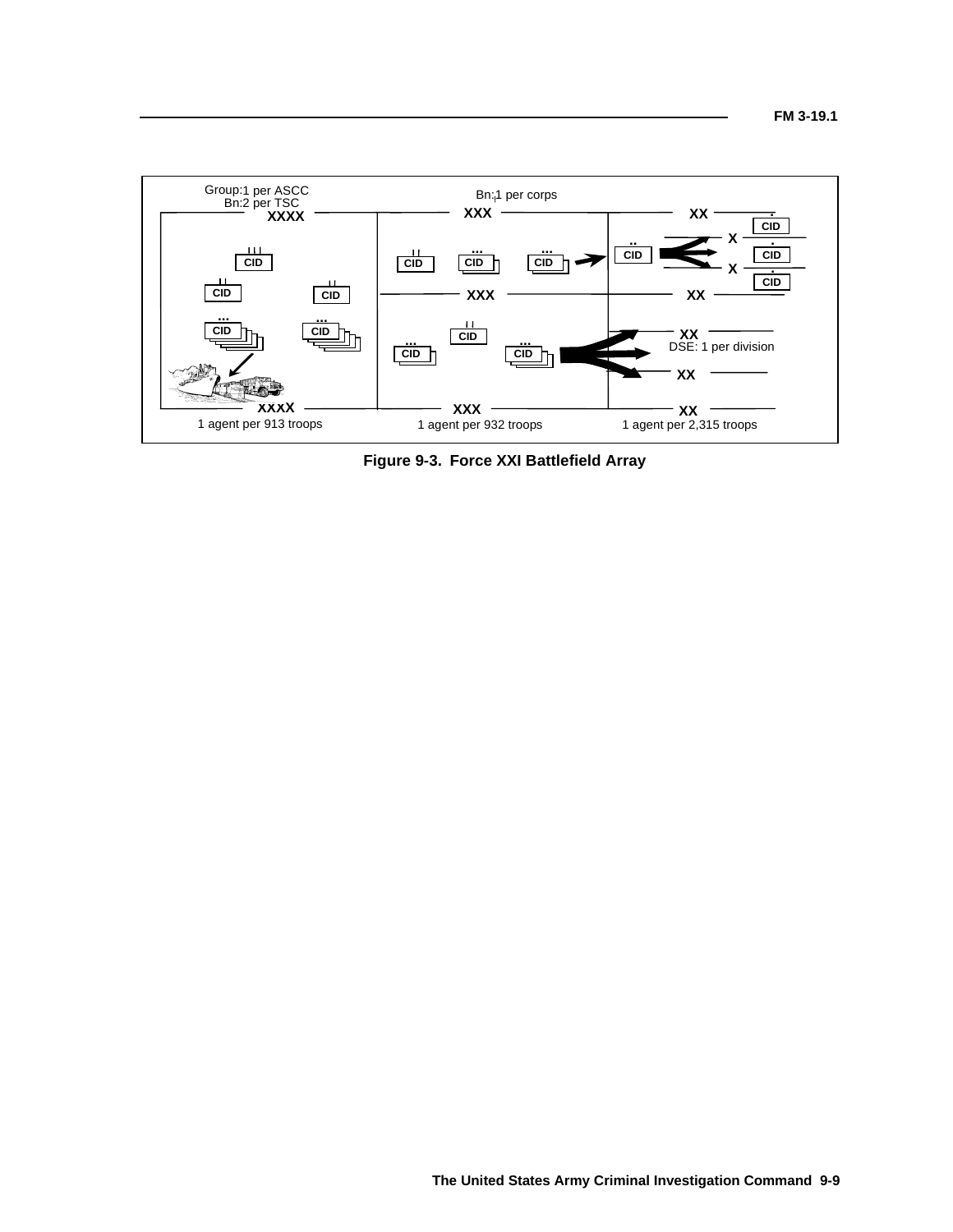# **Chapter 10**

# **Offensive and Defensive Operations**

*The whole of military activity must relate directly or indirectly to the engagement. The end for which a soldier is recruited, clothed, armed, and trained; the whole object of his sleeping, eating, drinking, and marching is simply that he should fight at the right place and the right time.*

*Clausewitz*

Army doctrine considers the full range of operations from war to MOOTW. An operation is a military action or the carrying out of a military mission needed to gain the objectives of any battle or campaign. Offensive and defensive operations normally dominate military operations in war and in some smaller-scale contingencies. An offensive operation is aimed at destroying or defeating the enemy and imposing our will on him for a decisive victory. Defensive operations defeat an enemy attack, buy time, economize forces, or develop conditions favorable for a counteroffensive that regains the initiative and defeats the enemy.

## **OVERVIEW**

10-1. The offense is the decisive form of battle. Offensive campaigns and major operations are designed to achieve operational and strategic objectives quickly and decisively at the least cost. Offensive operations combine the terrain and the force to achieve the objective. The main purpose of the offense is to defeat, destroy, or neutralize the enemy force. Offensive operations are characterized by a rapid shift in the main effort to take advantage of opportunities by momentum and simultaneous destruction of enemy defenses.

10-2. The immediate purpose of defensive operations is to defeat an attack. Military forces defend only until they can gain sufficient strength to attack. Commanders choose to defend when they need to buy time, to hold a piece of terrain, to facilitate other operations, or to erode enemy resources at a rapid rate while reinforcing friendly operations. The ARFOR conduct defensive operations as part of major operations and campaigns and in combination with offensive operations (see FM 3-0).

# **SUPPORT TO OFFENSIVE OPERATIONS**

10-3. MP support to offensive operations varies according to the type of operation being conducted. The MP functions support each echelon commander based on METT-TC. In the offense, MP priorities are often placed on MMS, I/R, and AS operations. Regardless of the offensive effort, MP leaders supporting an offensive operation must—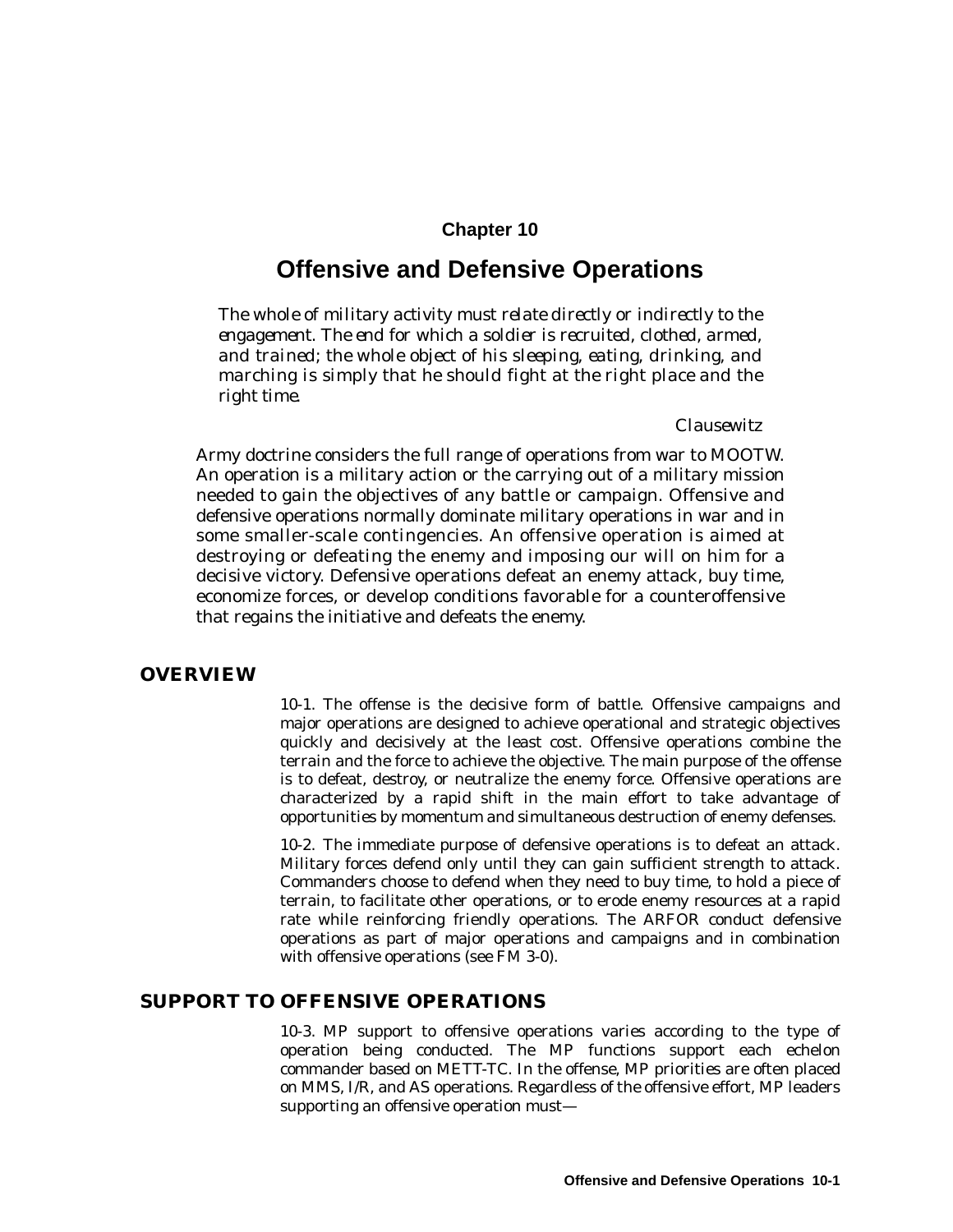- Understand the commander's intent and his concept of operations.
- Anticipate that selective elements of the offensive force may need to pause, defend, resupply, or reconstitute while other forces attack.
- Anticipate changes in the operational tempo and prepare to weight the MP effort to meet the maneuver commander's intent.
- Provide MP support within the context of linear and nonlinear operations. They must understand how both types of operations affect the security of rear areas and LOC, the protection of C4I, the means of sustainment, and the land force 's mobility.
- Support the maneuver commander's intelligence efforts by conducting the PIO function. The MP must observe, identify, and report information.
- Assist maneuver forces to mass. The MP protect  $C^2$  nodes such as the CP that orchestrates the mass efforts and resources that sustain the offensive move. The MP must deny incursions by enemy reconnaissance forces into the AO. They also maintain surveillance, provide early warning, and impede and harass the enemy with supporting and organic fires.
- Speed the commitment of follow-on forces and reserves. They must also conduct MMS operations to assist the commander in a smooth and quick shift of forces to support the main effort.
- Anticipate the pursuit and exploitation by positioning MP forces that can support continuous operations. The MP support as far forward as possible while protecting resources needed to seize the opportunity. The EPWs/CIs are collected as far forward as possible. The MP coordinate the treatment of dislocated civilians and refugees with the HN or foreign forces.
- Tailor the MP support based on the unit being supported (corps, divisions, and brigades).
- Consider the location and composition of response forces and the TCF and the strength of rear-area threats.
- Integrate a force into the offensive plan that is capable of conducting aggressive combat operations against designated targets.

During Operation Just Cause, an MP platoon received the mission to disable an armed Panamanian Defense Force (PDF) patrol boat docked near a key objective. After receiving the mission, the platoon leader maneuvered his force into position and attacked after receiving enemy fire. The platoon successfully disabled the patrol boat and captured the objective while suffering minimum casualties.

> 10-4. During offensive operations, MP support provided by teams, squads, and platoons provide the commander with an agile, flexible, versatile, and capable force ready to contribute to the overall mission success.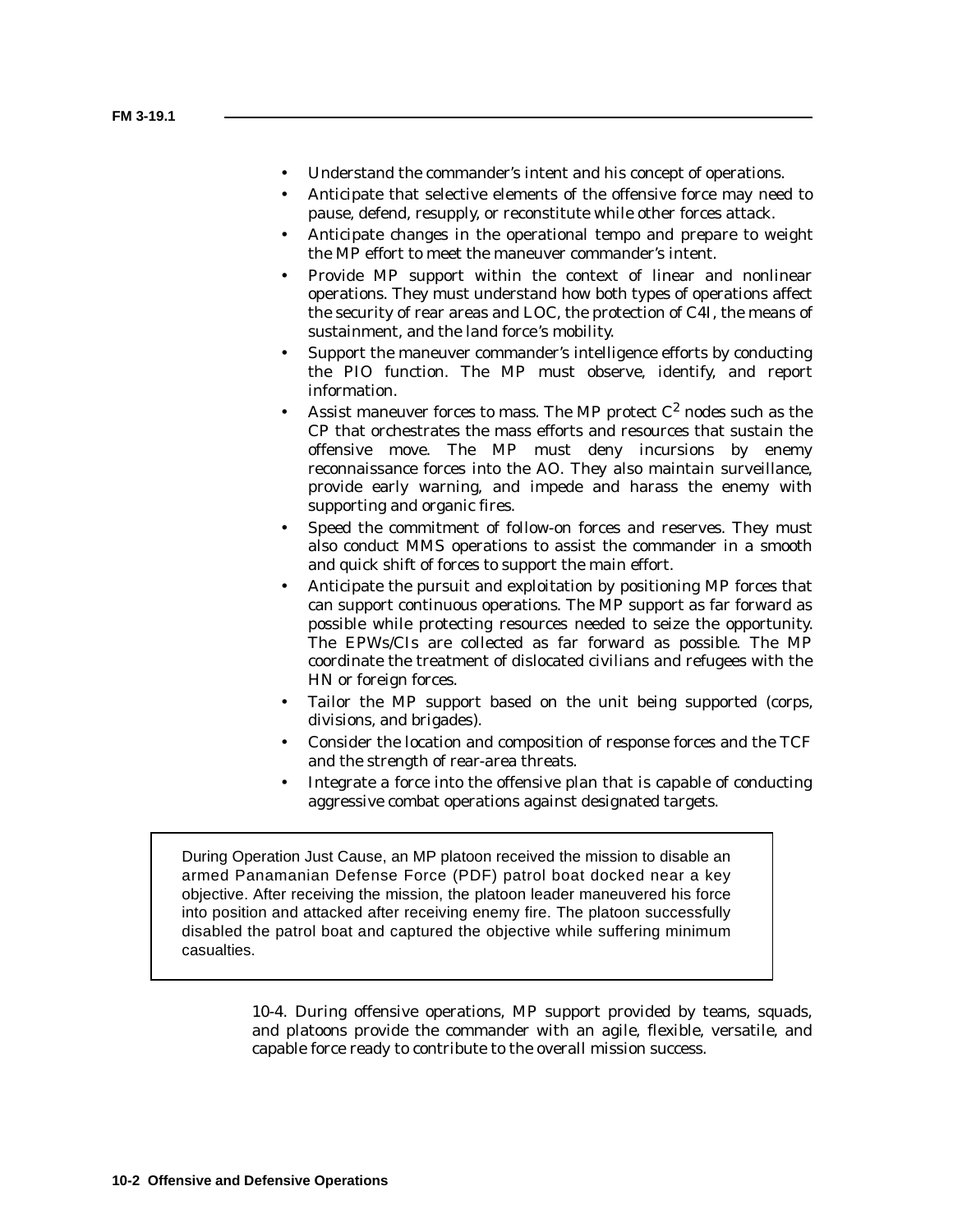# **SUPPORT TO DEFENSIVE OPERATIONS**

10-5. The MP support defensive operations consistent with the commander's intent and priorities. They support a defending force by assisting subordinate elements in the execution of different, yet complementary actions. For example, the MP may support the maneuver of an attacking unit by conducting MMS operations while simultaneously providing AS for a defending unit in a base cluster. The MP support reflects the maneuver commander's focus—destroying an attacking force, retaining or denying key terrain, moving away from an enemy force, or a combination of the aforementioned. However, despite the intent of the defensive operation being conducted, MP leaders must—

- Conduct MMS operations to help a force maneuver and mass. The MP must anticipate the shift from the defense to the offense and assist the forward movement of reserves.
- Conduct AS operations to deny information to enemy reconnaissance elements seeking out the exact location of the defending force. The MP are positioned where they can control key terrain or improve the defensive capability of bases and base clusters. The MP conduct aggressive R&S to locate and deny enemy access to critical logistical facilities.
- Protect sustainment resources while supporting the lateral, forward, and rearward movement of forces.
- Consider the type and size of the AO, the LOC security, the rear threat, and the number of EPWs/CIs and dislocated civilians to determine how they may affect the movement of forces.

During Operation Desert Shield, EAC, corps, and division MP units conducted a myriad of missions to support both the XVIII Corps's (Airborne) and the VII Corps's movement to their TAA. The MP's main focus was on MMS and AS throughout the AO to ensure freedom of movement and to protect US and coalition forces against terrorists and other threats in the rear area.

> 10-6. The success of MP operations in the defense depends on the MP leader's situational awareness, the commander's intent, and the precise employment of MP resources when and where they are needed. In the defense, the MP perform their five functions to assist the defending commander by providing a lethal mobile force that allows him to concentrate his efforts and resources in fighting the next battle.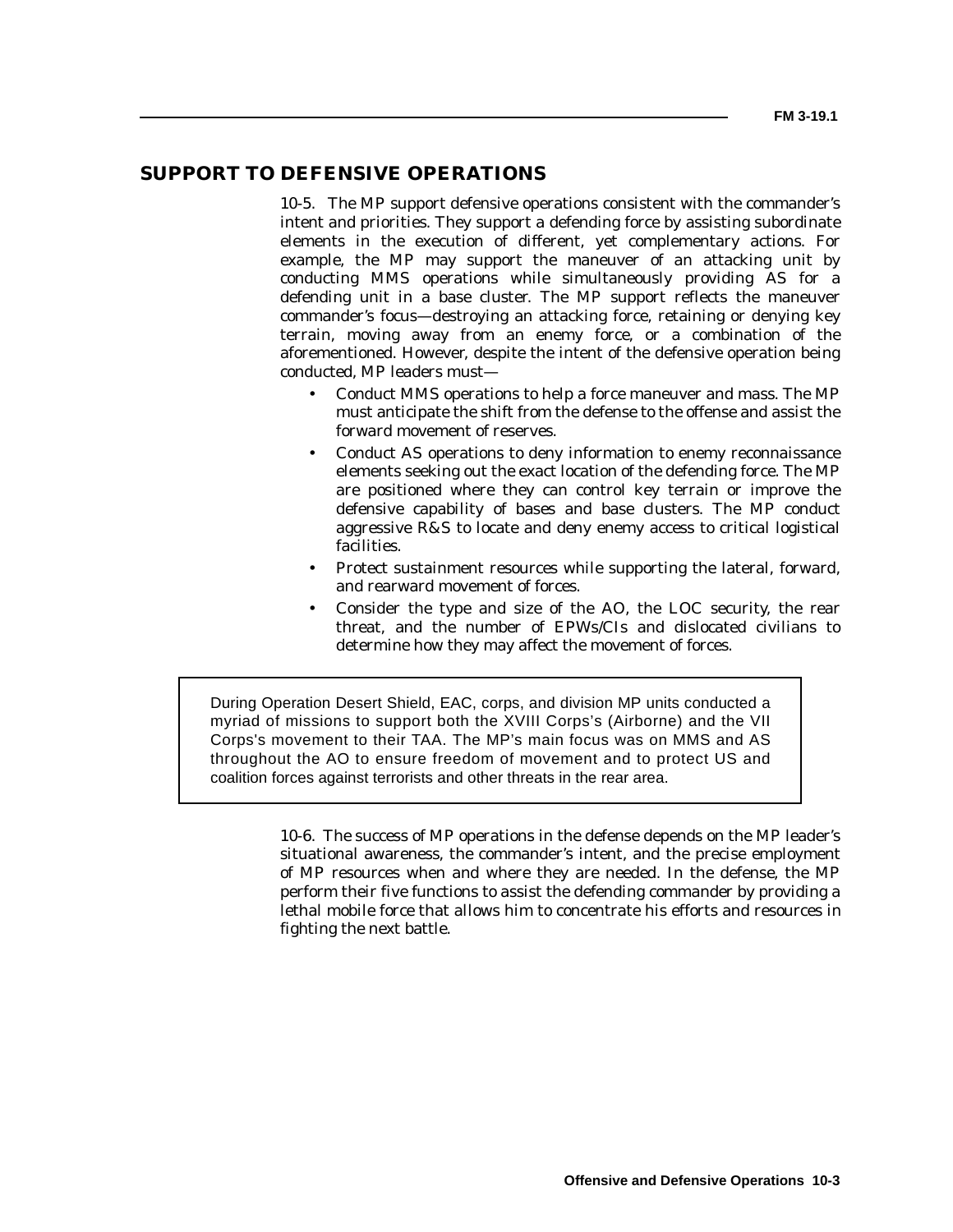# **Chapter 11**

# **Stability and Support Operations**

*ARFOR conduct stability operations in a complex, dynamic, and often asymmetric environment. Stability operations are usually nonlinear and noncontiguous. They are often time and manpower intensive. The purpose of support operations is to meet the immediate needs of designated groups for a limited time until civil authorities can accomplish these tasks without Army assistance.*

*FM 3-0*

The Army's mission is to prepare for war and, when deterrence fails, to achieve a quick, decisive victory. The DOD projects that many of its future missions will be stability and support operations. However, these operations are not new to the Army. The Army has participated in stability and support operations in support of national interests throughout history. The Army has protected its citizens, assisted nations abroad, and served America in a variety of other missions. The pace, frequency, and variety of stability and support operations have quickened in the last three decades. As demonstrated in Operations Provide Comfort, Restore Democracy, and JTF Los Angeles, these types of operations present a challenge to all services.

## **OVERVIEW**

11-1. Stability operations are conducted outside of the US and its territories to promote and protect US national interests by influencing political, civil, and military environments and by disrupting specific illegal activities. Stability operations may include both developmental and coercive actions. Developmental actions enhance a HN government's willingness and ability to care for its people. Coercive actions apply carefully prescribed limited force or the threat of forces to change the AO's environment.

11-2. Support operations provide essential supplies and services to relieve suffering and to help civil authorities prepare or respond to crises. In most cases, the ARFOR's efforts are focused on overcoming conditions created by man-made or natural disasters. The ultimate goal of support operations is to meet the immediate needs of designated groups (for a limited time) until civil authorities can accomplish these tasks without Army assistance.

11-3. Stability and support operations are distinctly different from offensive and defensive operations and must be analyzed differently. For instance, the application of the rules of engagement (ROE) will be unique to the operation. The restrictions on combat operations and the use of force must be understood and obeyed at all levels. MP leaders must clearly take the initiative and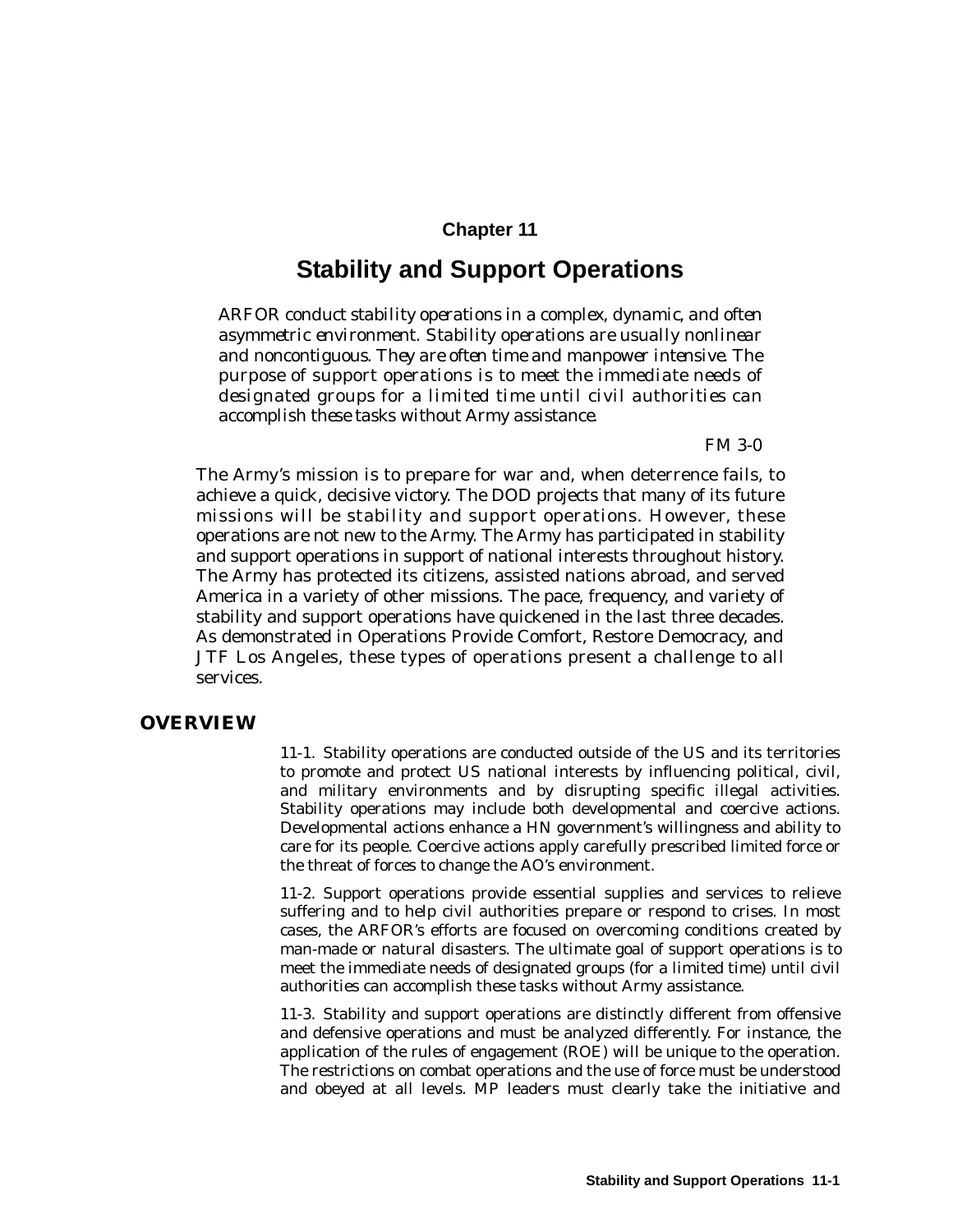ensure that the applicable guidance is implemented and followed by all subordinates.

11-4. Stability and support operations have more diverse political considerations than are usually encountered in war. There are also complexities that must be addressed in joint, combined, and interagency stability and support operations. The Army's challenge is to execute these operations successfully in a joint or combined arena without degrading its capability to wage war successfully.

11-5. If the US is to fight and win future wars, it must develop, train, and employ its force structure in a manner that ensures success in every operation across the spectrum of military operations. Under these auspices, MP forces can provide commanders with especially valuable assets for stability and support operations. The MP have the unique capability of serving as a combat, CS, and CSS force. The domestic and international acceptability of the MP operational image frequently makes the MP the most appropriate force for stability and support operations. Additionally, the MP are flexible and capable of rapidly transitioning from one end of the spectrum to the other if the environment changes.

## **FORCE SUITABILITY**

11-6. The MP's capabilities and their operational and supporting tasks are as integral to stability and support operations as they are to offensive and defensive operations. MP branch-/core-related skills are highly compatible with the capabilities required for stability and support operations. The MP provide a highly capable, politically acceptable force that is suitable for a variety of missions. They possess robust moving, shooting, and communicating capabilities; and they project an assist, protect, and defend image that is particularly important when tailoring a force that requires significant capabilities but a low political profile. The MP provide a flexible, but limited, economy-of-force organization. Mission requirements will always exceed available MP resources, especially in stability and support operations. For this reason, MP assets must be prioritized to deliver the greatest mission capability. The specific operations that MP units perform at a given time are determined by the echelon commander's needs, the mission requirements, and the availability of MP resources. As discussed in previous chapters, the echelon commander, through the command's PM, sets the priorities for MP operations. As in offensive and defensive operations, the PM knows that while the MP force can perform all MP functions, they may not be robust enough to perform all assigned MP missions all of the time. The PM must continuously make trade-offs between the numbers and kinds of MP missions that can be supported.

11-7. The MP's capabilities are further enhanced by their training, mind-set, and experience in dealing with people in highly stressful and confusing situations. Although capable of conducting combat operations when needed, the MP are highly practiced in de-escalation and in employing the minimumessential force to contain potentially violent situations. This mind-set serves as the framework for MP law-enforcement training and is especially applicable in MP support for stability and support operations. Furthermore,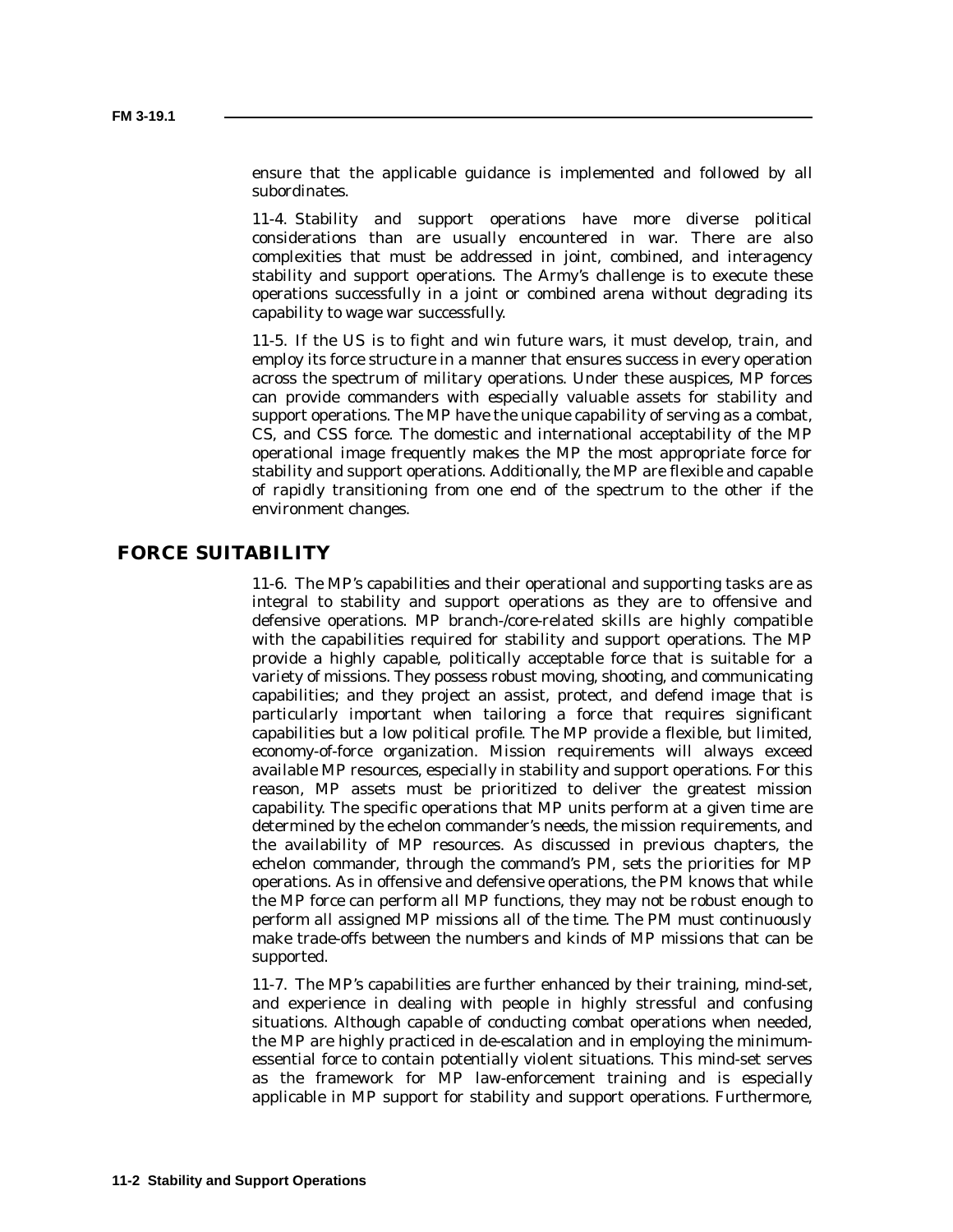this mind-set is exercised and reinforced daily in peacetime law-enforcement operations. This is a significant capability. MP soldiers learn and receive constant reinforcement training in controlling a situation on the spot before it escalates and cannot be controlled. The MP have a unique understanding of human nature and are adept at handling emotion-laden situations.

During operations in Kosovo, as both Serbs and Albanians attempted to create unfavorable conditions and responses by US forces, the MP kept their cool under fire in the streets of Gnjilane and Kamenica. The MP's reaction led to a quick understanding by all sides that the US Army MP were fair and just and understood the tense situations.

> 11-8. The MP stress four essential training competencies—skill proficiency, human dimension and attitude, camaraderie and teamwork, and leadership. These competencies are the foundation for all MP operational performances. They equip the MP to exercise discretion in dealing with others, to protect and assist those in need, and to accomplish the varying demands of MP missions in stability and support operations and, when needed, in war.

# **STABILITY AND SUPPORT**

11-9. Stability and support operations are performed in support of US authorities or in support of international bodies and foreign governments when so required by US authorities. The MP have long provided the essential support for stability and support operations; however, the frequency of these operations has increased significantly in recent years. Consequently, the MP have been deployed in greater numbers with greater frequency. MP units have a substantial history of successful, simultaneous, and continuous deployments in both a lead and a support role.

### **SUPPORT TO DOMESTIC CIVIL AUTHORITY**

11-10. The purpose of support to domestic civil authorities is to—

- Render humanitarian assistance.
- Provide disaster relief.
- Restore order.
- Combat terrorism.
- Support counterdrug operations.

11-11. Military operations supporting domestic civil authorities are governed by the provisions of the Stafford Act, the Posse Comitatus Act, and other laws and regulations. Peacetime experience in civil-military affairs equips the MP to oversee, assist, and train other units and agencies for law enforcement, sensitive security, and operations to control dislocated civilians (within the legal limits of a particular stability or support operation). For this reason, the MP are often needed after other forces have redeployed, and they stay until government order is restored. Since active-component military missions are constrained by the Posse Comitatus Act, nonfederalized national guard (NG) units are often employed to conduct these operations (particularly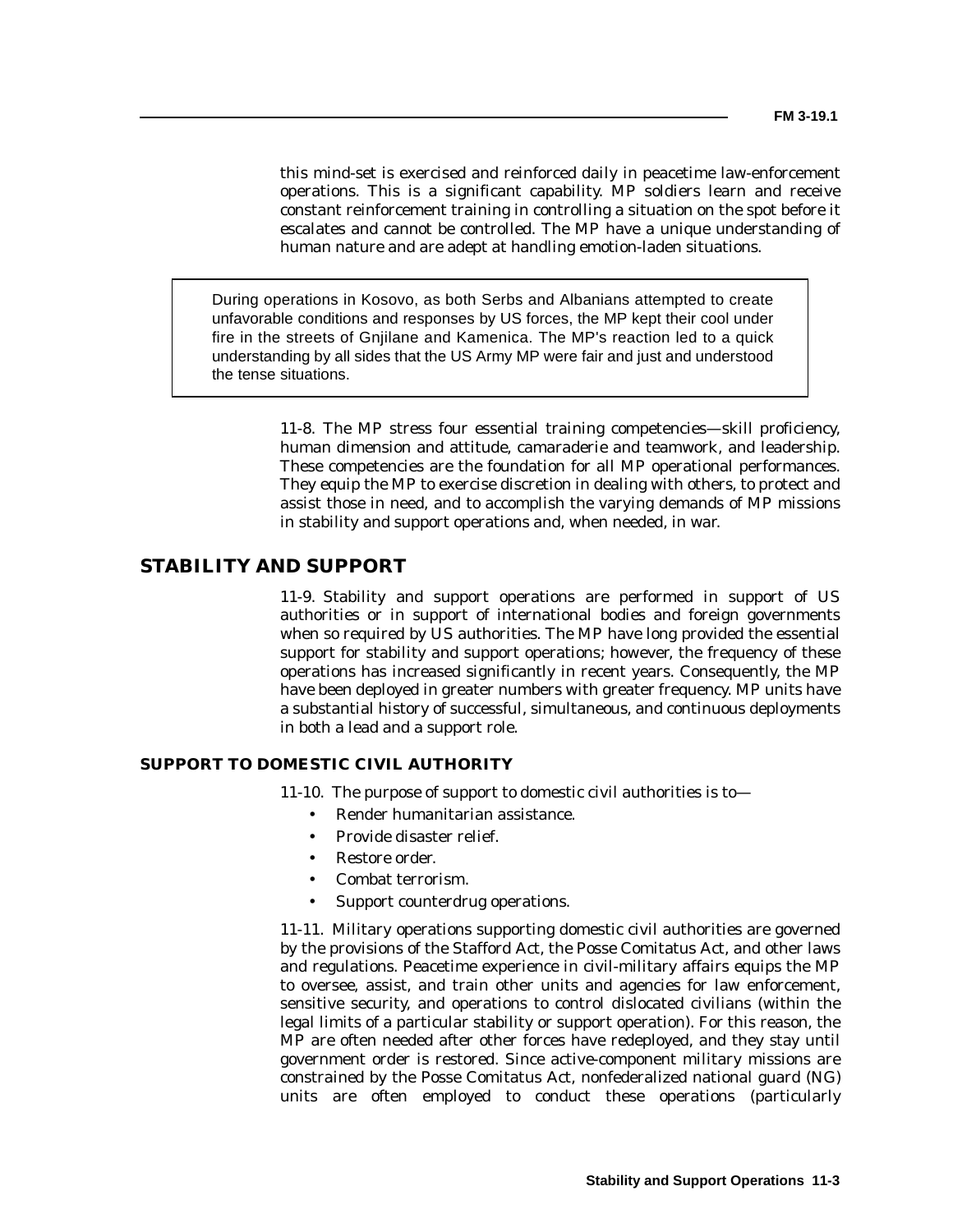counterdrug operations). The NG units can operate under gubernatorial authority within state jurisdiction without Posse Comitatus restrictions. The NG MP units are the only NG units trained, skilled, and experienced in providing law enforcement. They offer civilian authorities a unique, specialized capability not available from other NG units.

### **SUPPORT TO HUMANITARIAN ASSISTANCE AND DISASTER RELIEF**

11-12. Humanitarian assistance and disaster-relief operations provide emergency assistance to victims of natural and man-made disasters and other endemic conditions. Natural disasters include earthquakes, floods, and hurricanes. Man-made disasters include riots and civil conflicts. Humanitarian assistance and disaster relief conducted by US forces alleviate urgent nonmilitary needs of a populace until the appropriate civilian agencies can provide the needed services without military support. These types of operations include, but are not limited to—

- Conducting searches and rescues.
- Evacuating, sheltering, sustaining, and protecting dislocated civilians.
- Making food, medical care and treatment, and other civilian-aid programs available.
- Reducing opportunities for criminal activity and restoring L&O.
- Maintaining other operations needed to ensure the well being of the affected population.
- Providing relief operations for man-made disasters. These operations are characterized by civil conflict, and they entail all of the requirements for other disasters but focus on the restoration of L&O.
- Providing force protection and security.

11-13. MP support can be an important asset in all disaster-relief operations. The MP are trained and equipped for decentralized operations. MP teams operate in highly mobile vehicles equipped with radios, which are invaluable in disaster-relief operations. Each MP platoon, company, and battalion headquarters is equipped with high-frequency radios. These capabilities allow the MP (even when widely dispersed) to maintain centralized communications; to provide L&O support; and to assist in search, rescue, and evacuation efforts. Because of their decentralized operations and communications equipment, the MP can also play a vital role in notification, ADC, and access and egress control. They can deploy with disasterassessment teams to assist in advising and developing a disaster-assistance plan. The MP can also deploy to an affected area to—

- Assist in restoring order.
- Search for, rescue, and evacuate victims.
- Provide personnel and vehicular circulation controls.
- Provide ADC.
- Conduct detention operations.
- Provide physical and area security to protect life and property immediately following a disaster.
- Protect fire and emergency-services personnel.
- Gather, record, and report information.
- Provide force protection and security.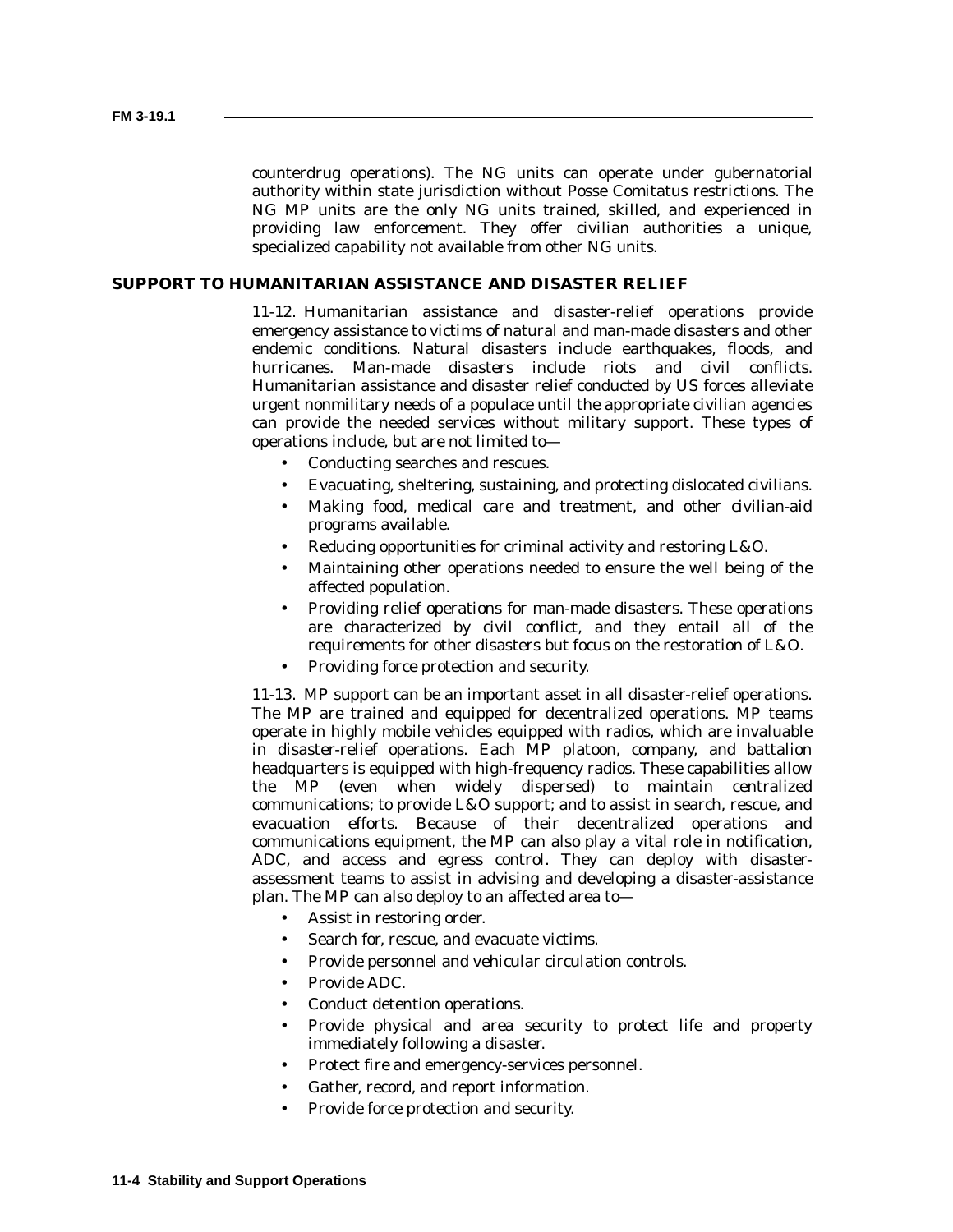11-14. MP (I/R) battalions can support civil-affairs units by establishing I/R facilities to shelter, sustain, protect, and account for disaster-relief victims. These units can also train and assist government agencies (US and foreign) or police in the operation of facilities for dislocated civilians and detainees.

11-15. The MP possess capabilities critical to relief in man-made disasters characterized by civil conflict. The MP have the essential training and skills needed for relief operations that focus on restoring civil order. Restoration of civil order demands—

- **Objectivity and neutrality.** The objective of civil-disturbance control is to restore L&O, not to impose punishment or suppress peaceful dissent. Government forces quelling civil disorders must be emotionally objective and politically neutral. MP law-enforcement training stresses objectivity and neutrality, an important attribute for forces employed in stability or support operations.
- **Minimal use of force.** The application of more than minimum force may be detrimental to mission success. The MP are particularly suited for these situations, having been trained on the technique for the use and measured application of minimum forces to accomplish mission goals.
- **Public acceptance.** Government forces must avoid actions that will alienate the populace. Any action offensive to community sensitivities must be avoided. The MP receive training in crowd-control operations, interpersonal communications skills, and minimum use-of-force techniques—skills that are critical in gaining public acceptance.
- **Positive image.** In many disturbance operations, demonstrators and government forces compete for the approval and sympathy of the general population. The MP's assist-and-protect image provides the government with a distinct advantage in such situations.
- **Threat awareness.** Government forces must pay attention to and try to learn the organization, intentions, and activities of demonstrators. Equal attention must be paid to how the community will respond to the demonstrator's actions and the government's response. The MP interact daily with the populace, placing them in a position to develop criminal information and to determine the collective attitude of the populace.
- **Effective coordination.** Disturbance operations often involve many agencies from various levels of government. Thorough, timely, and coordinated preparation, planning, training, and execution are essential for mission success. MP civil-disturbance training (including planning and coordination measures) and their communications assets enhance coordination, particularly during mission execution.
- **Operational unity.** Multiple control forces representing different agencies with varying jurisdictional authority can pose  $C^2$  problems. When unity of command cannot be achieved, operational unity must be achieved by colocating operational centers, integrating communications, and delineating organizational responsibilities. The MP are well trained in police and military operations, possessing a sound understanding of both civilian police and military measures, legal constraints, and effective coordination.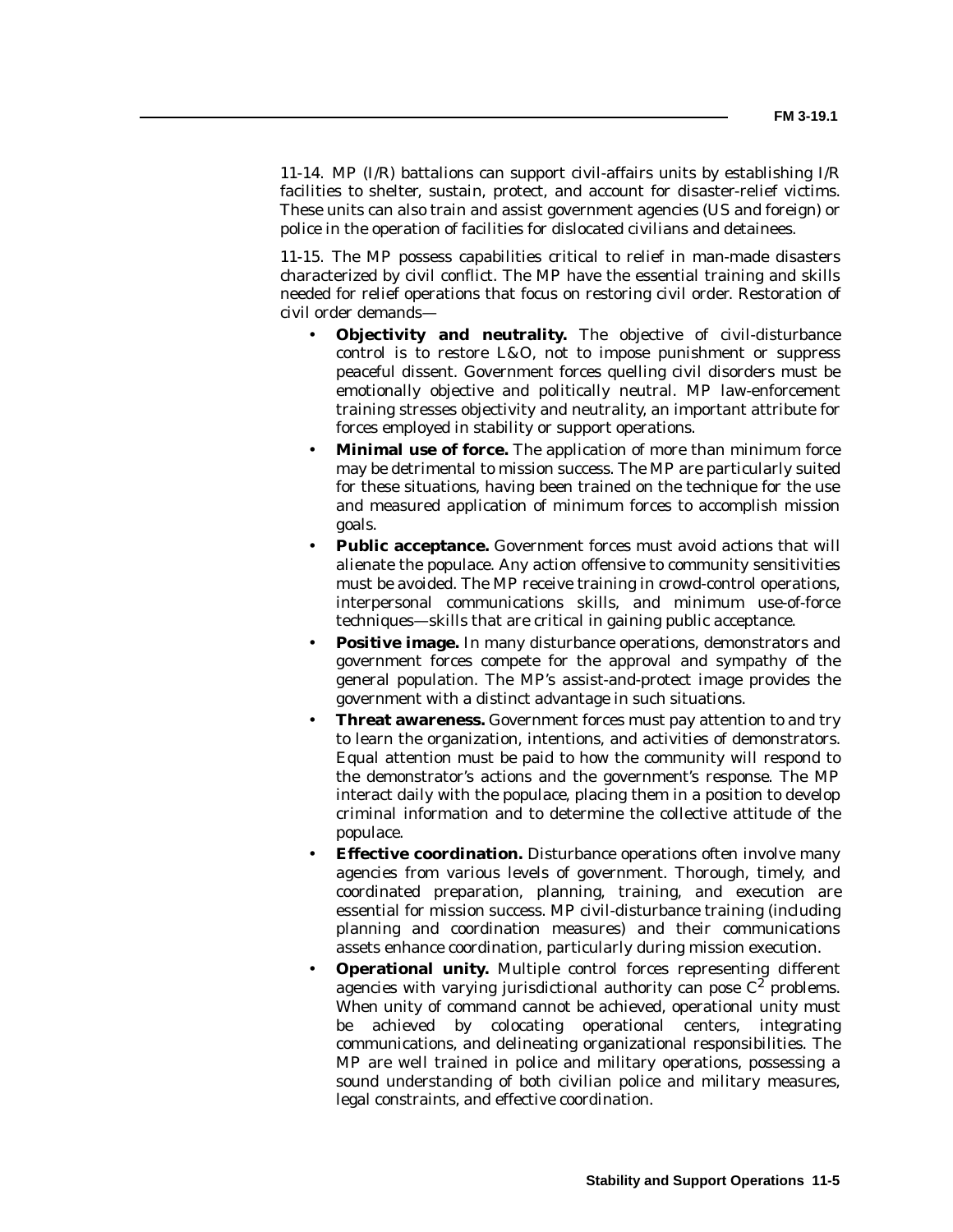11-16. The MP operational tasks supporting man-made disasters vary according to the nature of the disaster and the operational environment. For example, in CONUS where the commitment of military forces to civil disturbances is considered a last resort and military involvement is limited by law, nonfederalized NG MP units have long been employed by civil authorities for their unique capabilities. MP forces can—

- Isolate and contain an area with barricades, roadblocks, and perimeter patrols. The MP can also assist civil-affairs units by enforcing pass and identification systems and public-utility controls.
- Provide mobile patrols to enhance the security of high-priority targets (such as buildings, utilities, and services that are critical to the community's economic and physical well being).
- Monitor, disperse, contain, or limit crowd movement through—
	- Observation points and patrols.
	- The communication of interest and intent to the crowd.
	- The channelization or diversion of the crowd.
	- Gaining the cooperation of the dissident leadership.
	- The proclamation of the illegal nature of the crowd's actions.
	- Show of force.
	- The use of crowd-control formations.
	- The apprehension of crowd members and leaders.
	- The application of minimum-force measures.
- Establish area control to prevent looting, to protect businesses and other likely targets, and to prevent arson. The MP accomplish this mission with saturation patrolling, including vehicle and foot patrols. With augmentation, the MP can perform air and water patrols. They also enforce populace control measures (such as ordinances to prevent gathering, permits to gather, restrictions on circulation, restrictions on the interference with government and public functions and personnel, restrictions on possessing weapons, and other measures instituted by civil authorities).
- Neutralize special threats (such as snipers and bombings) that are highly dangerous to both government forces and the community. Snipers pose a particularly grave danger in disaster-relief operations. The MP can take immediate protective actions, secure an area, isolate the threat and, when authorized, use SRTs to assist civilian or HN authorities in apprehending or neutralizing the sniper. The MP are trained to perform the necessary actions when an explosive device is discovered. In such an event, they can secure and evacuate an area, organize search teams, and isolate the site.

11-17. The MP can also support in rescue and recovery operations, which may include rescuing US or foreign nationals. Such operations are also employed to locate, identify, and recover sensitive materials deemed critical to national security. The operations may be conducted in benign or hostile environments. The MP provide OPSEC, and they process and account for civilians affected by rescue and recovery operations. The MWD teams can also help search for lost or hidden personnel. In stability and support operations, the MP can perform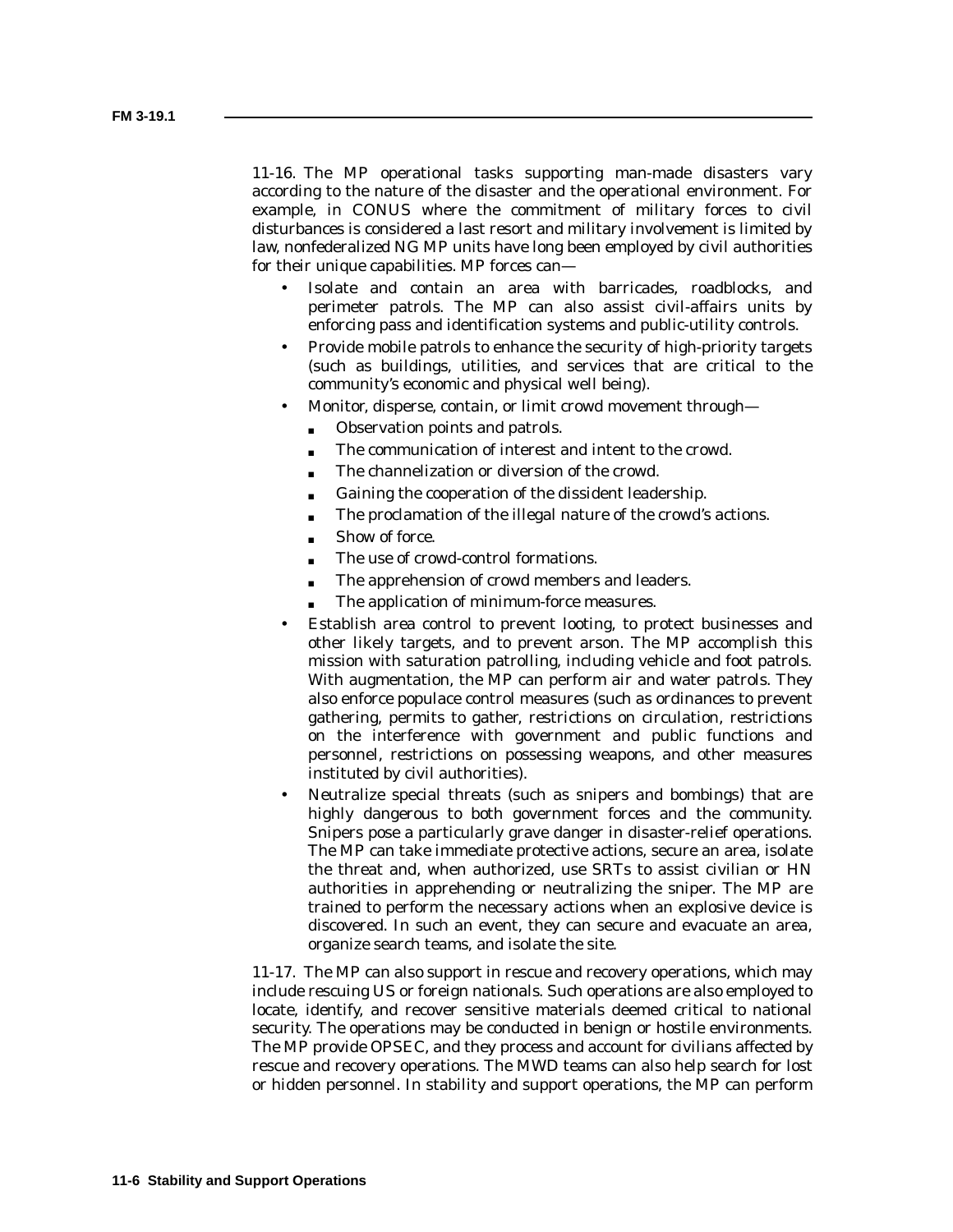their police functions for rescue and recovery operations while keeping the perceived military signature low.

#### **SUPPORT TO COUNTERDRUG OPERATIONS**

11-18. Counterdrug operations are measures taken to disrupt, interdict, and destroy illicit drug activities. In a counterdrug role, the DOD may offer certain forms of support to HN counterdrug personnel, to US civilian law-enforcement agencies operating in a HN, to Department of State (DOS) counterdrug personnel, and to the Bureau of International Narcotics Matters. Without direction from the National Command Authority acting under constitutional or statutory authority, US forces engaged in counterdrug activities may not engage in direct law-enforcement activities (such as apprehension, search, seizure, and other similar activities). As discussed earlier, the Posse Comitatus Act authorizes specific DOD assistance in counterdrug activities, but US military forces usually may not participate directly in arrests, searches, seizures, and similar activities. Conversely, as discussed earlier, USC Title 32 authorizes state governors to use NG MP units with full authority to engage directly in law-enforcement activities. When authorized, US advisors may accompany counterdrug forces on operations.

11-19. MP operational contributions can include the use of force, drug identification, crime-scene protection, customs operations, surveillance of criminal activity, serious-incident reporting, and other related activities. Employing the MP for these operations ensures force suitability and avoids a mismatch in terms of unit capability and mission effectiveness.

11-20. Border-screening operations consist of three separate but related measures—mobile patrolling, the use of listening/observation posts, and airfield surveillance. These measures are part of the MP's AS and MMS functions used in tactical rear-area operations. The MP's operational effectiveness may be further increased through augmentation by a civilian law-enforcement officer who would be responsible for search, seizure, and arrest actions. Active-component units are permitted to assist in marijuana eradication in support of domestic law-enforcement agencies (DLEAs). Marijuana-eradication operations are an application of the MP AS, mobility, and L&O functions, thus providing realistic training while supporting an operation.

11-21. As discussed in previous chapters, the MP are well suited to augment customs operations. They routinely perform customs inspections for US forces in Korea and Germany. The NG MP regularly conduct vehicle, cargo, and container searches under the supervision of US Customs agents and at US ports of entry.

11-22. The USACIDC agents can provide support to counterdrug operations. The CID units identify the sources of illegal-drug distribution systems. When directed, the MP and the CID complement interagency counterdrug efforts to stop the production, flow, and distribution of drugs and to provide planning, training, equipment, and facilities to support domestic counterdrug operations. The CID also supports CRIMINTEL programs, internal security, and site surveys at borders where Army units will deploy. In addition to the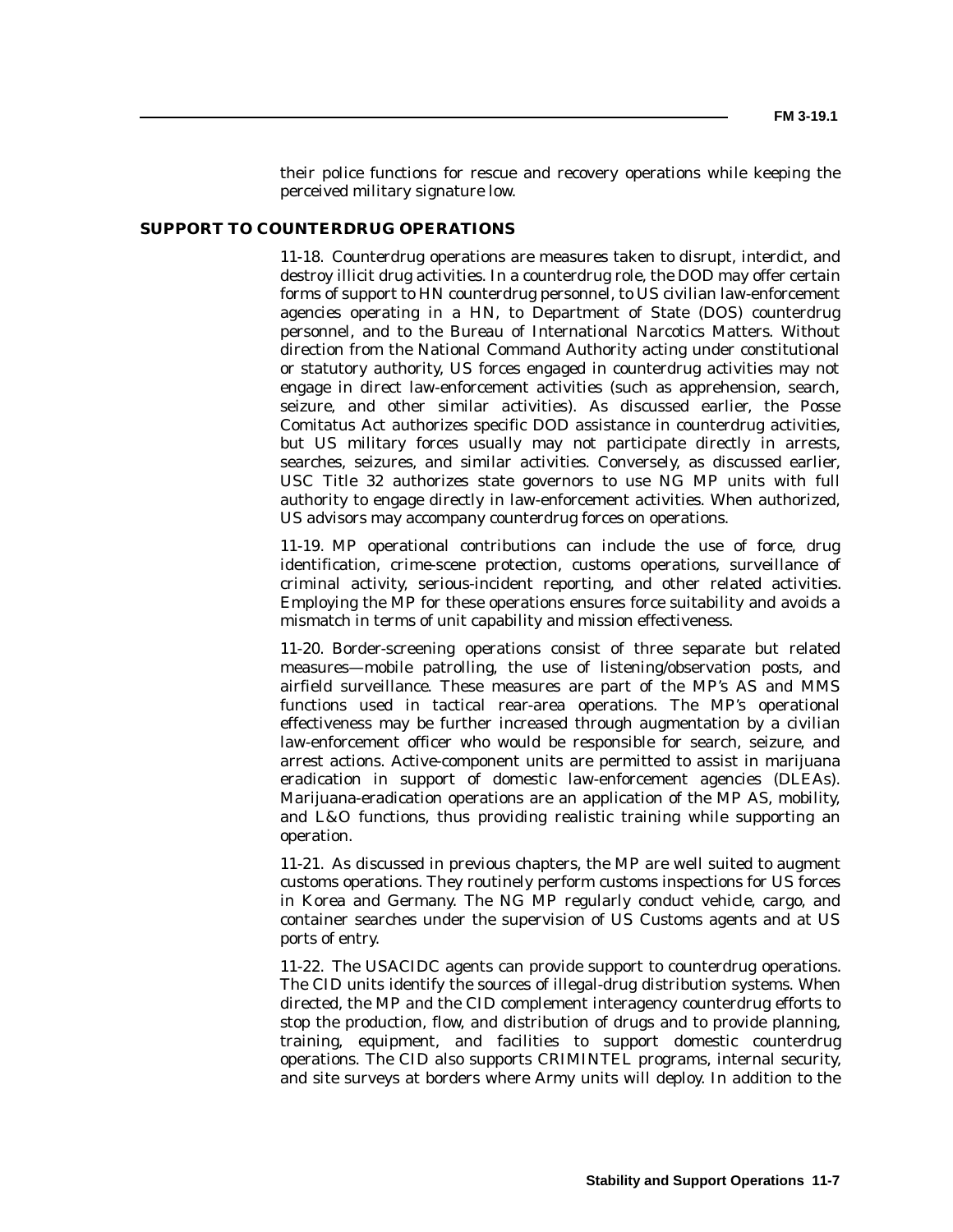aforementioned support, the DOD General Counsel has ruled that MWD teams can be loaned to DLEAs to assist in detecting smuggled contraband.

#### **SUPPORT IN COMBATING TERRORISM**

11-23. The Department of Justice (DOJ) is the lead federal agency for dealing with acts of terrorism within the US, its territories, and its possessions. Within the DOJ, the Federal Bureau of Investigation (FBI) has the lead. The FBI can train the police of friendly nations in antiterrorism and counterterrorism operations. Usually, US military forces act in a technicaladvisory but not a law-enforcement capacity in combating acts of terrorism. It is often difficult to distinguish the acts of politically motivated terrorists from violent acts of criminals or individuals in society at large. In fact, all terrorist acts are criminal; however, they also may be part of an insurgency.

11-24. The MP are key players in the defensive planning, implementation, and control of combating-terrorism operations, whether in garrison or deployed to war or MOOTW. In whatever countries US forces operate, MP units conduct antiterrorism operations daily as part of their L&O and AS functions. The MP also respond to terrorist incidents. They help secure the area and search for evidence, and they help the lead agency. The MP provide advice and assistance in developing antiterrorism and counterterrorism programs for deployed US forces and DOS agencies and for police, paramilitary, and military forces of assisted nations (when so authorized). MP training, liaison, and joint patrols help strengthen HN-police organizations, improving their effectiveness and efficiency in combating terrorism. The MP also assist HN police in performing PRC operations.

11-25. The training of police (domestic and foreign) requires DA approval, and restrictions exist on some forms of training. Legal advice and coordination are a must before training can occur. The MP and the CID provide personnel and equipment for planning, advising, equipping, and training agencies to prevent, deter, and respond to terrorism. The training focuses on deterring terrorist acts such as bombings, kidnappings, assassinations, taking hostages, and hijackings. Related assistance may include training and equipment for explosive detection, management of hostage situations, physical security, protection of key personnel, and defensive/evasive driving methods. For counterterrorism operations on US military installations, the MP provide highly trained, specially equipped SRTs for situations requiring the selective use of force. Additionally, CID agents are highly trained in hostage negotiation, which increases the commander's options before resorting to force.

11-26. The MP and the CID assist in counterterrorism information-gathering activities through liaison and joint patrols with HN police. These activities are part of the PIO function. The MP have extensive contacts with civilian police, who in turn have contacts with the populace. These contacts can help surface criminal information concerning terrorist plans, recruitment, and support structures sooner than military sources. The CID can provide commanders with CRIMINTEL on a daily basis. At the same time, MP antiterrorism support includes measures to reduce the vulnerability of people and property. Such measures include—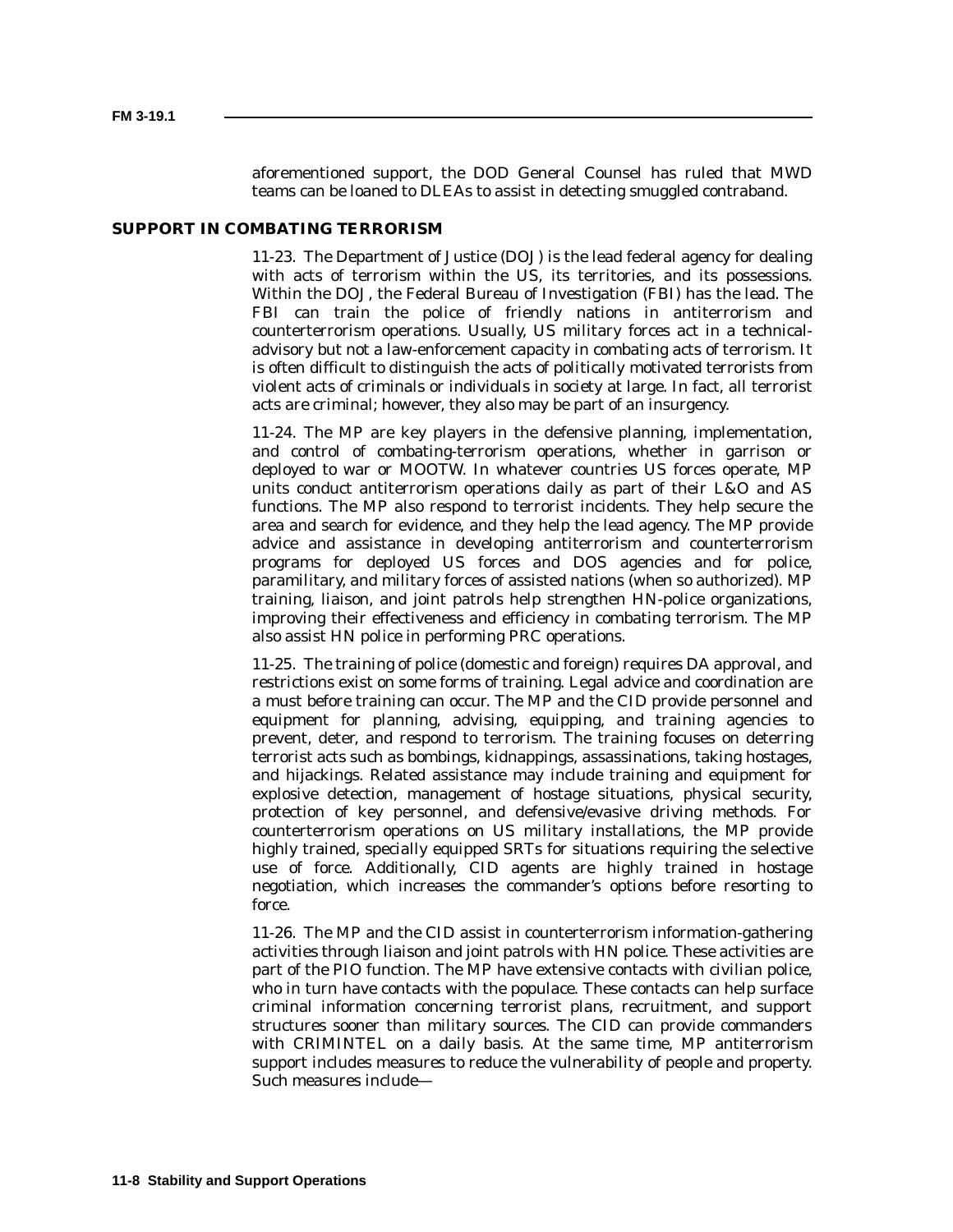- Personal awareness.
- Personal-protection operations and techniques.
- Crime prevention.
- Physical-security programs.

11-27. The MP and CID crime-prevention programs employ proactive measures to protect people and their property and US and HN property. Crime prevention is a continuous process of planning, implementing measures, evaluating effectiveness, modifying measures, and developing further information. The primary crime-prevention tool is the crimeprevention survey. It is used to examine the physical features of various critical sites. The MP physical-security programs help identify, reduce, eliminate, or neutralize conditions favorable to criminal, terrorist, and insurgent activities. The key measures used to accomplish this are physicalsecurity inspections and surveys.

#### **SUPPORT TO NONCOMBATANT EVACUATION OPERATIONS**

11-28. Noncombatant evacuation operations (NEOs) relocate civilians who are endangered in a foreign nation. The NEOs are classified as benign (unopposed) or hostile (opposed). MP roles in support to NEOs differ accordingly. In a benign environment, NEOs are usually conducted with the help and full cooperation of the affected nation, with little or no opposition to evacuation. The use of force is limited to self-defense (as outlined by the ROE) and protection of the evacuees. In a hostile environment, NEOs are opposed by forces with specific intentions of preventing or destroying the operation. In this scenario, the MP will follow the ROE as established by higher headquarters.

11-29. MP operations in NEOs closely parallel EPW/CI evacuation operations. The objective of both is to safely collect, secure, protect, transport, process, and account for people, whether they are EPWs or noncombatants. However, due to the dissimilarities of these groups, the techniques employed differ.

11-30. The MP can secure selected facilities, reception and transfer points, or other locations required to collect, process, and evacuate people. They can provide route reconnaissance and mobile security teams to escort HRP, DOS personnel, evacuees, and sensitive material. If needed, MP units assist civilaffairs personnel with the movement and control of dislocated civilians. The MP may support civil affairs by setting up and operating evacuation sites, holding areas for foreign nationals denied evacuation, and reception and processing stations. This support can be provided by MP CS units for a short duration and by MP I/R units for a prolonged duration. Additionally, the MP will establish and maintain liaison with HN police to ensure a mutual understanding of jurisdiction, to coordinate efforts, and to provide criminal and tactical intelligence. In hostile environments requiring the employment of combat forces, the MP would be employed in their traditional CS role.

#### **SUPPORT TO SECURITY-ASSISTANCE OPERATIONS**

11-31. Security-assistance operations are one of the main tools of US foreign policy. A critical concern in these operations is the HN's ability to plan and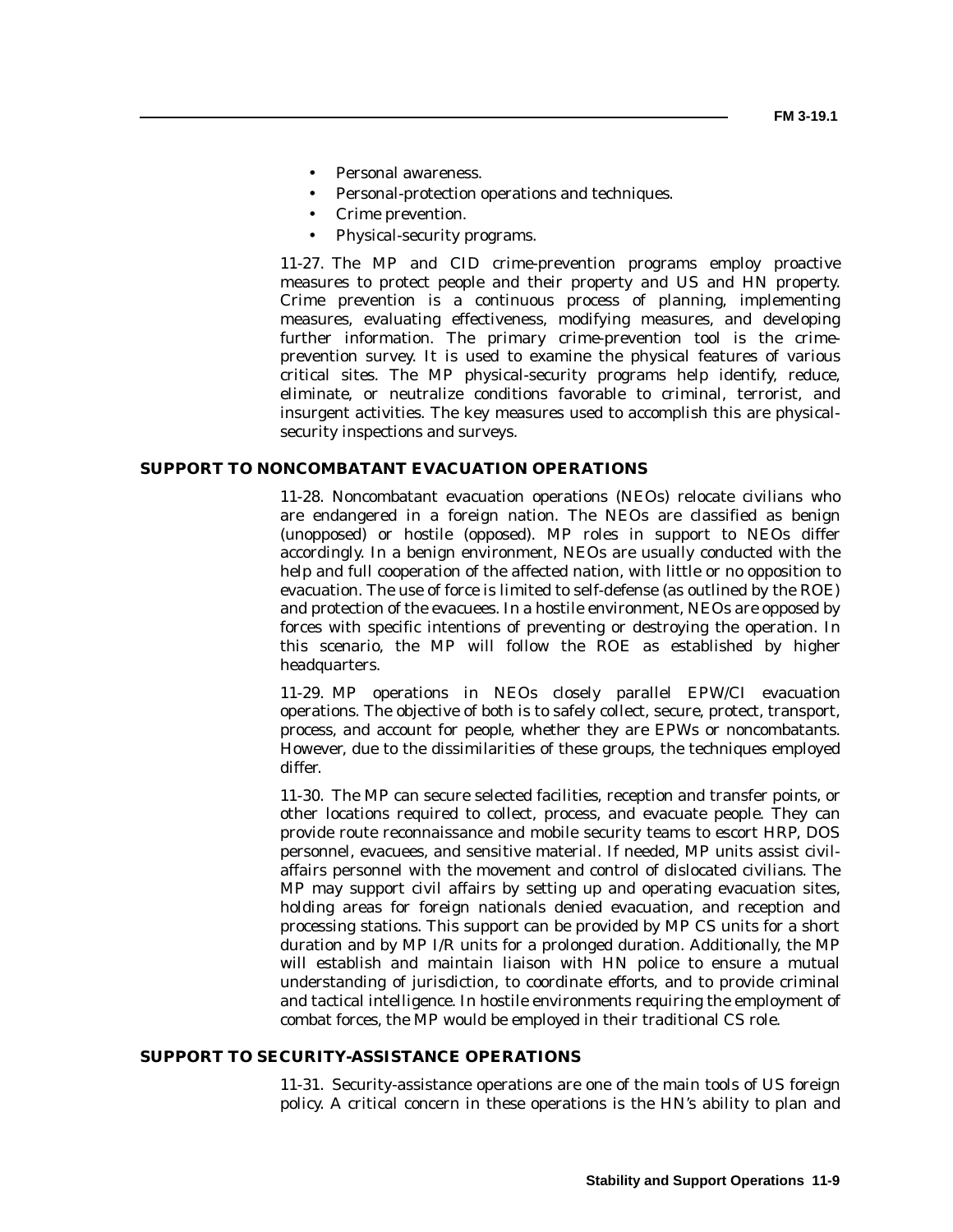manage its own defense resources. In security-assistance operations, the US provides defense materiel, military training, and defense-related services through grants, loans, credit, or cash sales. When authorized, the MP support security assistance with military and police training through the International Military Education and Training Program (IMETP). This program provides instruction and training to foreign military and civilian personnel on a grant/aid basis. Many foreign civil law-enforcement agencies request training in the following areas:

- Basic police procedures (such as patrolling and crime-scene protection).
- Physical security.
- Corrections.
- Civil-disturbance operations.
- Customs operations.
- Traffic control.
- Use of force.

11-32. The MP possess the expertise and experience to advise, train, and assist a HN's military and police forces. The MP's participation in the IMETP includes—

- Formal and informal instruction of foreign students.
- Technical education and tactical training with applicable training aids.
- Assistance to foreign police and military elements by MP mobile training teams (MTTs).
- Providing MP units or small, modular, functionally specific teams to support security-assistance needs. These teams can train HN police in both field and institutional facilities.
- Support to nation-assistance operations.

11-33. Nation-assistance operations support a nation's effort to promote development, ideally by using its national resources. This is achieved through education and the transfer of essential skills to the HN. The goals of such operations are to—

- Promote long-term regional stability.
- Develop sound and responsive democratic institutions.
- Develop supportive infrastructures.
- Promote an environment that allows for orderly political change and economic progress.

11-34. The MP support nation-assistance operations with training and joint MP and HN-police operations. The MP know and understand police operations, military operations, and  $C<sup>2</sup>$  procedures. Consequently, the MP are ideal for training the law-enforcement personnel in both field and institutional settings. The MP's nation-assistance goals are to—

- Enhance L&O in democratic societies.
- Improve efficiency and effectiveness.
- Promote the proper usage and maintenance of equipment.
- Establish a sound training base for police.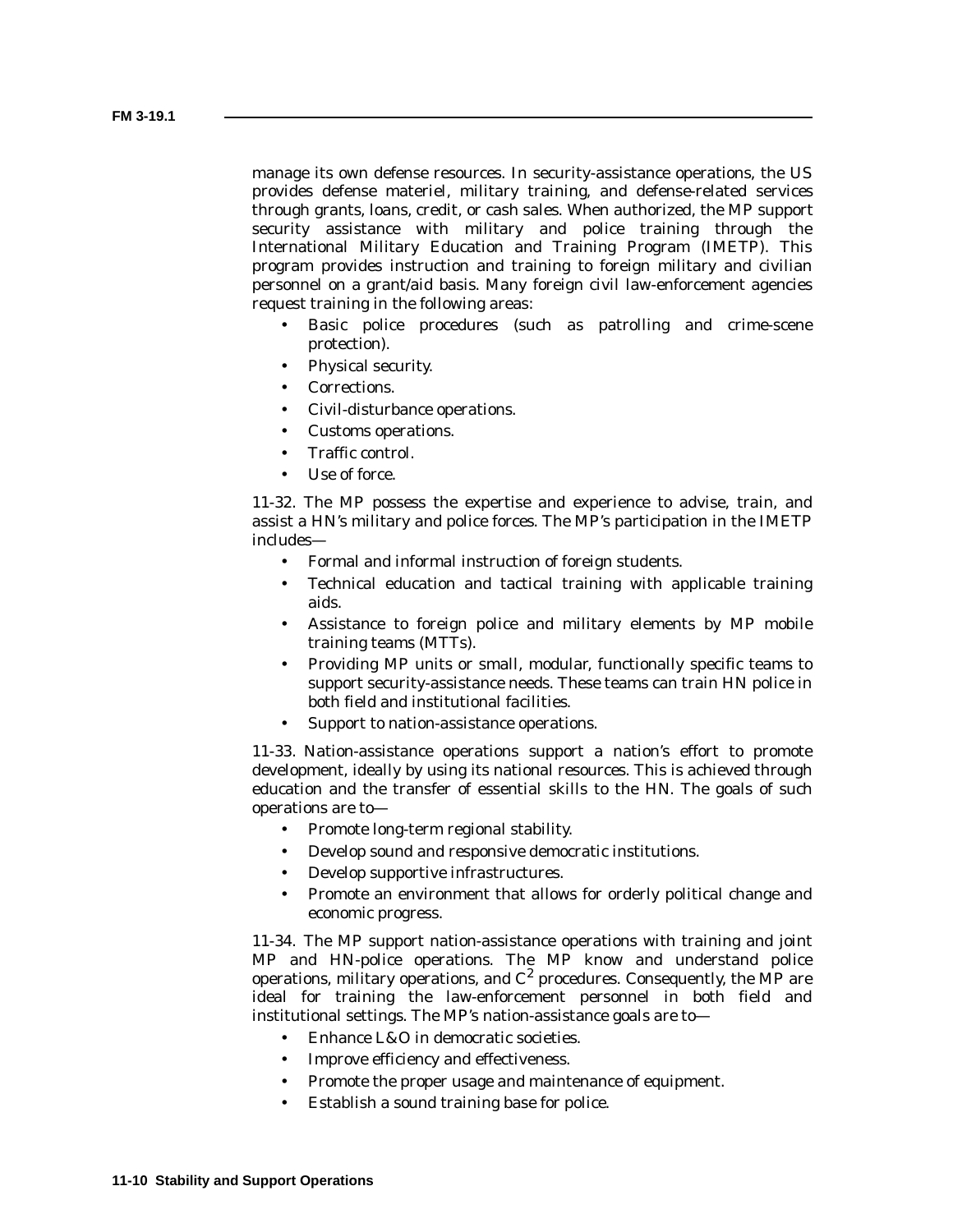- Standardize procedures that enhance combined police operations.
- Promote friendship and goodwill toward the US.
- Preclude the need for US military interventions to counter acts of violence.

11-35. Combined police operations reinforce training and provide HN police with mobility, security, and communications to operate more effectively while conserving critical personnel resources. The MP provide support through training and the following:

- Law-enforcement, security, and criminal-information support to the HN police force (to include L&O operations and administration in a democratic society).
- Patrol and desk operations.
- Circulation-control operations.
- PRC and civil-disturbance operations.
- MWDs.
- Physical-security operations.
- Personnel-security operations.
- Area- and route-security operations.
- Counterdrug operations.
- Antiterrorism operations.
- Mass immigration operations.
- Customs and border operations.
- Confinement operations.
- Crime prevention.
- Community and police relations.
- $C^2$  of police operations.

11-36. When conducting nation-assistance operations, as well as other operations, the MP will often be tasked to support civil-affairs operations. Close coordination with the G5/S5 and liaison with the appropriate HN representatives have added emphasis to these types of operations. The scope of civil-affairs operations is influenced by the economic, social, psychological, and political background of the country and its people. Civil-affairs personnel will coordinate the MP's effort to restore stability, contribute to national development, and promote support for the host government. Civil-affairs personnel assist in preventing civilian interference with military operations and coordinate all other military and civil affairs (such as community relations, PRC, civil defense, and community- and area-security programs).

11-37. The MP can conduct ADC measures to assist the HN in the aftermath of a natural or man-made disaster. They help rescue and evacuate the injured for medical care, and they issue food, water, and essential supplies (See FM 41-10).

#### **SUPPORT TO PEACEKEEPING OPERATIONS**

11-38. Peacekeeping operations (PKOs) are military operations conducted with the consent of the belligerents in a conflict. The PKOs are intended to maintain negotiated truces and to facilitate diplomatic solutions. The US may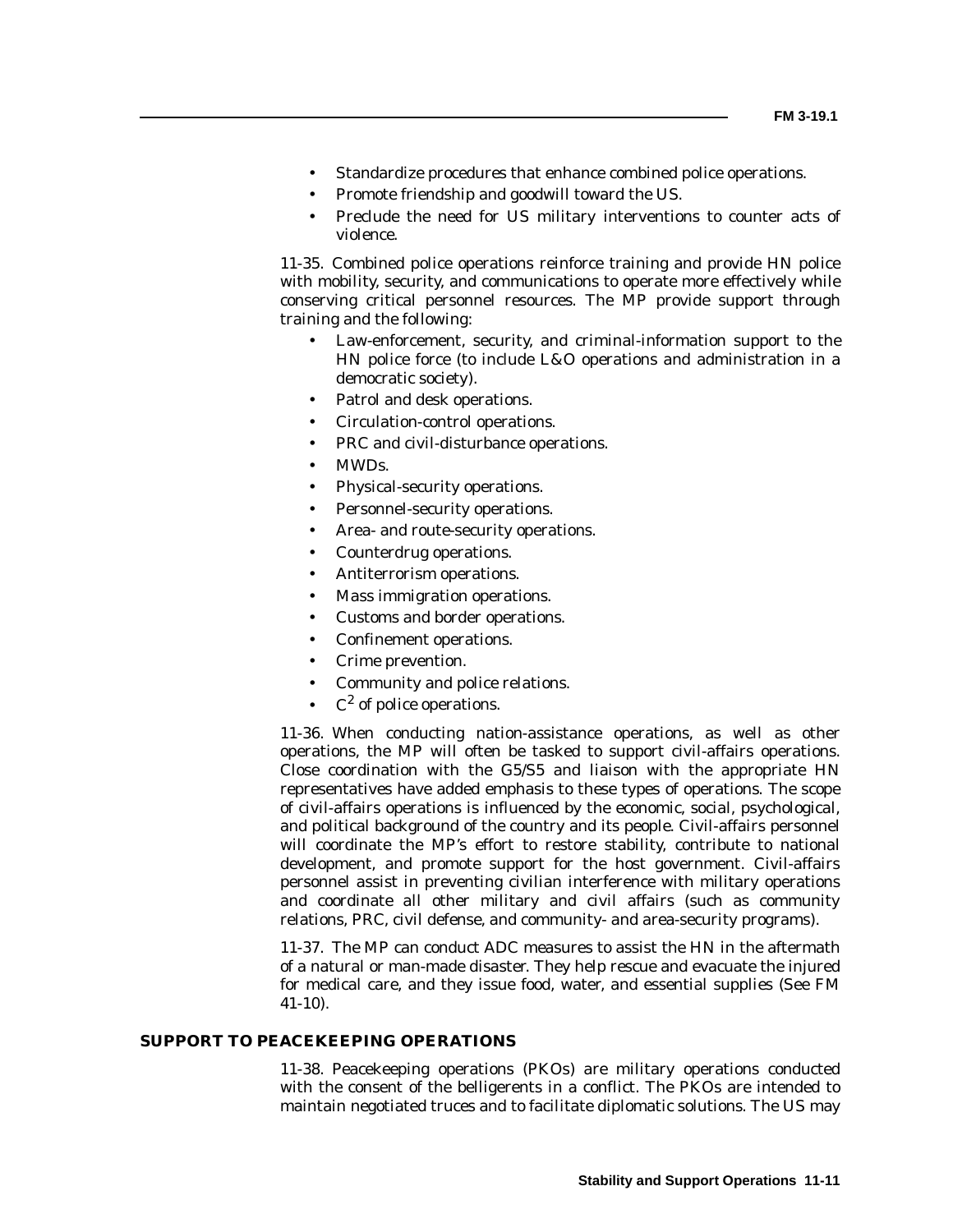participate in a PKO under the auspices of an international organization, in cooperation with other countries, or unilaterally. A PKO usually occurs in an ambiguous situation in which there is extreme tension and the possibility of violence. This violence may range from terrorism and sabotage to minor military conflicts involving known and unknown belligerents. MP forces may serve as an element of a UN peacekeeping force or as part of a multinational observer group. The overall operational control of a peacekeeping force is exercised by a multinationally staffed military peacekeeping command. However, the commander of each assigned national force retains command integrity of his unit.

11-39. The basic MP force structure and appropriate augmentation are situation dependent. The size and composition of the MP forces are determined by diplomatic negotiations. Personnel spaces are allocated based on the US contingents' respective missions. The principle of consent affects the composition and function of the peacekeeping force. Consent applies to the degree of interest the disputing countries have when contributing their forces to participate in the peacekeeping effort.

11-40. Each PKO is unique but is generally characterized by constraints in the use of force. In a PKO, force is normally limited to self-defense, the defense of others, and the protection of national security. Therefore, the soldiers in a PKO must possess the skills required for warfare, but they must also be trained so that they are equally able to act as intermediaries. In this aspect, the MP are a distinct asset. They are experienced in a case-by-case approach to the use of force. They are experienced in using discretion and in the deescalation of potential violence. The MP training in EPW operations are especially useful in handling EPWs if the peacekeeping force supervises the exchange of prisoners of war.

11-41. The peacekeeping force employs a combination of the following techniques to control the potential for violence inherent to PKOs:

- Observation is the peacekeeping force 's primary responsibility and basic requirement. It provides timely and accurate reports of any suspicious situation, incident, or occurrence.
- Information gathering is a continuous requirement. Peacekeepers must be constantly alert to what takes place around them and to any changes or inconsistencies in the behavior, attitude, and activities of military and civilian personnel.
- Surveillance and supervision operations help oversee the implementation of agreements. The operations require restraint, tact, and patience.
- Complaint investigations must be thorough and objective, and they must result in a fair assessment.
- Negotiation and mediation skills are often required of peacekeepers. If peacekeepers can resolve minor problems at the lowest level, they can prevent major issues from rising, which may prevent increased tensions or the resumption of fighting.
- Patrolling (mounted and dismounted) among the population publicizes presence. It also serves as a means of gathering information, informally enhancing supervision, and investigating complaints.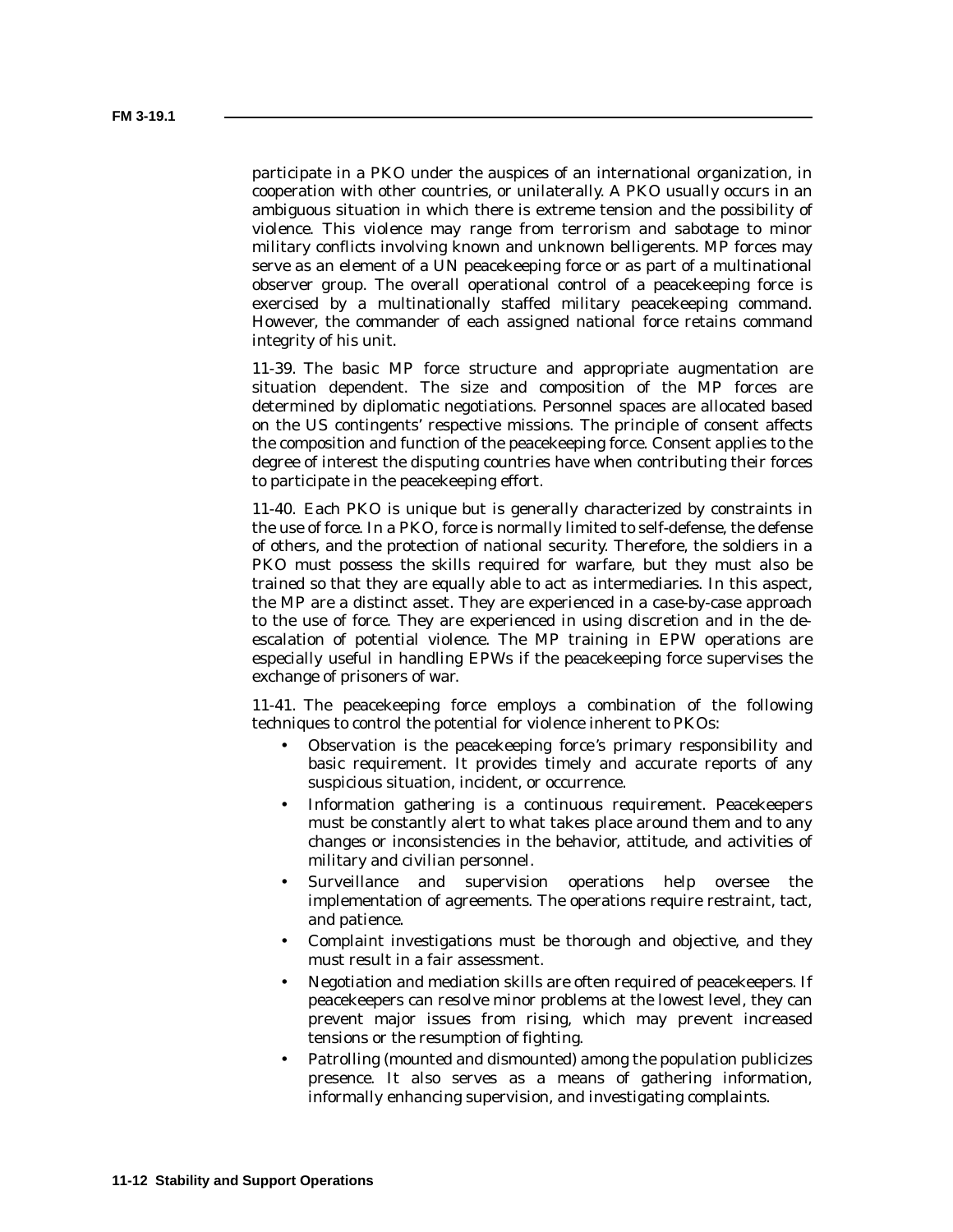11-42. The above techniques are compatible with MP battlefield functions. Operationally, the MP conduct route and area R&S, operate mounted or dismounted patrols, operate listening/observation posts, provide humanitarian assistance, investigate possible terrorist and criminal acts and cease-fire and sanction violations, and gather information. The MP provide a flexible, wide-ranging means of information dissemination. Additionally, they provide crucial support for force protection. The MP and the CID employ active and passive measures to deter and defeat threats directed at service members, their families, DOD civilians, facilities, equipment, and very important persons (VIPs). The MP use emerging technologies in force protection to conduct security, detection, and identification operations and to warn of intruders.

11-43. As part of a PKO, the MP conduct crowd- and riot-control operations, including the extraction of mob leaders. The MP are an ideal force for controlling antagonistic masses engaged in rioting, looting, and demonstrating. The MP understand how to make the transition from the lower end of the use-of-force spectrum to the use of lethal force, if so required or directed. Finally, the MP deploying with peacekeeping forces can provide early-on force protection, including headquarters and initial aerial port/ seaport of debarkation (APOD/SPOD) security. The MP's mobility, firepower, and communications provide critical reconnaissance, information-collection, and response-force capabilities and acceptability not found in combat forces.

11-44. When conducting crowd- and riot-control operations in a PKO or peaceenforcement operation (PEO), nonlethal weapons (NLWs) are an additional means of employing force for the purpose of limiting the probability of death or serious injury to noncombatants or belligerents. However, the use of lethal force must always remain an inherent right of individuals in instances when they, their fellow soldiers, or personnel in their charge are threatened with death or serious bodily harm. The NLWs add flexibility to the control of disturbances by providing an environment where military forces can permissively engage threatening targets with limited risk of noncombatant casualties and collateral damage (see FM 90-40).

11-45. The use of lethal force (employed under the standing ROE) will never be denied. At no time will forces be deployed without the ability to defend themselves against a lethal threat nor will they forego normal training, arming, and equipping for combat. Nonlethal options are a complement to, not a replacement for lethal force. They seek to expand a proactive response across the range of military operations.

11-46. The decision to use NLWs against an adversary during a confrontation should be delegated to the lowest possible level, preferably to the platoon or squad. However, this requires that all personnel (not just leaders) have a clear understanding of the ROE and the commander's intent.

11-47. Commanders and public-affairs officers must be prepared to address media questions and concerns regarding the use and role of NLWs. They must be prepared to address the role of NLWs, and they must make it clear that the presence of NLWs in no way indicates abandoning the option to employ deadly force in appropriate circumstances.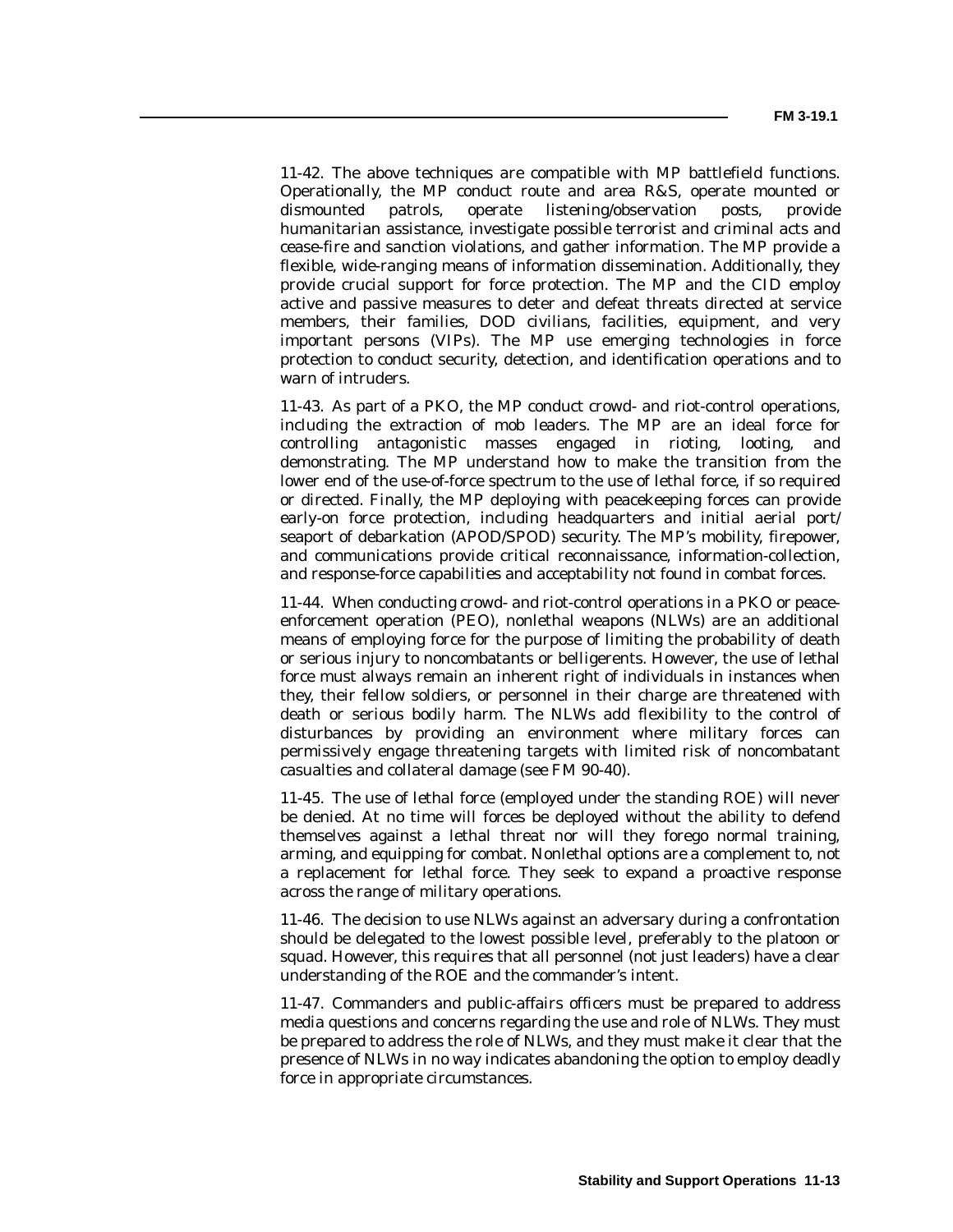11-48. The PEOs are in the high end of the PKO's spectrum. These operations are just short of combat and require a different operational approach. MP operations to support PEOs correspond to MP battlefield functions supporting combat forces. The PEOs often pose special operational considerations for dealing with dislocated civilians. The MP provide PRC operations and I/R, when required.

#### **ORGANIZATIONS AND CAPABILITIES**

11-49. MP units are well suited for stability and support operations given their unique capabilities and low force signature. The MP brigade, battalion, company, and I/R units may be tailored for stability and support operations based on their unique METT-TC.

#### **MP BRIGADE TF**

11-50. In essence, the organization and capabilities of the MP organization in stability and support operations is the same as those for other operations. However, its augmentation is tailored based on METT-TC unique to stability and support operations and the commander's needs. The MP brigade has been the centerpiece of successful MP deployment during previous stability and support operations. The MP brigade provides comprehensive planning,  $C^2$ , and A/L support to assigned and attached subordinate units. The brigade also has the command and staff experience to coordinate and supervise HN security and law-enforcement activities.

11-51. The MP brigade headquarters provides senior MP leadership and the communications capabilities required to direct a variety of functional elements—CSS, PSYOP, public affairs, and combat-arms augmentation—in support of joint or unilateral TF operations. At authorized level of organization (ALO) 1, the MP brigade headquarters has an SJA section to coordinate the legal and jurisdictional issues inherent to stability and support operations. The brigade headquarters also has an S5 section and a liaison capability to coordinate support and assistance to HN agencies, friendly forces, other US forces, DOS personnel, and nongovernmental or private volunteer organizations.

11-52. The MP brigade TF (MPBTF), with its robust capabilities and low force signature, is well suited for the unique mission requirements and sensitivities of stability and support operations. The MPBTF can be employed as part of a combat TF in high-threat, opposed-entry operations or as the lead TF for a low-threat, unopposed-entry operation. The following are examples of previous MPBTFs and the operations in which they participated:

- **Operation Provide Comfort.** The 18th MP Brigade deployed to northern Iraq to provide humanitarian assistance and protection to the Kurds.
- **JTF Los Angeles.** The 49th MP Brigade (NG) provided civildisturbance assistance to Los Angeles in the aftermath of the Rodney King trial.
- **Operation Hawkeye.** The 16th MP Brigade and units of the 89th MP Brigade provided security, protection, and humanitarian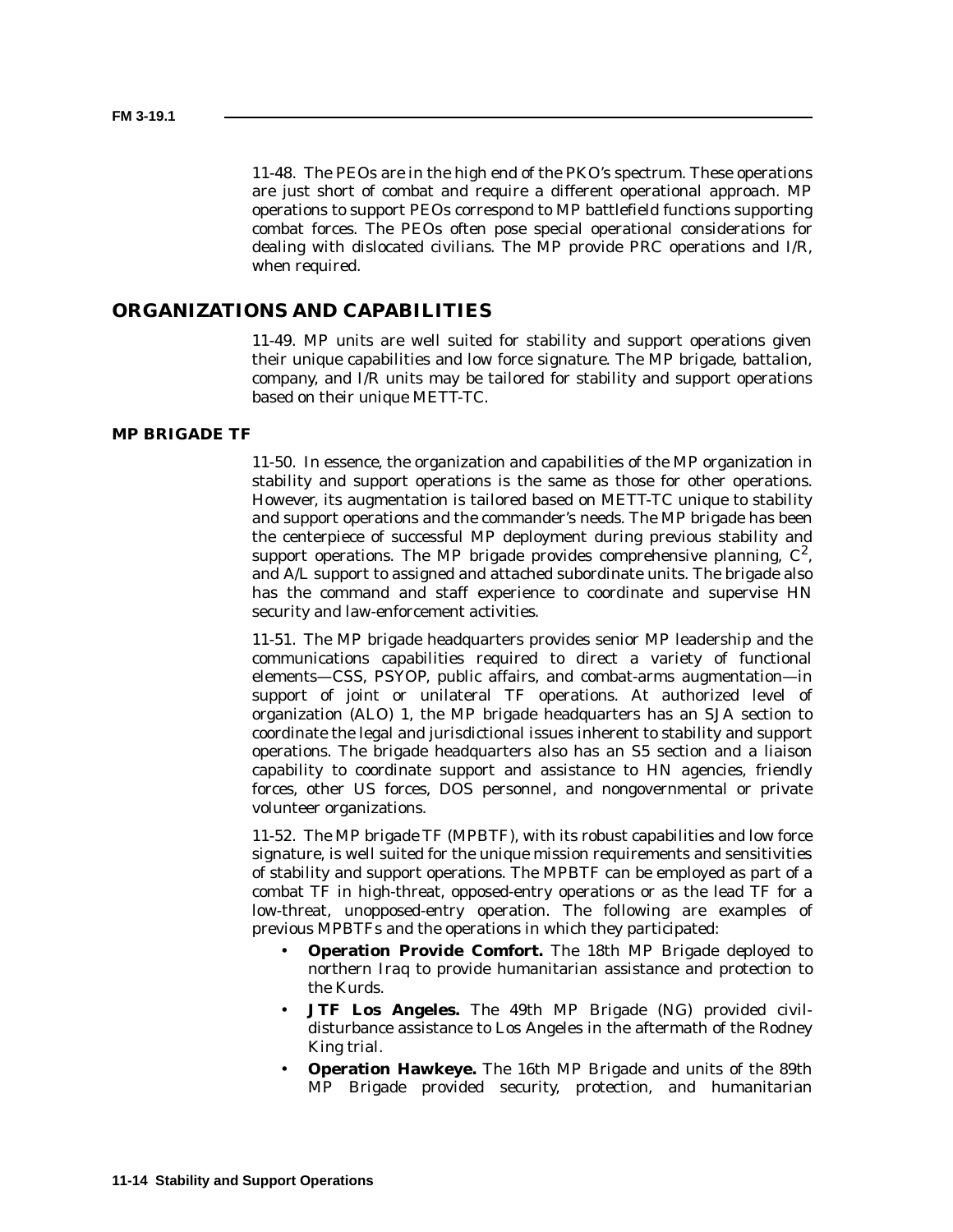assistance to the population of Saint Croix in the aftermath of Hurricane Hugo.

- **JTF Andrew.** The 16th MP Brigade provided humanitarian assistance in the aftermath of Hurricane Andrew.
- **Operation Sea Signal.** The 89th MP Brigade deployed to Guantanamo Bay, Cuba, to provide humanitarian assistance to Haitian migrants.
- **Operation Restore Democracy.** The 16th MP Brigade deployed to Haiti to provide humanitarian assistance.

11-53. Early deployments of the MPBTF headquarters or a mission-tailored portion of the headquarters positions a senior, effective MP  $C^2$  headquarters to respond to all MP requirements. It can assist in the coordination with the media, governmental and nongovernmental agencies, and other forces, and it can coordinate civil-military aspects of the operation. The MP brigade headquarters can assimilate and employ additional forces without degrading operations. The augmentation of brigade headquarters is driven by METT-TC. With the brigade headquarters in place, subordinate or supporting units can be significantly expanded without the loss of  $C^2$ . In essence, little or no loss in operational momentum occurs when the  $C<sup>2</sup>$  element deploys first.

11-54. The MP LRP section of the MP brigade headquarters colocates and works with the higher headquarters' G3/Operations Directorate (J3) plans element. This allows the MP LRP to incorporate MP operations effectively into higher-level planning, and it enables an efficient transition to field operations. Also, because in peacetime this section functions as a PM cell, it provides the PM with efficient and effective technical support during stability and support operations. As the operations approach termination or enter sustainability and fewer forces are required, the brigade headquarters can redeploy, leaving a battalion TF in charge of MP forces.

#### **MP BATTALION TF**

11-55. The MP battalion (CS) provides command, control, and support for assigned MP companies (CS). MP battalions (CS) are best employed as part of a TF—either as part of a combat TF (high threat, opposed) or a support TF (low threat, unopposed). With sufficient augmentation, the battalion can provide the logistical, administrative, personnel, and operational support needed to lead a diverse TF. During stability and support operations, an MP battalion TF may be placed under the OPCON of a brigade-size TF (MP or non-MP) or a division TF. If placed under the OPCON of a division TF, both the division PM and the MP battalion commander will synchronize their efforts to maximize the employment of available divisional and nondivisional MP assets in support of the division commander's concept of operations.

11-56. As with the MPBTF, the MP battalion's contributions to stability and support operations are not a new concept. The following are examples of previous battalion TFs and the operations in which they were involved:

- **Cuban Refugee Movement.** The 519th, 716th, 720th, and 759th MP Battalions deployed for humanitarian-assistance operations.
- **Operations Restore Hope and Continued Hope.** The 720th MP Battalion provided humanitarian assistance in Somalia.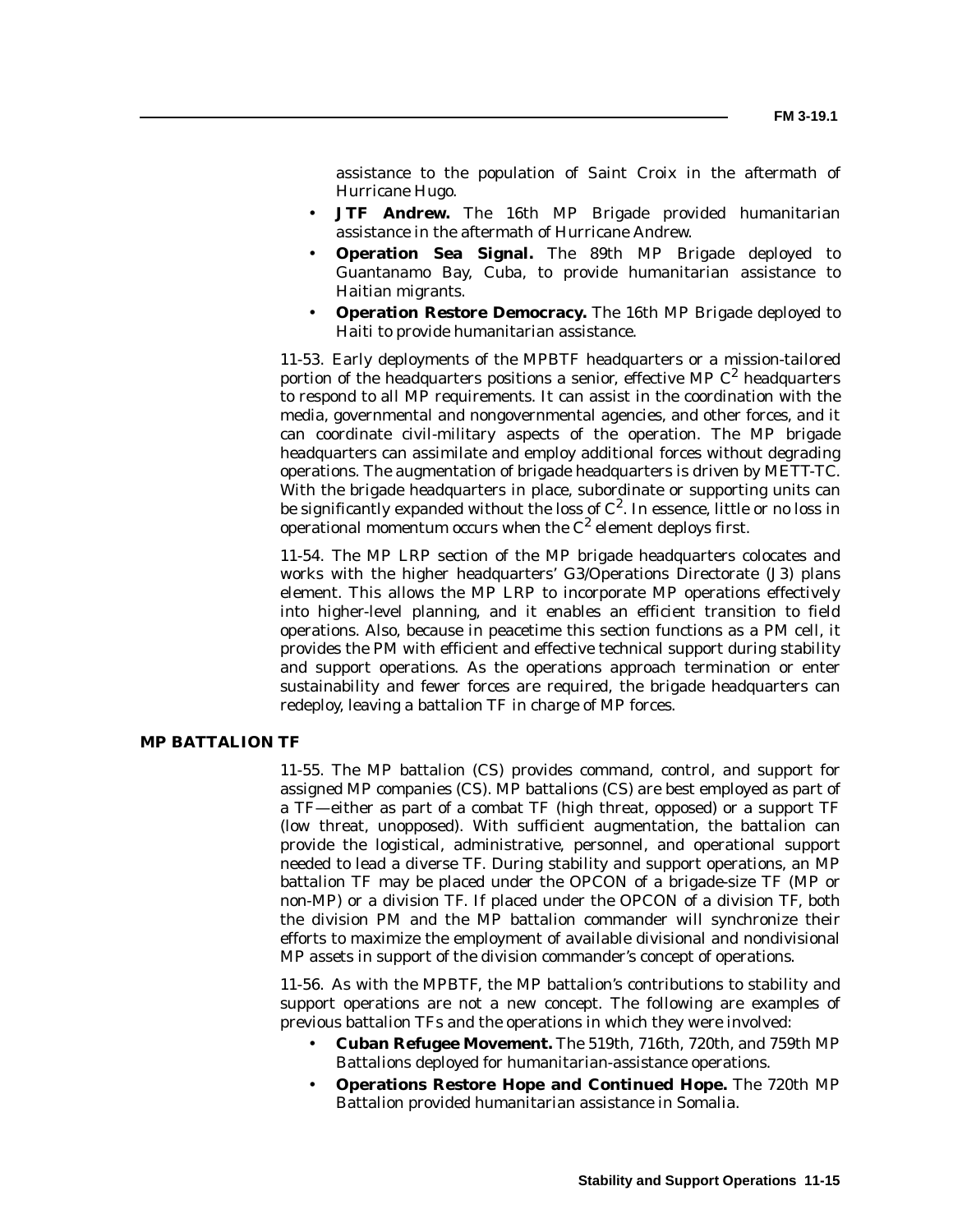• **Operation Sea Signal.** The 720th MP Battalion deployed to Guantanamo Bay, Cuba, to conduct humanitarian-assistance operations for Haitian migrants. Later, the 716th and 759th MP Battalions also deployed to Guantanamo Bay to perform like functions for the Cubans.

#### **MP COMPANY IN STABILITY AND SUPPORT OPERATIONS**

11-57. The MP company is the MP Corps's primary mission performer. It executes a wide variety of missions. In these operations, MP companies—

- Provide mobility support for both vehicles and personnel.
- Provide AS, including security for critical personnel, sites, cargoes, and railways.
- Secure, safeguard, shelter, and control detainees and dislocated civilians.
- Restore order in civil disturbances and conduct PRC operations.
- Carry out limited L&O operations.
- Provide liaison, coordination, and training for all aspects of law enforcement to other agencies.
- Conduct police-intelligence collections and disseminate information to the populace, friendly forces, and other HN agencies.
- Support force protection and security.

11-58. The MP company possesses robust mobility, lethality, and communications. Each of the MP companies' three-man teams are equipped with either a high-mobility, multipurpose, wheeled vehicle (HMMWV), an uparmored HMMWV, or an armored security vehicle (ASV); an AN/VRC 91 radio; a Light-Vehicle Obscuration Smoke System (LVOSS); an MK-19 grenade machine gun; a squad automatic weapon (SAW); two M-16 or M-4 rifles; an M203 grenade launcher; and a 9-millimeter pistol as a side arm for each team member. In addition to conducting combat operations, the MP company commander has the capability to conduct limited L&O operations (desk and investigative operations). With a tremendous operational reach, the MP company will displace its platoons as far as possible to accomplish all of the MP functions.

#### **MP I/R UNITS IN STABILITY AND SUPPORT OPERATIONS**

11-59. The MP I/R units are specifically equipped and trained to support, safeguard, account for, and provide proper and humane treatment for EPWs/ CIs, US military prisoners, or dislocated civilians. When conducting dislocated-civilian operations, the MP I/R units support and interact with civil-affairs and PSYOP units who are responsible for monitoring and handling dislocated civilians. Should more than one category of personnel have to be supported, the MP I/R units will establish separate compounds for each to preclude contact with other populations. When operation of the facility is going to be more than a short-term endeavor, the intent is to involve (as appropriate) NGOs, IHOs, HN authorities, and dislocated civilians in the administration of the facility. The tasks performed by MP I/R units for stability and support operations are basically the same as those for war, but the operations and procedures are modified according to the operational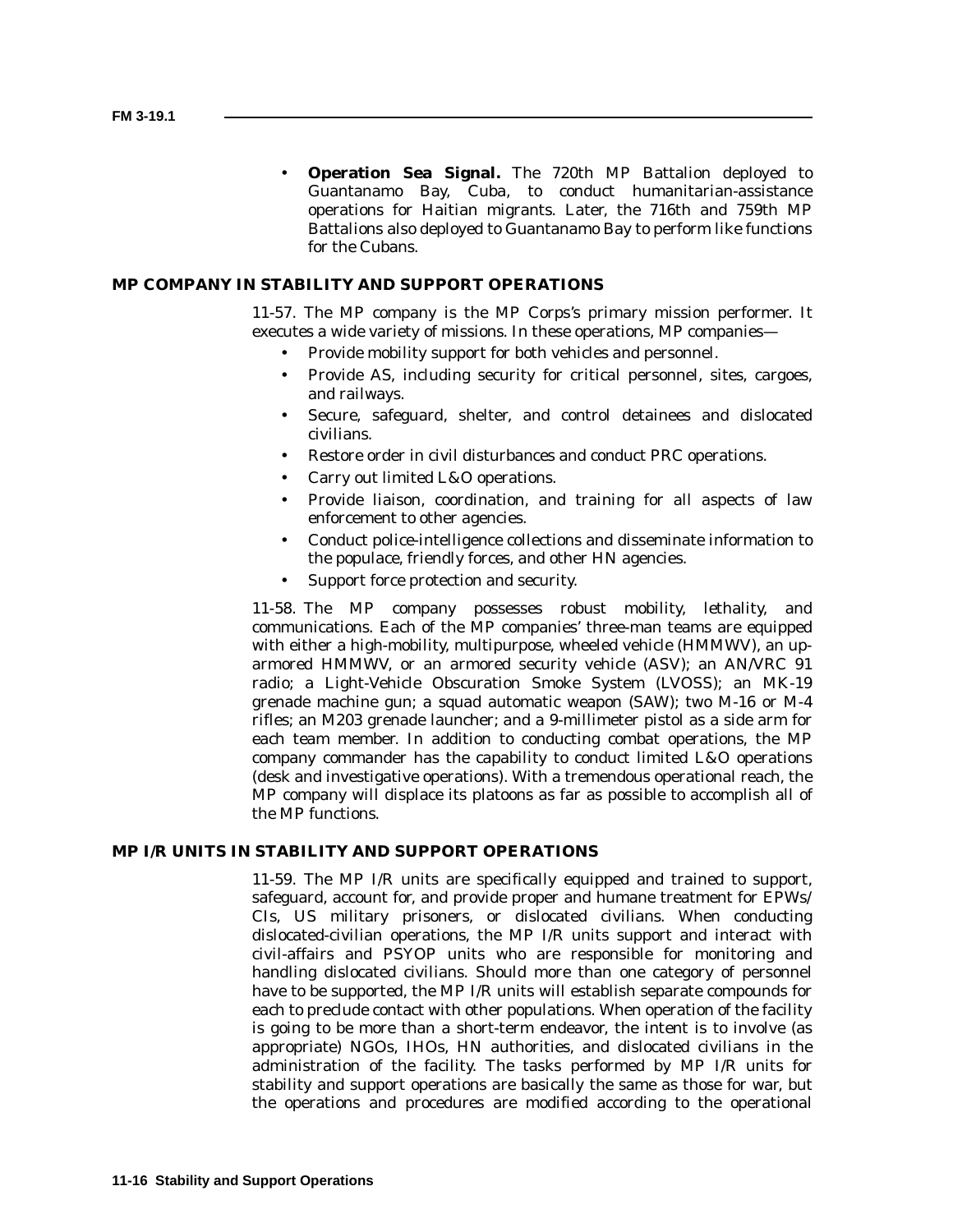environment and the categories of people to be housed in the facility (see FM 19-40).

11-60. Criminal detainees (who are detained against their will) are subject to controls and procedures that closely parallel those used for EPWs/CIs. The primary emphasis is on guarding and preventing escape until their disposition is determined by recognized civilian judicial/law-enforcement authorities. When the operation is conducted outside of the US and its territories, criminal detainees are treated according to established legal procedures.

11-61. Dislocated civilians (who are being assisted rather than detained) are provided aid, shelter, and protection. The emphasis is on protecting them from harm by natural forces or hostile personnel. A special category of personnel arises when the MP I/R unit is required to house personnel that are dislocated civilians but who must be detained against their will. Such is the case of mass migrants who flee their countries and find themselves under US custody while formal proceeding guidance is being developed. In this case, MP I/R units must be sensitive to the situation and attempt to strike a balance between security, shelter, protection, and detention procedures.

11-62. Military detainees (who are detained against their will) are subject to controls and procedures that closely parallel those used for EPWs/CIs. In stability and support operations, US forces detain opposing-force military personnel. Without a formal declaration of war, opposing military personnel who are captured cannot be categorized as EPWs. However, they are afforded many of the EPW's rights and privileges under the Geneva convention. Such a situation occurred during Operation Just Cause when PDF personnel were detained by US forces.

11-63. In an operational environment in which hostile groups are engaged against one another, an I/R facility may be set up to protect one group from another. In this case, the facility's purpose is to shelter, sustain, account for, and protect its dislocated civilians from the hostile group. The MP I/R units and other supporting units concentrate on providing AS to protect the facility from direct fire. Other MP or combat forces provide protections beyond the direct-fire zone. Accountability for the dislocated civilians is coordinated with the SJA and civil affairs. They focus on maintaining a record of the people in the facility and their physical conditions. In operations in which no hostile groups are engaged (such as natural disasters), the I/R facility may be set up to provide shelter, sustain, and account for personnel. There may not be a need for external security personnel.

11-64. The MP I/R  $C^2$  structure for stability and support operations is based on METT-TC. The nature and complexity of the mission, the number and types of detainees, and the operational duration should be considered. At one end of the operations spectrum, an MP brigade (I/R) may be required; while at the other end, an MP battalion  $(I/R)$  may be assigned to an MP brigade (CS).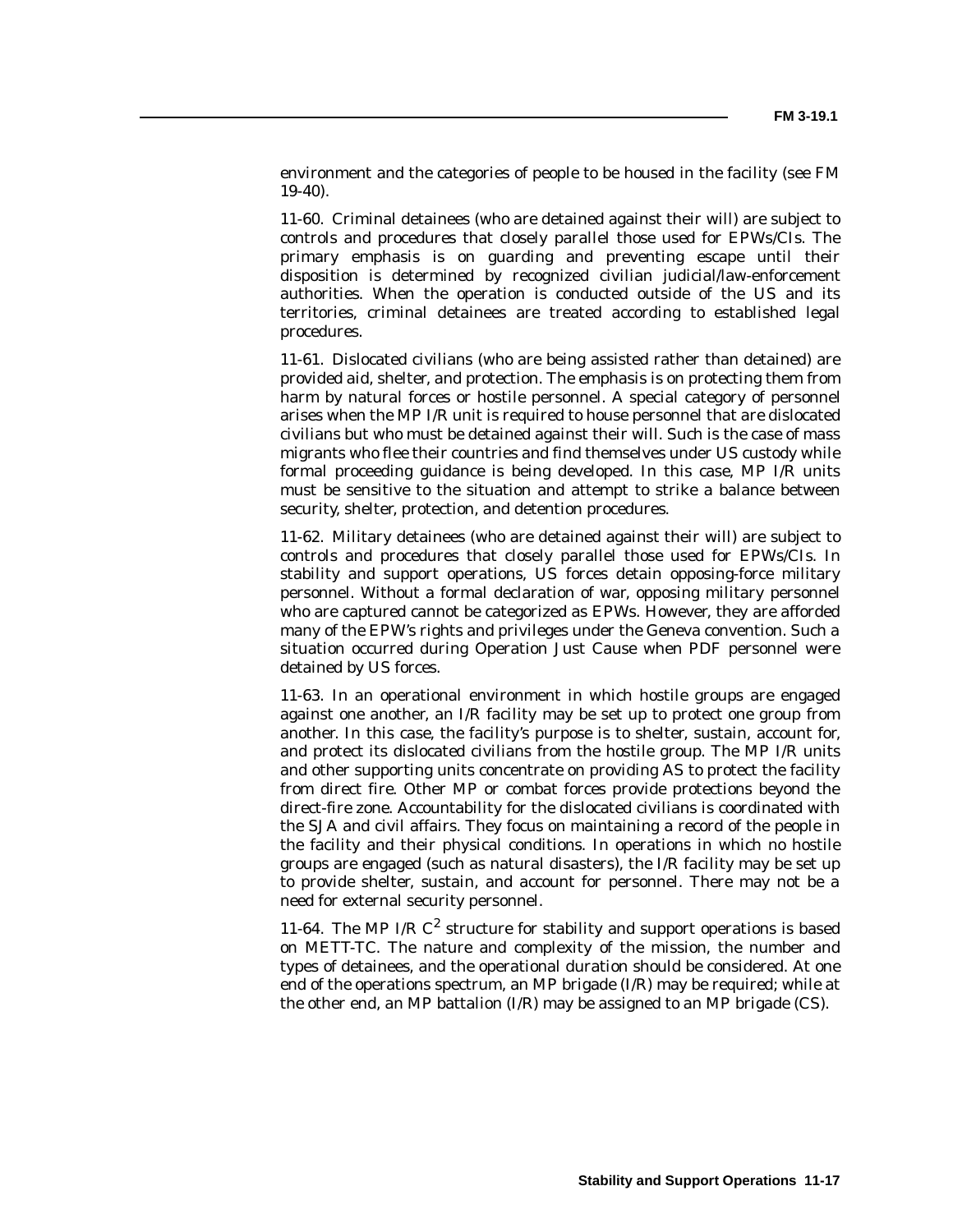### **Chapter 12**

## **Force Protection**

*There is no more important responsibility than force protection. It is an inherent command responsibility and must be fully integrated into every unit's mission. A commander must continually review his unit's force-protection posture and crosswalk it with current and changing policy and threat levels. Force protection demands the personal involvement of commanders to ensure the best possible security consistent with the threat to personnel and mission-essential resources.*

*AR 525-13*

Force protection consists of those actions that prevent or mitigate hostile actions against DOD personnel (to include family members), resources, facilities, and critical information. It coordinates and synchronizes offensive and defensive measures to enable the joint force to perform while degrading opportunities for the enemy. It includes air, space, and missile defense; NBC defense; antiterrorism; defensive-information operations; and security to operational forces and means.

#### **OVERVIEW**

12-1. The MP contribute significantly to the Army's overall force-protection effort. They are directly responsible for executing certain security-related measures (law enforcement and physical security) and for providing support to others (HRP security and antiterrorism), all of which contribute to force protection. Commanders use the Army's risk-management methodology and established security programs and capabilities within US forces to help prioritize and implement force-protection measures.

#### **SUPPORT TO FORCE PROTECTION**

12-2. MP support to force protection is accomplished under the leadership of the respective command's PM. It is accomplished mainly through an active role in physical security, HRP security, law enforcement, and antiterrorism.

#### **PHYSICAL SECURITY**

12-3. Physical security is an integral part of security of forces and means. Physical-security measures deter, detect, and defend against threats from terrorists, criminals, and unconventional forces. These measures include—

- Fencing and perimeter standoff space.
- Lighting and sensors.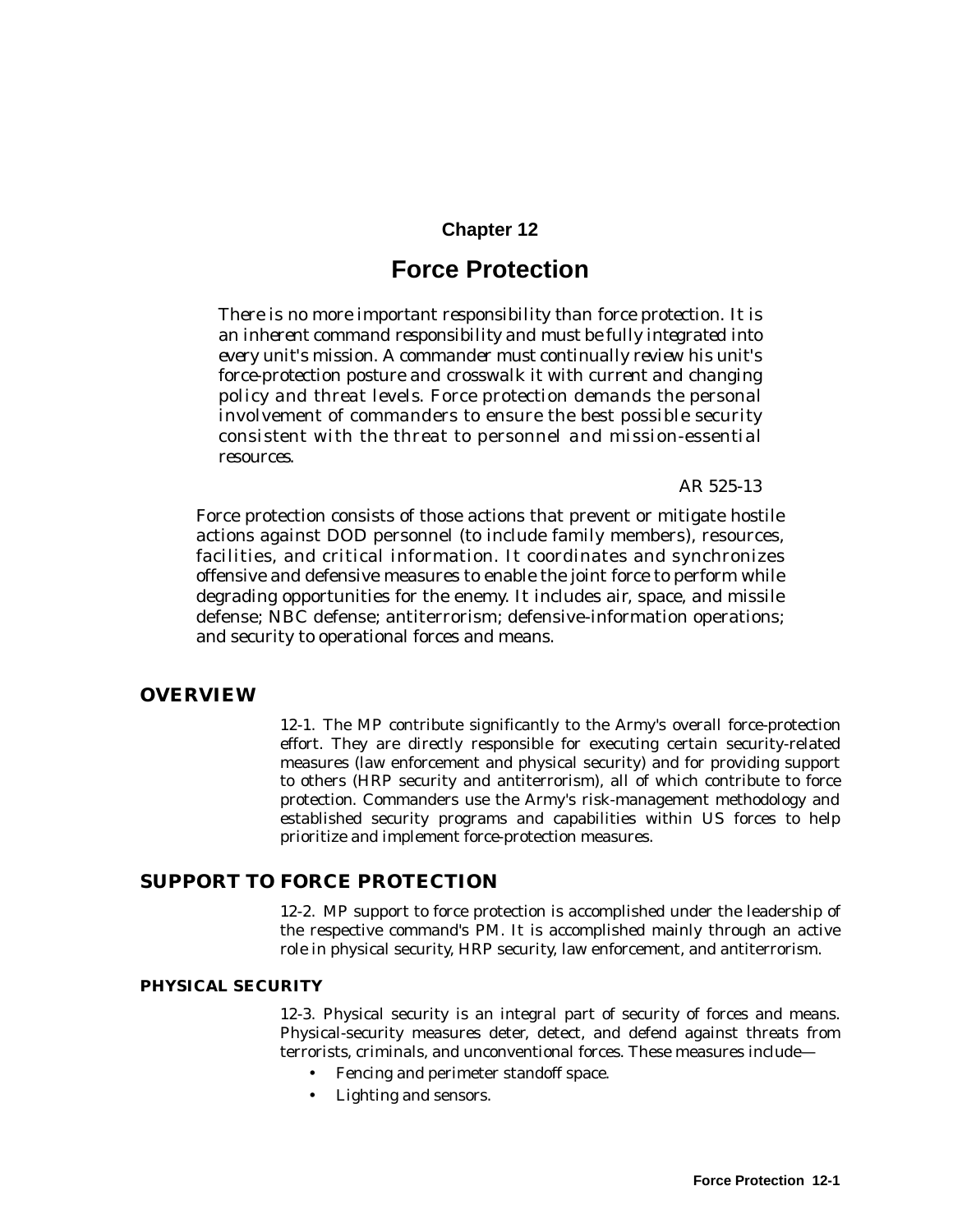- Vehicle barriers.
- Blast protection.
- Intrusion-detection systems and electronic surveillance.
- Procedural measures such as security checks, training and awareness, property accountability/inventory requirements, physical-security inspections of mission-essential or vulnerable areas (MEVAs), and physical-security surveys of installations.

12-4. These physical-security measures are not exclusively peacetime measures. They are designed to protect US personnel and equipment regardless of the mission or the geographical location.

12-5. The MP support the commander's security of forces and means programs by—

- Controlling or monitoring installation, base, or base-cluster access or entrance points.
- Monitoring intrusion-detection systems and providing a response force.
- Conducting physical-security inspections.
- Conducting perimeter security or site surveillance.
- Recommending the placement of walls, berms, gates, or barriers around designated MEVAs, high-value areas, or perimeters.
- Supporting the commander's risk-analysis effort.
- Conducting roving patrols, checkpoints, or roadblocks.
- Performing other physical-security measures as required by the commander.

#### **HRP SECURITY**

12-6. The HRP security program provides additional security to designated individuals (and their families) whom by virtue of their rank, assignment, symbolic value, vulnerabilities, or location or a specific threat are at a greater risk than the general population. This security program is applicable across the full spectrum of military operations.

12-7. The MP support the commander's HRP security measures by—

- Conducting protective-service details for HRP (normally conducted by USACIDC special agents).
- Responding to duress alarms and intrusion-detection systems.
- Conducting a PSVA (performed by the USACIDC).
- Employing MWDs.
- Coordinating with local, state, and federal agencies as well as joint, multinational, and HN law-enforcement agencies.
- Performing other HRP security measures as required by the commander.

#### **LAW ENFORCEMENT**

12-8. The Army's law-enforcement program supports the security of forces and means through the prevention, detection, response, and investigation of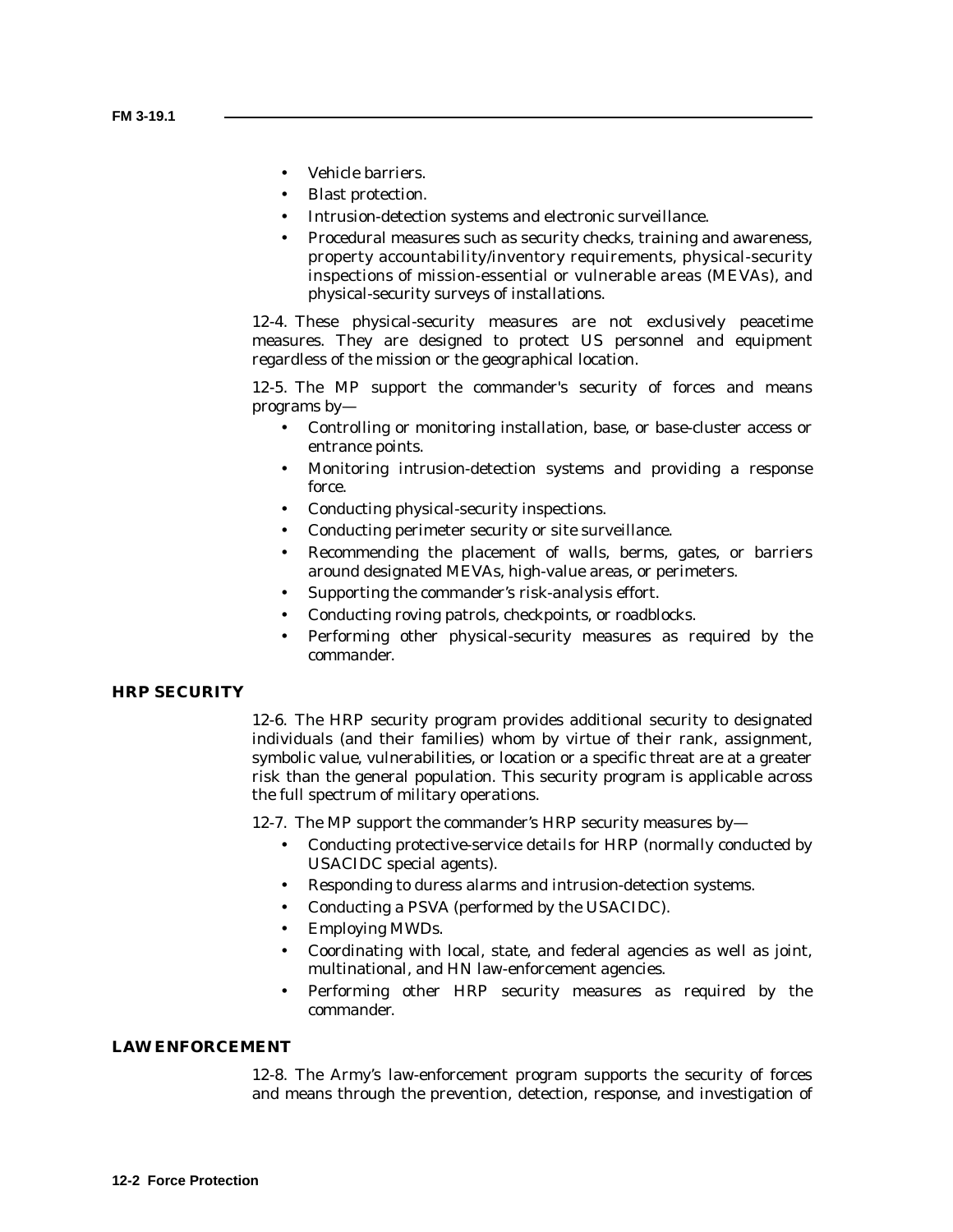crimes. The MP, the USACIDC, and DOD police play a crucial role in the lawenforcement program. They provide a visible deterrent against a broad portion of the threat spectrum, investigate crimes, and provide an initial response force to threat incidents. As with the previous programs, the lawenforcement program is applicable anywhere across the spectrum of military operations.

12-9. The MP support law-enforcement operations by—

- Providing liaison teams with local, state, and federal agencies; HN police; and joint and multinational agencies.
- Employing SRTs and hostage-negotiation teams (normally provided by the USACIDC).
- Providing traffic enforcement, MSR regulation enforcement, and other route-control measures.
- Employing MWDs.
- Conducting MP investigations (criminal and noncriminal).
- Conducting patrolling, AS, and surveillance measures.
- Implementing applicable threat-condition (THREATCON) measures.
- Conducting and implementing other law-enforcement measures as required by the commander.

#### **ANTITERRORISM**

12-10. Terrorism is characterized as the unlawful use of violence or the threat of violence to coerce or intimidate a government or a society. Protection against a terrorist threat requires both an offensive counterterrorism capability and a defensive antiterrorism program. The primary focus of antiterrorism is on training and awareness and thorough planning. Antiterrorism is not a stand-alone program. It leverages other forceprotection-related programs (such as physical security and law enforcement) to provide much of the physical defense against terrorism.

12-11. The MP support the commander's antiterrorist program by—

- Collecting CRIMINTEL (within the limits of AR 190-45).
- Responding to terrorist threats and incidents.
- Performing aggressive patrols and R&S operations.
- Detecting suspicious activities.
- Enforcing joint and cooperative agreements with the FBI, the USACIDC, MI, and other pertinent agencies (home or abroad).
- Conducting information collection and dissemination.
- Protecting critical assets, facilities, and personnel.
- Performing other antiterrorism measures as required by the commander.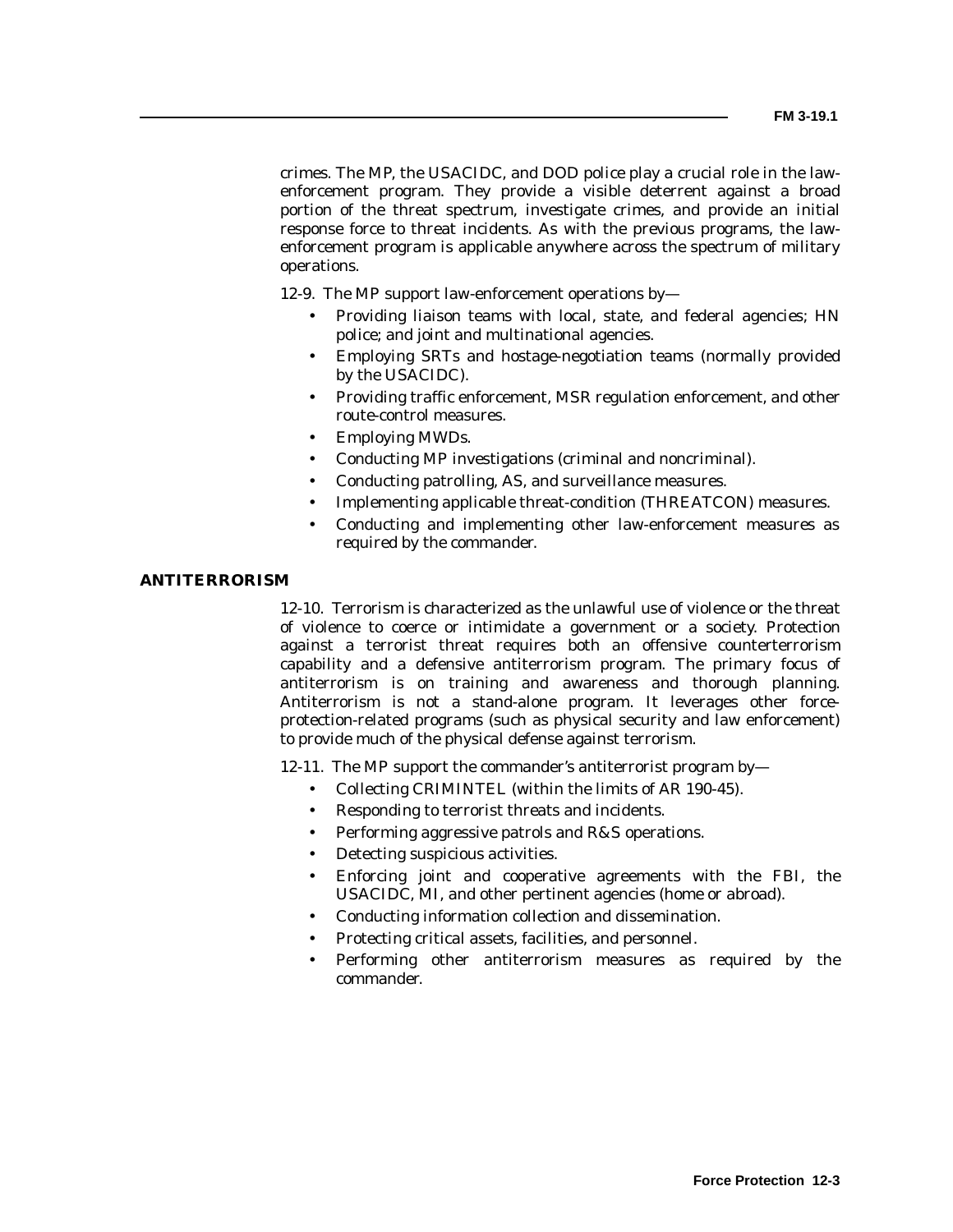## **Appendix A**

## **Metric Conversion Chart**

This appendix complies with current Army directives which state that the metric system will be incorporated into all new publications. Table A-1 is a conversion chart.

|                       | <b>Metric to English</b>      |                |                 | <b>English to Metric</b> |                       |  |  |  |
|-----------------------|-------------------------------|----------------|-----------------|--------------------------|-----------------------|--|--|--|
| <b>Multiply</b>       | <b>To Obtain</b><br><b>By</b> |                | <b>Multiply</b> | <b>By</b>                | <b>To Obtain</b>      |  |  |  |
| Length                |                               |                |                 |                          |                       |  |  |  |
| Centimeters           | 0.0394                        | Inches         | Inches          | 2.54                     | Centimeters           |  |  |  |
| Meters                | 3.28                          | Feet           | Feet            | 0.0305                   | <b>Meters</b>         |  |  |  |
| Meters                | 1.094                         | Yards          | Yards           | 0.9144                   | <b>Meters</b>         |  |  |  |
| Kilometers            | 0.621                         | Miles (stat)   | Miles (stat)    | 1.5609                   | Kilometers            |  |  |  |
| <b>Kilometers</b>     | 0.540                         | Miles (naut)   | Miles (naut)    | 1.853                    | Kilometers            |  |  |  |
| <b>Millimeters</b>    | 0.039                         | Inches         | Inches          | 25.40                    | <b>Millimeters</b>    |  |  |  |
|                       |                               |                | Area            |                          |                       |  |  |  |
| Square<br>centimeters | 0.1550                        | Square inches  | Square inches   | 6.45                     | Square<br>centimeters |  |  |  |
| Square meters         | 10.76                         | Square feet    | Square feet     | 0.0929                   | Square meters         |  |  |  |
| Square meters         | 1.196                         | Square yards   | Square yards    | 0.836                    | Square meters         |  |  |  |
|                       |                               |                | <b>Volume</b>   |                          |                       |  |  |  |
| Cubic<br>centimeters  | 0.610                         | Cubic inches   | Cubic inches    | 16.39                    | Cubic<br>centimeters  |  |  |  |
| Cubic meters          | 35.3                          | Cubic feet     | Cubic feet      | 0.0283                   | Cubic meters          |  |  |  |
| Cubic meters          | 1.308                         | Cubic yards    | Cubic yards     | 0.765                    | Cubic meters          |  |  |  |
| <b>Milliliters</b>    | 0.0338                        | US liq ounces  | US liq ounces   | 29.6                     | <b>Milliliters</b>    |  |  |  |
| Liters                | 1.057                         | US liq quarts  | US liq quarts   | 0.946                    | Liters                |  |  |  |
| Liters                | 0.264                         | US liq gallons | US liq gallons  | 3.79                     | Liters                |  |  |  |
|                       |                               |                | Weight          |                          |                       |  |  |  |
| Grams                 | 0.0353                        | <b>Ounces</b>  | <b>Ounces</b>   | 28.4                     | Grams                 |  |  |  |
| Kilograms             | 2.20                          | Pounds         | Pounds          | 0.454                    | Kilograms             |  |  |  |
| Metric tons           | 1.102                         | Short tons     | Short tons      | 0.907                    | Metric tons           |  |  |  |
| Metric tons           | 0.984                         | Long tons      | Long tons       | 1.016                    | Metric tons           |  |  |  |

#### **Table A-1. Metric Conversion Chart**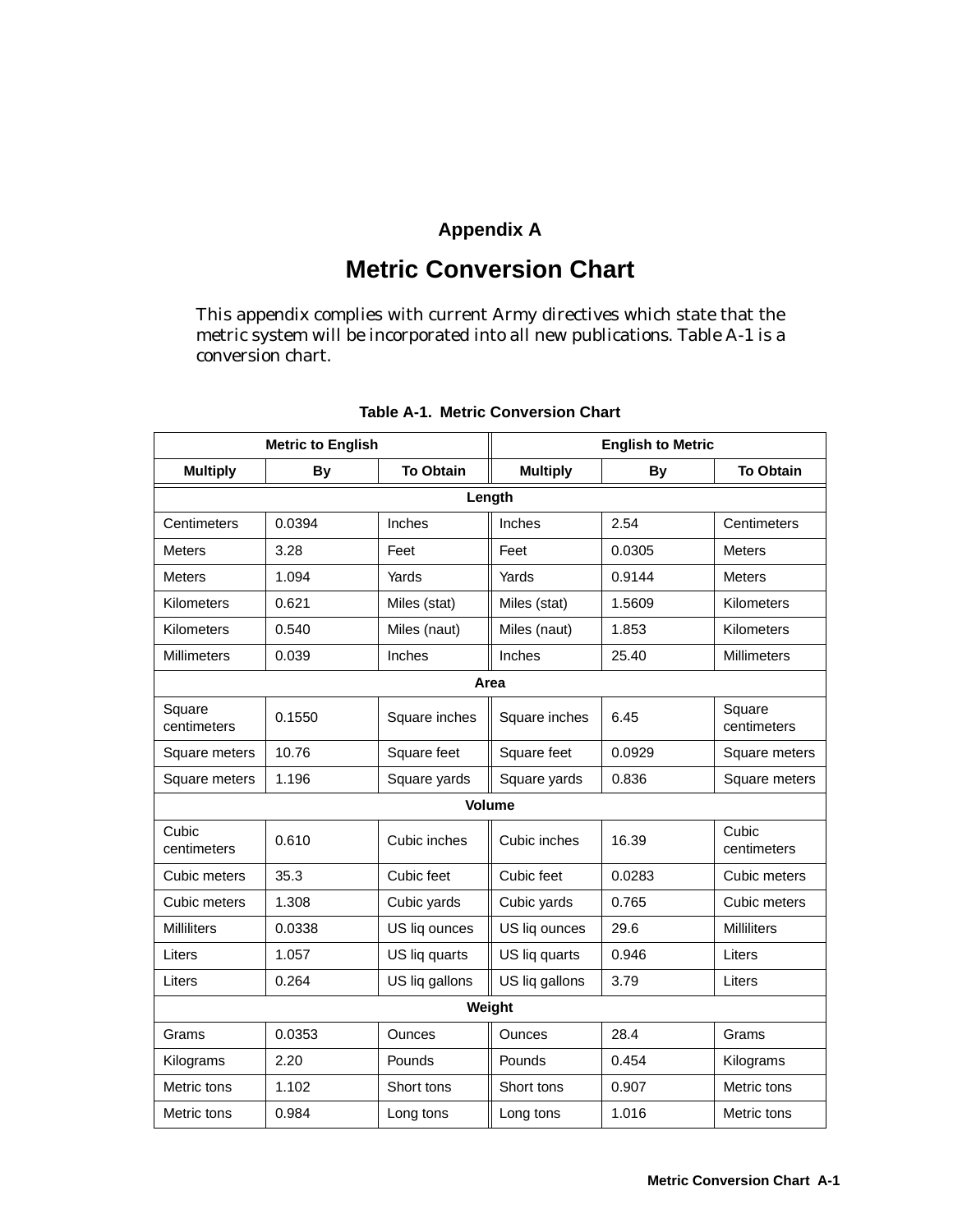#### **Appendix B**

## **Doctrine and Training Literature**

Users of this manual must understand the elements of doctrinal literature and their relationship to each other. The commonly used terms doctrine and tactics, techniques, and procedures (TTP) are interrelated and mutually supportive; yet, each term has its own usage, level of detail, and place in the hierarchy of doctrinal publications. Because there is a close interrelationship, publications overlap in what they provide to the user. Figure B-1 illustrates the relationship of these doctrinal terms and publications.



**Figure B-1. Doctrinal and Training Literature**

#### **DOCTRINE**

B-1. Doctrine is the body of fundamental principles by which the military guide their actions in support of national objectives. It is authoritative, but requires judgment in application. Doctrine provides the Army's fighting philosophy, establishes a common language, and structures the manner within which units plan and conduct combat operations.

B-2. Doctrine is not absolute; it is applied by the leader to meet the circumstances of the situation being faced. Doctrine provides for this flexibility with broad fundamentals and principles for conducting operations. Leaders well grounded in doctrine understand how to synchronize the elements of combat power and how to apply TTP using the assets available to accomplish the mission.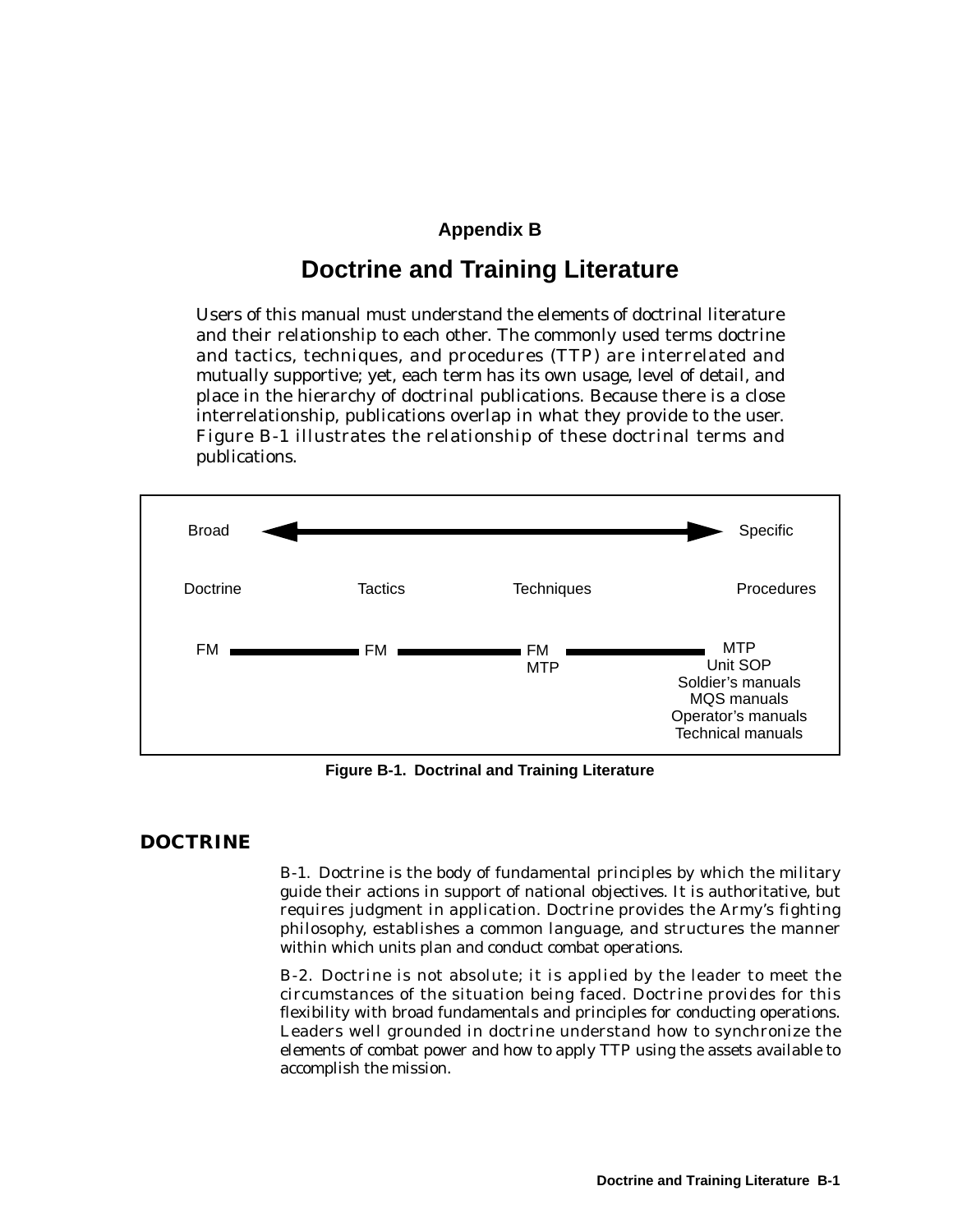B-3. Doctrine is described in FMs. FM 3-0 defines the systems of war fighting practiced by the US Army. FMs 100-15 and 71-100 expand on this foundation. This manual describes the CS doctrine of the MP; it is the capstone manual for MP operations. It defines the role, operational requirements, functions, and  $C<sup>2</sup>$  relationships of MP units. This manual is not oriented on a specific organizational structure. Leaders at all levels apply this doctrine to their unique organizational and operational situations and use various tactics and techniques to accomplish the doctrine.

### **TACTICS**

B-4. Tactics describe how the leader carries out doctrine (relating to the arrangement of forces for battle). Tactics include the—

- Employment of units in combat (to accomplish a mission assigned by the commander).
- Ordered arrangement and maneuver of units in relation to each other and to the enemy in order to use their full potential (a description of how the commander should arrange his forces and maneuver to accomplish a mission).

B-5. This is the part of doctrinal literature used for training in preparation for combat. Like doctrine, tactics presented in manuals are applied with judgment by the leader. The FMs prescribe "how to fight" and the mission training plans (MTPs) describe "what to train."

#### **TECHNIQUES**

B-6. Techniques are the methods of performing any act, especially the detailed methods used by troops or commanders in performing assigned tasks. Techniques describe the basic methods of using equipment and personnel. Techniques give details on how commanders actually carry out assignments. They improve the force's efficiency by ensuring the uniformity of action or by ensuring that the actions of various individuals and elements complement those of other individuals or elements.

B-7. The FMs and MTPs provide a description of techniques using the personnel and equipment available in actual organizations. These techniques show (at a more detailed level) how to use available assets to carry out tactics.

#### **PROCEDURES**

B-8. Procedures are the lowest level of detail. They address "how to" at the task level. Procedures are a particular course or mode of action that describe how to perform a certain task. Procedures include the—

- Standing methods used by units to accomplish tasks.
- Operating procedures for weapons and equipment.
- Crew drills.
- Staff actions and coordination requirements.
- Methods of target engagement by direct- and indirect-fire weapons.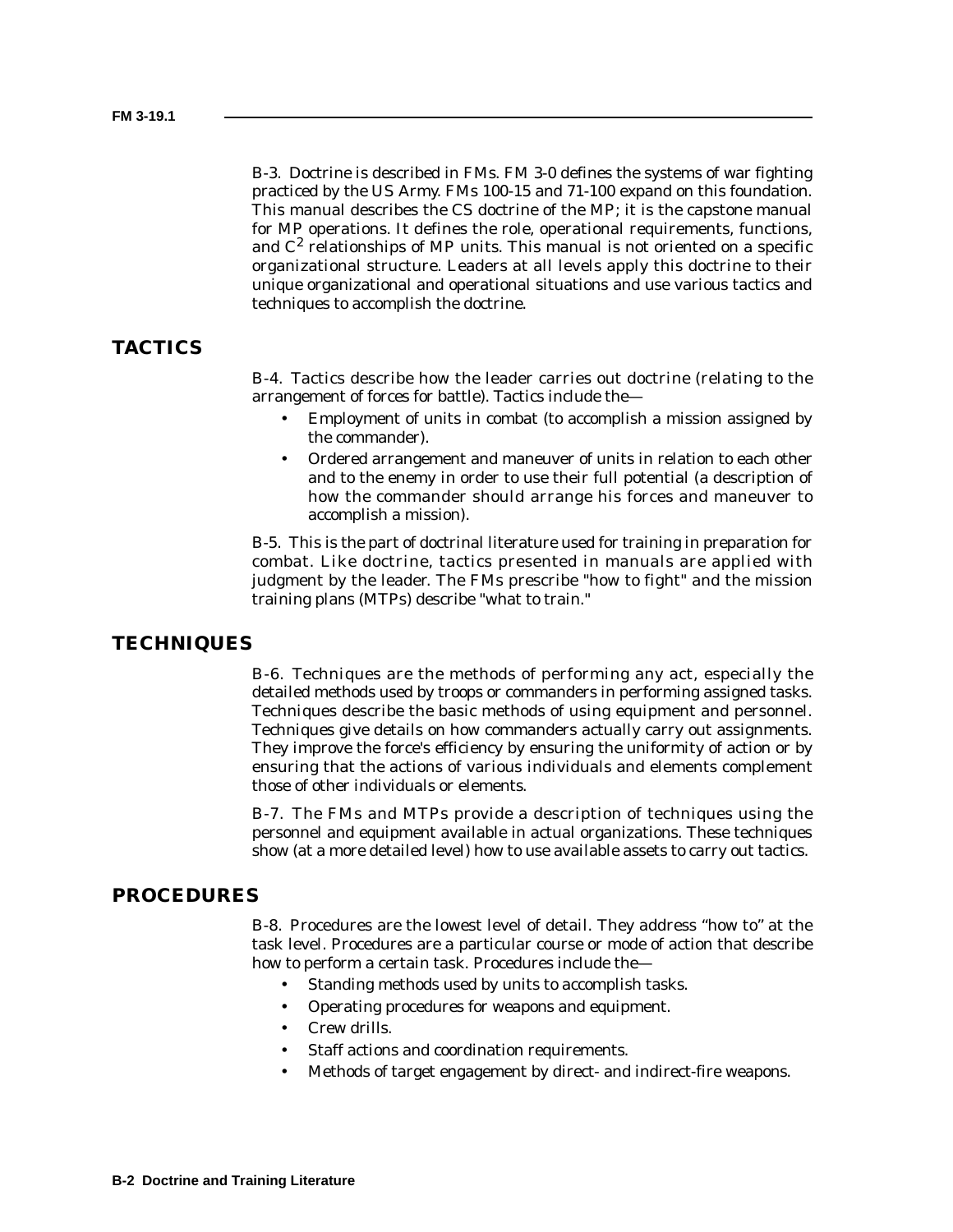B-9. Procedures are building blocks of individual- and collective-task accomplishment that serve as the foundation of tactics and techniques. Procedures are explained in unit standing operating procedures (SOPs), MTPs, soldier's manuals, operator's manuals, technical manuals (TMs), and similar publications.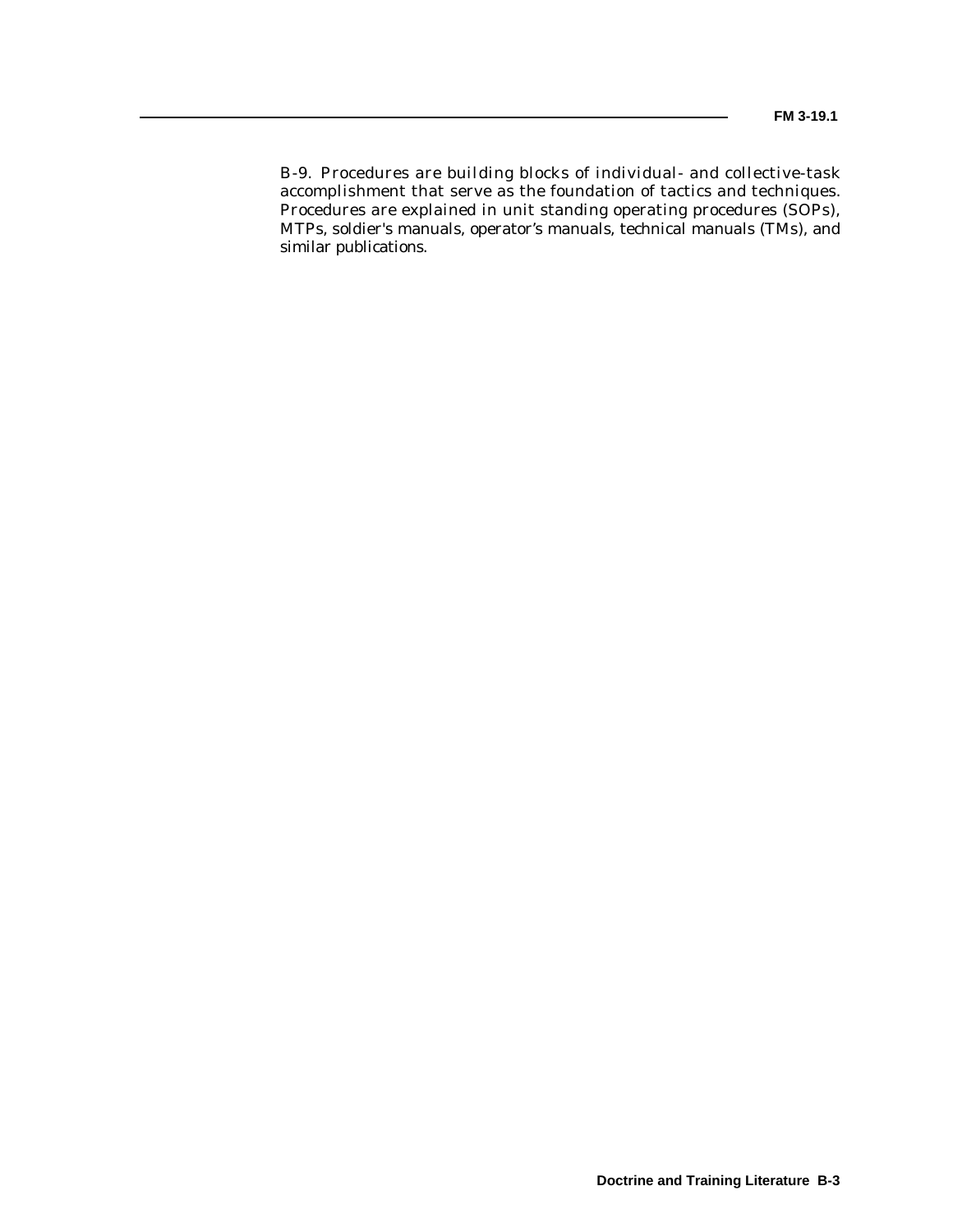## **Appendix C**

## **Battlefield Workload Analysis**

With minor adjustments in the capability block, the BWA can be used to determine MP requirements for the division. A BWA work sheet is shown in Figure C-1. A separate matrix is prepared for each EAC and corps MP brigade. Figure C-2, page C-3, is a sample of a BWA matrix for a 3-division corps MP CS company.

| Mission/Function <sup>1</sup>                                           | Capability <sup>1</sup>                                 | Workload <sup>2</sup>              | Rqmt | HN <sup>18</sup> | $\overline{\mathsf{u}\mathsf{s}}$<br>Ramt | Risk <sup>19</sup> | <b>Mission</b><br>Rqmt |
|-------------------------------------------------------------------------|---------------------------------------------------------|------------------------------------|------|------------------|-------------------------------------------|--------------------|------------------------|
| Divisions supported <sup>3</sup>                                        | $\mathbf{1}$                                            |                                    |      |                  |                                           |                    |                        |
| <b>MMS</b>                                                              | 360 km MSR and<br><b>ASR</b>                            |                                    |      |                  |                                           |                    |                        |
| Refugees on control<br>routes <sup>4</sup>                              | 150,000 per day                                         |                                    |      |                  |                                           |                    |                        |
| AS-corps rural terrain <sup>5</sup>                                     | 2,000 sq km                                             |                                    |      |                  |                                           |                    |                        |
| AS-EAC rural terrain <sup>5</sup>                                       | 3,000 sq km                                             |                                    |      |                  |                                           |                    |                        |
| AS-urban terrain <sup>5</sup>                                           | 800 sq km (urban)                                       |                                    |      |                  |                                           |                    |                        |
| AS-USAF main opns<br>base <sup>5</sup>                                  | 1,000 sq km/USAF<br><b>MOB</b>                          |                                    |      |                  |                                           |                    |                        |
| AS-convoy escort <sup>6</sup>                                           | # tms per convoy                                        | # convoys                          |      |                  |                                           |                    |                        |
| AS-ammo security <sup>7</sup>                                           | 1.3 modular ammo<br>CO                                  |                                    |      |                  |                                           |                    |                        |
|                                                                         | 2 modular ammo<br>CO                                    |                                    |      |                  |                                           |                    |                        |
| AS-pipeline security <sup>8</sup>                                       | 400 km                                                  |                                    |      |                  |                                           |                    |                        |
| AS-EAC pipeline co <sup>8</sup>                                         | 3                                                       |                                    |      |                  |                                           |                    |                        |
| $AS - \overline{\text{trans}^9}$                                        | $\overline{7}$                                          |                                    |      |                  |                                           |                    |                        |
| AS-small critical sites <sup>10</sup>                                   | 12                                                      |                                    |      |                  |                                           |                    |                        |
| AS-major HQ security <sup>11</sup>                                      | $\mathbf{1}$                                            |                                    |      |                  |                                           |                    |                        |
| AS-EAC port security <sup>12</sup>                                      | 0.66 of port                                            |                                    |      |                  |                                           |                    |                        |
| AS-combat operations                                                    | When required, assets are diverted from other missions. |                                    |      |                  |                                           |                    |                        |
| L&O-incident response <sup>13</sup>                                     | 75,000 nondivision<br>troops                            |                                    |      |                  |                                           |                    |                        |
| I/R-US prisoner<br>detention <sup>14</sup>                              | 700                                                     |                                    |      |                  |                                           |                    |                        |
|                                                                         | 1,900 walking                                           |                                    |      |                  |                                           |                    |                        |
| I/R-EPW escort/corps <sup>15</sup>                                      | 2,500 by vehicle                                        | Min: 1 plt                         |      |                  |                                           |                    |                        |
|                                                                         | 3,800 by train                                          |                                    |      |                  |                                           |                    |                        |
| I/R-EPW holding/corps <sup>16</sup>                                     | 2,000                                                   | Min: 1 plt                         |      |                  |                                           |                    |                        |
| Other assigned missions <sup>17</sup>                                   | Mission                                                 | Force size<br>Totals <sup>20</sup> |      |                  |                                           |                    |                        |
|                                                                         |                                                         |                                    |      |                  |                                           |                    |                        |
| Battalion HHD requirement = $0.199$ x number of companies <sup>21</sup> |                                                         |                                    |      |                  |                                           |                    |                        |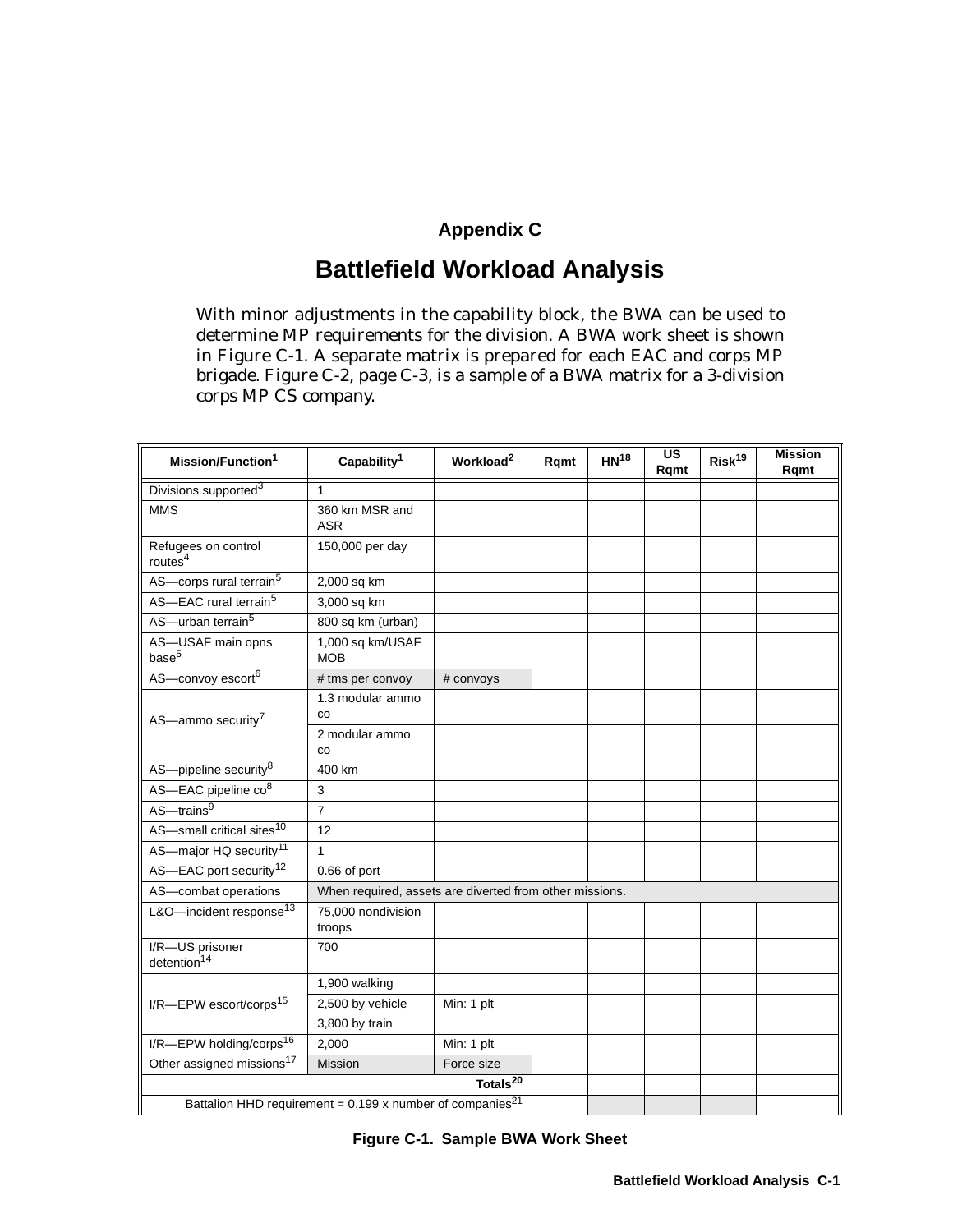#### **NOTE: Workload ÷ capability = doctrinal requirement - HN offset = US requirement - acceptable risk = mission requirement**

<sup>1</sup>Mission/capabilities are as stated in section I of TOEs 19477L000 and 19677L000. The unit capability for each mission is what the unit can accomplish when performing no other mission (for example, if it is only doing MSRs, the unit can cover 360 kilometers in a 24-hour period). Unless otherwise specified, the capabilities are the same at corps and EAC.

<sup>2</sup>Workload is the amount (MSR or area) or number of supported units/facilities.

<sup>3</sup>Corps support to each division is covered by allocating one MP company per supported division. Any additional support requirements should be based on a detailed division PM/MP mission analysis and included under other assigned missions.

4Unless specifically tasked, the Army normally relies on HN support to manage refugees. Redirecting refugees from MSRs and keeping them off of MSRs is part of (as is straggler control and TCP) the mission and MSR workload. When assigned the mission, the capability is for control of refugees on established refugee control routes that are in addition to the MSRs.

5Compute each square kilometer mission requirement separately. Do not compute the same terrain in more than one computation (for example, the area around the Air Force's main operating base (MOB) is not included with either rural or urban square kilometers).

 $6$ Convoy-escort capability is not stated in the TOE and is an AS function rather than an MMS function. Determine the average number of teams per mission and the average number of simultaneous missions. Multiply the number of teams required per mission by 0.028, then multiple the result by the number of simultaneous missions to determine the total requirement. State the number of teams per convoy and the number of convoys, then convert the force size to a 3-decimalplace company equivalent. Each additional team, squad, and platoon equivalent equals 0.028, 0.083, and 0.25 respectively.

 $7$ Security for modular ammo companies (ASPs) supporting divisions is three platoons and is normally conducted directly behind the division (corps forward). However, METT-TC may require the ammo units to move into the DRA. In this case, corps units should be attached to the division for the duration. Security for corps storage areas (CSAs) and theater storage areas (TSAs) is one MP company per two ammo companies. Security is provided on an area-support basis in the form of screening, with limited fixed posts.

 $8$ The EAC petroleum terminal/pipeline operating company manages the EAC pipeline that is normally laid adjacent to MSRs. Pipeline security is inherently provided by the MP operating on the MSRs. Unless the pipeline is not near the MSR, MP support is only allocated against the EAC petroleum terminal/pipeline operating company's bulk storage facilities. Security is provided on an area-support basis in the form of screening, with limited fixed posts.

9Train security is normally an EAC mission. This capability equates to simultaneously providing five MP teams to each of seven trains. Actual workloads and requirements are computed in the same manner as a convoy escort.

 $10$ Small critical facilities are normally defined as key MSR bridges and tunnels and communication nodes that may require additional security.

<sup>11</sup>The major headquarters are corps, COSCOM, TSC, unified command and, if directed, the JTF. The ASCC depends on the MP to provide security for two CPs. The ASCC requirement is an additional three platoons to support a second CP.

<sup>12</sup>The requirement for one seaport is 1.5 companies.

<sup>13</sup> Teams provide incident response, crime-scene security, and traffic control. They also assist L&O detachment teams and CID investigators.

 $14$ For deliberate planning in support of an OPLAN, personnel to be confined will normally be held by either the unit or the EAC I/R MP battalion performing the confinement mission. This does not preclude a requirement for the echelon PM to operate a field detention facility until prisoners are released back to their units or evacuated to the EAC confinement facility.

 $15$ The primary mode is vehicle (back-haul doctrine). Regardless of the mode, a minimum of one platoon (0.25 requirement) per supported division is allocated for EPW escort from the division central collection point (DCCP) to the corps holding area (CHA). Because the actual number of EPWs is unknown, coupled with no time/distance study for each supported division, one platoon per division provides a minimum capability for continuous evacuation within the stated doctrinal timeline (evacuate to the CHA within 12 hours of arrival at the DCCP).

 $16$ At a minimum, one platoon (0.25 requirement) is allocated to operate the CHA (provides the capability to hold 500 EPWs at any given time).

<sup>17</sup>Add any additional continuous missions assigned by the echelon commander not covered above. Examples include VIP escort/security for other than the CG and the deputy commanding general (DCG) of major headquarters, screening exposed corps flanks, and increasing teams per mission/function which decreases doctrinal capability (for example, permanent TCPs or checkpoints). Each additional team, squad, or platoon equivalent equals 0.028, 0.083, and 0.25 respectively.

#### **Figure C-1. Sample BWA Work Sheet (continued)**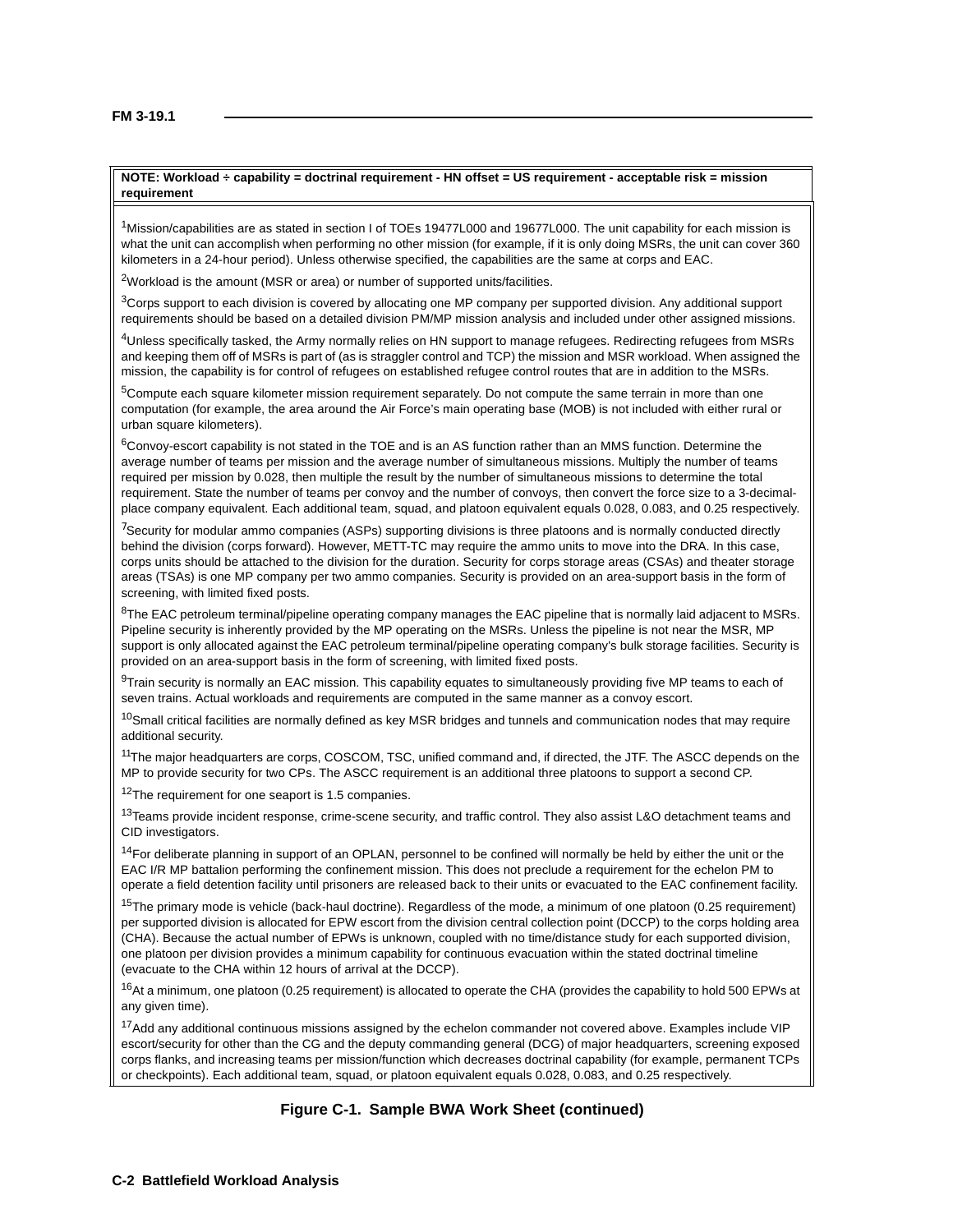<sup>18</sup>For each mission/function, any workload either fully or partially accomplished by the HN is subtracted from the doctrinal mission requirement. Enter the MP company equivalent offset and subtract from the doctrinal requirements to determine the US requirement.

 $19$ For each mission/function, if the operational/MP commander will accept mission risk, subtract the MP company equivalent to determine the mission requirement.

 $20$ Add columns to determine the total doctrinal company requirement, HN offsets, US requirement, acceptable risk, and mission requirement to support the operation/AO. Round the requirement to the nearest whole number (0.4 or fewer rounds down, 0.5 or greater round up).

 $21$ Determine battalion HHD requirements by multiplying the company requirements by 0.199 and rounding.

| <b>Mission/Function</b>                                                                                                     | Capability                                              | Workload                | Ramt  | HN    | US<br>Rqmt | <b>Risk</b> | <b>Mission</b><br>Rqmt |
|-----------------------------------------------------------------------------------------------------------------------------|---------------------------------------------------------|-------------------------|-------|-------|------------|-------------|------------------------|
| Divisions supported                                                                                                         | 1                                                       | 3                       | 3.000 |       | 3.000      |             | 3.000                  |
| <b>MMS</b>                                                                                                                  | 360 km MSR and<br><b>ASR</b>                            | 1,050                   | 2.917 |       | 2.917      |             | 2.917                  |
| Refugees on control routes                                                                                                  | 150,000 per day                                         | 25,000                  | 0.167 | 0.167 | 0.000      |             | 0.000                  |
| AS-corps rural terrain                                                                                                      | 2,000 sq km                                             | 6,500                   | 3.250 |       | 3.250      | 0.500       | 2.750                  |
| AS-EAC rural terrain                                                                                                        | 3,000 sq km                                             |                         |       |       |            |             |                        |
| AS-urban terrain                                                                                                            | 800 sq km (urban)                                       | 1,500                   | 1.875 |       | 1.875      | 0.500       | 1.625                  |
| AS-USAF main opns<br>base                                                                                                   | 1,000 sq km/USAF<br><b>MOB</b>                          | 1,000                   | 1.000 |       | 1.000      |             | 1.000                  |
| AS-convoy escort                                                                                                            | 5 tms per convoy                                        | $\overline{\mathbf{4}}$ | 0.560 |       | 0.560      |             | 0.560                  |
| AS-ammo security                                                                                                            | 1.3 modular ammo<br>CO                                  | 3                       | 2.308 |       | 2.308      |             | 2.308                  |
|                                                                                                                             | 2 modular ammo<br>CO                                    | $\mathbf{1}$            | 0.500 |       | 0.500      |             | 0.500                  |
| AS-pipeline security                                                                                                        | 400 km                                                  |                         |       |       |            |             |                        |
| AS-EAC pipeline co                                                                                                          | 3                                                       |                         |       |       |            |             |                        |
| AS-trains                                                                                                                   | $\overline{7}$                                          |                         |       |       |            |             |                        |
| AS-small critical sites                                                                                                     | 12                                                      | 9                       | 0.750 |       | 0.750      | 0.250       | 0.500                  |
| AS-major HQ security                                                                                                        | 1                                                       | $\overline{2}$          | 2.000 |       | 2.000      |             | 2.000                  |
| AS-EAC port security                                                                                                        | 0.66 of port                                            |                         |       |       |            |             |                        |
| AS-combat operations                                                                                                        | When required, assets are diverted from other missions. |                         |       |       |            |             |                        |
| L&O-incident response                                                                                                       | 75.000 nondivision<br>troops                            | 45,000                  | 0.600 |       | 0.600      | 0.300       | 0.300                  |
| I/R-US prisoner detention                                                                                                   | 700                                                     |                         |       |       |            |             |                        |
|                                                                                                                             | 1,900 walking                                           |                         |       |       |            |             |                        |
| I/R-EPW escort/corps                                                                                                        | 2,500 by vehicle                                        | Min: 1 plt/div          | 0.750 |       | 0.750      |             | 0.750                  |
|                                                                                                                             | 3,800 by train                                          |                         |       |       |            |             |                        |
| I/R-EPW holding/corps                                                                                                       | 2,000                                                   | Min: 1 plt/             | 0.250 |       | 0.250      |             | 0.250                  |
| Other assigned missions                                                                                                     | PSD for Corps<br>CofS                                   | 1 sqd                   | 0.083 |       | 0.083      |             | 0.083                  |
|                                                                                                                             | Flank screen                                            | 1 plt                   | 0.250 |       | 0.250      |             | 0.250                  |
|                                                                                                                             |                                                         | <b>Totals</b>           | 20    | 0.177 | 20         | 1.3         | 19                     |
|                                                                                                                             | Battalion HHD requirement = 0.199 x number of companies |                         | 4     |       | 4          |             | $\overline{4}$         |
| NOTE: Workload ÷ capability = doctrinal requirement - HN offset = US requirement - acceptable risk = mission<br>requirement |                                                         |                         |       |       |            |             |                        |

#### **Figure C-1. Sample BWA Work Sheet (continued)**

**Figure C-2. Sample BWA Matrix**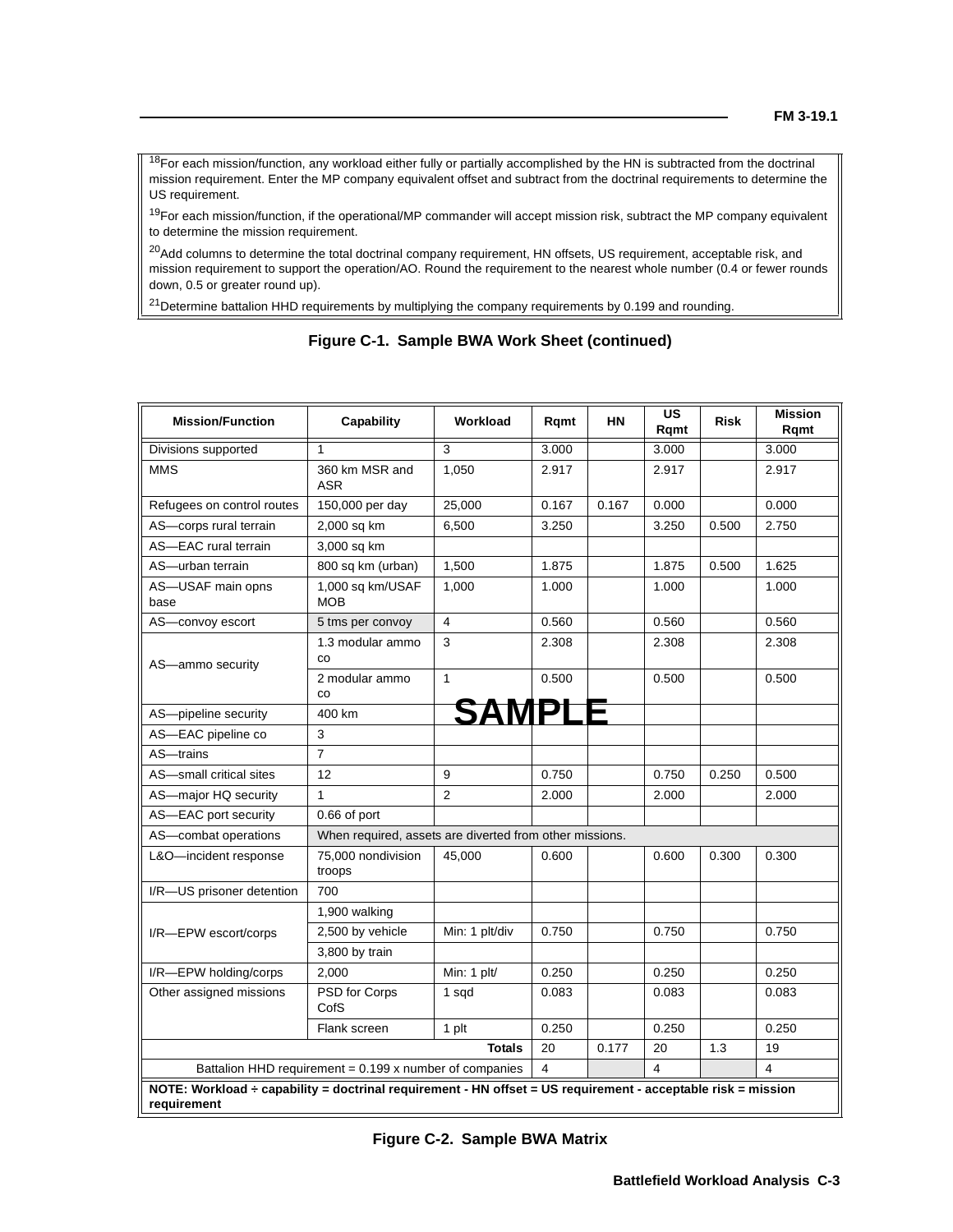#### **Appendix D**

## **Automated Information Systems in Support of Battle Command**

As the MP Corps continues to advance into the twenty-first century, it must continue to pursue and stay in tune with the Army's initiative to acquire advanced technologies and operational concepts. This will give MP soldiers on the battlefield an information advantage that is critical for successful performance of their functions. The following information opens a window into the near future and explains some of the automation initiatives that will enhance the Army's and the MP Corps's soldiers.

#### **ARMY INFORMATION SYSTEMS**

D-1. The Global Command and Control System (GCCS) is the midterm solution and the bridge to the concepts outlined in the concept of command, control, communications, computers, and intelligence for the warrior (C4IFTW). The GCCS's core consists of the basic functions required by the war fighter to plan, execute, and manage military operations. The Army's selected  $C^2$  system is the Army Battle Command System (ABCS).

D-2. The ABCS integrates the  $C^2$  systems found at each echelon—from the ground-force component commander at the theater or JTF level to the individual soldier or the weapons platform. Whether ARFOR are deployed for land combat or are conducting peace operations, providing humanitarian assistance, or giving aid to civil authorities, the ABCS supports the mission by integrating the battle-space automation systems and communications that functionally link strategic and tactical headquarters. The ABCS is interoperable with joint and multinational  $C^2$  systems at upper echelons across the full range of  $C^2$  functionality, and it is vertically and horizontally integrated at the tactical and operational levels. The ABCS has three major components—

- The Global Command and Control System—Army (GCCS-A).
- The Army Tactical Command and Control System (ATCCS).
- The FBCB2.

#### **GLOBAL COMMAND AND CONTROL SYSTEM—ARMY**

D-3. The GCCS-A is the Army's component of the joint GCCS. It was built from application programs developed by the Army Worldwide Military Command and Control System [WMCCS] Information System (AWIS), namely the—

• Strategic Theater Command and Control System (STCCS).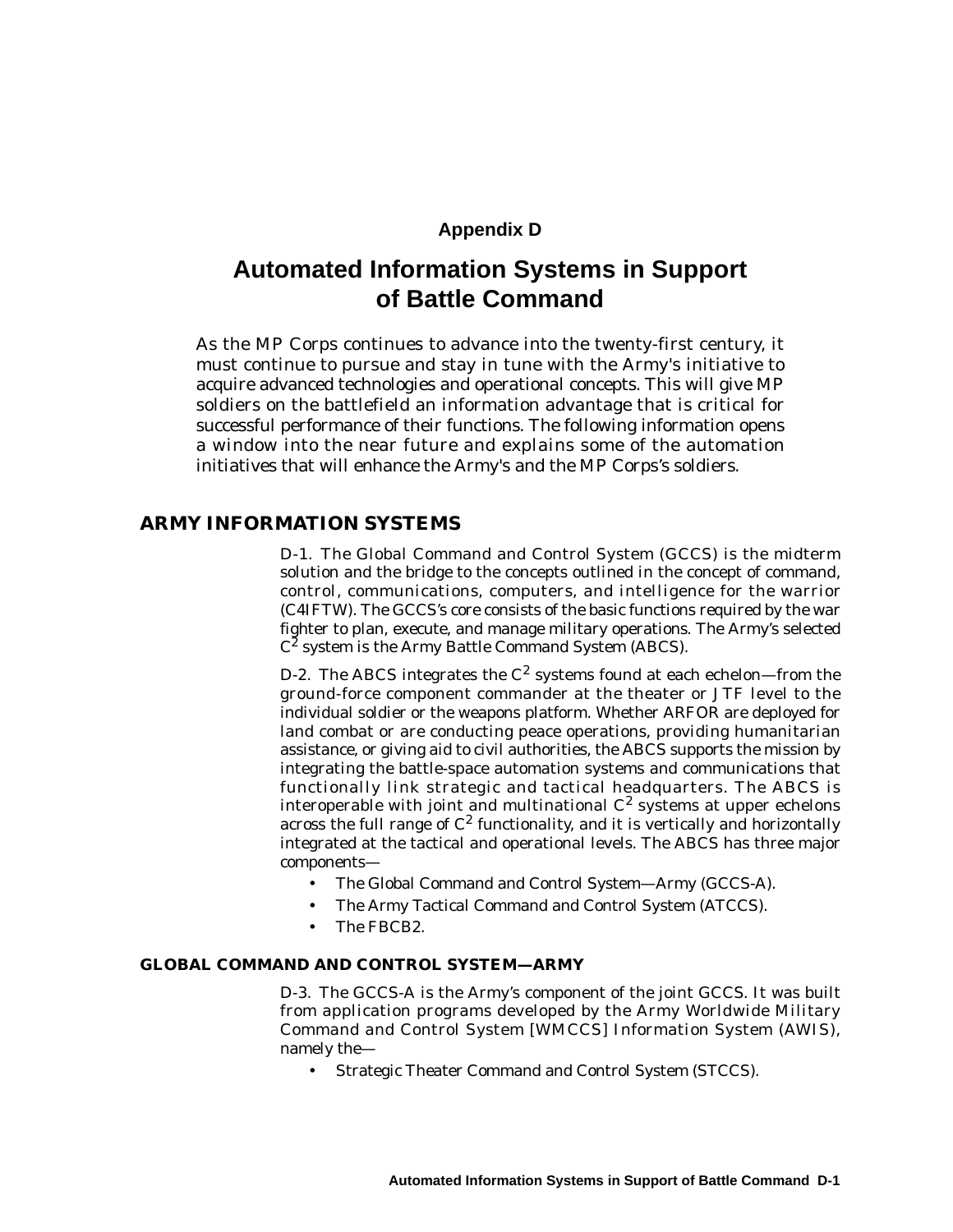- Theater Automated Command and Control Information Management System (TACCIMS).
- EAC portion of the Combat Service Support Control System (CSSCS) (CSSCS/EAC).

D-4. The GCCS-A is required in the MP LRP, S1, S3/NBC, and S4 sections within the MP brigade at EAC; in the Assistant Chief of Staff, G1 (Personnel) (G1), the G3, and the Assistant Chief of Staff, G4 (Logistics) (G4) sections within the MP command (I/R); and in the S1, S3, and S4 sections within the MP brigade (I/R).

#### **ARMY TACTICAL COMMAND AND CONTROL SYSTEM**

D-5. The ATCCS embodies the commander and his staff and the doctrine, procedures, and tools used to command and control forces on the tactical battlefield. The ATCCS's functional subsystems provide tools to support the  $C^2$  process across the spectrum of low- to high-intensity conflicts worldwide; for MOOTW; and for combat, CS, and CSS functional areas at corps-and-below units. The ATCCS provides a common set of  $C^2$  tools and functions for commanders that extends the ATCCS to the battalion level. The component's ATCCS's are the—

- Maneuver Control System (MCS).
- All-Source Analysis System (ASAS).
- Advanced Field-Artillery Tactical Data System (AFATDS).
- Air- and Missile-Defense Planning and Control System (AMDPCS).
- CSSCS.

D-6. The FBCB2 provides situational awareness and  $C^2$  to the lowest tactical echelons. It facilitates a seamless flow of battle-command information and situation-awareness information across the battle space at brigade and below on Army platforms.

#### **FORCE XXI BATTLE COMMAND—BRIGADE AND BELOW**

D-7. The FBCB2 system, a battle-command information system, provides the technology to complete the ABCS information flow process from brigade to platform and across all platforms within the brigade TF. The FBCB2 enables commanders to remotely operate and maintain ABCS database connectivity (regardless of the command vehicle) and to digitally control and monitor their subordinate units' statuses and positions. Interoperable FBCB2 systems will enhance the battle commander's ability to have a detailed picture of the battlefield (situational awareness), to maximize force survivability, and to facilitate battlefield synchronization to reduce or destroy the enemy's capability to fight. The FBCB2 relies on integrating, processing, and moving information in a digital form. To support projections of future conflicts with an accompanying increase in the tempo of battle, the FBCB2 must be able to obtain information contained in databases from higher, lower, and adjacent elements without formally requesting that information through command channels. The war fighter requires the ability to pull data from all battlefieldsystem databases to keep current with the rapid changes caused by the dynamics of battle. The FBCB2 is required for divisional MP company commanders, PMs, platoon leaders, teams, and squads.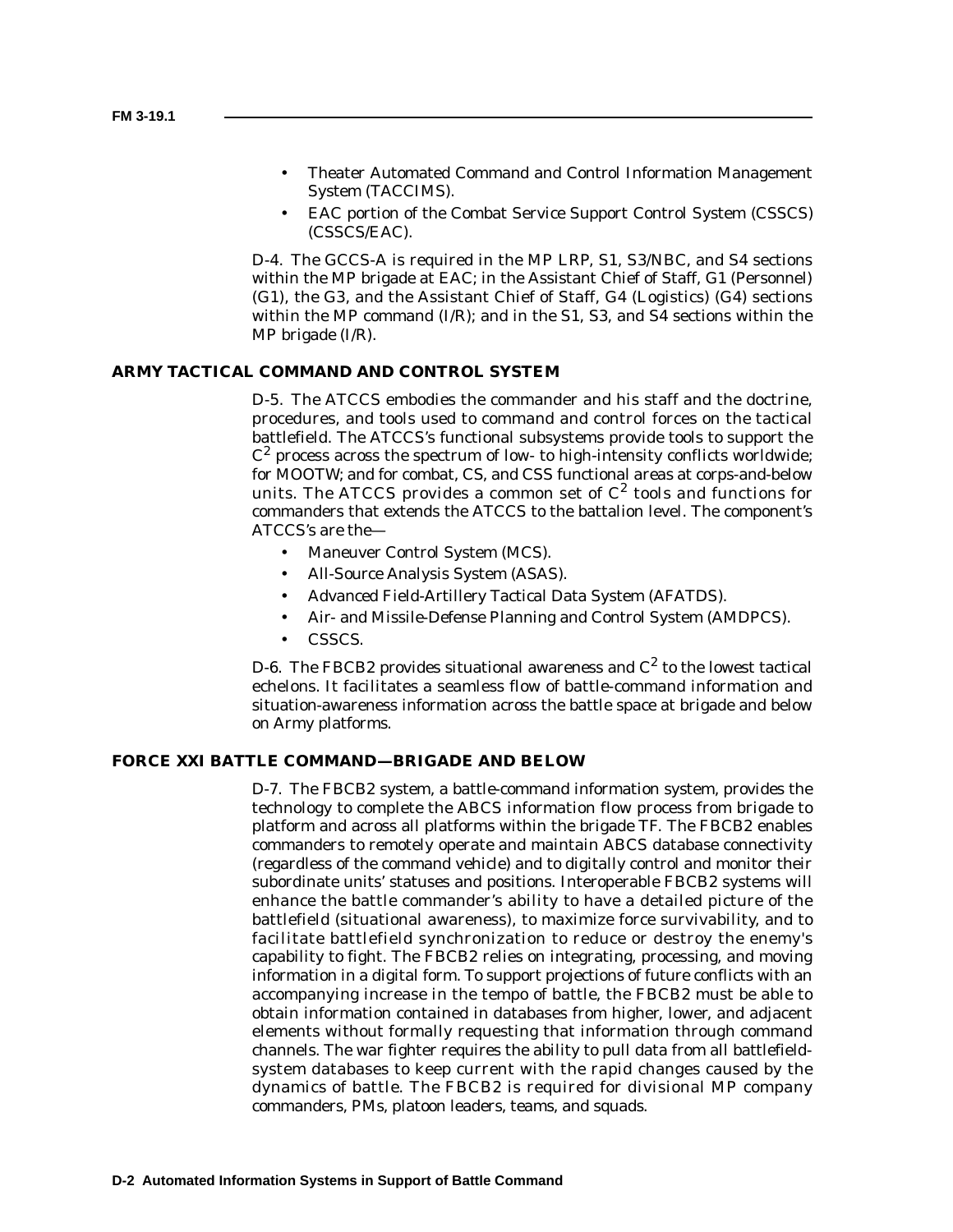#### **MANEUVER CONTROL SYSTEM**

D-8. The MCS is the ABCS's horizontal and vertical integrator. The MCS will enable commanders and their staffs to collect, coordinate, and act swiftly on near-real-time battlefield information. It will quickly, accurately, and automatically move tactical information on the battlefield. This allows a commander to readily access information and display current situation reports (SITREPs) that assess enemy strength and movement as well as the status of friendly forces. The MCS will then aid the battle staff in rapidly disseminating the commander's orders. It is intended to provide two major functional capabilities—maneuver functional-area control and force-level information. The MCS is the ATCCS's functional subsystem that—

- Supports the combined-arms force commander directly by providing automated support for planning, coordinating, controlling, and using maneuver functional-area assets and tasks.
- Coordinates and synchronizes supporting arms in conducting operational planning, field operations, and training.

D-9. The MCS is required for division PM operations sections, company CPs at echelons corps and below (ECB), MP battalion commanders, S3 sections at corps, MP brigade commanders, and corps MP LRP and S3 sections.

#### **ALL-SOURCE ANALYSIS SYSTEM—REMOTE WORK STATION**

D-10. The ASAS—remote workstation (RWS) subsystem will operate within the existing intelligence and electronic warfare (IEW) battlefield operating system (BOS) and ABCS architectures to provide automation support to G2/ S2 intelligence staff elements and other designated intelligence organizations from the maneuver battalion through EAC. It will operate at the security level appropriate to its echelon, mission, and functions. It assists the G2/S2 in providing IEW support to the commander and other staff elements in planning, coordinating, and conducting current and future tactical operations. It interfaces with the sensitive compartmented information (SCI) analysis and control element (ACE) subsystem to provide operational guidance and to exchange IEW information and products. It also operates as the technical control portion of the IEW  $C^2$  node of the ABCS to provide current IEW and enemy-situation information to the force-level information database for access and use by ABCS users. Two RWSs are also provided to the brigade analysis control team (ACT) of the DS MI company to process data input from DS collection systems, to filter intelligence data from broadcast systems, and to pass tactically relevant enemy-situation information or situation-development data to the brigade S2's RWS. The ASAS-RWS is required in the S2 section of the CID group, the S2/S3 section of the CID battalion, the G2 section of the MP command (I/R), the S2 section of the MP battalion (I/R), and the S2 section of the MP battalion and brigade at all echelons.

#### **COMBAT SERVICE SUPPORT CONTROL SYSTEM**

D-11. The CSSCS will function as an integral part of the ATTCS. It is designated as an information system with the capability to rapidly collect, analyze, and disseminate logistical, medical, and personnel information to accelerate and improve decision making by CSS and force commanders. It also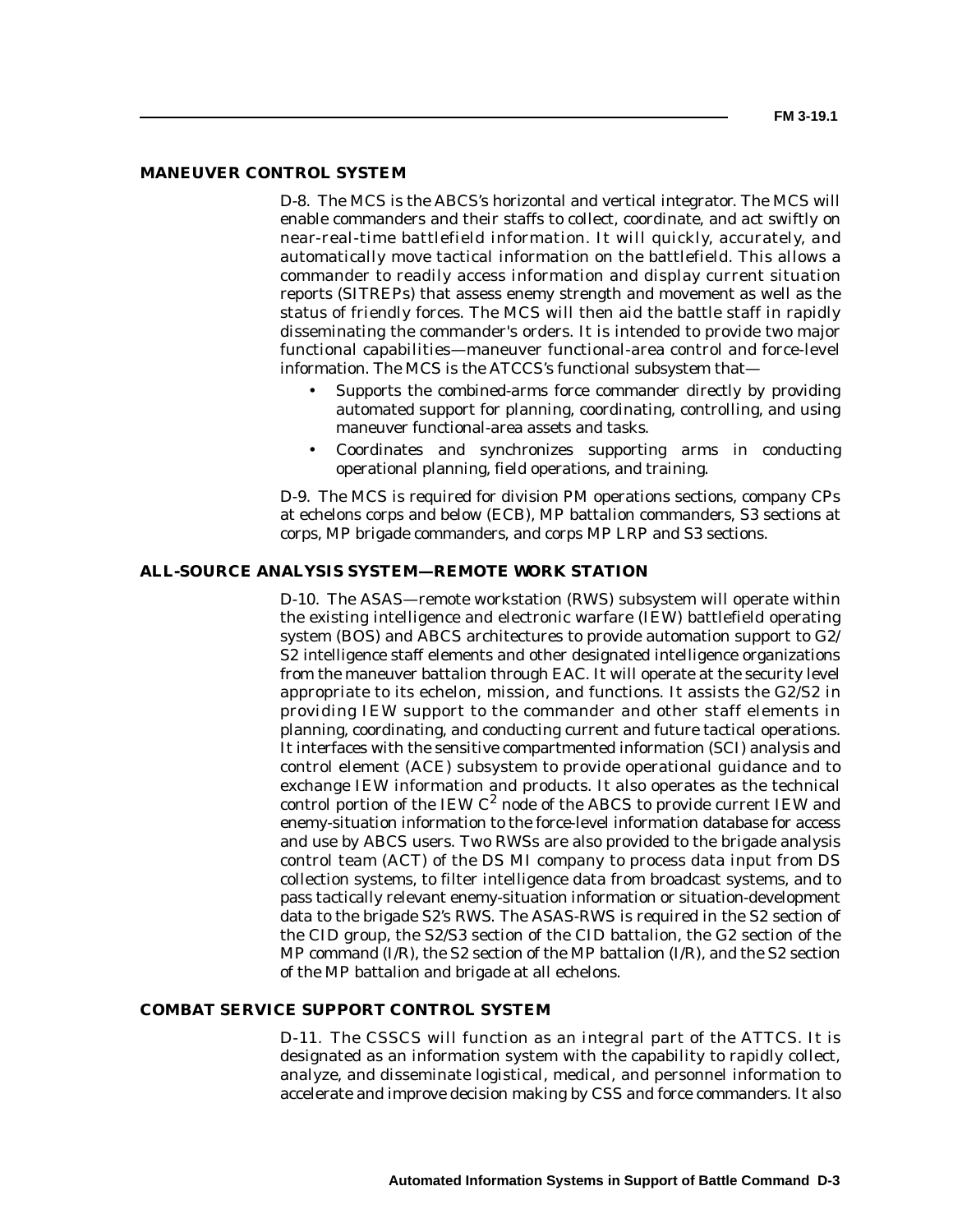enables the rapid exchange of  $C^2$  information with other battlefield functional areas (BFAs) through automated interfaces. The system will process unclassified through secret information. The CSSCS will be employed in all divisions, corps, EAC, separate brigades, and armored cavalry regiments. The MP require CSSCS functionality in all S1 and S4 sections in battalion or higher organizations except where the GCCS-A is required as stated above.

#### **TRANSPORTATION COORDINATOR AUTOMATED MOVEMENT SERVER**

D-12. The Transportation Coordinator Automated Movement Server (TC-AIMS II) is used by transportation agents and deploying units of each service to automate the processes of planning, organizing, coordinating, and controlling deployment and redeployment operations worldwide during peace as well as contingencies. The TC AIMS II will link all DOD-component unit movements with the installation transportation officer/traffic-management officer (ITO/TMO). This will provide the capability to plan and execute deployments rapidly to meet CINC-required arrival and departure dates. The TC AIMS II will also provide the ITO's/TMO's day-to-day traffic management functions and the theater transportation managers with the capabilities to use theater common lift assets effectively. The TC AIMS II will also allow CSS organizations and supporting commands to sustain the force and perform effective movement control, coordination, distribution, and sustainment once in theater. This is also defined as transportation movement and support of DOD personnel and cargo during all phases of military operations in all environments (including RSOI and battlefield operations). The TC AIMS II's functionality is required at all division PM operations and S3 sections within MP battalions and brigades to facilitate MSR regulation enforcement. Additionally, MP companies, battalions, brigades, and commands require the TC AIMS II to plan, organize, coordinate, and control deployments and redeployments.

#### **GLOBAL COMBAT SUPPORT SYSTEM—ARMY**

D-13. The GCSS-A is an integrated logistical support system with accompanying hardware that will connect the service's supply, finance, transportation, maintenance, and personnel databases. Under this system, the Army will integrate 13 Legacy tactical logistics systems and will eventually interface with the service's wholesale logistics systems as well as the consolidated logistics systems of the other services and the DOD. The system is critical for modernizing automation, for reducing logistical footprints in theaters, and for expanding war fighters' capabilities. The system will also replace the Standard Army Management Information System (STAMIS). The GCSS-A is required at all MP division company CPs and MP battalion and brigade S4 sections. Additionally, it is required at all supply functions within MP detachments that support I/R missions.

#### **MILITARY POLICE AUTOMATED SYSTEMS**

D-14. In an effort to maintain an information advantage and to acquire advance technologies and operational concepts, the MP Corps has acquired the following systems: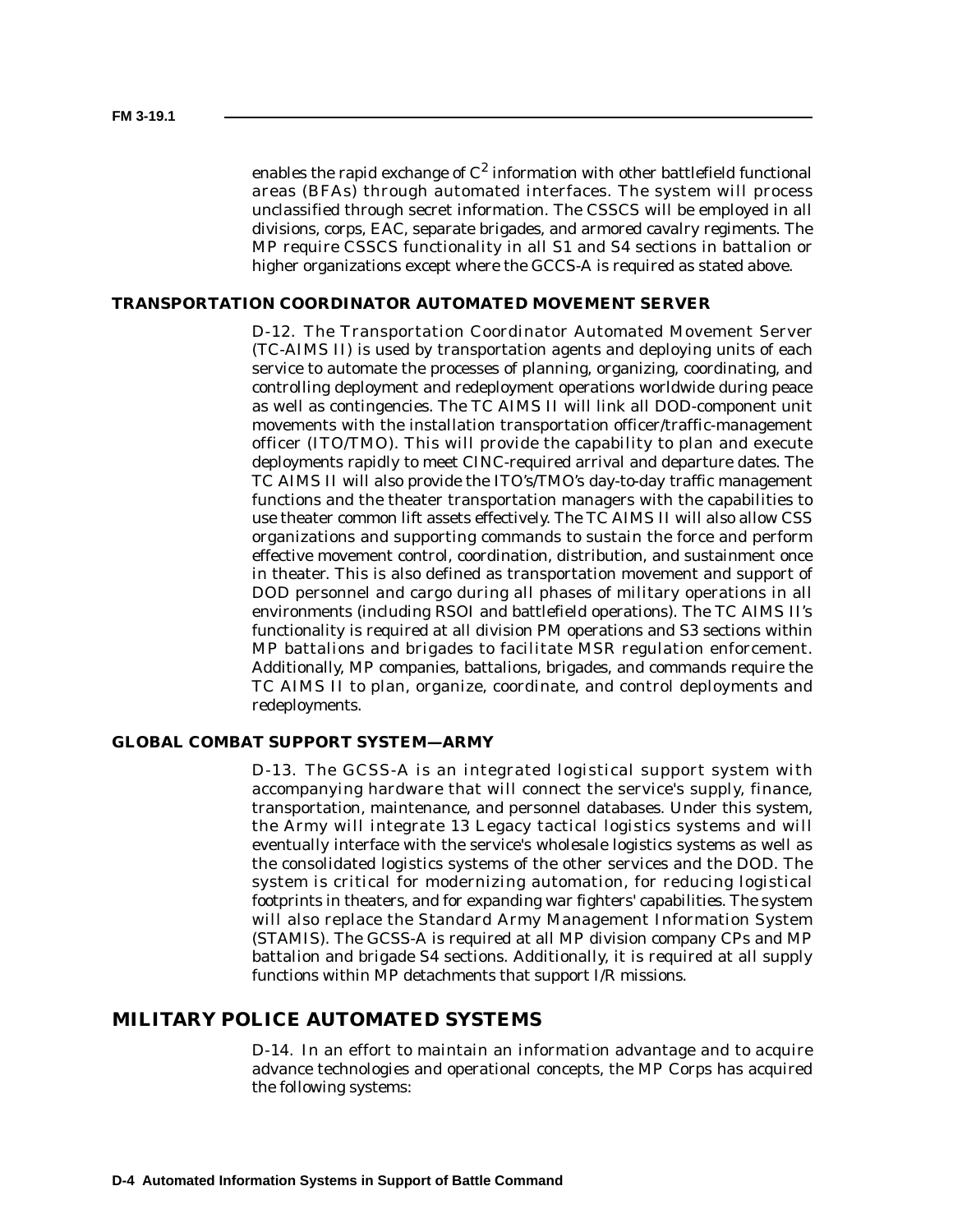- The Military Police Management Information System (MPMIS) and its subsystems
- The CID's automated systems and their subsystems.

#### **MILITARY POLICE MANAGEMENT INFORMATION SYSTEM**

D-15. The MPMIS is a DA-mandated reporting system that does not interface with the ABCS. The MPMIS provides automated tools for MP records management and reporting. It reduces the administrative burden on the PM's staff. It increases the awareness of problem areas by managing crime information. The MPMIS consists of the following elements:

- **Offense Reporting Systems Windows (ORS-2W).** The ORS-2W provides automation support to track and report complaints, criminal incidents, and traffic incidents. It incorporates the CRC, the federally mandated National Incident-Based Reporting System (NIBRS), the DOD-mandated Defense Incident-Based Reporting System (DIBRS), the military community (MILCOM), and the installation's data requirements. The ORS-2W's functionality is required at PM activities at all echelons of command within the Army.
- **Correctional Reporting System (CRS-3).** The CRS-3 provides automation support to track and report inmates and corrections staff at all Army-controlled correctional facilities.
- **Security Management System (SMS).** The SMS provides automated support to assist physical-security inspectors and forceprotection officers in reporting inspections and surveys. It tracks intrusion-detection devices and MWD training and health requirements.
- **Vehicle Registration System (VRS).** The VRS provides installations with an automated means to track vehicle, weapon, and bicycle registrations.
- **Prisoner-of-War Information System (PWIS-3).** The PWIS-3 provides the automated means of tracking an EPW's status from capture through release. This system is required at all EPW management activities.

#### **CID AUTOMATED SYSTEMS**

D-16. The Headquarters (HQ) USACIDC mandates CID automated systems. Similar to the MPMIS, it does not interface with the ABCS. The system facilitates data-collection efforts within the command. The CID's automated systems consist of the—

- **Automated Criminal Investigative Reporting System (ACIRS).** The ACIRS supports management and data-collection functions at the CRC and HQ USACIDC. It supports the following:
	- Maintaining investigative data.
	- Conducting agent investigative activities.
	- Reporting investigative data.
	- Managing the investigative processes.
	- Conducting criminal-activity analyses.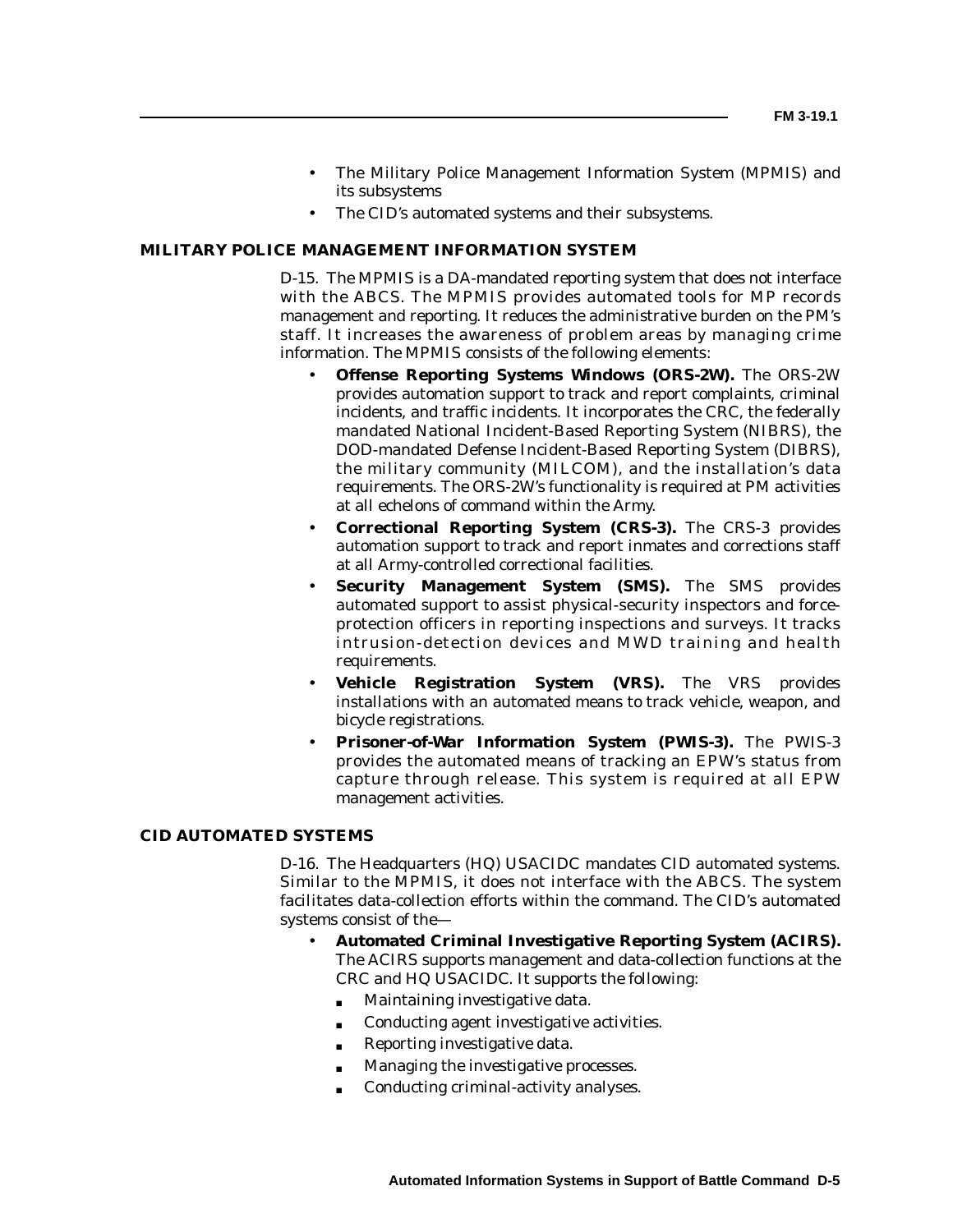• **CRIMINTEL.** Data sources for CRIMINTEL include MP reports, CRIMINTEL reports and bulletins, reports of investigation, crimeprevention surveys, case files, collection folders, raw-data folders, significant data files, and target-analysis files. The CRIMINTEL interfaces with the ACIRS, but it does not share CRIMINTEL products.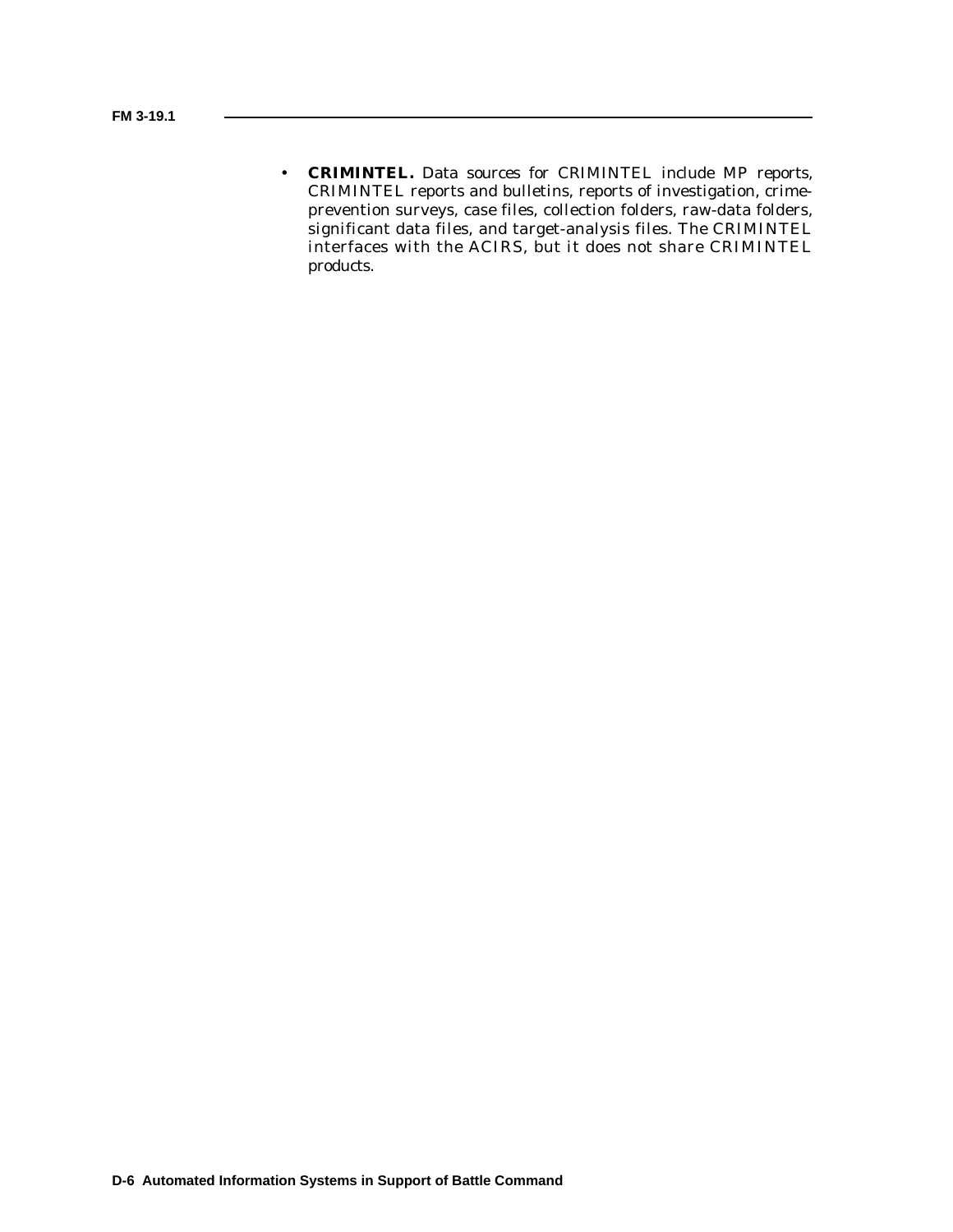### **Appendix E**

## **Police Information Assessment Process**

The PIAP differs somewhat from the tactical IPB. While the IPB allows the maneuver commander to see the effects that a variety of factors may have on his forces, the PIAP looks beyond this approach to determine how other relevant information may impact his forces. This information may be obtained from police or criminal actions or incidents encountered during the performance of MP functions.

#### **IMPLEMENTATION**

E-1. The PIAP is not a substitute for the IPB. MP leaders must continue to rely on the IPB and to use its estimates as a starting point for the PIAP. However, the PIAP is a dynamic and continuous cycle that complements the IPB (Figure E-1). The following paragraphs represent the doctrinal approach to implementing the PIAP. These steps provide the basic foundation to the process. They are not exclusive; the successful development of the PIAP will depend on the MP leader's ability to apply the process to his specific environment, METT-TC, and the commander's priorities.



**Figure E-1. The PIAP**

#### **DETERMINE THE SCOPE OF THE PIAP**

E-2. While determining the scope of the PIAP might sound simple, it is one of the most crucial elements of the entire process. It entails identifying what you want to be the end result of your PIAP. To help determine the scope of the PIAP, MP leaders must perform the following subtasks: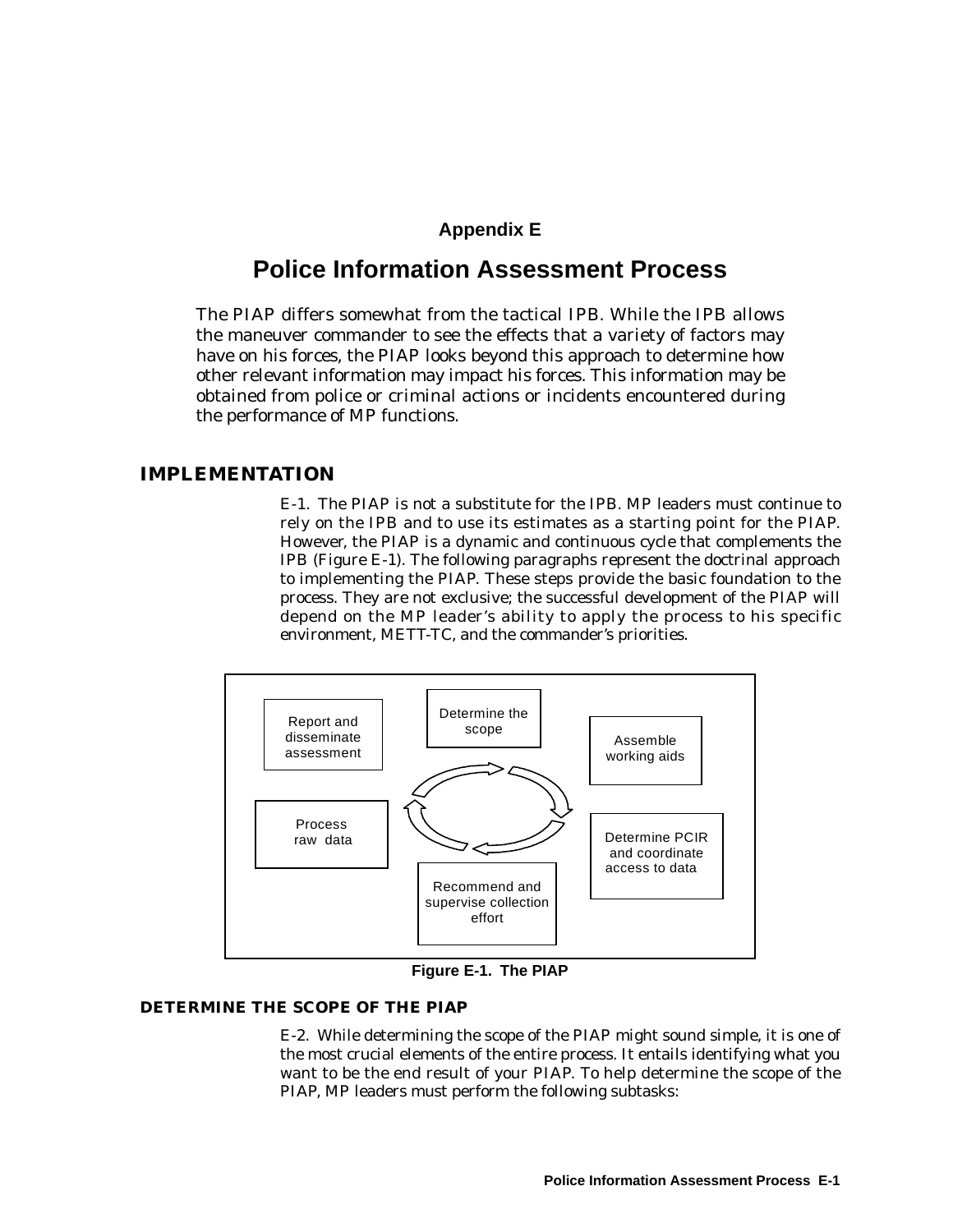- **Conduct a mission analysis.** A detailed mission analysis will ensure that all available resources are focused toward one goal. The more specific the mission is, the more focused and productive the effort. This involves more than just looking at the mission statement, the commander's intent, and the concept of operations. It involves translating the mission and situation into easily understood, manageable goals. The following are examples of these missions:
	- Identifying criminal threats from local national to US Army logistics operations within the port of Mogadishu, Somalia.
	- Determining the impact of gang violence on US forces operating in the vicinity of Camp Bondsteel, Kosovo.
	- Determining how rioters' violence will affect force protection before deploying forces to Los Angeles, California.
	- Determining the status of public service agencies (such as the police, the fire department, and the emergency medical services [EMS]) in Homestead, Florida, after the city was struck by Hurricane Andrew.

#### **NOTE: As you can see from the examples, these missions are quite specific. In all likelihood, it would be necessary to establish several different PIAP missions to adequately protect Army elements operating in the MP's AOR.**

- **Prioritize missions.** MP leaders must prioritize each PIAP mission since MP resources will probably be limited. The commander's intent is the key factor for determining priorities. When the commander's most important mission has been determined, MP leaders must decide how they can contribute to the overall success of that mission.
- **Determine the AO.** Generally, the AO is a geographical area (including the airspace above) usually defined by lateral, forward, and rear boundaries assigned to a commander. MP leaders must know where major units are located and how the characteristics of the location may impact ongoing operations. For example, units in direct contact with the enemy or isolated from the local population are less likely to be the target of a PIAP mission than those units adjacent to great population centers or in rest and relaxation centers.
- **Determine key terrain.** Key terrain is any locality or area that affords a marked advantage to the retaining side.
- **Determine the AOI.** An AOI is the area of concern to the commander. This includes the area of influence and the areas adjacent thereto and extending into enemy territory and to the objectives of current or planned operations. A thorough understanding of the AOI may help predict potential threat actions. For example, how far are local agitators and ringleaders willing to travel to interfere with US operations in Pristina, Kosovo? Would they go to other US compounds?
- **Determine required information products/sources.** The desired end-state product must be decided. Should it be a report? An updated SITREP? An upgrade in force-protection measures? Or a combination of products? It should also be determined who can provide the best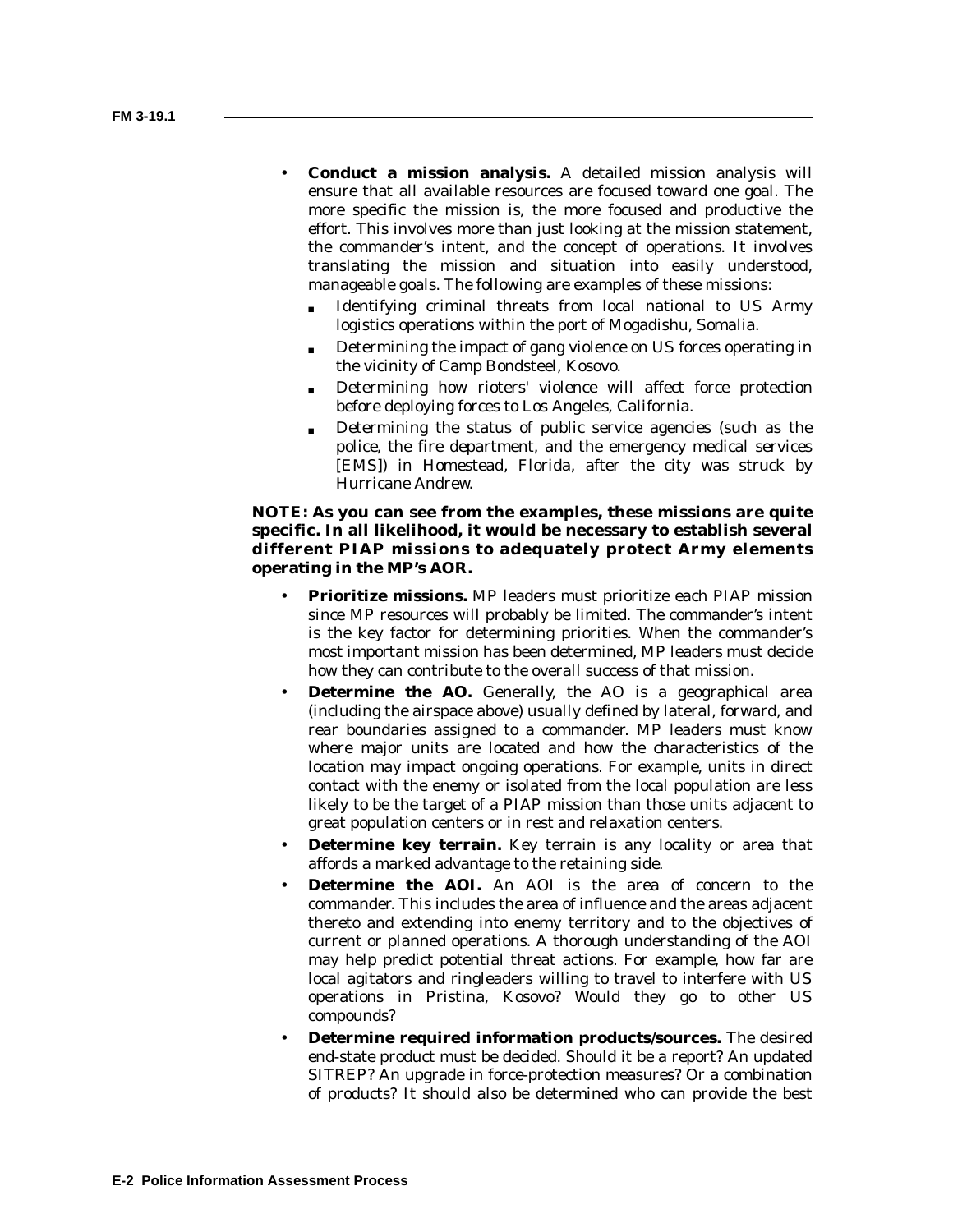information (the CID; MI; the local police chief; or joint, interagency, or multinational agencies).

#### **ASSEMBLE WORKING AIDS**

E-3. During this step, MP leaders assemble the necessary graphic and nongraphic aids and information that will help them accomplish their mission. The CID and the MP may form an analysis team to track and analyze police information that might assist tactical operations or population-control operations. Working aids include, but are not limited to—

- **Maps.** Besides the standard military maps that depict the military AOs, the MP must attempt to procure indigenous maps of AOs. Detailed city and street maps will prove to be invaluable even if they are in a foreign language.
- **Language aids.** Phrase books and translation dictionaries cannot take the place of intensive language training, but they are better than nothing. These are essential even if the MP have assigned interpreters.
- **Open-source information.** This can cover an extensive range of invaluable information, but it should be available from a variety of sources. Examples include—
	- Demographic information on the HN population.
	- Societal information on the HN.
	- The locale and disposition of HN police forces.
	- Historical crime data of the area.
	- Environmental information (terrain and weather factors).
	- Local newspaper articles.
	- Internet sources on all of the above.

#### **NOTE: Sources for this type of information can come from intelligence estimates provided by the higher headquarters' S2/G2, other military units, or the HN.**

- **OPSEC information.** This information includes the disposition of US forces (to include MP, MI, CID, and other services' investigating units) deploying or being used within the AO.
- **Other working aids.** These may include items such as computers, printers, boards, and acetate that will be necessary depending on the missions the MP are undertaking.

#### **DETERMINE INFORMATION REQUIREMENTS AND COORDINATE ACCESS TO DATA**

E-4. Once the mission analysis is completed, the next step is to determine if there are information gaps. An information gap is a missing piece of information that is critical to the analysis. MP leaders must identify and prioritize the gaps using the time, the available resources, and the commander's intent. Once an information gap is identified, it becomes PCIR. Examples of PCIR are as follows:

Where is the nearest police station, and how did they handle a certain problem?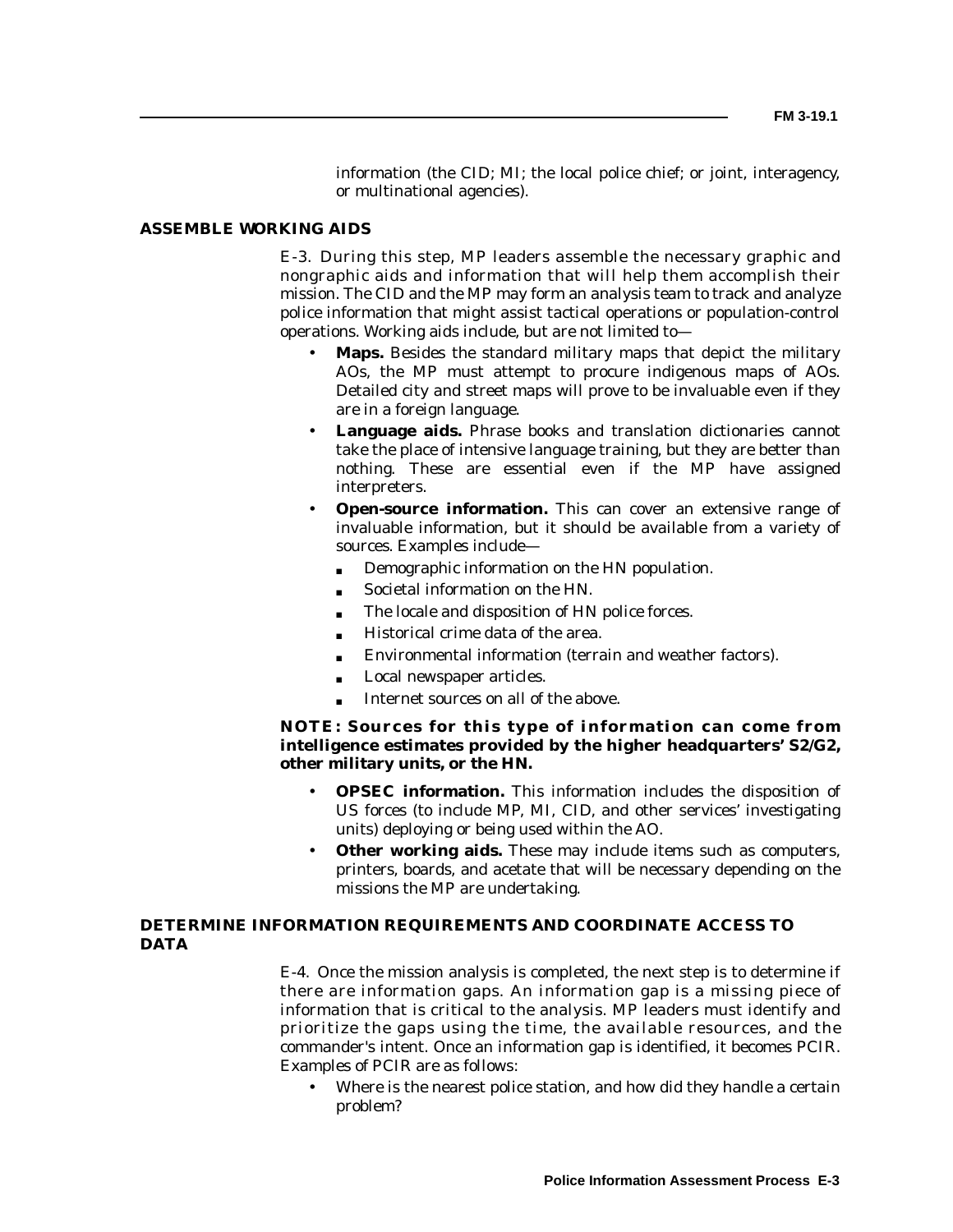- What is the composition of the two gangs operating in our AO, and how can they influence US operations?
- Why is river-crossing point Bravo a danger to US crossing forces? Why are local rioters disrupting only US operations on the east bank?

E-5. The next step is to determine if PCIR can be answered with data already available. To do this, the available military and nonmilitary sources must be identified. Some sources may include—

- **USACIDC.** The USACIDC is responsible for programs such as combating terrorism, CRIMINTEL, personal-security assessment, crime analysis, and LOGSEC threat assessment. Some of the information gathered by the USACIDC (although releasable under existing controls and restraints) may help with the PIAP mission. In fact, USACIDC special agents may already be working in the AO and may be available to help the MP with the collection effort.
- **MI element.** Like the USACIDC, the MI element operating in the AO may have come across a piece of information (police or criminal) that may help accomplish the PIAP mission. The MP must make daily contact with the S2/G2 and coordinate access to invaluable information. As with the USACIDC, available intelligence information may only be releasable under strict controls and restrictions imposed by the commander.
- **Other MP units.** Coordination with an adjacent MP unit may prove to be beneficial, especially if the other MP unit has conducted a similar PIAP mission or has conducted operations in the AOI.
- **HN law-enforcement agencies.** Local law-enforcement agencies will provide the essential populace knowledge otherwise not available to US forces. Chiefs of police, sheriffs, and other key community leaders may help MP leaders fill the information need of the PIAP mission.
- **Joint, interagency, and multinational forces.** Close and effective liaison with these elements will result in quick access to information that can produce the same benefits as the agencies listed above.

**NOTE: If, after consulting with all available sources, the PCIR is not resolved, the MP leader must decide the best collection effort to solve the PCIR.**

#### **RECOMMEND AND SUPERVISE THE POLICE/CRIMINAL COLLECTION EFFORT**

E-6. The collection effort is the means by which specific PCIR will be met. This implies developing a collection strategy, tasking specific collectors, and supervising the collection effort.

• **Develop a collection strategy.** After a through study of the availability, capability, and disposition of the potential collecting resources, MP leaders select which asset is better suitable to perform the mission. Are organic MP the best collectors for this mission? Or do we need to request support from USACIDC units? What unique or organic capabilities do each bring to the effort? Which MP function is the best? Do we conduct MMS, AS, or L&O operations? Part of the collection strategy includes coordinating with the S2/G2, the SJA, the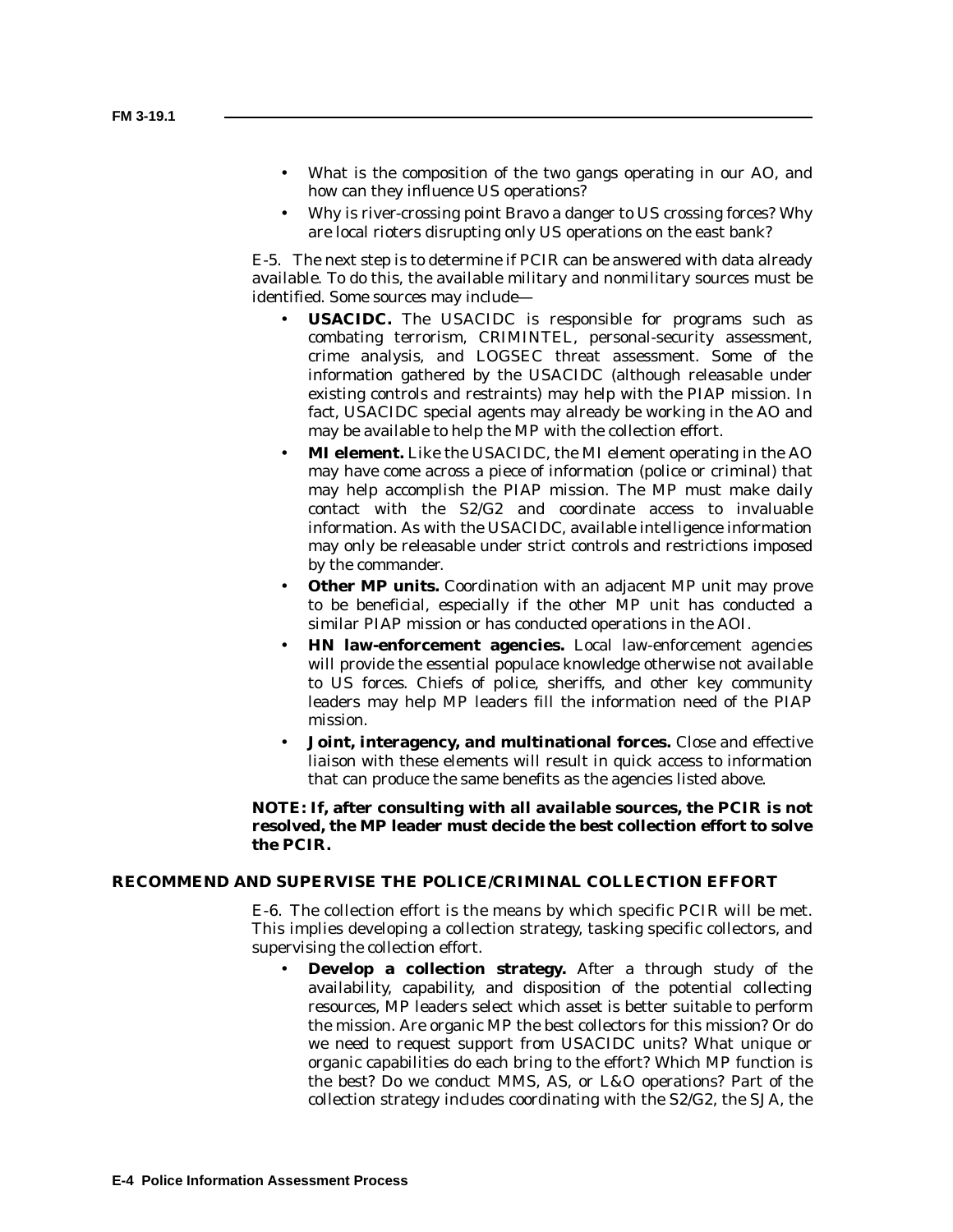CID, and other agencies before launching the collection effort. This coordination will eliminate duplication of effort, interference with an ongoing effort, or stepping out of legal limits.

- **Task or request specific collectors.** The missions that will be tasked to respective collectors must be determined. Information collectors can be tasked with more than one mission at a time. However, it is imperative that their tasks be prioritized based on mission requirements and time available. The appropriate tasking or request chain must be used to request an MP team, a platoon, or USACIDC special agents.
- **Supervise the collection effort.** The collectors must be provided with reporting guidelines. How often should they report? Should they report "no information?" Specific reporting instructions should be provided, including how, when, and where they report. A collection tasking chart should also be used (Figure E-2). As more and more collectors are being used, it becomes important to track their missions, capabilities, and success. A brief note on the reporting instructions of each collector should be included.

| <b>PIAP</b><br><b>Missions</b> | <b>Unit</b><br><b>Tasked</b> | <b>Echelon</b><br><b>Employed</b> | <b>POC</b> | <b>Collection</b><br><b>Strategy</b><br><b>Employed</b> | <b>Date</b><br><b>Collection</b><br><b>Started</b> | Location | <b>Date</b><br><b>Collection</b><br><b>Ended</b> |
|--------------------------------|------------------------------|-----------------------------------|------------|---------------------------------------------------------|----------------------------------------------------|----------|--------------------------------------------------|
| PCIR <sub>1</sub>              |                              |                                   |            |                                                         |                                                    |          |                                                  |
| PCIR <sub>2</sub>              |                              |                                   |            |                                                         |                                                    |          |                                                  |
| PCIR <sub>3</sub>              |                              |                                   |            |                                                         |                                                    |          |                                                  |
| PCIR <sub>4</sub>              |                              |                                   |            |                                                         |                                                    |          |                                                  |
|                                |                              |                                   |            |                                                         |                                                    |          |                                                  |

**Figure E-2. Collection Tasking Chart**

#### **PROCESS POLICE/CRIMINAL RAW DATA**

E-7. This processing step converts raw data into police intelligence through analysis. The key to processing the data is to understand it. For example, as collectors report raw data it may often appear to be meaningless information. Rarely will one collector receive all of the necessary information to answer the PCIR at one time. Instead, a variety of information must be fitted together to form a coherent, even if incomplete, picture.

E-8. Every piece of data is important. This is the cardinal rule of the entire process. Until the data is analyzed for reliability and compared with other data, all reports must be treated equally. This is important to remember, for the trend will be to use data that either fits your expectations or gives the most complete picture.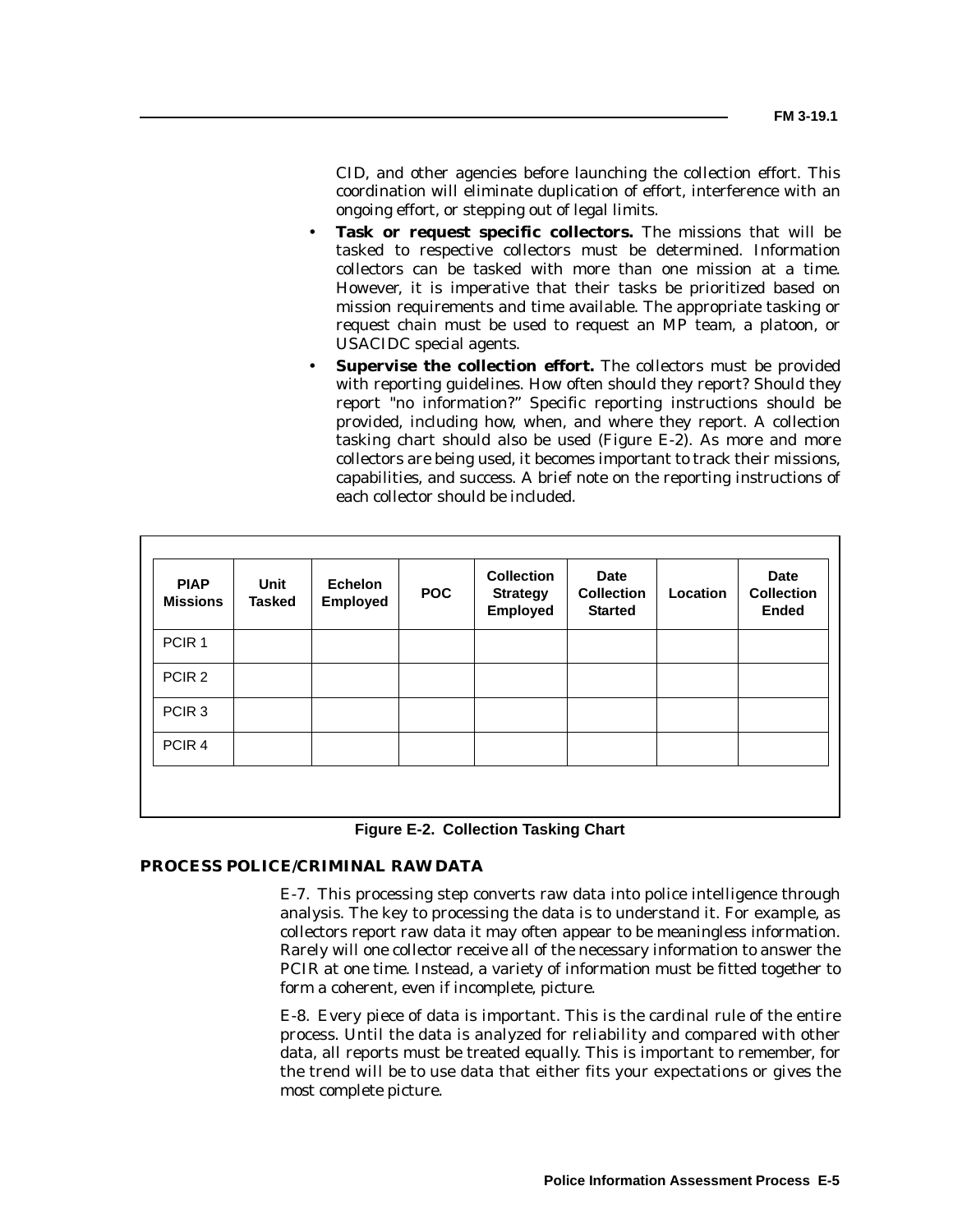E-9. A report of "no activity" can be as important as reports with information. If the collector is capable of collecting the information and is actively trying to collect, reports of "no activity" can be critical. First, if there is no indication of a change, they can be used to reprioritize PIAP missions. Second, they can be used to retask the collectors to other areas. It is important to check the mission's original intent periodically to ensure that it is still valid and merits further efforts.

E-10. To determine the reliability of the data, the MP leader must evaluate the source. Does the information come from the police chief, local youth, or other military forces? One of the best ways to determine the reliability of the information is to have more than one collector reporting on the same PCIR. If more than one collector reports the same information, it can normally be presumed to be accurate.

E-11. Information can be analyzed in a variety of ways—chronologically, geographically, by the impact on the force, by the type of activity or the modus operandi, or by the association of participants. The MP leader must evaluate the information after it is analyzed to determine whether the information collected answers the PCIR or whether it helps accomplish the PIAP mission. If the information does not answer these questions, he must decide whether it is necessary to task other collectors, retask the same collectors, or wait until the situation develops.

#### **REPORT AND/OR DISSEMINATE POLICE AND CRIMINAL ASSESSMENT**

E-12. Reporting and disseminating is the most important aspect of the PIAP. Collection and analysis is valueless unless the data is communicated to commanders who can best use the information.

E-13. Reporting requirements must be established based on the unit's SOP and other established processes. MP leaders must decide if the information collected must be sent using an established priority format or if it can wait to be sent using SITREPs. Does the information collected affect the forceprotection measures or does it immediately impact the tactical scenario? Do we need to alert units operating in the vicinity of AA Fox to avoid sector 2? Additionally, MP leaders must ensure that any information released follows existing constraints and regulations.

E-14. It is also advantageous to provide feedback to the collectors. Collectors often receive no feedback on their performance. Informing them as to which part of their information was vital and beneficial can often increase their productivity in future operations.

#### **SAMPLE SCENARIO**

E-15. The following example helps illustrate the implementation of all six steps of the PIAP:

E-16. While deployed in support of Operation Control Chaos, US forces assigned to TF Blue Thunder are tasked with stability and support operations in the city of Corbina. This city, although currently implementing a peace treaty, was the site of extreme civil unrest. Even though the overall situation is not as chaotic as it was before US intervention, there are some sectors that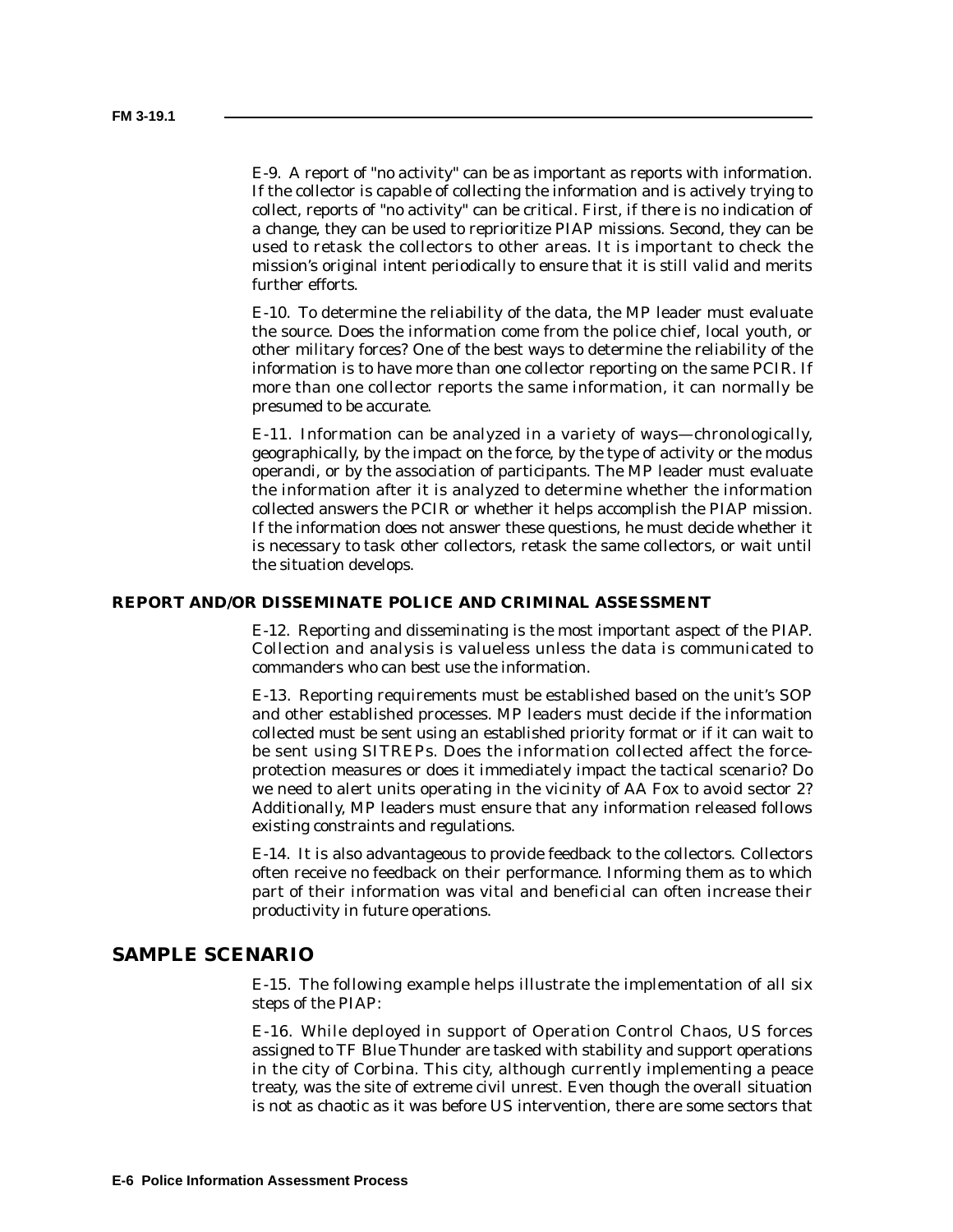are still in turmoil. Common crimes (such as robberies, assaults, looting, and vandalism) still occur daily and there is fear that this condition may spread out of control throughout the city. The TF commander knows that in order to bring peace to the entire city, he must attempt to stabilize the situation in some of these bad sectors. He decides that the best way to deal with this situation is to assign a sector (sector 51) to an MP battalion in an attempt to control the situation. If the MP battalion succeeds, he may use the same concept throughout the city. He is aware of the five MP functions and how they can help bring this sector under some control. Under this framework, the TF commander issues the following mission: *On order, the MP battalion will conduct stability and support operations in the vicinity of sector 51, the city of Corbina, in support of TF Blue Thunder.* Upon receipt of this mission, the battalion commander gathered his staff and initiated the planning process. Before the MP staff could initiate the PIAP, they made contact with the S2/G2 and received an updated IPB estimate. Now that the IPB estimates are onhand, the staff initiates the PIAP.

#### **DETERMINE THE SCOPE OF THE PIAP**

E-17. The staff performs the following steps to determine the scope of the PIAP:

- **Conduct a mission analysis.** The staff looks at the given mission, the higher echelon commander's intent, and the concept of operations. After considering all of these factors, they produce a restated mission—*On order, the battalion will conduct MP operations in sector 51 to determine the type of threat and to bring this sector under control in support of TF Blue Thunder.*
- **Prioritize PIAP missions.** Since there is only one mission, this subtask is not applicable.
- **Determine the AO and the AOI.** The staff determines that the AO is the entire sector 51 and that the AOIs are the sectors adjacent to 51.
- **Determine key terrain.** The staff determines that the key terrains are the market place, the plaza, and the city park. They select these areas because most of the incidents occurred in these populated areas. Stabilization in these key areas may be advantageous to mission success.
- **Determine required information products/sources.** The end result is the stabilization of sector 51. Minimize the crime incidents and restore L&O. Information should come from the local police chief, local community leaders, civil affairs, PSYOP, and the CID.

#### **ASSEMBLE WORKING AIDS**

- E-18. The staff assembles the following working aids in support of the PIAP:
	- **Maps.** The staff acquires local maps that detail the market place, the plaza, and the city park. Although the maps are in a foreign language, the staff is able to identify these three prominent features and surrounding areas.
	- **Language aids.** In addition to dictionaries, the staff is able to get two translators from civil affairs.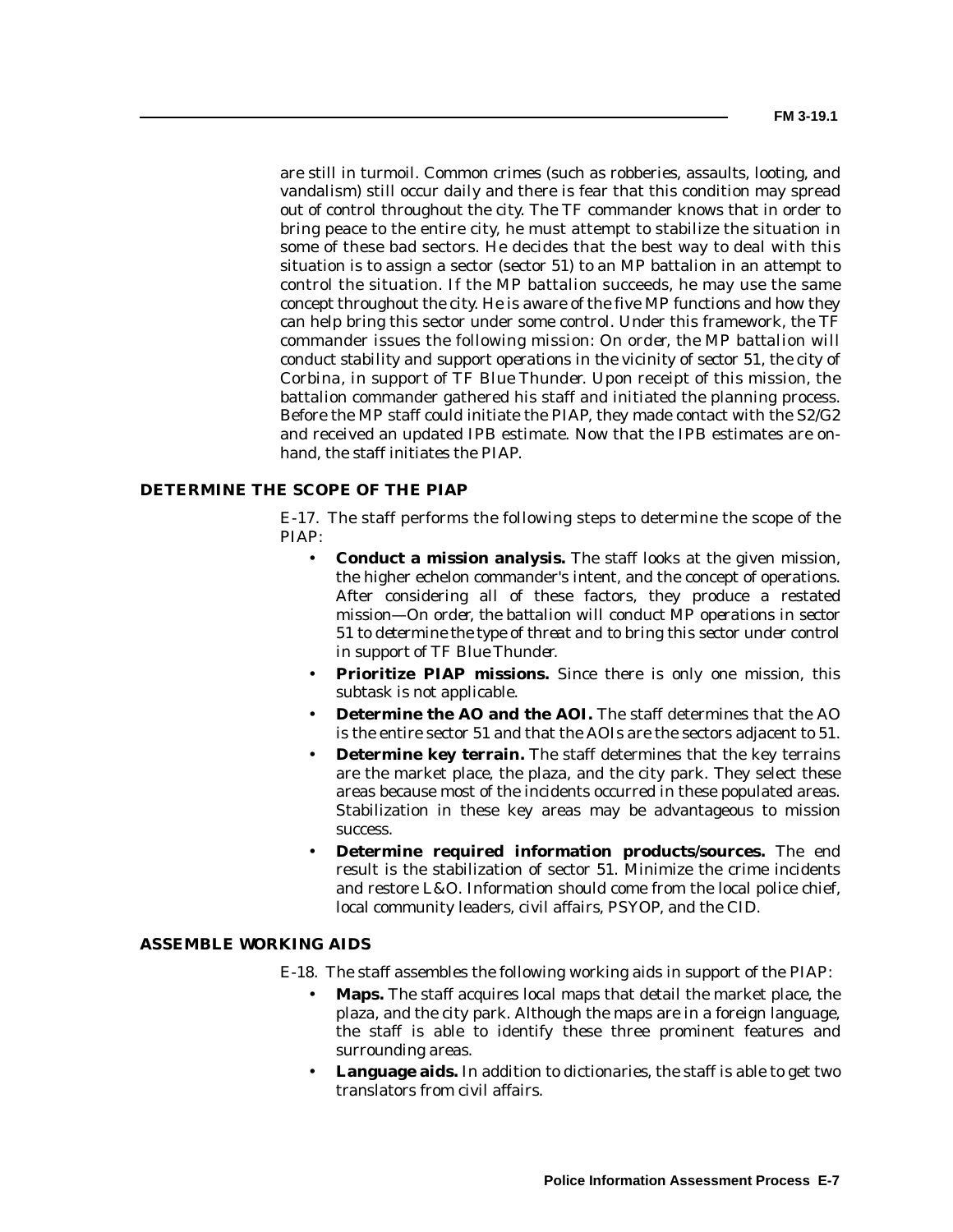- **Open-source information.** Open-source information includes a variety of encyclopedias and country books. Newspaper reports and historical crime data is available via the internet or through MI sources. The emphasis is in obtaining information on the history and composition of the local police force.
- **Classified intelligence.** The staff receives a briefing from the S2/G2 describing the operations of SOF units in the area.
- **Other working aids.** Computers, charts, templates, and acetate are available.

#### **DETERMINE INFORMATION REQUIREMENTS AND COORDINATE ACCESS TO DATA**

E-19. After a careful analysis of all available information, the following information gaps were turned into PCIR:

- Why is the police force not actively engaged in L&O?
- What is the major threat to civilians in each area?
- Are local gangs involved?
- Is their local judicial system in place?
- Where are prisoners housed?

E-20. The staff consults with the USACIDC, MI, other MP units, and other sources but determines that the information provided is not clear or sufficient. Since the PCIR are not resolved, the staff decides to recommend that the commander initiate a collection effort.

#### **RECOMMEND AND SUPERVISE THE POLICE/CRIMINAL COLLECTION EFFORT**

E-21. The staff performs the following steps to recommend and supervise the police/criminal collection effort:

- **Develop a collection strategy.** Upon coordinating with the S2/G2, the SJA, and the CID, the MP commander decides that the best collectors will come from within organic assets. He decides that he will employ the MP to go out and seek the needed information. The battalion commander will employ a company commander to interview the local police chief and an MP/interpreter will patrol around the designated AOI. The MP commander will need additional interpreters to help him with his collection effort.
- Task or request specific collectors. The MP staff requests an interpreter through the normal chain of command. The TF G3 assigns six interpreters for a period of 90 days.
- Supervise the collection effort. All collectors are instructed to report not later than (NLT) 1800 every day. The report will be in the form of an "end of day" outbrief to the S2 and the battalion commander. A collection tasking chart (Figure E-3) will also be completed.

#### **PROCESS POLICE/CRIMINAL RAW DATA**

E-22. After receiving all of the above information, the S2 concludes that the inability of the police force to do their job has had a domino effect on all areas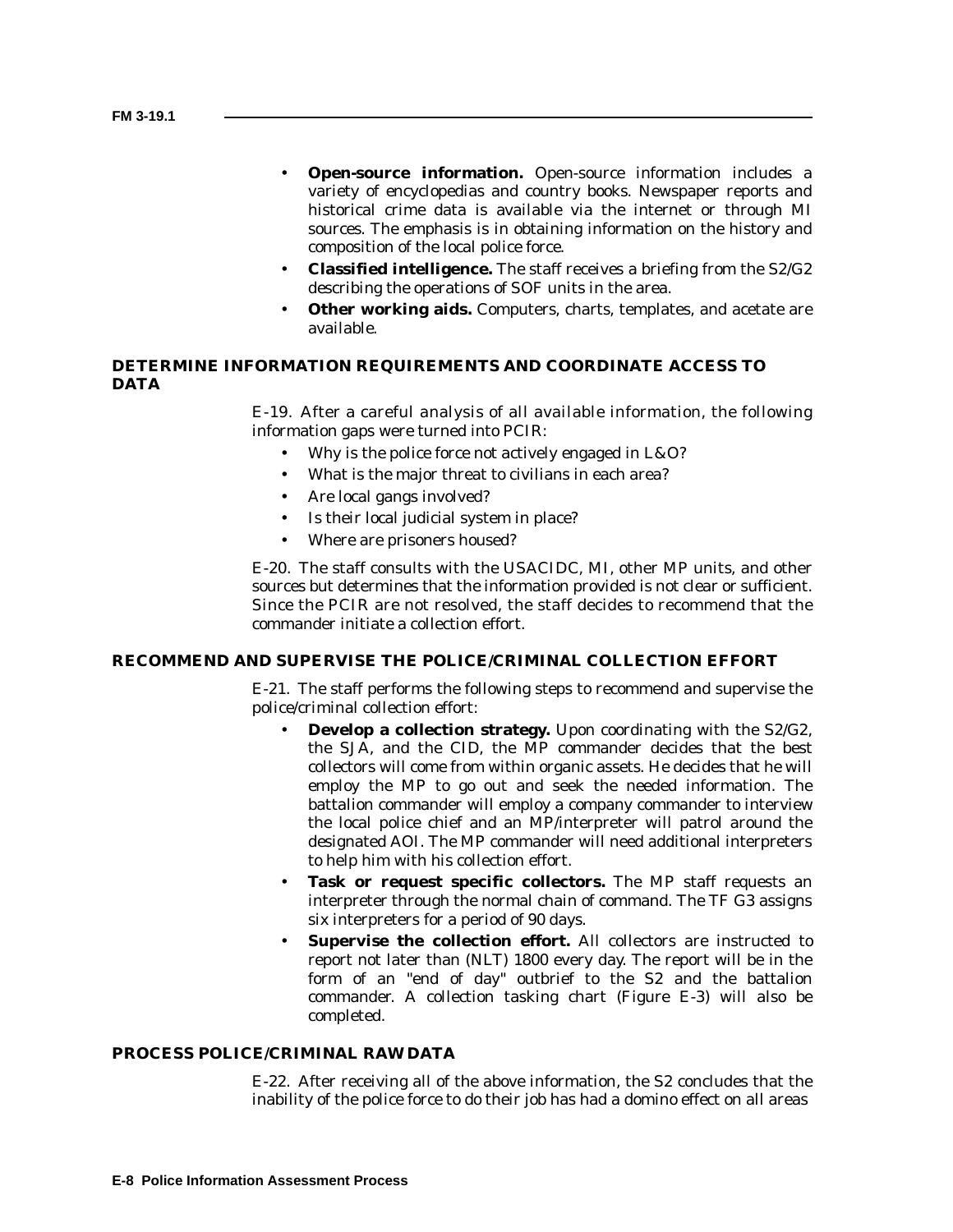of peace and order. This information is confirmed through other reports from information collected by the CID (through their own efforts) and the CA. The information also reveals that the gangs have intentions of attacking US forces if they interfere with their "business." The S2 determines that although the situation may seem to be chaotic, once the locals are able to trust the police forces, everything should return to normal.

#### **REPORT AND/OR DISSEMINATE POLICE AND CRIMINAL ASSESSMENT**

E-23. Since the collection effort identifies a potential threat to US forces, the commander decides to notify higher headquarters and increase his own forceprotection measures. He requires MP elements patrolling in designated areas to be no less than a squad. If patrolling dismounted, a HMMWV or an ASV will trail the squad. The MP commander uses the information provided during the PIAP to develop his implementation plan. This plan includes joint patrols, training, and construction of a joint MP/local national police station.

|                                                                                |                              |                                 |                     |                                                         |                                                    | PIAP Mission: Bring Sector 51 Under Control   |                                           |                                                                                       |
|--------------------------------------------------------------------------------|------------------------------|---------------------------------|---------------------|---------------------------------------------------------|----------------------------------------------------|-----------------------------------------------|-------------------------------------------|---------------------------------------------------------------------------------------|
| <b>PCIR</b>                                                                    | <b>Unit</b><br><b>Tasked</b> | <b>Echelon</b><br>Employ-<br>ed | <b>POC</b>          | <b>Collection</b><br><b>Strategy</b><br><b>Employed</b> | <b>Date</b><br><b>Collection</b><br><b>Started</b> | Location                                      | Date<br><b>Collection</b><br><b>Ended</b> | <b>PCIR Result</b>                                                                    |
| Why is the<br>police force<br>not actively<br>engaged in<br>L&O<br>operations? | A Co                         | 2 teams                         | CPT<br>Smith        | <b>Direct</b><br>interview                              | 31 Jan 00                                          | Sector 51.<br>Police HQ                       | 2 Feb 00                                  | The police force<br>does not know<br>how to interact<br>with the<br>population.       |
| What is the<br>major threat<br>to civilians in<br>each area?                   | A Co                         | 6 teams                         | 1LT<br>Thomas       | Patrol and<br>linterview<br>SAMPLE                      | 31 Jan 00                                          | <b>Market</b><br>place,<br>plaza, and<br>park | 7 Feb 00                                  | Muggings,<br>robberies, and<br>stabbings are<br>the major<br>threats to<br>civilians. |
| Are local<br>gangs<br>involved?                                                | A Co                         | 2 teams                         | <b>CPT</b><br>Smith | <b>Direct</b><br>linterview                             | 31 Jan 00                                          | Sector 51,<br>Police HQ                       | 2 Feb 00                                  | Two rival gangs<br>exist.                                                             |
| Is a local<br>iudicial<br>system in<br>place?                                  | A Co                         | 2 teams                         | 1LT Jones Direct    | interview                                               | 31 Jan 00                                          | Courthouse <sup>3</sup> Feb 00                |                                           | A judicial<br>system exists,<br>but the judge is<br>afraid to<br>sentence<br>anyone.  |
| Where are<br>the<br>prisoners<br>housed?                                       | A Co                         | 4 teams                         | 1LT Lucas AS and    | <b>MMS</b>                                              | 31 Jan 00                                          | Local prison 2 Feb 00                         |                                           | The local prison<br>is abandoned.                                                     |

| Figure E-3. Sample Collection Tasking Chart |  |  |  |  |
|---------------------------------------------|--|--|--|--|
|---------------------------------------------|--|--|--|--|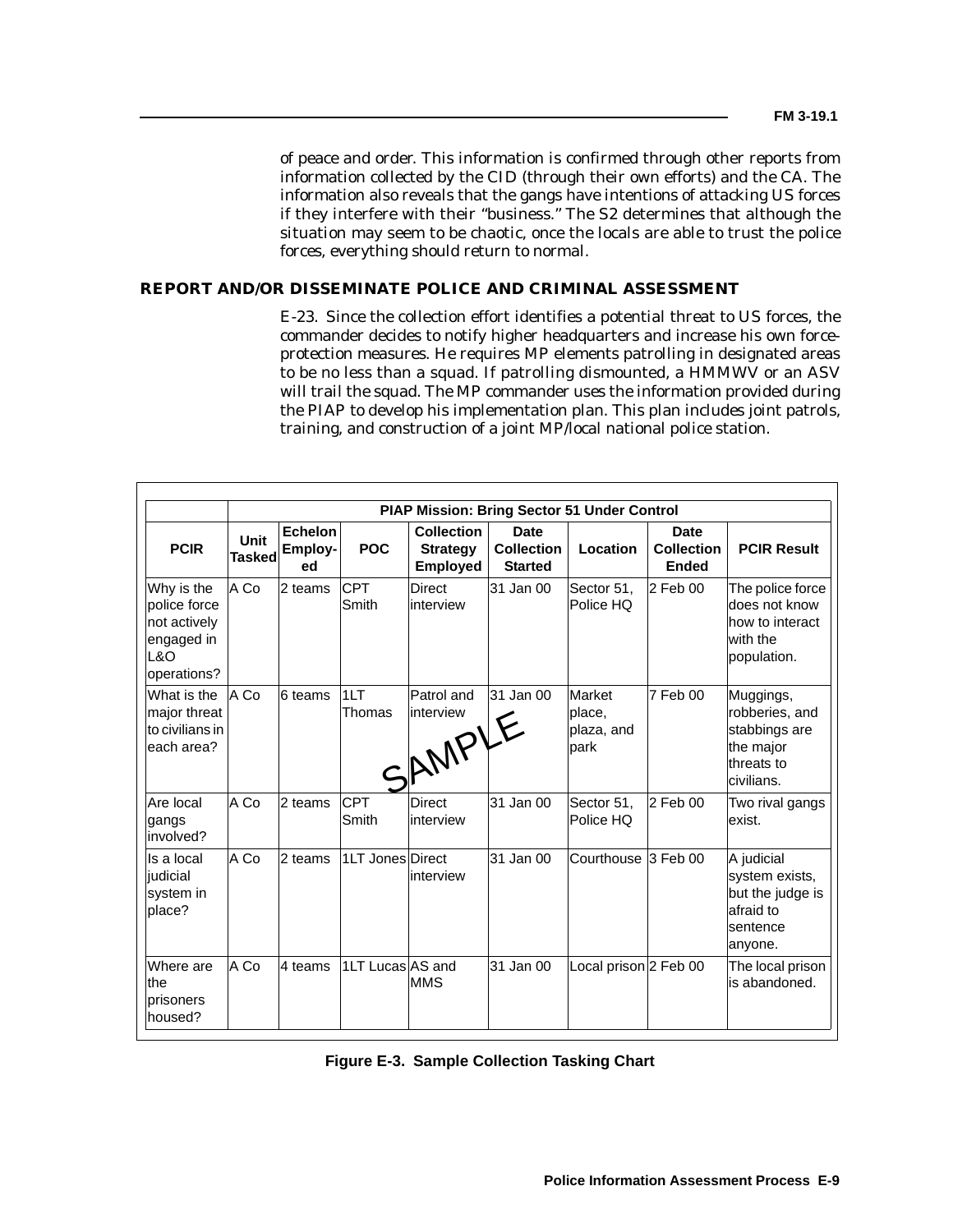# **Glossary**

| 1LT            | first lieutenant                                                   |
|----------------|--------------------------------------------------------------------|
| ${\bf A/L}$    | administrative and logistics                                       |
|                | AA assembly area                                                   |
|                | <b>AATF</b> air-assault task force                                 |
| <b>ABCS</b>    | <b>Army Battle Command Systems</b>                                 |
| $\mathbf{ACE}$ | analysis and control element                                       |
| <b>ACIRS</b>   | <b>Automated Criminal Investigative Reporting System</b>           |
| ACT            | analysis control team                                              |
| <b>ADA</b>     | air-defense artillery                                              |
|                | ADC area damage control                                            |
| <b>AFATDS</b>  | Advanced Field-Artillery Tactical Data System                      |
|                | ALO authorized level of organization                               |
|                | <b>AMDPCS</b> Air- and Missile-Defense Planning and Control System |
|                | AO area of operation                                               |
| AOE            | Army of Excellence                                                 |
| <b>AOI</b>     | area of interest                                                   |
| <b>AOR</b>     | area of responsibility                                             |
| <b>APOD</b>    | aerial port of debarkation                                         |
|                |                                                                    |

**APOE** aerial port of embarkation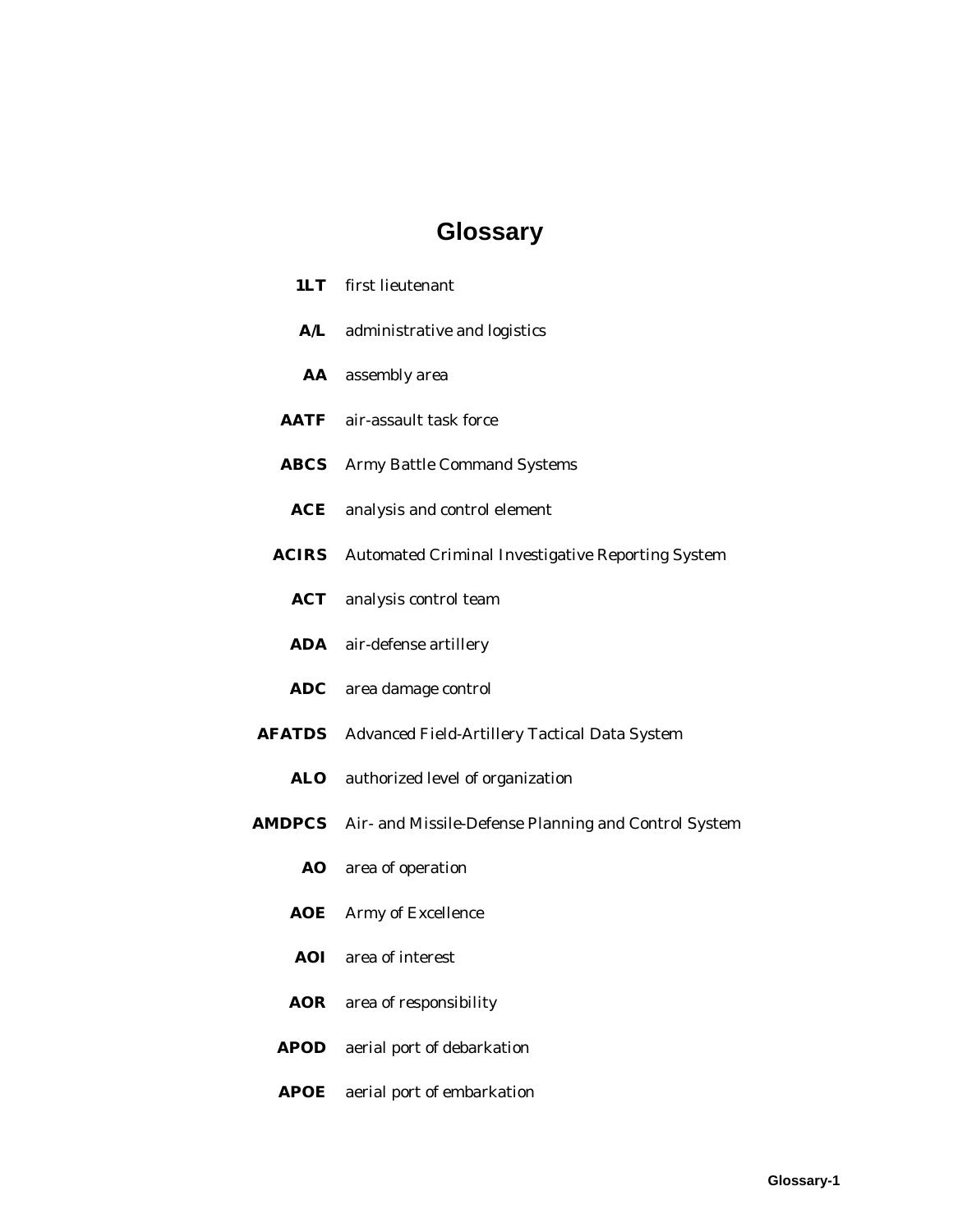- **AR** armored
- **AR** Army regulation
- **ARFOR** Army forces
	- **AS** area security
	- **ASAS** All-Source Analysis System
	- **ASCC** Army service component command
		- **ASG** area support group
		- **ASP** ammunition supply point
		- **ASR** alternate supply route
		- **ASV** armored security vehicle
- **ATCCS** Army Tactical Command and Control System
	- **attn** attention
	- **AWIS** Army WMCCS Information System
		- **BCT** brigade combat team
		- **bde** brigade
		- **BFA** battlefield functional area
	- **BLD** brigade liaison detachment
		- **bn** battalion
	- **BOS** battlefield operating system
	- **BRT** brigade reconnaissance troop
	- **BWA** battlefield workload analysis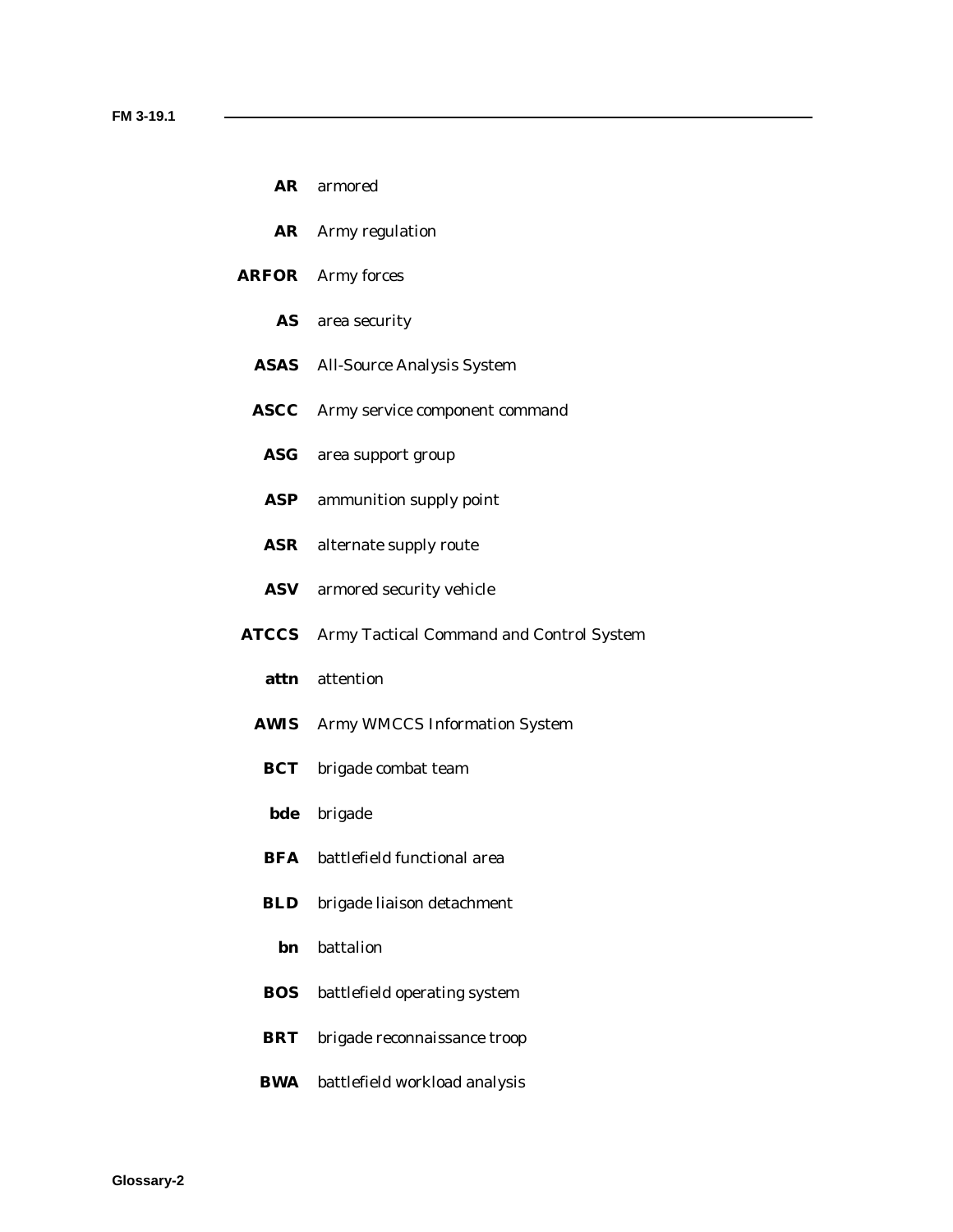| $\mathbf{C}^2$ | command and control                                                              |
|----------------|----------------------------------------------------------------------------------|
| $\mathbf{C}^3$ | command, control, and communications                                             |
| C4I            | command, control, communications, computers, and intelligence                    |
| <b>C4IFTW</b>  | command, control, communications, computers, and intelligence<br>for the warrior |
|                | <b>CAS</b> close air support                                                     |
|                | <b>CASE</b> corps-area support element                                           |
| <b>CCIU</b>    | computer-crime investigative unit                                                |
| cdr            | commander                                                                        |
| $_{\bf CG}$    | commanding general                                                               |
| <b>CHA</b>     | corps holding area                                                               |
| CI.            | civilian internee                                                                |
| <b>CID</b>     | <b>Criminal Investigation Division</b>                                           |
| <b>CIDR</b>    | <b>Criminal Investigation Division Regulation</b>                                |
|                | <b>CINC</b> commander in chief                                                   |
| <b>CIP</b>     | Criminal Intelligence Program                                                    |
| cmd            | command                                                                          |
| <b>CMOC</b>    | civil-military operations center                                                 |
| <b>CO</b>      | company                                                                          |
| <b>COA</b>     | course of action                                                                 |
|                | CofS Chief of Staff                                                              |

**commo** communications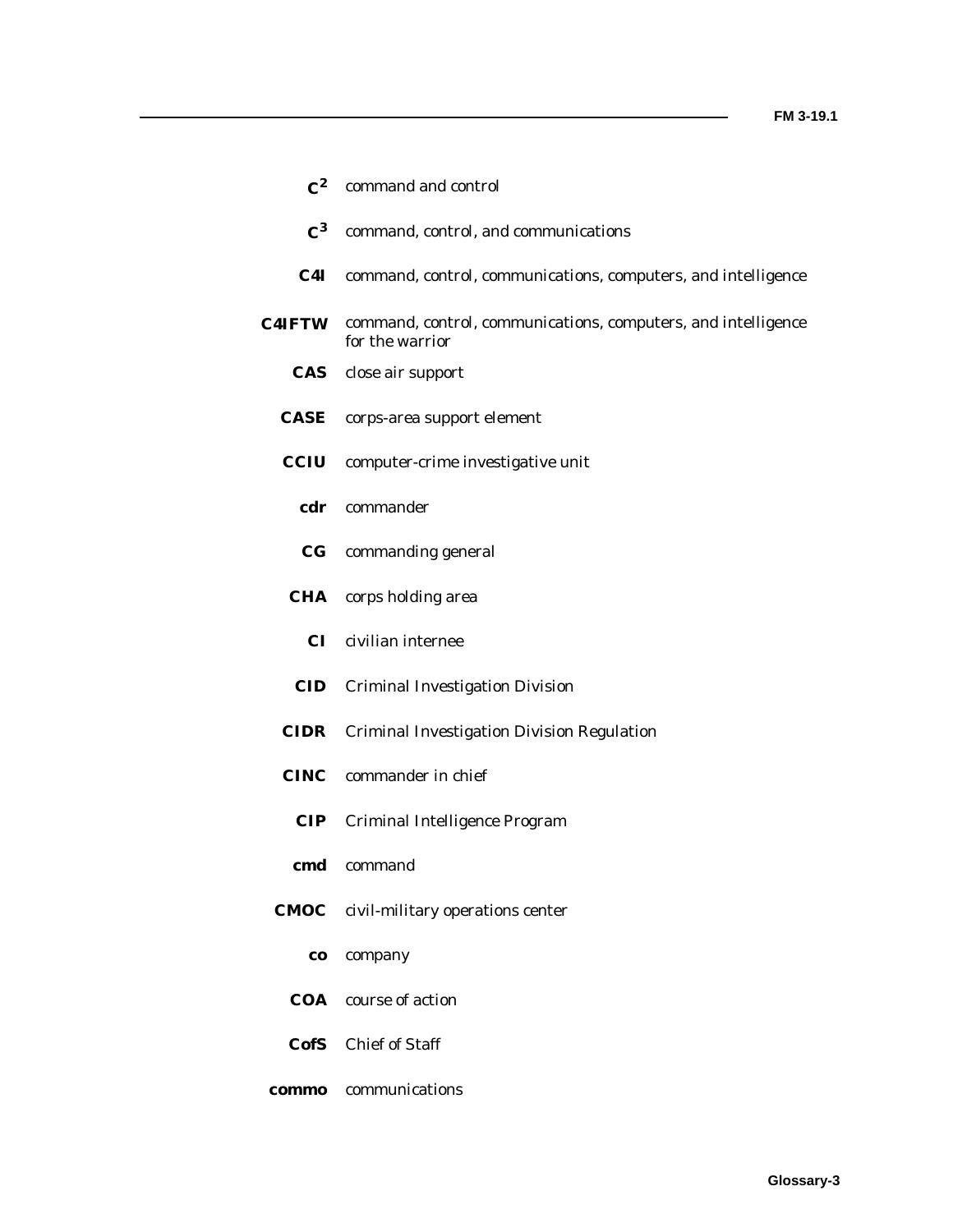- **COMMZ** communications zone
	- **conf** confinement
- **CONUS** continental US
- **COSCOM** corps support command
	- **CP** command post
	- **CPT** captain
	- **CRC** Crime Records Center
- **CRIMINTEL** criminal intelligence
	- **CRS-3** Correctional Reporting System
		- **CS** combat support
		- **CSA** corps storage area
		- **CSE** corps support element
		- **CSG** corps support group
		- **CSM** command sergeant major
		- **CSS** combat service support
	- **CSSCS** Combat Service Support Control System
		- **cust** customs
			- **CZ** combat zone
		- **DA** Department of the Army
		- **DC** District of Columbia
	- **DCCP** division central collection point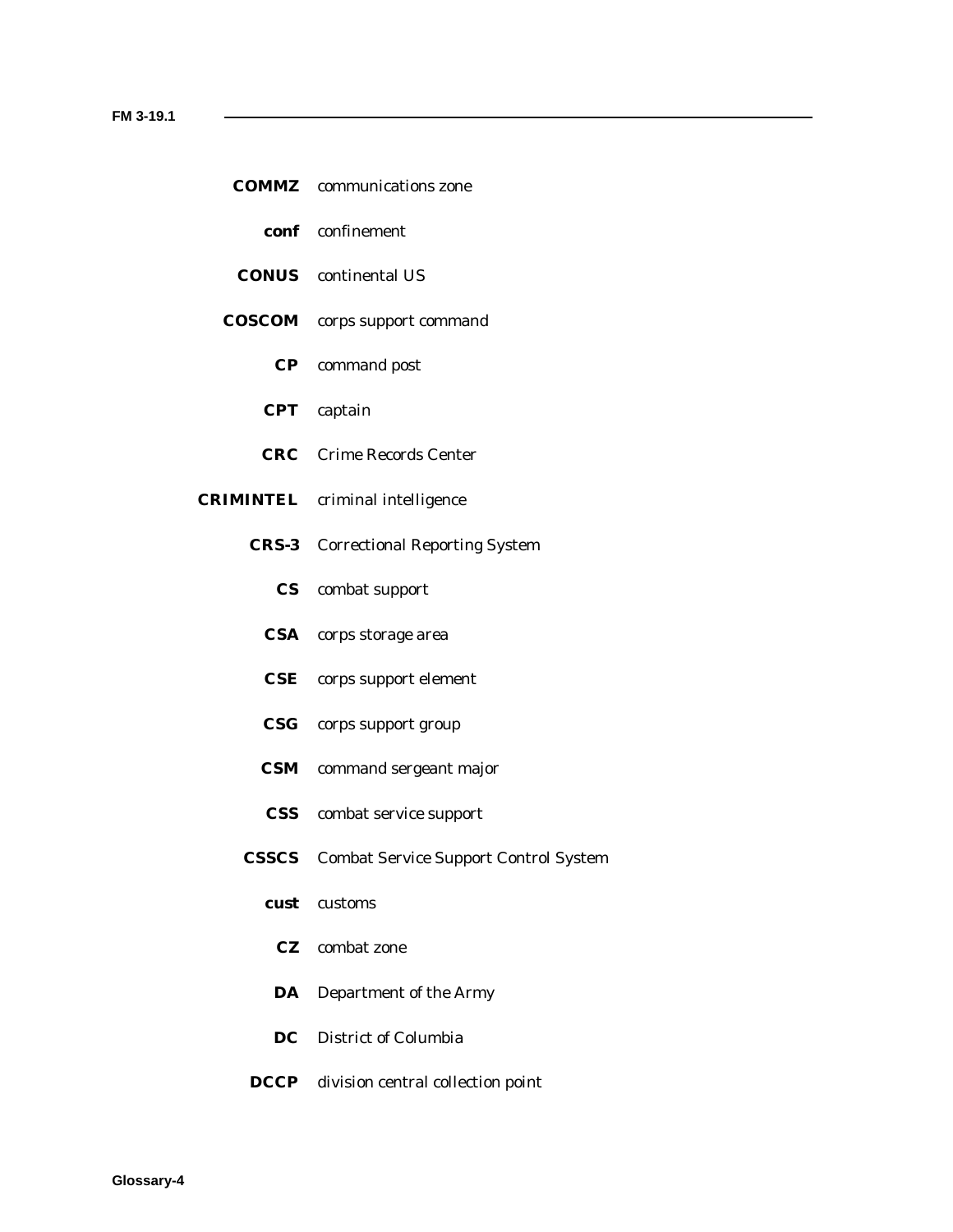L,

| $\bf DCG$     | deputy commanding general                       |
|---------------|-------------------------------------------------|
| <b>DIBRS</b>  | Defense Incident-Based Reporting System         |
| <b>DISCOM</b> | division support command                        |
|               | div division                                    |
|               | <b>DLEA</b> domestic law-enforcement agency     |
|               | <b>DMMC</b> division materiel management center |
| DNA           | deoxyribonucleic acid                           |
| <b>DOD</b>    | <b>Department of Defense</b>                    |
| <b>DOJ</b>    | <b>Department of Justice</b>                    |
| <b>DOS</b>    | <b>Department of State</b>                      |
| <b>DPM</b>    | deputy provost marshal                          |
|               | <b>DRA</b> division rear area                   |
| DS            | direct support                                  |
| DSA           | division support area                           |
| DSB           | division support battalion                      |
| <b>DSE</b>    | division support element                        |
| <b>DSS</b>    | decisive, shaping, and sustaining               |
| DZ            | drop zone                                       |
| EAC           | echelons above corps                            |
| EAD           | echelons above division                         |
| ECB           | echelons corps and below                        |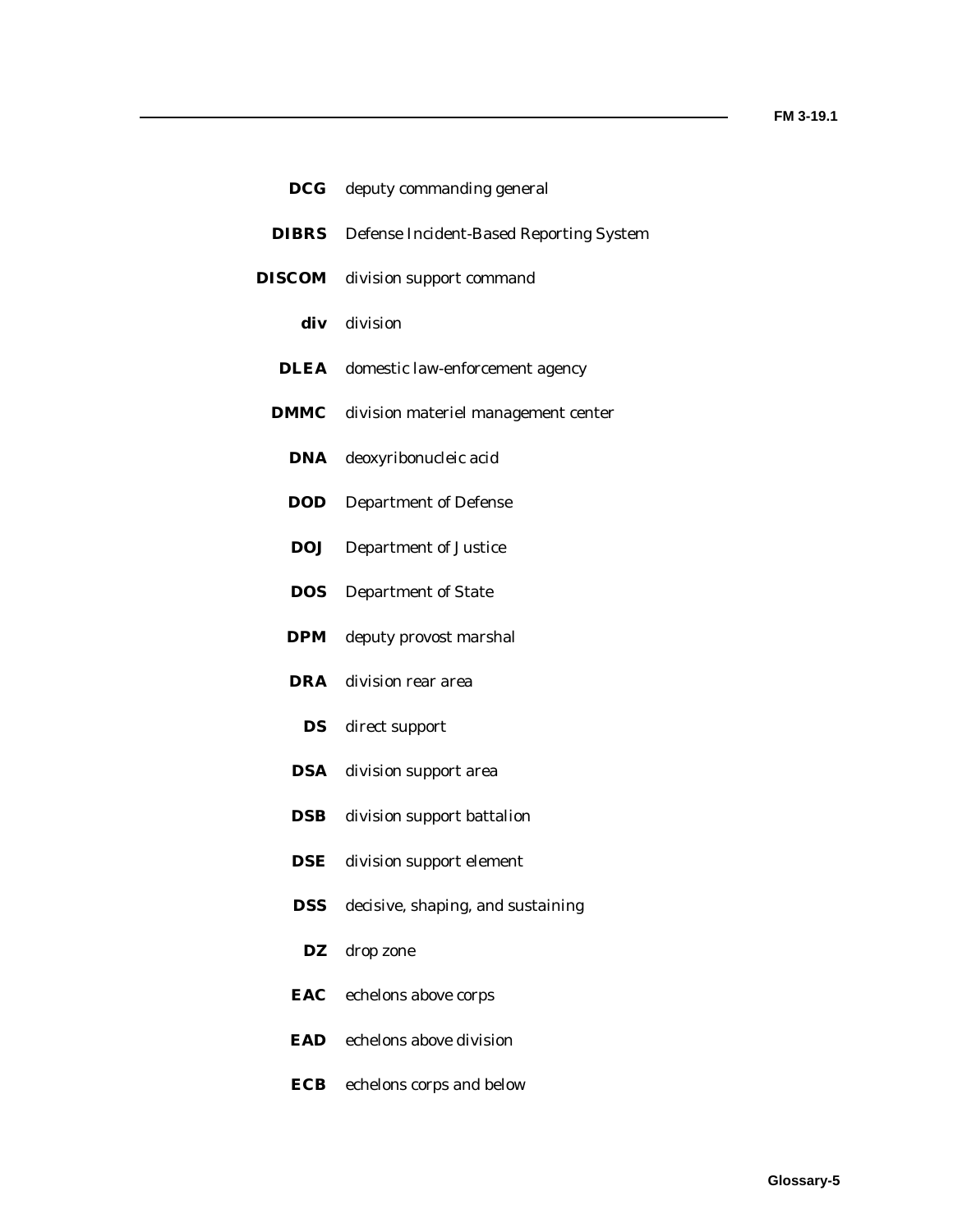| EG | escort guard |  |
|----|--------------|--|
|    |              |  |

- **EMS** emergency medical services
- **EPW** enemy prisoner of war
- **ERP** engineer regulation point
	- **ES** escort
	- **FA** field artillery
- **FBCB2** Force XXI Battle Command—Brigade and Below
	- **FBI** Federal Bureau of Investigation
	- **Feb** February
- **FEBA** forward edge of the battle area
	- **FIU** field investigative unit
	- **FM** field manual
	- **FOB** forward operating base
- **FOIA** Freedom of Information Act
- **FORSCOM** US Army Forces Command
	- **FSB** forward-support battalion
	- **FSC** forward-support company
		- **G1** Assistant Chief of Staff, G1 (Personnel)
		- **G2** Assistant Chief of Staff, G2 (Intelligence)
		- **G3** Assistant Chief of Staff, G3 (Operations and Plans)
		- **G4** Assistant Chief of Staff, G4 (Logistics)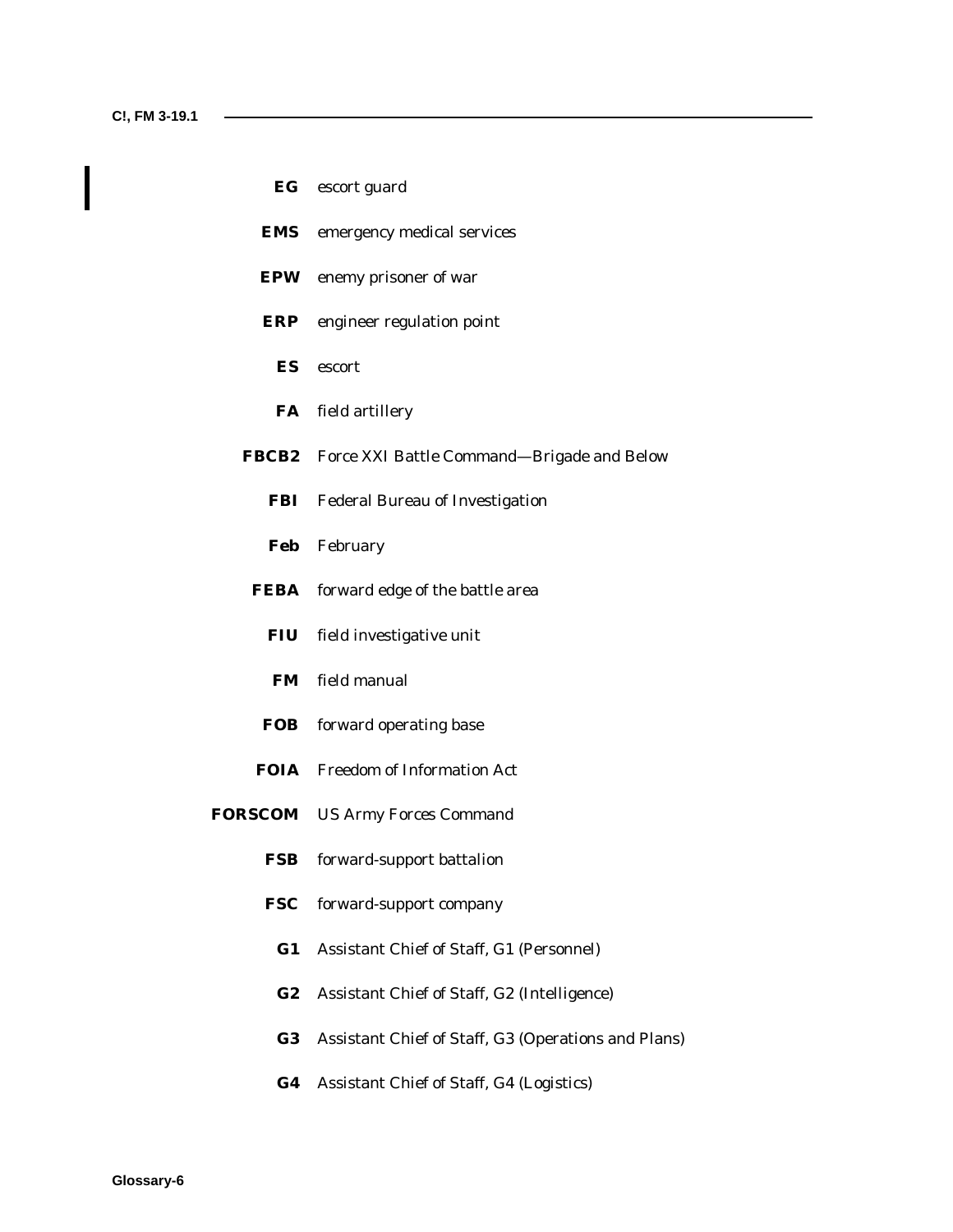|             | G5 Assistant Chief of Staff, G5 (Civil Affairs)      |
|-------------|------------------------------------------------------|
| $\bf G6$    | Assistant Chief of Staff, G6 (Communications)        |
|             | <b>GAC</b> ground-assault convoy                     |
| CCCS        | <b>Global Command and Control System</b>             |
|             | <b>GCCS-A</b> Global Command and Control System-Army |
|             | GD guard                                             |
|             | <b>GO</b> government organization                    |
|             | <b>GS</b> general support                            |
| <b>HHB</b>  | headquarters and headquarters battery                |
| <b>HHC</b>  | headquarters and headquarters company                |
| <b>HHD</b>  | headquarters and headquarters detachment             |
|             | HMMWV high-mobility, multipurpose, wheeled vehicle   |
|             | HN host nation                                       |
| $_{\rm HQ}$ | headquarters                                         |
| <b>HRP</b>  | high-risk personnel                                  |
| <b>HVA</b>  | high-value asset                                     |
| I/R         | internment and resettlement                          |
| <b>IBCT</b> | initial/interim brigade combat team                  |
| IС          | information center                                   |
| IEW         | intelligence and electronic warfare                  |
| IG          | inspector general                                    |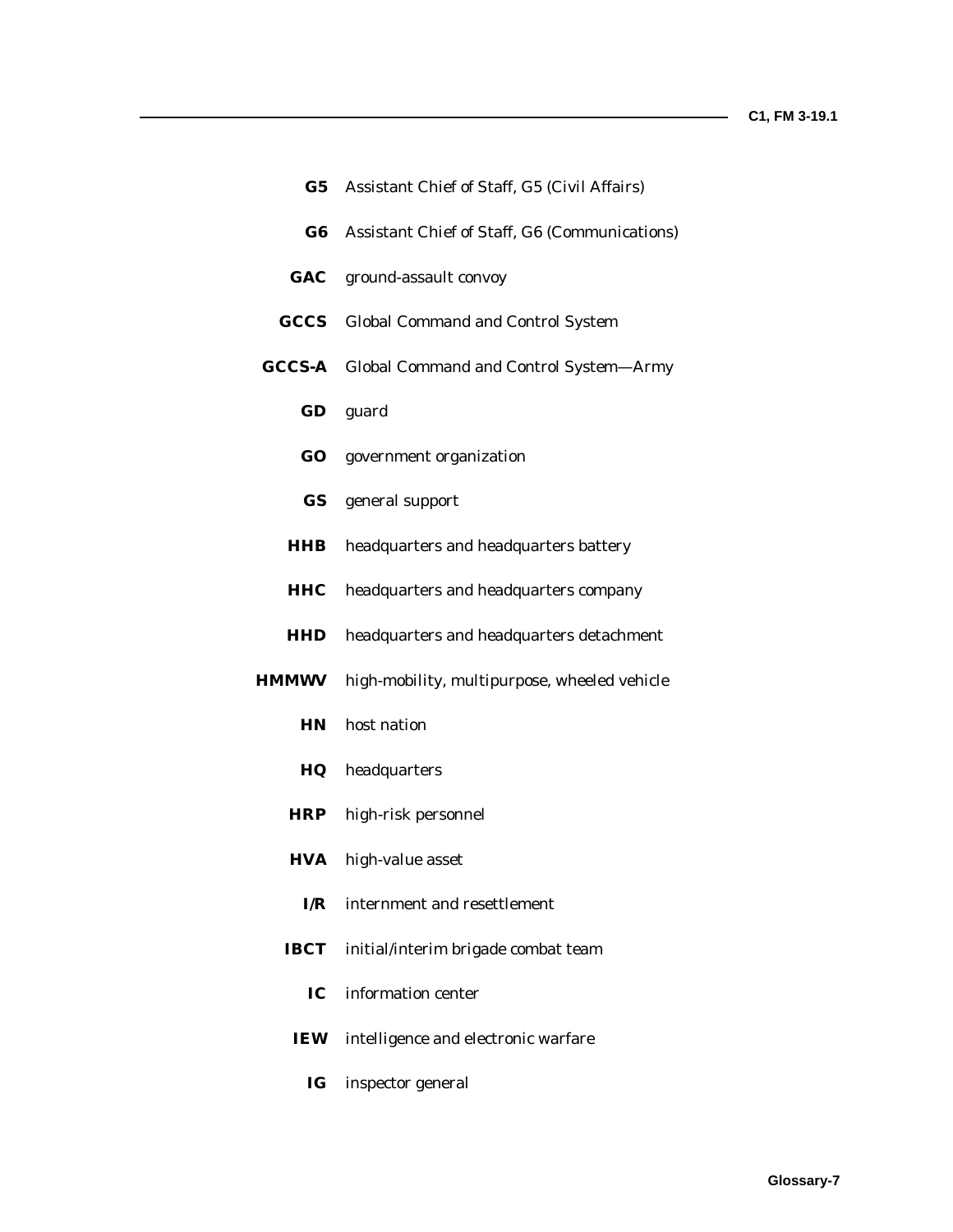| <b>IHO</b> international humanitarian organization |  |
|----------------------------------------------------|--|
|----------------------------------------------------|--|

- **IMETP** International Military Education and Training Program
	- **IO** international organization
	- **IPB** intelligence preparation of the battlefield
	- **IRIC** internment/resettlement information center
	- **ISB** intermediate staging base
	- **ITO** installation transportation officer
		- **J3** Operations Directorate
	- **Jan** January
	- **JFC** joint-force command
	- **JOA** joint-operations area
		- **JP** joint publication
	- **JRA** joint rear area
	- **JSOA** joint special operations area
		- **JTF** joint task force
		- **km** kilometer(s)
	- **L&O** law and order
	- **LID** light infantry division
	- **liq** liquid
	- **LOC** lines of communication
- **LOGSEC** logistics security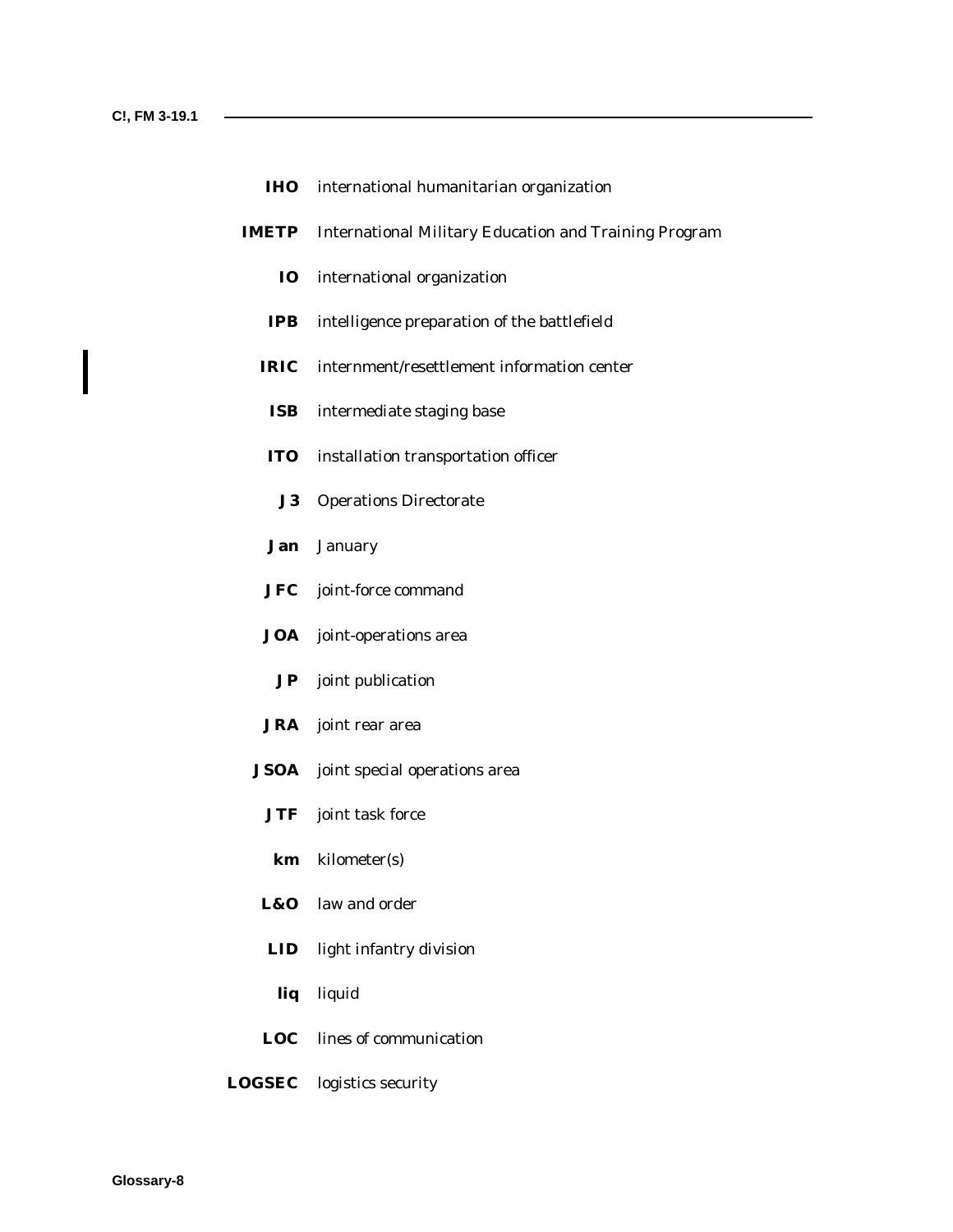|                | LRP long-range plan                                                             |
|----------------|---------------------------------------------------------------------------------|
| <b>LSTA</b>    | logistics-security threat assessment                                            |
| <b>LVOSS</b>   | <b>Light-Vehicle Obscuration Smoke System</b>                                   |
| LZ             | landing zone                                                                    |
| M/O            | marksman/observer                                                               |
|                | M/S mobility/survivability                                                      |
| <b>MACOM</b>   | major Army command                                                              |
|                | MAJ major                                                                       |
| <b>MCRP</b>    | Marine Corps reference publication                                              |
|                | <b>MCS</b> Maneuver Control System                                              |
| <b>MDMP</b>    | military decision-making process                                                |
|                | mech mechanized                                                                 |
|                | <b>MEDEVAC</b> medical evacuation                                               |
|                | <b>METL</b> mission-essential task list                                         |
| <b>METT-TC</b> | mission, enemy, terrain, troops, time available, and civilian<br>considerations |
| <b>MEVA</b>    | mission-essential or vulnerable area                                            |
| <b>MFPU</b>    | major fraud procurement unit                                                    |
| MI             | military intelligence                                                           |
| <b>MILCOM</b>  | military community                                                              |
| min            | minimum                                                                         |
| <b>MKT</b>     | mobile kitchen trailer                                                          |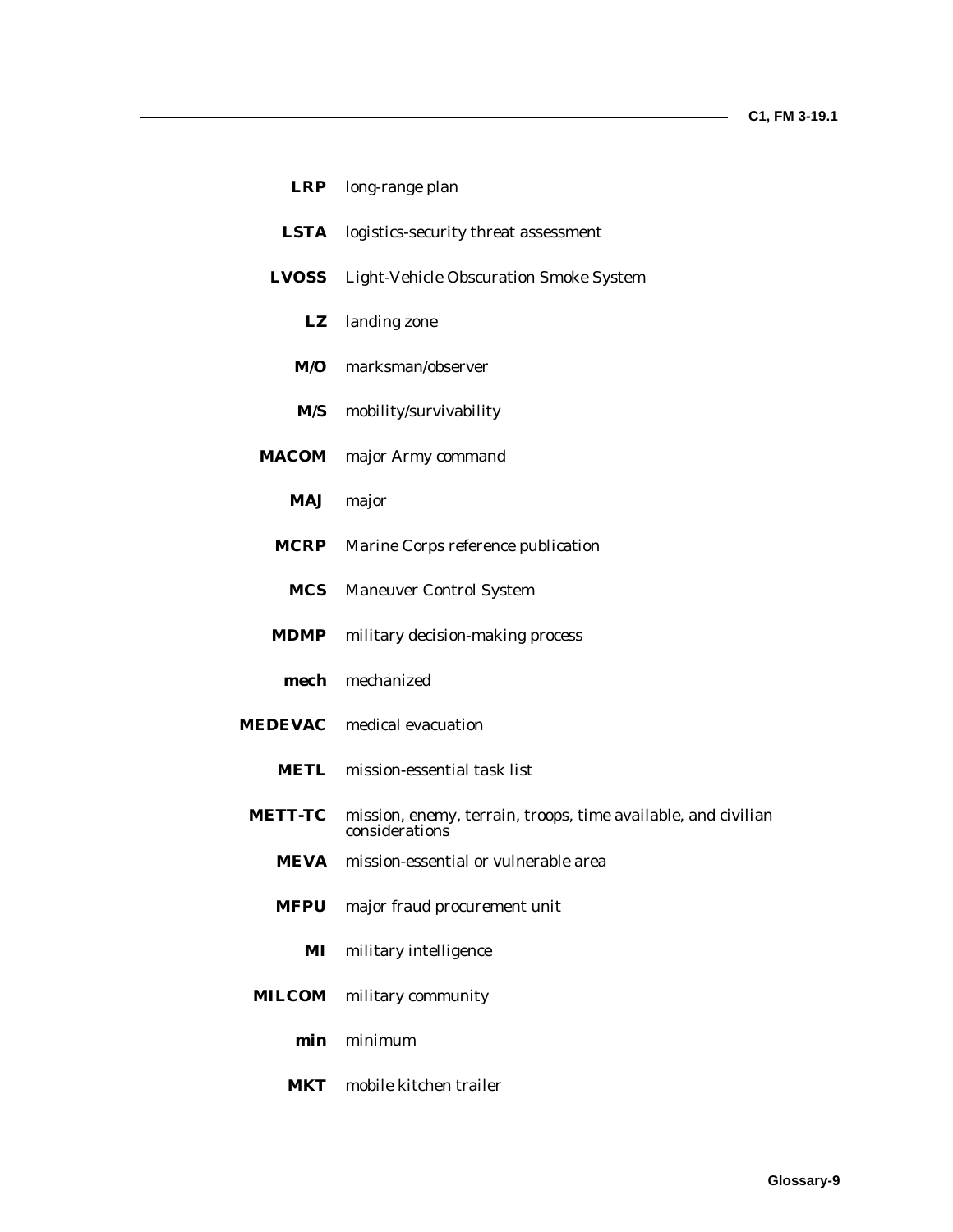|  | <b>MLRS</b> Multiple-Launch Rocket System |  |
|--|-------------------------------------------|--|
|--|-------------------------------------------|--|

- **MMS** maneuver and mobility support
- **MOB** main operating base
- **MOOTW** military operations other than war
	- **MP** military police
- **MPBTF** military police brigade task force
- **MPMIS** Military Police Management Information System
	- **MQS** military qualification standards
	- **MSR** main supply route
- **MTOE** modified table of organization and equipment
	- **MTP** mission training plan
	- **MTT** mobile training team
- **MWD** military working dog
- **NATO** North Atlantic Treaty Organization
	- **naut** nautical
	- **NBC** nuclear, biological, and chemical
	- **NCO** noncommissioned officer
	- **NEO** noncombatant evacuation operation
		- **NG** national guard
	- **NGO** nongovernmental organization
- **NIBRS** National Incident-Based Reporting System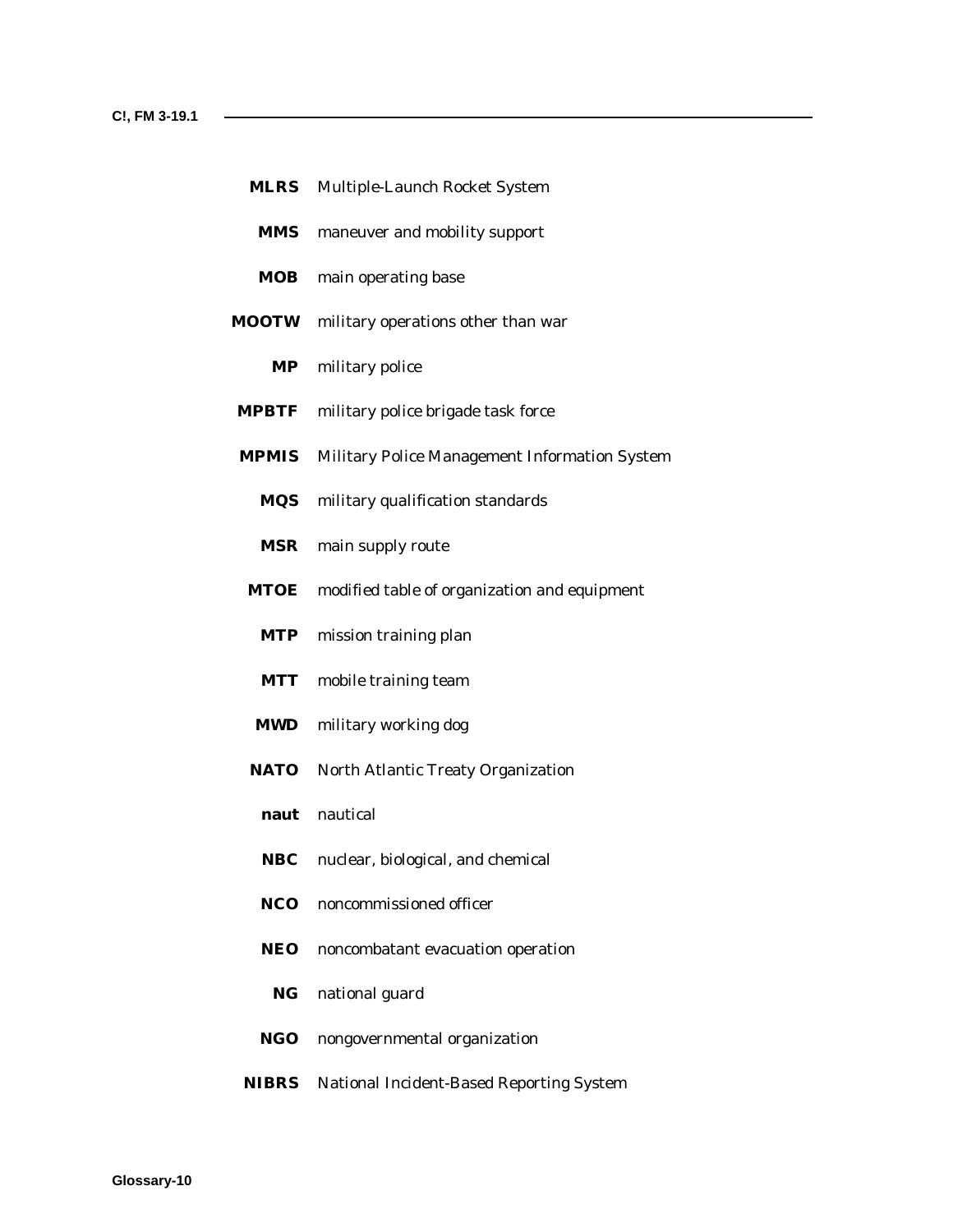|               | <b>NLT</b> not later than                |
|---------------|------------------------------------------|
| <b>NLT</b>    | nonlethal weapon                         |
| <b>NWP</b>    | Naval warfare publication                |
| <b>OCONUS</b> | outside the continental US               |
| <b>OPCON</b>  | operational control                      |
| OPLAN         | operation plan                           |
|               | opns operations                          |
| <b>OPSEC</b>  | operations security                      |
| <b>ORS-2W</b> | <b>Offense Reporting Systems Windows</b> |
| PASE          | port-area support element                |
| PCIR          | police/criminal information requirements |
| <b>PDF</b>    | <b>Panamanian Defense Force</b>          |
| PEO           | peace-enforcement operation              |
| $\mathbf{PI}$ | police intelligence                      |
| PIAP          | police information assessment process    |
| <b>PIO</b>    | police intelligence operations           |
| PIR           | priority intelligence requirements       |
| PKO           | peacekeeping operation                   |
| plt           | platoon                                  |

- **PM** provost marshal
- **POC** point of contact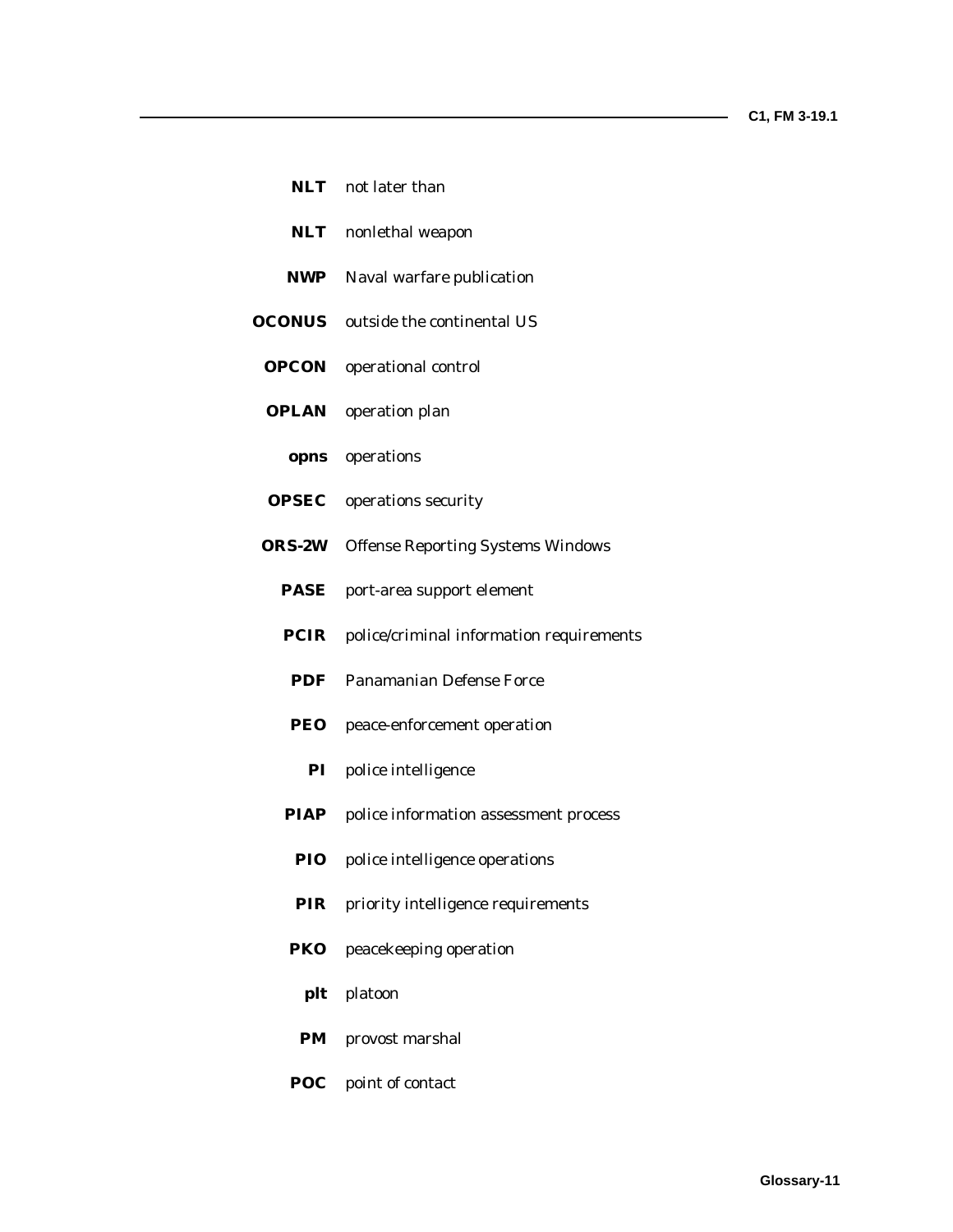- **POD** port of debarkation
- **POE** port of embarkation
- **POL** petroleum, oil, and lubricants
- **PRC** populace and resource control
- **PSD** protective security detail
- **PSU** protective-service unit
- **PSVA** personal-security vulnerability assessment
- **PSYOP** psychological operations
	- **pub** publication
- **PWIS-3** Prisoner-of-War Information System
	- **PZ** pickup zone
	- **R&S** reconnaissance and surveillance
- **RAOC** rear-area operations center
	- **RC** reserve component
	- **ROC** rear operations center
	- **ROE** rules of engagement
- **rqmt** requirement
- **RSOI** reception, staging, onward movement, and integration
- **RSTA** reconnaissance, surveillance, and target acquisition
- **RWS** remote workstation
	- **S1** Adjutant (US Army)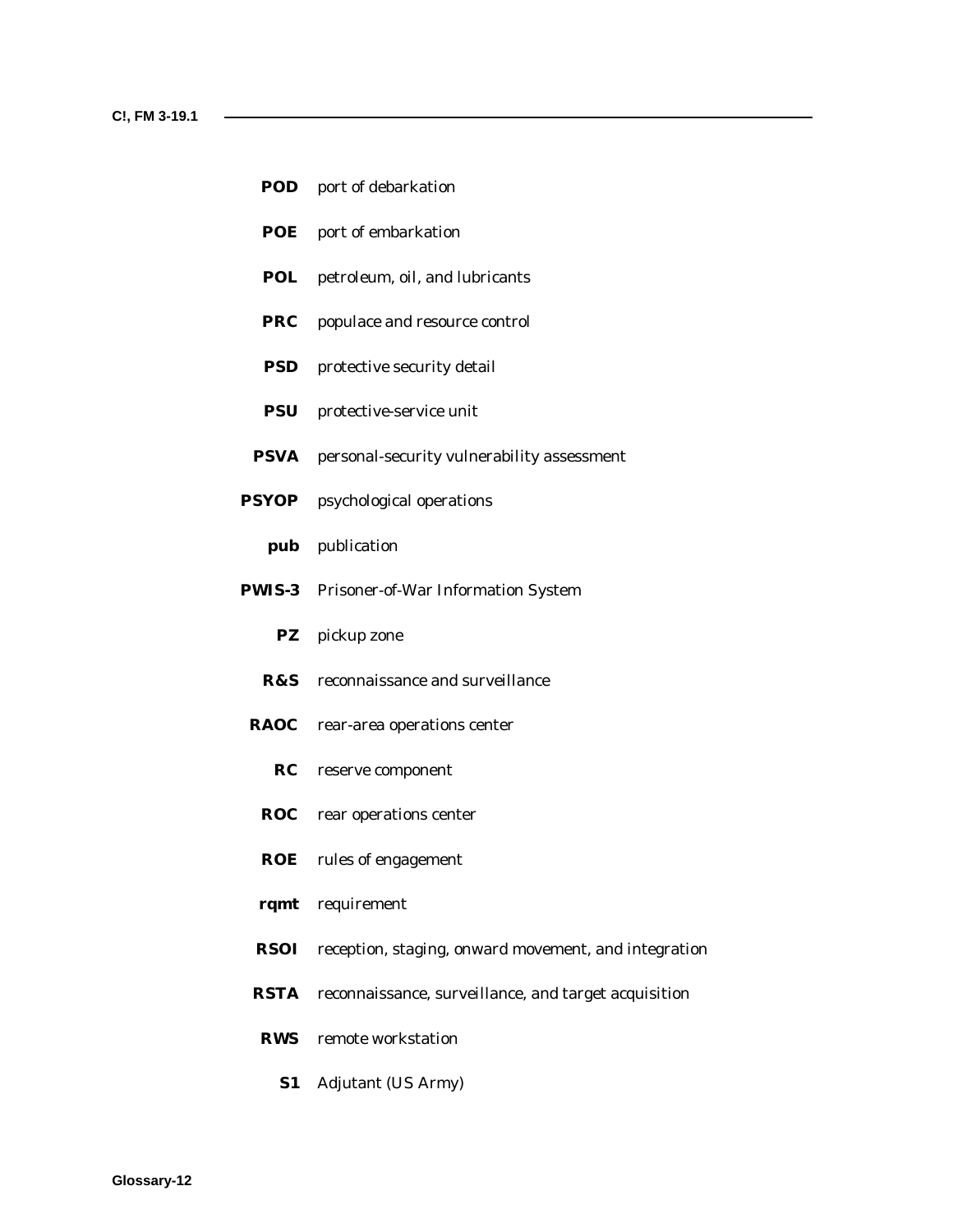| S2            | <b>Intelligence Officer (US Army)</b>               |
|---------------|-----------------------------------------------------|
| S3            | <b>Operations and Training Officer (US Army)</b>    |
| S4            | <b>Supply Officer (US Army)</b>                     |
| S5            | Civil-Affairs Officer (US Army)                     |
| S6            | <b>Communications Officer (US Army)</b>             |
| <b>SALUTE</b> | size, activity, location, unit, time, and equipment |
| <b>SAW</b>    | squad automatic weapon                              |
| SCI           | sensitive compartmented information                 |
|               | sec section                                         |
| SEP           | separate                                            |
| SFC           | sergeant first class                                |
| <b>SITREP</b> | situation report                                    |
| <b>SJA</b>    | staff judge advocate                                |
| <b>SMS</b>    | <b>Security Management System</b>                   |
| SOC           | security-operations cell                            |
| <b>SOF</b>    | special-operations forces                           |
| SOFA          | status of forces agreement                          |
| SOI           | signal operating instructions                       |

- **SOP** standing operating procedures
- **SPOD** seaport of debarkation
- **SPOE** seaport of embarkation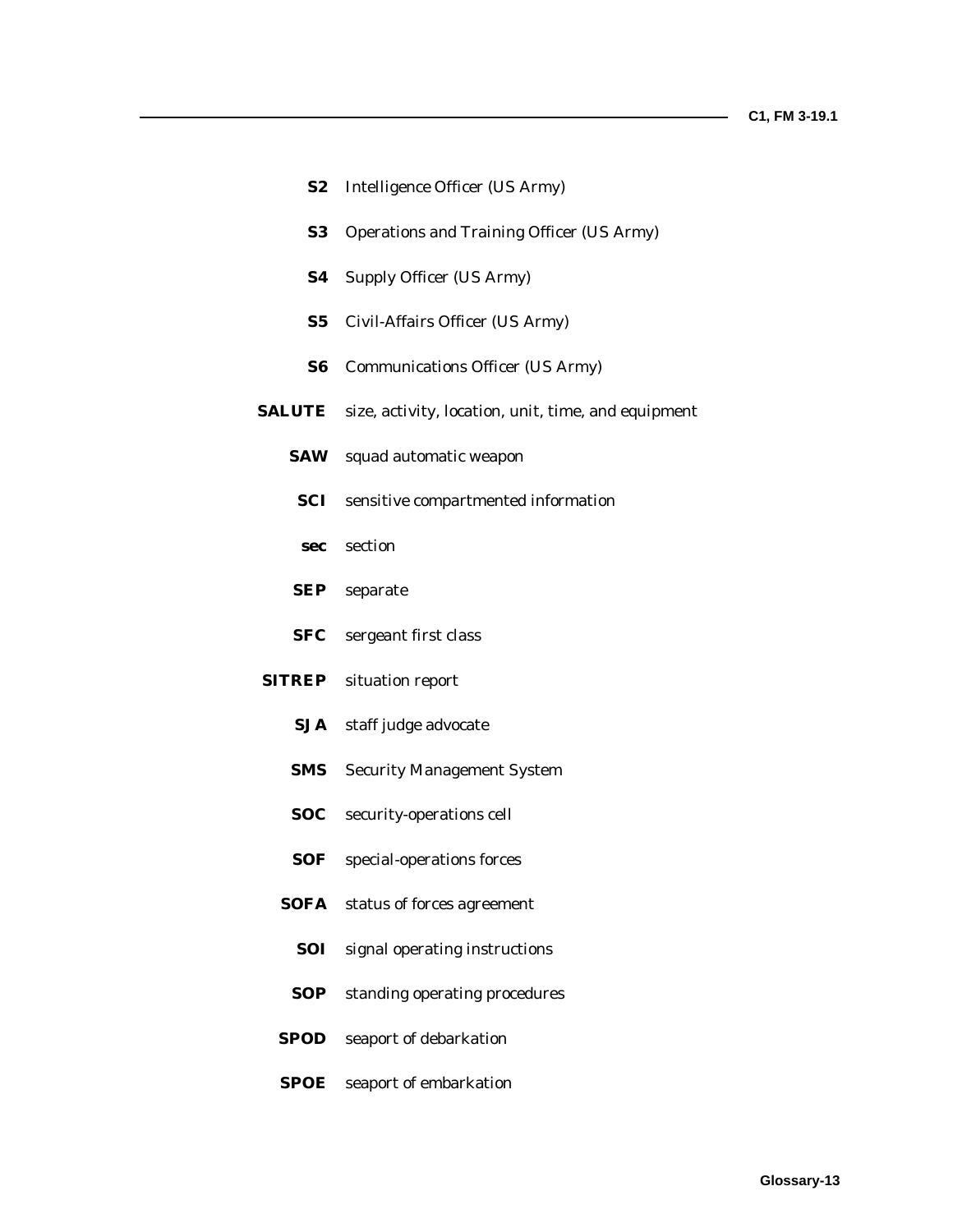# **SPOTREP** spot report

- **spt** support
- **sq** square
- **sqd** squad
- **SRT** special-reaction team
- **STAMIS** Standard Army Management Information System
	- **stat** statute
- **STCCS** Strategic Theater Command and Control System
	- **TA** theater Army
	- **TAA** tactical assembly area
- **TAACOM** Theater Army Area Command
	- **TAC** tactical
- **TACCIMS** Theater Automated Command and Control Information Management System
	- **TAI** traffic accident investigation
	- **TASE** TSC-area support element
- **TC-AIMS** Transportation Coordinator Automated Movement Server
	- **TCF** tactical combat force
	- **TCP** traffic-control post
		- **TF** task force
- **THREATCON** threat condition
	- **TM** technical manual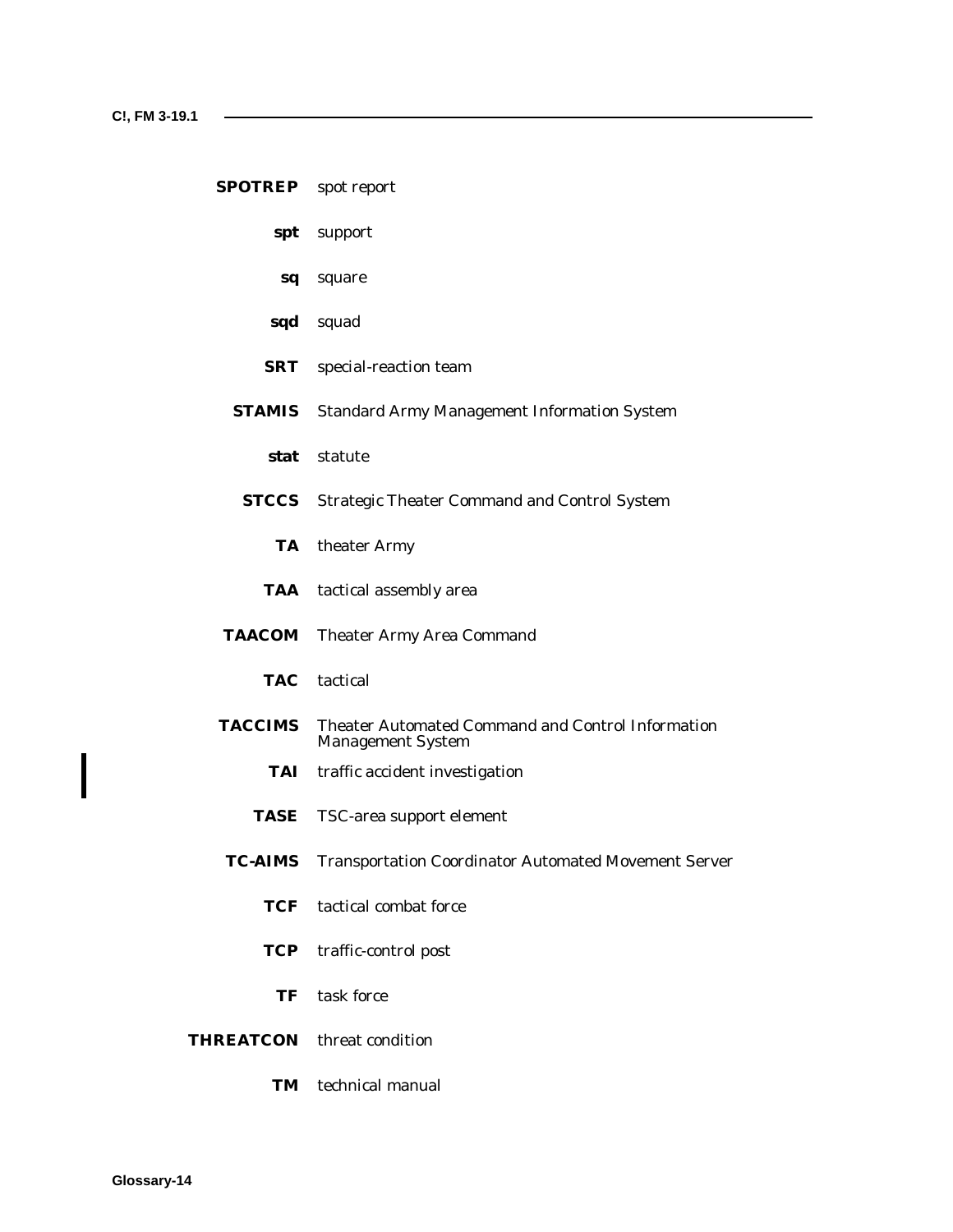|             | TMO traffic-management officer                           |
|-------------|----------------------------------------------------------|
|             | tms teams                                                |
|             | <b>TO</b> theater of operations                          |
|             | TOE tables of organization and equipment                 |
|             | <b>TRADOC</b> US Army Training and Doctrine Command      |
|             | TRP traffic-regulation plan                              |
| <b>TSA</b>  | theater storage area                                     |
| <b>TSC</b>  | theater support command                                  |
| TSE         | tactical support element                                 |
| TTP         | tactics, techniques, and procedures                      |
|             | <b>UMT</b> unit ministry team                            |
|             | <b>UN</b> United Nations                                 |
|             | <b>US</b> United States                                  |
|             | <b>USACIDC</b> US Army Criminal Investigation Command    |
|             | <b>USACIL</b> US Army Criminal Investigations Laboratory |
|             | <b>USAF</b> US Air Force                                 |
|             | <b>USAMPS</b> US Army Military Police School             |
|             | <b>USC</b> US Code                                       |
|             | <b>USCG</b> United States Coast Guard                    |
|             | <b>USCS</b> US Customs Service                           |
| <b>USDA</b> | <b>US Department of Agriculture</b>                      |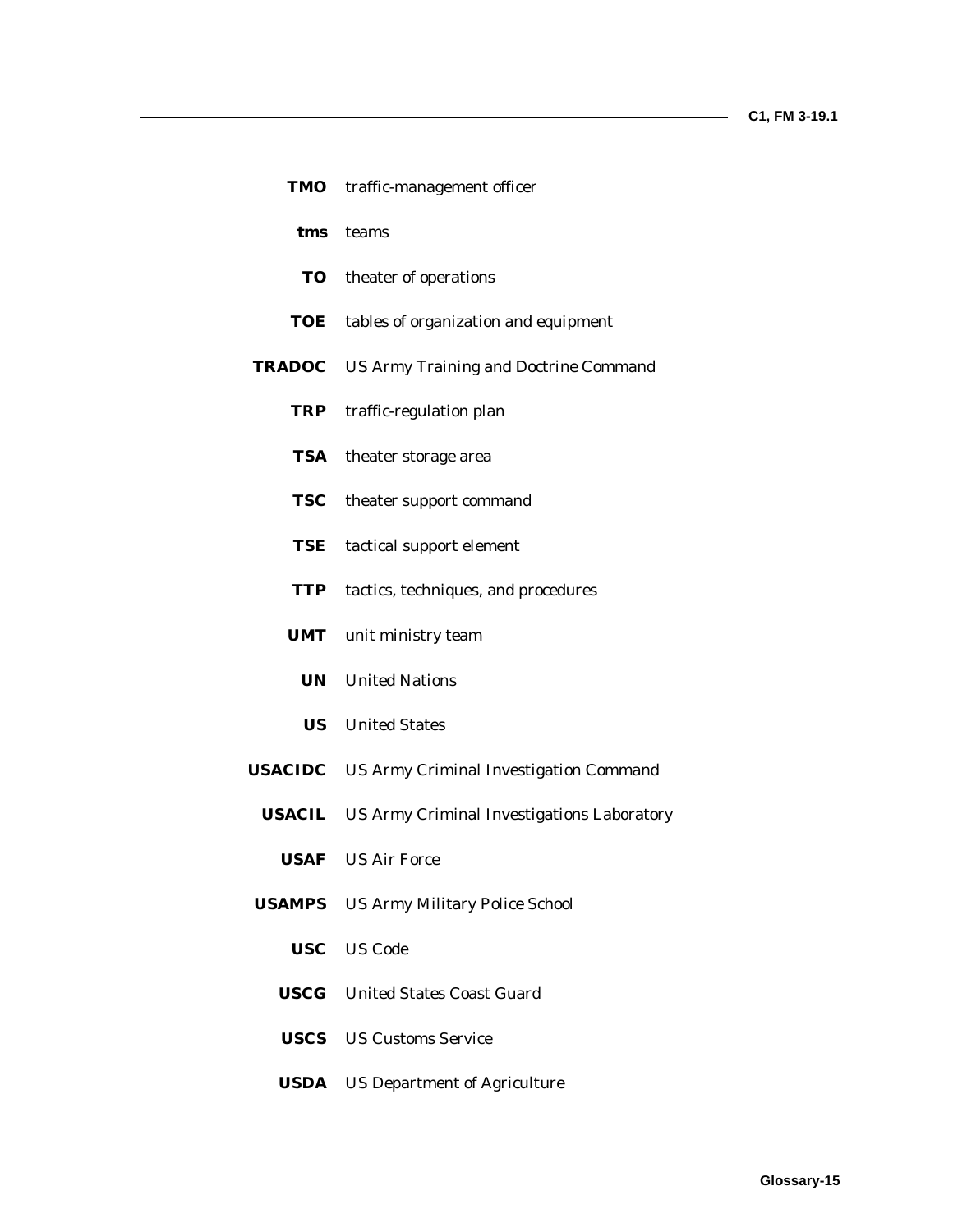- **VIP** very important person
- **VRS** Vehicle Registration System
- **WMCCS** Worldwide Military Command and Control System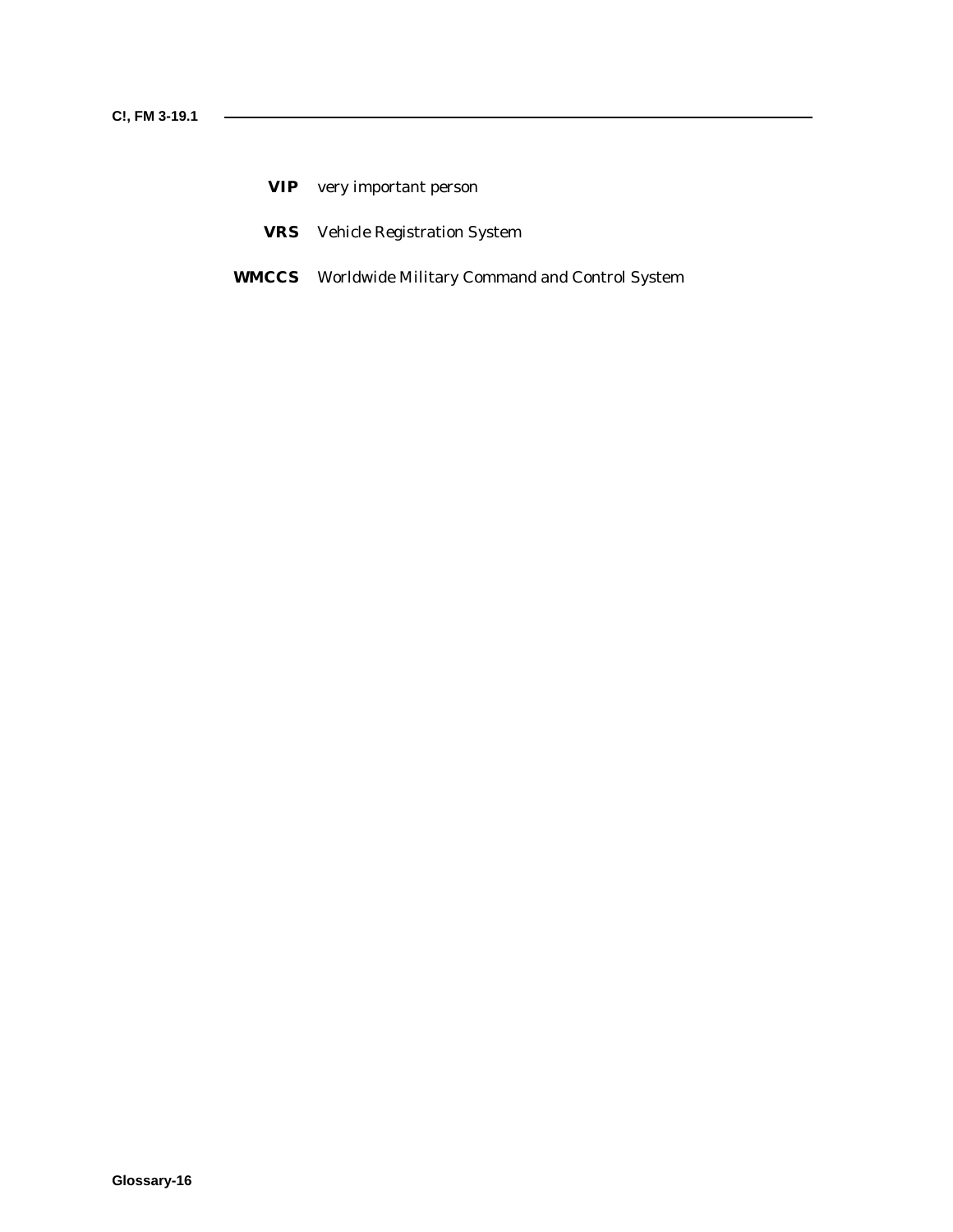# **Bibliography**

- AR 15-6. *Procedures for Investigating Officers and Boards of Officers.* 11 May 1988.
- AR 190-12. *Military Police Working Dogs.* 30 September 1993.
- AR 190-45. *Law Enforcement Reporting.* 30 September 1988.
- AR 190-47. *The Army Corrections System.* 15 August 1996.
- AR 195-2. *Criminal Investigation Activities.* 30 October 1985.
- AR 525-13. *Antiterrorism/Force Protection (AT/FP): Security of Personnel, Information, and Critical Resources.* 10 September 1998.
- CIDR 195-1. *Special Agent Operations Manual.* October 1994.
- DA Form 2028. *Recommended Changes to Publications and Blank Forms.* 1 February 1974.
- FM 3-0. *Operations.* To be published within the next 6 months.
- FM 19-1. *Military Police Support for the AirLand Battle.* 23 May 1988.
- FM 19-4. *Military Police Battlefield Circulation Control, Area Security, and Enemy Prisoner of War Operations.* 7 May 1993.
- FM 19-10. *The Military Police Law and Order Operations.* 30 September 1987.
- FM 19-40. *Enemy Prisoners of War, Civilian Internees and Detained Persons.* 27 February 1976.
- FM 34-2. *Collection Management and Synchronization Planning.* 8 March 1994.
- FM 34-130. *Intelligence Preparation of the Battlefield.* 8 July 1994.
- FM 41-10. *Civil Affairs Operations.* 14 February 2000.
- FM 63-4. *Combat Service Support Operations—Theater Army Area Command.* 24 September 1984.
- FM 71-3. *The Armored and Mechanized Infantry Brigade.* 8 January 1996.
- FM 71-100. *Division Operations.* 28 August 1996.

FM 90-13-1. *Combined Arms Breaching Operations.* 28 February 1991.

- FM 90-40. *Multiservice Procedures for the Tactical Employment of Nonlethal Weapons (NLW) {MCRP 3-15.8; NWP 3-07-31; USCG Pub 3-07.31}.* 6 October 1998.
- FM 100-1. *The Army.* 14 June 1994.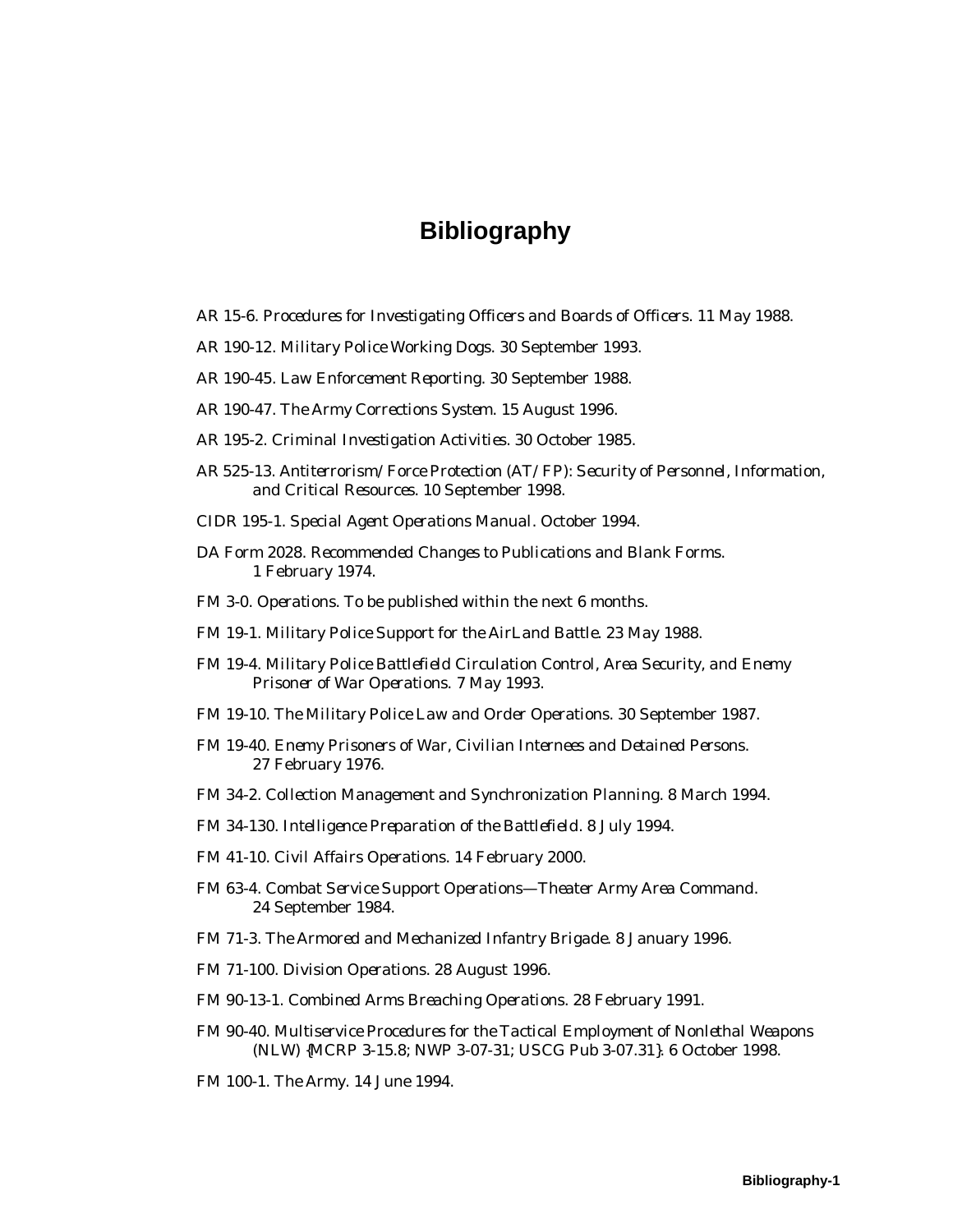- FM 100-5. *Operations.* 14 June 1993.
- FM 100-8. *The Army in Multinational Operations.* 24 November 1997.
- FM 100-10. *Combat Service Support.* 3 October 1995.
- FM 100-15. *Corps Operations.* 29 October 1996.
- FM 100-17-3. *Reception, Staging, Onward Movement, and Integration.* 17 March 1999.
- FM 101-5. *Staff Organization and Operations.* 31 May 1997.
- FM 101-5-1. *Operational Terms and Graphics {MCRP 5-2A}.* 30 September 1997.
- JP 3-10. *Joint Doctrine for Rear Area Operations.* 28 May 1996.
- USC Title 18. *Crimes and Criminal Procedure.* 23 January 2000.
- USC Title 32. *National Guard.* 5 January 1999.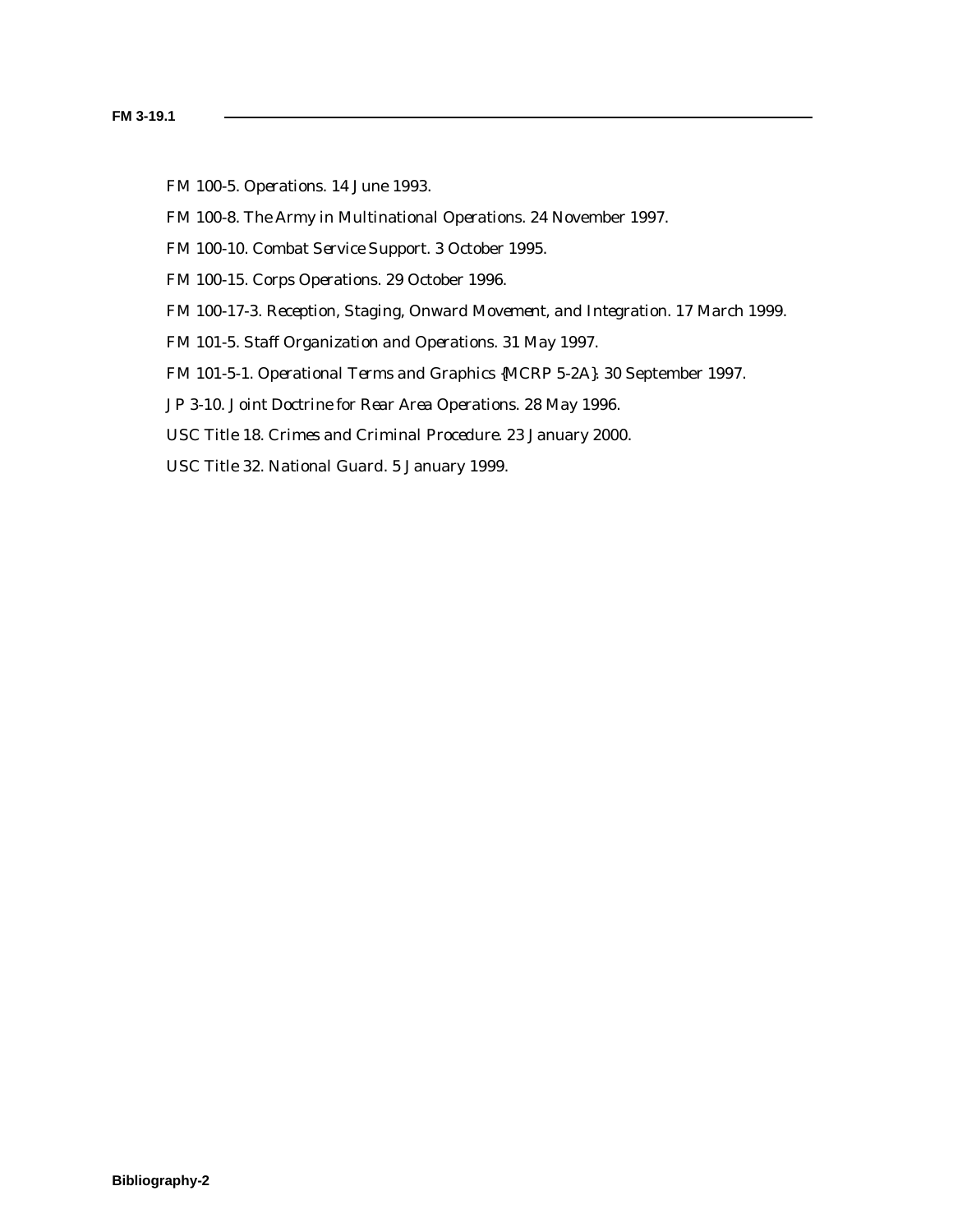# **Index**

#### **A**

AATF. See air-assault task force (AATF). ADC. See area damage control (ADC). air-assault division, 7-7 air-assault task force (AATF), 7-7 air-base defense, 4-7 airborne division, 7-6 alternate supply route (ASR), 4-2, 4-5 ammunition supply point (ASP), 4-7 antiterrorism, 12-3 AOE. See Army of Excellence (AOE). AOR. See area of responsibility (AOR). area damage control (ADC), 4-6 area of responsibility (AOR), 1-3 area security (AS), 1-1, 3-3, 3-8, 4-3, 4-6—4-9, 5-2, 7-7, 10-1 area support group (ASG), 3-7 Army information systems, D-1 Army of Excellence (AOE), 7-5, 7-6, 7-8, 7-10, 9-5 Army service component command (ASCC), 1-4, 1-5, 1-6, 5-1, 5-5 AS. See area security (AS). ASCC. See Army service component command (ASCC). ASG. See area support group (ASG). ASP. See ammunition supply point (ASP). ASR. See alternate supply route (ASR). asymmetric threat, 3-5 augmentation, 7-4, 7-5, 8-1, 8-2, 8-4, 11-6 automated systems, D-5

#### **B**

band, 7-3 base cluster, 3-7, 4-7

base defense, 4-7 battle command, 1-2, 2-1 battlefield, circulation and control, 1-1 effects, 4-14 environment, 4-14 missions, 1-2 organization, 1-4—1-7 visualization, 2-1—2-2 battlefield workload analysis (BWA), 1-7, C-1 BCT. See brigade combat team (BCT). breaching operations, 4-2, 4-3, 7-4 brigade combat team (BCT), 7-7 BWA. See battlefield workload analysis (BWA).

# **C**

C<sup>2</sup>. See command and control  $(C^2)$ . capabilities, 1-2 CCIU. See computer-crime investigative unit (CCIU). centralized MACOM, 9-2 CI. See civilian internee (CI). CID. See Criminal Investigation Division (CID). CIP. See Criminal Intelligence Program (CIP). civil affairs, 4-5, 4-13 civil disturbances, 3-3, 4-11 civil-military operations center (CMOC), 1-8, 4-13 civilian internee (CI), 1-7, 1-8, 4-9, 4-10, 5-4, 5-5 CMOC. See civil-military operations center (CMOC). COA. See course of action (COA). collection point, 4-4, 6-5, 7-5 collection strategy, E-4 combat zone (CZ), 1-4, 1-7, 4-4 combating terrorism, 11-8—11-9 Combating Terrorism Program, 4-13 command and control  $(C<sup>2</sup>)$ , 2-2, 7-2, 9-2 commander's intent, 2-2

communications zone (COMMZ), 1-4, 1-5, 3-6, 4-4, 5-2 COMMZ. See communications zone (COMMZ). computer-crime investigative unit (CCIU), 9-6 concept of operations, 2-2 confinement, 4-10 contiguous, 1-4, 3-7 control element, 6-3 convoy security, 4-8 corps rear area, 3-6 corps support command (COSCOM), 5-2, 6-4 corps support group (CSG), 3-7 COSCOM. See corps support command (COSCOM). counterdrug operations, 11-7 countering the threat, 3-7 course of action (COA), 2-3, 4-14 CRC. See Crime Records Center (CRC). Crime Records Center (CRC), 9-7—9-8 crime threat analysis, 4-13 criminal activities, 3-3 criminal intelligence (CRIMINTEL), 9-1, 9-2, 9-3, D-6 Criminal Intelligence Program (CIP), 4-13 criminal investigation, 4-11—4-12, 9-2 Criminal Investigation Division (CID), 1-6, 3-6 CRIMINTEL. See criminal intelligence (CRIMINTEL). CSG. See corps support group (CSG). customs team, 1-5, 1-7, 4-11, 5-2 CZ. See combat zone (CZ). **D**

defeat, 4-6 defense plans, 3-7 delay, 4-6 detainees, 11-17 digitization, 7-11 direct support (DS), 2-3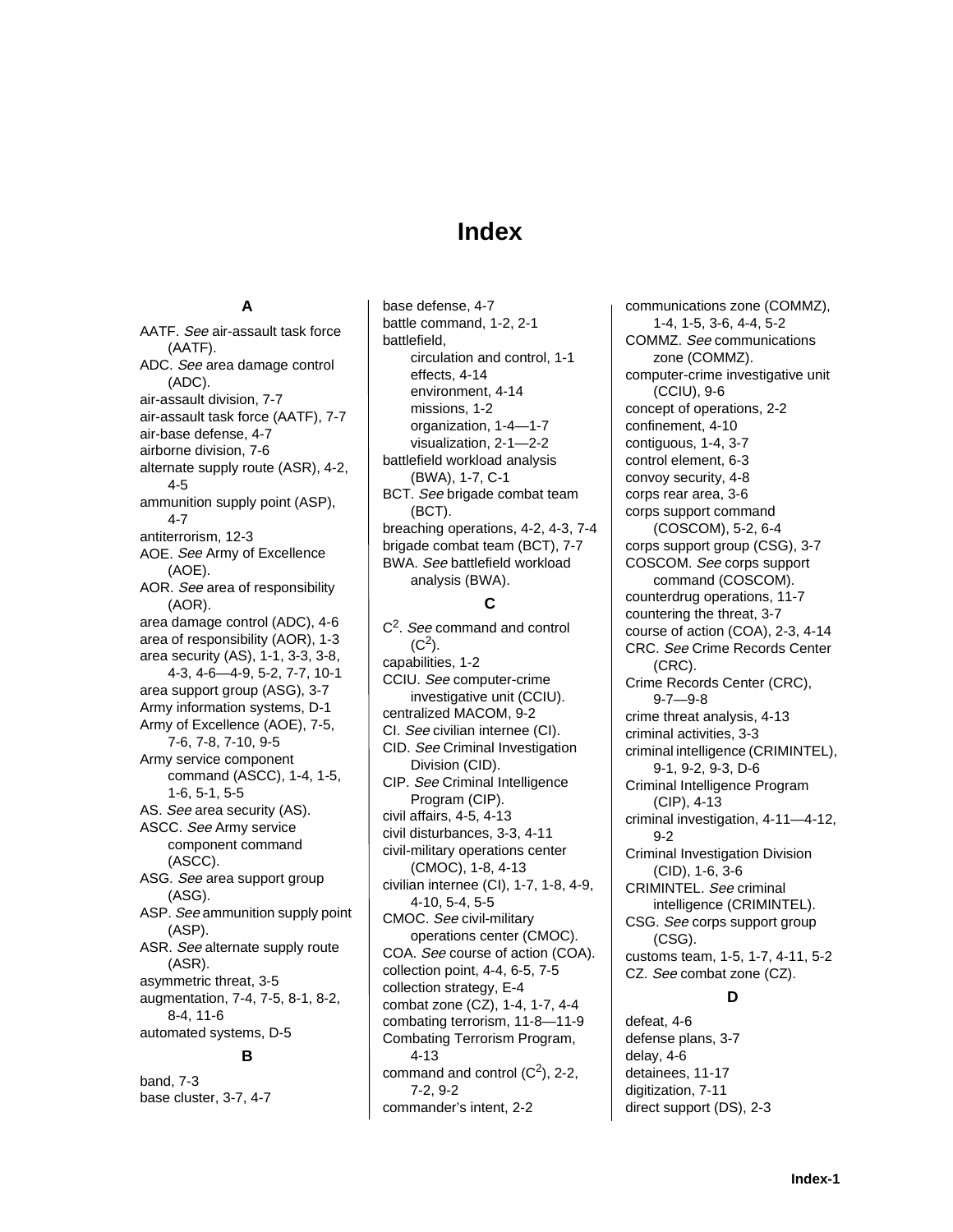disaster, man-made, 1-2 natural, 1-2 relief, 11-4—11-6 DISCOM. See division support command (DISCOM). dislocated civilian, 1-7, 1-8, 4-4, 4-5, 6-5, 11-17 distributed, 7-8 diversionary attacks, 3-6 division MP company, 7-2—7-3 division rear area (DRA), 3-6 division support area (DSA), 7-5 division support command (DISCOM), 5-2, 7-2 Division XXI, 7-1, 7-8—7-11 divisional brigade, 8-2 doctrinal publications, B-1 doctrine, B-1 DRA. See division rear area (DRA). DS. See direct support (DS). DSA. See division support area (DSA).

#### **E**

EAC. See echelons above corps (EAC). echelons above corps (EAC), 5-1 effective coordination, 11-5 enemy-controlled agents, 3-3 enemy priority target, 3-5 enemy prisoner of war (EPW), 1-1, 1-7, 1-8, 4-9, 4-10, 5-4, 5-5, 7-11 enemy sympathizers, 3-3 EPW. See enemy prisoner of war (EPW). escort-guard company, 1-7, 5-6 espionage, 3-3

## **F**

FBCB2. See Force XXI battle command—brigade and below (FBCB2). FEBA. See forward edge of the battle area (FEBA). field investigative unit (FIU), 9-6 FIU. See field investigative unit (FIU). FOB. See forward operating base (FOB). force-projection doctrine, 1-2 force-protection, 1-2, 3-3, 4-11, 7-11, 12-1 Force XXI, 1-3, 9-5

Force XXI battle command brigade and below (FBCB2), 7-10 forced-entry operations, 7-1 forensic laboratory, 9-7 forward edge of the battle area (FEBA), 3-5 forward operating base (FOB), 7-6, 7-7 forward support battlation (FSB), 7-10 forward support company (FSC), 7-10 FSB. See forward support battalion (FSB). FSC. See forward support company (FSC). functional-area considerations, 8-3

#### **G**

general support (GS), 2-3 Geneva convention, 5-5 GO. See government organization (GO). government organization (GO), 1-8 GS. See general support (GS). guard company, 1-7 guerilla forces, 3-3

## **H**

heavy division, 7-4—7-5 high-risk personnel (HRP), 4-6, 4-8, 12-2 high-value asset (HVA), 3-5, 3-6, 7-10 holding area, 4-2, 6-4 HRP. See high-risk personnel (HRP). humanitarian assistance, 11-4— 11-6 HVA. See high-value asset (HVA).

#### **I**

I/R. See internment and resettlement (I/R). IBCT. See initial/interim brigade combat team (IBCT). IHO. See international humanitarian organization (IHO). initial-entry force, 8-1 initial/interim brigade combat team (IBCT), 1-7, 8-1, 8-2—8-5 integrated, 7-8 intelligence preparation of the battlefield (IPB), 2-3, 4-13, 4-14, 6-3, E-1

interagency operations, 1-7 intermediate staging base (ISB), 7-6 international humanitarian organization (IHO), 1-8 international organization (IO), 1-8 internment and resettlement (I/R), 1-2, 4-9—4-10, 10-1 investigative team, 9-5 IO. See international organization (IO). IPB. See intelligence preparation of the battlefield (IPB). ISB. See intermediate staging base (ISB). **L** L&O. See law and order (L&O). language aids, E-3 law and order (L&O), 1-1, 1-5, 4-10—4-12 law enforcement, 4-11, 12-2— 12-3, E-4 LID. See light infantry division (LID). light infantry division (LID), 7-5—

7-6 lines of communications (LOC), 1-4, 4-2, 5-2, 6-4 LOC. See lines of communication (LOC). logistics security (LOGSEC), 4-12, 7-1, 9-1, 9-2

logistics security threat assessment, 4-13 LOGSEC. See logistics security (LOGSEC). long-range plans (LRP), 6-2 LRP. See long-range plans (LRP).

## **M**

M/O. See marksman/observer  $(M/O)$ . main supply route (MSR), 4-2, 4-3, 4-5, 5-3 maneuver and mobility support (MMS), 1-2, 3-8, 4-2—4-6, 4-11, 5-2, 7-7, 10-1 marksman/observer (M/O), 4-11 MDMP. See military decisionmaking process (MDMP). METL. See mission-essential task list (METL). METT-TC. See mission, enemy, terrain, troops, time available, and civilian considerations (METT-TC).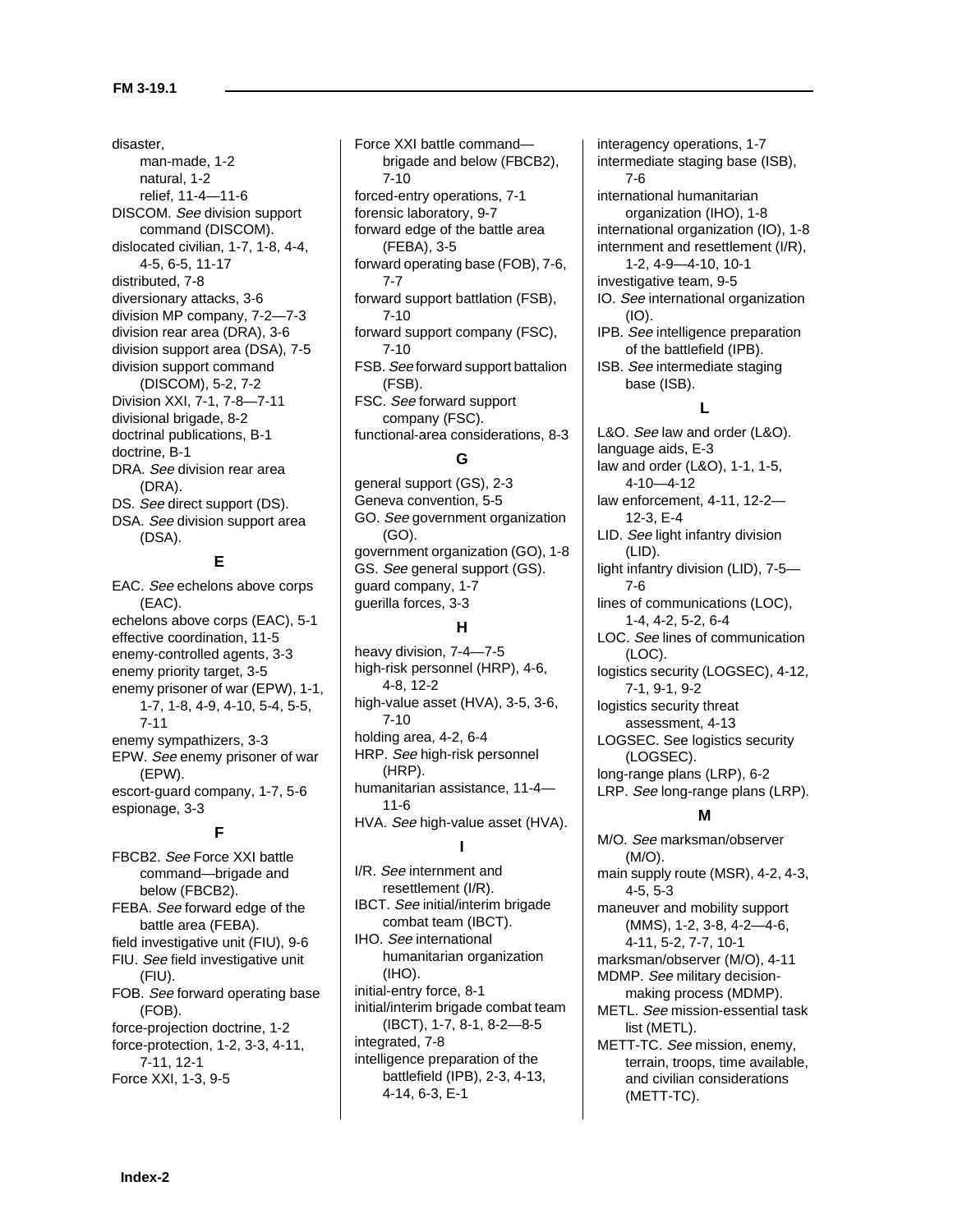MEVA. See mission-essential or vulnerable area (MEVA). MI. See military intelligence (MI). military decision-making process (MDMP), 7-10 military intelligence (MI), 3-6, E-4 military operations other than war (MOOTW), 3-3, 9-4, 9-6 military police automated systems, D-4 availability, 3-9 battalion (CS), 11-15 battalion (I/R), 5-6—5-8 brigade, 11-13 brigade (CS), 5-2—5-4, 6-1— 6-2 brigade (I/R), 5-4—5-6 company, 11-15 dispersion, 3-9 functions, 1-2, 4-1 I/R units, 11-16—11-17 Military Police Management Information System (MPMIS), D-5 military prisoners, 4-10, 5-4 military working dog (MWD), 4-5, 4-7, 4-11, 4-12, 5-2, 5-3, 6-2 mission analysis, E-2 mission, enemy, terrain, troops, time available, and civilian considerations (METT-TC), 1-5, 1-7, 1-8, 2-3, 4-3, 5-2, 5-3, 6-4, 7-2, 9-5 mission-essential or vulnerable area (MEVA), 12-2 mission-essential task list (METL), 8-3 MMS. See maneuver and mobility support (MMS). modified table of organization and equipment (MTOE), 1-5 MOOTW. See military operations other than war (MOOTW). MPMIS. See Military Police Management Information System (MPMIS). MSR. See main supply route (MSR). MTOE. See modified table of organization and equipment (MTOE). multidimensional, 7-8 multifunctional capabilities, 1-8 multinational operations, 1-7 MWD. See military working dog (MWD).

#### **N**

NBC. See nuclear, biological, and chemical (NBC). NEO. See noncombatant evacuation operation (NEO). neutrality, 11-5 NGO. See nongovernmental organization (NGO). NLW. See nonlethal weapon (NLW). noncombatant evacuation operation (NEO), 11-9 noncontiguous, 1-4, 3-7 nongovernmental organization (NGO), 1-6, 1-8 nonlethal weapon (NLW), 11-13 nonlinear, 7-8 nuclear, biological, and chemical (NBC), 3-4, 4-4

# **O**

objectivity, 11-5 OPCON. See operational control (OPCON). open-source information, E-3 operational control (OPCON), 2-2, 4-2, 5-2 operational framework, 1-3—1-4 operational unity, 11-5 operations, combat, 1-7, 2-3, 4-2, 6-3 combat service support (CSS), 1-7, 2-3, 4-2, 6-3 combat support (CS), 1-7, 2-3, 4-2, 6-3 confinement, 5-7—5-8 decisive, shaping, and sustaining (DSS), 1-4 defensive, 10-1, 10-3 offensive, 10-1—10-2 protective service, 9-3 rear area, 3-1—3-2, 3-7, 4-7, 4-8 reconnaissance, 3-6, 4-6—4-7 resettlement, 5-7 river crcossing, 4-2 security, 5-2 security-assistance, 11-9— 11-11 stability, 1-2, 8-4, 11-1, 11-3, 11-15 support, 1-2, 8-4, 11-1, 11-3, 11-15 sustainment, 3-1—3-2, 3-7, 4-7, 4-8 operations security (OPSEC), 1-8, E-3

OPSEC. See operations security (OPSEC).

#### **P**

passage of lines, 4-2, 4-3—4-4 PCIR. See police/criminal information requirements (PCIR). peacekeeping operation (PKO), 11-11—11-13 peacetime engagement operations, 3-1 personal-security vulnerability assessment (PSVA), 4-13 physical security, 3-3, 12-1—12-2 PIAP. See police information assessment process (PIAP). PIO. See police intelligence operations (PIO). PIR. See priority intelligence requirements (PIR). PKO. See peacekeeping operation (PKO). planning element, 6-3 POD. See port of debarkation (POD). POE. See port of embarkation (POE). police/criminal information requirements (PCIR), 4-17 police information assessment process (PIAP), 2-3, 4-15, 4-17, 6-3, E-1 police intelligence operations (PIO), 1-2, 3-8, 4-13—4-18 active mode, 4-17 passive mode, 4-15 populace and resource control (PRC), 4-10 port of debarkation (POD), 5-6 port of embarkation (POE), 5-6 positive image, 11-5 Posse Comitatus Act, 11-3 PRC. See populace and resource control (PRC). precise, 7-8 priority intelligence requirements (PIR), 4-17 protective-service unit (PSU), 9-6 provost marshal (PM) cell, 2-3 PSU. See protective-service unit (PSU). PSVA. See personal-security vulnerability assessment (PSVA). psychological operations (PSYOP), 4-13, 4-17